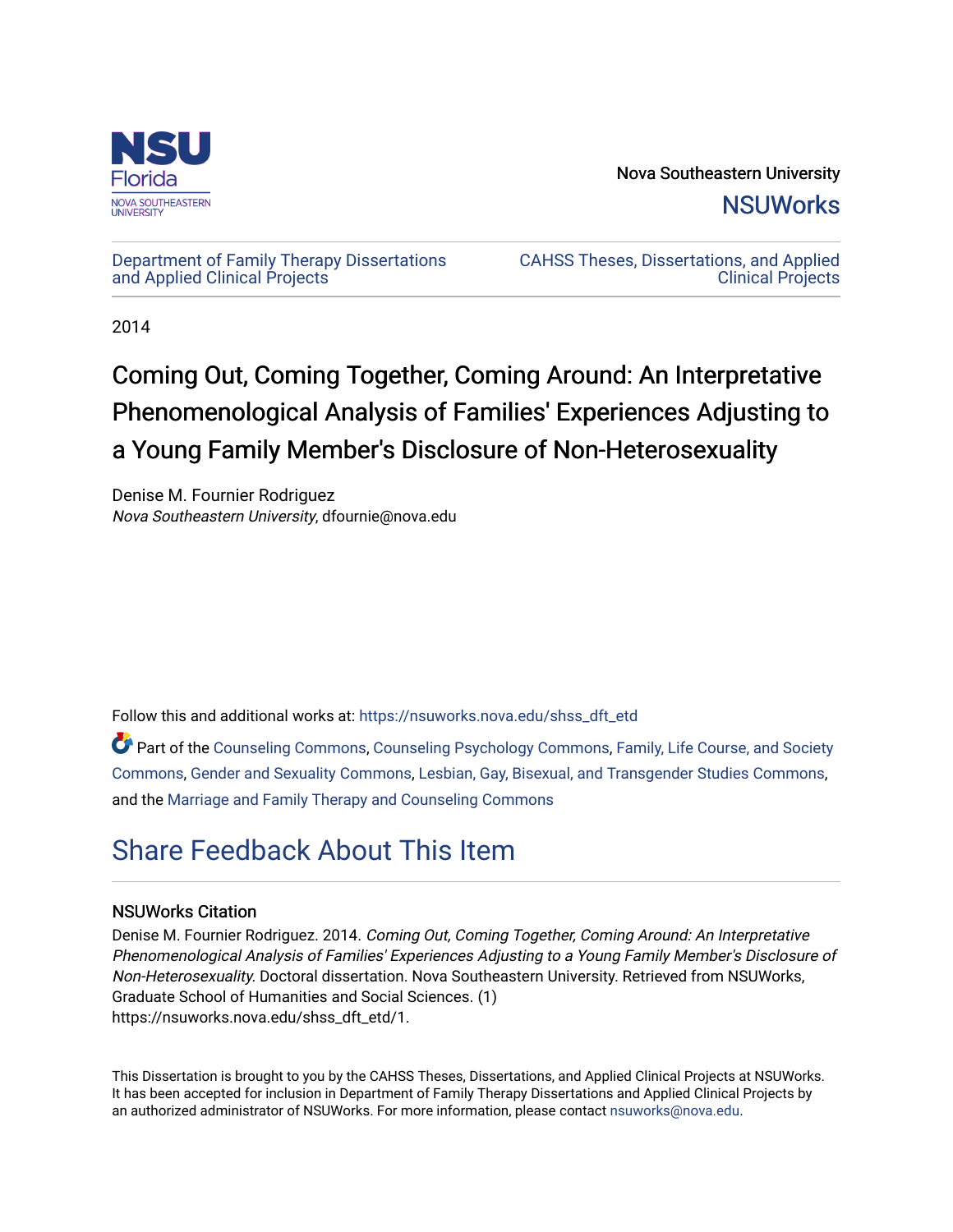Coming Out, Coming Together, Coming Around: An Interpretative Phenomenological Analysis of Families' Experiences Adjusting to a Young Family Member's Disclosure of

Non-Heterosexuality

by

Denise M. Fournier Rodriguez

A Dissertation Presented to the Graduate School of Humanities and Social Sciences In Partial Fulfillment of the Requirements for the Degree of Doctor of Philosophy

# **Nova Southeastern University**

**2014**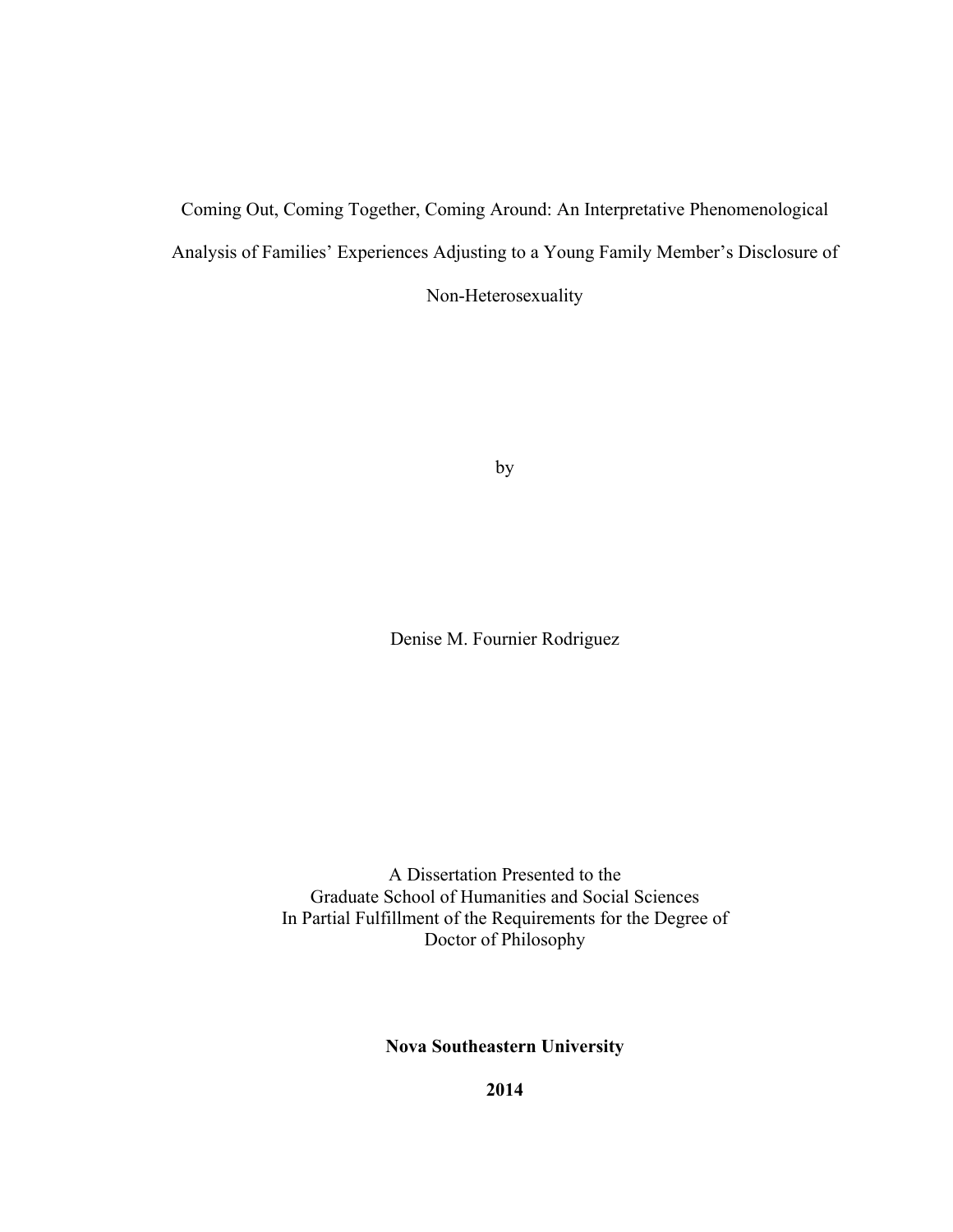Copyright

by

Denise M. Fournier Rodriguez

December 2014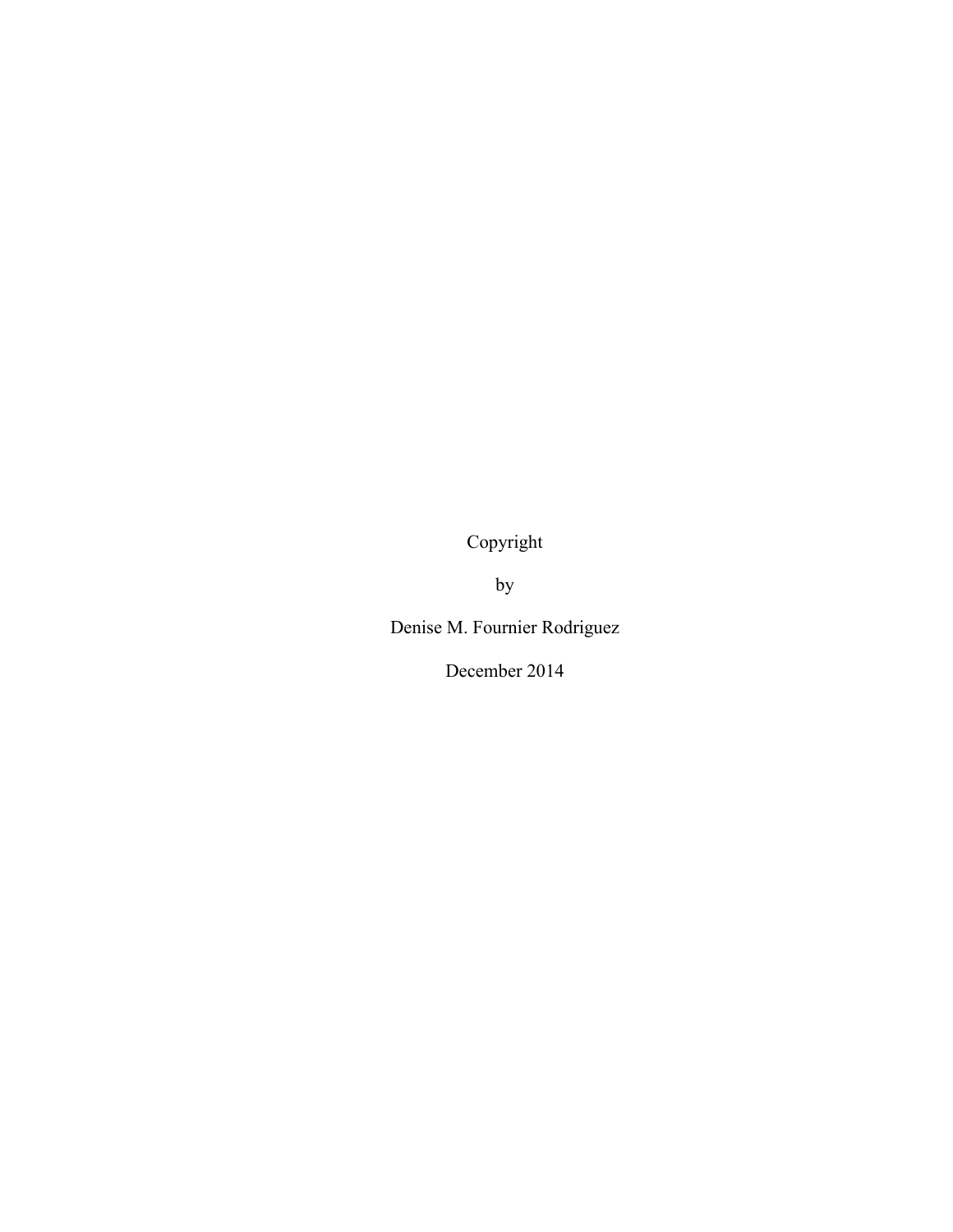# **Nova Southeastern University Graduate School of Humanities and Social Sciences**

This dissertation was submitted by Denise Fournier Rodriguez under the direction of the chair of the dissertation committee listed below. It was submitted to the Graduate School of Humanities and Social Sciences and approved in partial fulfillment of the requirements for the degree of Doctor of Philosophy in the Program of Marriage and Family Therapy at Nova Southeastern University.

Approved:

De

Shelley Green, Ph Chair

Douglas Flemons, Ph.D.

Martha Marquez, Ph.

Shelley Green, Ph.D.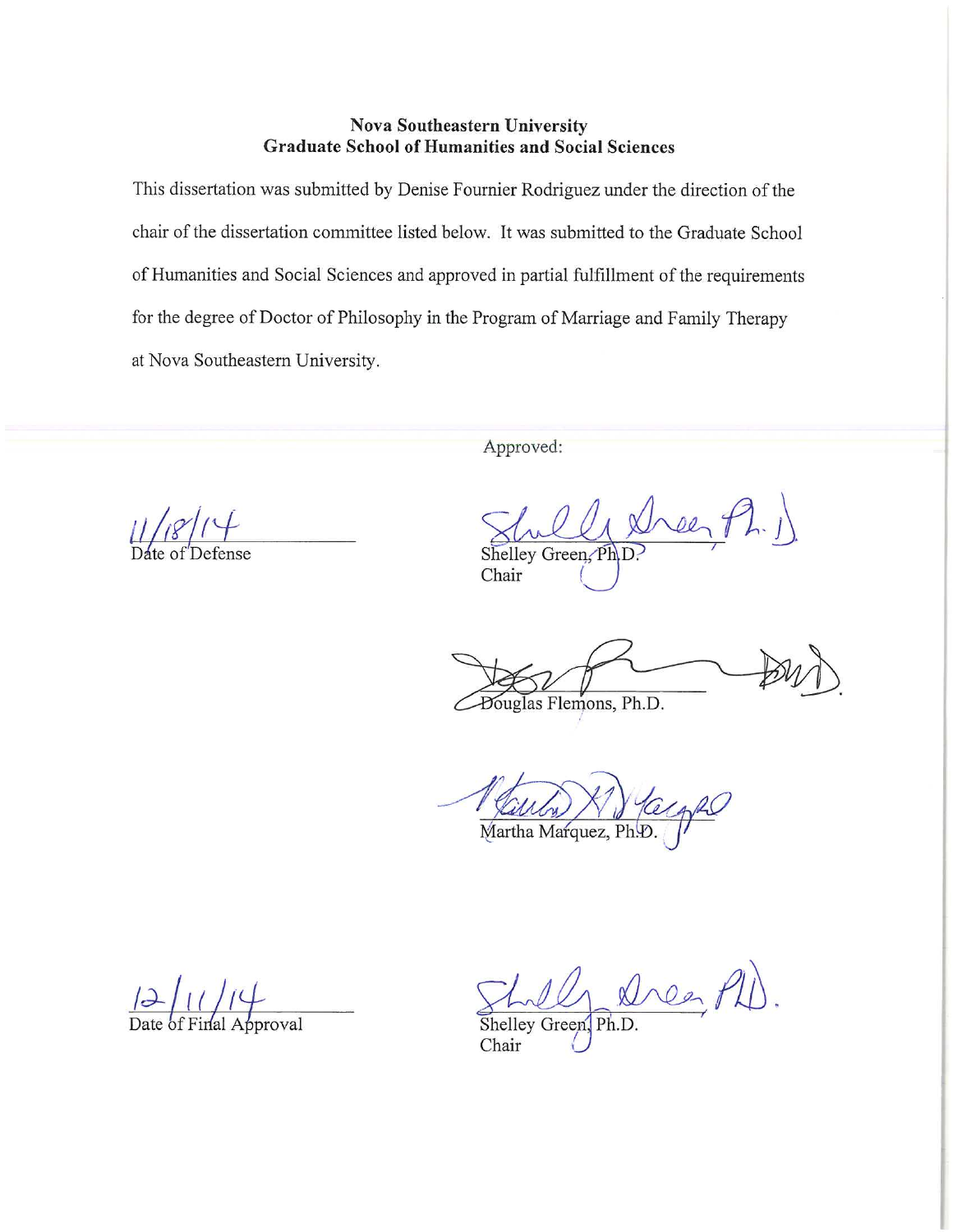#### **Acknowledgments**

This dissertation would not have been possible without the support of many important people. Their guidance, love, encouragement, patience, and faith in my abilities fueled my desire to succeed. First, I want to thank Dr. Shelley Green for helping to shape this study and fortifying my belief in its significance. Your suggestions, feedback, and encouragement throughout my time in the doctoral program—particularly during the dissertation process—have been invaluable. Thank you for being so instrumental in my development as a scholar, a researcher, and a clinician.

Thank you, Dr. Douglas Flemons, for the many insights you have shared with me throughout my journey in this program. The conversations we had during our supervision sessions will remain with me forever; I treasure your indelible imprint on my work as a clinician. Dr. Martha Marquez, thank you for inspiring me with your presence, your brilliance, and your consummate professionalism. I have loved getting to interact with you in the many capacities in which we have done so over the past several years, and I thank you for everything you have contributed to my work and life.

To Dr. Tommie Boyd, thank you for your guidance and mentorship. You helped to mold me into the student and professional that I have become, and for that I am forever thankful. To Dr. Honggang Yang, I offer my sincere appreciation. Your leadership and humility are an inspiration, and I have been moved by your confidence in me. Thank you to all of the faculty and staff of the Graduate School of Humanities and Social Sciences (SHSS). It has been a pleasure and an honor to be part of the SHSS community, and I have learned a great deal from so many of you. Thank you to all of my colleagues who blazed the trail and inspired me in countless ways throughout this process: Dr. Yulia

iv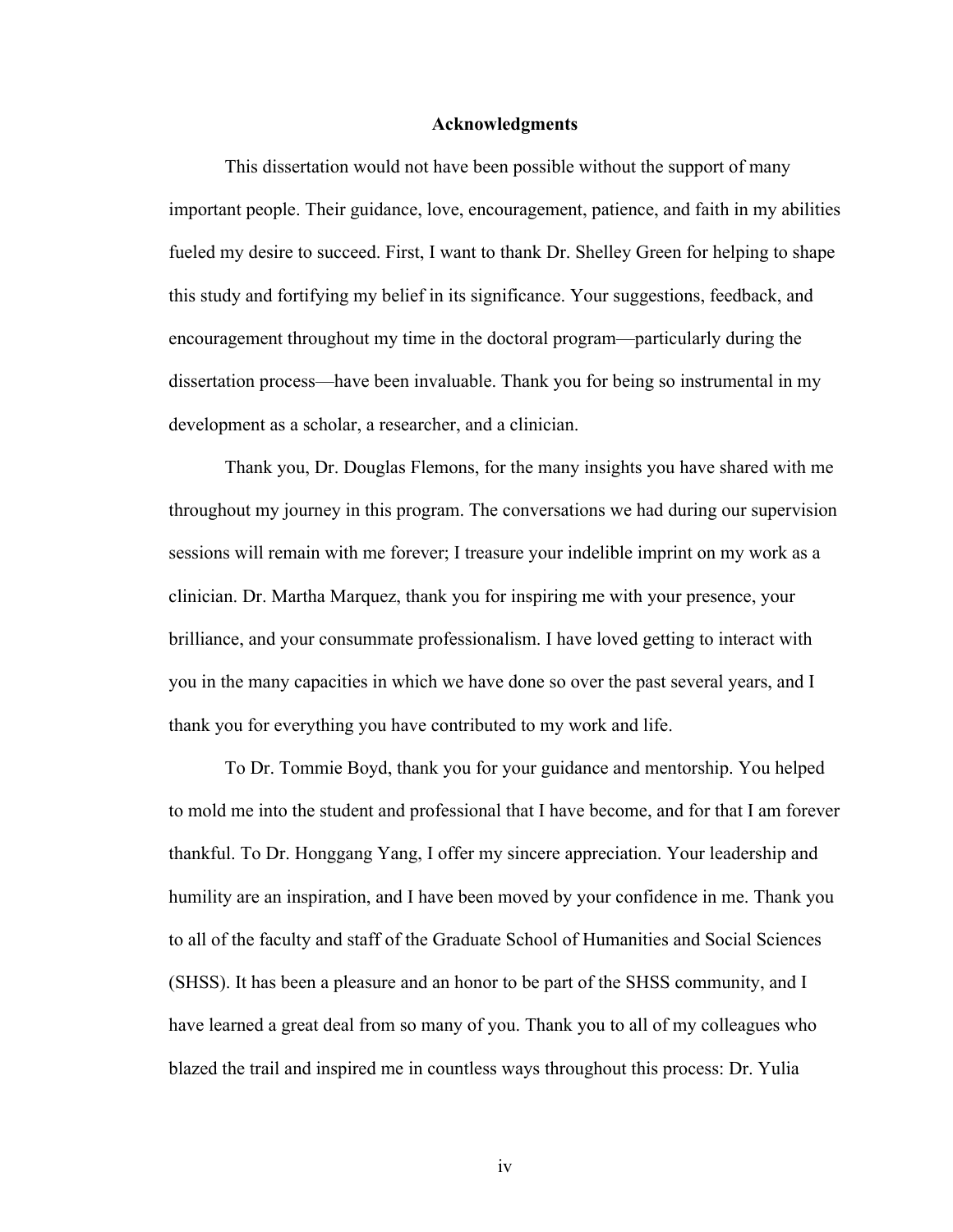Watters, Dr. Kimberely Dockery, Dr. Olivia Schlapfer-Colmer, Ili Walter, Isaac Farin, and many more.

To my lifelong best friend, Nikki King, thank you for always believing in me, encouraging me, listening to me, motivating me, and sharing so much of my life journey with me. Thank you for never letting me throw in the towel when the going got tough. You were right: it was worth it to make it to the finish line!

There are not enough words to express my gratitude to my husband, Jorge Rodriguez, who has walked by my side from the first step of this journey. LOML, you deserve an honorary Ph.D. for everything you have done to get me here. Your faith in me often moves me to tears, and you have made me believe in myself more than I ever thought I could. Thank you for your patience, your encouragement, your willingness to listen, and your sincere interest in all of my scholarly and professional pursuits. My life is incalculably better with you in it.

Nicole, my sister, thank you for being my friend, confidante, and muse. Carlos, my brother, thank you for inspiring me with your strength and resilience. I feel incredibly fortunate to call you both my siblings, and I cannot wait to see how our lives unfold and intertwine in the years to come.

I want to thank my grandmother, Abuela Martha; my aunts, Silvia and Ileana; and my uncles, Carlos and Johnny for always believing in me and encouraging me to succeed in everything I do. You have all contributed to making me who I am, and I could not have achieved this goal without your love and support throughout my life.

I offer my unending gratitude to my mother, who has inspired me with her unwavering integrity, endless courage, and fierce determination to overcome all

v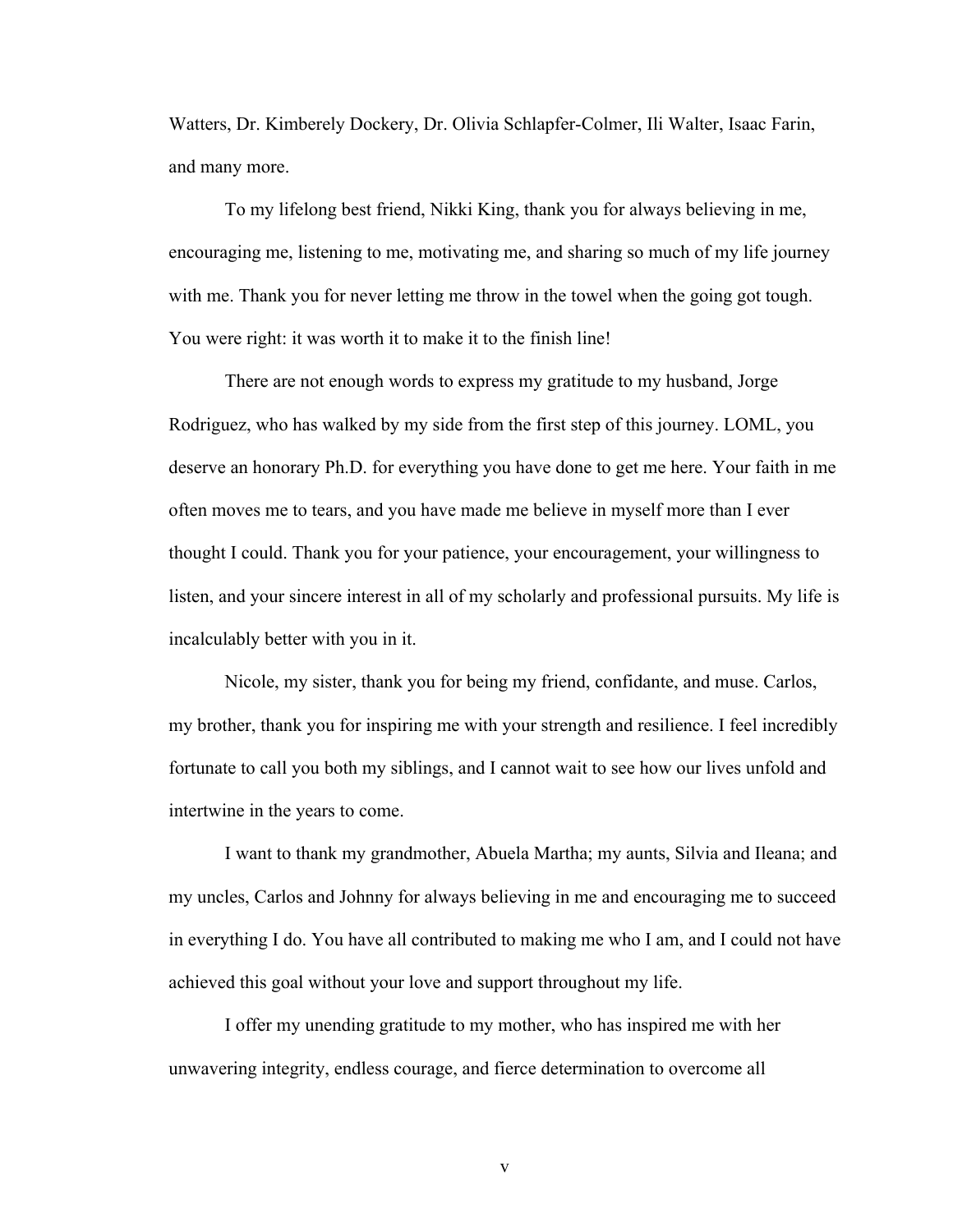obstacles. Mom, you are the mainstay of all my successes in life, and I hope that I have made you proud. Thank you for always encouraging me to work hard and take life one day at a time. I love you more than words can say.

Finally, I extend my sincere appreciation to the participants in this study. Each of you left me awestruck with your candor, your insights, and the beautiful ways in which you articulated your experiences. I hope that this dissertation is a proper reflection of the perspectives you offered, and I hope the experience of taking part in the study was as meaningful for you as it was for me. Your words will remain with everyone who reads this work, and I have no doubt that you will move and inspire many people.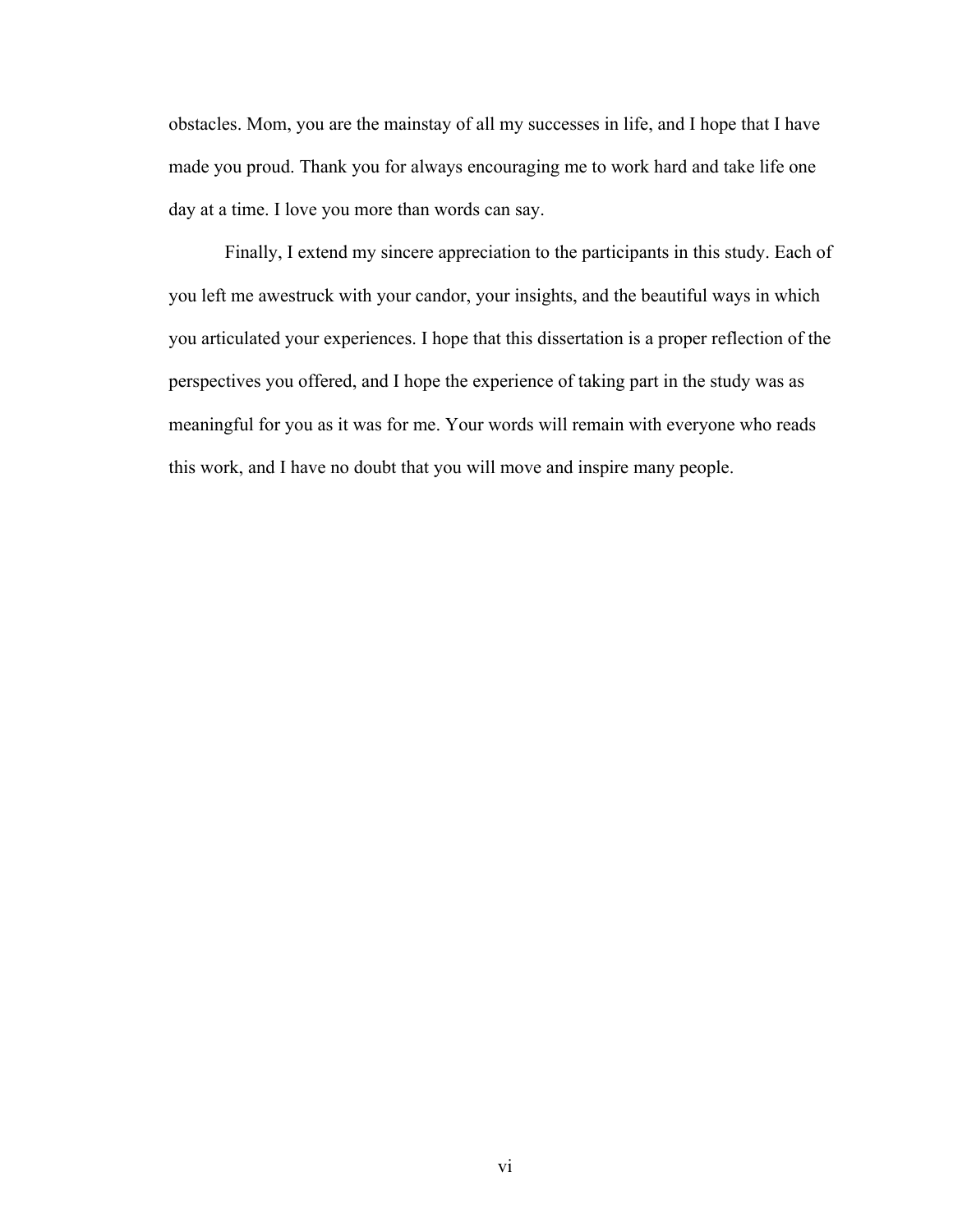| The Socially Constructed Nature of Gender and |     |
|-----------------------------------------------|-----|
|                                               | .19 |
|                                               |     |
|                                               |     |
|                                               |     |
|                                               |     |
|                                               |     |

# **TABLE OF CONTENTS**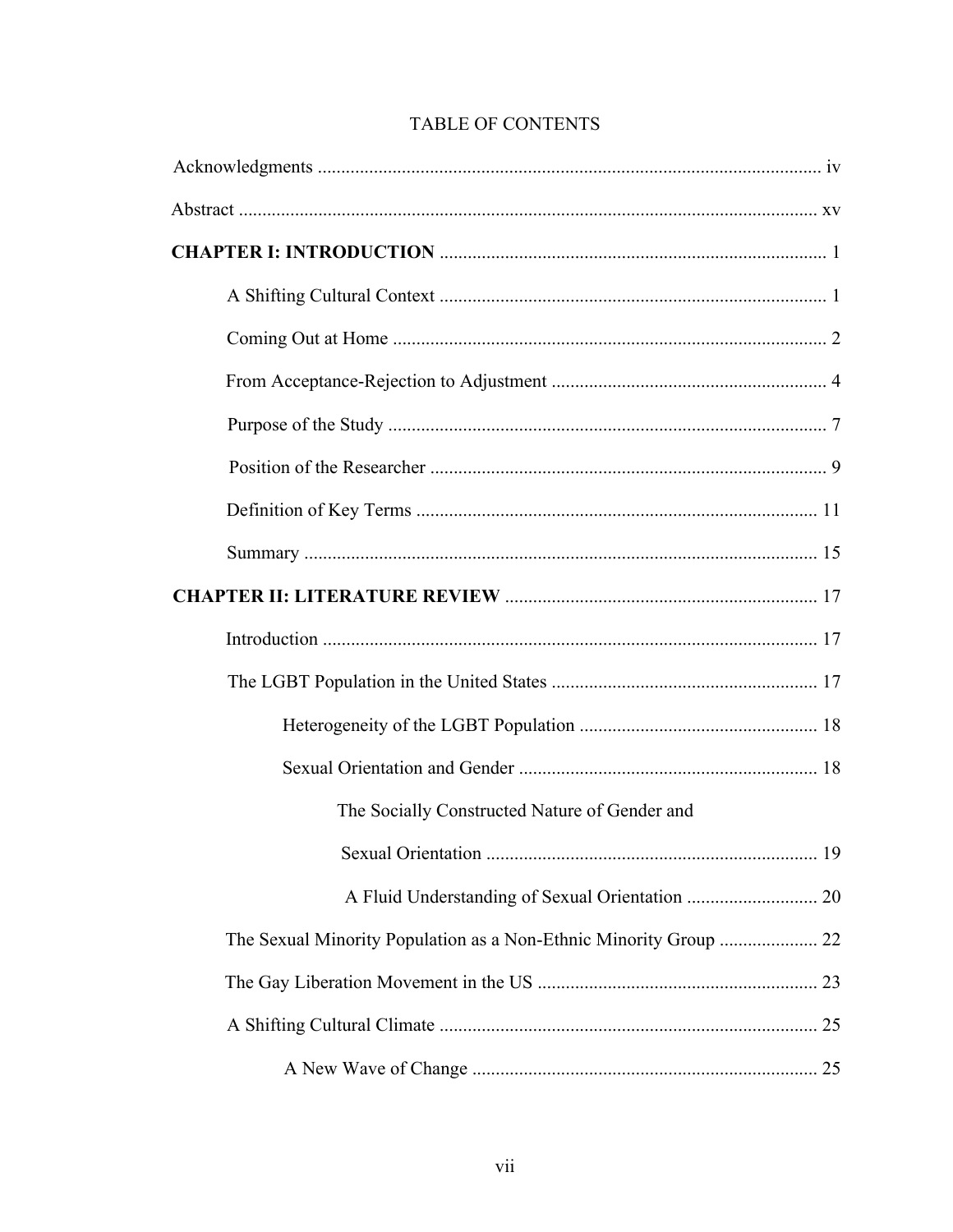| Internalized Homophobia and Shame Among LGB Youth  38                     |  |  |
|---------------------------------------------------------------------------|--|--|
|                                                                           |  |  |
|                                                                           |  |  |
| The Developmental Implications of Coming Out to Family  41                |  |  |
|                                                                           |  |  |
|                                                                           |  |  |
|                                                                           |  |  |
|                                                                           |  |  |
| Gaps in the Existing Literature on the Coming Out Process in Families  51 |  |  |
|                                                                           |  |  |
| Existing Clinical Approaches for Working with LGB Youth and Families      |  |  |
|                                                                           |  |  |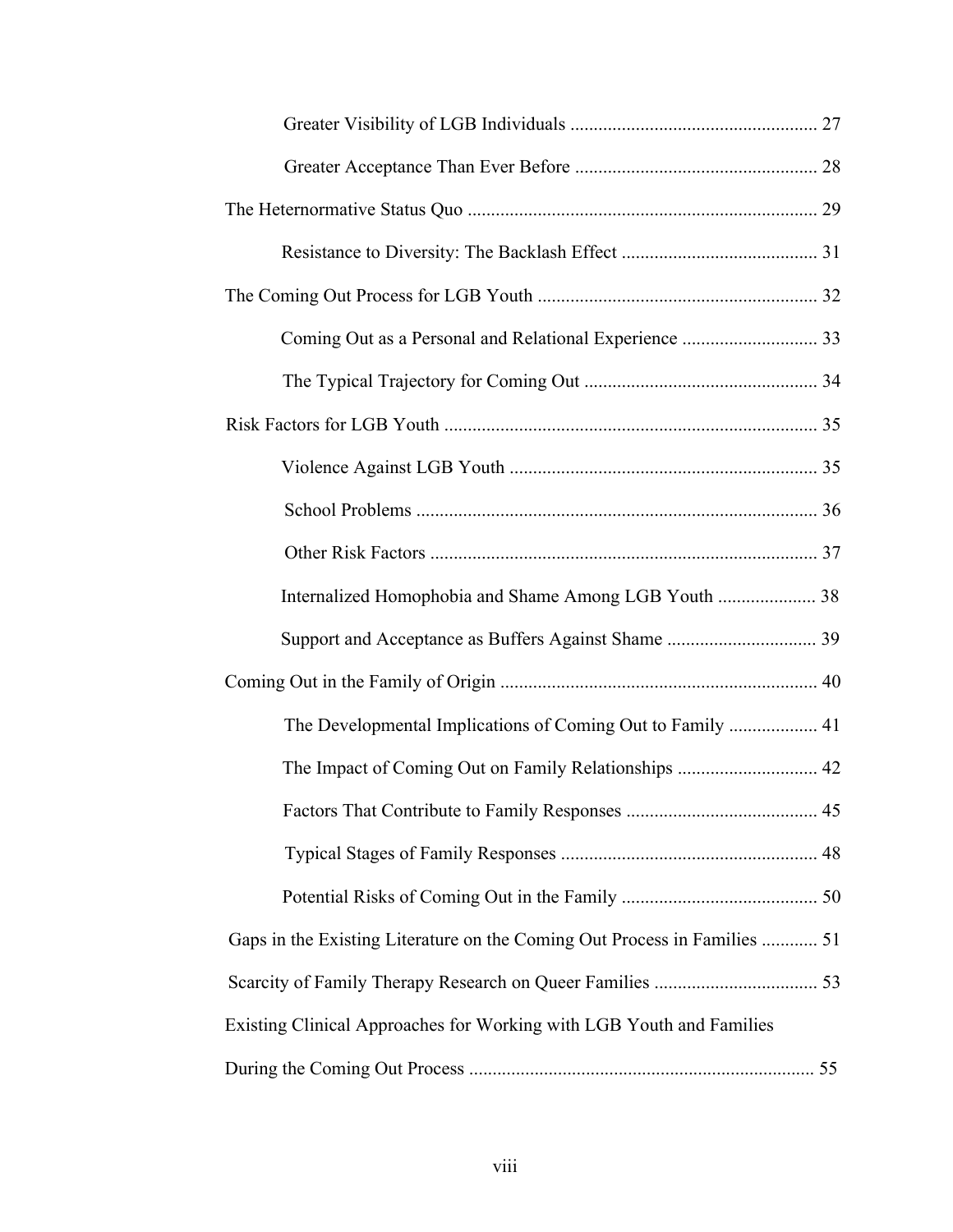| Significance of the Proposed Study for the Field of Family Therapy  57 |  |
|------------------------------------------------------------------------|--|
|                                                                        |  |
|                                                                        |  |
|                                                                        |  |
|                                                                        |  |
|                                                                        |  |
|                                                                        |  |
|                                                                        |  |
|                                                                        |  |
|                                                                        |  |
|                                                                        |  |
|                                                                        |  |
|                                                                        |  |
|                                                                        |  |
|                                                                        |  |
|                                                                        |  |
|                                                                        |  |
|                                                                        |  |
|                                                                        |  |
|                                                                        |  |
|                                                                        |  |
|                                                                        |  |
|                                                                        |  |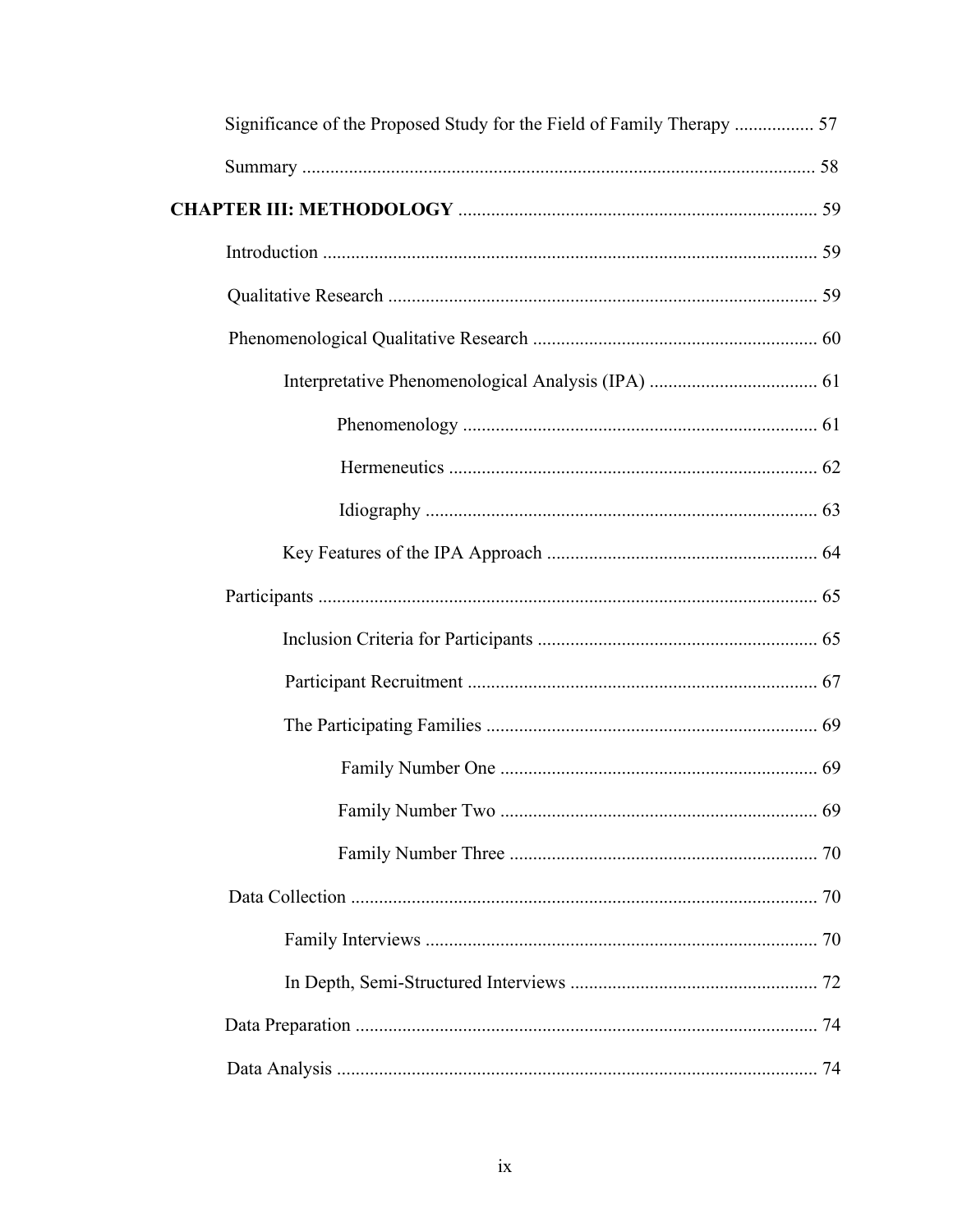| Step 4: Searching for Connections Among Emergent Themes  76 |  |
|-------------------------------------------------------------|--|
|                                                             |  |
|                                                             |  |
|                                                             |  |
|                                                             |  |
|                                                             |  |
|                                                             |  |
|                                                             |  |
|                                                             |  |
|                                                             |  |
|                                                             |  |
|                                                             |  |
|                                                             |  |
|                                                             |  |
|                                                             |  |
|                                                             |  |
|                                                             |  |
|                                                             |  |
|                                                             |  |
|                                                             |  |
|                                                             |  |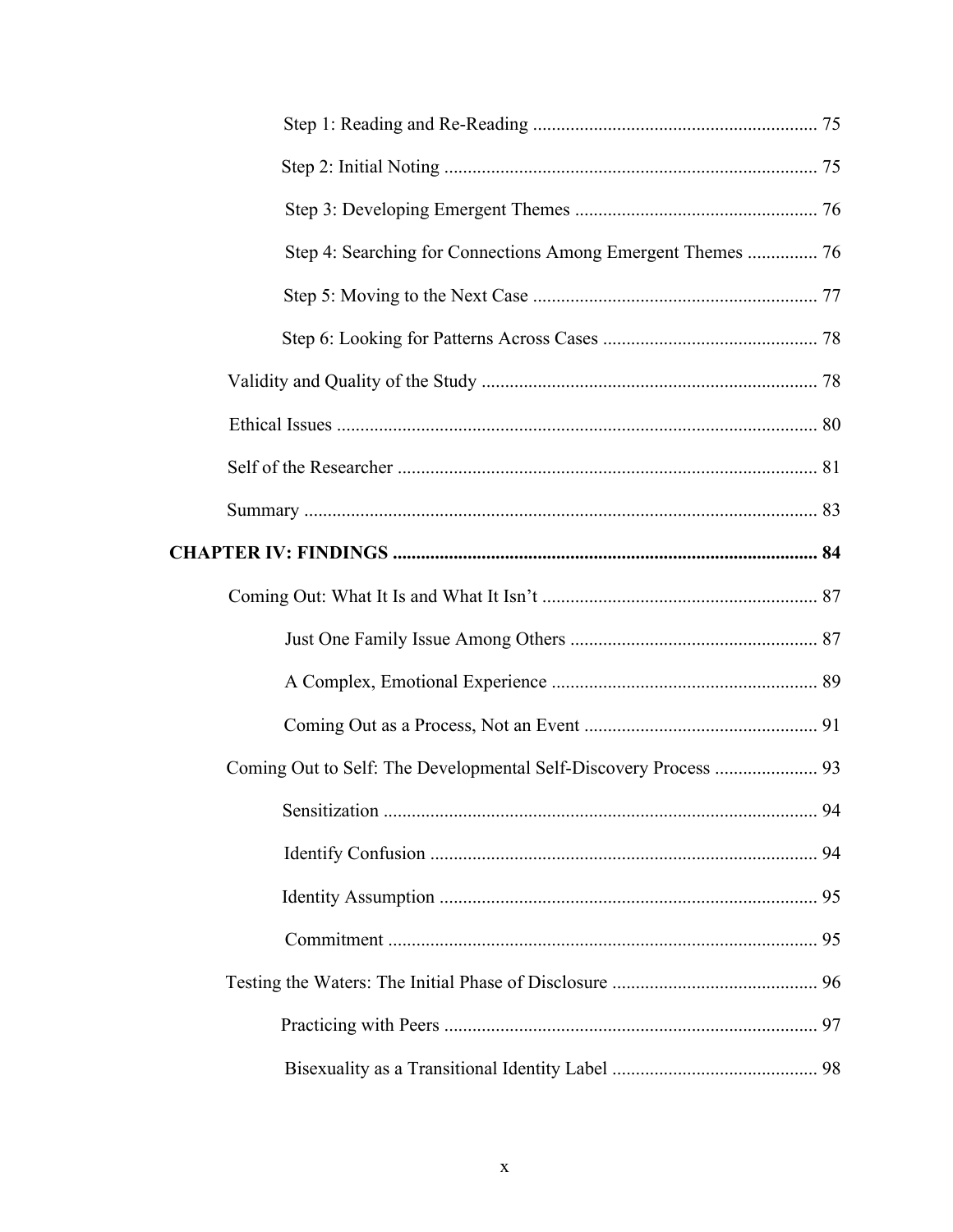| Lack of Uniformity and Cohesiveness in Family Responses  107 |
|--------------------------------------------------------------|
|                                                              |
|                                                              |
|                                                              |
|                                                              |
|                                                              |
|                                                              |
|                                                              |
|                                                              |
|                                                              |
|                                                              |
|                                                              |
|                                                              |
|                                                              |
|                                                              |
|                                                              |
|                                                              |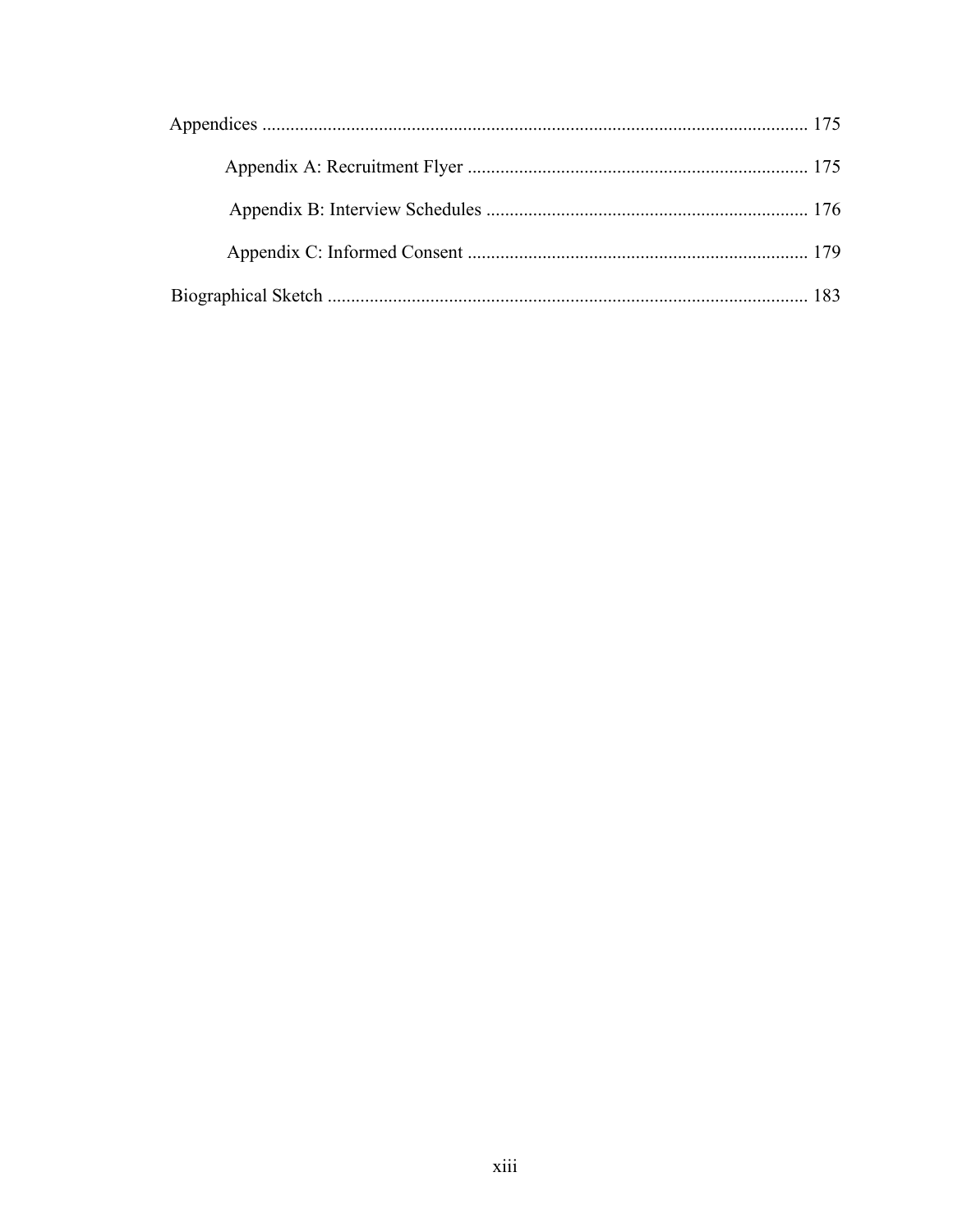# LIST OF TABLES

|--|--|--|--|--|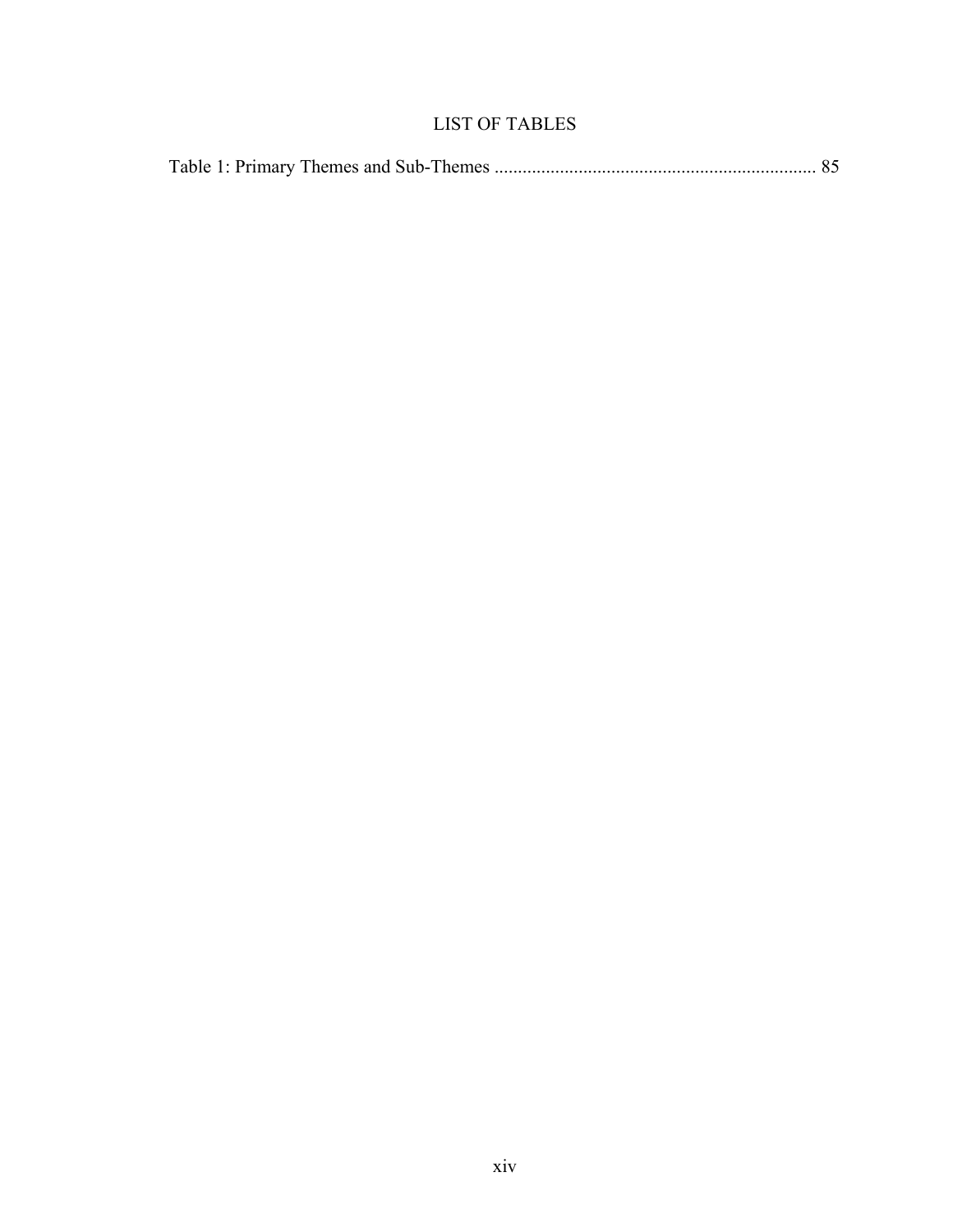#### Abstract

Young people who identify as lesbian, gay, or bisexual (LGB) are disclosing their sexual identity—or *coming out*—at progressively younger ages, making it more important than ever for the general population to understand, tolerate, and accept diversity in sexual identity. This study was designed to fill the gap in the existing literature about how the coming out process affects LGB young people's families of origin. Three LGB young people participated in the study, along with a member of each of their families. The researcher conducted semi-structured interviews with each of the participants, as well as a conjoint interview with each of the three families.

The findings of this interpretative phenomenological analysis (IPA) study illustrate the many ways in which a young person's coming out reverberates within the family system, offering a relational understanding of the coming out experience. The results of the study emphasize the process-oriented nature of coming out and the means by which that process is influenced by and influences family relationships and overall family dynamics. Centered on the various ways in which LGB young people prepare to disclose their sexual orientation to their families and how their family members adjust to the disclosure, the study offers a historically and culturally situated overview of the coming out experience in the family. Based on the results of the present study, the researcher offers suggestions for future studies on this subject and presents the implications of the study for LGB young people, their families, and family therapists working with this population.

*Keywords*: coming out, family adjustment process, LGB young people, queer identity, interpretative phenomenological analysis

xv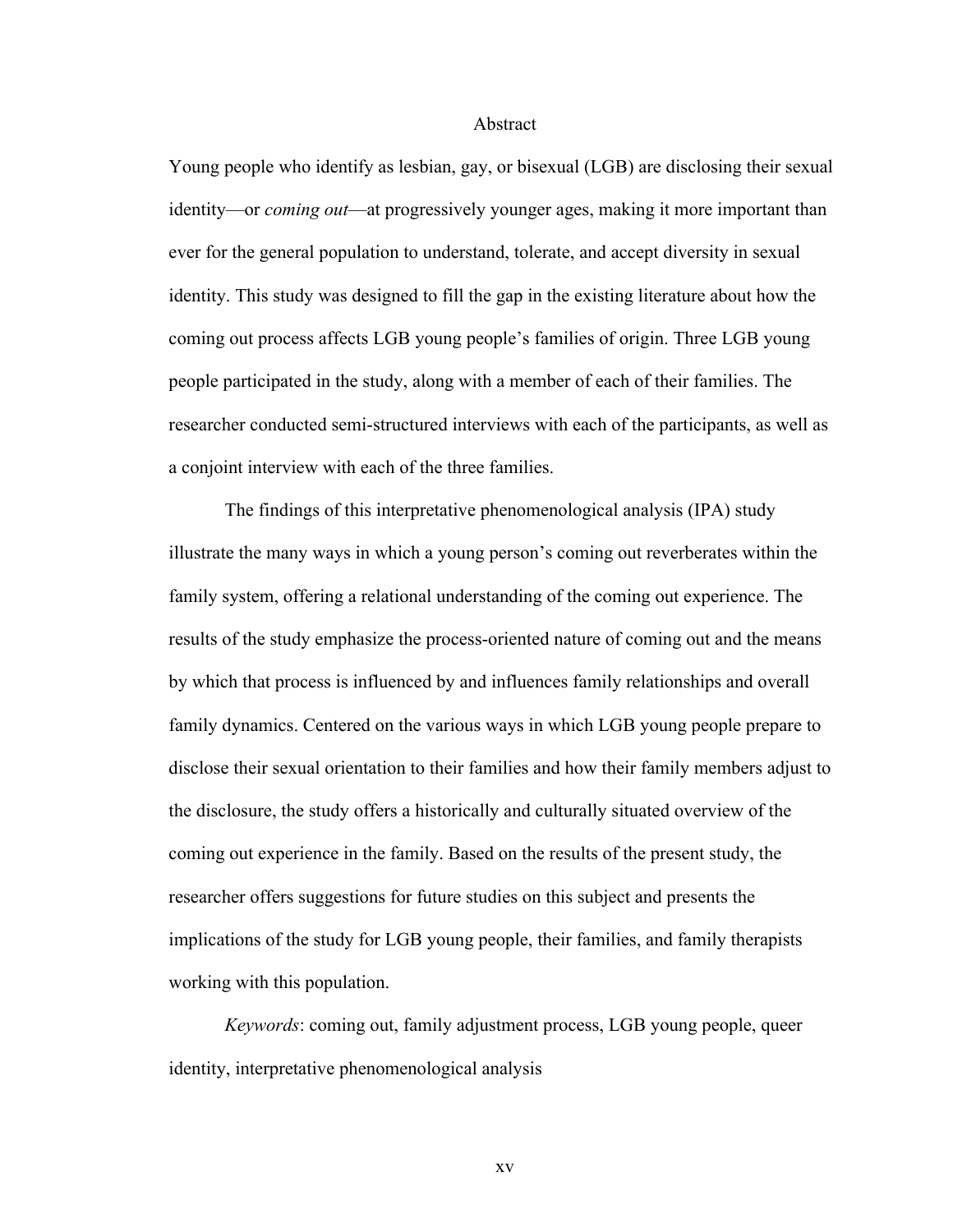## **CHAPTER I: INTRODUCTION**

# **A Shifting Cultural Context**

Within the last several decades, the cultural climate of our nation has shifted, shedding light on the issues faced by the millions of Americans who identify as lesbian, gay, or bisexual (LGB). Since the Stonewall Riots of 1969, which set in motion the gay liberation movement in the United States (Jagose, 1996), many efforts have been made to raise awareness about what it means to be a sexual minority in this country. The cultural values and morals within our society seem to be transforming, and national conversations about sexual orientation and sexual diversity are increasingly more common. In particular, the gay equality movement—which has taken the form of legislative initiatives like the repeal of Don't Ask Don't Tell (Human Rights Campaign, 2011) and the passage of marriage equality in 32 states, plus Washington DC, at the time of this writing—has captured our nation's attention, encouraging millions of people to engage in spirited dialogue and debate in many forums.

The increased visibility of LGB individuals and the evolution of discourse about sexual orientation have led to greater acceptance of non-heterosexuality; they have also spurred a fervent "backlash in the form of religious fundamentalism, violence, and legal intervention designed to 'protect' traditional marriages and families" (Stone Fish  $\&$ Harvey, 2005, p. 1). For the millions of LGB adults in this country who have spent years fighting for acceptance and equality, even the most vicious attacks do little to dampen their determination. However, there is a new generation of LGB young people coming of age in this contentious climate. For them, the process of identifying as non-heterosexual is a high stakes gamble that immeasurably influences how they make sense of who they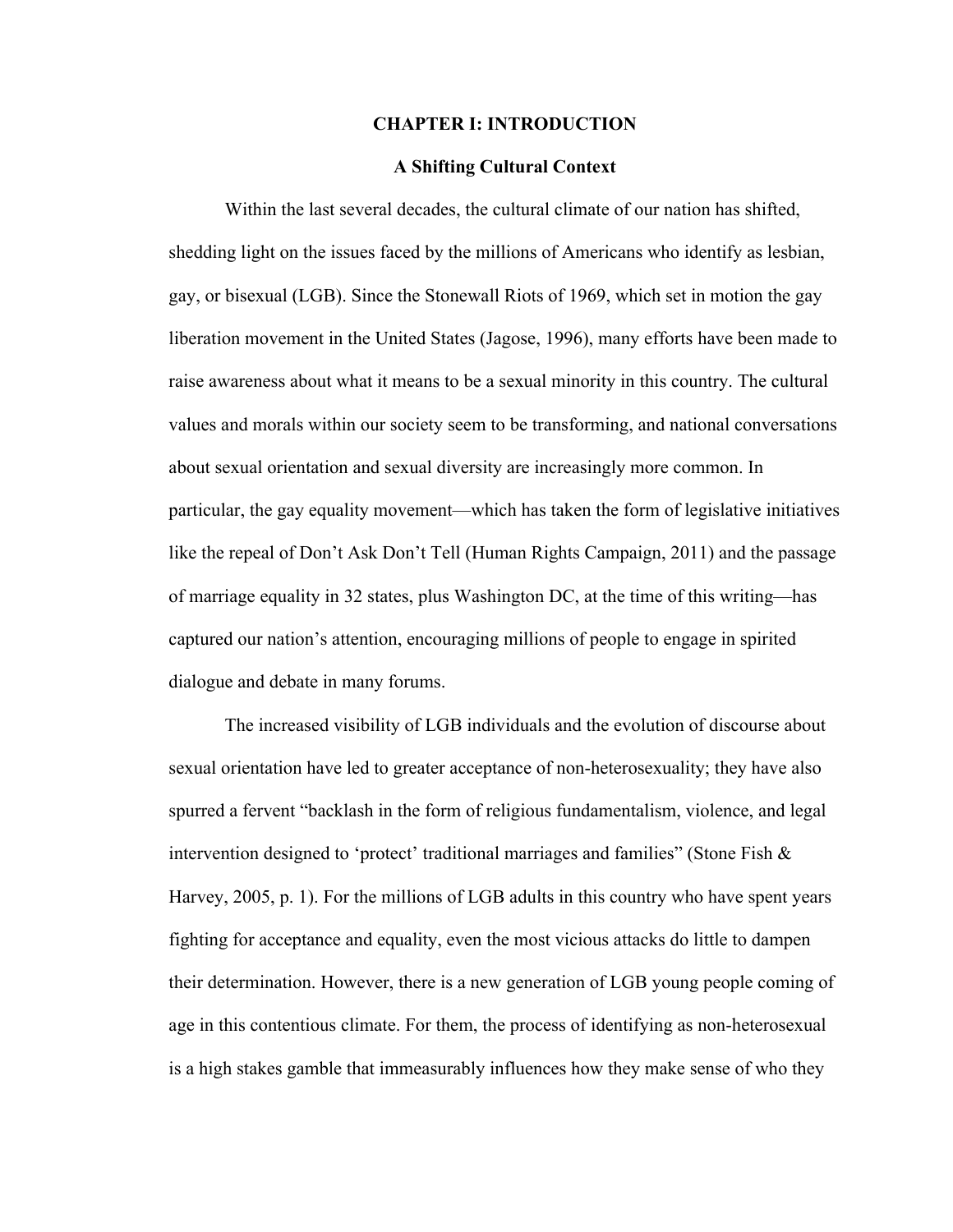are and how they fit within their families, their peer groups, their communities, and their society.

Young people who identify as LGB are disclosing their sexual identity at younger ages than ever before (Savin-Williams & Ream, 2003; Stone Fish & Harvey, 2005). The visibility of non-heterosexual role models, the accessibility of helpful information and resources, and the ability to be part of supportive communities all contribute to the process of identity development for LGB young people—a process that occurs at both an individual and relational level. Identifying as LGB and disclosing this identity, or, *coming out,* is typically preceded by a great deal of introspection and anticipation. It is a process that takes place over time, and one that is unique to each individual. For young people who identify as LGB, decisions about when, how, and to whom to come out are often difficult (Legate, Ryan, & Weinstein, 2012). Perhaps most difficult is the choice these young people face about whether and how to disclose their sexual identity to members of their families (Heatherington & Lavner, 2008).

#### **Coming Out at Home**

Before making the decision to come out at home, LGB young people must balance the desire to be recognized and understood with the need to remain safe, secure, and protected. They must take into account their family environment and assess whether sharing an essential aspect of who they are with family members is worth the risk of being misunderstood, ignored, or rejected. As Stone Fish and Harvey (2005) articulate, "Coming out to relatives does introduce sexual behavior as a topic, but mostly it demands the negotiation or renegotiation of family connections" (p. 66). Although the process of coming out within the home environment is different for every LGB young person, it is a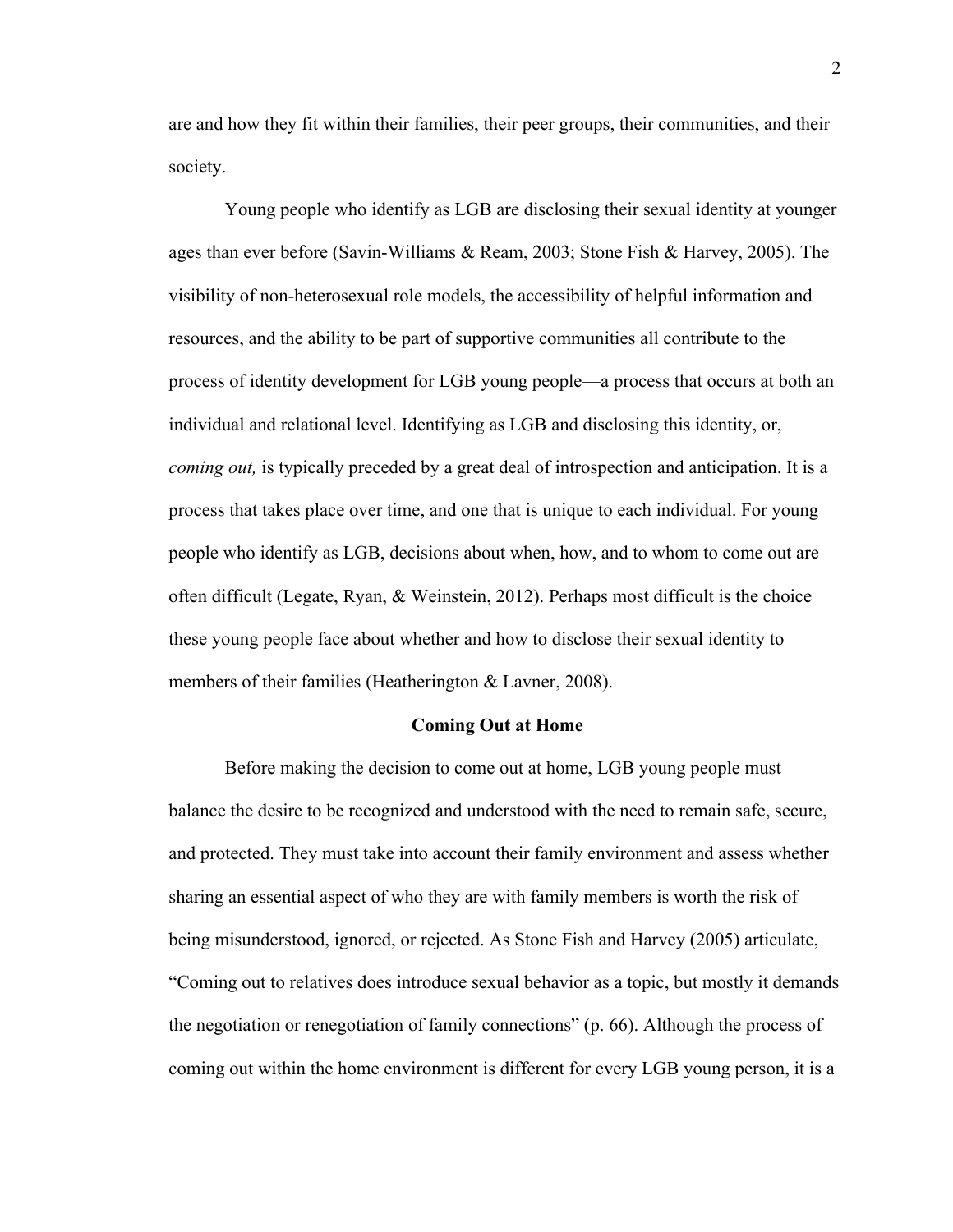universally significant step in the developmental process for both the youth and their families.

Parents, siblings, and other relatives of young people who come out as LGB are, in many cases, profoundly impacted by the disclosure. Finding out about a family member's non-heterosexual orientation means having to accept a new family identity one that has significant implications for how the family operates within the larger social and cultural systems in which it is embedded. A number of factors contribute to the process by which families integrate, or fail to integrate, the disclosure of nonheterosexual identity by one of its members.

When young people come out as LGB within their families, they often assume a minority status within the home environment. In the absence of previous exposure to sexual minorities, family members may struggle to make sense of the disclosure and will likely rely on cultural assumptions to process it. Because our culture is largely characterized by heterosexism, "a belief upheld by most societal institutions that only heterosexual relationships are normal or natural" (Elisason & Hughes, 2004, p. 638), families may be inclined to assume their newly identified LGB member is abnormal or unacceptable in some way. Families that are embedded in contexts marked by homophobia, a feeling of "discomfort, disgust, and/or anxiety produced by social contact with a person believed to be gay or lesbian" (Holtzen & Agresti, 1990, p. 391), may face even greater challenges following the disclosure. When families are able to assimilate their member's LGB sexuality into the family's identity, they can become a buffer against the potentially damaging impact of heterosexism and homophobia (D'Amico & Julien).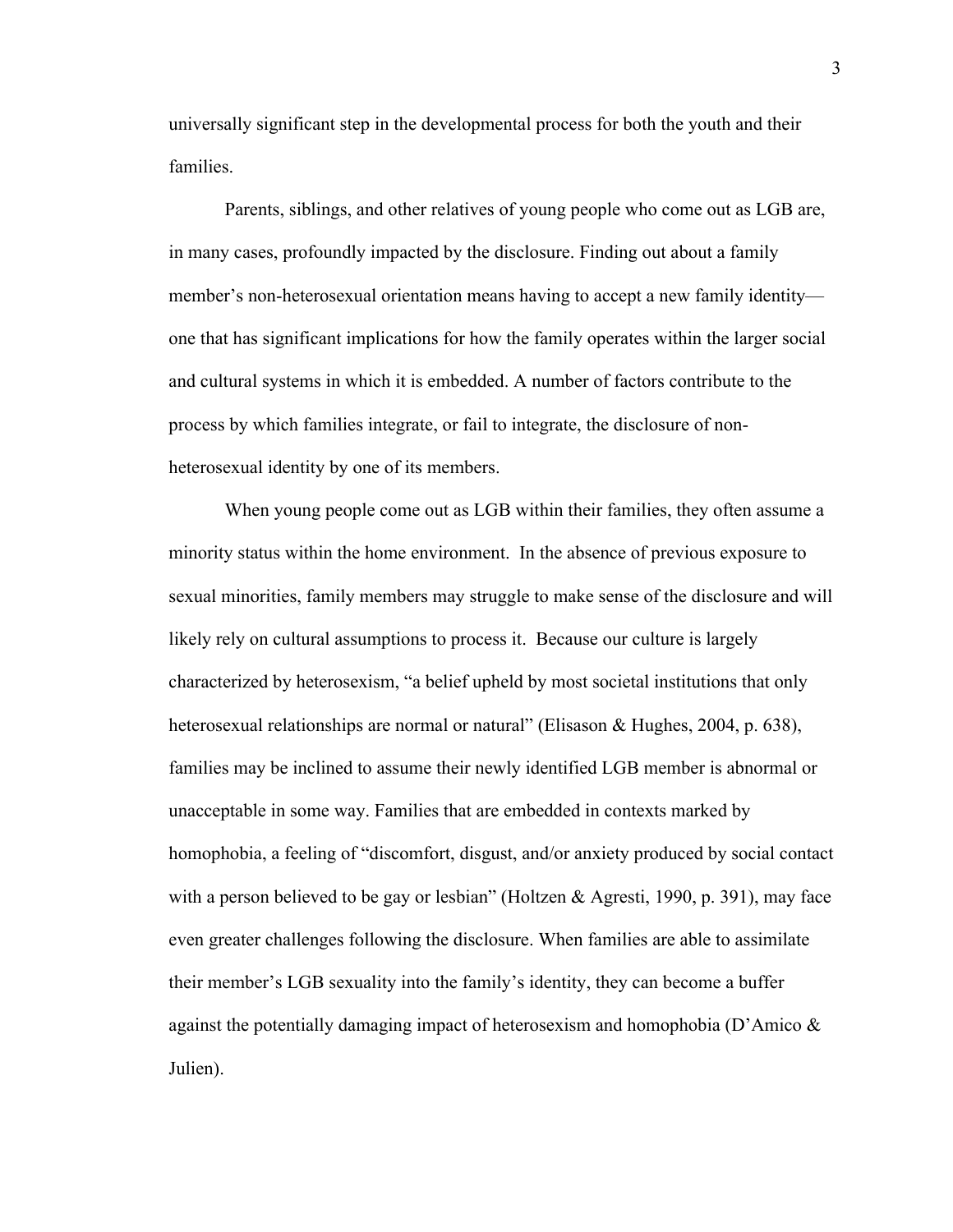For LGB young people, the meaning of family and home are crucial. When they are acknowledged and respected at home, they are free to be who they are and thrive in an environment that supports the totality of their young existence. When they are ignored or rejected, the fear and shame they may already feel as a result of being different is compounded in a devastating way. LGB young people who experience rejection from their families frequently internalize feelings of shame and self-hatred. This internalized shame—or, as it is often referred to, *internalized homophobia*—can have a profoundly negative impact on the LGB individual's life, potentially resulting in depression, violence, self-harm, substance abuse, homelessness, risky sexual behavior, or suicide (Just the Facts Coalition, 2008; Ray, 2006). For some LGB young people who disclose their identity to their families, home becomes a haven; for others, it can become a hell.

#### **From Acceptance-Rejection to Adjustment**

The existing literature on LGB young people and the experience of coming out within their families is largely centered on a dichotomous acceptance-rejection paradigm. A number of studies have been conducted to examine the consequences that rejection from family members has on LGB individuals throughout their lives (Hunter, 1990; Savin-Williams & Dube, 1998). Other studies have focused on the variables that result in either rejection or full acceptance from family members following the disclosure (D'Amico & Julien, 2012; Gorman-Murray, 2008; Green, 2000). Furthermore, as Heatherington and Lavner (2008) point out, "The vast majority of studies focus on initial family reactions to disclosure, and few address the processes and outcomes of longer term family adjustment" (p. 329). Although previous studies are useful and can certainly help family therapists work with families of LGB young people, a more nuanced and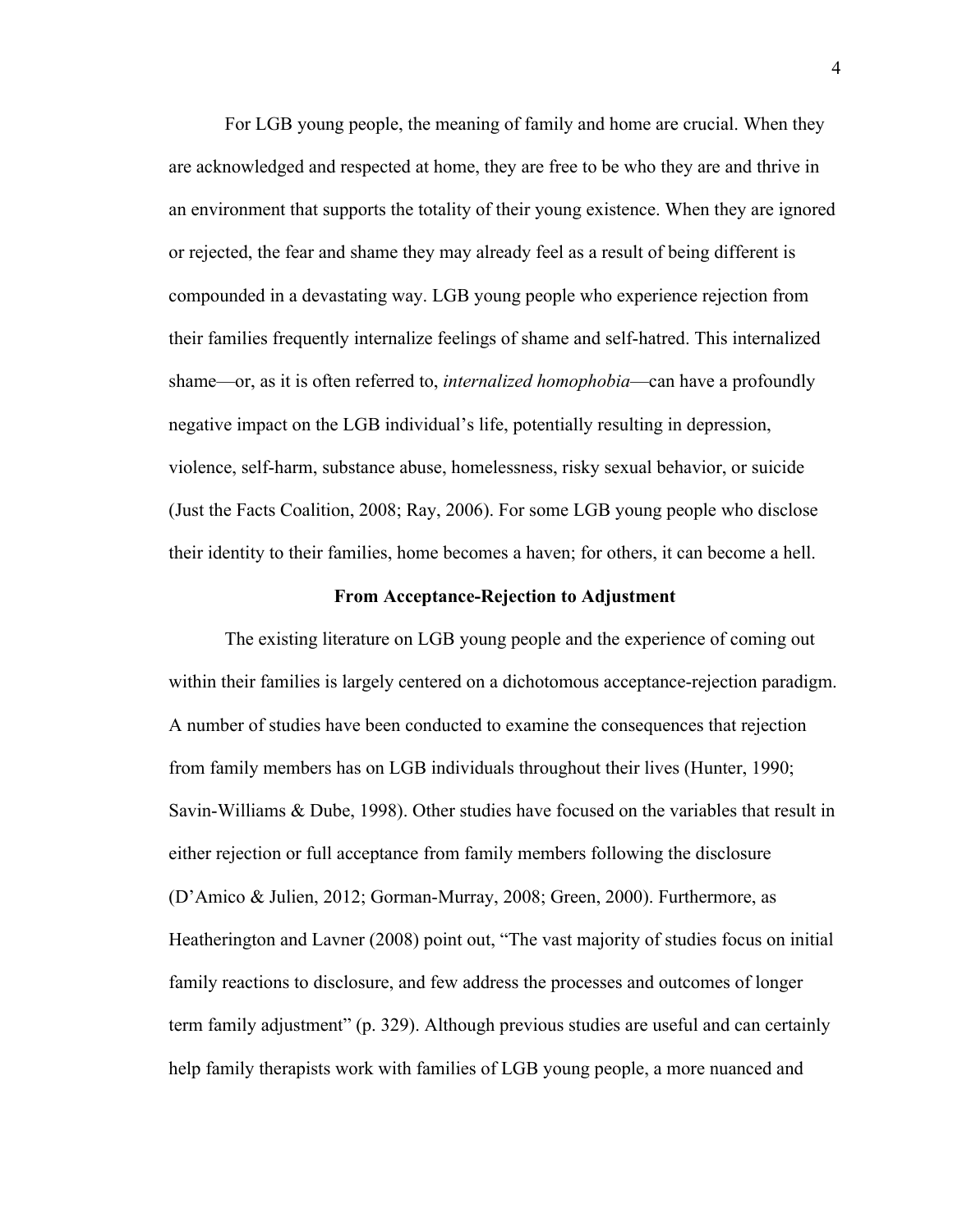inclusive understanding of the adjustment process for families following the coming out of one of its members is needed.

Viewed systemically, families are, at once, both cohesive units and the amalgamation of multiple, distinct parts. Accordingly, the way in which information is received within a family system depends not only on the general context of that family which is comprised of cultural, religious/spiritual, geographic, historical, economic, and other factors—but also on the varied individual responses of the members of the family to that information. When an LGB young person comes out within his or her family, the effect of the disclosure has a systemic impact, affecting each individual in the family, the many relationships within that family, and the family unit as a whole (Heatherington  $\&$ Lavner, 2008). As Stone Fish and Harvey (2005) articulate, "because family members are dependent upon one another, any change in family membership or change in one member affects the others in the system, causing relationships to 'heat up'" (p. 16).

Often, when a young person comes out to his or her family as non-heterosexual, the status quo is disrupted. In many ways, the home becomes a political environment, and family members are challenged with assimilating the LGB identity of their loved one into their own sense of self. How family members initially respond to the disclosure—with compassion, confusion, guilt, indifference, disgust, relief, outrage or any other range of emotions —is influenced by their ideas about sexuality, gender, love, and family. Their reactions are also largely informed by their cultural assumptions, religious beliefs, family traditions, and relationship history (Heatherington & Lavner, 2008).

Parents, in particular, may go through a period of mourning following the disclosure (Savin-Williams & Dube, 1998). Many "have internalized our culture's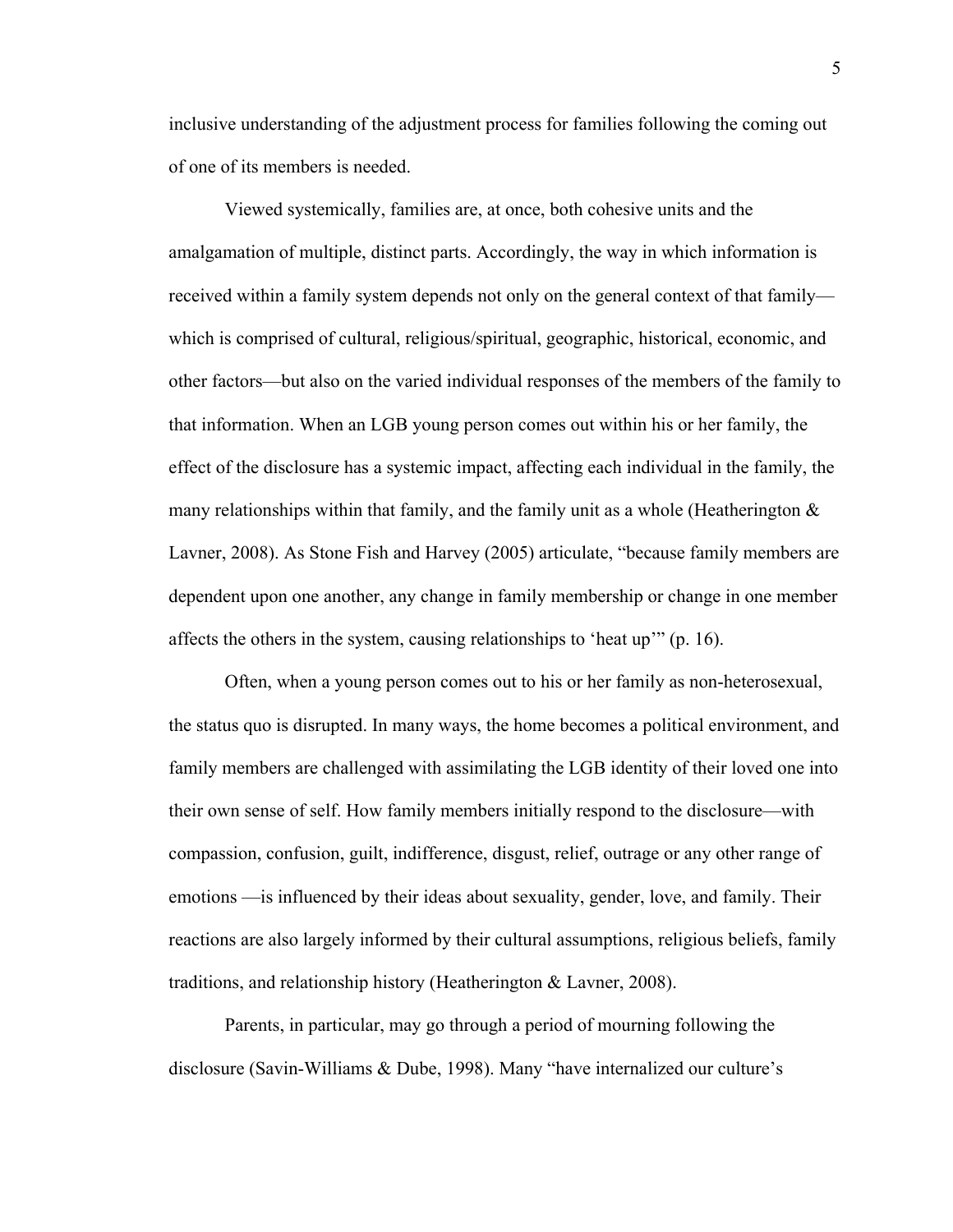associations of homosexuality with illness and sin, and they have to grieve the loss of a future most parents project for their offspring: heterosexual marriage [and] perhaps children of their own" (Tillman-Healy, 2001, p. 188). Some families may respond to the disclosure with grief or confusion, some with shame, and others with pride. Families' responses to their loved ones' coming out are as unique as the families themselves. This study aims to tell their stories.

Some researchers have talked about the adjustment by families to the disclosure that one of their members is LGB as the *queering* of the family (Gorman-Murray, 2008; Stone Fish  $\&$  Harvey, 2005). Because this study is informed, in part, by queer theory (Jagose, 1996) and, in general, by a family systems perspective, this concept will help guide the study. Queer theory is the acknowledgement and exploration of the powerful potential in the marginalized and disallowed aspects of all people (Jagose, 1996; Stone Fish & Harvey, 2005). The word *queer*, once used to denigrate sexual minorities, has been reclaimed as a term used to refer affirmatively to non-heterosexual individuals. Accordingly, the term *queer young people* will be appear throughout the study and will be used interchangeably with the terms *LGB young people*, *sexual minority youth*, and *non-heterosexual youth*. The term *queer family* will be used to refer to families undergoing the adjustment process following the coming out of one of its members.

It should be noted that in families in which the LGB young person is rejected, the queer family identity is likely never assumed. Therefore, this study focuses exclusively on those families that choose to brave the challenge of adjusting to their new identity as a queer family. While family rejection is not expressly explored in the proposed study, the study's exploration is also not exclusive to families that readily and unconditionally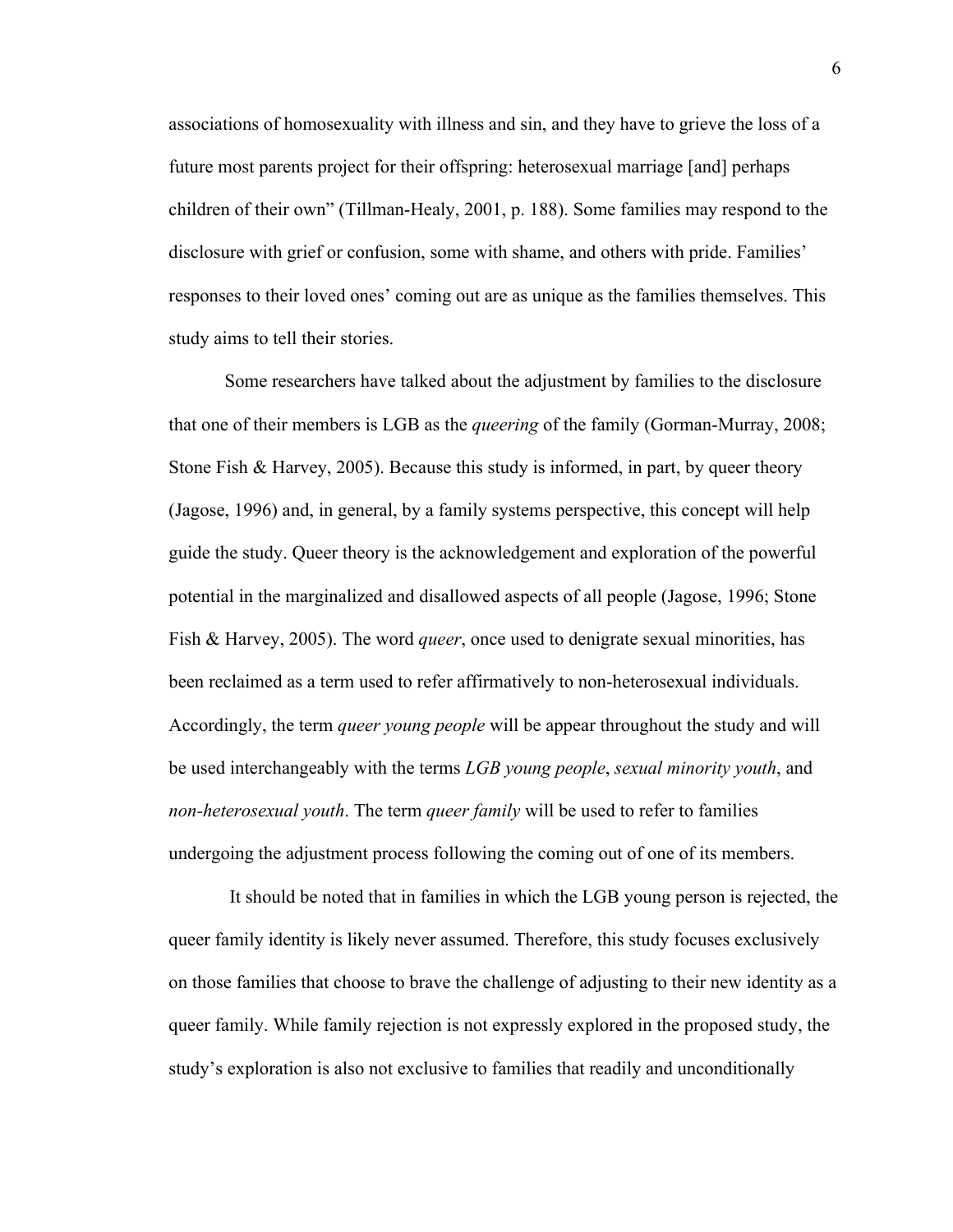accept their LGB member immediately following the disclosure. Rather, the study explores the family adjustment process and the many factors that contribute to its evolution over time.

## **Purpose of the Study**

The purpose of this study is to explore the ways in which families are impacted when one of their family members comes out as non-heterosexual. Using the interpretative phenomenological analysis (IPA) approach as my methodological framework, I examined how LGB young people and their family members make sense of their coming out experiences (Smith, Flowers, Larkin, 2009). Although the term *nonheterosexual* tends to be used to refer to individuals who identify as lesbian, gay, bisexual, or transgender (LGBT), I chose to limit the focus of this study to LGB individuals. This is because the process of identifying as transgender and disclosing this identity within one's family is distinct and, in many ways, dissimilar to the process of identifying and disclosing a lesbian, gay, or bisexual orientation (Ashton, 2013; Bockting & Coleman, 2007; Zimman, 2009).

Research suggests that the primary concerns for transgender young people have to do with their gender identity, not their sexual attraction or orientation (Benson, 2013; Bockting & Coleman, 2007; Zimman, 2009). This influences the coming out experience for transgender individuals, as it involves unique conversations and results in different responses from loved ones. As Ahston (2013) points out, "while transgender individuals are often linked with the LGB community, many identify as heterosexual, and need resources and policies that support their gender journey" (p. 36). Further emphasizing this point, Zimman (2009) explored the coming out experiences of transgender individuals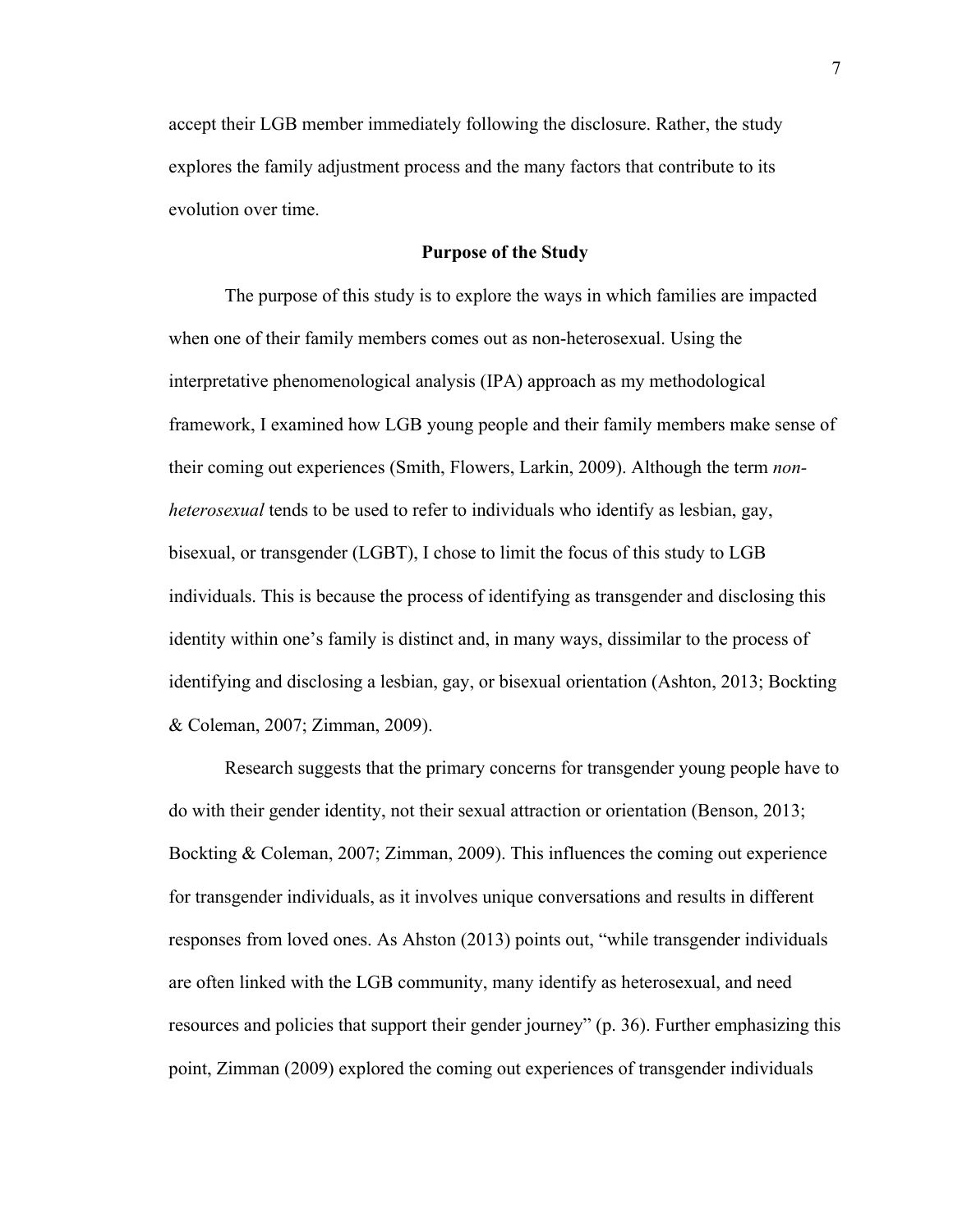and found "no evidence for patterns like those found by previous researchers who have examined the coming out experiences of lesbians [and] gay men" (p. 57).

It has also been found that while coming out as gay, lesbian, or bisexual is a single process that takes place over time (Savage  $\&$  Miller, 2011), the coming out experience for transgender individuals occurs in discrete episodes relative to whether and how the individual declares a transgender identity and transitions to the preferred gender (Zimman, 2009). There continues to be a need for more research on the coming out experiences of transgender individuals; however, based on the literature reflecting the uniqueness of the coming out experience for transgender individuals, I have chosen not to include those voices in this study.

Because the coming out process is fraught with vulnerability and, at times, emotional intensity for the individuals involved, I chose not to conduct the study with young people under the age of 18. Instead, I recruited participants between the ages of 18 and 24, along with any individuals from their families who were willing to share their experiences of adjusting to their family members' disclosure of LGB identity. Furthermore, I chose to specifically include young people who disclosed their LGB identity to members of their nuclear family, and who had been out for at least one year at the time of our interviews. My intention in specifying these inclusion criteria was to conduct the interviews with families that remember the initial disclosure vividly but have had time to process the information and can both reflect on their initial responses and describe their current perspectives and relationships.

This study was guided by the following research question: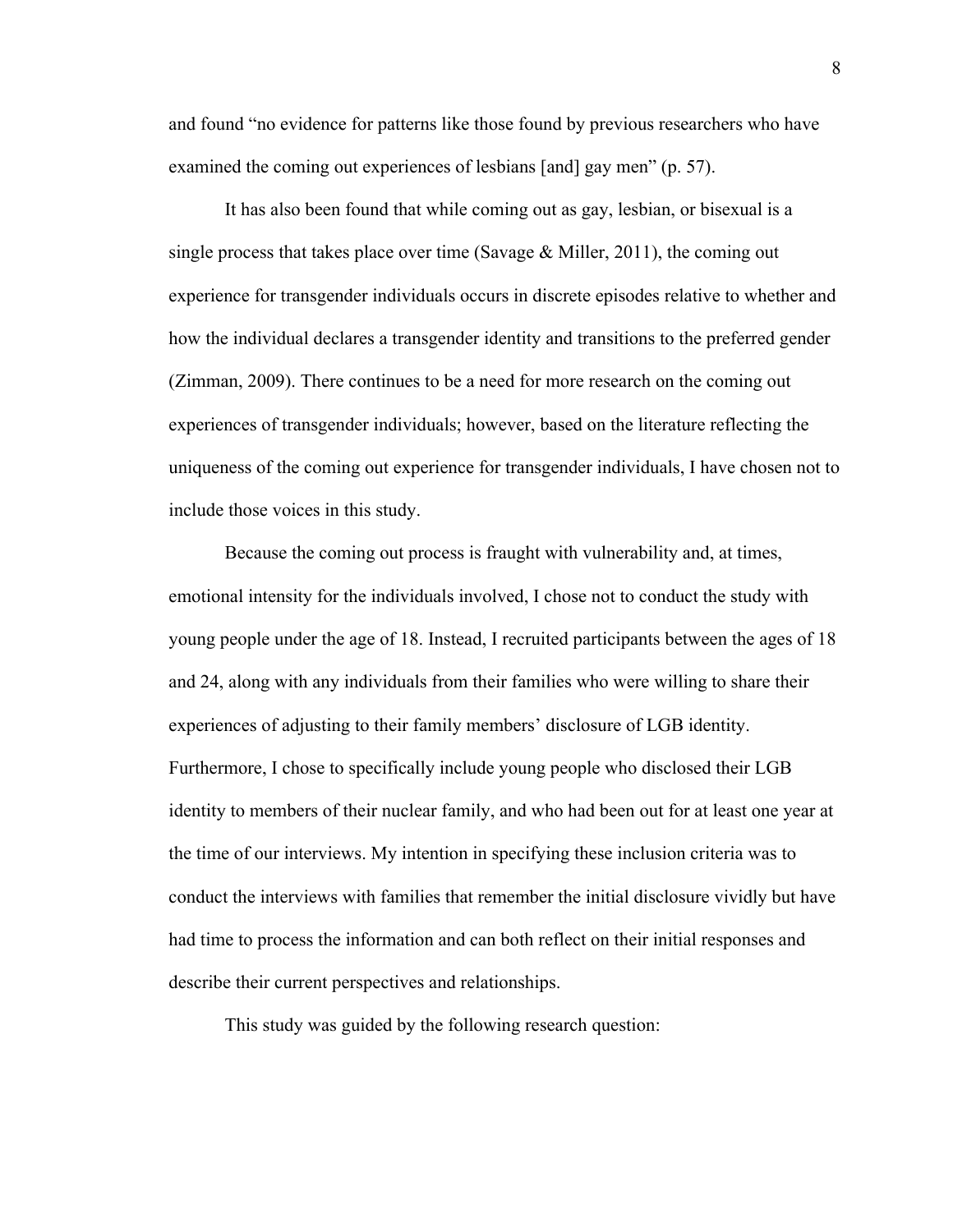*How do LGB young people and their families adjust following the young person's disclosure of non-heterosexual identity?* 

To answer this grand tour question, I also explored the following sub-questions:

- What are the factors that contribute to how, when, and to whom the LGB young person discloses his or her identity within the family?
- What are the influences that affect how the family processes the disclosure?
- How are the various relationships within the family impacted by the disclosure?
- How has the family adjustment process evolved over time?
- What individuals, information, or resources have aided in the family's adjustment process?
- What additional resources would contribute to the advancement of the family adjustment process?

The findings from this study are expected to support family therapists working with LGB young people and their families. By capturing the voices of these families, I have illustrated both the unique and general aspects of the coming out process for the LGB young people and the family members to whom they disclose their sexual identity. The unique perspectives of the participants in this study have important implications for future research and clinical practice, offering valuable information about what it means to be a queer family in our current social, cultural, political context.

# **Position of the Researcher**

As a family therapist and the relative and close friend of a number of LGB individuals, I feel compelled to explore the unique, diverse experiences of the families of LGB young people. Though previous studies have shed some light on the adjustment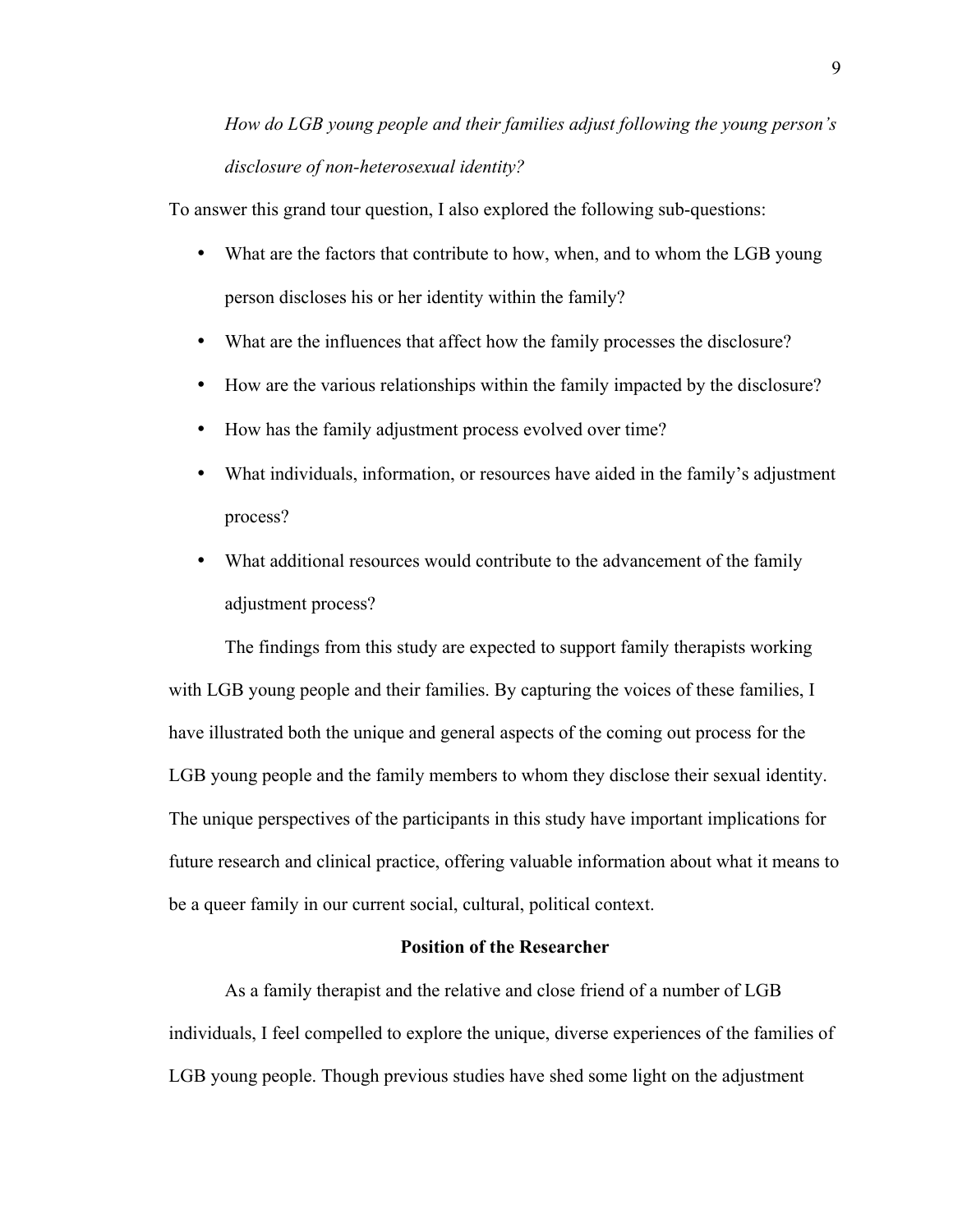process for these families, very few have shared the voices of both the youth and their families, and none have been conducted in our current sociopolitical context, in which what it means to be an LGB individual—or the relative of an LGB individual—is quite different from what it meant even 15 years ago. With our relational focus and our ability to respectfully attend to multiple realities, we family therapists are perfectly positioned to respond to the evolving needs of LGB young people and their families. To do so effectively, we must understand both the general and unique aspects of the coming out process within the family sphere.

As a heterosexual female, I felt it important to maintain an awareness of my privileged position and stay cognizant of how my perceptions about my research participants were filtered through my own experience as part of the dominant culture. It was also essential for me to examine my assumptions—based not only on my heterosexual identity, but also on my personal experiences with having friends and family members disclose their non-heterosexual identity to me—and separate them from the new information I obtained from my participants. By engaging in this reflexive and reflective process, I was able to produce a distinctive piece of research that reflects the unique lived experiences of the participants in this study.

It is important to note that as the researcher in this study, I do not promote full acceptance as the optimal response from families following the coming out of one of their members. Having the personal experience of processing a disclosure of non-heterosexual identity in my own nuclear family, I know firsthand that the expectation of full acceptance among all family members is, at least initially, unreasonable. Although family members frequently share values and beliefs, they each hold distinct views, biases,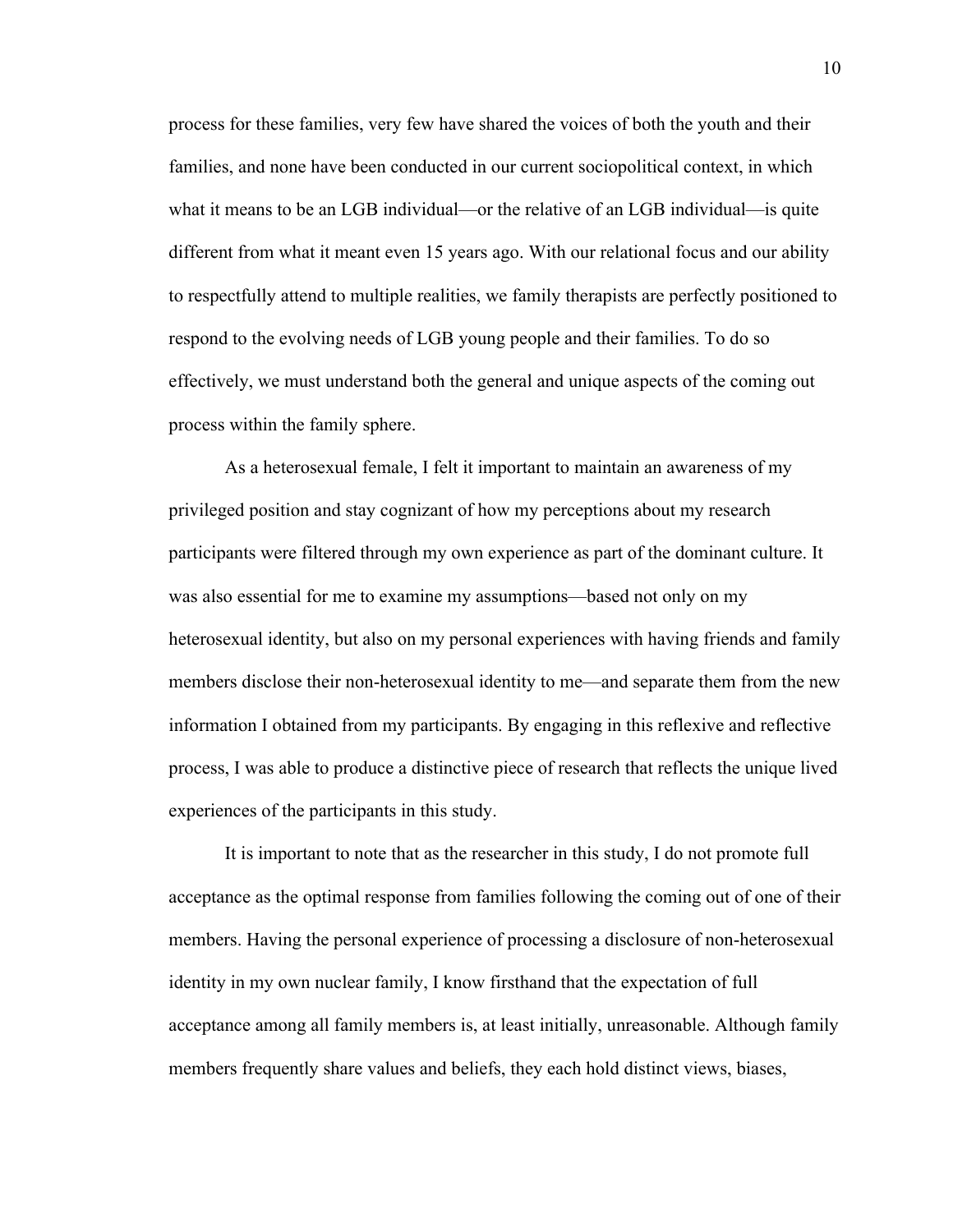assumptions, and understandings that influence how they make sense of the disclosure. Some family members may move quickly to full acceptance of their LGB loved one, and others may never arrive there. This can mean that while the family, as a whole, remains engaged in the adjustment process—perhaps getting more comfortable over time—full acceptance may never take place. Therefore, I sought to explore the nuanced experiences of the families who participated in this study without holding the expectation that all families should endeavor to achieve full acceptance of their loved one's nonheterosexuality.

Through my personal experience, I have come to understand that family members often respond to their loved one's disclosure of non-heterosexuality in largely unpredictable ways. Many of my long-held assumptions about my family were challenged during our process of adjustment, and I continue to be surprised and amazed at how uniquely each person in my family has made sense of the disclosure. This makes me curious and eager to understand the experiences of other families. By presenting a thorough review of the existing literature on LGB young people and the process of coming out within the family, and by interviewing families that have gone through this process, my hope is to provide an understanding of how these families experience and make sense of this complex phenomenon.

## **Definitions of Key Terms**

In order to understand the existing literature on LGB young people and the family adjustment process, it is important to review the definitions of several key terms that will appear throughout the study. These definitions are expected to provide a framework for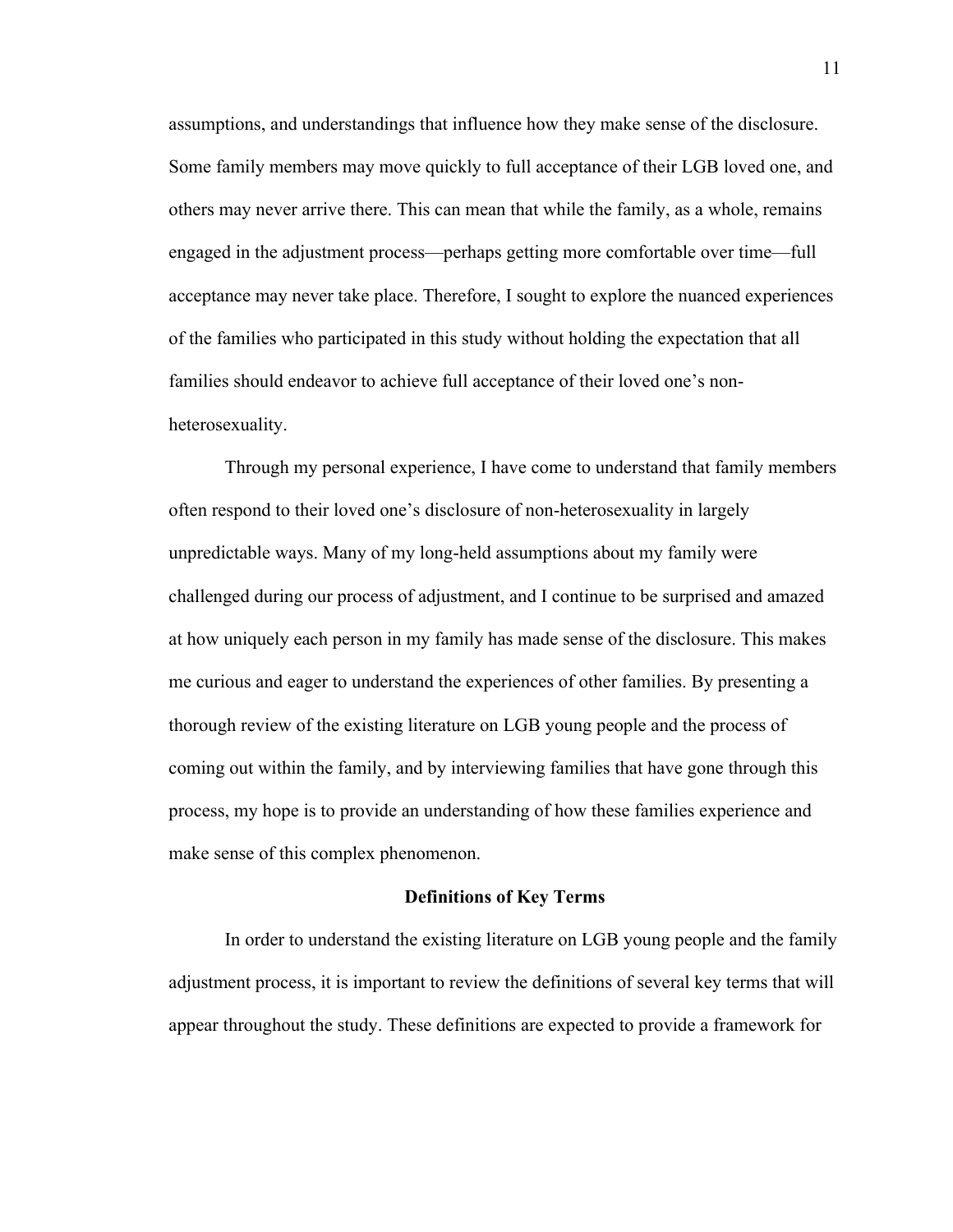the review of the literature presented in the next chapter, as well as to offer important context for the exploration being conducted in the proposed study.

- Ally The term *ally* is used to identify individuals who do not identify as LGBT but who support, protect, and defend members of the LGBT community. Family members and friends of LGBT individuals, particularly those who belong to organizations such as Parents, Families, and Friends of Lesbians and Gays (PFLAG), often identify themselves as allies. The term is also commonly used in schools to identify students who take a stand against anti-LGBT bullying (Gay, Lesbian and Straight Education Network [GLSEN], 2012).
- Biphobia This term refers to negative attitudes that stem from an irrational fear of bisexuality. It includes "the specific ways in which bisexual identities are tabooed, marginalized, attacked, discouraged or stigmatized" (Diamond, 2008, p. 5). Research has indicated that biphobia is as common in gay and lesbian communities as it is in the heterosexual community.
- Bisexual The word *bisexual* is used in reference to "self-identified women or men who have sexual and emotional connections with women and men" (Eliason & Hughes, 2004, p. 630). Although the definition of bisexuality is commonly agreed upon, there is ongoing debate among researchers and laypeople within the LGB community about the nature of bisexuality. While many argue that it is a "legitimate sexual identity," others contend that it is "a temporary stage of denial, transition, or experimentation" (Diamond, 2008, p. 5). Still others assert the view that bisexuality is "a strong form of all individuals' capacity for sexual fluidity" (Diamond, 2008, p. 5).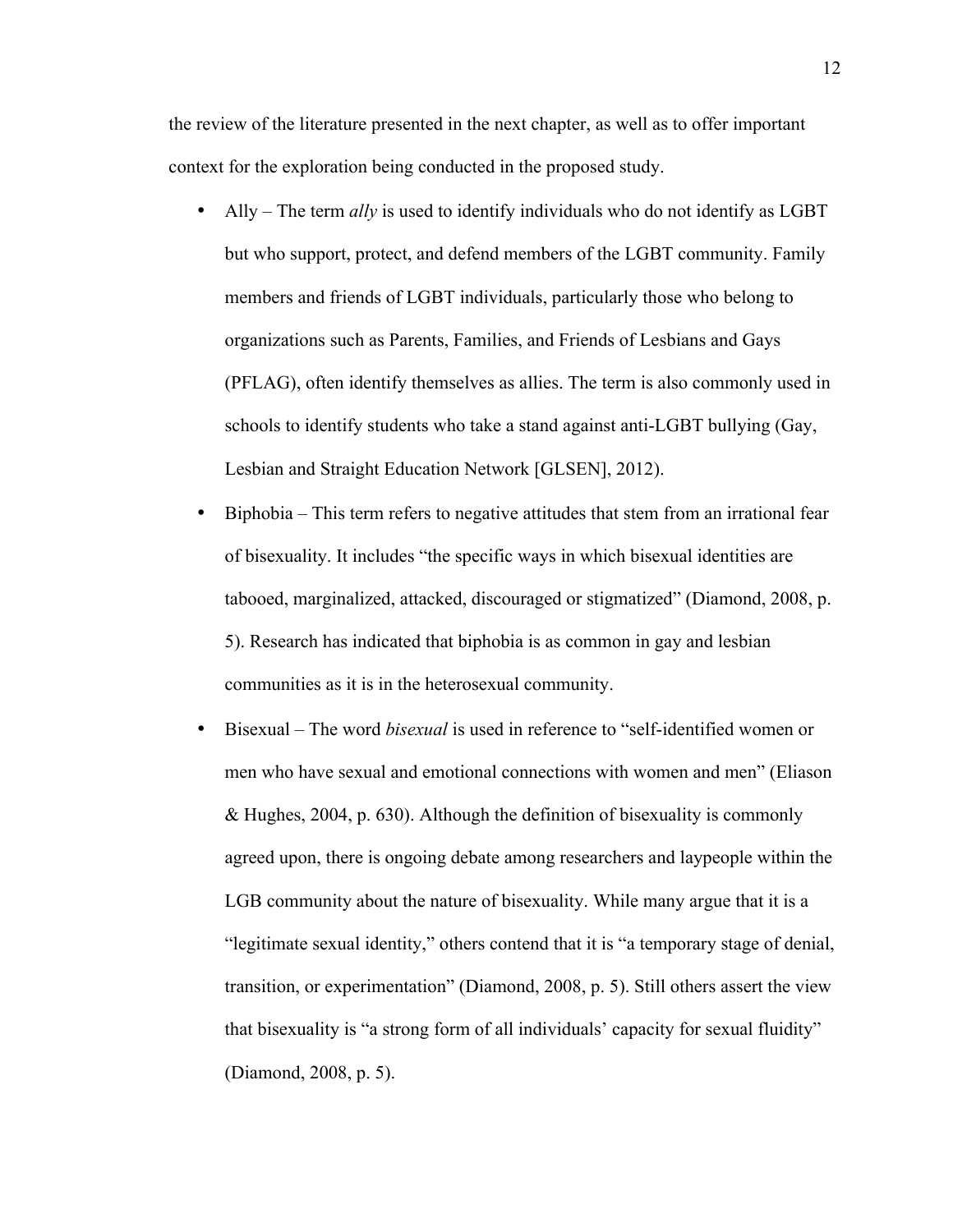- Coming Out The term *coming out* is frequently used to describe the experience of disclosing one's identity as lesbian, gay, or bisexual. It is understood as having both individual and relational aspects: people first come out to themselves by identifying their non-heterosexual identity, and then come out to other people in their lives (D'Amico & Julien, 2012). The term evolved from the colloquialism *coming out of the closet,* which refers to removing the veil of shame and revealing one's true sexuality (Seidman, 2002). Coming out is best viewed as a process rather than an event. As Gray (1991) articulates, the term refers "not to a single moment or event but rather an ongoing revelation and performance of self that comes into play each time someone new, or perhaps familiar (re)enters a queer person's life" (p. 21).
- Gay The word *gay* is most commonly used to refer to "a self-identified man who has his primary sexual and emotional connections with other men" (Eliason & Hughes, 2004, p. 630). However, the term is not used exclusively to refer to men. Some non-heterosexual women prefer the term *gay woman* over the more politically charged label *lesbian,* which they are typically assigned. Some women believe that lesbian is a sexist category and, therefore, make the personal decision to refer to themselves as gay in solidarity with the rest of the LGBT community (Stein, 2012).
- Gender In this study, the word *gender* is used to refer to socially and culturally constructed expectations about how individuals should demonstrate their membership in the class of males or females (Delphy, 1993; Drescher, 2009; Scott, 1986).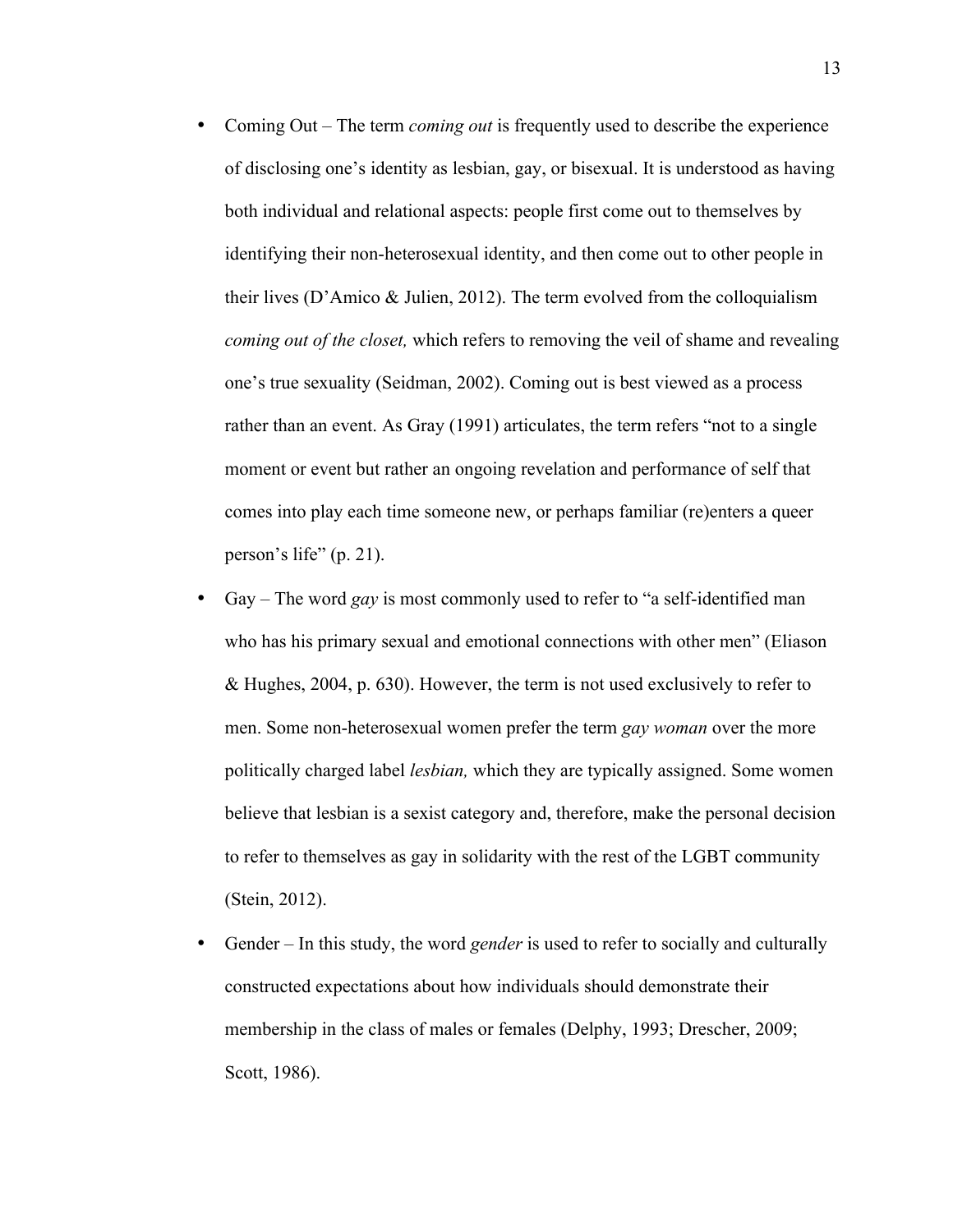- Gender Expression This term is used to refer to a person's way of communicating his or her gender identity to others (Parents, Families and Friends of Lesbians and Gays [PFLAG], 2013).
- Gender Identity The term *gender identity* refers to "one's internal sense of self as male or female, masculine or feminine . . . a vital and powerful combination of the internalization of the social construct of gender and the discernment of where one fits or feels most at home" (Stone Fish & Harvey, 2005, p. 36).
- Heteronormativity This term encompasses a set of assumptions based on "automatic unconscious beliefs and expectations that reinforce heterosexuality and heterosexual relationships as the ideal norm" (McGeorge & Carlson, 2011, p. 15).
- Heterosexism Heterosexism is "a systemic process that marginalizes LGB individuals based on a set of beliefs and assumptions that heterosexuality is the only valid way of living and, therefore, the preferred norm" (McGeorge  $\&$ Carlson, 2011, p. 15).
- Heterosexual This term is used to refer to individuals who have romantic, emotional, and sexual feelings toward members of the opposite sex (PFLAG, 2013).
- Homophobia The term *homophobia* refers to "a fear of homosexual people, thoughts, feelings, and actions" (Stone Fish & Harvey, 2005, p. 27).
- Lesbian The word *lesbian* is used to refer to "a self-identified woman who has her primary sexual and emotional connections with other women" (Eliason, 2000, p. 314).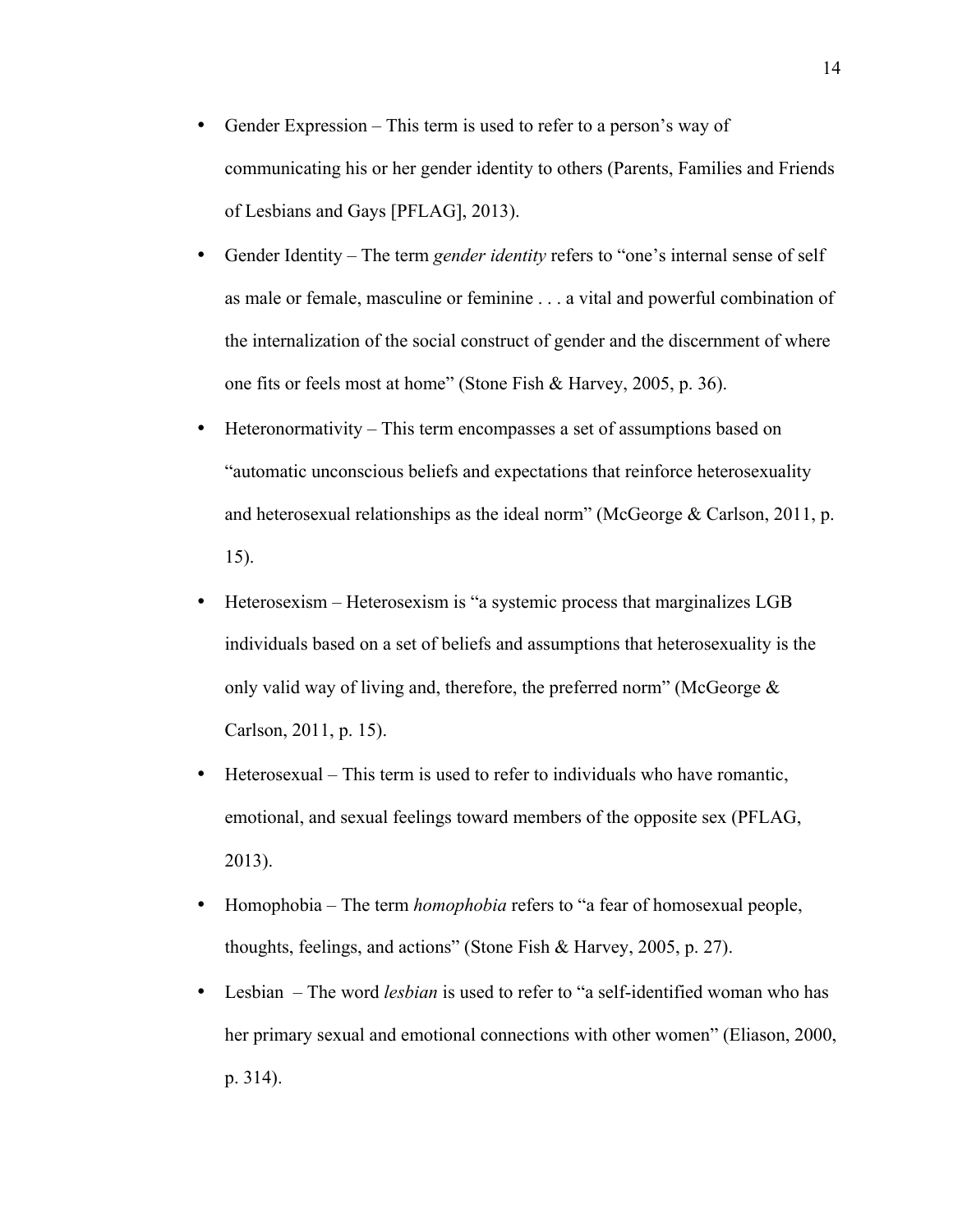- Queer The word *queer,* which was formerly used in a denigrating way to refer to sexual minorities, has recently been reclaimed by members of the LGBT community. It is a self-assumed label that "embraces one's difference and rejects the notion that the norm of heterosexuality is one to which we all aspire" (Stone Fish & Harvey, 2005, p. 27). As Jagose (1996) emphasizes, "queer posits a commonality between people which does not disallow their fundamental difference" (p. 112).
- Sexual Identity This term is used to describe "one's internal sense of a whole, sexual self, which may include one's gender identity, gender role, and sexual orientation" (Stone Fish & Harvey, 2005, p. 35).
- Sexual Orientation While many definitions of sexual orientation exist, for the purposes of this study, the term will refer to "the constellation of affective, cognitive, and behavioral characteristics that constitute an individual's sense of self as a sexual and intimately relational being" (Fassinger & Arseneau, 2007, p. 30). Sexual orientation is understood to have emotional, romantic, and sexual dimensions.
- Transgender In this study, the word *transgender* is used as "an umbrella term for people whose gender identity and/or gender expression differs from the sex they were assigned at birth" (GLAAD, 2013, para. 2).

#### **Summary**

This chapter provided a foundation for the proposed study, articulated the purpose of the study, and outlined the research questions that will guide it. In Chapter II, I explore the existing literature on LGB young people and the coming out process within families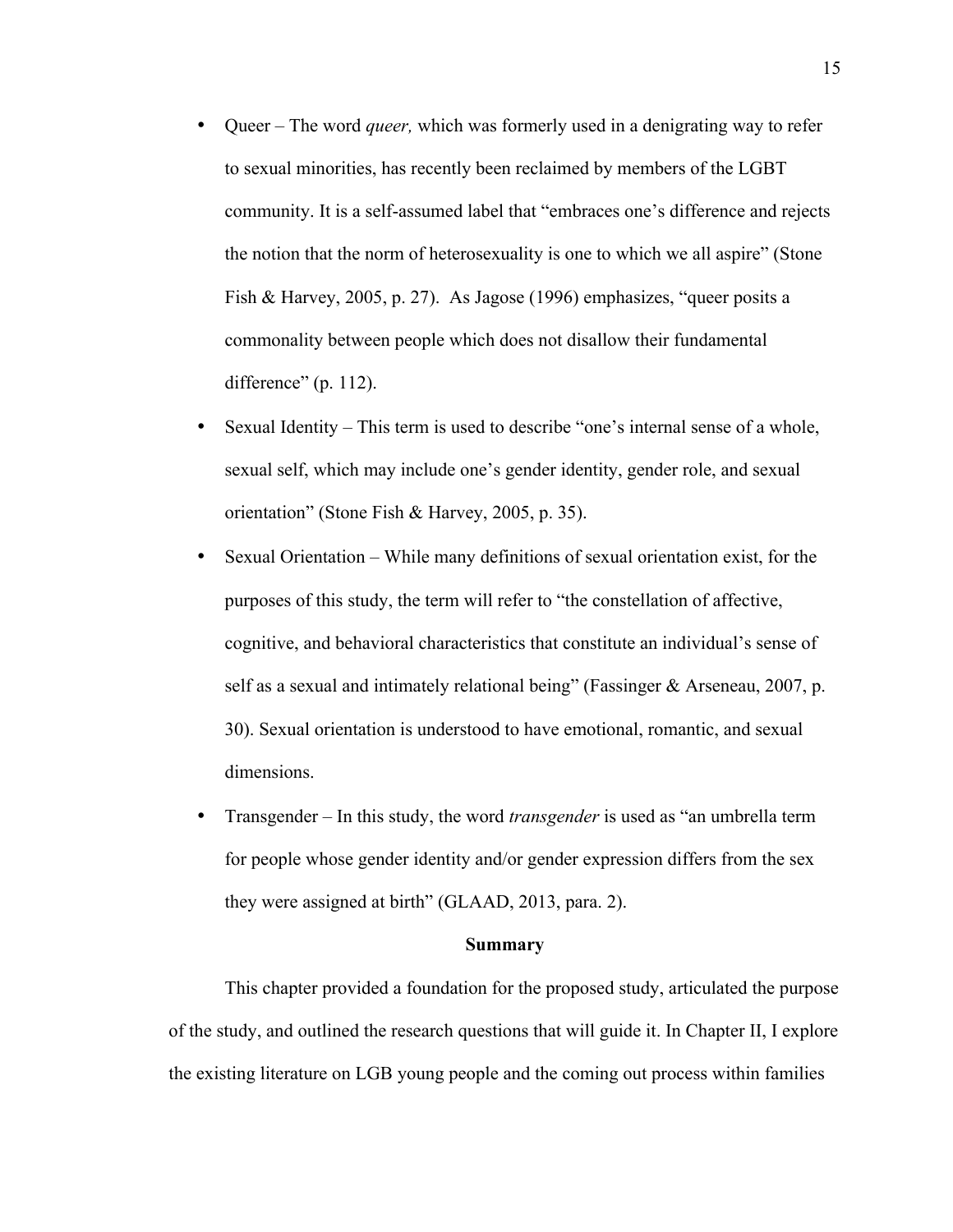to further establish the foundation for this study and identify the gap in the existing literature. Chapter III introduces the research methodology that I employed in conducting the study and explains my rationale for utilizing an IPA approach. In Chapter IV, I present the findings from the study and illustrate the themes and sub-themes I derived from my analysis. In Chapter V, I review the strengths and limitations of the study, offer suggestions for further research, and discuss the implications of this study for LGB young people, their families, and family therapists.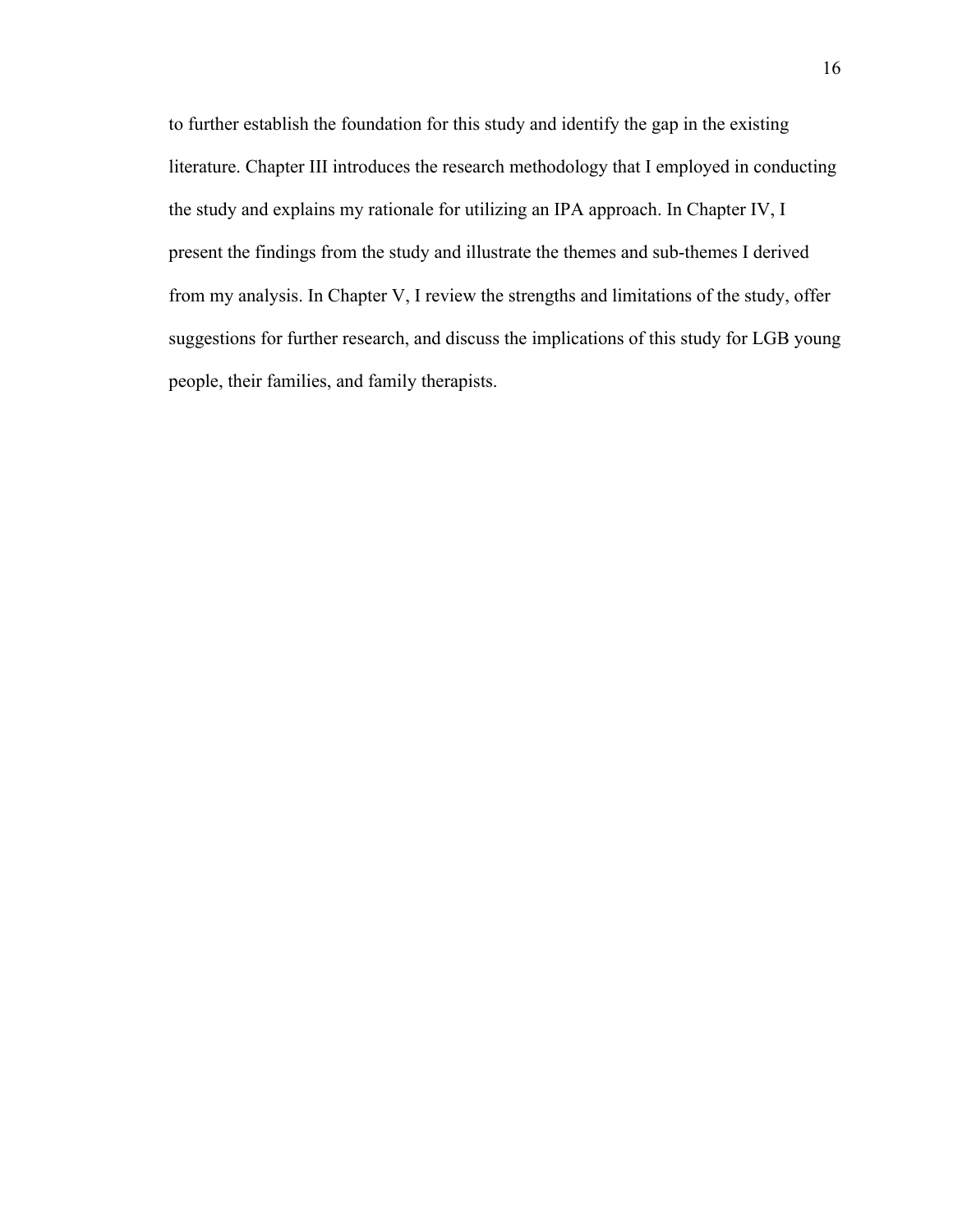#### **CHAPTER II: LITERATURE REVIEW**

## **Introduction**

In order to support my exploration of the family adjustment process following a young family member's disclosure of LGB identity, it is important to first establish a foundation for the ideas presented in this study, based on extant research studies. This chapter provides a review of the scholarly literature pertaining to sexual minority youth, the coming out process for these youth, and the issues relevant to their families' adjustment to that process.

#### **The LGBT Population in the United States**

Recent estimates suggest that 3.4% of the United States (US) population identifies as LGBT (Gallup, 2012). For a number of reasons, it is difficult to determine whether this figure accurately reflects the percentage of individuals who identify as LGBT. First, the estimate is based on the survey responses of 120,000 US adults, so LGBT identified individuals under the age of 18 are not included in the percentage. Also, when asked to provide demographic information for the purposes of a poll or survey, many individuals may choose not to disclose their non-heterosexual identity for fear of being stigmatized or marginalized on the basis of their sexual orientation (Gallup, 2012). Therefore, it is likely that many individuals who identify as LGBT are not represented in the 3.4% estimate. Furthermore, for the purposes of its survey, Gallup (2012) grouped together all LGBT Americans, thereby not providing information about the individual percentages of gay men, lesbian women, bisexual individuals, and transgender individuals who responded to the survey. It is common for lesbian, gay, bisexual, and transgender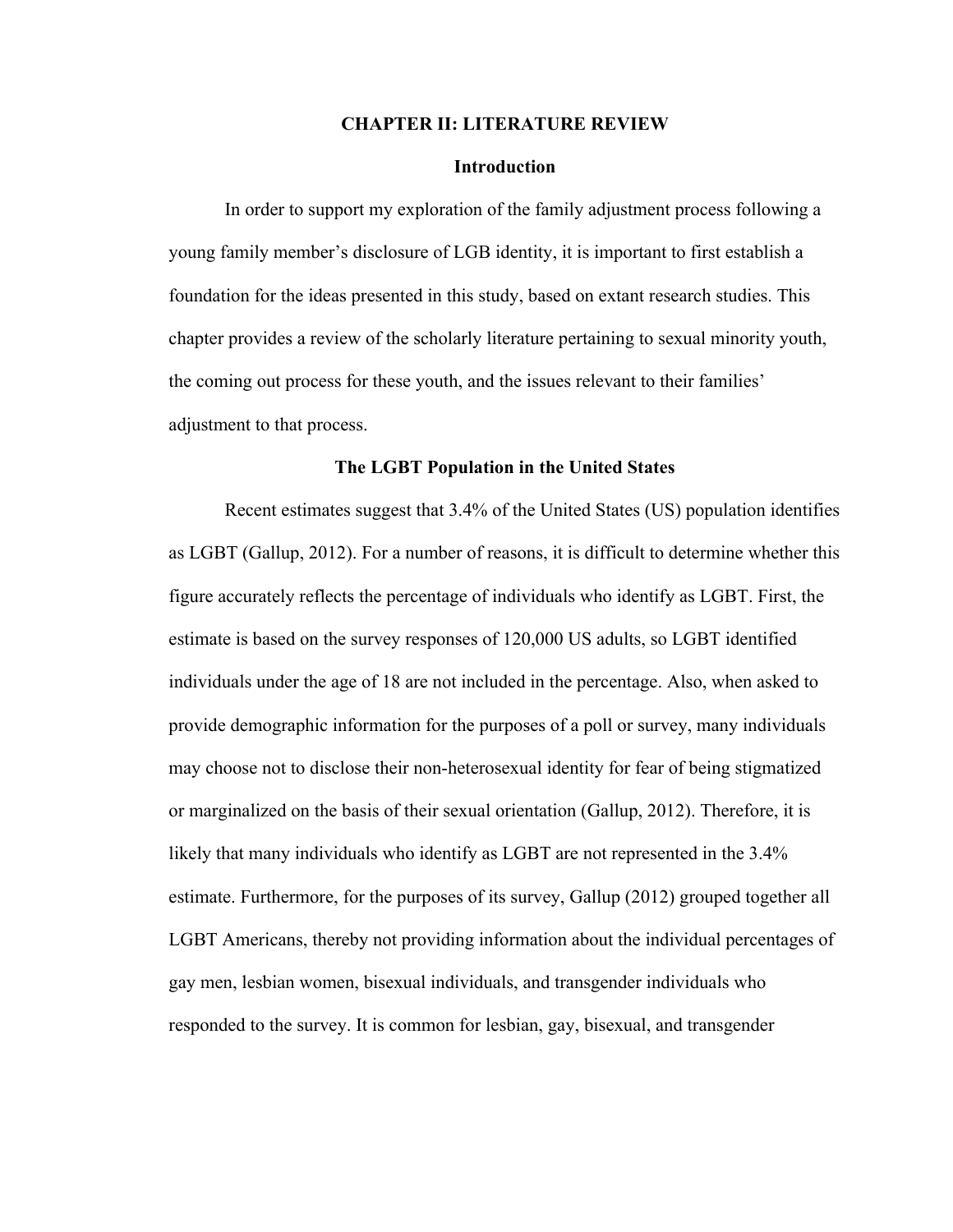individuals to be grouped together, which leads to some erroneous assumptions about LGBT people that are important to explore.

The acronym LGBT became widely used in the West in the 1990s as a replacement for the previously used term *gay community*—a term that was not inclusive of everyone who contributed to the expanded visibility of sexual minorities (Drescher, 2009). While the LGBT acronym certainly provides a succinct way to refer to members of the sexual minority population, it also serves the purpose of arbitrarily grouping together gay, lesbian, bisexual, and transgender people. This often leads to the mistaken assumption that LGBT individuals represent one uniform group.

# **Heterogeneity of the LGBT Population**

LGBT individuals represent a heterogeneous group of people who differ from one another as much as—and, in some cases, more than—they do from individuals not described by the acronym (Bepko & Johnson, 2000; Bidell, 2005; Eliason, 2000; Eliason & Hughes, 2004; Long & Serovich, 2003; McNaught, 1993; Whitman, 1995). As Fassinger and Arseneau (2007) point out, there are "diverse manifestations of distinctiveness within and between" members of the LGBT community (p. 43). Members of this community represent various ages, races, ethnicities, education levels, geographic locations, and income levels. They also differ in terms of their sexual orientation and gender.

# **Sexual Orientation and Gender**

The grouping together of sexual minority individuals into one category often leads to the conflation of sexual orientation and gender. It is commonly assumed, although increasingly less so, that gay men and lesbian women desire to live as the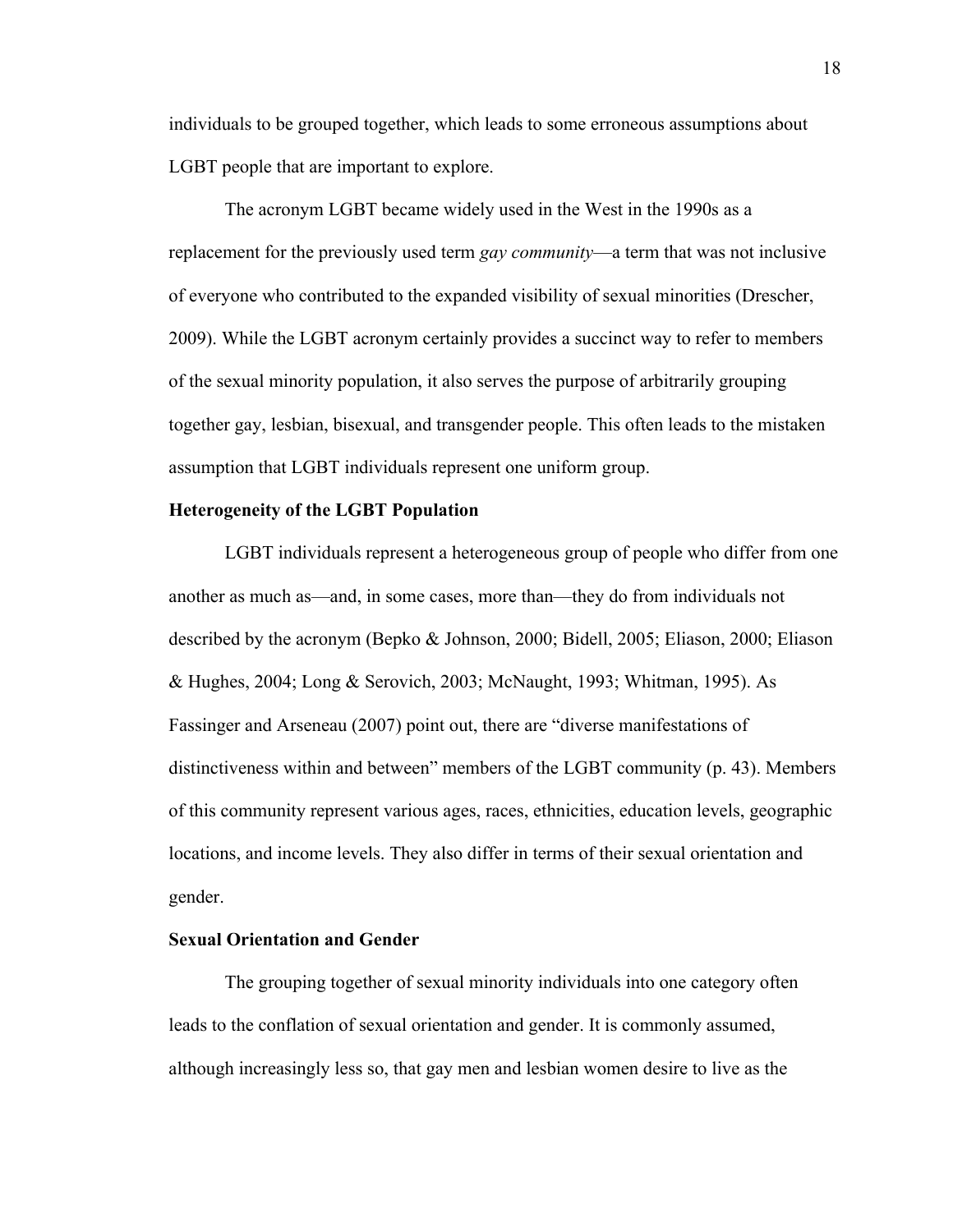opposite gender. This is apparent in the stereotypes that all gay men are feminine and all lesbian women are butch. Although some gay men and lesbian women do "conspicuously break from accepted gender norms" (Fassinger & Arsineau, 2007, p. 28), it is erroneous to assume that a person's sexual orientation can be defined on the basis of his or her gender expression.

The notion that all transgender individuals are non-heterosexual is also somewhat common (Drescher, 2009; LaSala, 2010; Sanders & Kroll, 2000). This assumption is mistaken, however, because a person's identity as "transgender does not in any way indicate [his or her] sexual orientation: trans people can be heterosexual, homosexual, or bisexual" (LaSala, 2010, p. 159). Non-heterosexuality and transgenderism are two distinctly different phenomena. Additionally, sexual orientation and gender both represent socially constructed categories, which have been reified in particular ways in Western society (Delphy, 1993; LaSala, 2010; Scott, 1986; Stone Fish & Harvey, 2005).

**The socially constructed nature of gender and sexual orientation.** While sex refers to "the biological differences between male and female" (Oakley, 1985, p. 16), gender is a culturally situated construct that dictates particular roles for men and women (Delphey, 1993; Scott, 1986). Gender is essentially "a social category imposed on a sexed body" (Scott, 1986, p. 1056). Drescher (2009) asserts that in the West, beliefs about gender are based on a gender binary; it is insisted upon that "every individual be assigned to the category of either man or woman at birth and that individuals conform to the category to which they have been assigned thereafter" (p. 432). Any transgression against gender expectations is considered deviant.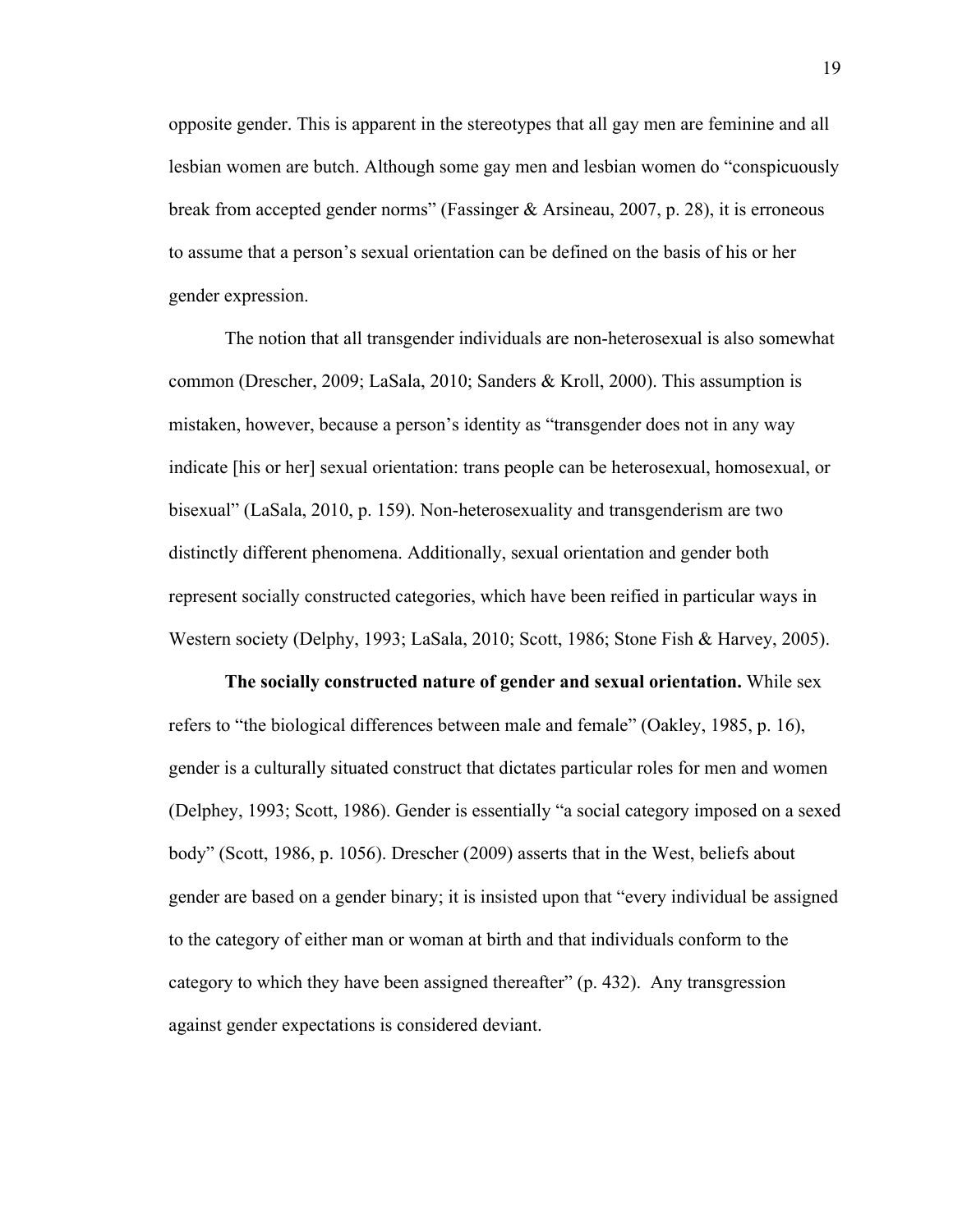Sexual orientation is also a social construction, and the notion of labeling one's sexual identity "is a modern phenomenon in Western society" (LaSala, 2010, p. 145). Although sexual orientation is a wide-ranging phenomenon, LaSala (2010) posits that "social forces have pushed people to develop primary and static identities, which would not happen if society accepted the full array of sexual expression" (p. 145). Society dictates that sexual orientation is a *thing* to be identified and named; such self-labeling "can be a sociopolitical act of policy—an act within a social context that will have implications for status, power, and conflict" (Lee, 1977, p. 54).

Like gender, sexual orientation has traditionally been thought of in terms of a binary, with homosexuality and heterosexuality considered mutually exclusive categories (Bernal & Coolhart, 2005; Jagose, 1996; Mosher, 2001; Potoczniak, 2007). However, "this polarization is problematic because . . . endless variations of sexual behavior exist that cannot be neatly packaged into [two] categories" (Bernal & Coolhart, 2005, p. 129). The notion of sexual orientation as existing on a continuum, which will be discussed in the next section, is becoming increasingly more common; it reflects the fluid nature of sexual orientation and allows for a more flexible conceptualization of sexual identity, behavior, and expression.

A fluid understanding of sexual orientation. In the middle of the  $20<sup>th</sup>$  century, Kinsey, Pomeroy, and Martin (1948) proposed a theoretical model that defined sexual orientation by the nature and frequency of an individual's erotic fantasies. To support this claim, Kinsey et al. developed a sexual orientation continuum—which ranged from exclusively heterosexual to exclusively homosexual—on which individuals could plot themselves on the basis of their sexual fantasies and behaviors (Kinsey et al., 1948;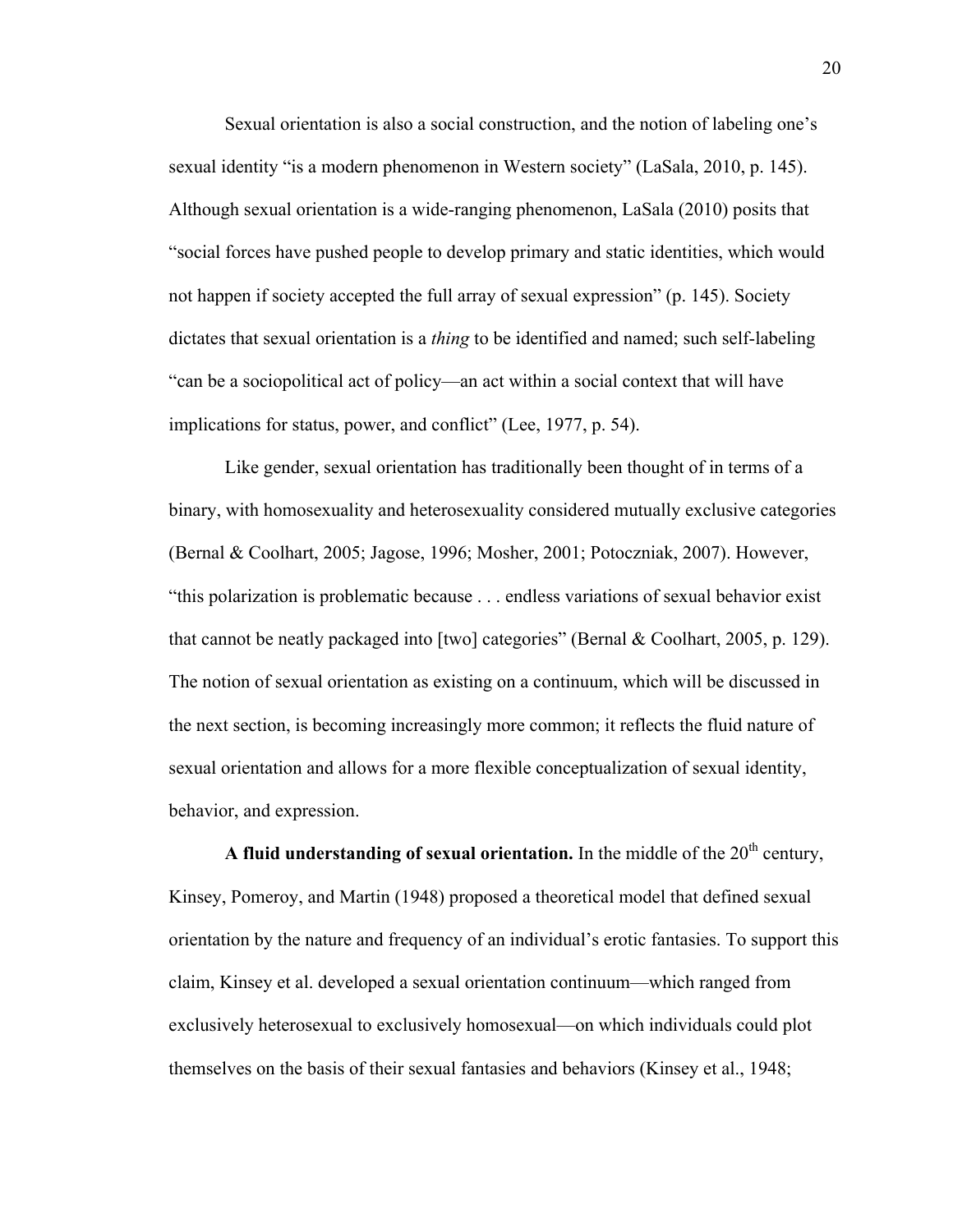Kinsey, Pomeroy, Martin & Gebhard, 1953; Storms, 1980). Kinsey et al. tested their revolutionary continuum model by surveying thousands of US adults to obtain information about their sexual fantasies, behaviors, and experiences. The notion of sexual orientation as existing on a continuum challenged the longstanding notion of a homosexual-heterosexual binary and generated public discourse about non-heterosexual orientation.

Based on the responses to their survey, Kinsey et al. (1948, 1953) estimated that approximately 10% of the US population at the time was lesbian, gay, or bisexual. However, because of their exclusive focus on fantasies and behaviors, the researchers are believed to have grossly overestimated the percentage of LGB Americans (Allen  $\&$ Demo, 1995; Drescher, 2009; Gates, 2012; Mosher, 2001; Stone Fish & Harvey, 2005). Furthermore, while Kinsey et al.'s research was groundbreaking, the definition of sexual orientation has changed significantly since the time of their study.

The American Psychological Association (APA) defines sexual orientation as an enduring pattern of "emotional, romantic, and/or sexual attractions to men, women, or both sexes. Sexual orientation also refers to a person's sense of identity based on those attractions, related behaviors, and membership in a community of others who share those attractions" (American Psychological Association [APA], 2008, para. 2). According to Floyd and Stein (2002), sexual orientation is determined on the basis of "sexual attraction, sexual behavior, sexual fantasies, emotional preference, social preference, selfidentification, and lifestyle preference" (p. 176). These definitions of sexual orientation, though much broader than the one proposed by Kinsey et al. (1948, 1953), are still complex and open to interpretation. As Gates (2012) aptly points out, "emotional,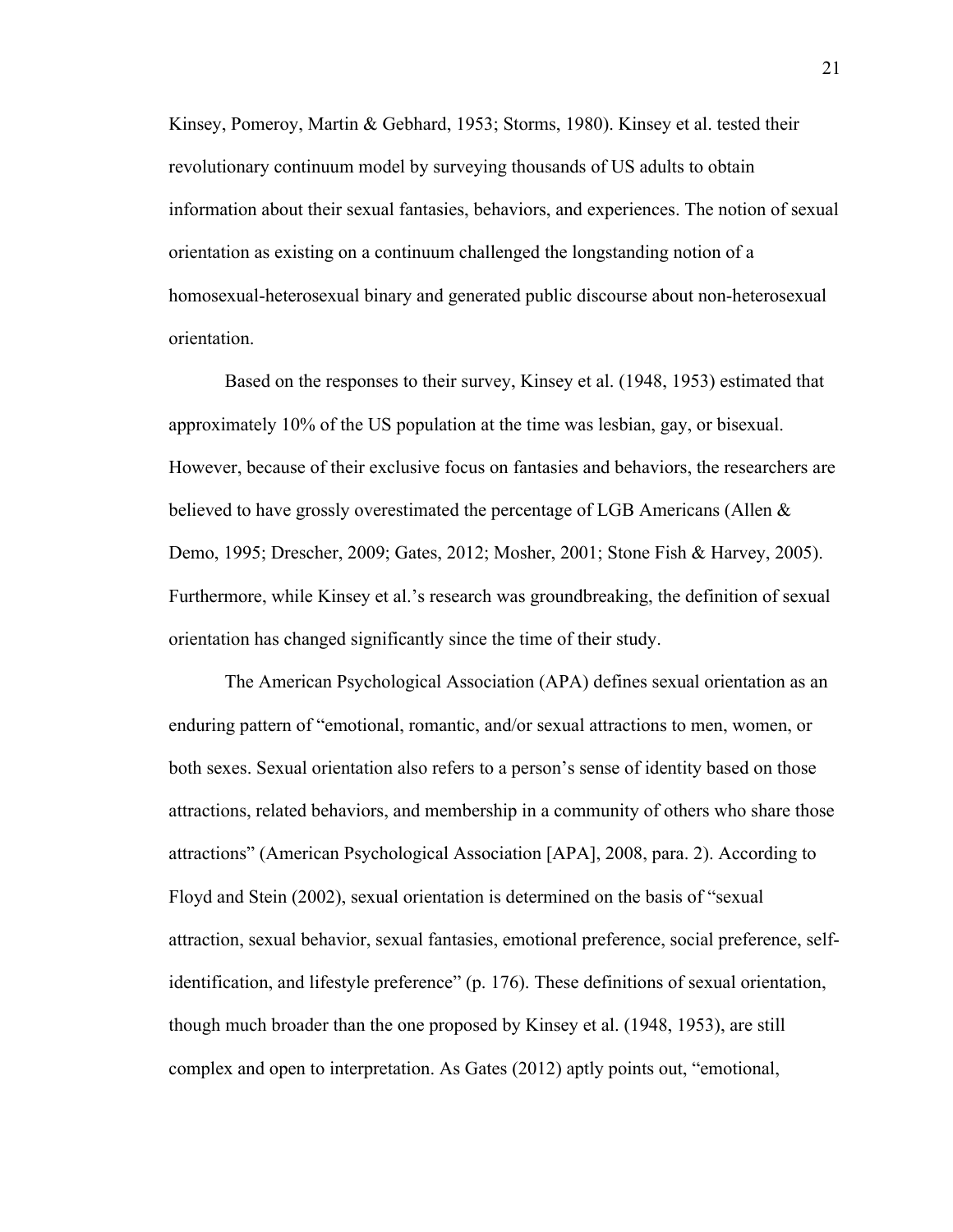romantic, and sexual attractions are all very different things" (p. 695). For example, it is possible for an individual to be emotionally attracted to members of the same sex while engaging exclusively in sexual behaviors with members of the opposite sex, or for someone to have romantic attraction to members of the same sex and sexual attraction to members of both sexes. The intersections among attraction, behavior, fantasy, and identification yield a multitude of variations on sexual orientation.

Sexual orientation is typically assigned labels such as *straight*, *lesbian*, *gay*, and *bisexual*. However, some individuals consider their sexual orientation to be fluid and mutable over time (APA, 2008; Fedders, 2006; LaSala, 2010). Additionally, many people choose not to identify their sexual orientation at all, preferring instead to define themselves on the basis of other aspects of their identity (LaSala, 2010). Young people, in particular, are more commonly "eschewing labels and unapologetically acting on their sexual and romantic feelings without adopting specific sexual identities" (Savin-Williams, 2005, p. 44). Regardless of whether or not people choose to label their sexual orientation, individuals who are anything other than exclusively heterosexual represent a minority—and often marginalized—population in our culture.

#### **The Sexual Minority Population as a Non-Ethnic Minority Group**

Like other minority groups in the US, sexual minorities are "subject to stigmatization, discrimination, unequal treatment, and oppression by those in power" (Bieschke & Matthews, 1996, p. 244). However, "unlike most ethnic minority individuals, the vast majority of [non-heterosexual] individuals are raised in families and communities that do not share their minority status" (Israel & Selvidge, 2003, p. 86). Furthermore, while members of ethnic minority groups are often identified visually,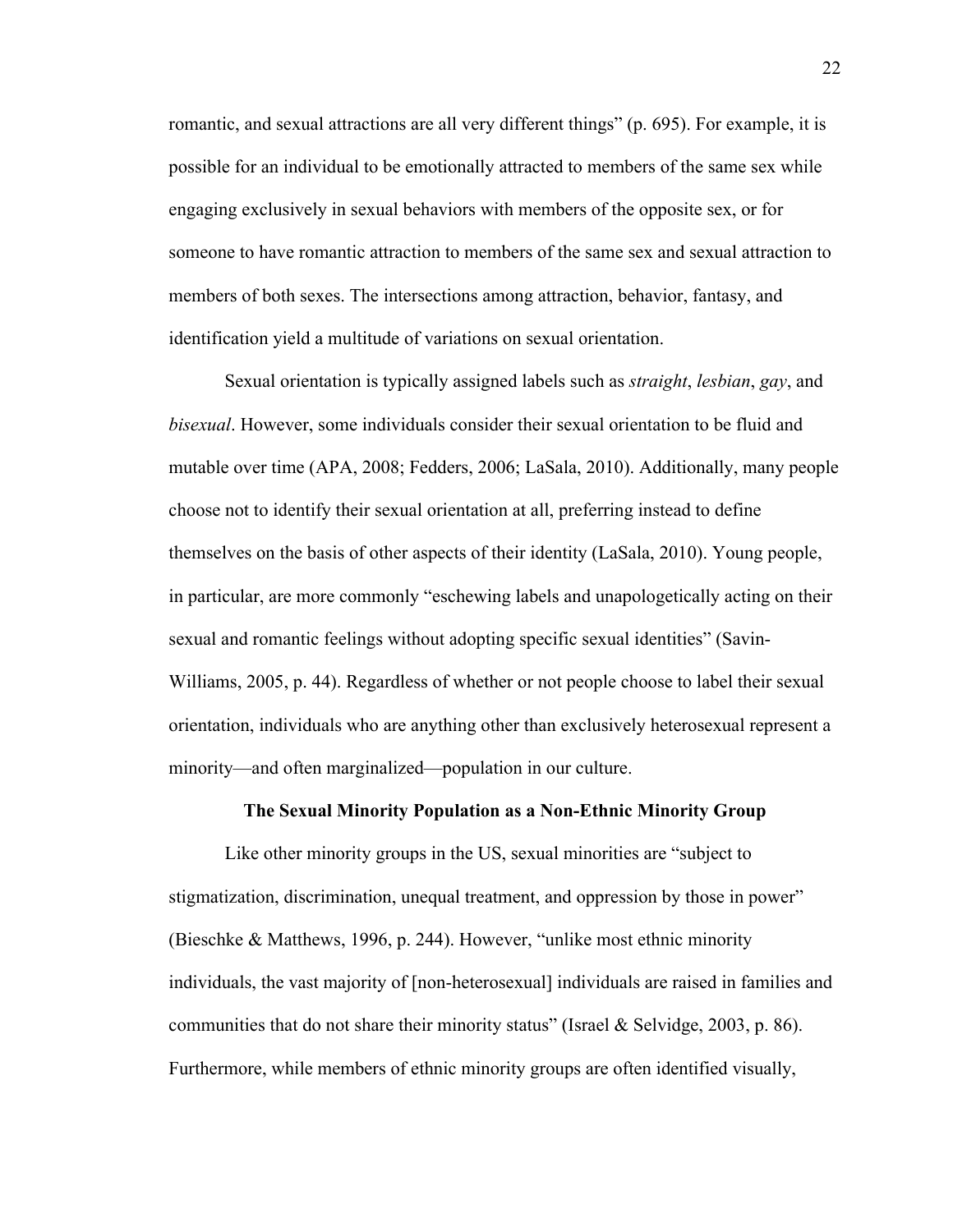sexual orientation is not as readily apparent, so sexual minority individuals tend to become classified as minorities only after they have come out as such (Bieschke  $\&$ Matthews, 1996; Garnets, Hancock, Cochran, Goodchilds, & Peplau, 1991; Israel & Selvidge, 2003). The coming out process for non-heterosexual individuals is both personal and political (Downs, 2012; Grierson & Smith, 2005); it can be been viewed as "a potent means of social transformation" (Jagose, 1996, p. 31). To better understand the social and political significance of coming out, it is important to briefly examine the movement that influenced our current cultural climate with regard to non-heterosexuality.

## **The Gay Liberation Movement in the US**

As mentioned previously, definitions and labels pertaining to sexual attraction, sexual orientation, and sexual identity have only become part of the dominant discourse in the US during the last century (Jagose, 1996; LaSala, 2010; Stein, 2012). With the recognition of non-heterosexuality as a possible sexual identity came the emergence of what are commonly referred to as homophile organizations, which began forming in the 1950s in attempts to "advocate assimilation" and "present images of homosexuality that would be acceptable to mainstream society" (Jagose, 1996, p. 31). Despite the conciliatory efforts of these groups to effect social change, non-heterosexuality remained marginalized. In 1952, the first *Diagnostic and Statistical Manual* (*DSM-I*) was published; it listed homosexuality as a "sociopathic personality disturbance" (Drescher, 1990, p. 435). When the *DSM-II* was published in 1968, homosexuality was reclassified as a "sexual deviation" (Drescher, 1990, p. 435). The American Psychiatric Association's classifications of homosexuality as pathologically deviant served to promote and maintain the prevalent notion at the time that non-heterosexuality was sick and perverse.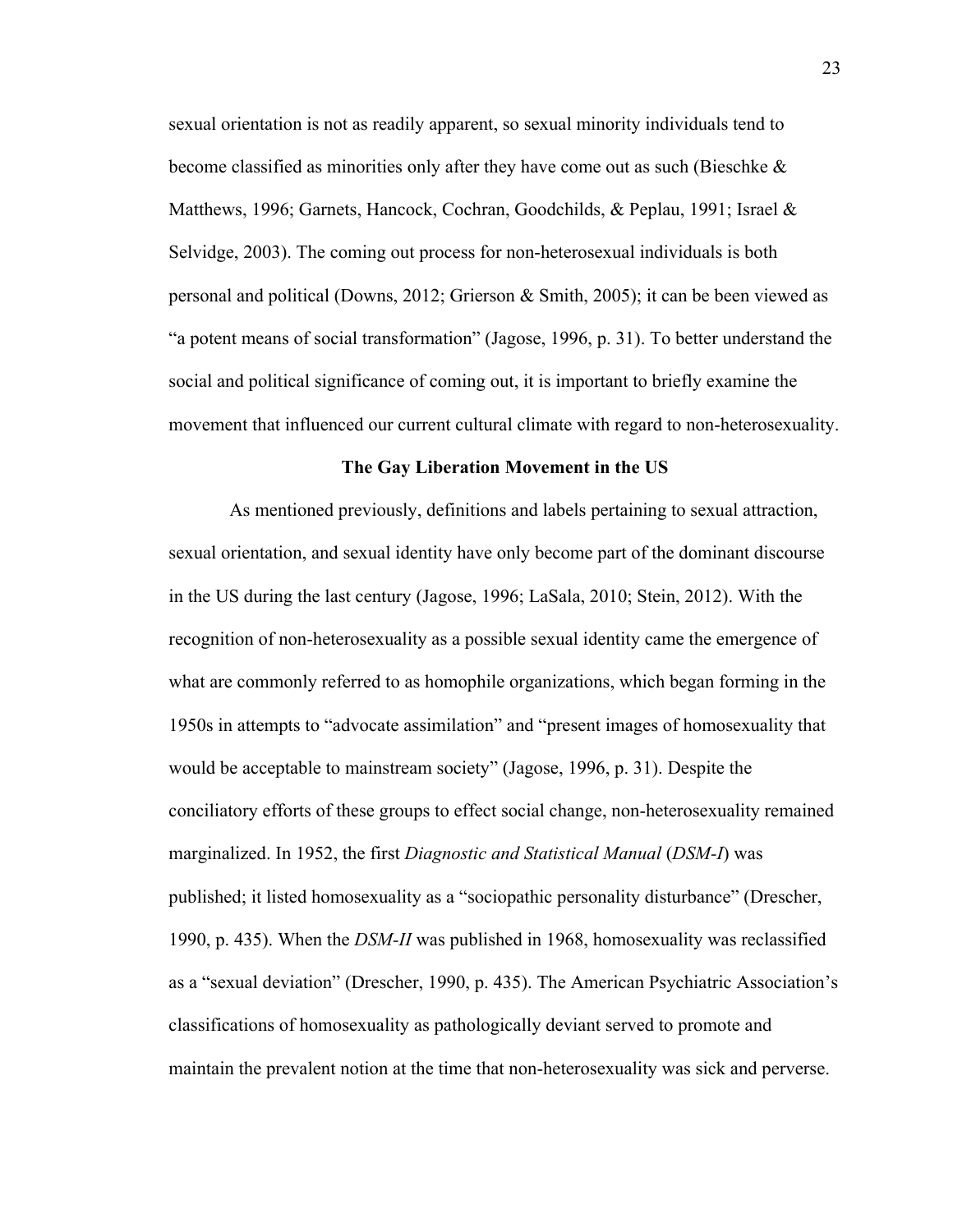Because of the generally anti-homosexual climate in the US during the middle of the  $20<sup>th</sup>$  century, establishments that were welcoming of non-heterosexual people had to operate clandestinely out of fear of being raided or shut down. On June 28, 1969, police raided the Stonewall Inn, a popular bar in New York City that catered to LGBT clients. The patrons fought back against the police, inciting an impassioned and violent riot. Paradoxically, "for all of its socioaesthetic emphasis on the value of hypermasculinity, the Stonewall rebellion was led by a group of exasperated drag queens" (Haldeman, 2007, p. 77).

The resistance to homophobic aggression displayed during the Stonewall riots marked the beginning of what is commonly referred to as the gay liberation movement in the US. It brought together gay men, lesbian women, and transgender individuals in a unified effort to be recognized and respected. Through this movement, gay liberationists banded together through a commitment to challenge the status quo. They promoted the idea that non-heterosexuality is "potentially a transformative identity that must be avowed publicly until it is no longer a shameful secret but a legitimately recognized way of being in the world" (Jagose, 1996, p. 38).

After the Stonewall riots, the gay liberation movement continued taking shape, building moment, and garnering increased attention. Gay pride parades and festivals sprung up throughout the country, and gay activists came together to promote the inclusion and acceptance of non-heterosexuality. In 1970 and 1971, gay and lesbian activists disrupted the annual meetings of the American Psychiatric Association, speaking out against the stigmatization of homosexuality. These demonstrations prompted the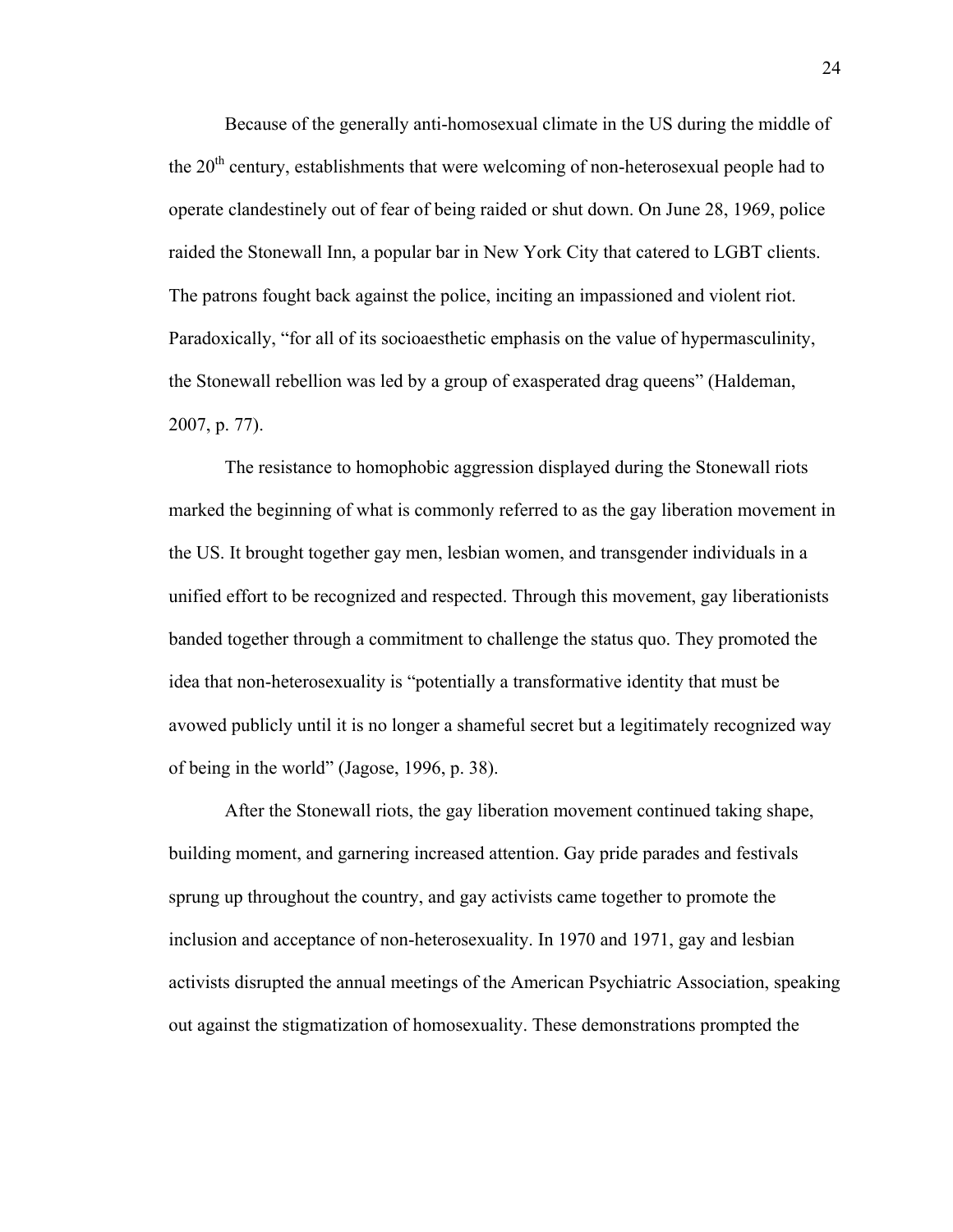eventual removal of homosexuality from the *DSM* in 1973, ending the American classification of non-heterosexuality as an illness (Drescher, 2009).

The gay liberation movement in the US laid the foundation for the current efforts to promote the full equality of LGBT individuals. It forced Americans to recognize the non-heterosexual community and invited us "to view the politics of sexual identity as part of a larger network of sexual and social conflicts" (Seidman, 2002, p. 16). This brief history of the gay liberation movement and its impact on our current discussions about sexuality is intended to establish a foundation for understanding the complexity associated with coming out as a sexual minority.

# **A Shifting Cultural Climate**

#### **A New Wave of Change**

When considering how family members—particularly parents and grandparents might make sense of a loved one's disclosure of non-heterosexuality, it helps to take note of the many ways in which the views of the dominant culture have shifted throughout the years. Even the last five years have brought a number of momentous changes with regard to the acknowledgement and acceptance of non-heterosexuality. President Barack Obama, who was first elected in 2008, has contributed significantly to the changing cultural context in the US. Since taking office, he and his administration have publicly acknowledged non-heterosexual individuals, relationships, and families. More than any US president in history, he has committed to accomplishing greater equality for the LGBT community. The Obama Administration publicly supported the Supreme Court's striking down of the Defense of Marriage Act. In addition, it helped pass the Employment Non-Discrimination Act, which prohibits workplace discrimination on the basis of sexual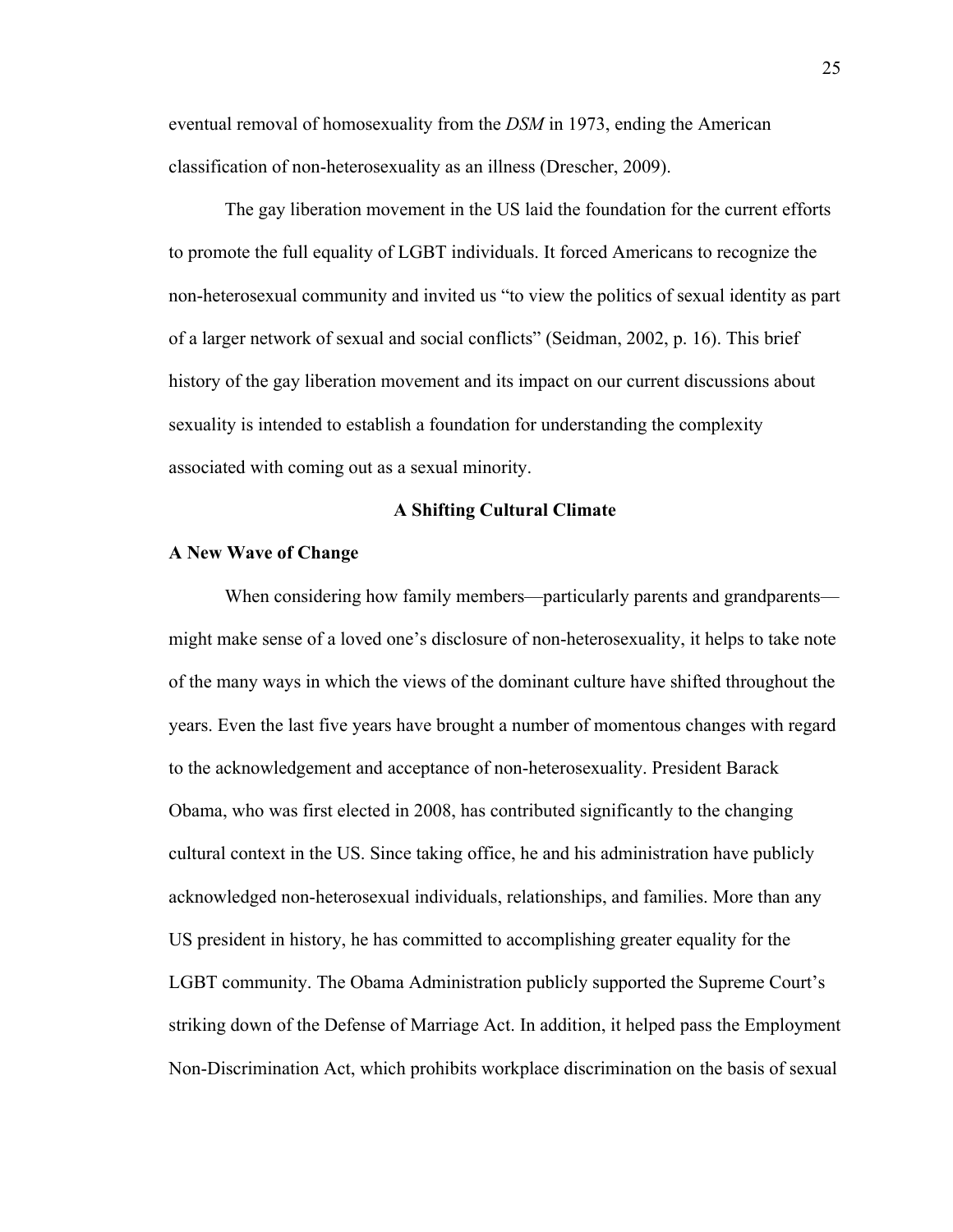orientation or gender (The Human Rights Campaign, 2014). All of these efforts have shifted the status quo in the US, thereby altering the meaning of claiming an LGB identity.

In 2012, President Obama established the HIV Care Continuum Initiative to redouble national efforts in the fight against HIV/AIDS, which has been waged for over 30 years in the US (The White House, 2013). In the 1980s, when the epidemic first began claiming millions of lives, being diagnosed with AIDS was seen as a death sentence, and rates were disproportionately high among gay and bisexual men (Crary, 2013; The Human Rights Campaign, 2014). Advancements in the treatment of HIV/AIDS now allow people who are diagnosed to live longer and experience a better quality of life; however, family members of gay and bisexual young people who lived through the terrifying AIDS epidemic may still respond to their loved one's coming out disclosure with sadness and fear (Grierson & Smith, 2005; Young, 2013).

Adding to the recent social and political changes in Western culture, there has been a marked shift in the relationship between religion and non-heterosexuality. The most notable change has come from the current leader of the Roman Catholic Church, Pope Francis, who has publicly advocated a stance of compassion and non-judgment toward non-heterosexual people. In doing so, he has persuaded religious devotees around the world to open their hearts and minds to LGBT people (Grindley, 2013). Further contributing to the transforming views of non-heterosexuality, many religious organizations have assumed an *LGBT-affirming* stance (GALIP Foundation, 2013). Churches and places of worship that include and welcome non-heterosexual people help to create an atmosphere of visibility and acceptance; most importantly, they challenge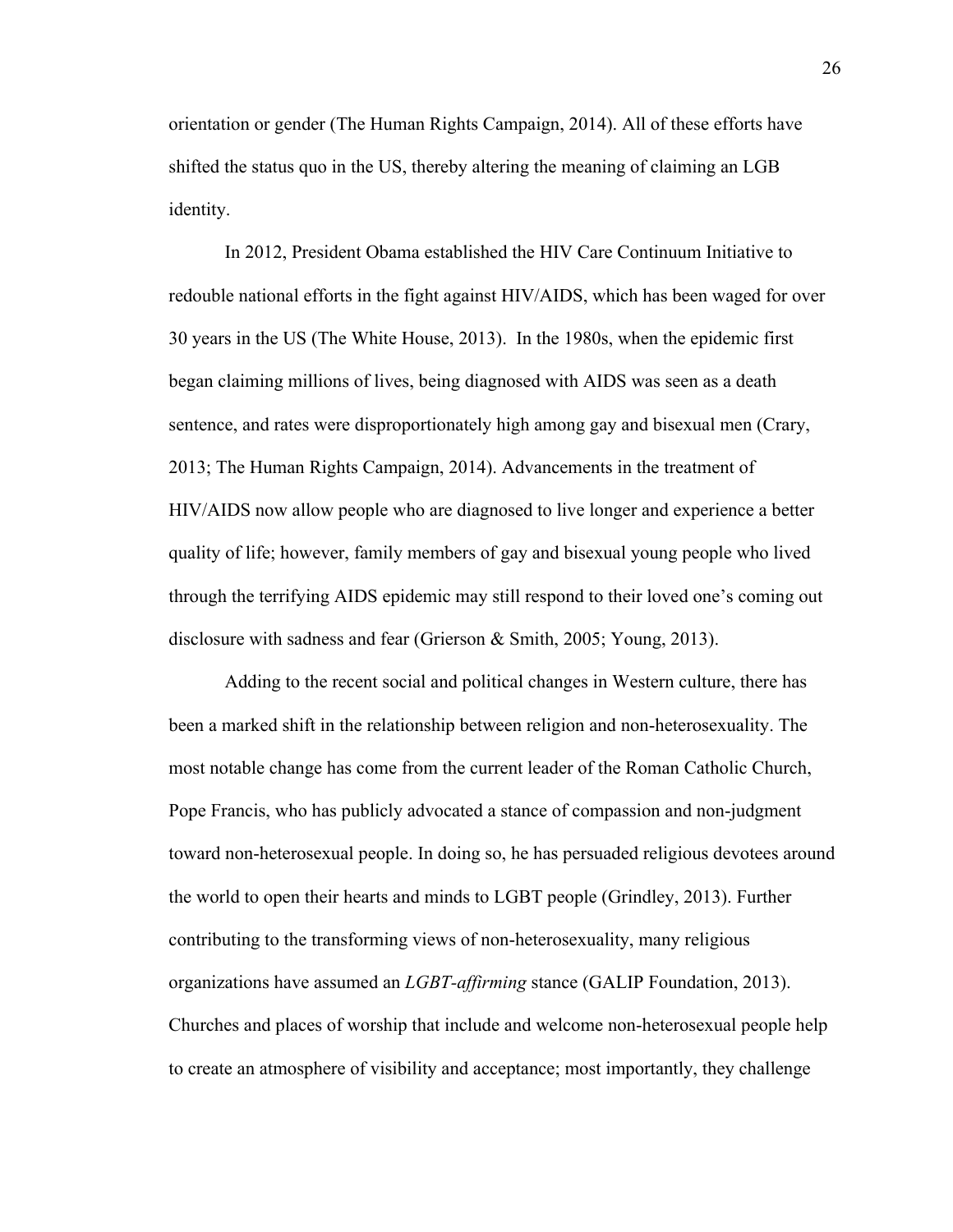widely held beliefs within religious communities that non-heterosexuality is immoral and sinful.

## **Greater Visibility of LGB Individuals**

The shifts in our culture, particularly those that have taken place within the past few years, have significantly increased the visibility of sexual minorities in the US. Organizations such as The Human Rights Campaign (HRC), a national organization working for equal rights for LGBT Americans; GLAAD, the LGBT media advocacy organization; and Lambda Legal, a national organization committed to achieving full recognition of LGBT individuals' civil rights have been largely responsible for shifting the cultural climate in the US (Movement Advancement Project, 2012). These groups have mobilized sexual minorities of all stripes and seized the attention of the general public, spurring discussion about what it means to be a sexual minority in this country.

The entertainment industry has been another substantial contributor to the increased visibility of non-heterosexual individuals. The presence of non-stereotypical LGB characters in television and film has increased significantly, and more celebrities and public figures are publicly disclosing—and celebrating—their non-heterosexual identities than ever before. The convergence of LGB visibility in politics and pop culture has created a cultural setting in which people who are questioning their sexuality, or who have already come out to themselves as non-heterosexual, can more freely explore the possibility of coming out to others and living openly as LGB Americans. Additionally, movements such as the It Gets Better Project (Savage & Miller, 2011)—which has gained national popularity, and even garnered public support from President Obama—have made significant contributions to the more accepting culture climate by encouraging,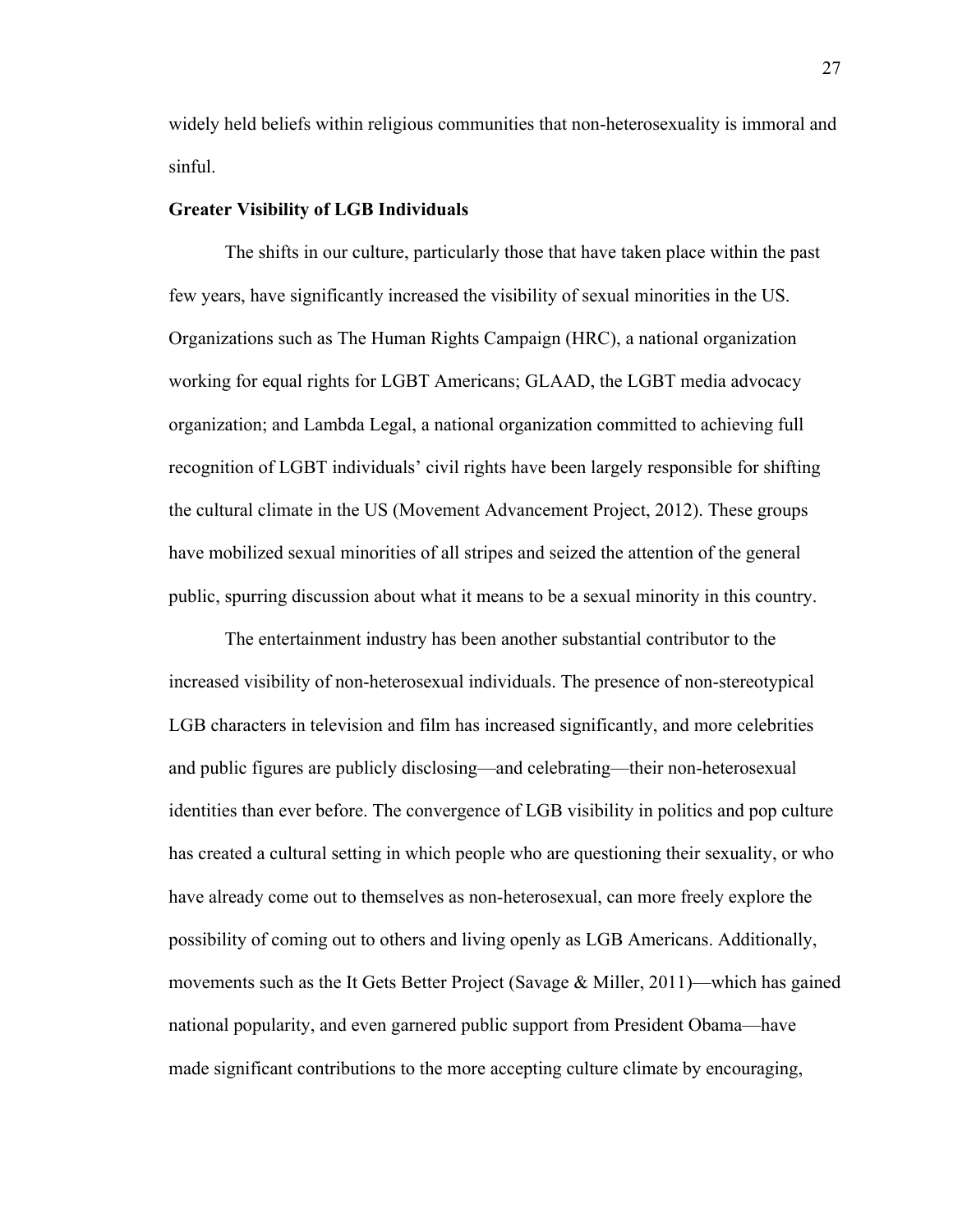supporting, and giving hope to young people who identify themselves as nonheterosexual.

A young person who recognizes that he or she is non-heterosexual can turn to almost any media source and find examples of out, happy, and successful LGB people. Recently, professional basketball player Jason Collins made history by being the first person to come out while still being an active player in a major American team sport (Beck & Branch, 2013). His disclosure prompted many other athletes, both retired and active, to come out as well. In Hollywood, actors including Neil Patrick Harris, Jane Lynch, and Ellen DeGeneres have maintained illustrious careers while publicly celebrating queer sexuality. The list of publicly out popular figures—such as internationally acclaimed personal finance expert and author Suze Orman; awardwinning journalist and television host Anderson Cooper; New York City Council Speaker and former mayoral candidate Christine Quinn; and popular recording artist Frank Ocean—continues to get longer, sending the message to LGB young people that it is possible for non-heterosexuality, happiness, recognition, and achievement to coexist (Greenfield-Sanders, 2013).

#### **Greater Acceptance Than Ever Before**

For many young people who are beginning to identify as non-heterosexual, exposure to LGB popular figures seeds a desire to form relationships with other young people who share their sexual identity. Many of these youth "use the Internet to forge friendships and romantic relationships, some of which become manifested in the offline world" (Mustanski, Newcomb, & Garofalo, 2011, p. 217). Others seek resources or organizations in their communities through which they can learn about LGB issues and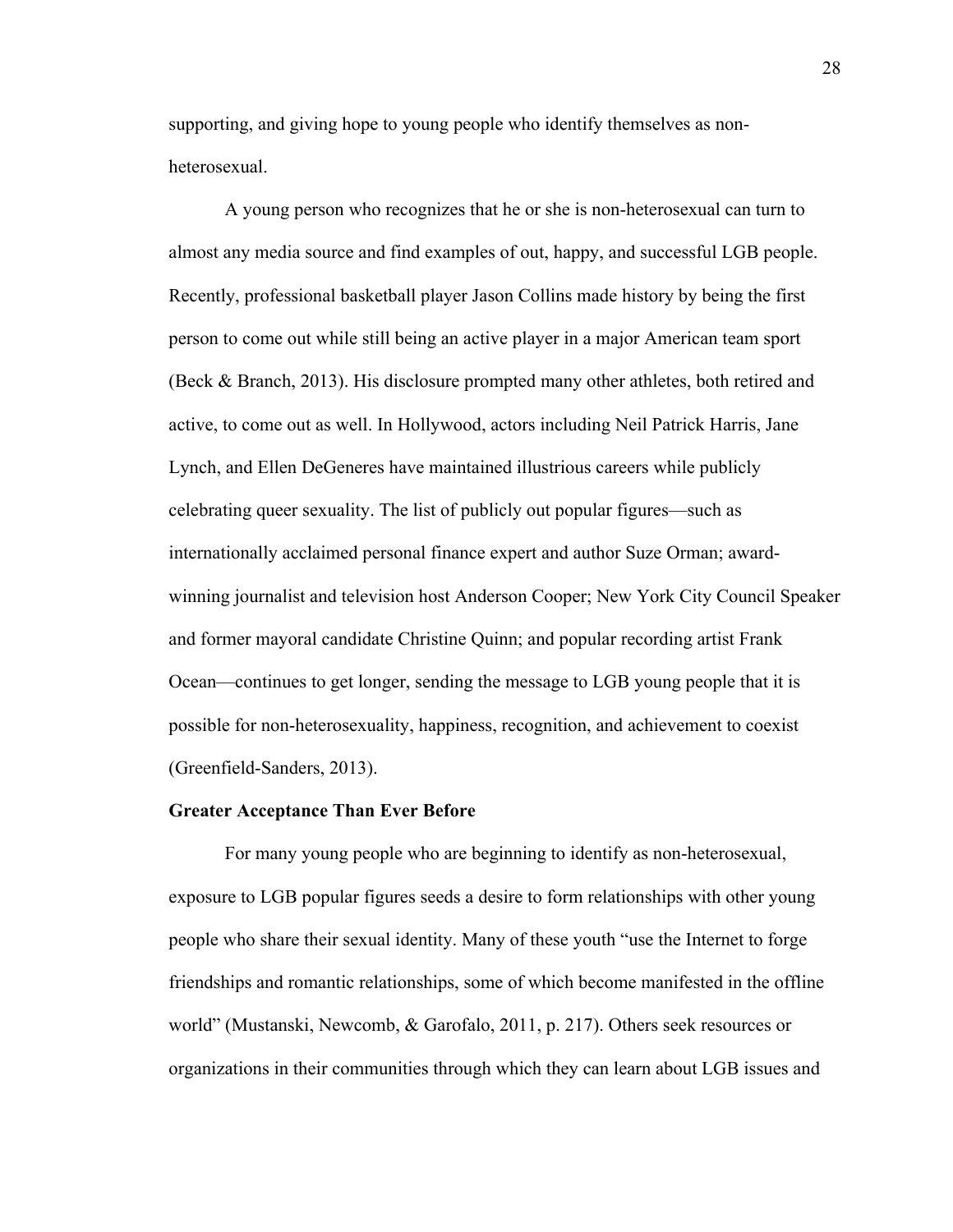connect with other young people with whom they can identify (Fedders, 2006). Some LGB youth assert their non-heterosexual identity in the school setting and form relationships with peers who support them.

Although research suggests that many young people who are out as LGB at school are the targets of bullying and harassment, there is also compelling evidence that LGB youth who are accepted at school experience increased confidence and resilience (GLSEN, 2011; Goldman, 2008; Sanders & Kroll, 2000; Savage & Miller, 2011). One way in which this acceptance takes place is through school-wide anti-bullying policies and programs, which send the message to LGB students that they are safe and supported (GLSEN, 2011). Another important source of support for LGB youth comes through Gay-Straight Alliances (GSAs), which are becoming increasingly more common in schools (Fedders, 2006; GLSEN, 2011; Sanders & Kroll, 2000).

Through GSAs, queer students and their allies come together to support one another; create a shared safe space; educate their community about sexual orientation and gender identity issues; and address discrimination, harassment, and violence in schools (GSA Network, 2009). The increased prevalence of groups like GSAs is indicative of the shifting cultural climate, and bodes well for the future. Yet despite this ongoing shift, non-heterosexual individuals remain sexual minorities, and heterosexuality predominates as the "natural, pure, and unproblematic state which requires no explanation" (Jagose, 1996, p. 17).

#### **The Heteronormative Status Quo**

In spite of the shift toward greater acceptance of non-heterosexuality, the culture in the US remains predominantly heteronormative; and since heteronormativity operates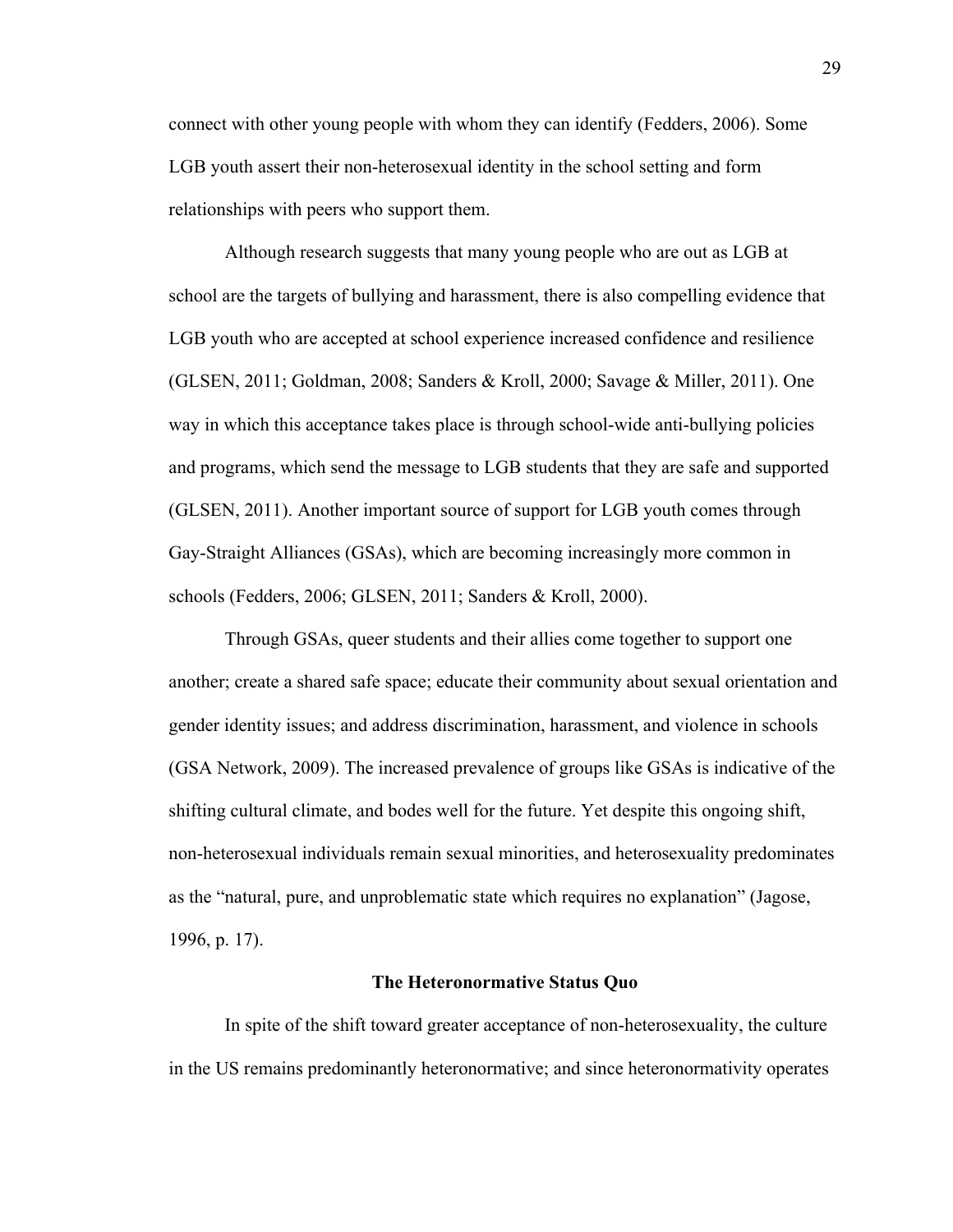relatively covertly in our society, even the most "well-intentioned individuals [tend] to ignore the needs and realities of LGB individuals and relationships" (McGeorge  $\&$ Carlson, 2011, p. 15). Heteronormative assumptions lead people to presume that everyone is heterosexual unless identified as otherwise, and while heteronormativity operates largely outside of most people's awareness, its impact is insidious. The combination of heteronormativity and heterosexism creates a climate in which anything other than heterosexuality is seen as marginal, at best, and abominable, at worst.

When deciding whether and to whom to come out, LGB young people are greatly influenced by the cultural messages they receive. As Goldman (2008) points out, in order for LGB young people to come to terms with their non-heterosexual identity, "they must first come to terms with the idea that a segment of society dislikes them" (p. 15). In most cases, these young people are acutely aware of "society's negative reactions to same-sex sexual attractions and their expression" (D'Augelli, 2005, p. 116), so their personal examination of their identity takes on political dimensions.

In the context of a generally heteronormative society in which heterosexist beliefs abound, LGB young people face several critical challenges. Among the most significant of these challenges is dealing with "social stigma, which involves overcoming the societal expectation of heterosexuality, rejecting the negative view of homosexuality, and creating a positive sense of one's queer self" (Stone Fish & Harvey, 2005, p. 31). The "social opposition to the diversity of sexual orientation" (Carrion & Lock, 1997, p. 371) that still exists in our society serves to influence the ways in which LGB young people understand themselves, their relationships, and their future. It also profoundly influences their sense of safety and wellbeing.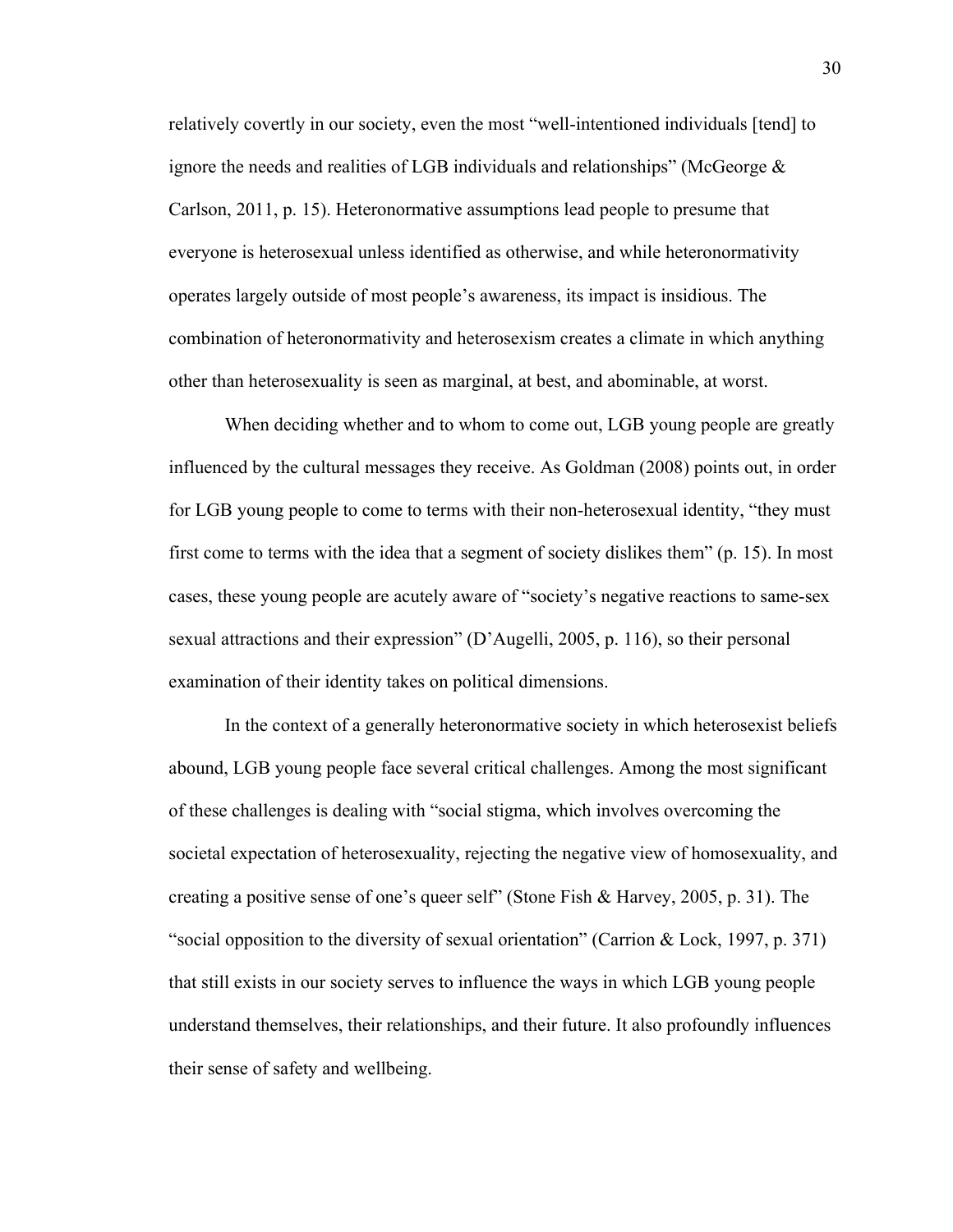#### **Resistance to Diversity: The Backlash Effect**

One of the many detrimental consequences of living in a generally heteronormative and heterosexist society is that LGB individuals are often victimized on the basis of their sexual orientation or gender expression. The increased visibility of LGB individuals, the initiation of nationwide policy changes, and the efforts of popular figures to generate greater acceptance of non-heterosexuality have inspired robust opposition from individuals and institutions promoting the belief that any expression which deviates from the heterosexual norm is aberrant, immoral, abominable, and unacceptable (Stone Fish & Harvey, 2005; Tillmann-Healy, 2001). The many advances that have been made in the US to acknowledge and accept LGB sexuality have, in many ways, fueled the fire for adversaries of such change, resulting in tragic circumstances.

On October 7, 1998, a 21-year-old man named Matthew Shepard was offered a ride home by two men whom he met in a small lounge in Wyoming near his university. The men, who recognized that Matthew was gay and believed he was flirting with them, drove him to a remote field, tied him to a fence, and pistol-whipped him multiple times. He remained on the fence for 18 hours before being found and taken to the local hospital, where he died five days later from head trauma (Sanders & Kroll, 2000; Tillmann-Healy, 2001). Hate crimes like the one committed against Matthew Shepard occur with regrettable frequency throughout the US. On May 19, 2013, a 32-year old man named Marc Carson was shot to death while walking down a Greenwich Village street with his partner. Witnesses to the crime claimed that the gunman yelled anti-gay slurs at his intended victim before shooting his weapon (Barron, 2013). This shooting took place in the midst of a cultural climate that appears, on the surface, to be much more accepting of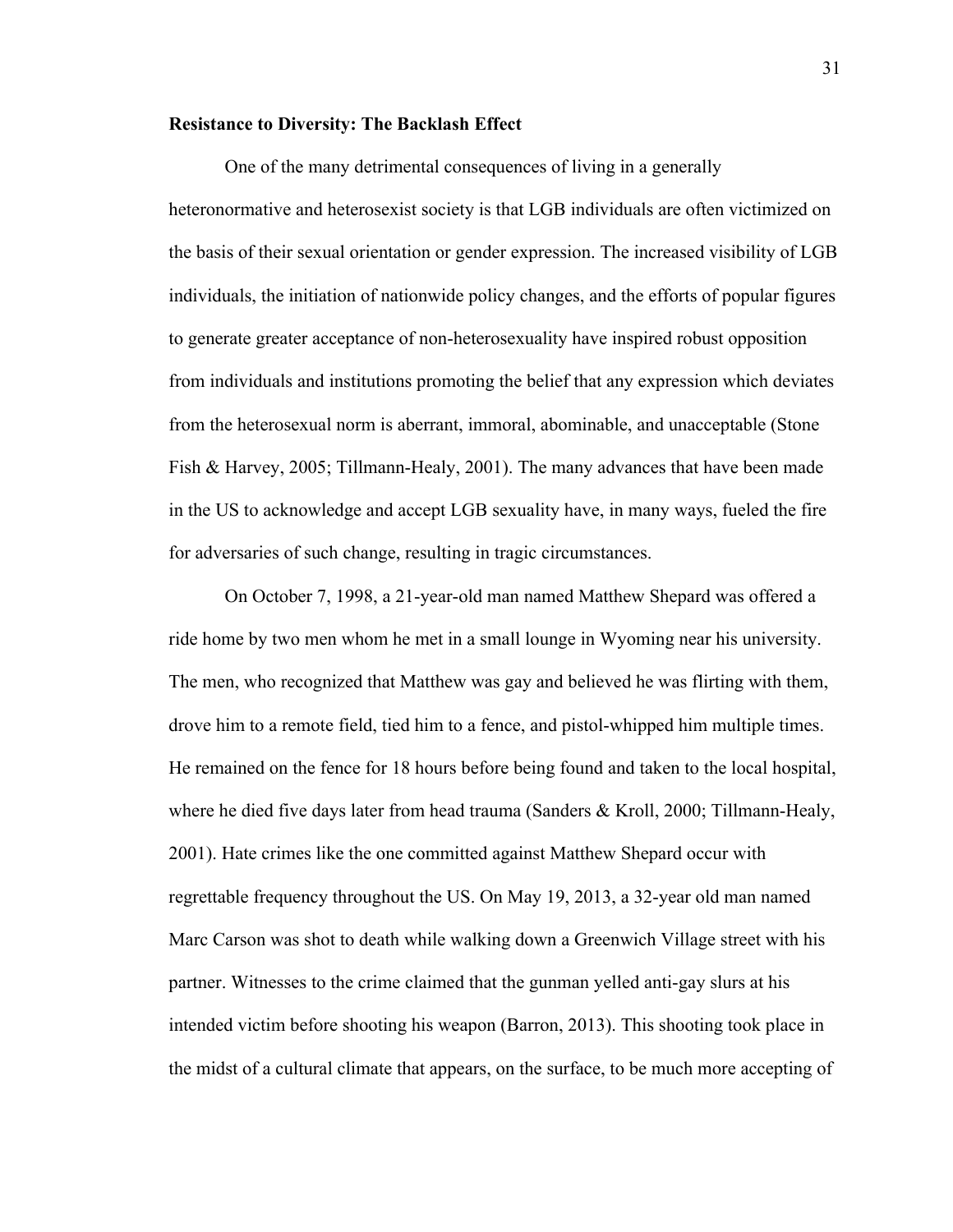LGB sexuality than it was when Matthew Shepard was killed. Furthermore, the crime was committed in a part of the country known to be diverse and LGB-friendly. These severe forms of violence committed against LGB individuals are an extreme example of heteronormativity, heterosexism, and homophobia, as well as a backlash effect of the progress that has been made.

In addition to the violence committed against non-heterosexual individuals, there is also a great deal of anti-LGB rhetoric intended to further marginalize and stigmatize members of this population. Followers of groups such as the Westboro Baptist Church, a virulently anti-gay organization, publicly promote hateful messages under the auspices of following "God's law" (Anti-Defamation League, 2013, para. 1). Such groups that make anti-LGB claims on the basis of religious principles create a polarized climate that, for many people, makes religiosity and non-heterosexuality seem mutually exclusive (LaSala, 2010; Savage & Miller, 2011). Despite the many gains that have been made since the start of the gay liberation movement in the 1960s, queer young people today must continue to grapple with cultural messages that tell them their "impulses, feelings, and ways of being are unacceptable" (Stone Fish & Harvey, 2005, p. 97). For this, and many other reasons, the process of coming out is often fraught with a great deal of confusion and uncertainty.

#### **The Coming Out Process for LGB Youth**

Research suggests that LGB young people are coming out at increasingly younger ages (Matthews & Salazar, 2012; Mustanski et al., 2011; Scherrer, 2011; Shilo & Savaya, 2011). This decrease in the age of first disclosure among LGB youth can be attributed, to some degree, to the shifting cultural climate and the increased access to supportive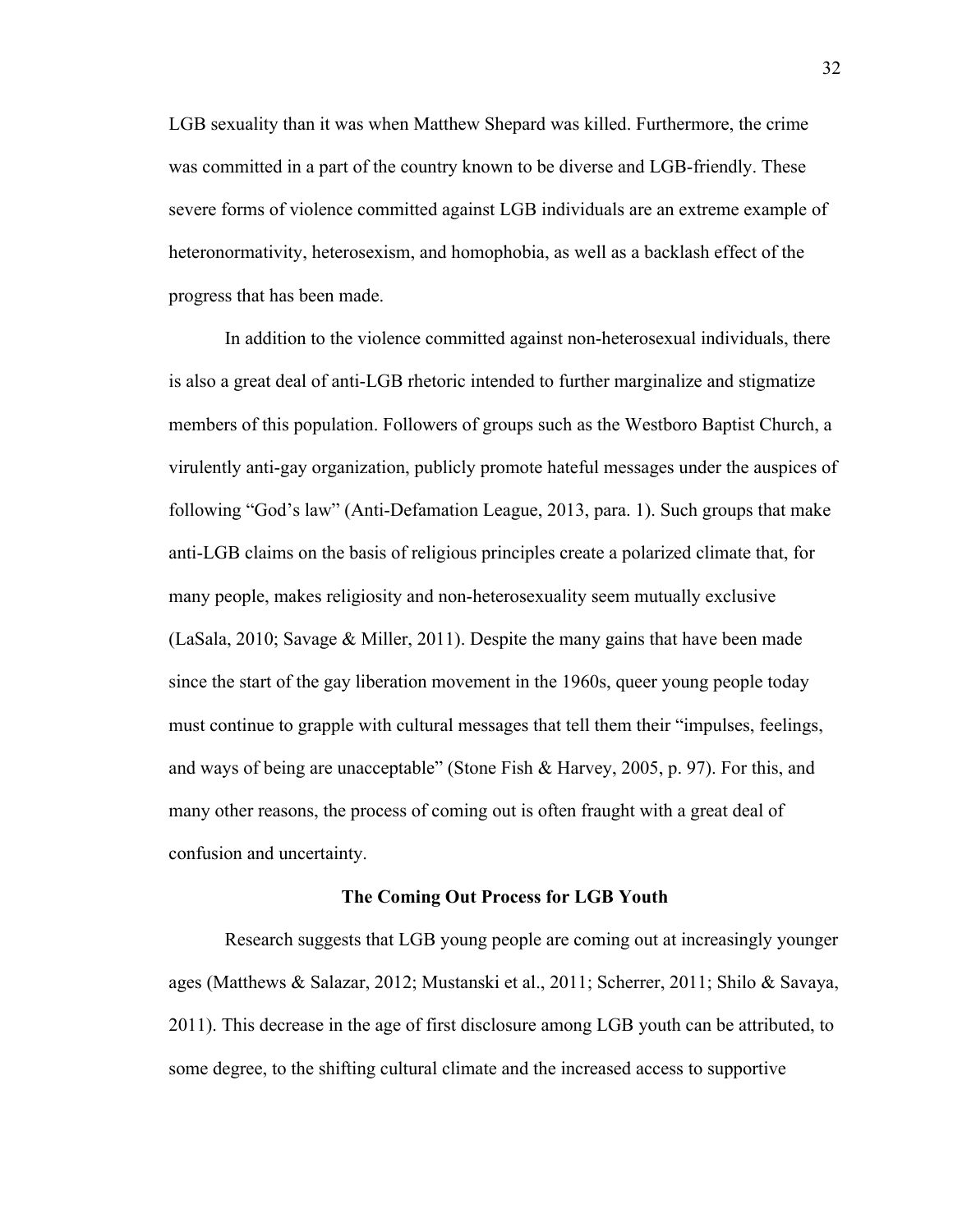individuals, groups, and organizations available today. However, LGB young people's disclosure to others typically comes after an extended period of time during which they attempt to negotiate the potential benefits and risks of sharing this aspect of themselves with others.

## **Coming Out as a Personal and Relational Experience**

According to Matthews and Salazar (2012), "the median age LGB adolescents become aware of their same-sex feelings is somewhere between 13 and 15 . . . although many are aware of being different from others long before that" (p. 97), and first disclosure tends to occur around age 16 (Shilo & Savaya, 2011). Floyd and Stein (2002) contend that bisexual young people experience their same-sex attractions later than their gay and lesbian peers do, because their "bisexual identity often follows after the establishment of a heterosexual identity" (pp. 170-171). Nevertheless, bisexual young people follow the same identity development process as lesbian and gay young people, whereby they first become aware of their same-sex feelings, then experience a "period of identity confusion" (Floyd & Stein, 2002, p. 71), and finally disclose their nonheterosexual identity to other people.

Young people face two painful possibilities when deciding whether and how to come out to others: "one is an active vocal denigration and ridicule . . . the second is a process of silencing—being ignored, not seen or heard" (Stone Fish & Harvey, 2005, p. 107). These youth must decide whether they are willing to compromise safety and security in their pursuit of integrity and acknowledgment. As Matthews and Salazar (2012) explain, "efforts to establish a sense of identity in relation to self, others, and society—characteristic tasks of adolescence—can be especially challenging for LGB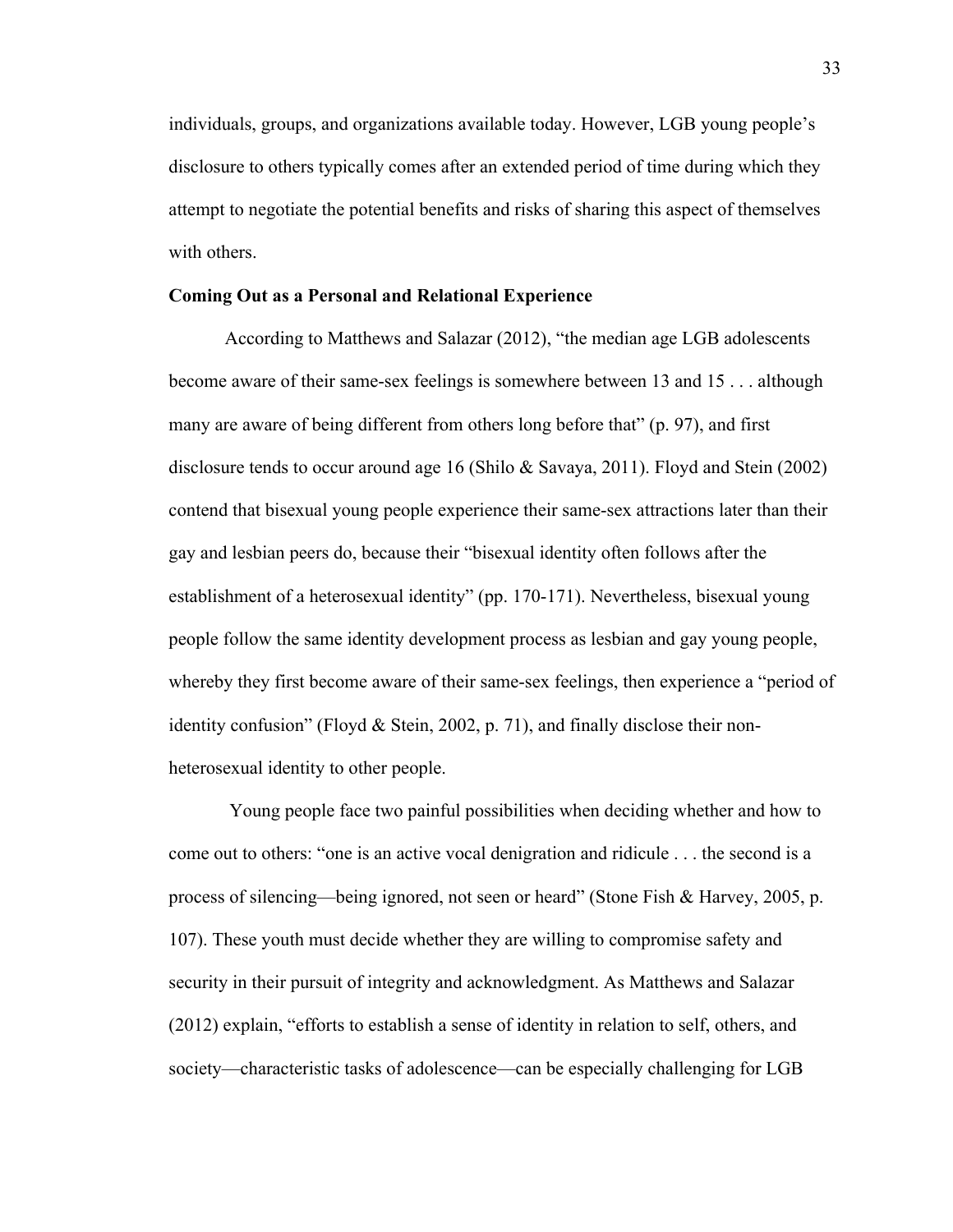youth in a predominantly heterosexual society" (p. 96). This process of establishing an identity takes place over time for LGB youth, and research suggests that it tends to follow a fairly reliable trajectory.

## **The Typical Trajectory for Coming Out**

Savage and Miller (2011) point out that "coming out is a long process, not a single event" (p. 2). Because the majority of LGB young people are embedded in social systems that may not openly accept their sexual identity, they "must decide on a daily basis the degree to which they will disclose their sexual orientation" (Morrow, 2000, p. 54). Once they come out to themselves, LGB youth must come to terms with the reality that "neither family nor peer support can be presumed if they divulge their feelings" (D'Augelli, Hershberger, & Pilkington, 1998, p. 367) and share their non-heterosexual identity. However, most LGB young people's desire for connection and integrity outweighs their fear of rejection, so they ultimately make the decision to come out—"a decision that is worth losing everything in order to fully be themselves" (Bernal  $\&$ Coolhart, 2005, p. 32).

Research suggests that LGB young people tend to come out first to supportive friends, next to members of their peer groups, then to members of their nuclear families, and finally—although not always—to members of their extended families (Beals  $\&$ Peplau, 2006; Campos, 2005; Mustanski et al., 2011; Savin-Williams & Ream, 2003). Youth who are accepted by their loved ones after coming out have been shown to experience greater self-acceptance and wellbeing (Bernal & Coolhart, 2005; D'Augelli et al., 1998; Elizur & Ziv, 2001; Matthews & Salazar, 2012). However, not all LGB youth experience acceptance, and those who are not accepted—or who suspect that they will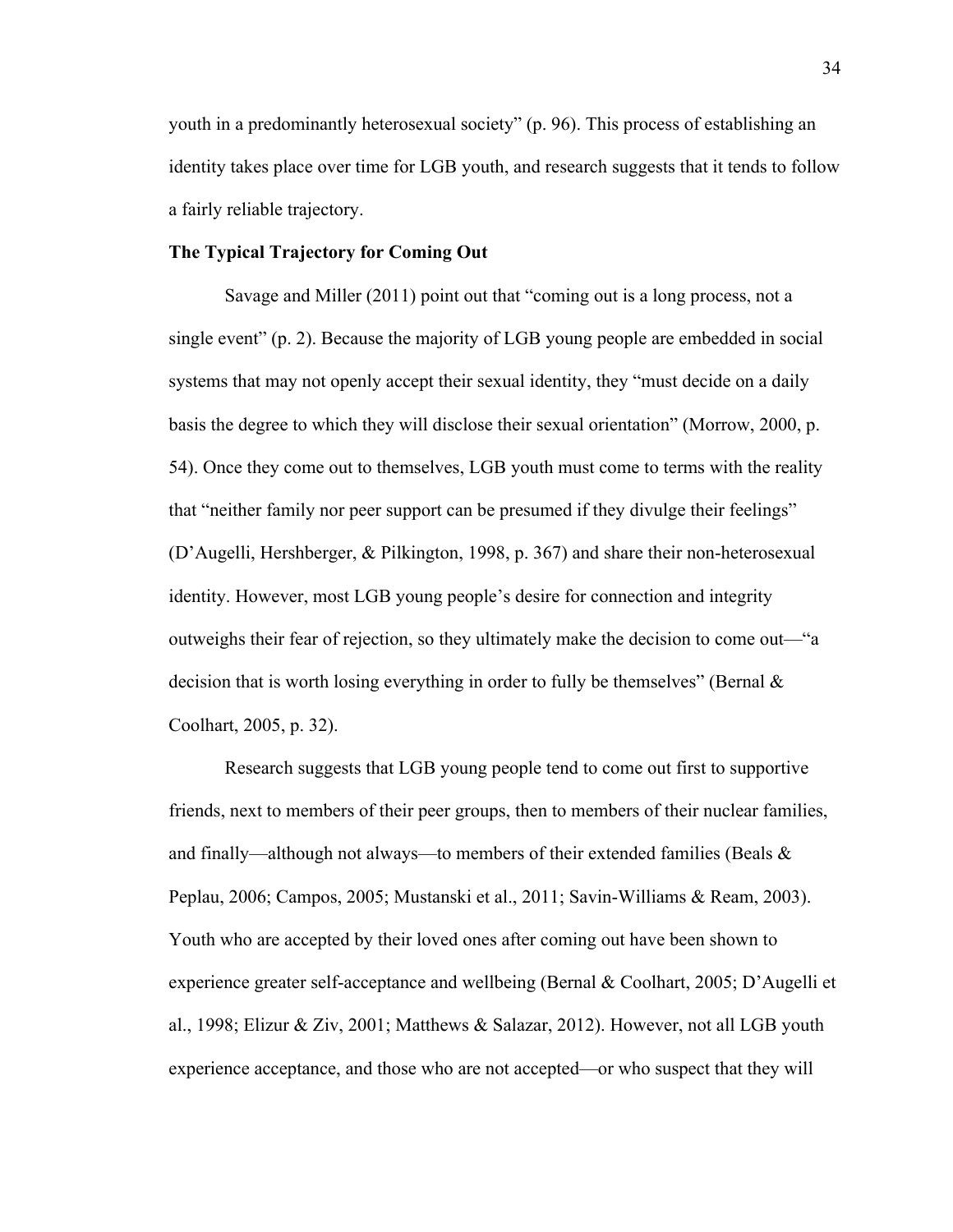not be, and accordingly keep secret or deny their non-heterosexual identity—face a number of significant risks.

## **Risk Factors for LGB Youth**

According to Padilla et al. (2010), "Gay, lesbian, and bisexual adolescents face many of the same developmental challenges as do heterosexual adolescents, but they must also deal with a stigmatized identity" (p. 265). The challenges and stress these young people face result from a number of factors. First, LGB young people struggle with the recognition that their sexual identity is generally considered socially inferior to heterosexual identity (Heron, 1995). Secondly, decisions about whether, how, and to whom to come out cause a great deal of tension and confusion that compound the difficulties typically associated with adolescence. As Elizur and Ziv (2001) articulate, "in the absence of disclosure [LGB youth] remain isolated and deprived of support, while disclosure may bring about a negation of their feelings, estrangement and rejection" (p. 129). When they do come out, many LGB youth are ridiculed and harassed, leading them to contend with the results of an "impermeable barrier" (Saltzburg, 2007, p. 66) that forms between them and those significant people in their lives who view their sexual identity as unacceptable.

#### **Violence Against LGB Youth**

Hunter (1990) conducted a study with 500 gay and lesbian young people in New York and found that 40% of them had experienced violent physical attacks related to their sexual orientation. Although Hunter's study took place over two decades ago, its results remain relevant. A more recent nationwide study revealed that LGB young people who lack support systems are "disproportionately the victims of harassment and violence,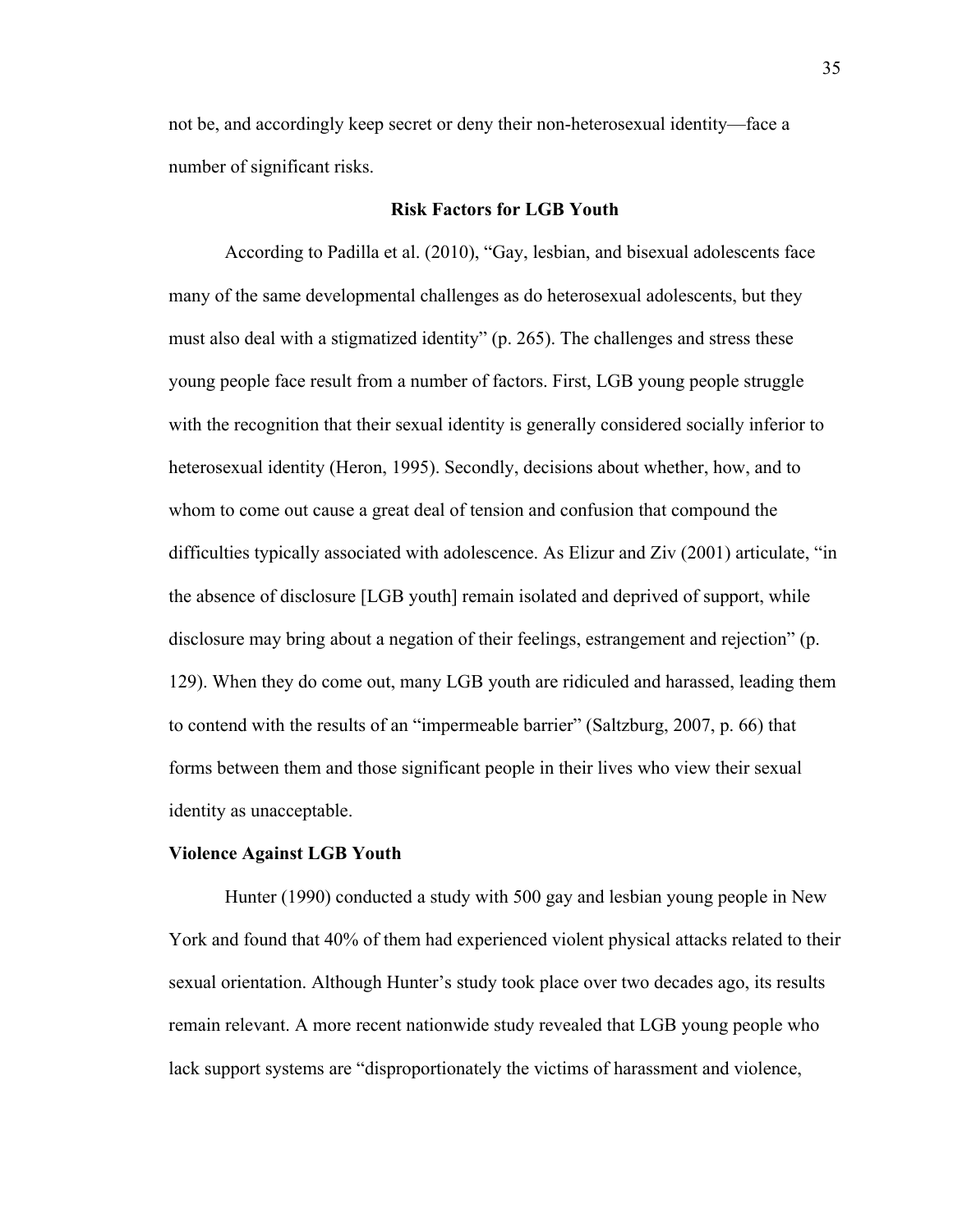including rape" (Ray, 2006, p. 3). Similarly, Cramer, McNiel, Holley, Shumway, and Boccellari (2011) found that compared to their heterosexual counterparts, sexual minority youth are at increased risk of sexual assault and violent crime, leading them to experience higher rates of hypervigilance, anxiety, and panic. Savage and Miller (2011) point out that many LGB youth are "deprived of information, resources, support, and positive role models" (p. 3), so they do not know where to turn when they become victimized or harmed on the basis of their sexual orientation. According to D'Augelli et al. (1998), because of the victimization and violence LGB young people experience, "reluctance to disclose is warranted" (p. 368).

## **School Problems**

A great deal of the harassment and violence LGB youth experience takes place in the school environment. Despite increases in LGBT-inclusive policies and programs in schools, many non-heterosexual young people are the victims of bullying (Savage  $\&$ Miller, 2011). Each year, the Gay, Lesbian and Straight Education Network (GLSEN) conducts a survey to track the progress of the nation's schools in reducing "levels of bias and violence experienced by lesbian, gay, bisexual, and transgender students" (Kosciw, Greytak, Bartkiewicz, Boesen, & Palmer, 2012, p. ix). Data from the most recent survey, conducted in 2011, revealed that 63.5% of the 8,584 young people in the sample felt unsafe because of their sexual orientation. The majority of the youth in the study (81.9%) were verbally harassed, which was defined as being called names or being threatened; 38.3% were physically harassed, which was defined as being pushed or shoved; and 18.3% were physically assaulted, which included being punched, kicked, or injured with a weapon. Furthermore, the survey showed that over half of the students in the sample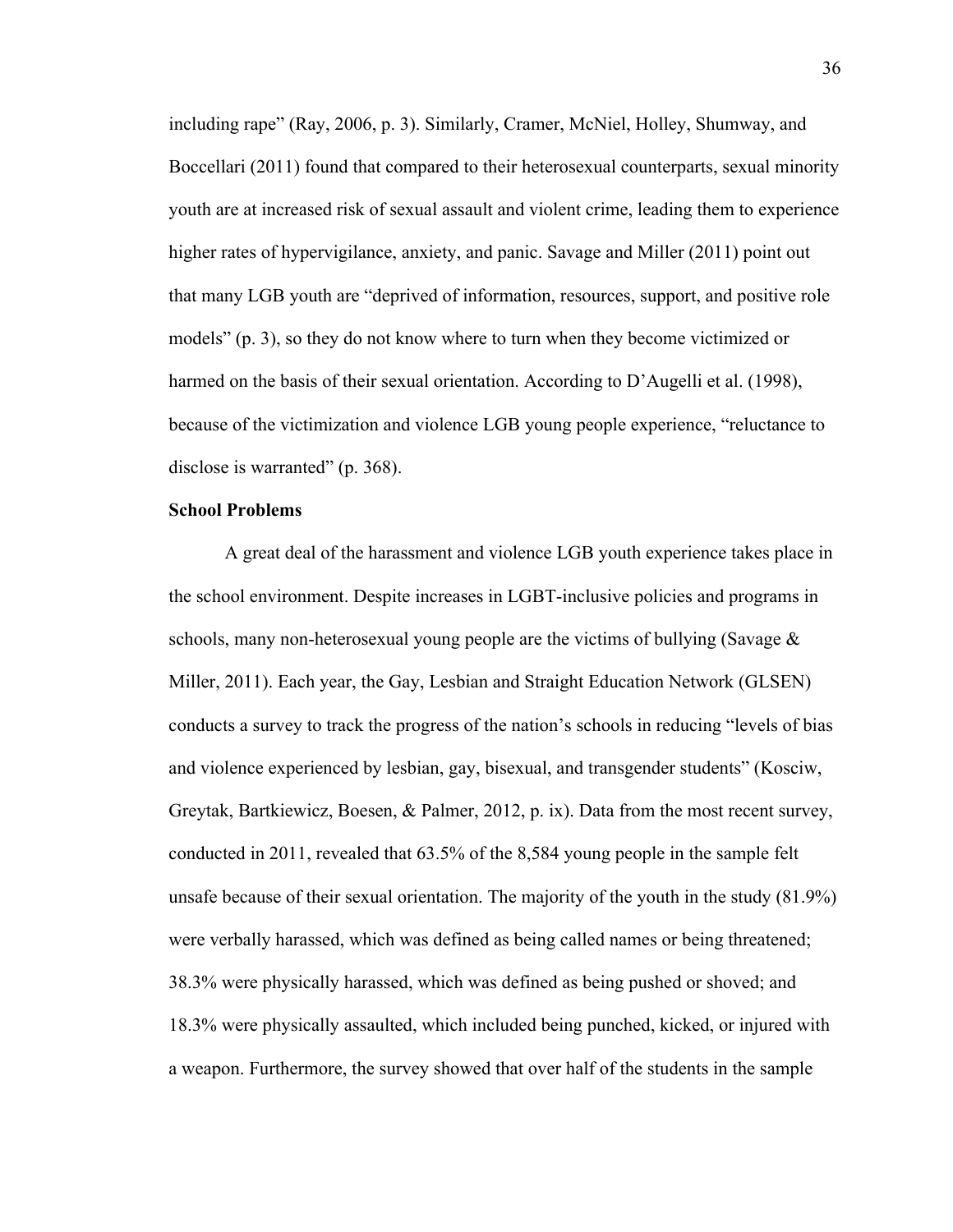(55.2%) experienced cyberbulliyng, which was defined as "electronic harassment via text messages or postings on Facebook" (Kosciw et al., 2012, p. xv).

The data from the GLSEN's *2011 National School Climate Survey* (Kosciw et al., 2012) underscores the need for adults to be aware of the bullying of sexual minority youth. For LGB youth, bullying by school peers often leads to decreased self-esteem, mental health issues, and school dropout (Padilla et al., 2010). The GLSEN survey also revealed that students who have access to supportive adults to whom they can report instances of bullying or harassment not only remain in school, but also show higher rates of attendance, a greater sense of inclusion in their school community, and higher grade point averages (Kosciw et al., 2012).

## **Other Risk Factors**

LGB young people have a number of other risk factors in addition to the rejection, harassment, and violence many of them experience. According to Elizur and Ziv (2001), LGB youth "are at greater risk for major depression, generalized anxiety disorder, conduct disorder, substance abuse and dependence, multiple disorders, suicidal behaviors, sexual risk-taking, and poor general health maintenance than are their heterosexual peers" (p. 126). Approximately 26% of LGB young people are kicked out of their homes after disclosing their sexual orientation, and it has been estimated that sexual minorities make up between 20% and 40% of all homeless youth (Fedders, 2006; Lambda Legal, 2012; Ray, 2006). A 2012 study found that approximately 45% of queer youth are involved in the juvenile justice system, and those who are report higher rates of verbal, physical, and sexual assault than their heterosexual counterparts (Lambda Legal, 2012). Perhaps most shockingly, LGB young people who experience rejection or struggle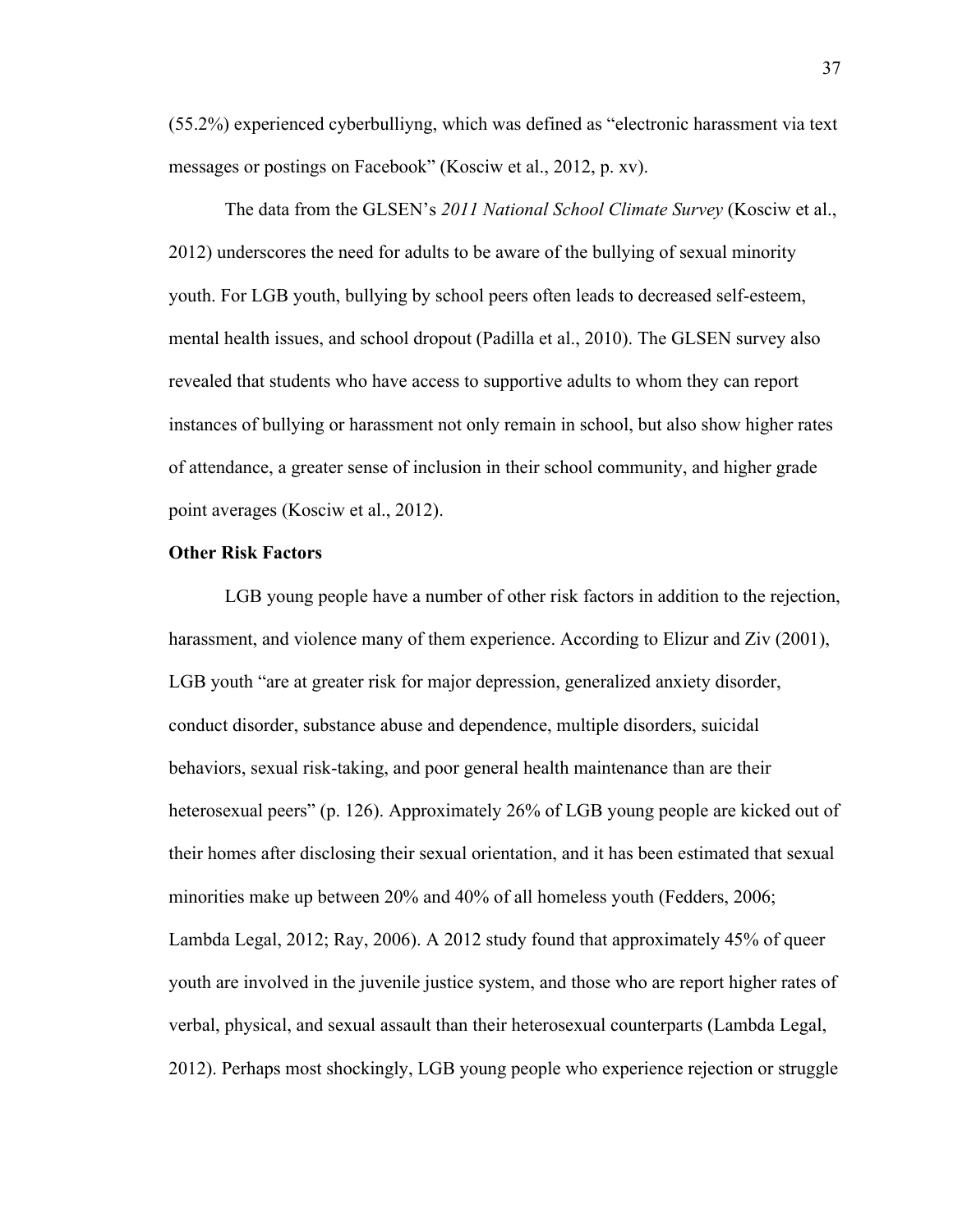to cope with other risk factors associated with their non-heterosexual identity are up to seven times more likely than heterosexual young people to attempt suicide (Savage & Miller, 2011; Stone Fish & Harvey, 2005; Suicide Prevention Resource Center, 2008).

It is important to understand that the increased risk factors among LGB youth do not result from their sexual orientation per se, but as a consequence of the heterosexist and homophobic climate in which they live. However, heterosexist assumptions coupled with the prevalence of these risk factors leads LGB youth to be largely "ignored by the professional community. . . . If not ignored, they are often viewed as abnormal, pathological, and dysfunctional" (Matthews & Salazar, 2012, p. 97). Many LGB youth who feel denigrated begin to feel that their non-heterosexual identity is "shameful and must be denied, hidden, and repressed—at great cost to their own self-esteem" (LaSala, 2010, p. 5).

#### **Internalized Homophobia and Shame Among LGB Youth**

As members of a minority group, LGB young people have the experience of being "*the Other"* (Pharr, 1997, p. 58). These youth are predominantly raised in heterosexual contexts, and many of them have witnessed or experienced manifestations of heterosexism and homophobia. As a result, many LGB young people internalize homophobia by "taking outward messages and turning them inward onto themselves" Matthews & Salazar, 2012, p. 102). Youth who internalize these messages see themselves as "abnormal, deviant, inferior, marginalized, not 'right'" (Pharr, 1997, p. 58). Many feel disgusted by their non-heterosexual feelings; as a result, they may act out against known LGB peers or make attempts to convert to heterosexuality (Fedders, 2006).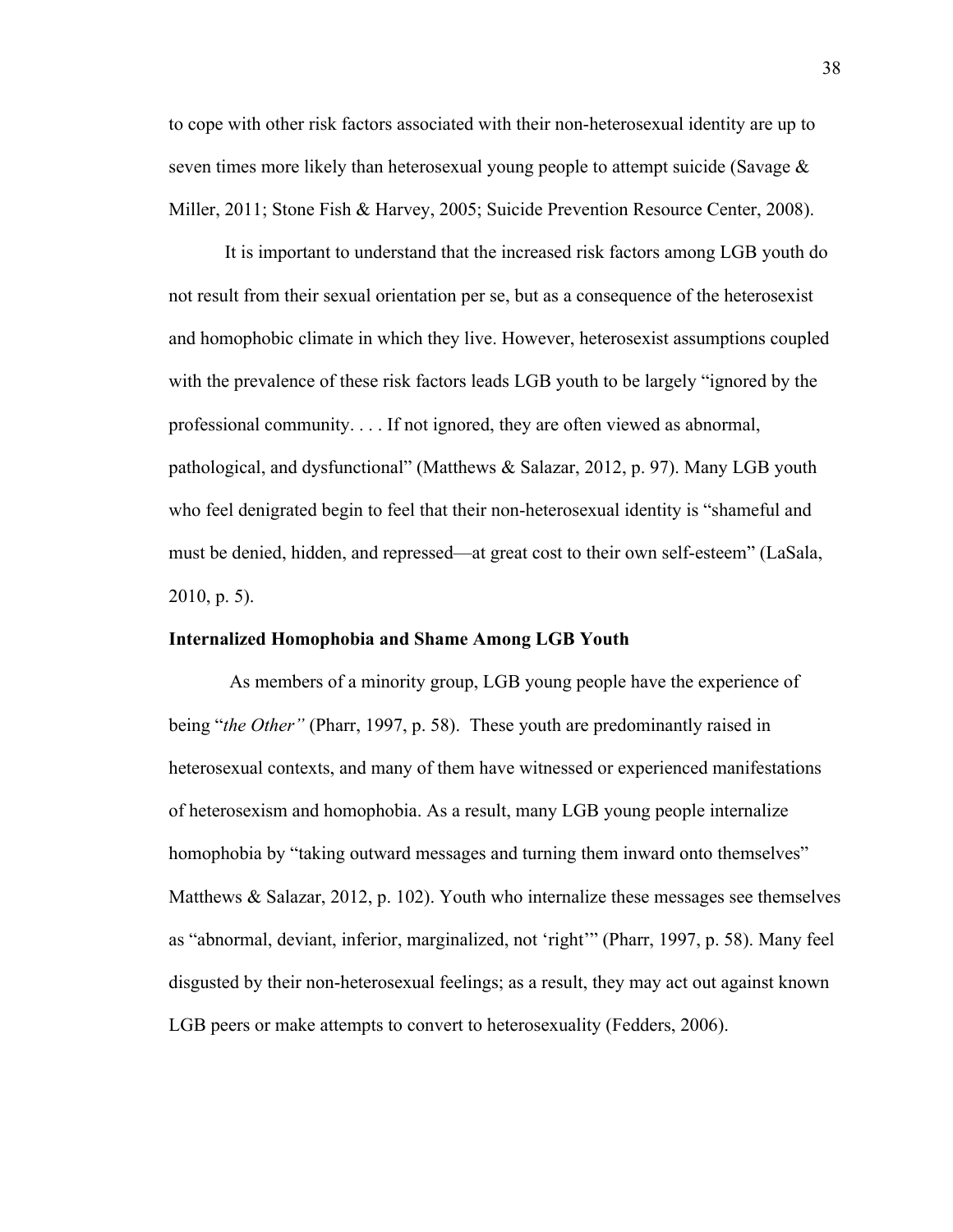Those LGB young people who internalize "*homosexual stigma . . .* through which homosexuality is denigrated, discredited, and constructed as invalid relative to heterosexuality" (Herek, Chopp, & Strohl, as cited in LaSala, 2010, p. 5) frequently experience shame (Armesto & Weisman, 2001; Downs, 2012; Stone Fish & Harvey, 2005). Stone Fish and Harvey (2005) define shame as "the mechanism used to help us conform to cultural mandates" (p. 97). According to Brown (2006), "shame often produces overwhelming and painful feelings of confusion, fear, anger judgment, and/or the need to hide. It is difficult to identify shame as the core issue when trying to manage these intense feelings" (p. 46). It is also difficult for LGB young people to realize that their feelings of shame stem from "internalized beliefs and assumptions regarding what it means to be LGB" based on "the voices of the wider social discourse" (Saltzburg, 2007, p. 47) that relegates all non-heterosexual identities to the category of *other*.

The task of disentangling homophobic cultural messages from personal worthiness is nearly impossible for LGB young people to accomplish alone, yet it is critical to their ability to accommodate their non-heterosexuality into their sense of self, and "grow up being more than just their sexual identity" (Stone Fish & Harvey, 2005, p. 176). Internalized homophobia and shame can "increase the challenges of the coming out process for LGB youth" (Matthews & Salazar, 2012, p. 102); however, support and acceptance from loved ones can protect LGB young people from the effects of shame and internalized negativity about their sexuality.

#### **Support and Acceptance as Buffers Against Shame**

Research has shown that LGB young people who receive support from loved ones are less likely to suffer from shame and more likely to develop a positive sense of self,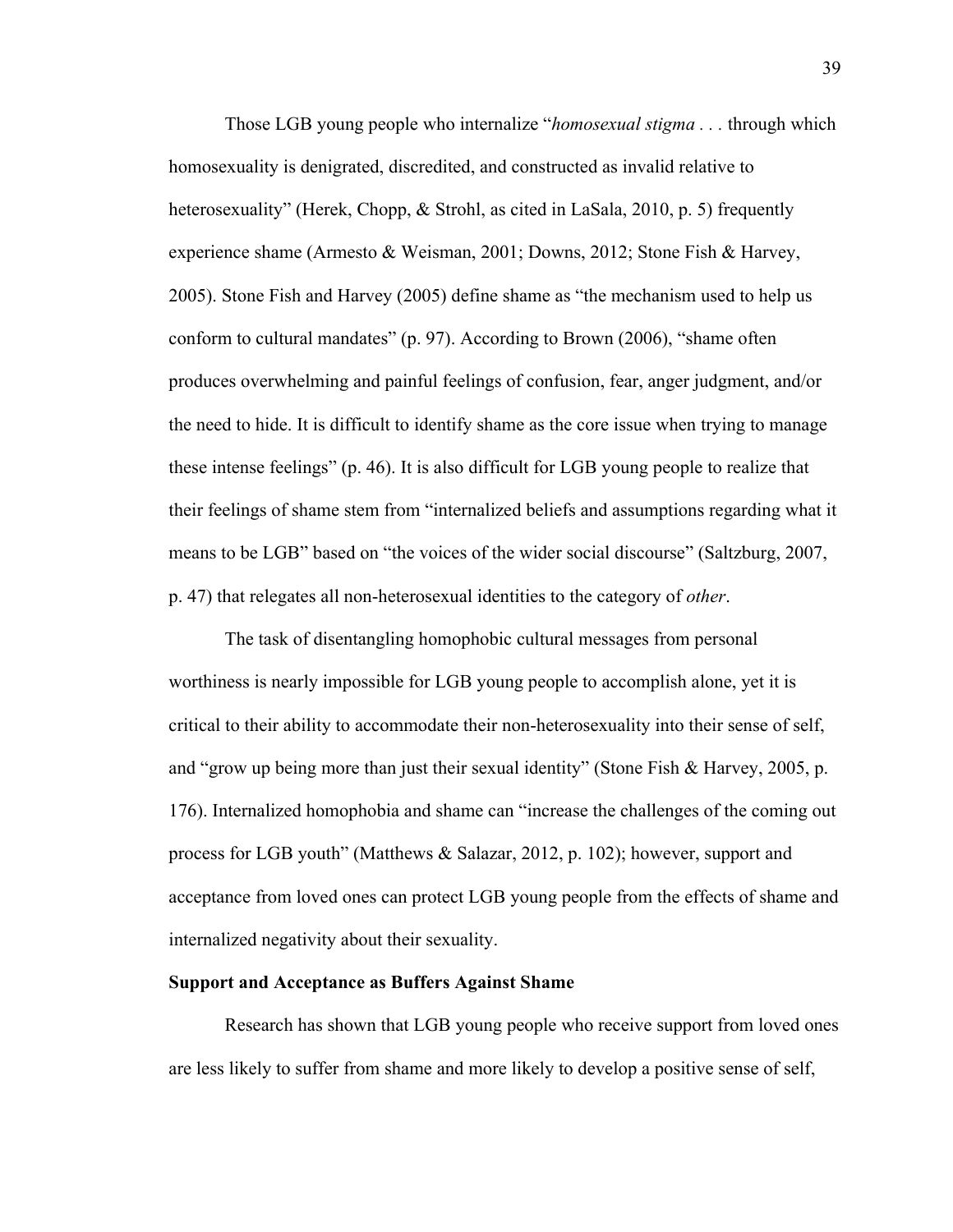which includes acceptance of and pride in their non-heterosexual identity (Bernal  $\&$ Coolhart, 2005; Bregman, Malik, Page, Mayken, & Lindahl, 2013; D'Amico & Julien, 2012; Gorman-Murray, 2008; Matthews & Salazar, 2012; Mustanski et al., 2011; Padilla et al., 2010; Sanders & Kroll, 2000; Stone Fish & Harvey, 2005). Referring to the role of supportive loved ones in the lives of LGB young people, Mustanski, Newcomb, and Garafolo (2011) explain that "a great deal of evidence supports their role as buffers against negative sequelae of stressful experiences" (p. 206).

Research suggests that for many LGB young people, close friends serve as the primary source of support; these friends often encourage the young people to ignore deprecating messages, accept their non-heterosexuality, and come out to family (D'Augelli et al., 1998; Legate, Ryan, & Weinstein, 2012; Mustanski et al., 2011; Savin-Williams & Ream, 2003). As Shilo and Savaya (2011) articulate, for LGB youth, "friends' support makes a distinctive contribution to the public-social coming out process" (p. 326). By coming out and being accepted by close friends, LGB young people become better able to value their non-heterosexuality as integral to who they are and can begin to form "a secure, solid, prideful sexual identity" (Bernal & Coolhart, 2005, p. 32) with which they can more adeptly navigate the process of coming out to family members.

## **Coming Out in the Family of Origin**

As the previous sections have illustrated, there is a great deal of complexity associated with claiming an LGB identity. Identifying as non-heterosexual has personal, political, and relational implications; therefore, LGB young people are faced with a number of difficult decisions when it comes to sharing their sexual identity with others. Despite the great strides that have been made to alter the generally heteronormative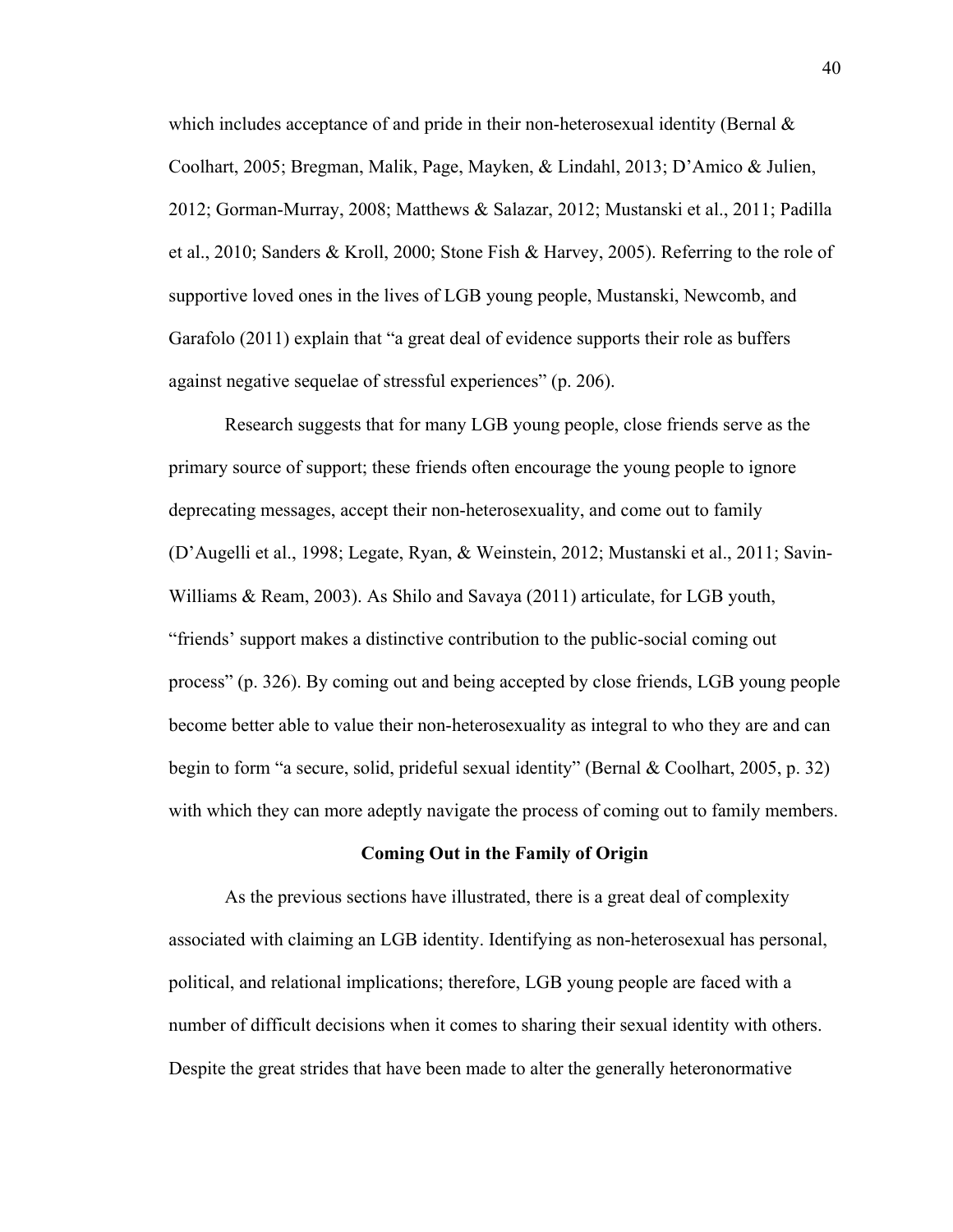climate in the US, there is still a great deal of risk associated with being a sexual minority in this country. And while coming out to friends can protect LGB young people from some of these risk factors, coming out to family members is a far more precarious and daunting task. The following sections explore the existing literature on the multifaceted process of coming out within the family of origin.

## **The Developmental Implications of Coming Out to Family**

According to Scherrer (2011), contemporary LGB youth are expected to follow a normative trajectory of identity formation and come out "when they are developmentally still deeply embedded in families" (p. 5). Research on the identity formation of LGB youth indicates that coming out to family members is associated with "successful and healthy development" (Padilla et al., 2010, p. 274). As Floyd and Stein (2002) explain, disclosure to family members "indicates that the individual is working toward integrating his or her sexual orientation identity with the heterosocial world of the family" (p. 169). It also suggests that the adolescent is willing to jeopardize family support in order to merge his or her personal and public identities (Maguen, Floyd, Bakeman, & Armistead, 2002; Stone Fish & Harvey, 2005).

Research has shown that the decision to come out to family members "depends upon viewing the benefits of disclosure as greater than its costs" (Waldner  $\&$  Magrader, 1999, p. 86). While an LGB young person "is always in relationship with others, she or he is also learning about the self in relationship to his or her own identity" (Stone Fish  $\&$ Harvey, 2005, p. 54). Therefore, the reactions of family members play a crucial role in how LGB young people develop and mature. LGB youth who are rejected by their families often internalize feelings of unworthiness; those who are accepted, however, are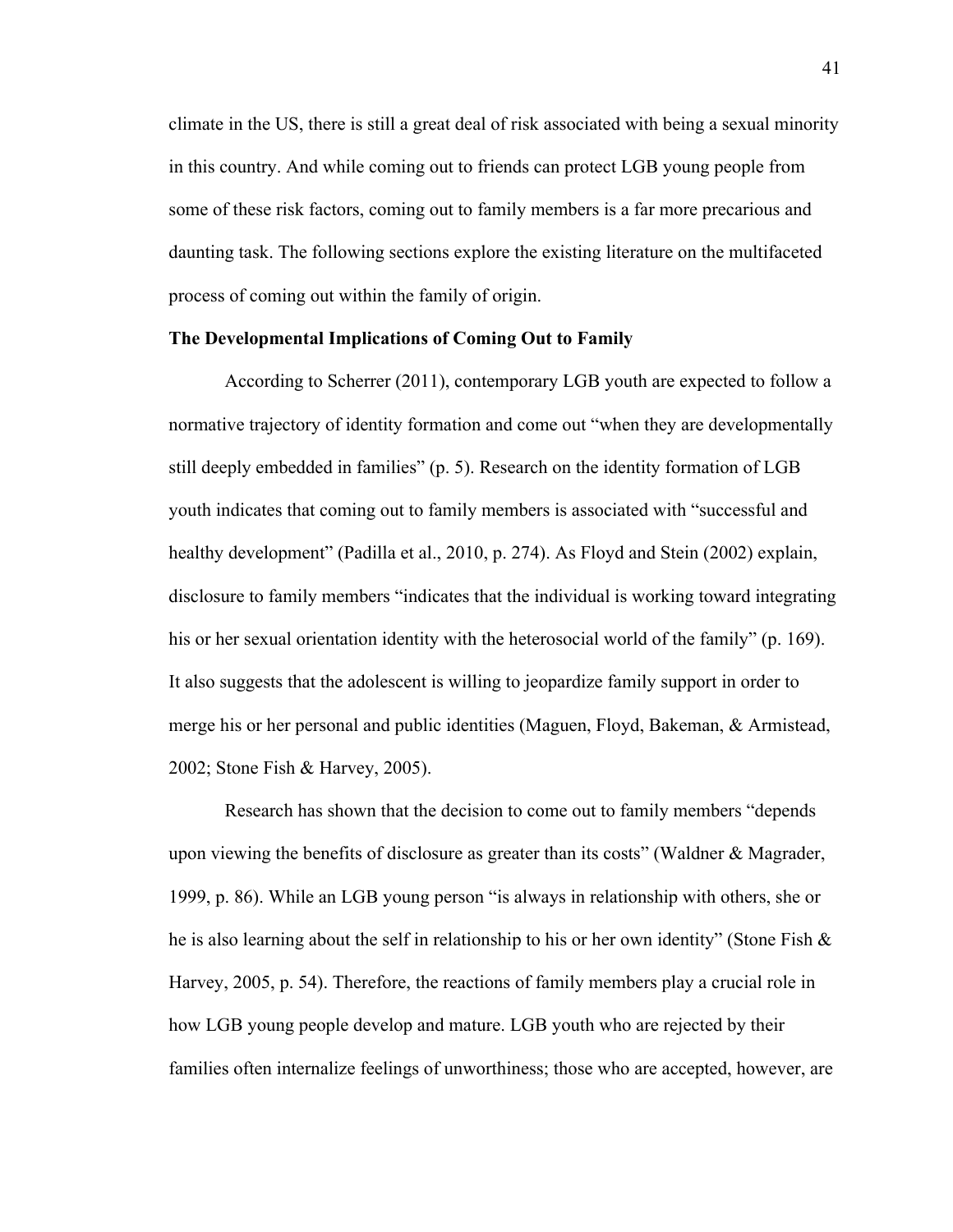generally freer to experience autonomy in their identity formation while remaining connected to their primary support system. Despite the variations in family responses, the existing literature elucidates a universal experience of shifting relationships and family dynamics that result from a young person's coming out.

## **The Impact of Coming Out on Family Relationships**

When an LGB young person comes out to members of his or her family, a number of factors contribute to how the message impacts the family system and the relationships among family members. The coming out process "affects all members of the family, as well as dyadic and triadic relationships within the family, and the family unit as a whole" (Willoughy et al., 2008, p. 74). Because the family is particularly central to the wellbeing and survival of young people, the shifts in family relationships that occur during the coming out process are important to explore. These shifts, whether positive or negative, have a significant influence on the family system. As Gorman-Murray (2008) articulates, "changing interrelationships between family members actively generate difference from *within*, constituting new ways to 'do' and 'be' family" (p. 40).

Pre-existing family relationships have been shown to influence the LGB young person's disclosure as well as inform the ways in which relationships shift following the disclosure (Beals & Peplau, 2005; D'Amico & Julien, 1999; Green, 2000; Maguen et al., 2002; Scherrer, 2011; Waldner & Magrader, 1999). For example, D'Amico and Julien (2012) and Beals and Peplau (2006) found that LGB young people are more likely to come out to their parents when they perceive their parents to be generally supportive of them. However, other researchers (Maguen et al., 2002; Waldner & Magrader, 1999) have found that LGB young people who have close relationships with their parents are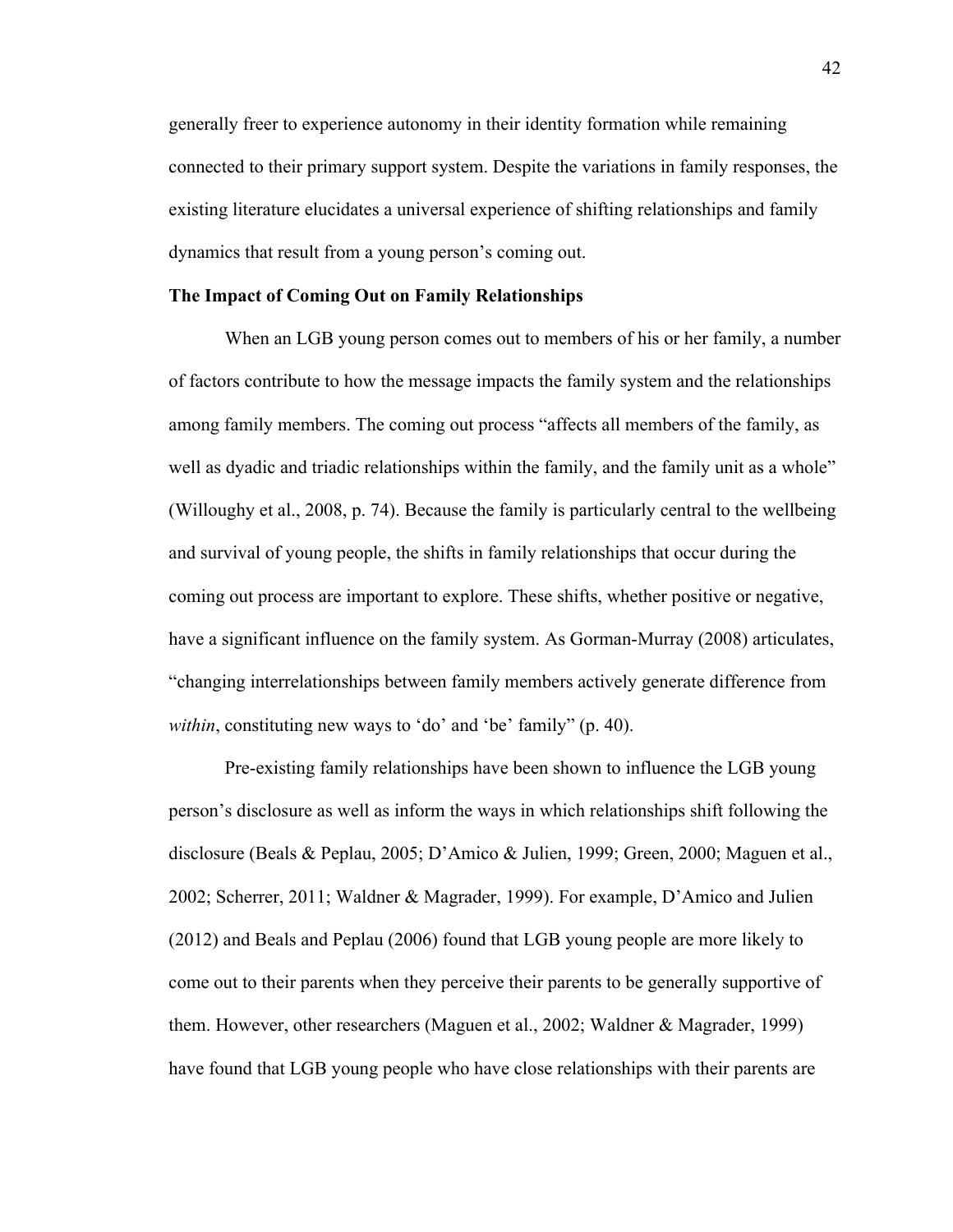actually more hesitant to come out to them for fear that they may lose their support and be rejected. The results of these studies reflect the difficult negotiation process that LGB young people undertake when determining the costs and benefits of coming out within their families.

In many cases, once family members—especially parents—find out about their loved one's LGB identity, they mourn the loss of certain expectations they had for the child to grow up heterosexual, which invariably has an effect on family relationships (Tillmann-Healy, 2001; Waldner & Magrader, 1999). Saltzburg (2007) found that some of the individuals in his study reacted to their LGB loved one's coming out with "a very real sense of estrangement born out of believing that their inherent differences related to sexual orientation and identity would create an impermeable barrier in their relationship" (p. 66). As a result of this, LGB young people and their family members may create distance from one another after the initial disclosure as a way to assimilate the new information into their sense of personal and family identity. However, the distancing and estrangement that occurs in some families is typically transitory (LaSala, 2010; Saltzburg, 2007; Stone Fish & Harvey, 2005). For example, in their study of the coming out process in families, Baptist and Allen (2008) found that "individual coming out experiences caused strain in family relationships before progressively improving as the family bonded" (p. 99).

Previous studies have revealed that in some families, the honesty that characterizes the coming out process actually reinforces and improves family relationships (Baptist & Allen, 2008; Beals & Peplau, 2006; Ben-Ari, 1995; Elizur & Ziv, 2001; LaSala, 2010). The LGB young people in a study conducted by LaSala (2010)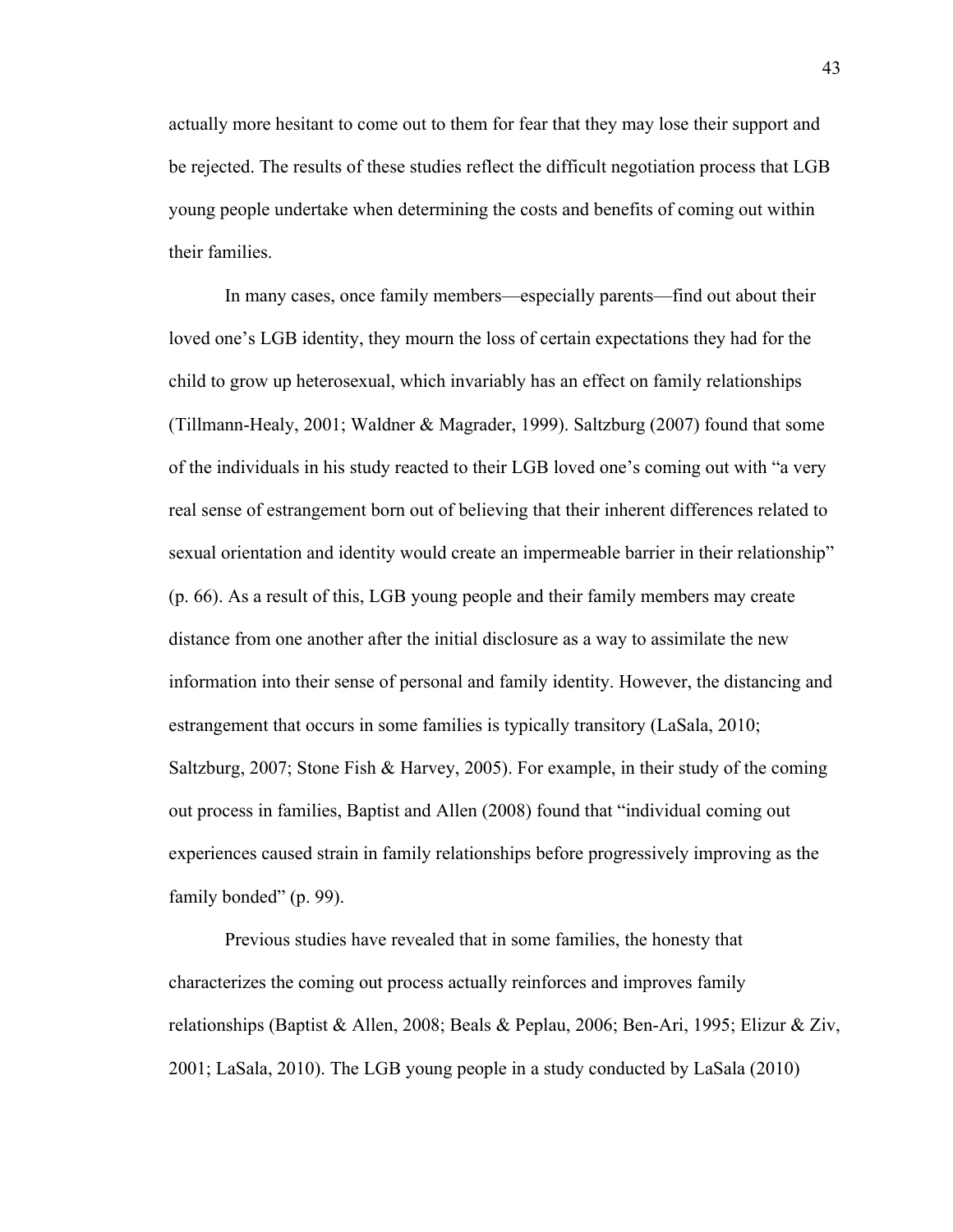reported that their relationships with one or both of their parents were strengthened as a function of their disclosure. According to LaSala, "In these families there may have been a reciprocal effect whereby children felt relieved and acted warmly toward their parents and parents, noticing that their children felt better and were less distant, responded to them positively" (pp. 184-185). In Ben-Ari's (1995) study, "relationship quality was higher with family members who knew than with those who did not know about the young adult's sexual orientation, and higher for those who found out directly versus indirectly" (p. 334).

Most of the studies that have been conducted on the coming out process within families have focused almost exclusively on parents' responses to the disclosure. However, the relationships between LGB youth and other members of the family are also important to explore. D'Augelli et al. (1998) discovered that the majority of the LGB young people in their study were out to their siblings; in some families, siblings helped prepare the LGB young people to come out to their parents. Similarly, Savin-Williams (1998) and Campos (2005) found that many LGB youth who come out in their families do not necessarily disclose to their parents first, but rather to the member(s) of their family to whom they feel closest.

Scherrer (2011), who points out that the existing research on the coming out process "is largely myopic in its focus on parents' responses" (p. 5), explored the intergenerational relationships between grandparents and their queer grandchildren. She found that despite differences in age, belief systems, and culture, the relationships between the grandparents and LGB grandchildren in her study either improved or remained the same following the disclosure. This finding suggests that relationships can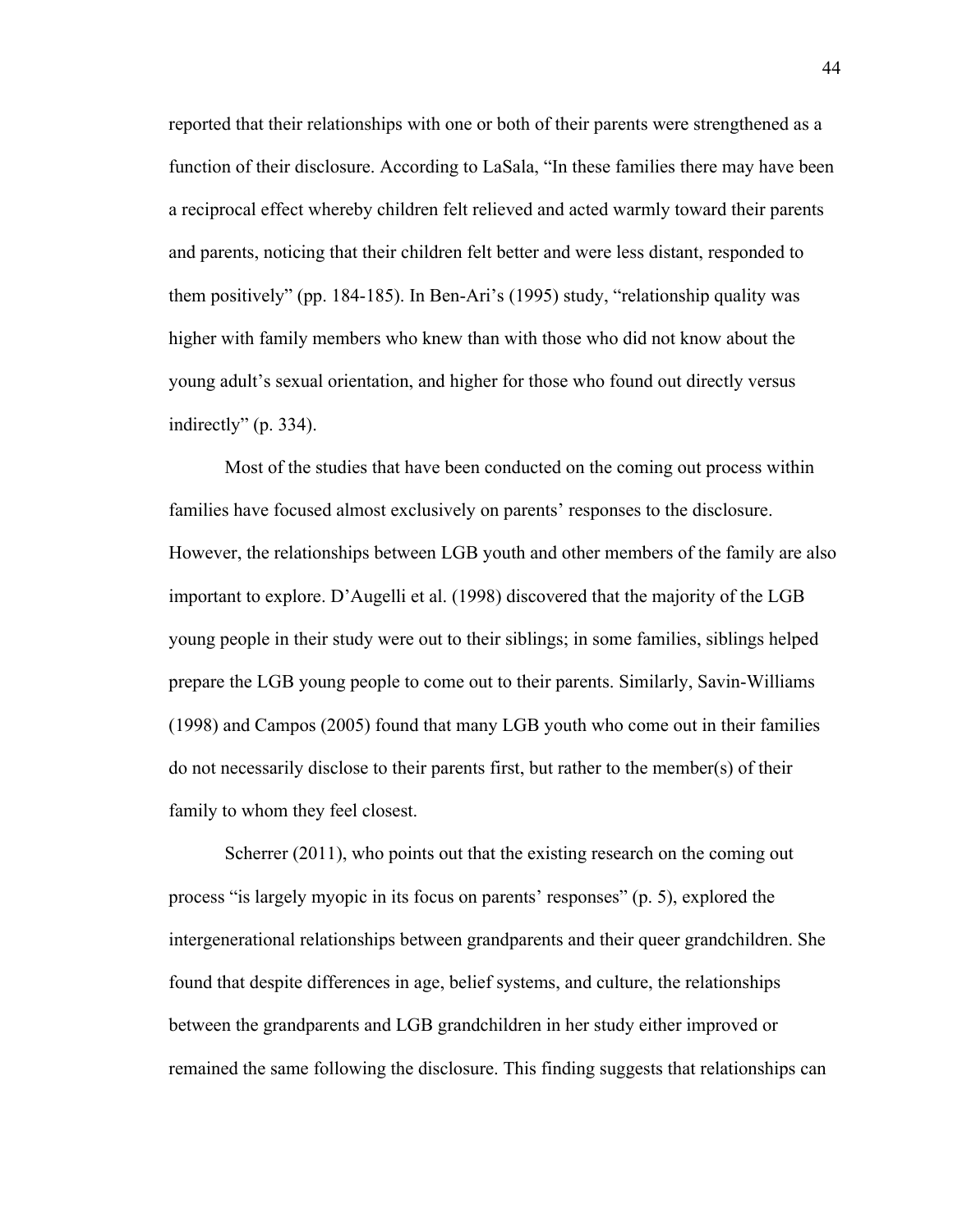be more powerful than differences among family members in determining how families adjust during the coming out process.

## **Factors That Contribute to Family Responses**

When an LGB young person proclaims a non-heterosexual identity within the home, the entire family is transformed. As Sanders and Kroll (2000) express, "Often, when a young person comes 'out of the closet' of fear and shame, the family goes into that same closet" (p. 437). Those families that do not reject their LGB family member and choose to undergo the process of adjusting to the disclosure assume a new family identity. Taking on this new identity often involves family members acknowledging their heterosexist beliefs and learning about what it means to be gay. For some families, it also means becoming "awakened to a new idea of being categorized as a minority that activates and provides them with a cause around which to rally" (Baptist & Allen, 2008, p. 104).

The existing research on the family adjustment process indicates that a number of factors influence how family members respond to the shifts in family identity that result from the coming out of one of its members. Factors such as "fear for their loved one's well-being, cultural taboos, and a wish to avoid thinking about a child's sexual feelings" (LaSala, 2010, p. 30) all contribute to the family responses that arise during the coming out process. Furthermore, a family's cohesion, problem-solving ability, and capacity for managing the disclosure along with other stressors also affect how family members adjust to the coming out process (Heatherington & Lavner, 2008; Willoughby et al., 2008).

Stone Fish and Harvey (2005) assert that family members who feel pressured to "choose between their communities and accepting sexual minority status" (p. 128) often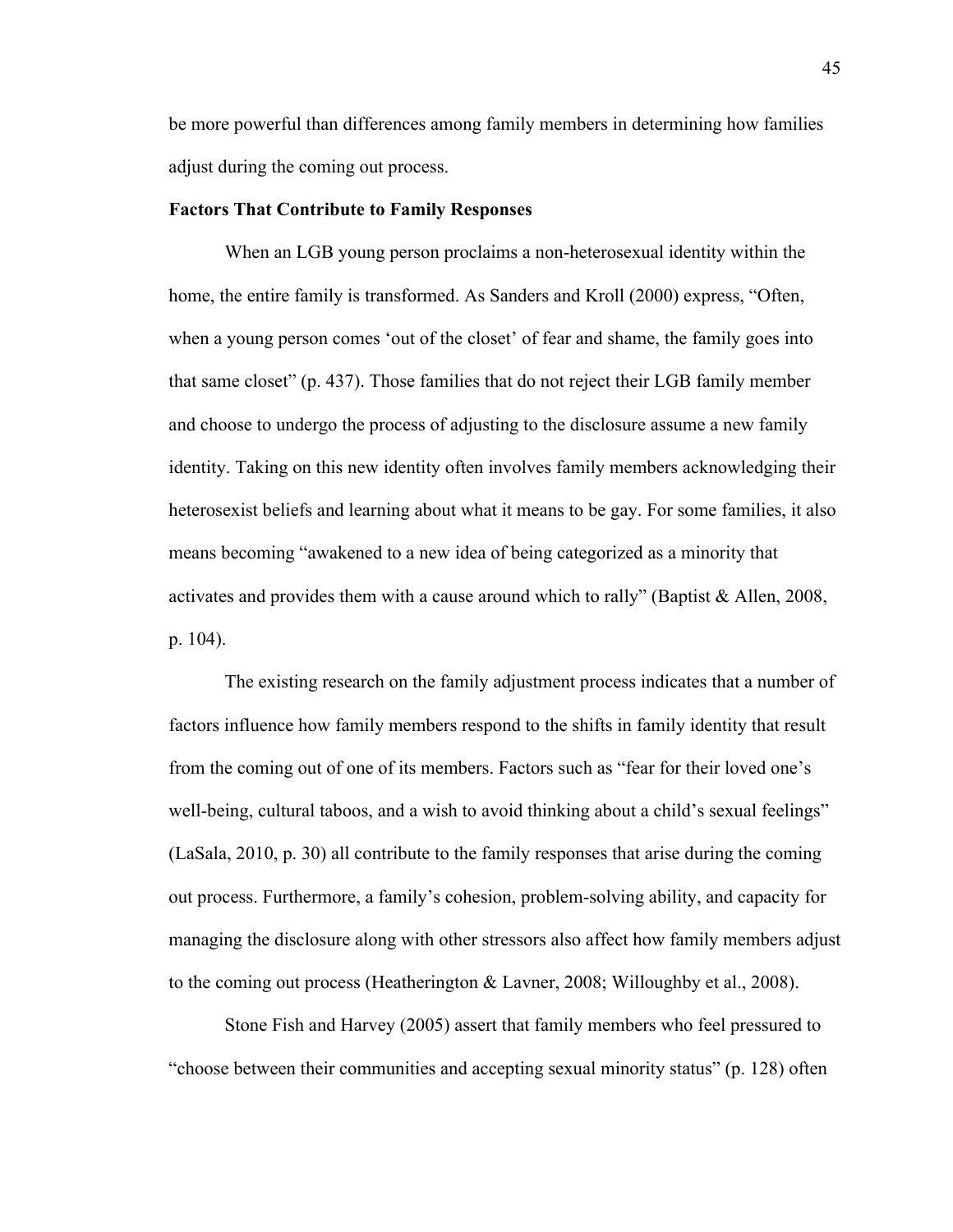respond more negatively to their LGB loved one's disclosure. When families feel that acknowledging a new identity as a queer family means losing status, identity, or family integrity, they may resist altering the status quo. This can be manifested in a number of different responses: some family members may respond with intolerance or rejection; others may engage in denial; and others will be reluctant, at first, but eventually accept their family member's LGB identity and the new family identity that comes along with it (Stone Fish & Harvey, 2005).

Gorman-Murray (2008) found that families which constitute "a traditional gender and intergenerational division of household power often react negatively to disclosure," while families "where power is more evenly distributed between members have the potential to react more positively" (p. 34). This finding is consistent with Herek's (1984) observation that individuals who hold traditional, restrictive views of sex roles and power distribution are more likely to hold negative views of non-heterosexuality. Religious beliefs and political views have also been found to influence how family members respond to their loved one's disclosure. In particular, the research suggests that family members with more traditional family values, more rigid religious beliefs, and more conservative political views tend to react more negatively to the disclosure (Heatherington & Lavner, 2008; Herek, 1984; Padilla et al., 2010; Scherrer, 2011).

Consistent with Herek's (1984) supposition that individuals who have had previous encounters with gay or lesbian people have more favorable attitudes toward non-heterosexual individuals in general, some studies on the coming out process in families have indicated that family members who have previous experiences with nonheterosexual people tend to respond more positively to their loved one's disclosure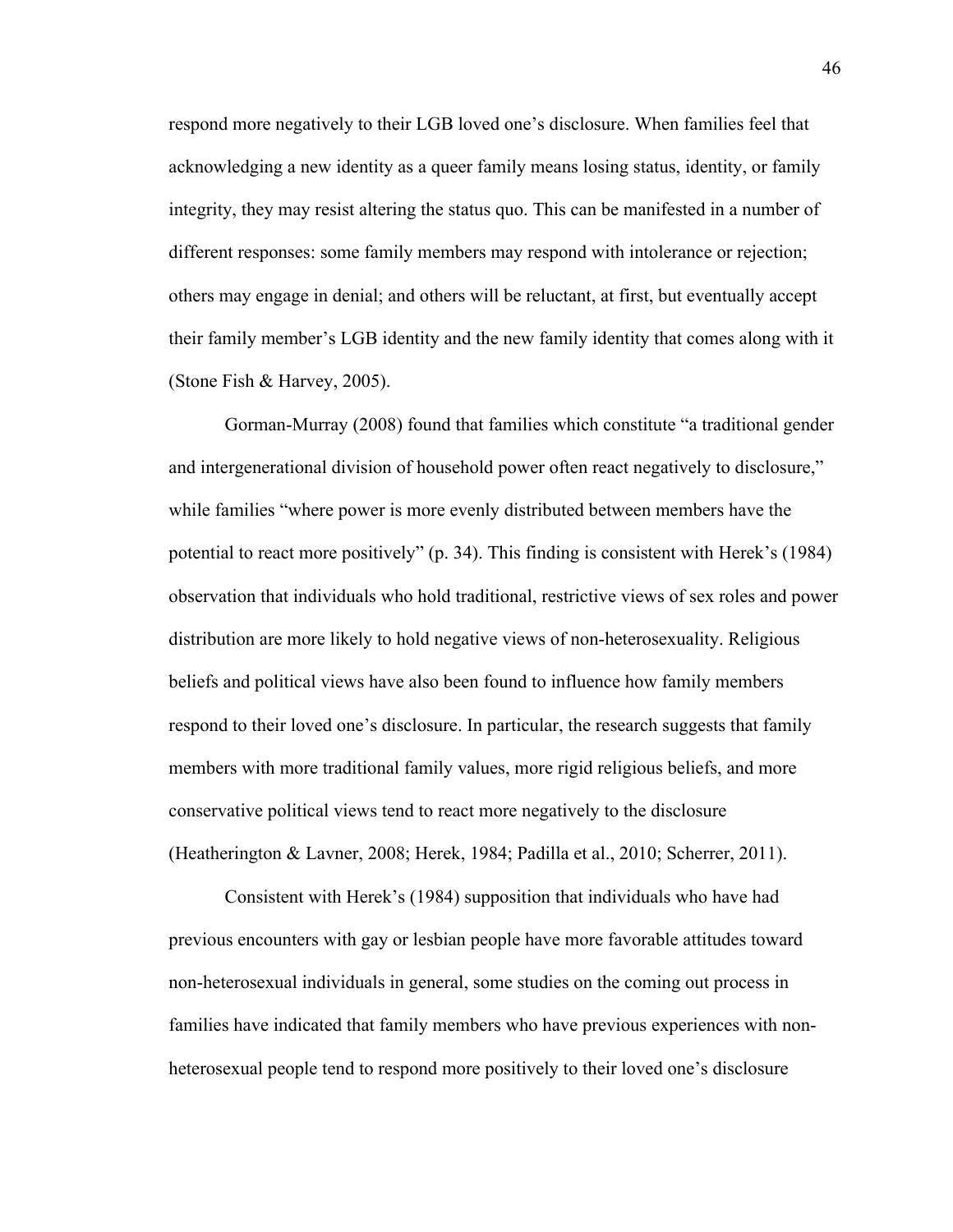(Heatherington & Lavner, 2008; LaSala, 2010). Furthermore, some studies have shown that beliefs about the nature of sexual orientation influence responses to the LGB young person's disclosure (Armesto & Weisman, 2011; LaSala, 2010; Stone Fish & Harvey, 2005). In particular, family members who believe sexual orientation is a choice demonstrate "greater unfavorable emotional reactions" (Armesto & Weisman, 20101) than those who recognize sexual orientation as inborn.

Some researchers (D'Augelli, Grossman, & Starks, 2005; LaSala, 2010; Savin-Williams & Dube, 1998) have found that family members' responses to their loved ones' coming out are influenced by whether or not they had suspicions prior to the actual disclosure. In his study of the coming out process within families, LaSala (2010) discovered that 45 of the 65 families he interviewed suspected that their family member was non-heterosexual because of his or her gender atypical behaviors. In these families, the parents, in particular, had already begun to experience what LaSala calls "anticipatory vicarious stigma" (p. 22): they empathically suffered because they believed their loved one was suffering from being different. In contrast, Heatherington and Lavner (2008) conducted a review of family systems-focused research on the coming out process and found that "disclosure may be more troublesome for parents whose children 'did not appear to be gay' while growing up" (p. 333)

The way in which an LGB young person comes out to family members, and the context in which he or she does so, have been shown to affect family responses (Morrow, 2000). Ben-Ari (1995) found that LGB young people who come out using positive and self-confident terms tend to elicit more positive reactions from family members than young people who deliver the message with uncertainty, negativity, or fear. In other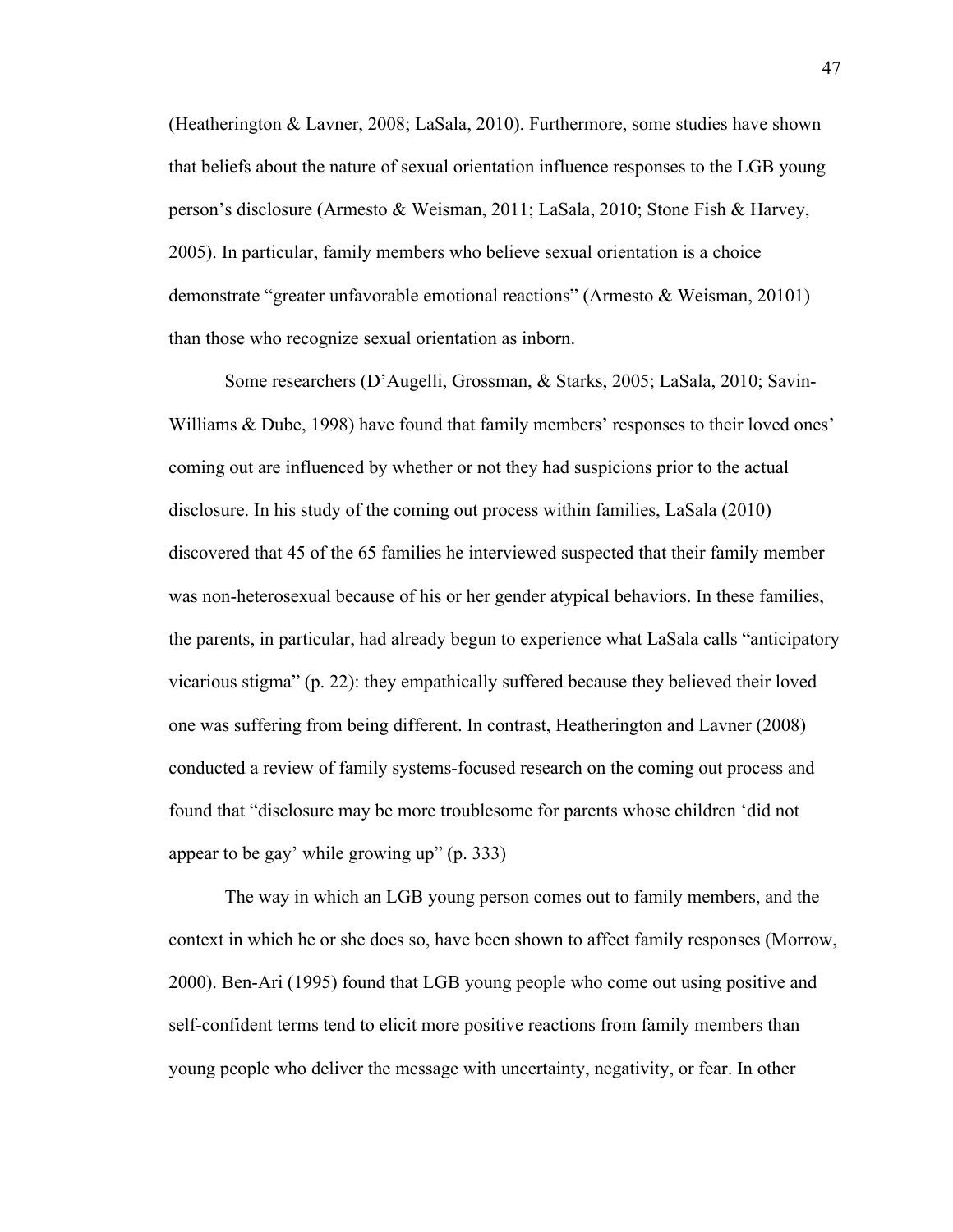words "family members are more likely to receive the news positively if they perceive their lesbian or gay family member is happy and secure rather than upset about his or her sexual orientation" (Morrow, 2000, p. 61). Furthermore, family members tend to react more positively when the young person comes out directly to them than when they find out through somebody else in the family (Ben-Ari, 1995; LaSala, 2010).

Many family members experience loneliness and confusion during the coming out process as they struggle to manage their shifting family dynamics and adjust to their new identity; they often feel isolated and do not know where to turn (Baptist & Allen, 2008; LaSala, 2010; Savin-Williams & Dube, 1998). Research has found that for those families, the organization Parents, Families, and Friends of Lesbians and Gays (PFLAG) "can be an invaluable source of needed information and sustenance" (LaSala, 2010, p. 128), as well as a way for families to connect with one another and share their struggles. Organizations like PFLAG serve an important function on the personal, family, and political levels; they help move family members through the adjustment process in the direction of accepting and embracing their loved one and, in some cases, becoming allies for the LGBT population as a whole (Holtzen & Agresti, 1990; LaSala, 2010; Matthews & Salazar, 2012; Savage & Miller, 2011).

#### **Typical Stages of Family Responses**

The studies that have been conducted on the coming out process within families illustrate that individuals—particularly parents—tend to follow a similar trajectory with regard to their reactions to their family members' coming out as non-heterosexual. D'Augelli et al. (1998) describe the adjustment process by saying, "initial responses of shock and surprise are typical, followed by varying degrees of psychological distress" (p.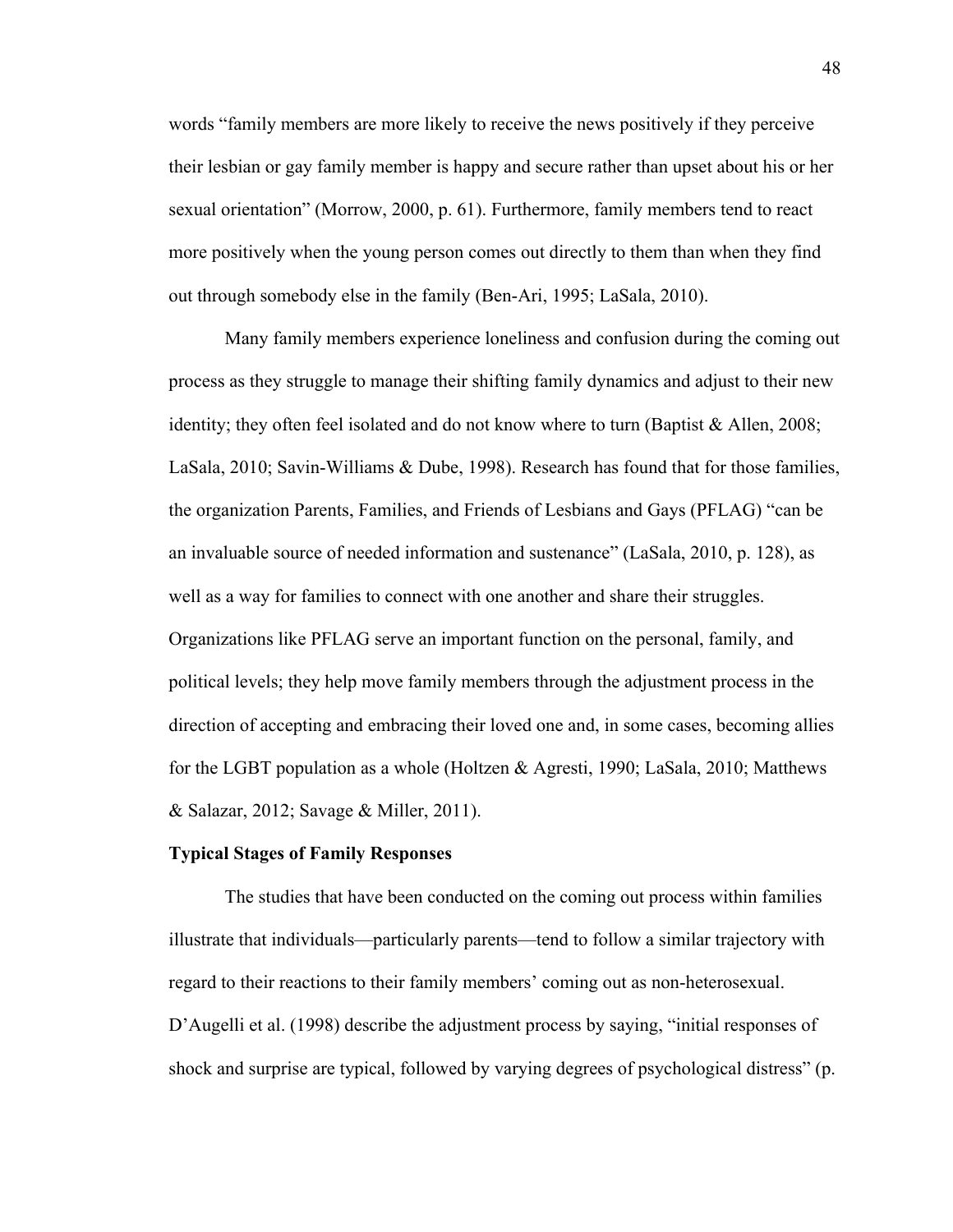361). The literature seems to suggest a universal experience of "surprise, guilt, grief, and fear" (LaSala, 2010, p. 120) among family members immediately following their LGB loved ones' disclosure.

Stone Fish and Harvey (2005) describe the process of adjustment following an LGB young person's coming out in the family as being much like a grief process. Similarly, Savin-Williams and Dube (1998) compare the adjustment process to "the delineation of stages originally proposed by Kubler-Ross (1969) that characterize individuals facing imminent death" (p. 7). According to the authors, parents' initial experience following the disclosure is one of *shock*. They then move into a stage of *denial and isolation*, during which they refuse to believe the information, attempting to convince themselves that their child's non-heterosexuality is just a phase. The next stage, *anger*, is often characterized by disappointment, dismay, or disapproval; in some cases, this stage also includes physical abuse, rejection, or removal of the LGB youth from the home. In the *bargaining* stage, parents attempt to negotiate, or bargain, with their LGB child in order to "maintain the family secret and preserve the family's social status" (Savin-Williams & Dube, 1998, p. 8).

Parents typically move into a stage of *depression*, during which they focus on the struggles they believe their child will endure for being non-heterosexual. While the depression stage is marked by negative feelings about the LGB young person's future, it also represents parents' budding acknowledgment of their child's non-heterosexuality. The final stage, *acceptance,* occurs when the parents "have essentially completed their mourning and are able to acknowledge their circumstances—they are parents of a gay child" (Savin-Williams & Dube, 1998, p. 8).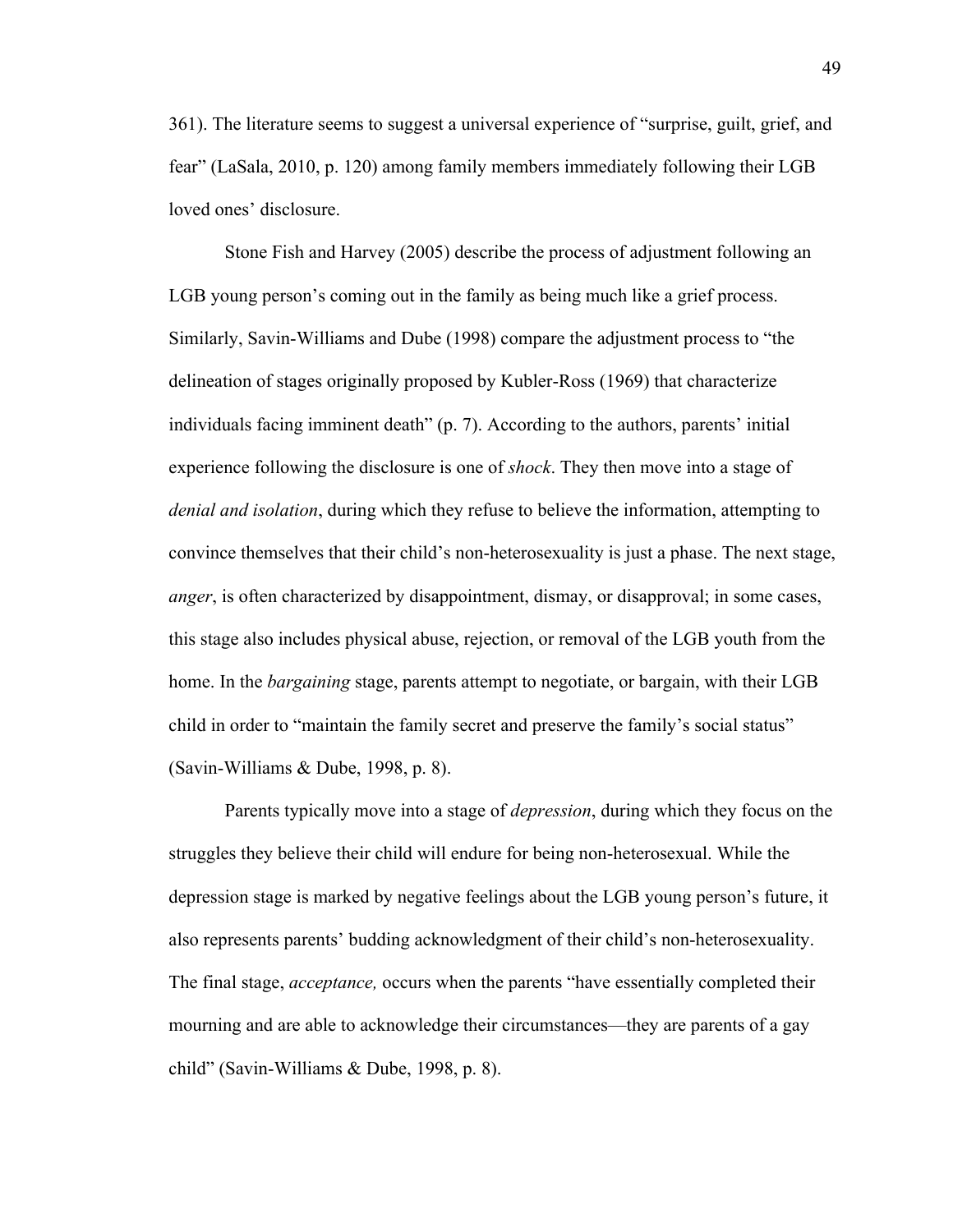LaSala (2010) conducted a qualitative study with gay and lesbian youth and their parents and concluded that the coming out process can be divided into four phases. The first phase, *family sensitization*, occurs "at the time children begin to recognize feeling different and attracted to members of the same sex" (LaSala, 2010, p. 8). The second phase, which LaSala dubs the *discovery* phase, refers to the actual disclosure and the youth and family members' immediate reactions to it. The third phase, *recovery*, begins "once parents begin to adjust to the news that a son is gay or a daughter is lesbian" (LaSala, 2010, p. 134). Finally, the *renewal* phase refers to "the period when families can identity the benefits of having and adjusting to an out gay child" (LaSala, 2010, p. 184). LaSala points out that not all families reach the renewal phase; some families adjust to their family member's non-heterosexual identity without ever accepting or embracing it.

#### **Potential Risks of Coming Out in the Family**

Stone Fish and Harvey (2005) articulate that "the life giving and life-threatening importance of family relationships make difficult dialogues—dialogues in which people share more about themselves in relationship than they have shared before—even more difficult" (p. 131). Accordingly, coming out in the family of origin can be terrifying for LGB young people, as well as for the family members to whom they disclose. Despite the many positive outcomes associated with coming out to family members, it is not always advisable, or even safe, for LGB youth to do so (D'Amico & Julien, 2012; Legate et al., 2012; Maguen et al., 2002). Unfavorable responses are common in most families during the earlier part of the coming out process; however, in some cases, family members remain unable to accept the LGB young person, which can lead to a number of negative outcomes.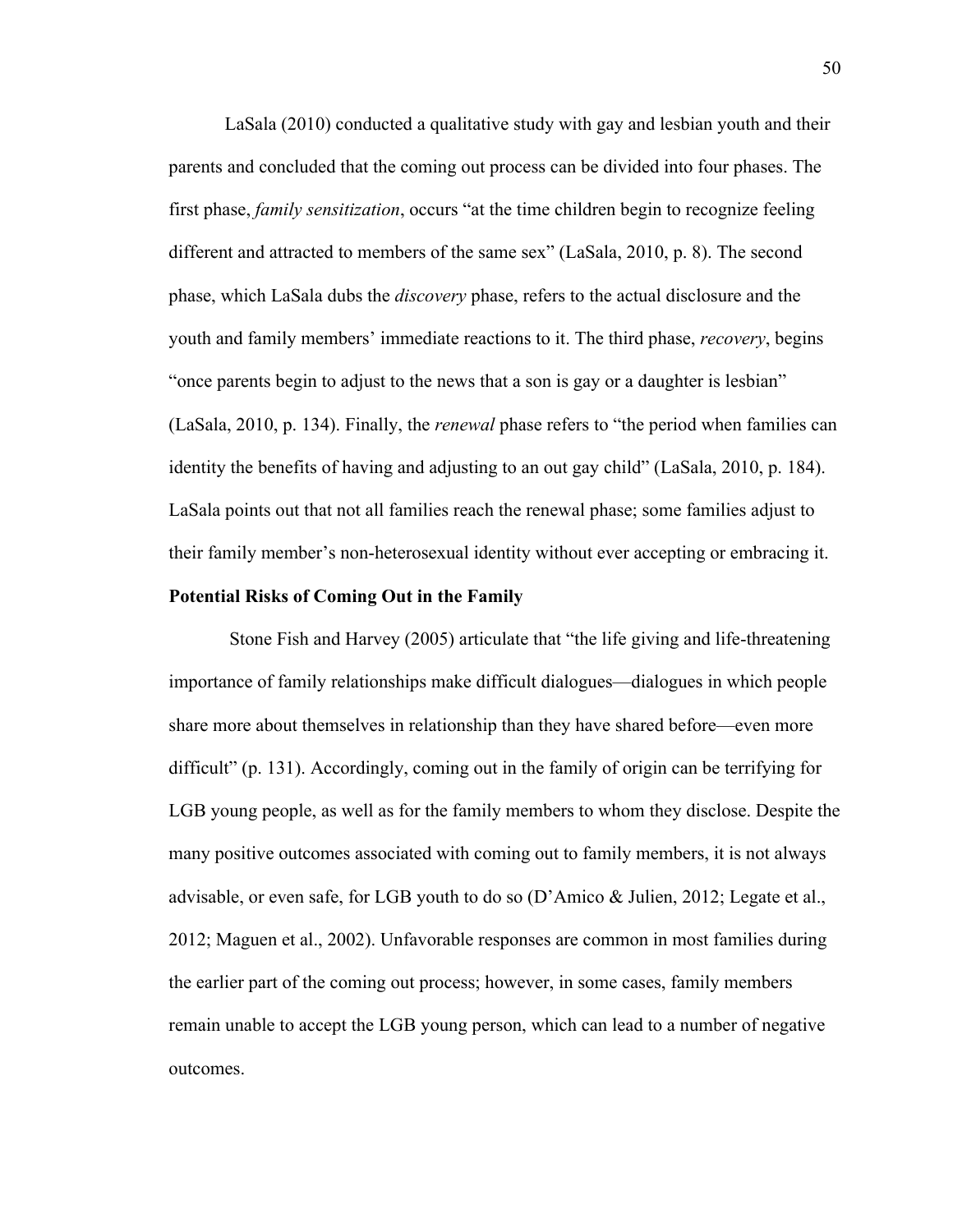According to Elizur and Ziv (2001), "disclosure of sexual orientation to families has been repeatedly found to be a risk factor for LGB youth" (p. 129). This remains true over a decade after the authors' assertion; many families respond to the disclosure with complete rejection, thereby compounding the many existing risk factors for LGB youth described earlier in this chapter. More recent statistics indicate that "LGB children who are rejected by their families are eight times likelier to attempt suicide and at much higher risk of winding up homeless and living on the streets" (Savage & Miller, 2011, p. 8). In response to this unfortunate reality, many young people choose to wait to come to their families until they are no longer "exclusively dependent on parents for social, emotional, and financial support" (Waldner & Magrader, 1999, p. 89).

Until heterosexism and homophobia are no longer part of the cultural climate, family rejection will continue to be a real possibility for LGB youth. Many parents experience shame as a result of their LGB child's disclosure. This is particularly true for parents who believe they are responsible for determining their child's sexuality (Armesto & Weisman, 2001; LaSala, 2010; Saltzburg, 2007; Stone Fish & Harvey, 2005). Because parents "are likely to judge their children's sexual orientation against cultural and personal standards of what is acceptable and unacceptable" (Armesto & Weisman, 2001, p. 147), there is hope that the ongoing cultural shift toward greater acceptance of nonheterosexuality in the US will result in more parents embracing their LGB children.

# **Gaps in the Existing Literature on the Coming Out Process in Families**

 The extant literature offers a useful overview of how the coming out process impacts LGB young people and their family members; nonetheless, there are many limitations associated with the studies that have been conducted, leaving a gap in the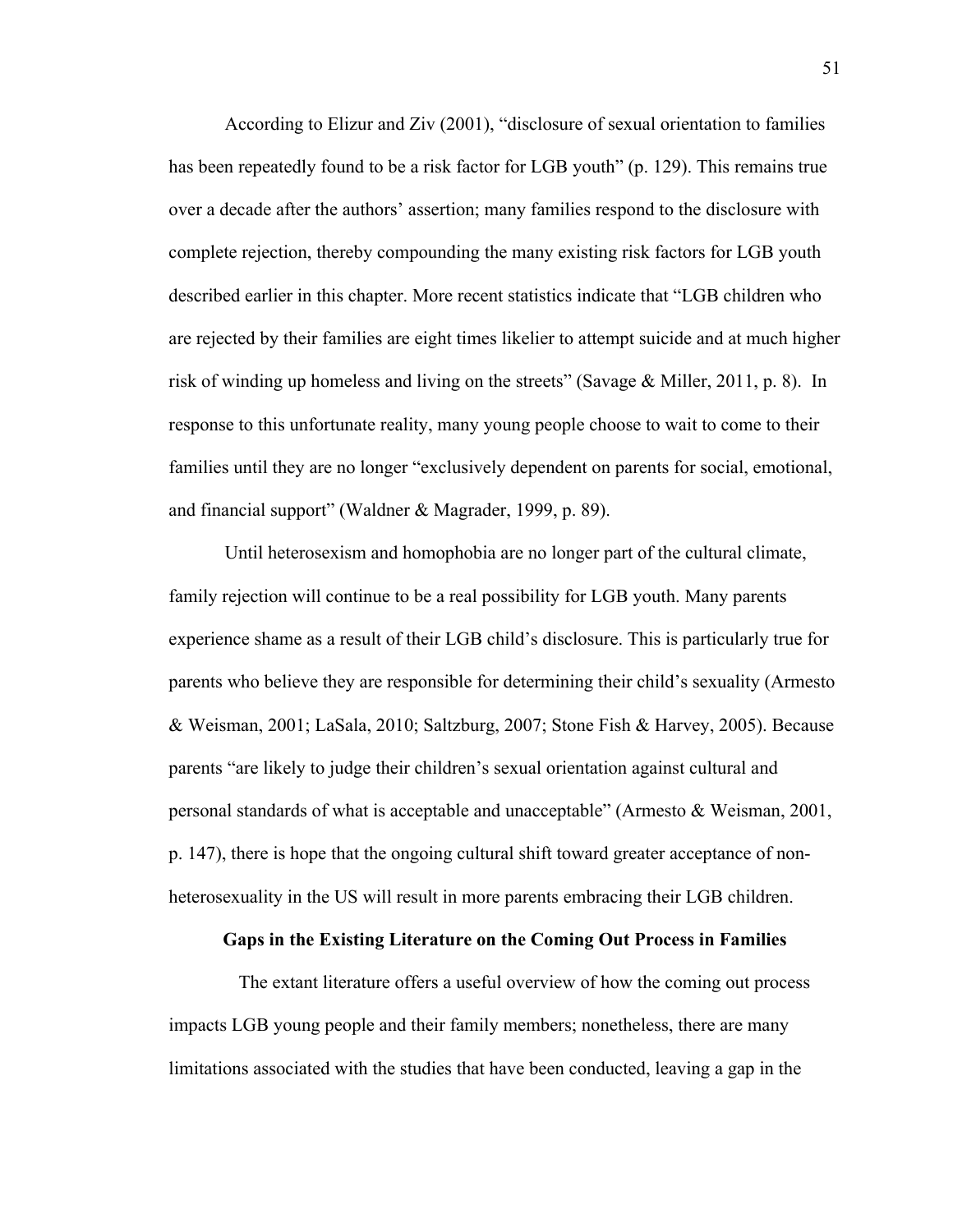literature that needs to be addressed for a more complete understanding of the coming out process within the family of origin. As mentioned in Chapter I, many previous studies have reduced family reactions to either full acceptance or full rejection (D'Amico & Julien, 2012; Gorman-Murray, 2008; Green, 2000; Heatherington & Lavner, 2008; Savin-Williams & Dube, 1998). However, it is necessary to explore family responses in greater depth, in order to more clearly understand the many factors that inform them. It is also important to examine coming out as an adjustment process that evolves over time, rather than focusing only on family members' immediate reactions to the disclosure (Heatherington & Lavner, 2008; LaSala, 2010)

Many of the researchers who have studied the coming out process in families have recruited participants from support groups (D'Amico & Julien, 2012; D'Augelli et al., 1998), "so it is unclear whether the results generalize beyond young people who are active in such groups" (Heatherington & Lavner, 2008, p. 338). Furthermore, a large number of studies have been based on LGB young people's perspectives about their family members' responses, without including the voices of the family members themselves (D'Augelli et al., 1998; Floyd & Stein, 2002; Hunter, 1990; Padilla et al., 2010; Saltzburg, 2007; Savin-Williams & Ream, 2003; Shilo & Savaya, 2011; Willoughby et al., 2008). The studies that have incorporated multiple voices have focused almost exclusively on parents, leaving out the perspectives of siblings, grandparents, and extended family members (LaSala, 2010; Scherrer, 2011). Accordingly, Heatherington and Lavner (2008) suggest that "information about family functioning should be gathered from all family members to permit true family-level variables to be assessed and studied in conjunction with measures of the LGB offspring's well-being" (p. 338).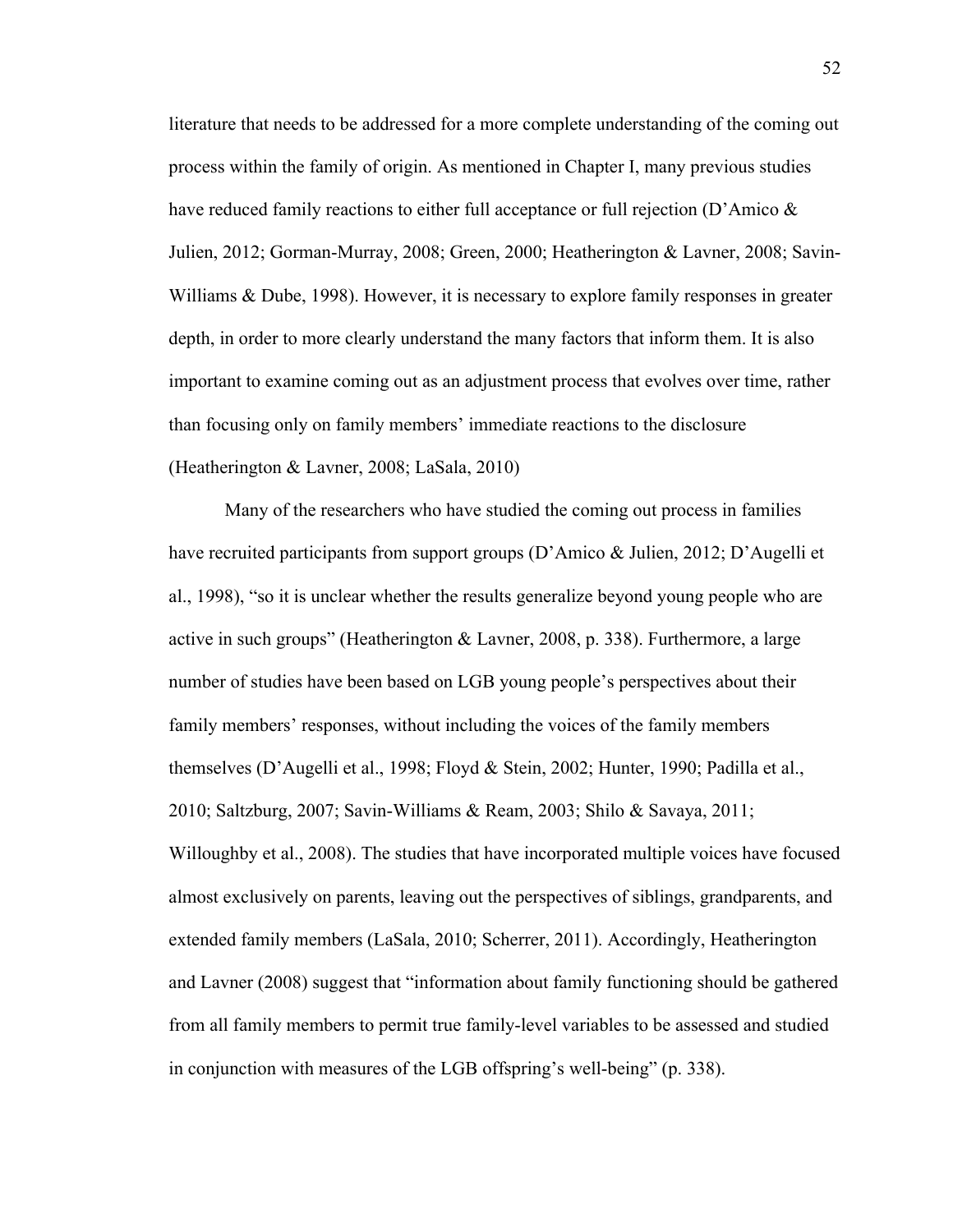Because "individuals are complexly embedded in a broader family context" (Scherrer, 2011, p. 8), it is important to obtain more than just the LGB youth's perspective in order to develop a clear understanding of the relational and systemic aspects of the coming out process within families. Accordingly, this study served as an attempt to add to the existing literature by including the perspectives of the LGB youth as well as those of parents, siblings, and other members of the family of origin in order to expand on what is already known about the many ways in which the coming out process impacts the family system.

#### **Scarcity of Family Therapy Research on Queer Families**

Studies have indicated that approximately 80% of family therapists work with non-heterosexual clients in various settings, yet little research has been conducted within the family therapy field to shed light on the unique clinical needs of members of this population and their families (Bernstein, 2000; Eliason & Hughes, 2005; Green, Murphy, Bloom, & Palmanteer, 2009). As Clark and Serovich (1997) point out, "Family therapy scholars can and do interact with gay, lesbian, and bisexual people and are ethically bound to respond knowledgeably, competently, and with some degree of understanding and compassion" (p. 249). Because of their understanding of the importance of context and their attention to the systemic and relational aspects of clients' experiences, family therapists are perfectly positioned to competently and compassionately work with families adjusting to the coming out of one of their members. However, the general lack of emphasis within the field on queer families has the potential to limit family therapists from aptly addressing the complex and quickly evolving needs of this population.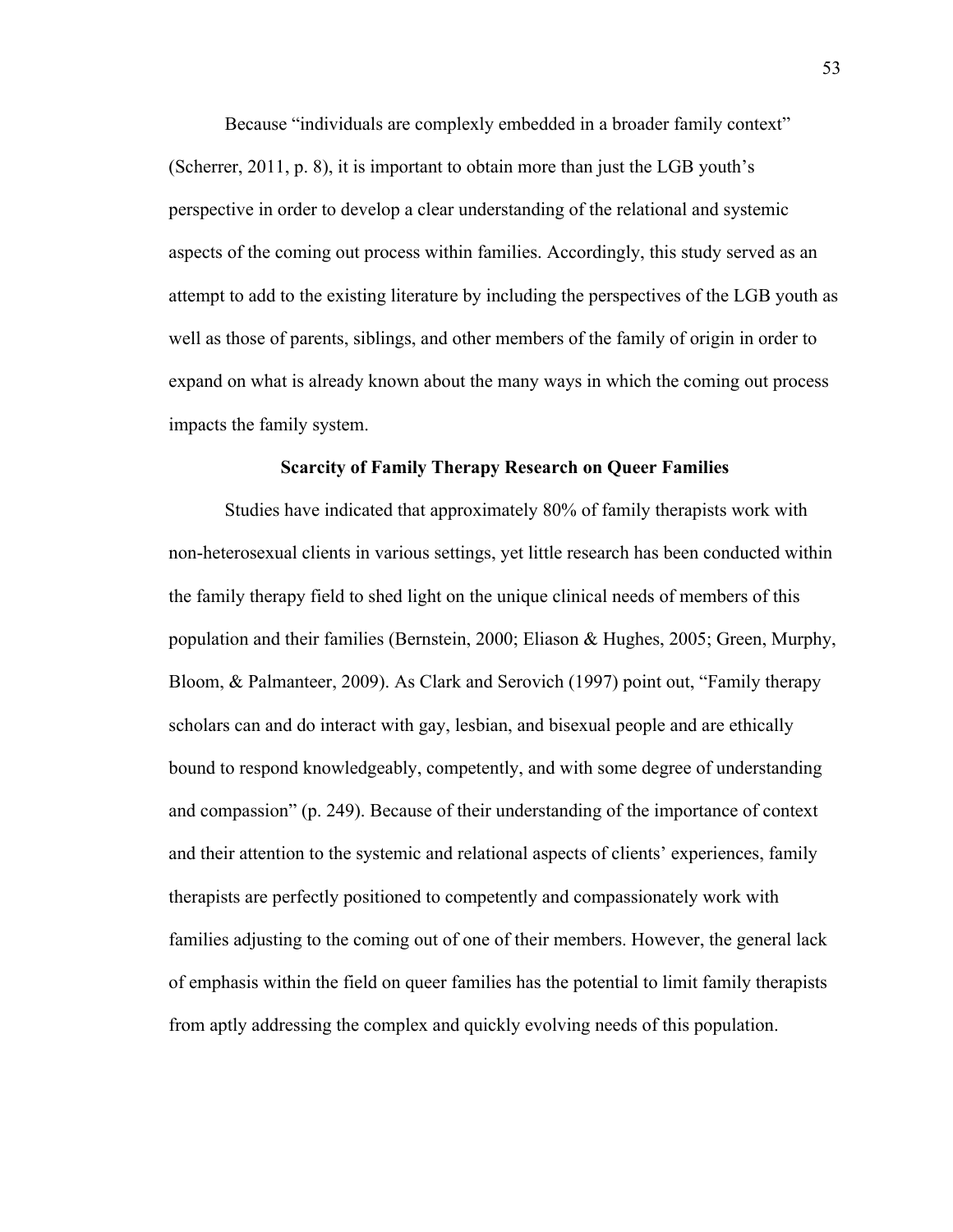According to Green (2000), "Very little of the published research [on LGB youth and their families] has appeared in the family therapy journals, and few family therapists are aware of it" (p. 258). The dearth of research on queer families within the family therapy field is apparent, as is the need for studies that explore the experiences of these families within our current context. Padilla, Crisp, and Rew (2010) suggest there is a lack of research on the ways in which families affect the risk and resilience of LGB youth. The authors make the point that "despite the importance of family support to promote the health and wellbeing of LGBT youth, most programs and providers serve them as individuals, rather than members of families and communities" (Padilla et al., 2010, p. 273). The significance of family support for LGB youth is well documented (Green, 2000; Heatherington & Lavner, 2008; LaSala, 2010; Padilla et al., 2010; Stone Fish & Harvey, 2005), yet a great deal of research is still needed to identify the factors that contribute to the adjustment process for the youth and the family members to whom they disclose their LGB identity.

Heatherington and Lavner (2008) identified a general lack of systemic focus in the scholarly literature on the coming out experiences of LGB youth and their families. According to the authors, more family-systems-based studies need to be conducted in order to provide therapists "with a complex gestalt of interconnecting family dynamics and allow for a more informed systemic approach to clinical work with families of LGB persons" (Heatherington & Lavner, 2008, p. 338). The proposed study is expected to fill the gap in the existing literature by reflecting the experiences of LGB youth and their family members who are "coming to terms with the coming out" (Heatherington  $\&$ Lavner, 2008, p. 329).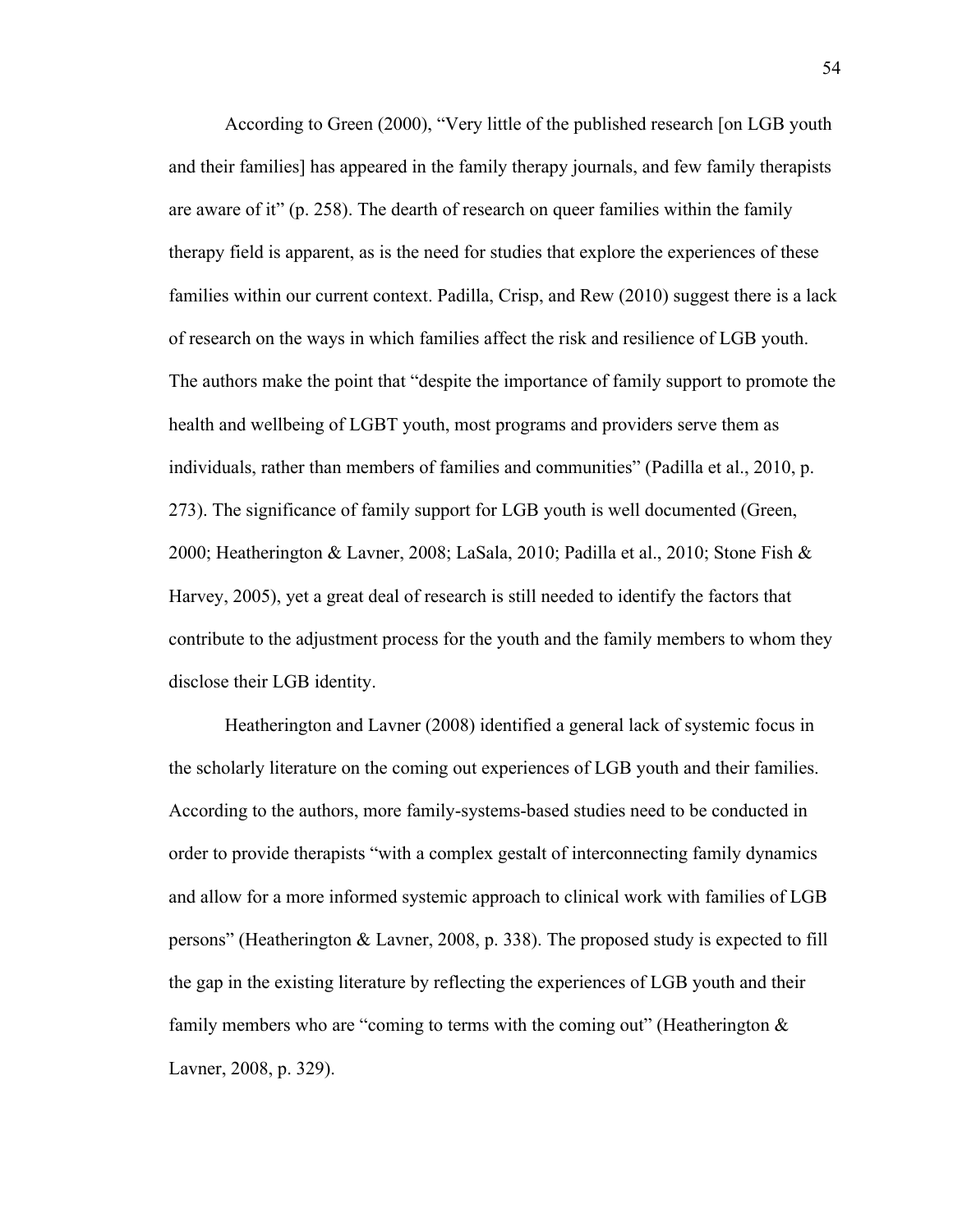# **Existing Clinical Approaches for Working with LGB Youth and Families During the Coming Out Process**

Despite the need for more scholarly literature on the coming out process within families, some clinicians have endeavored to create approaches to therapy with LGB young people—and, in some cases, their families—during the coming out process. For example, Joe Kort, a clinical social worker and sexologist, specializes in what he refers to as *gay affirmative therapy*. According to Kort (2008), gay affirmative therapy "explores the trauma, shame, alienation, isolation, and neglect that occur to lesbians and gays as children" (p. 19). Similarly, McGeorge and Carlson (2011) promote an *LGB affirmative*  approach to therapy, which involves "examining the ways in which heterosexism has shaped heterosexual therapists' personal and professional lives" (p. 16). Both affirmative approaches promote "the need for heterosexual therapists to become more aware of the influence of their own heteronormative assumptions, heterosexual privileges, and heterosexual identities on their personal and professional lives" (McGeorge & Carlson, 2011, p. 24); however, neither one directly addresses the coming out process within families.

There is a notable absence of therapy models designed specifically for working with LGB young people and their family members as they traverse the coming out process. This is especially true within the family therapy field. Stone Fish and Harvey (2005) explore the general absence of family therapy approaches for working with families during the coming out process and assert:

Family therapists are in the eye of the storm. Although as a professional culture we may have begun to move away from blatant pathologizing of homosexuality,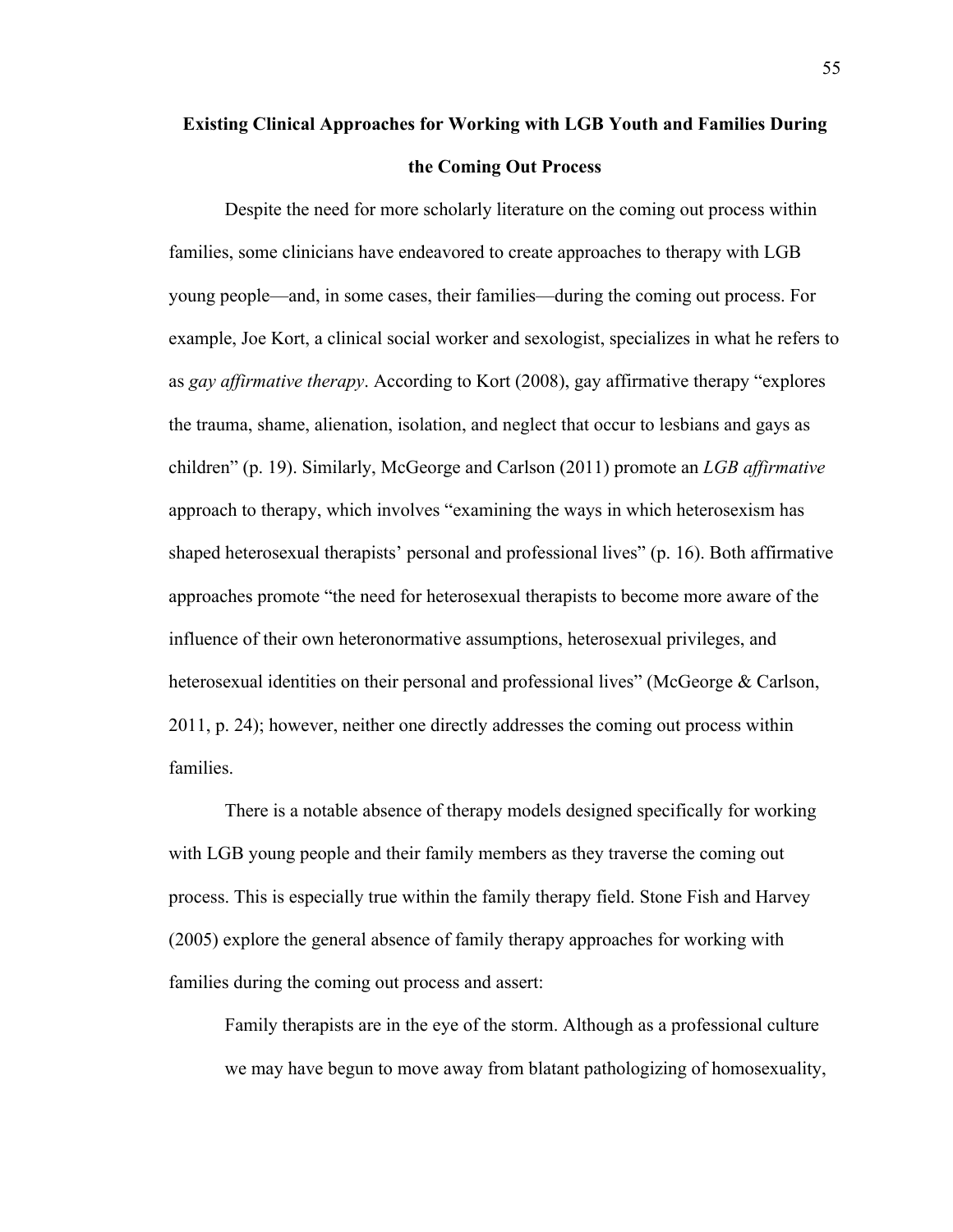the family therapy field seems to be in an uneasy truce, especially when it comes to the treatment of children in family contexts. The field's stance appears to be one of managing homosexuality or coping with it. (p. 26)

In response to the need for greater emphasis within the family therapy field on working with families in the coming out process, Stone Fish and Harvey (2005) describe their own clinical work with such families. They emphasize the importance of creating a crucible, or refuge, for families, which they describe as "the process of organizing a therapeutic environment in which family members are able to have access to their burgeoning thoughts and feelings about themselves and others so that they can grow and develop in intimate relationships" (pp. 123-124). Similarly, LaSala (2010) suggests that "therapists, whether they are gay or straight, can model for their client families the importance of tolerance and acceptance by making sure their offices are welcoming places" (p. 46).

The writings of Stone Fish and Harvey (2005) and LaSala (2010) offer useful guidelines for family therapists addressing the coming out process in a relational context. They emphasize the importance of therapists examining their biases and assumptions, encouraging productive dialogue among family members, honoring family members' multiple perspectives, and modeling tolerance and acceptance for family members who struggle with the disclosure (LaSala, 2010; Stone Fish & Harvey, 2005). But despite these clinicians' useful contributions, the family therapy field has been slow to adopt and promote clinical approaches that improve family therapists' preparedness to work with LGB youth and their family members who seek family therapy as a way to adaptively adjust to their new family identity.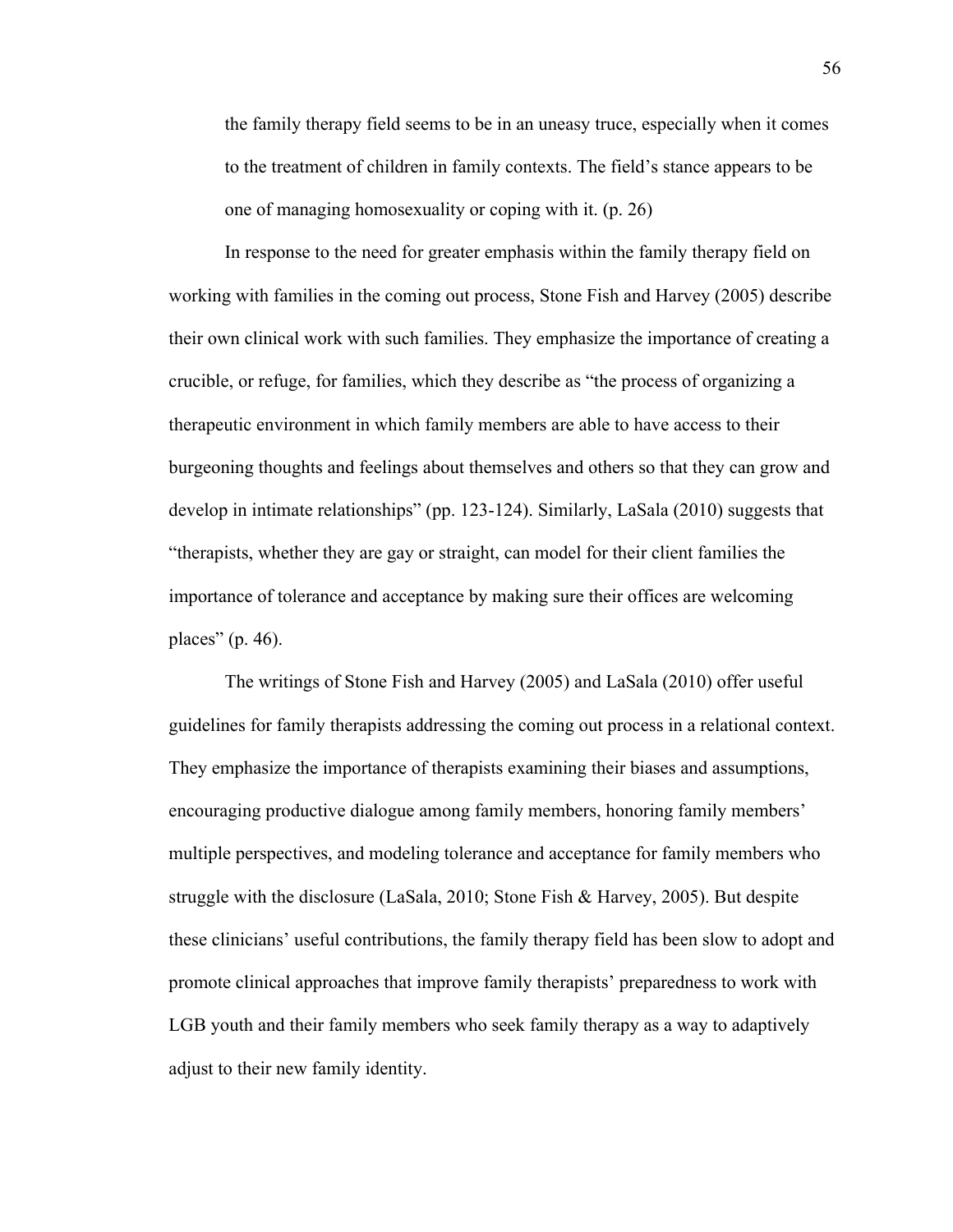#### **Significance of the Proposed Study for the Field of Family Therapy**

By grounding this study in the lived experiences of contemporary LGB youth and their family members, I propose to offer family therapists a valuable opportunity to assume an LGB affirmative posture when working with families in the coming out adjustment process. Research has indicated that LGB individuals are approximately two to four times more likely than heterosexual individuals to seek therapy (Barrett  $\&$ McWhirter, 2002; Carroll & Gilroy, 2002), so "LGB clients are a significant part of the average caseload" of most practicing therapists (Murphy, Rawlings, & Howe, 2002, p. 187). Because of their systemic and relational focus, family therapists are well positioned to work with LGB clients along with the members of their family to whom they are out. This presents a vital need for family therapists to provide competent, ethically sound services to queer families, approaching their work with a balance of understanding and curiosity (Long & Serovich, 2003). This study is intended to provide valuable information about the "family adjustment trajectory" (LaSala, 2010, p. 120) that family therapists can incorporate in their clinical practice.

Although "family therapy has been slow to address [LGB] needs in practice, theory, and research" (Green et al., 2009, p. 160), the shift in our general culture toward more acceptance of non-heterosexuality must serve as a clarion call for the field to prepare therapists to work skillfully with LGB clients and their families. While family therapists can potentially play an invaluable role in queer families' process of adjustment (LaSala, 2010; Stone Fish & Harvey, 2005), there is a need for more research within the family therapy field on the coming out process in families to support therapists' practice (Heatherington & Lavner, 2008). This study is expected to contribute to family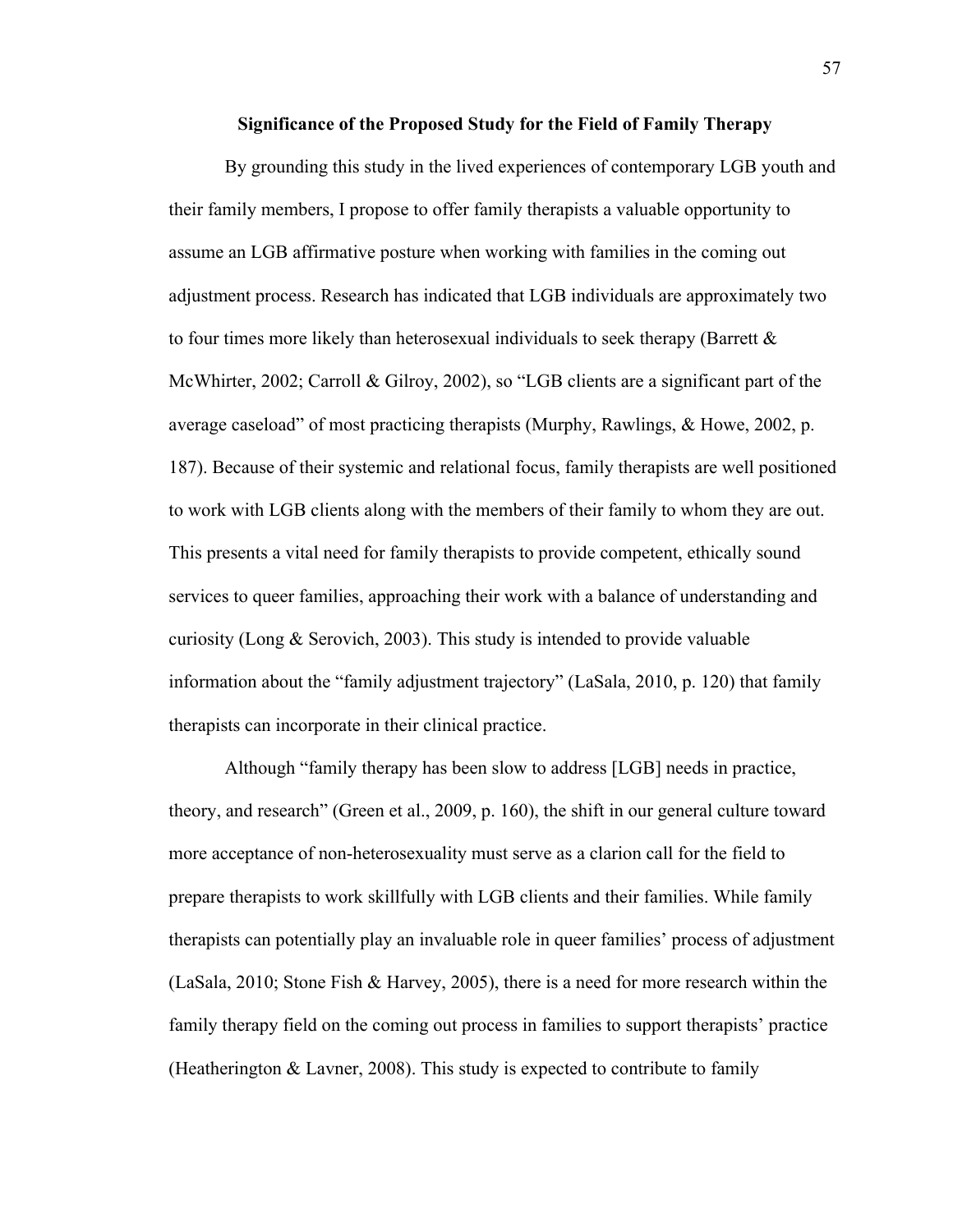therapists' understanding of LGB individuals and the impact of their coming out on the family system.

### **Summary**

This chapter provided a historically and culturally situated overview of the existing literature on LGB individuals, focusing in particular on the coming out experience and its reverberations within the family system. The literature reviewed for this chapter will contribute to the interview questions used in this study, further enriching the study's results. In Chapter III, I present the methodology for this study, including information about the proposed sample, the expected data collection methods, and the IPA approach I intend to employ.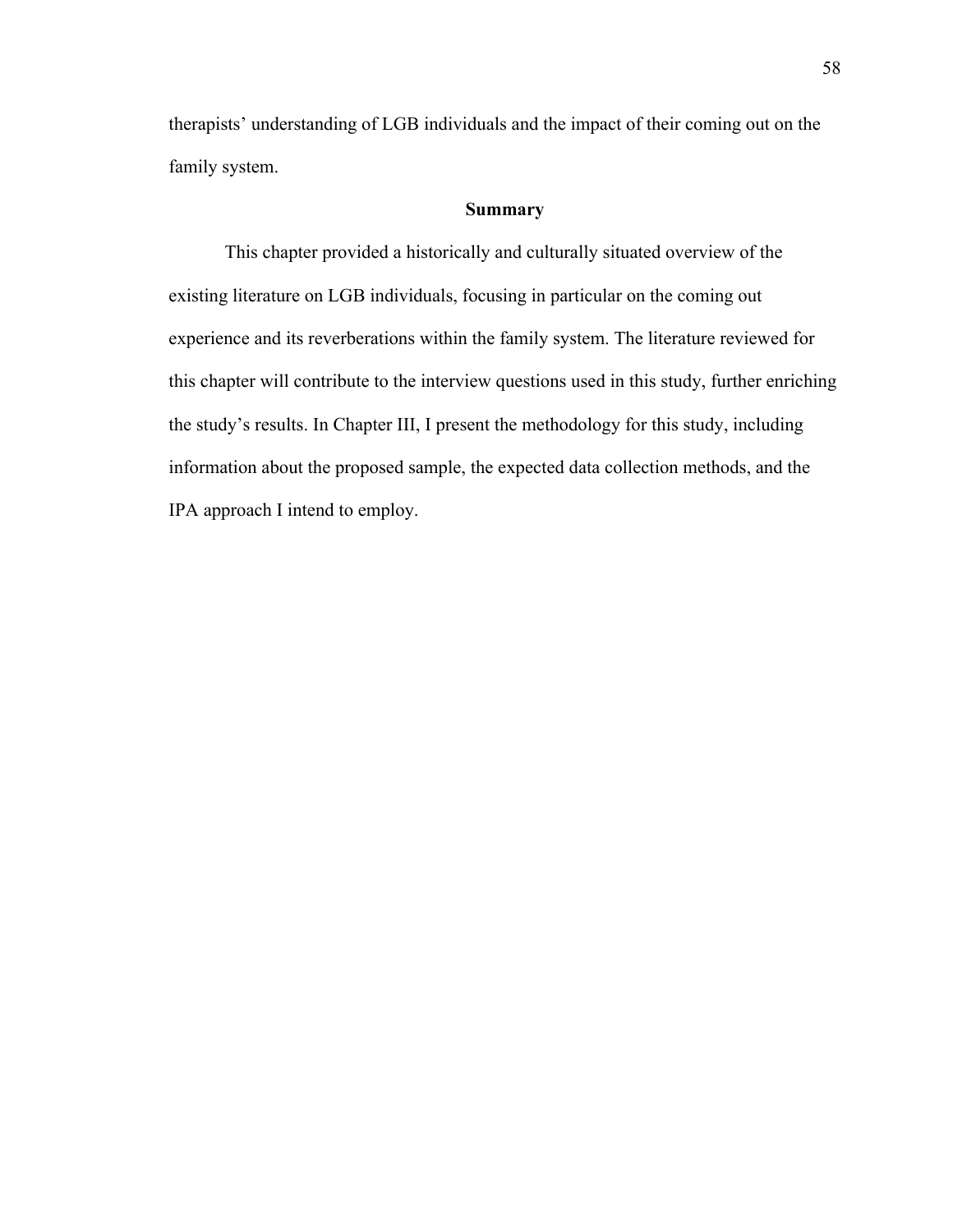### **CHAPTER III: METHODOLOGY**

### **Introduction**

This study was designed to address the following research question: *How do LGB young people and their families adjust following the young person's disclosure of nonheterosexual identity?* To effectively answer this question, I incorporated the voices of LGB young people and their family members who went through the coming out process and were willing to share their stories. In this chapter, I present a justification for using the interpretative phenomenological analysis (IPA) approach to address the research question guiding this study. I discuss the inclusion criteria for participants and describe the sampling methods I utilized. I then present a brief overview of the data collection and data analysis methods I employed. Finally, I discuss the ethical issues relevant to the study and describe my role as the researcher.

### **Qualitative Research**

Hays and Singh (2012) define qualitative research as "the study of a phenomenon or research topic in context" (p. 4). As a family therapist informed by systems theories, I recognize that "all behavior makes sense, or is logical, within a given context" (Becvar & Becvar, 1998, p. 19). Accordingly, I believe it is important to conduct research that is mindful of the context in which participants are situated, in order to arrive at a richer, more complex understanding of the research phenomenon. Qualitative research presents an opportunity to explore the experiences of research participants in context through the process of "description, attention to process, and collaboration within a social structure and its people" (Hays & Singh, 2012, p. 4). My intention for the proposed study was to arrive at a contextually grounded understanding of the experiences of LGB young people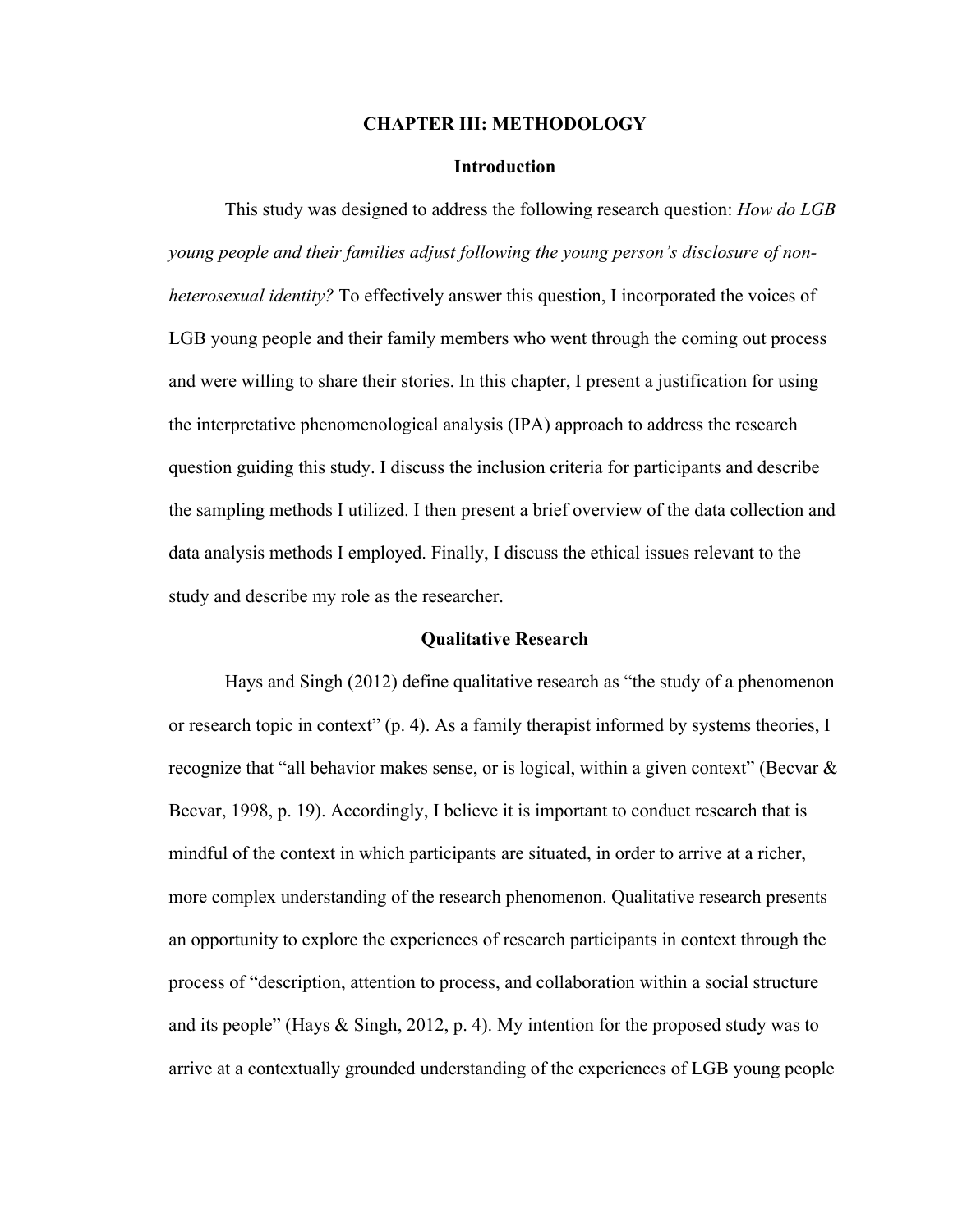and the family members who have traversed the coming out process with them. As such, a qualitative design was most appropriate.

Hays and Signh (2012) contend that "qualitative inquiry is well suited to bridge the gap between research and practice within a particular discipline" (p. 5). As mentioned previously, this study is expected to contribute to the field of family therapy by providing useful information about the coming out process from the perspective of LGB young people and the family members with whom they have navigated that process. Accordingly, I used a phenomenological approach in order to capture the unique lived experiences of the LGB young people and family members who shared their coming out stories with me.

### **Phenomenological Qualitative Research**

Phenomenological research represents an attempt to get as close as possible to the personal experience of the research participant (Smith et al., 2009). As Findlay (2011) puts it, "the aim of phenomenology is to describe the lived world of everyday experience" (p. 10). Like most qualitative research methods, phenomenology is concerned with capturing description and detail; its central focus is deriving a nuanced understanding of the phenomenon under study as it is situated within the context of the participants' lives. Furthermore, the questions explored in phenomenological research are directed toward meaning rather than difference or causality (Smith et al., 20090).

The present study was designed to generate a rich, nuanced understanding of the coming out experience in families through the perspectives of individuals who have lived this experience. As such, the phenomenological tradition of qualitative research presents a good epistemological and methodological fit for this study. Findlay (2011) aptly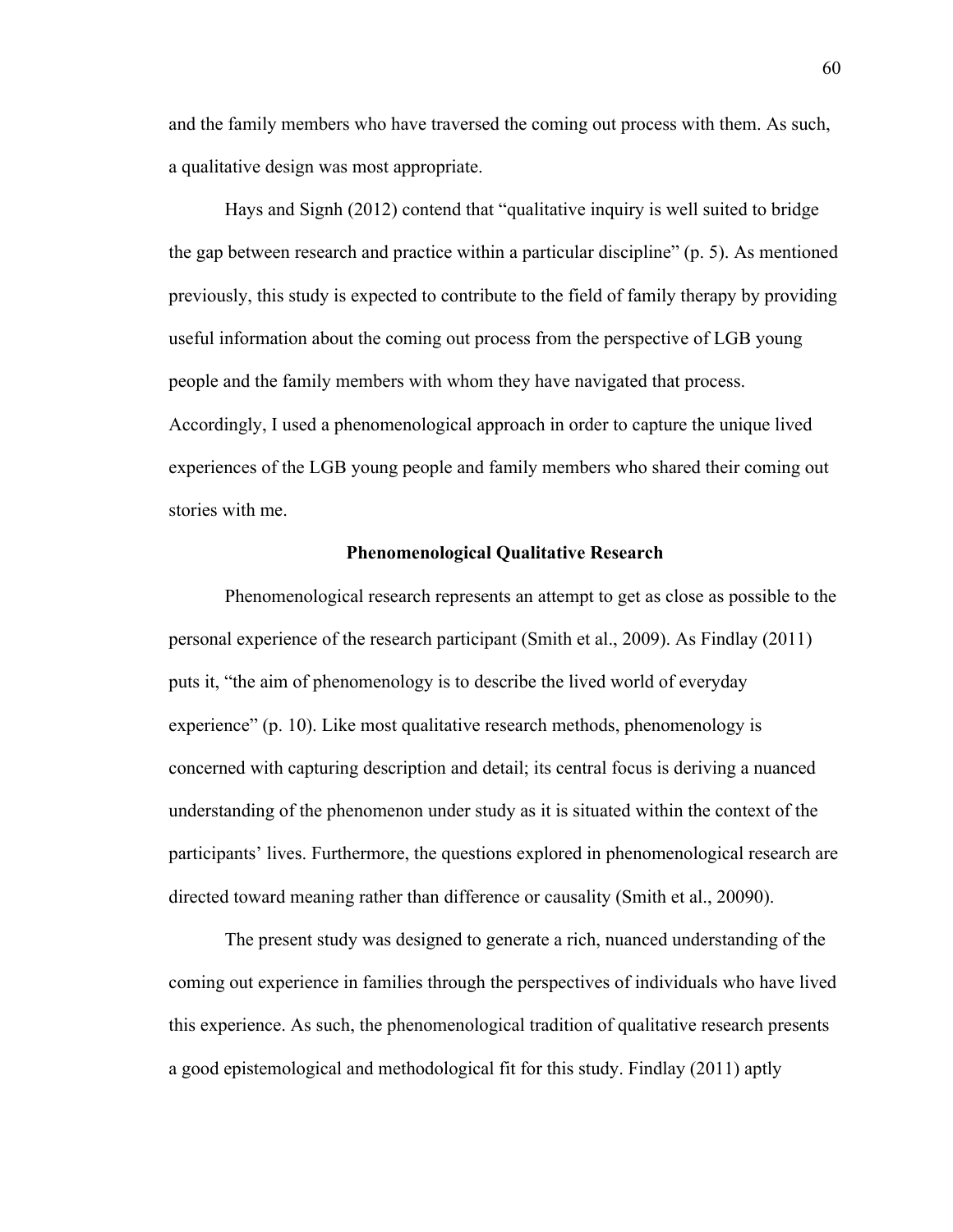articulates the power of phenomenological research by describing it as "*transformative* for both researcher and participant" (p. 10). She goes on to say that this form of research "offers individuals the opportunity to be *witnessed* in their experience and allows them to '*give voice'* to what they are going through. It also opens new possibilities for both researcher and researched to *make sense of* the experience in focus" (Findlay, 2011, p. 10).

The notion of making sense of the experience under study is central to phenomenological research. As a qualitative research approach, phenomenology is focused not only on mere experience, but also on how the individuals who have lived the experience make sense of it (Findlay, 2011; Smith et al., 2009). As a researcher, my primary interest was in making sense of how the participants in this study make sense of their coming out experience; therefore, I chose to use the interpretative phenomenological analysis (IPA) approach as the mode of inquiry for this study.

#### **Interpretative Phenomenological Analysis (IPA)**

The IPA research method, which was formally developed in the 1990s, was designed as a specific approach to qualitative research aimed at capturing accounts of subjective experience (Rose, 2013). This post-positive research approach is centered on three main philosophical traditions: phenomenology, hermeneutics, and idiography (Rose, 2013; Smith et al., 2009; Smith & Osborn, 2008). Each of the philosophical underpinnings of IPA exerts significant influence on the approach, lending to its utility.

**Phenomenology.** Phenomenology—which is best described as "a philosophical approach to the study of experience" (Smith et al., 2009, p. 11)—draws from the work of four major phenomenological philosophers: Husserl, Heidegger, Merleu-Ponty, and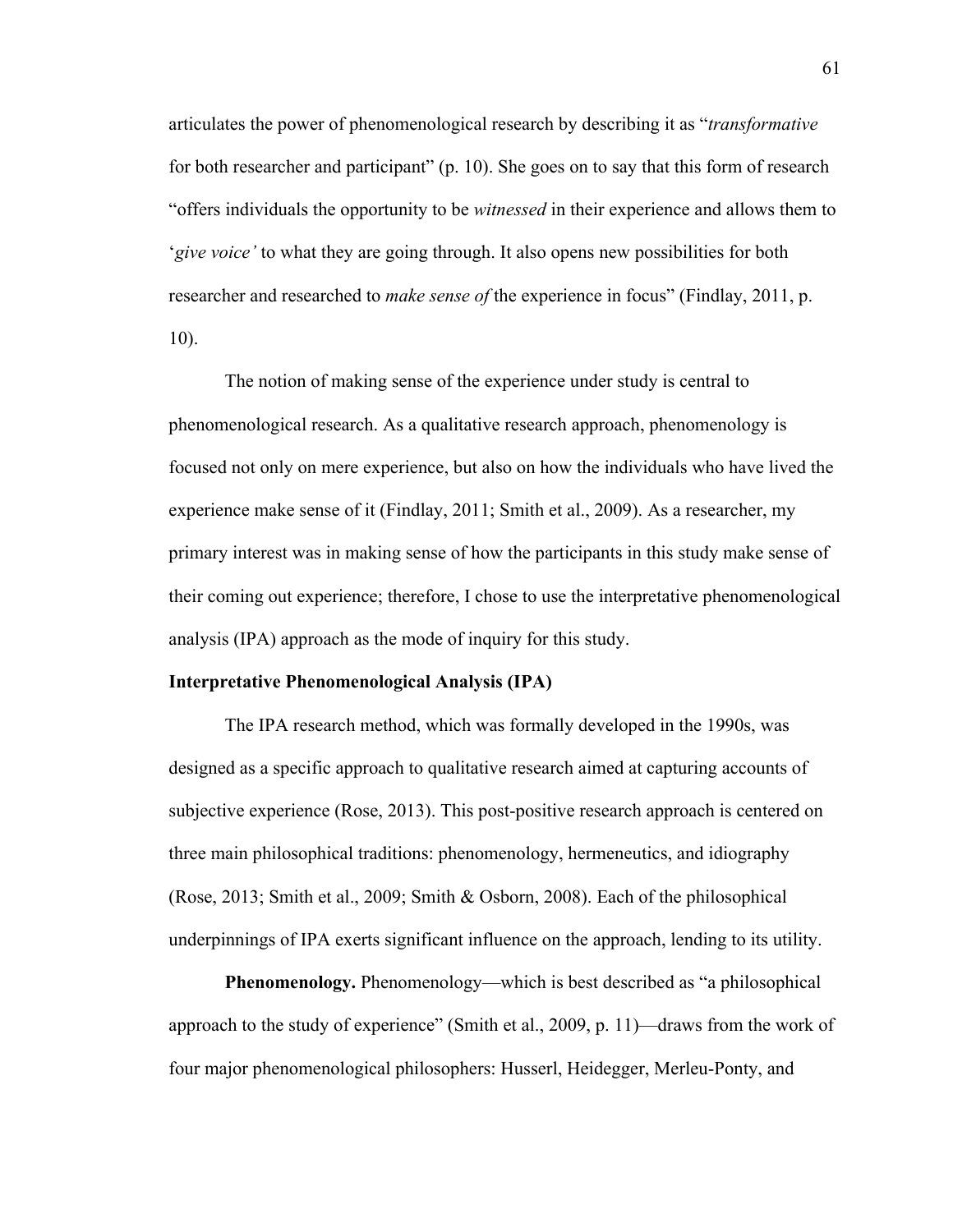Satre. These philosophers emphasize the significance of experience and its subjective nature; although each takes a unique position, the primary intersection among the four philosophies is the human being's way of knowing about the world. These phenomenological assumptions contribute to the IPA approach by illustrating that "the complex understanding of 'experience' invokes a lived process, an unfurling of perspectives and meanings, which are unique to the person's embodied and situated relationship to the world" (Smith et al., 2009, p. 21).

**Hermeneutics.** The second major theoretical underpinning of the IPA approach is hermeneutics, the theory of interpretation (Smith et al., 2009). Hermeneutic theorists are primarily concerned with the context of a text's origins and the context of its interpretation. According to Schleirmacher—a philosopher whose work has contributed to the theory of hermeneutics—researchers act as interpreters, and their interpretations of research participants' experiences often exceed and subsume the explicit claims of the participants themselves (Rose, 2013; Smith et al., 2009). Gadamer, another contributor to hermeneutic theory, suggests that researchers often come to understand their biases and preconceptions of a research phenomenon through the process of interpreting the research data (Smith et al., 2009).

Due to its influence from hermeneutics, IPA researchers write first-person accounts of the research study, acknowledging and claiming their biases and reactions to the data. Hermeneutics operate at many levels throughout the research process. At the basic hermeneutic level, participants make sense of their experience; at the second hermeneutic level, the researcher makes sense of the participants' making sense of their

62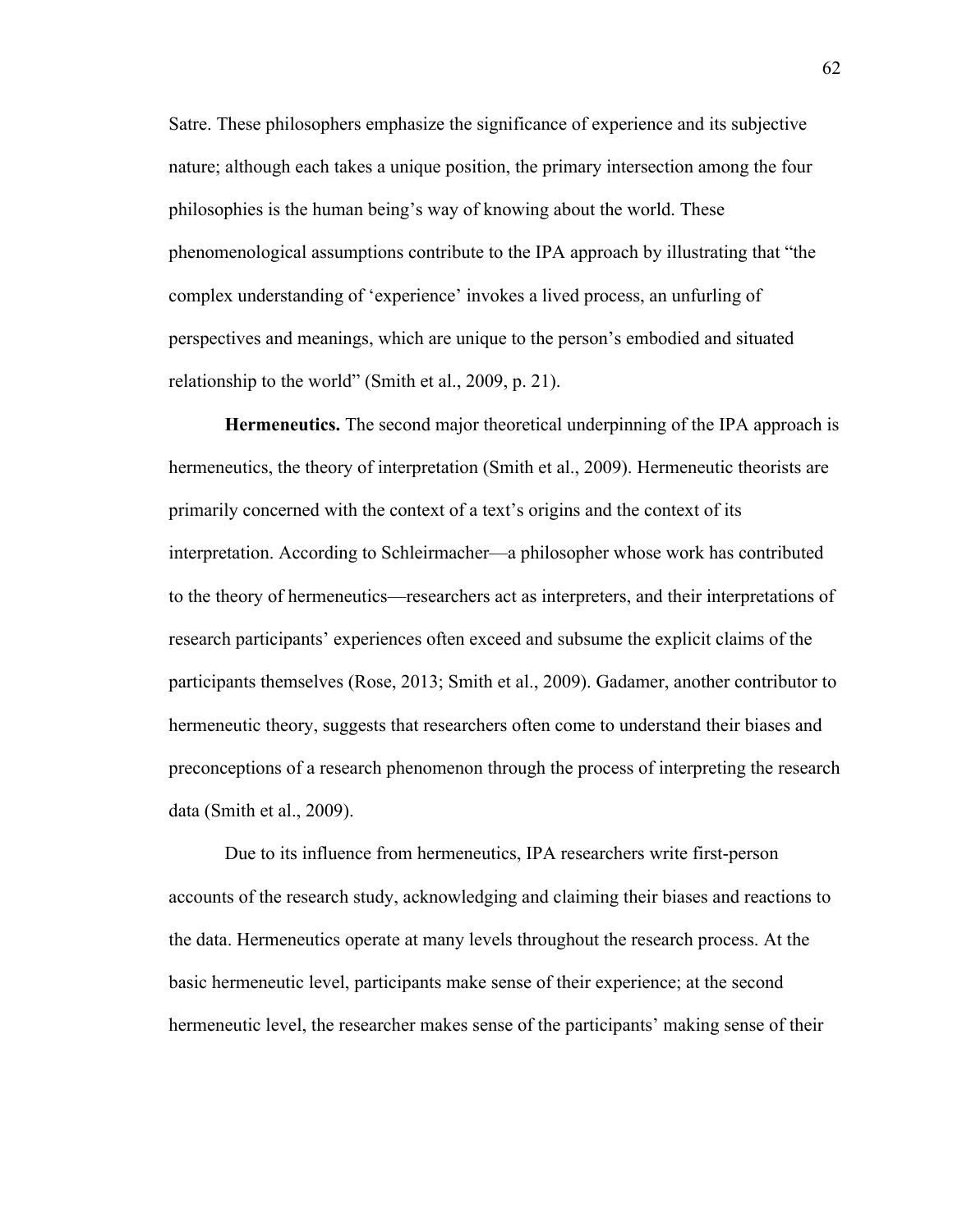experience; at the third hermeneutic level, the reader makes sense of the researcher making sense of the participants' making sense of their experience (Smith et al., 2009).

One of the most central ideas to the theory of hermeneutics is that of the hermeneutic circle. This concept is primarily concerned with the relationship between the part and the whole (Bontekoe, 1996). It presumes that "to understand any given part, you look to the whole; to understand the whole, you look to the parts" (Smith et al., 2009, p. 28). As it pertains to IPA research, the hermeneutic circle comes into effect when the meaning of a participant's words can only be understood within the context of the whole interview, or when that one interview takes on new meaning when interpreted within the context of the entire research project. The process of data analysis in IPA research is iterative in nature; the researcher moves back and forth in many different ways as he or she interprets the data. This nonlinear approach to data analysis is founded on the principle of the hermeneutic circle. It offers the IPA researcher a rich, relational way to make sense of the research data.

**Idiography.** The third major influence on IPA research is idiography, a tradition that is concerned with the particular (Rose, 2013; Smith et al., 2009). This influence is evident in IPA's commitment to "understanding how particular experiential phenomena (an event, process, or relationship) have been understood from the perspective of a particular people, in a particular context" (Smith et al., 2009, p. 29). Although idiography emphasizes the particular, it does not eschew generalizations. As such, the IPA research process often moves from the particular experiences of a small sample to more abstract generalizations about the phenomenon under study.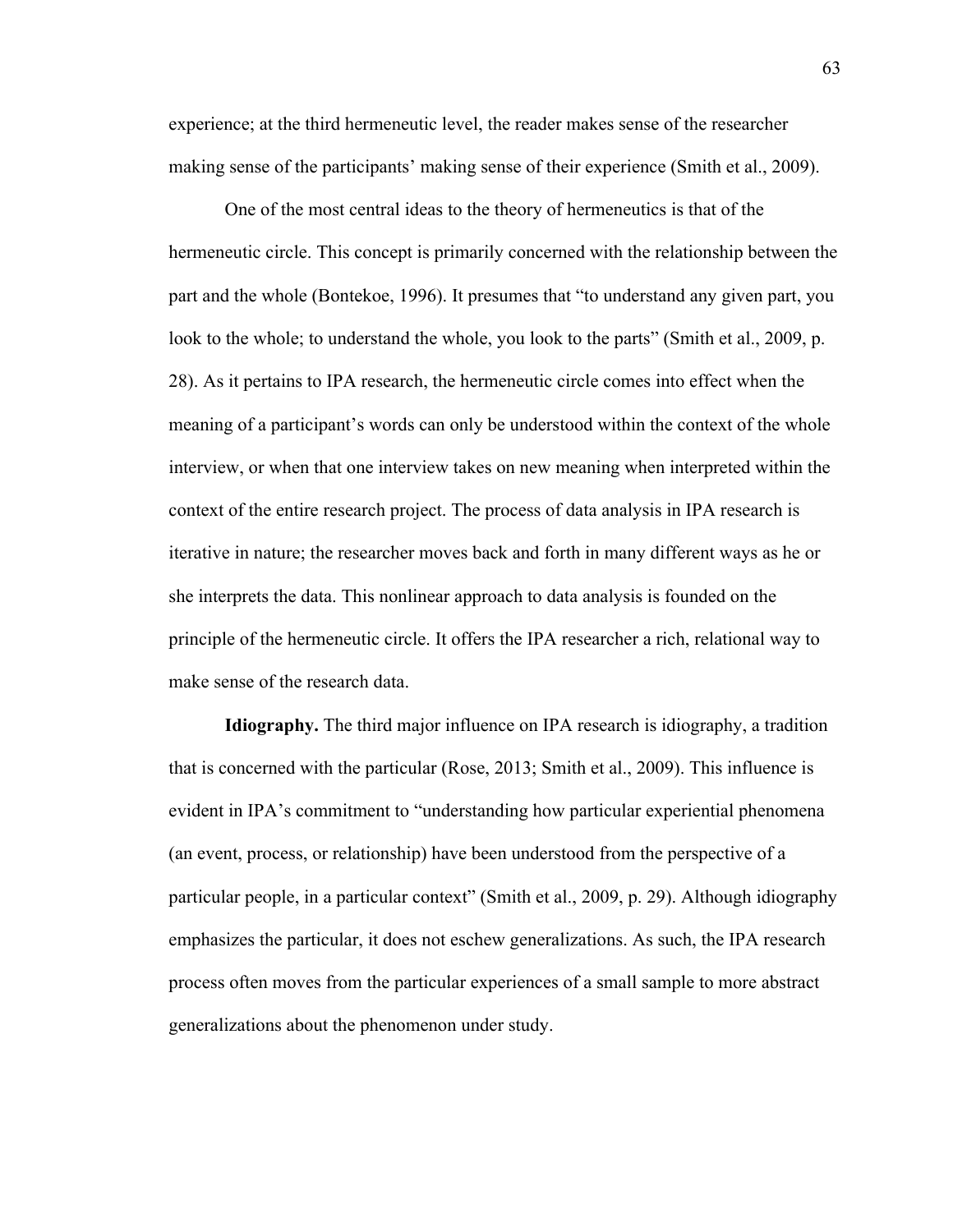#### **Key Features of the IPA Approach**

The IPA approach is committed to the exploration, description, and interpretation of participants' lived experiences (Smith & Osborn, 2008). In particular, IPA researchers set out to explore how participants make sense of their experience. In order to do this, the researcher must access rich, personal accounts of the phenomenon under study. With regard to the research question, IPA research is best suited to explore questions that focus on personal meaning and sense making among people who share a particular experience, in a particular context (Rose, 2013). As Smith and Osborn (2008) explain, "IPA is a suitable approach when one is trying to find out how individuals are perceiving the particular situations they are facing, how they are making sense of their personal and social world" (p. 55). Research questions in IPA studies should avoid a priori theoretical assumptions; instead, they should be directed towards meaning and detail (Smith et al., 2009).

In IPA research, participants are selected according to how closely they represent a particular perspective, rather than by how much they represent a particular population (Smith et al., 2009; Smith & Osborn, 2008). As such, IPA researchers are primarily concerned with recruiting participants who can grant them access to valuable and personal perceptions about the phenomenon under study. Because IPA research is used to explore detailed accounts of individual experience, the issue is quality rather than quantity. In other words, IPA research can be conducted with a small number of participants and still generate rich, meaningful data. It is suggested that the ideal sample size for IPA studies is between three and six participants (Smith et al., 2009).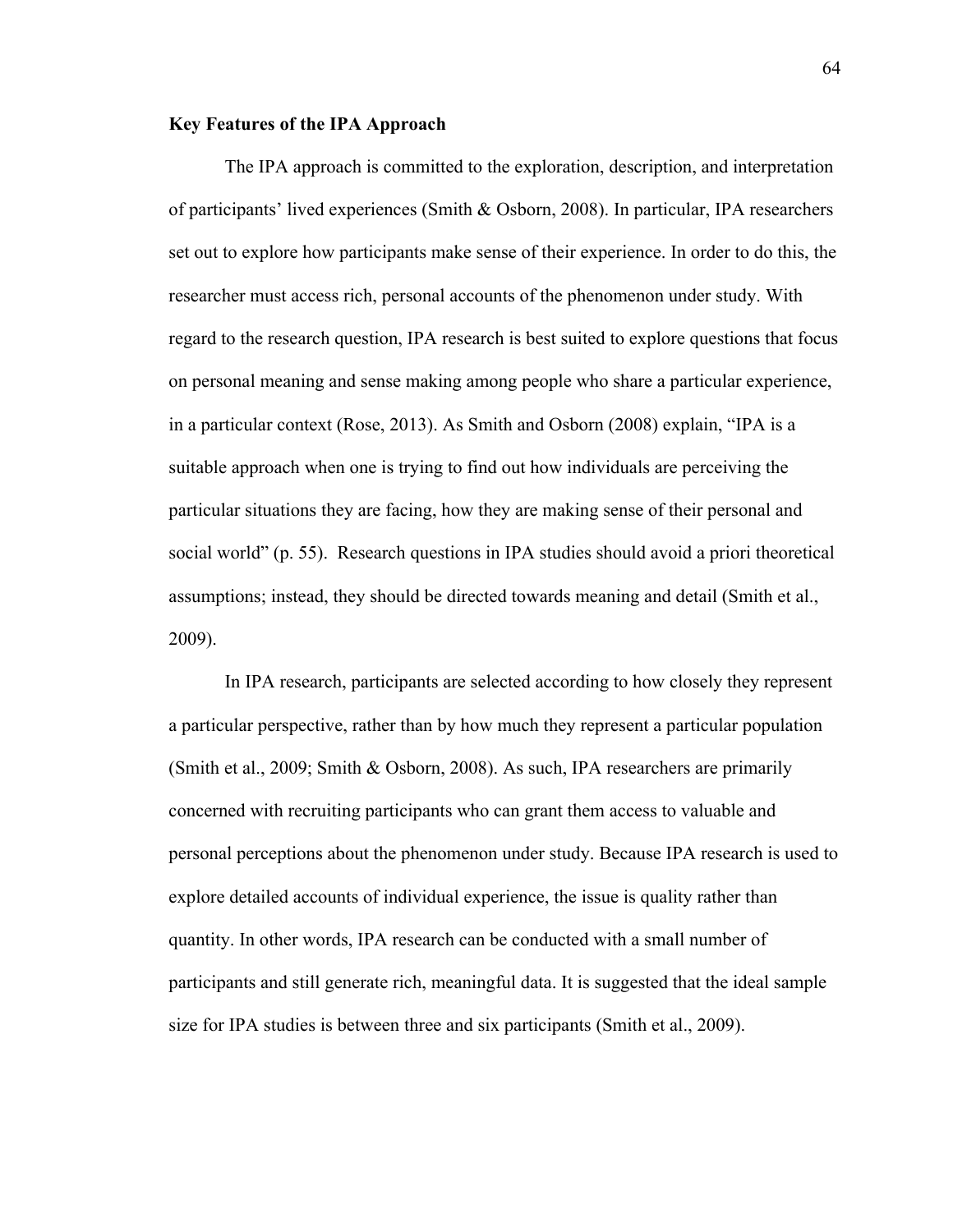### **Participants**

As indicated in the preceding chapters, this study was designed as an attempt to fill a gap in the existing research literature on the coming out experiences of LGB young people within their families of origin. Many of the previous studies on the coming out process within families have been based on retrospective accounts from LGB adults about their coming out experiences; others have involved LGB young people reporting on their experiences and conjecturing about the experiences of their family members. Those studies that have included family members of LGB young people have largely excluded their LGB loved ones. While previous studies have offered valuable insight into the coming out experience within the family context, they have not generated family systems-based information about the coming out process that can aid family therapists working with families adjusting to their loved ones' disclosure and their new queer family identity. Because my intention in conducting this study was to fill this significant gap in the literature, I recruited LGB young people and their family members for participation in the study, offering more rich and inclusive data. A total of three families participated in the study.

#### **Inclusion Criteria for Participants**

In order to aptly contribute to the gap in the existing literature and address the question of how LGB young people and their families adjust following the young person's disclosure of non-heterosexual identity, I developed specific inclusion criteria for participation in this study. First, participants fell into two categories: (1) LGB young person or (2) family member of LGB young person. Each LGB young person who agreed to participate in the study recruited one person from his or her family of origin who was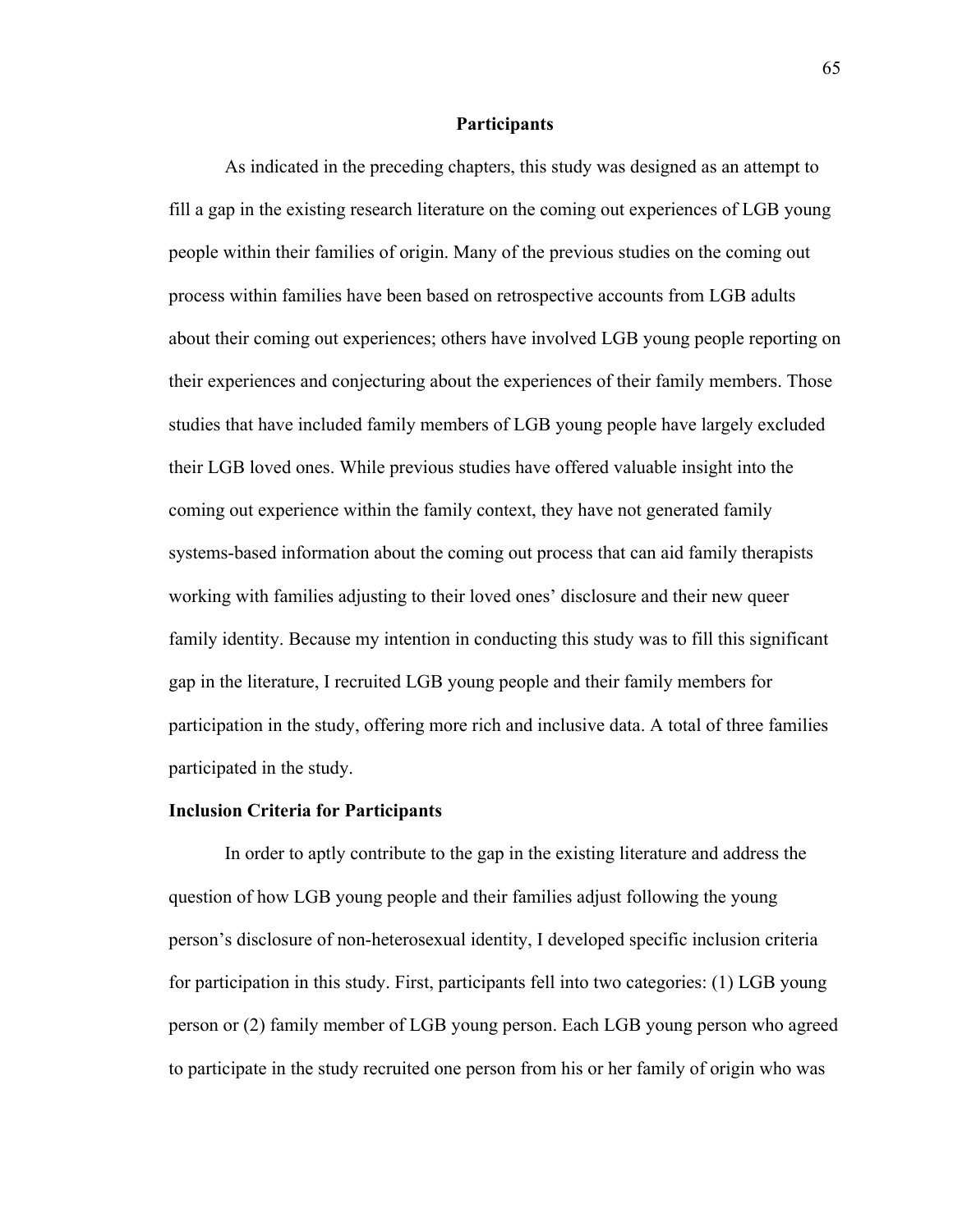also willing to participate. This criterion was essential to the study, as it allowed me to derive more complex, family-systems-based data about the coming out adjustment process for the participants. I chose not to specify the particular family members who participated in the study along with their LGB loved ones in an effort to generate more inclusive and representative data.

As mentioned in Chapter I, only LGB young people over age 18 were included in this study. I set this inclusion criterion for both theoretical and ethical purposes. Because the average age of disclosure within families is 16 (Matthews & Salazar, 2012), LGB individuals who are age 18 or older are theoretically more likely to have been out for at least a year. Therefore, they and their family members are able to reflect on the initial disclosure, as well as discuss how the family adjustment process has evolved over time. From an ethical perspective, limiting inclusion to LGB individuals over the age of 18 minimizes the potential risk of participating in the study, as young people under 18 may be more vulnerable or susceptible to harm and discomfort as a result of participating. I chose to implement a cutoff age of 24 for the LGB young people who agreed to participate in the study. This was based on my assumption that participants in their mid-20s and older are more likely to be embedded in non-familial social settings or intimate relationships that will serve as a potentially distorting lens through which they recall their experiences with coming out in their families of origin.

As mentioned previously, I required that the LGB young people in the study were out to their family members for a minimum of one year at the time of our interviews. This criterion was put in place to help ensure a shared foundation for the experiences of the participating families. The only inclusion criterion for the family members of the LGB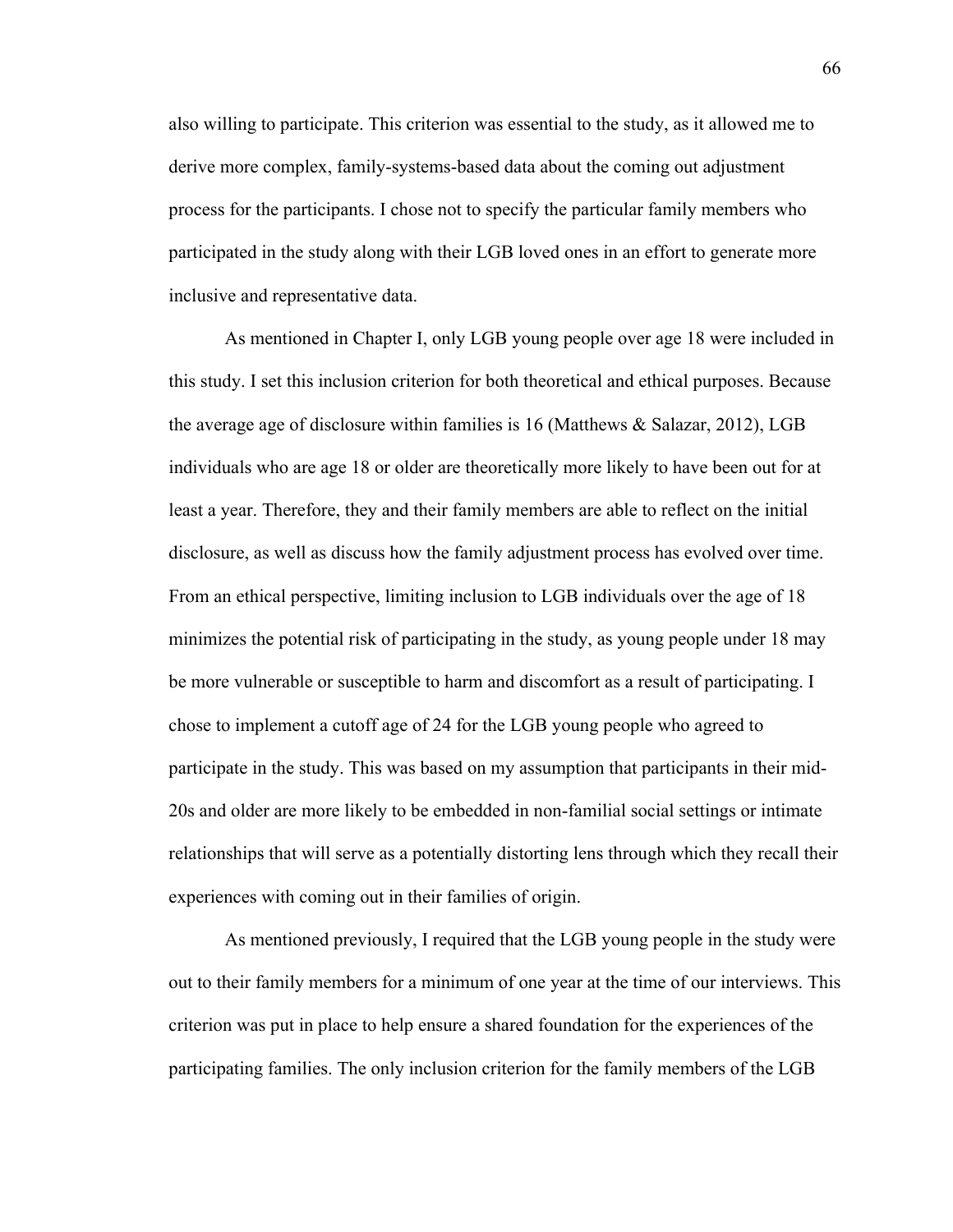young people in the study was that they were over 18 years of age at the time of our interviews.

### **Participant Recruitment**

Former studies on issues pertaining to the sexual minority population have noted the difficulty of finding individuals who are willing to participate. Because LGB young people are part of a population that remains marginalized, I anticipated that it would be challenging to recruit participants for the proposed study. Other researchers have attempted to overcome this challenge by recruiting participants from LGBT support groups and organizations. However, I chose not to use this recruitment method, as it introduces the possibility that the results of the research only reflect the experiences of individuals who have actively sought support and resources. In an effort to obtain a diverse sample of LGB young people who have had a range of experiences with regard to their coming out process, I began my recruitment efforts by incorporating three main strategies.

First, I utilized my relationship with the Executive Director of a non-profit organization called *I'm From Driftwood*—which collects the stories of LGBTQ individuals throughout the country—to attempt to access LGB young people who might be willing to share their stories for this study. I sent my recruitment flyer (Appendix A) to members of the *I'm From Driftwood* community through emails and online forum posts but did not receive any responses. My second recruitment strategy was to solicit participants through the student associations and list serves of colleges and universities. Based on my intention to obtain a sample that is representative of LGB young people and families throughout the US, I attempted to recruit participants from several schools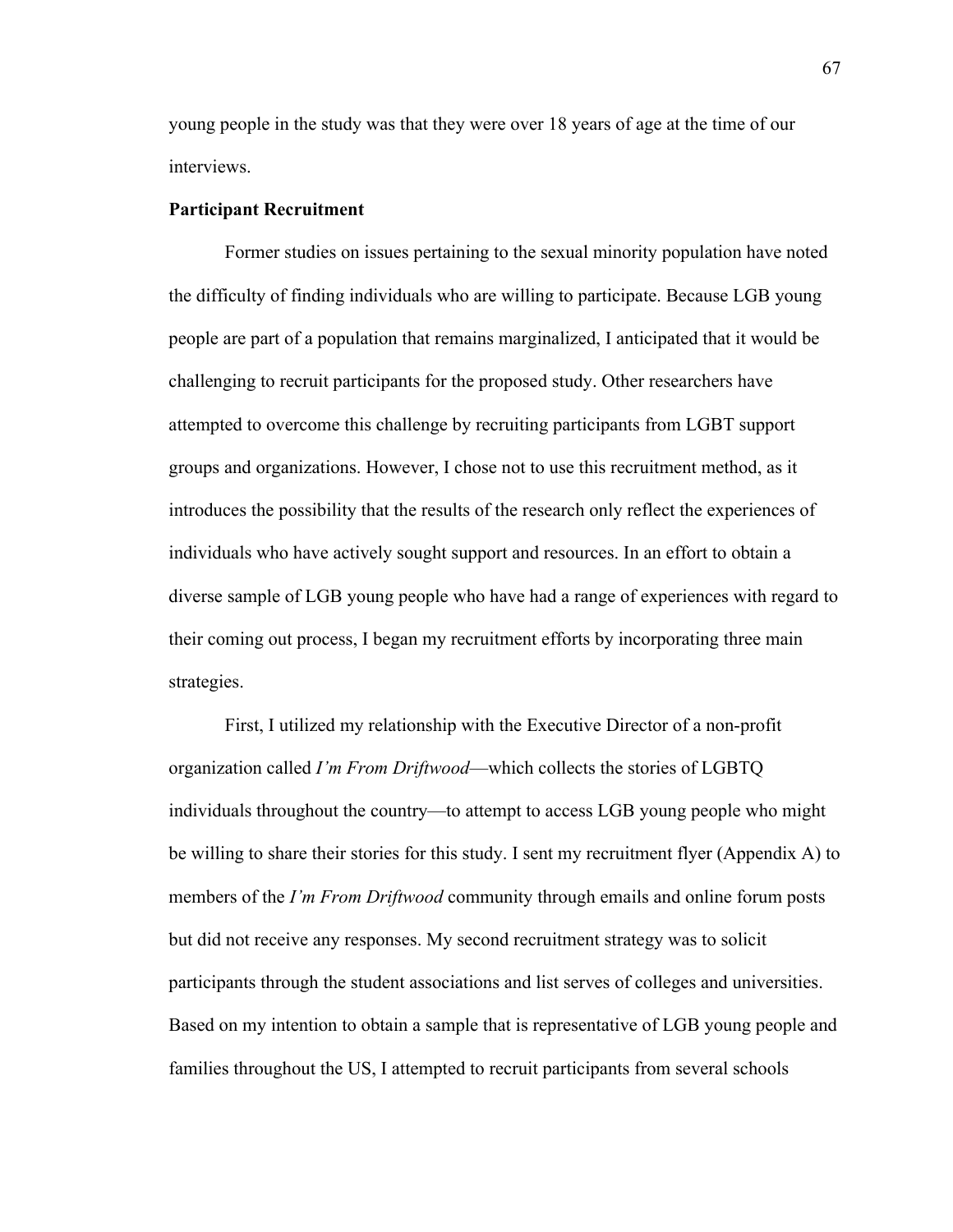throughout the country with the hope of obtaining a more diverse sample. However, I was not able to recruit any participants this way, as the emails I distributed through university list serves went largely unanswered.

The third strategy that I initially designed for participant recruitment was to post advertisements on Facebook as well as some online forums, including gayteenforum.org and emptyclosets.com. Although I received several responses using this method, none of the individuals who contacted me met the inclusion criteria for participation. After attempting to recruit participants using the three initial methods I devised, I began to explore new strategies for bringing participants into the study. I posted a message about the study in eight separate groups on the professional networking website *LinkedIn*. Although I received several responses, only two of the people who contacted me met the criteria for participation, and neither of them responded to my follow-up inquiry. I then began to send emails and make phone calls to many of my personal contacts. This method proved to be most successful, as several people in my personal and professional networks put me in contact with LGB young people who met criteria for the study. Through this word-of-mouth method of recruitment, I was able to obtain my sample for the study.

Consistent with the tenets of the IPA approach, my recruitment efforts were aimed at obtaining participants who could offer insight into the coming out process within the family. To do this, I engaged in purposive sampling in order to obtain a sample of families that could grant me access to their particular perspectives on the coming out process. According to Smith et al. (2009), "IPA researchers usually try to find a fairly homogeneous sample, for whom the research question will be meaningful" (p. 49).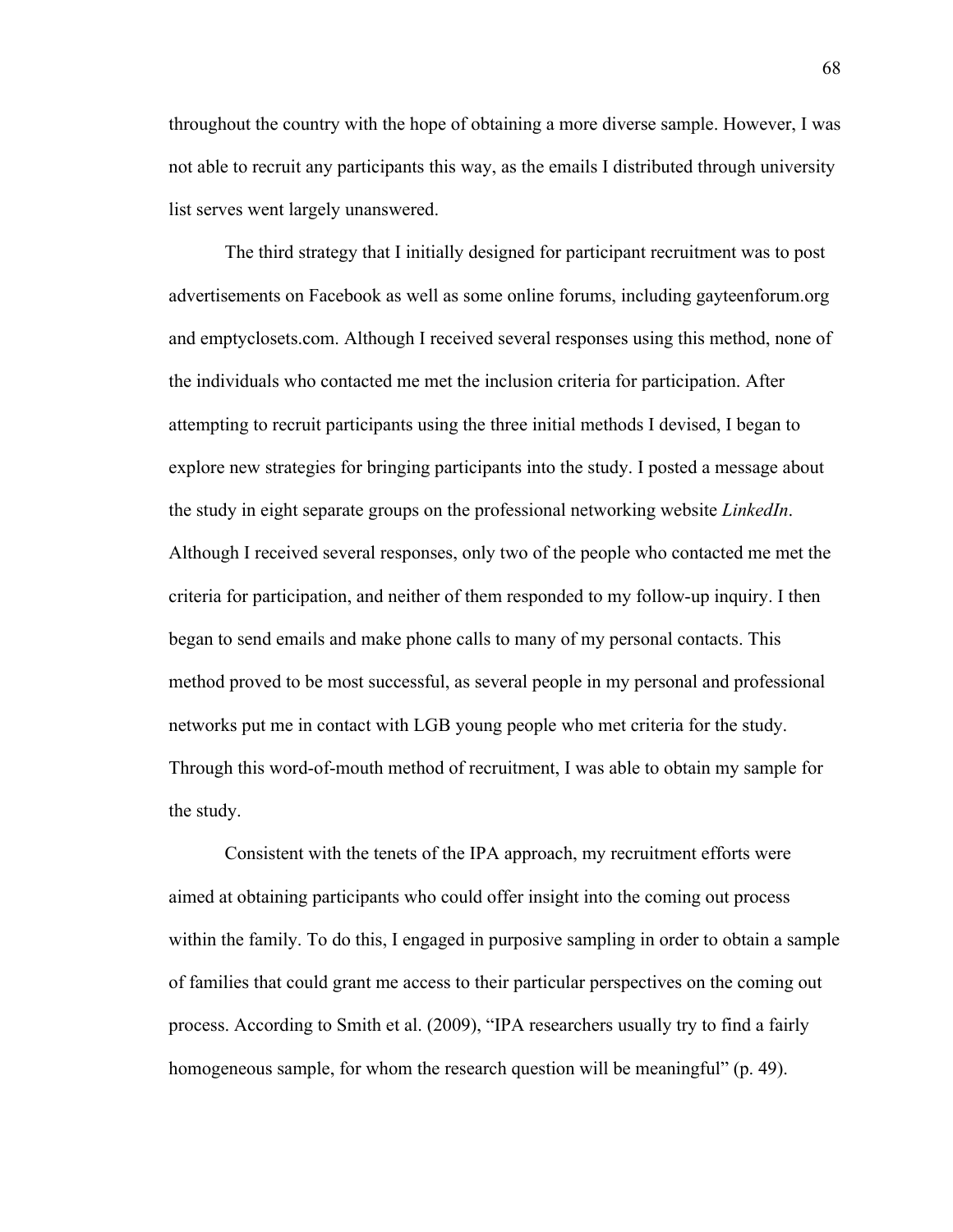Accordingly, I did not recruit participants randomly, but rather on the basis of their experience with the central phenomenon of the study. I was not interested in generating a sample of participants that is representative of all queer families in the US; instead, I aimed to interview LGB young people and members of their families who could give voice to their particular experiences with the coming out process.

### **The Participating Families**

A total of six individuals participated in the study, making up a total of three families. I created pseudonyms for the participants to protect their privacy and used them in all transcripts and written materials. I refer to the participants according to their pseudonyms throughout the study.

**Family number one**. The first LGB young person to participate in the study was a 24-year-old male, Logan, who presently resides in the Western part of the US. He is White, Jewish, and identifies as gay. At the time of our interview, Logan had been out to his family members for almost a decade. He came out to each of his family members separately. Logan recruited his older brother, Isaac, to participate in the study with him. Isaac also currently lives and works in the Western part of the country. I conducted my interviews with Isaac and Logan via Skype.

**Family number two.** The second family that participated in the study was comprised of Lauren, a 22-year-old Hispanic female who identifies as lesbian, and her older sister, Katrina. Lauren and Katrina grew up together in the Northeast with their older sister and two parents. They were raised in a traditional Hispanic family centered on strong family values and a Catholic belief system. Lauren and Katrina presently share an apartment in a Southern US state. I conducted my interviews with them via Skype.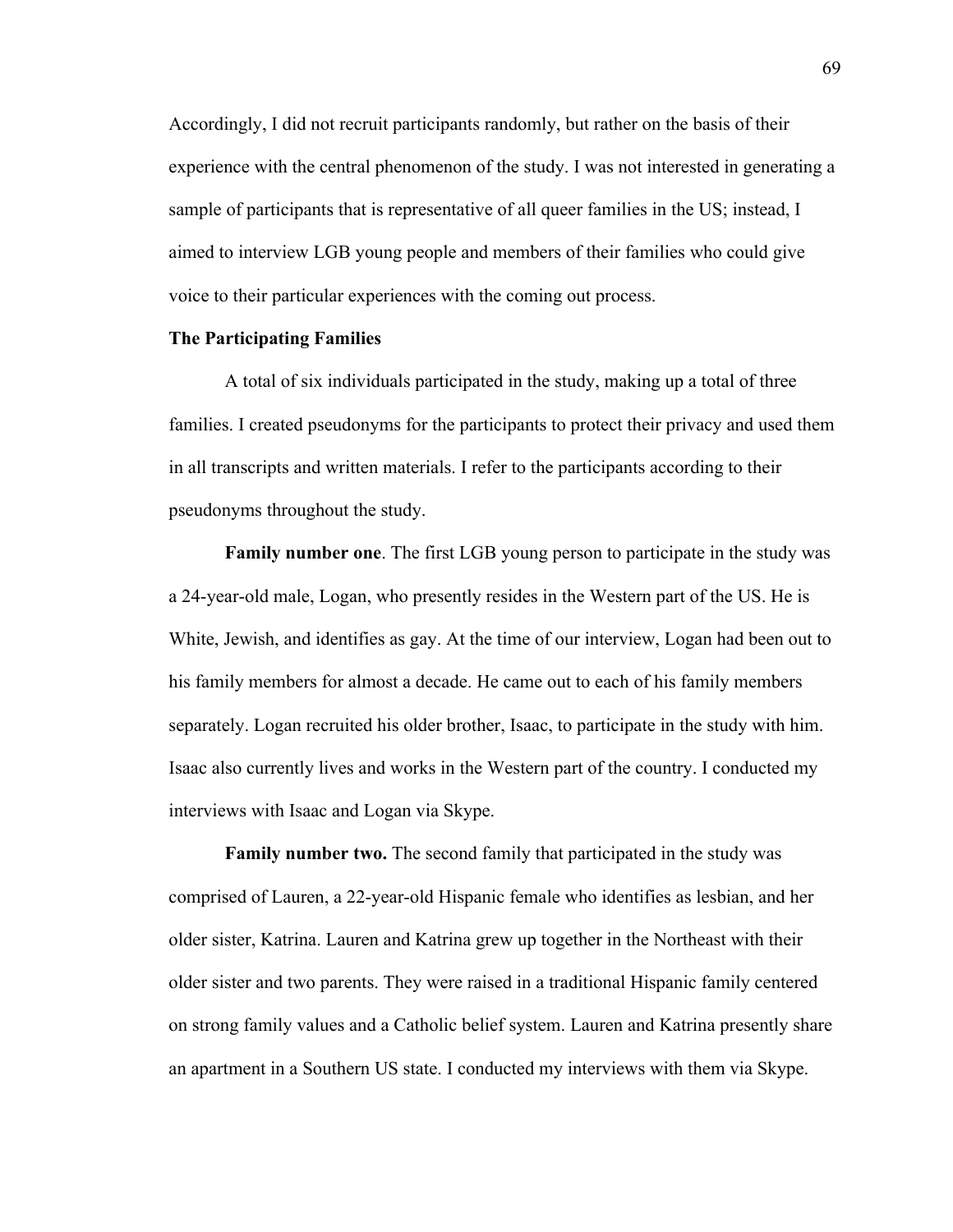**Family number three.** The third LGB young person who agreed to participate in the study was Samantha, a 24-year-old White female who identifies as gay. She participated along with her mother, Janet. Although they live in separate cities, Samantha and Janet both presently reside in the same Southern US state. Samantha, who is an only child, grew up living with both of her parents until they divorced when she was 13. She then lived with Janet until she moved out of the house at 18 years old. I was able to conduct my individual interview with Samantha in person. I conducted my individual interview with Janet via Skype, and for our conjoint interview, Samantha and I met in person and contacted Janet together through Skype.

### **Data Collection**

### **Family Interviews**

Once I recruited the first participants for the study and obtained their signed consent to participate, I began to set up the interviews. Since I did not intend to obtain a representative sample, I aimed to include a small group of participants with the common experience of coming out within the family of origin. I used this purposive sampling to recruit the three LGB young people in the study. Each of those young people then invited a member of each of their nuclear families to participate with them.

Although IPA research is intended to focus on a homogeneous sample, I wanted the sample to represent the voices of LGB young people; as such, I originally set out with the intention of including one participant who identifies as gay, one who identifies as lesbian, and one who identifies as bisexual. However, I quickly found that the people I was speaking with about their potential participation in the study did not identify themselves in terms of these distinct categories. Instead, they described their sexual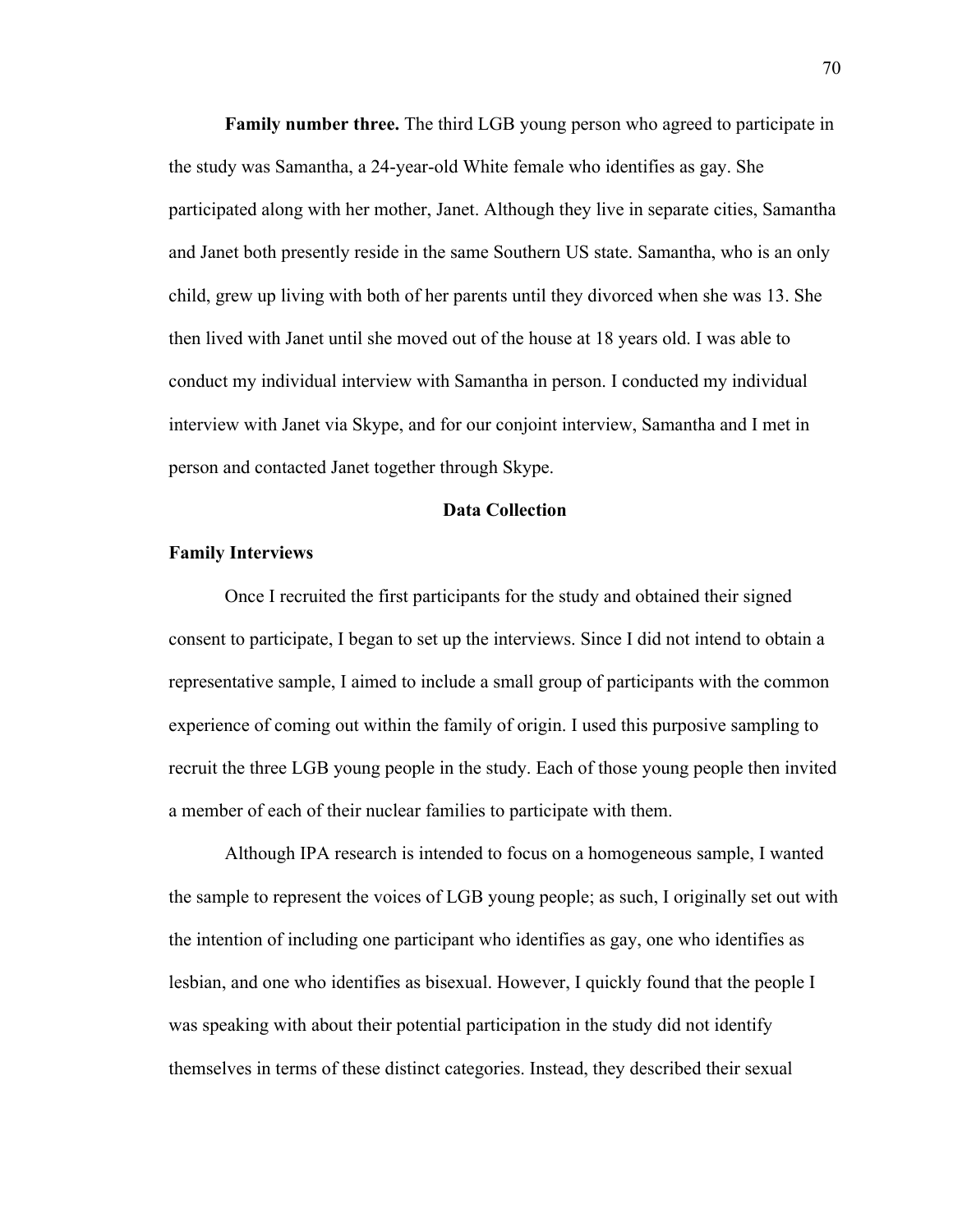orientation in a less restrictive way and, in a couple of cases, even mentioned that they prefer not to use labels to define themselves. This was a delightful surprise for me, as it corresponded with much of the current literature that describes the more fluid way in which modern LGB young people identify their sexual orientation (APA, 2008; Fedders, 2006; LaSala, 2010; Savin-Williams, 2005). The three LGB young people who participated in this study represent a range and diversity of sexual identity; they include a 24-year-old male who identifies as gay, a 24-year-old female who identifies as gay but previously identified as bisexual, and a 22-year-old female who identifies as lesbian.

The vast majority of the studies that have been conducted with queer families have been based on data collected from individual interviews with each of the participating family members. While the results of such studies have yielded valuable information, I conjectured that including conjoint interviews with multiple family members would allow for a more relational understanding of the dynamics of the coming out process within the family system. Heatherington and Lavner (2008) support this perspective, claiming that interviews about the coming out process within families should incorporate the voices of multiple family members, in order to "permit true family-level variables to be assessed and studied in conjunction with measures of the LGB offspring's [experience]" (p. 338). Accordingly, I conducted a one-on-one interview with each of the participating LGB young people and a separate one-on-one interview with each of their participating family members. After completing both of those interviews, I conducted a conjoint interview with each LGB young person and his/her family member. By conducting three interviews with each participating family, I was able to gather multiple perspectives and derive a more relational view of the coming out process in families.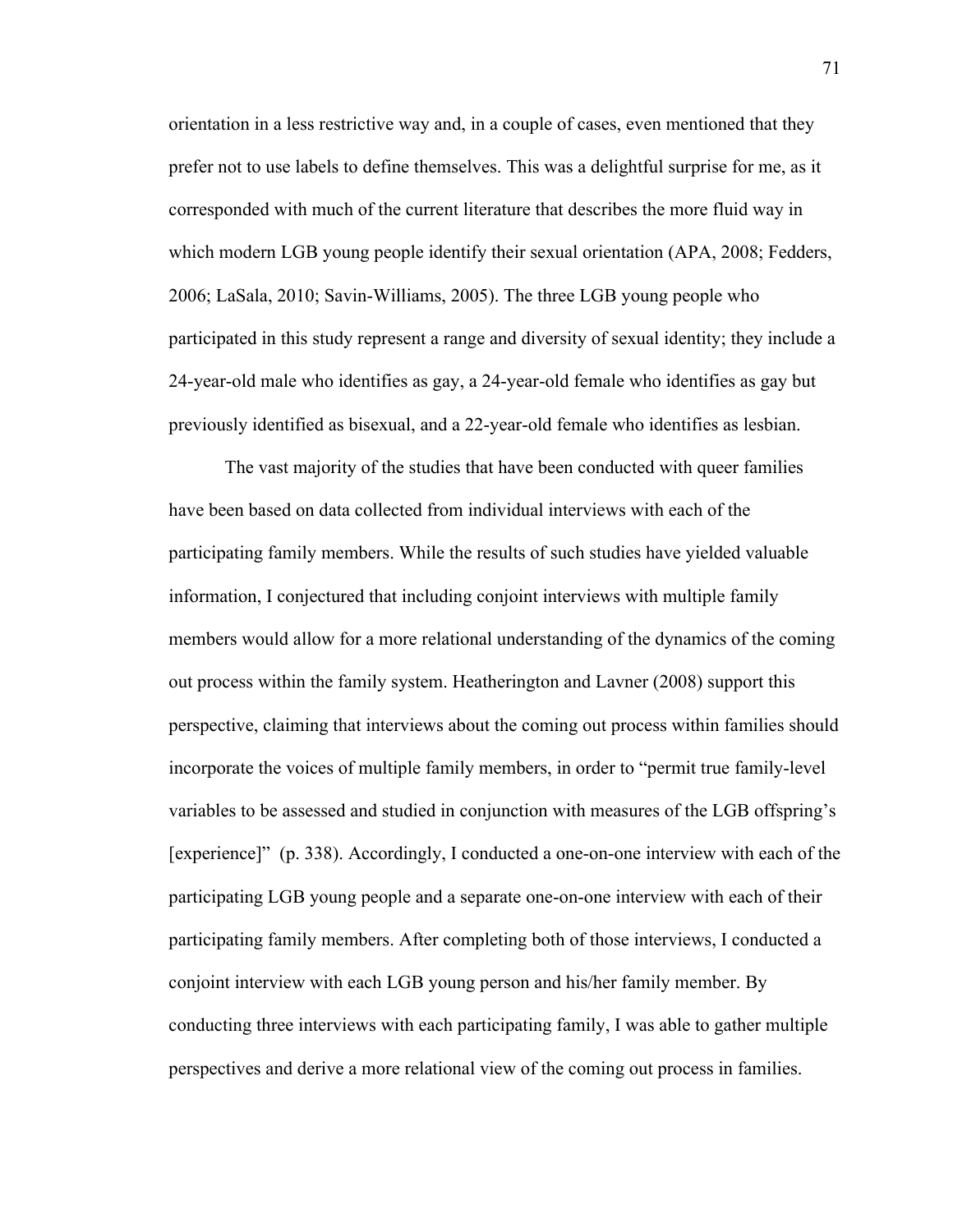#### **In-Depth, Semi-Structured Interviews**

Because phenomenological research is interested in experience, the IPA researcher is tasked with exploring the experience under study through purposeful conversations that privilege the participants' unique perspectives. The IPA approach is aimed at designing "data collection events which elicit detailed stories, thoughts and feelings from the participant" (Smith et al., 2009, p. 57). As such, in-depth, semistructured interviews are the preferred means of data collection in IPA research.

According to Hays and Singh (2012), semi-structured interviews have the advantage of "including more participant voice, as appropriate, to provide a richer picture of a phenomenon under investigation" (p. 239). This aspect of the semi-structured approach fits well with the theoretical assumptions of the IPA approach. The IPA researcher is interested in engaging each participant in a dialogue. In this dialogue, the researcher's questions are modified in light of participants' responses, and the researcher is able to follow up on any interesting topics that arise during the course of the interview. Using the semi-structured approach allowed me to ask similar questions of all the participants, while also enabling me to respond flexibly to the unique responses each participant shared. I found that despite basing my interview on a prepared list of questions, I was able to engage in a casual dialogue with the participants that flowed naturally while yielding a great deal of valuable information.

Since I conducted three interviews with each participating family, I developed three separate interview schedules (Appendix B). One schedule consisted of questions for my interviews with the LGB young people, another contained questions for my interviews with the family members, and a third schedule was comprised of questions for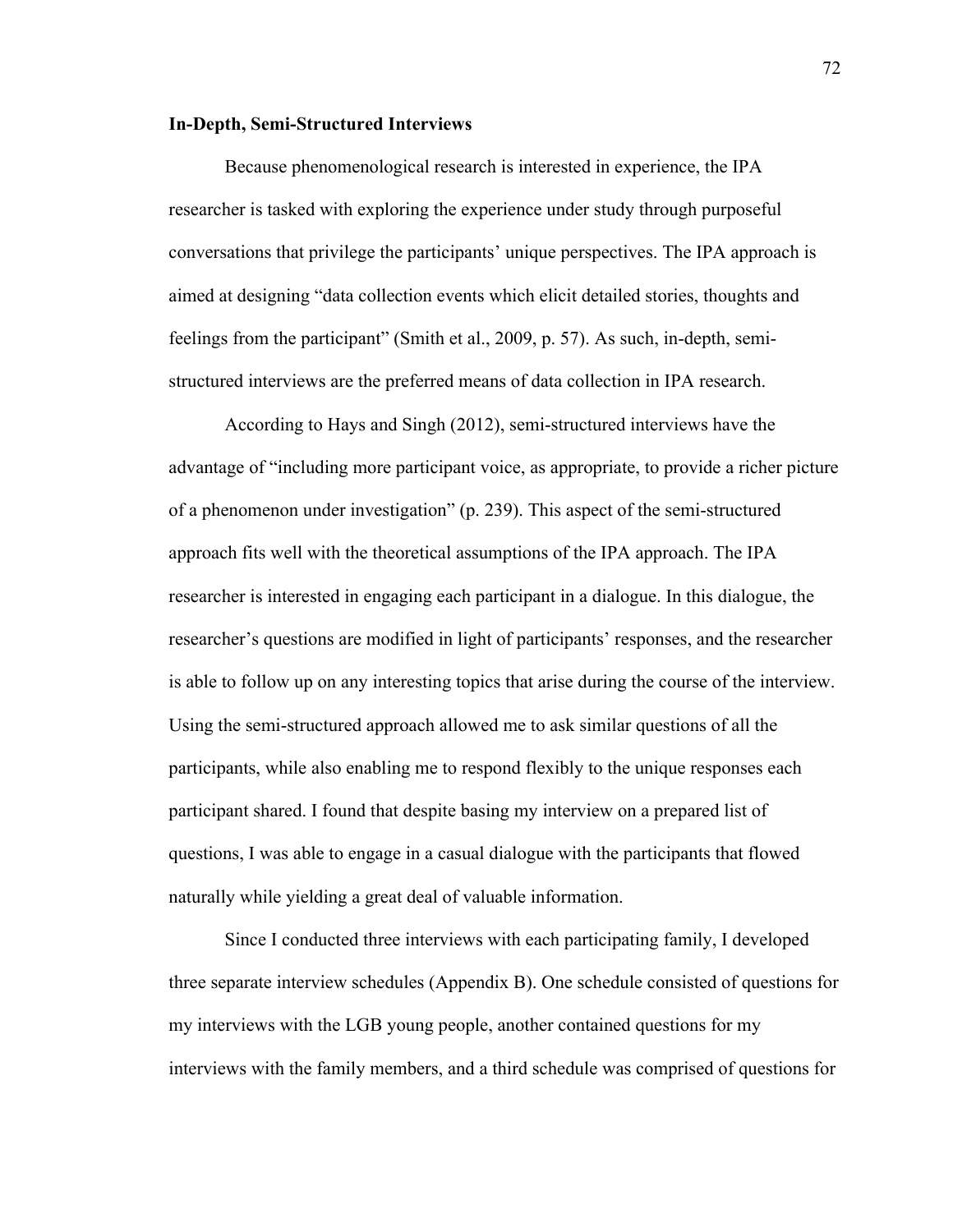the conjoint interviews I conducted with the young people and their family members. Some of the questions I asked the LGB young people included:

- How did you decide when to come out to your family?
- Can you tell me about your feelings before, during, and immediately after you first came out to your family?
- What sense do you have of how your family members experienced your coming out?

Some of the questions I asked the family members included:

- What was it like for you when you learned that [your loved one] is gay/lesbian/bisexual?
- In what ways has your relationship with [your loved one] changed since he/she came out?

The questions I asked in the conjoint interviews included:

- If you could change any aspect of what happened in your family during the coming out process, what would it be? What would you keep the same?
- If you could offer any information or advice to other families adjusting to a family member's coming out, what would it be?

The questions listed above served merely as a framework for the interviews; through the interactive, co-created context of each interview, I was able to spontaneously derive additional questions to obtain meaningful data that contributed to the study.

The majority of the individuals who participated in the study did not reside in my local area. I conducted my interviews with those participants via Skype and found that using this online communication website enabled me to conduct high quality virtual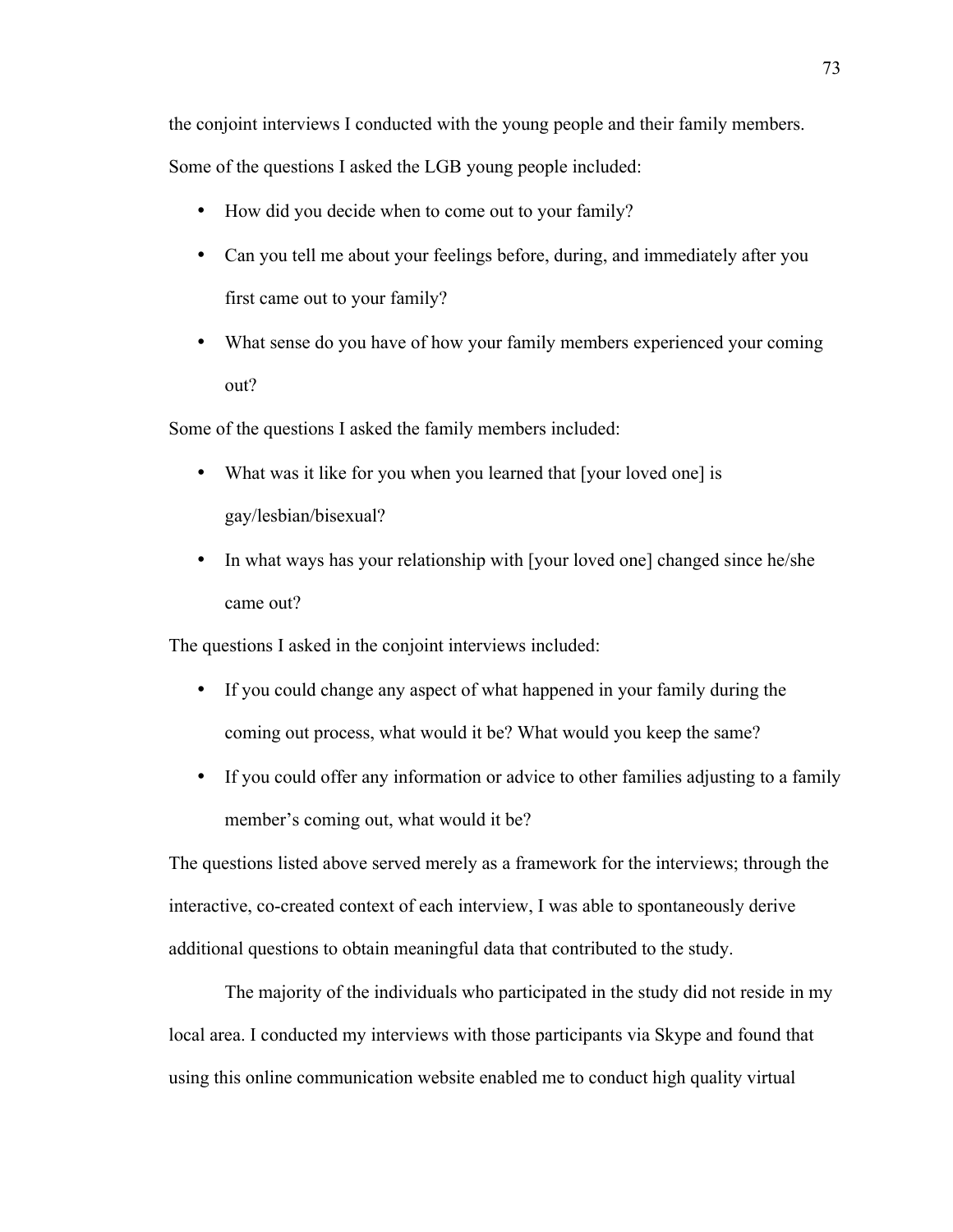interviews. Apart from a couple of minor technology glitches, the participants and I were able to see and hear one another clearly. Furthermore, conducting the long-distance interviews through this video format enabled me to pick up on the participants' facial expressions and body language throughout the interviews. Every other aspect of the interviews that I conducted via Skype, including the interview schedule and audio recording procedures, remained the same.

#### **Data Preparation**

Throughout each of the interviews, I made notes of participants' nonverbal communication and other contextual information relevant to our conversations. These notes served to augment the data, as well as remind me of pertinent aspects of the shared reality I created with the families in each interview (Breckenridge, Jones, Elliot, & Nicol, 2012). I received consent from the participants to record our interviews and used two audio recording devices to ensure that the recording would still be captured if one of the devices malfunctioned. I saved the audio recordings on a flash drive, which I stored in a locked cabinet in my home office. After each interview, I transcribed the audio recording using the Express Scribe transcript software, and produced a written account of the interview to use for coding and analysis. The process of transcription helped me become more intimately familiar with the data I collected from each of the interviews. This familiarity aided in the data analysis process.

## **Data Analysis**

Data analysis in IPA research is "an iterative process of fluid description and engagement with the transcript. It involves flexible thinking, process of reduction, expansion, revision, creativity and innovation" (Smith et al., 2009, p. 81). After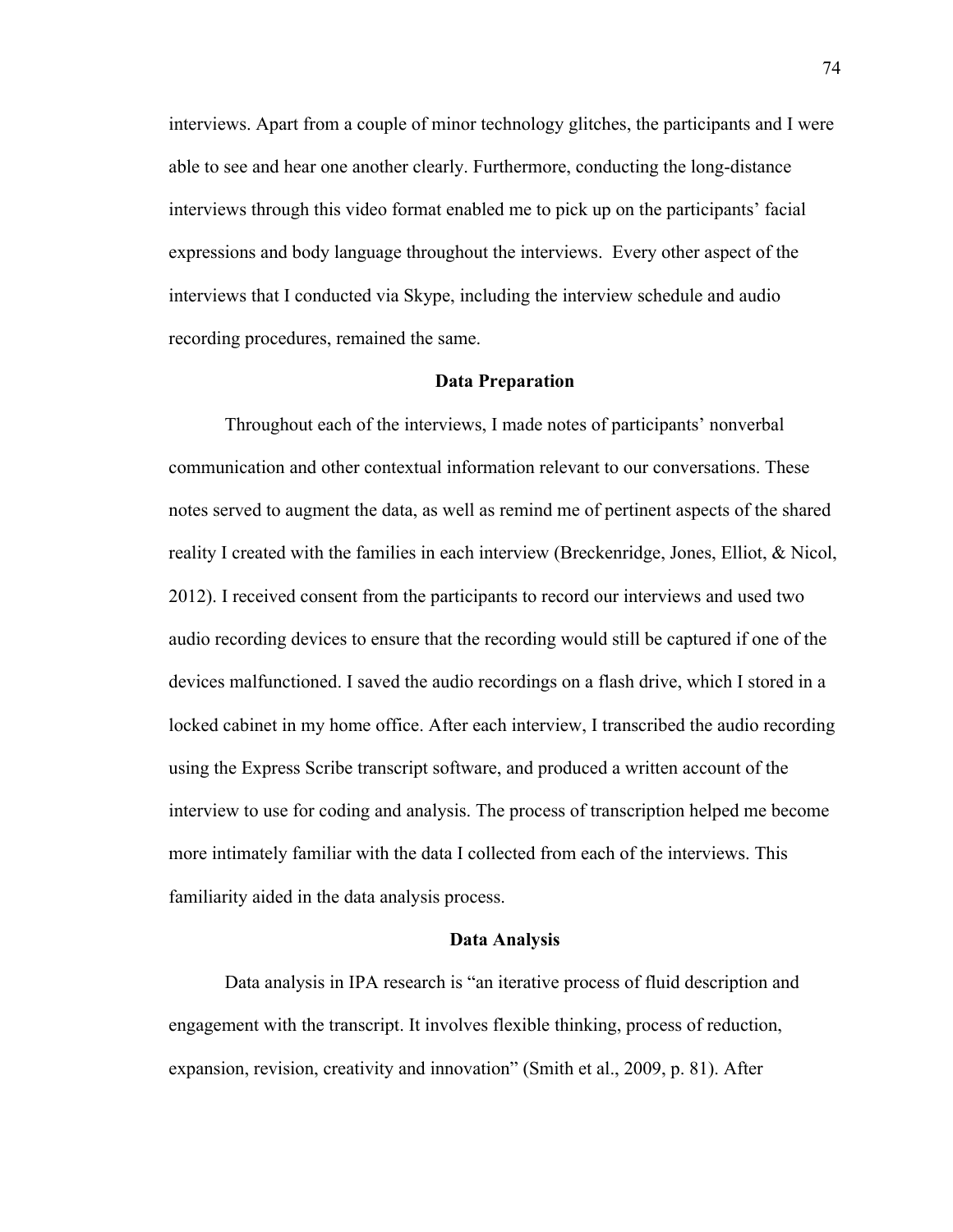conducting each interview, I listened to the audio recording several times and reviewed any handwritten notes I took during the interview. I then transcribed the audio recording into Microsoft Word. Using the Track Changes feature, I filled the margin with my initial reactions, assumptions, curiosities, and interpretations to the chunks of transcribed data. From these initial comments, I derived the primary themes. Although data analysis is intended to be a flexible, fluid process, Smith et al. (2009) outline a series of steps that serve to aid the novice IPA researcher. I engaged in these steps as I moved through the process of analyzing the data from my interviews with the participants in this study.

### **Step 1: Reading and Rereading**

The purpose of this first step is for the researcher to immerse him or herself in the original data. Before engaging in this step of analysis, I listened to the audio recording of each interview several times, in order to re-live, as much as possible, the original interview experience. Once I transcribed the interview, I read the transcript several times, taking notes on my recollections of the interview experience and my reactions to the participant's responses. This step is intended to help the researcher enter the participant's world while resisting the temptation to jump to conclusions or make reductive assumptions about the data. I engaged in this initial step with each individual transcript.

### **Step 2: Initial Noting**

The second step in IPA data analysis involves the researcher writing notes on each transcript that are augmented with subsequent readings of the text. In essence, the first two steps of analysis merge in practice, as the researcher simultaneously reads the transcript and takes notes. In an attempt to stay with the theoretical assumptions of IPA research, I wrote notes that were interpretative in nature, aimed at helping me understand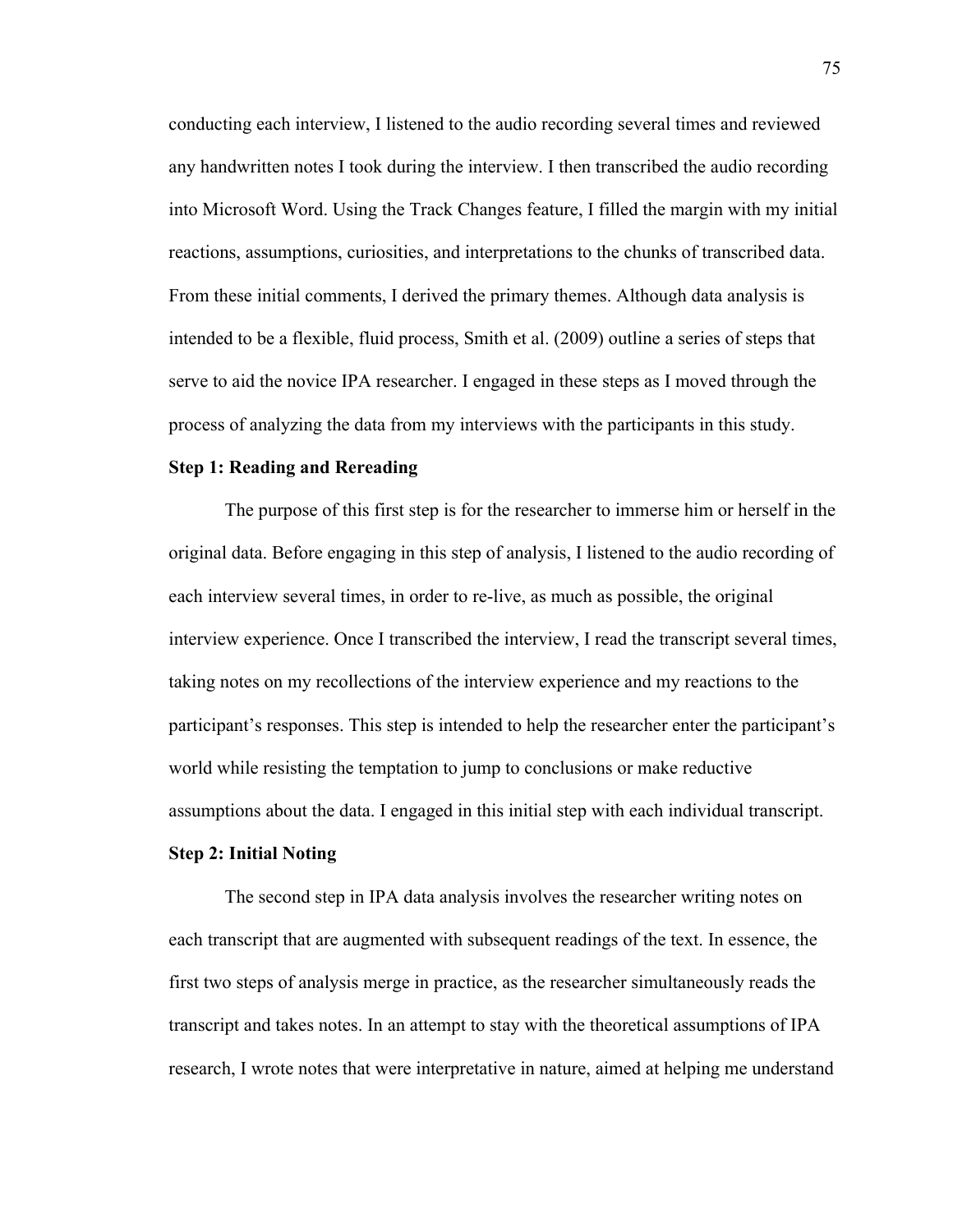the participant's experience in context. I tried to write *descriptive comments* by taking participant's responses at face value; *linguistic comments* to focus on how participant's words convey meaning; and *conceptual comments* to shift my focus to the participant's understanding of the research phenomenon. By attending to language and getting curious about any abstract concepts that arose in each interview, I attempted to position myself to make sense of the participant's sense-making.

#### **Step 3: Developing Emergent Themes**

The third step of IPA analysis requires the researcher to begin moving from the concrete to the abstract. It involves focusing on discrete chunks of the transcript while also taking into account the notes and comments written throughout the transcript. This step involves interpretation, and it represents a manifestation of the hermeneutic circle. According to Smith et al. (2009), "the original whole of the interview becomes a set of parts as you conduct your analysis, but these then come together in another new whole at the end of the analysis in the write-up" (p. 91). When working on this step of analysis, I created a table with three columns to illustrate each chunk of data from the transcript, my initial comments on that data, and the theme that emerged from my interpretation of the participant's original account. This process helped me to identify themes in each transcript that reflect the participant's original words, while also incorporating my interpretations of those words.

### **Step 4: Searching for Connections Across Emergent Themes**

In this step, the researcher draws together existing themes and organizes them according to the patterns and connections among them. There are many different ways to look for patterns among emergent themes. I did so by printing a list of the themes that I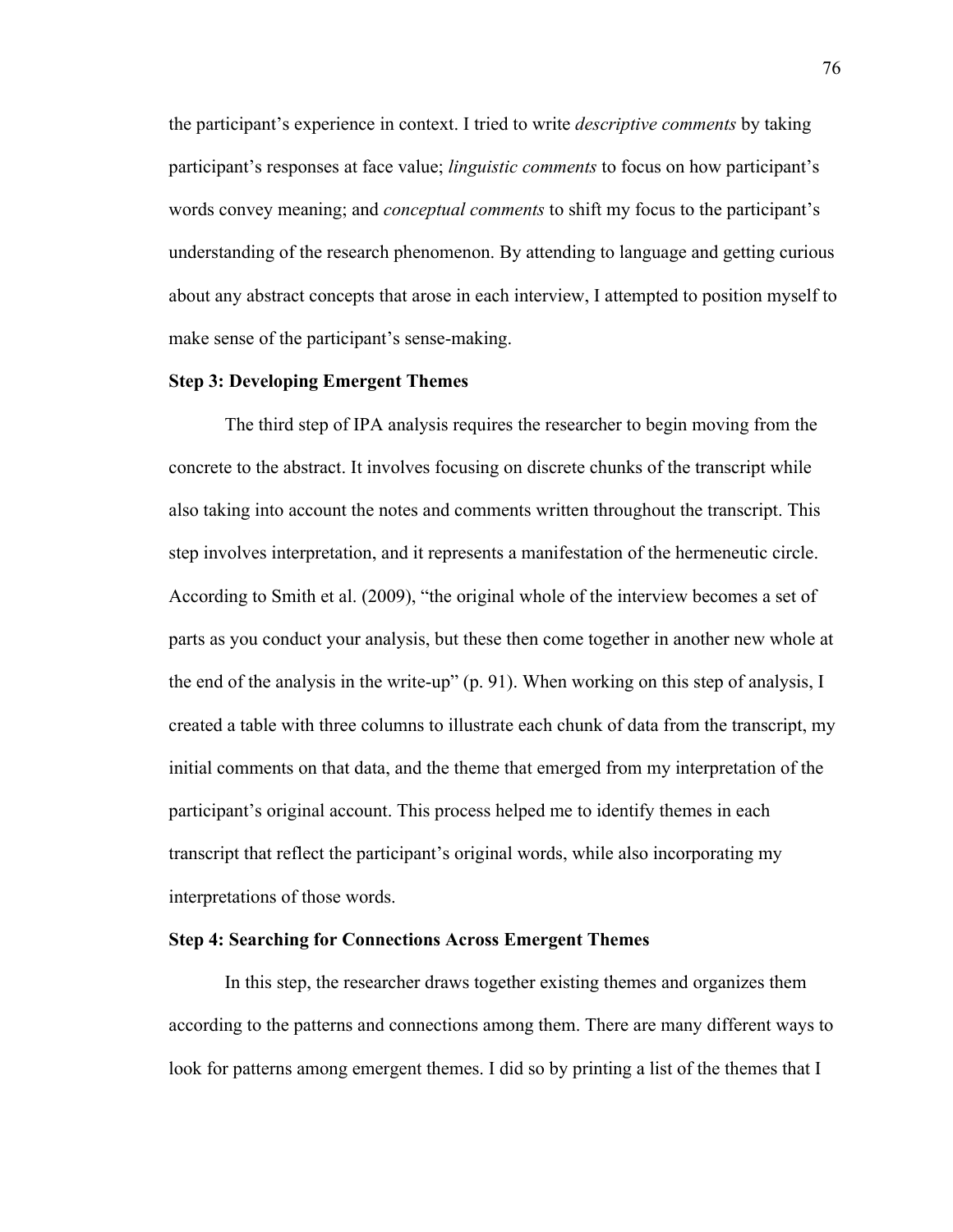derived from each interview, cutting those themes out into small strips of paper, and arranging those strips of paper into various configurations based on the relationships among the themes. I took my time on this step, exploring the various ways in which the themes relate to one another. This was the most complex and challenging part of the data analysis process, as it required me to move further away from the participant's original words and rely heavily on my own interpretation to flexibly organize and connect the various themes.

#### **Step 5: Moving to the Next Case**

This step in the data analysis process involves moving to the next transcript and repeating the process of the first four steps. In IPA research, each individual case is explored in-depth, on its own terms. It was challenging for me to focus on each transcript and engage in the first four steps of analysis before moving on to the next case. As Smith et al. (2009) point out, when moving to the next case, the researcher is inevitably influenced by what he or she has already found in the previous transcript(s). In an effort to bracket the ideas that emerged from my review of the other interviews, I kept a journal in which I wrote notes about thoughts that would arise about previous interviews or connections that I was making between each individual interview and the composite of all the interviews I had conducted up to that point. This journaling process helped me to maintain my focus on the transcript at hand. I found that when working on this step of the data analysis, I moved frequently between highlighting chunks of data, writing comments, deriving themes, and taking notes in my journal.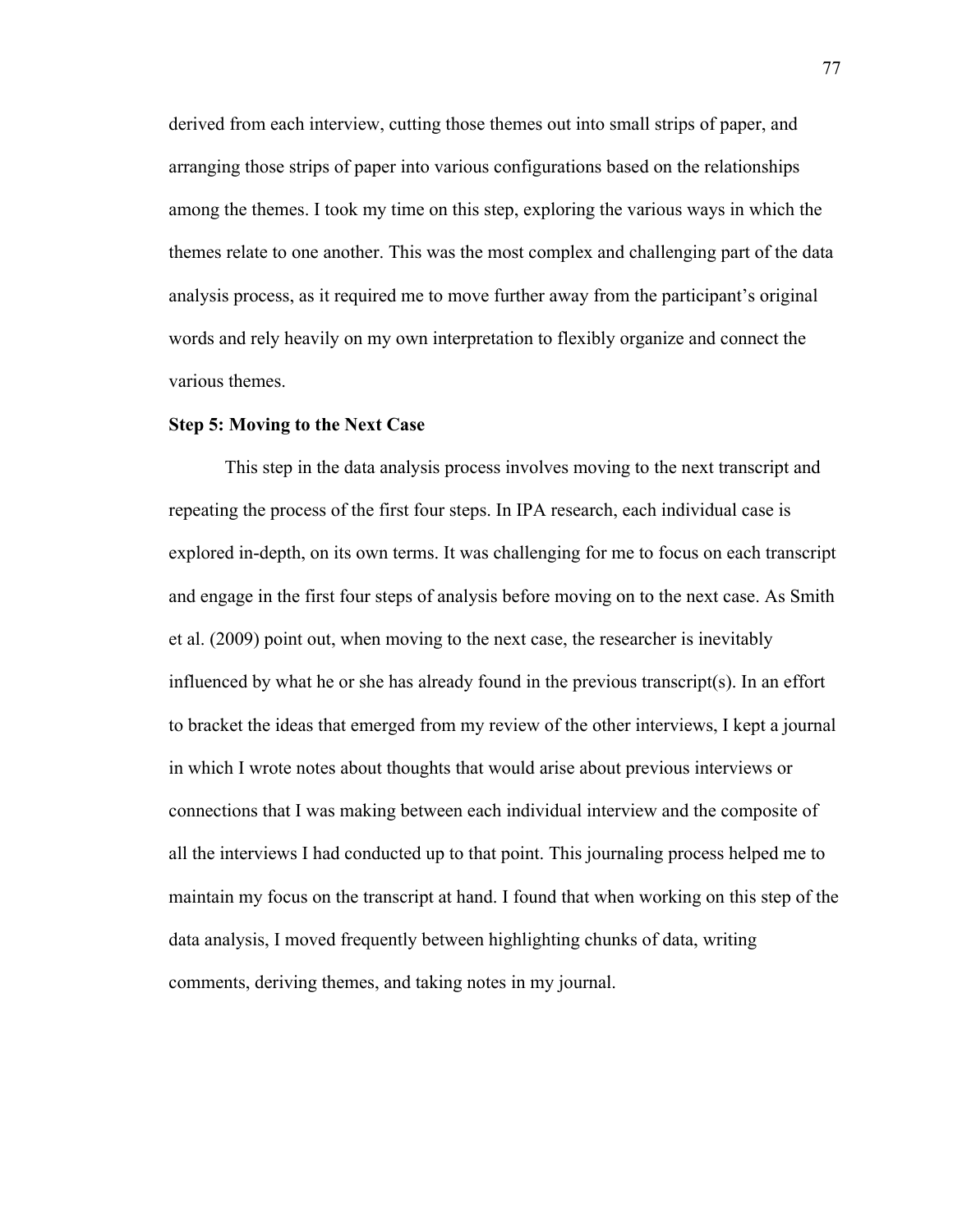#### **Step 6: Looking for Patterns Across Cases**

In the sixth and final step of data analysis, the researcher looks for patterns across the themes derived from each case. To do this, I used a large poster board to arrange all of the themes I derived from the nine interviews. This enabled me to see the relationships among the themes and, therefore, to generate some information about how the participants' unique accounts connected with one another. It also helped me to subsume the themes under a higher level of organization, thus developing a series of primary themes and corresponding sub-themes. My work on this step was more than a surfacelevel arranging of themes; it involved interpretation and required me to develop theoretical connections among the various themes.

### **Validity and Quality of the Study**

According to Smith et al. (2009) the validity of a qualitative study cannot be measured using the same criteria used to assess quantitative research. As Yardley (2008) points out, objectivity, reliability, and statistical generalizability are often inappropriately applied to qualitative studies. However, although the criteria used to evaluate quantitative research cannot be applied to qualitative studies, it is important to determine the validity and quality of an IPA study in order to demonstrate its value in shining light on a particular research phenomenon. Yardley outlines four principles that can be used to assess the quality of a qualitative study. The first, *sensitivity to context*, is demonstrated in IPA research through the researcher's awareness and dedication. In conducting this study, I remained attuned and sensitive to the data, recognizing it as a reflection of participants' unique experiences. When reflecting on the data and conducting data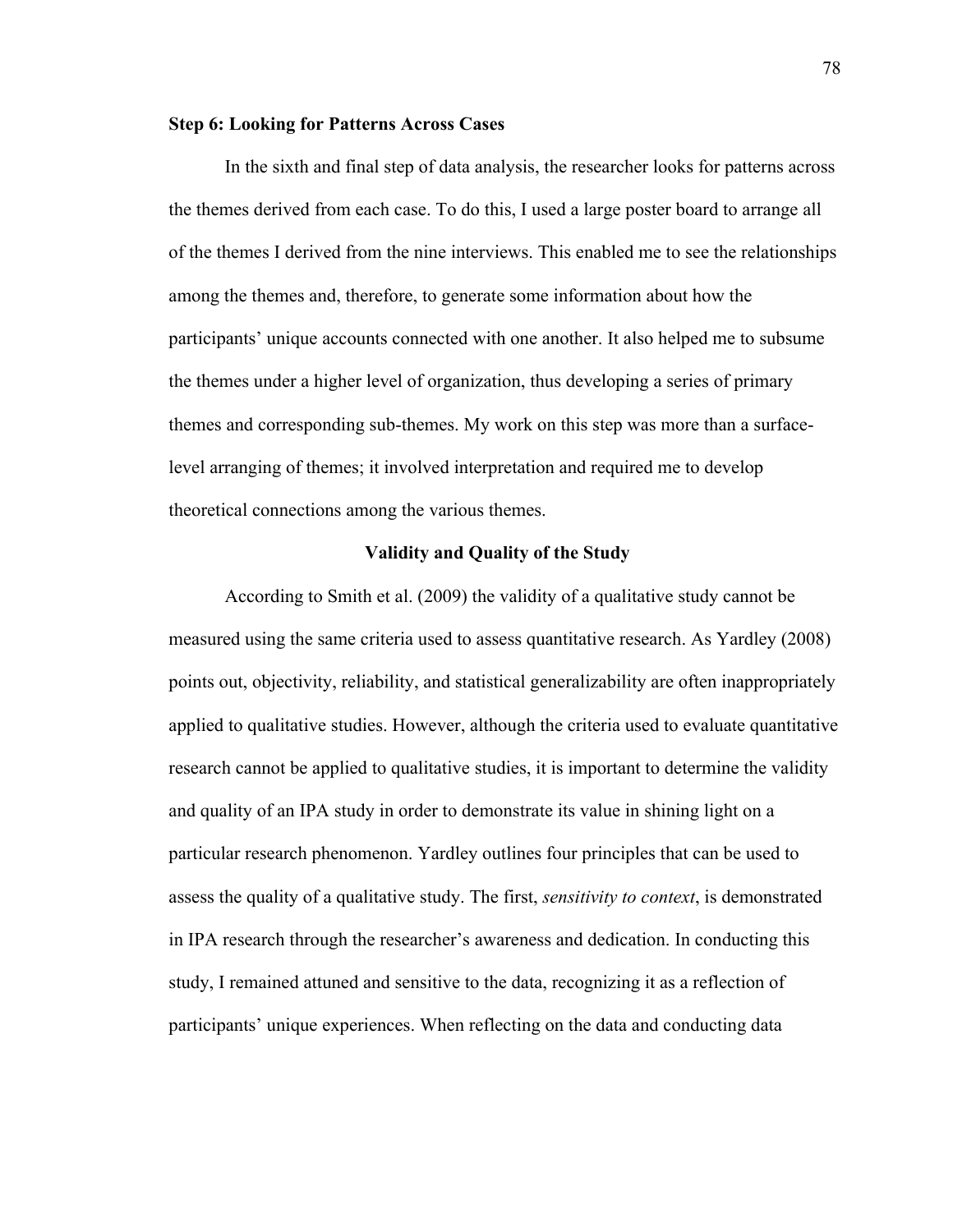analysis, I remained mindful of the context in which each participant's contributions was situated.

Yardley's (2008) second principle, *commitment and rigor* can be demonstrated in many ways in IPA research. In the case of this study, I was committed to ensuring that my participants felt comfortable during all stages of the research process. I was also committed to attending closely to the participants' words and staying close to the original data when conducting my analysis. I demonstrated rigor—which refers to the thoroughness of a study—by conducting thorough, in-depth interviews with all of the participants. Furthermore, I engaged in a rigorous process of data analysis; I carefully engaged in each step of data analysis, balancing my view of the particular participant accounts with my understanding of the emerging results as a whole.

The third principle proposed by Yardley (2008) is *transparency and coherence.* It refers to how clearly the researcher describes the research process and how coherently the themes fit together. Although this was my first attempt at conducting IPA research, I believe I have satisfied this principle by detailing each step of the research process and thoughtfully connecting the research themes to present the results that appear in Chapter IV. I aimed to make clear how I conducted this study and generated the final results. Yardley's final broad principle, *impact and importance,* is used to measure the real validity of a study. It is a question of whether a study informs the reader and offers useful results. It is my hope that the present study is true to this principle and is, therefore, a valid piece of qualitative research.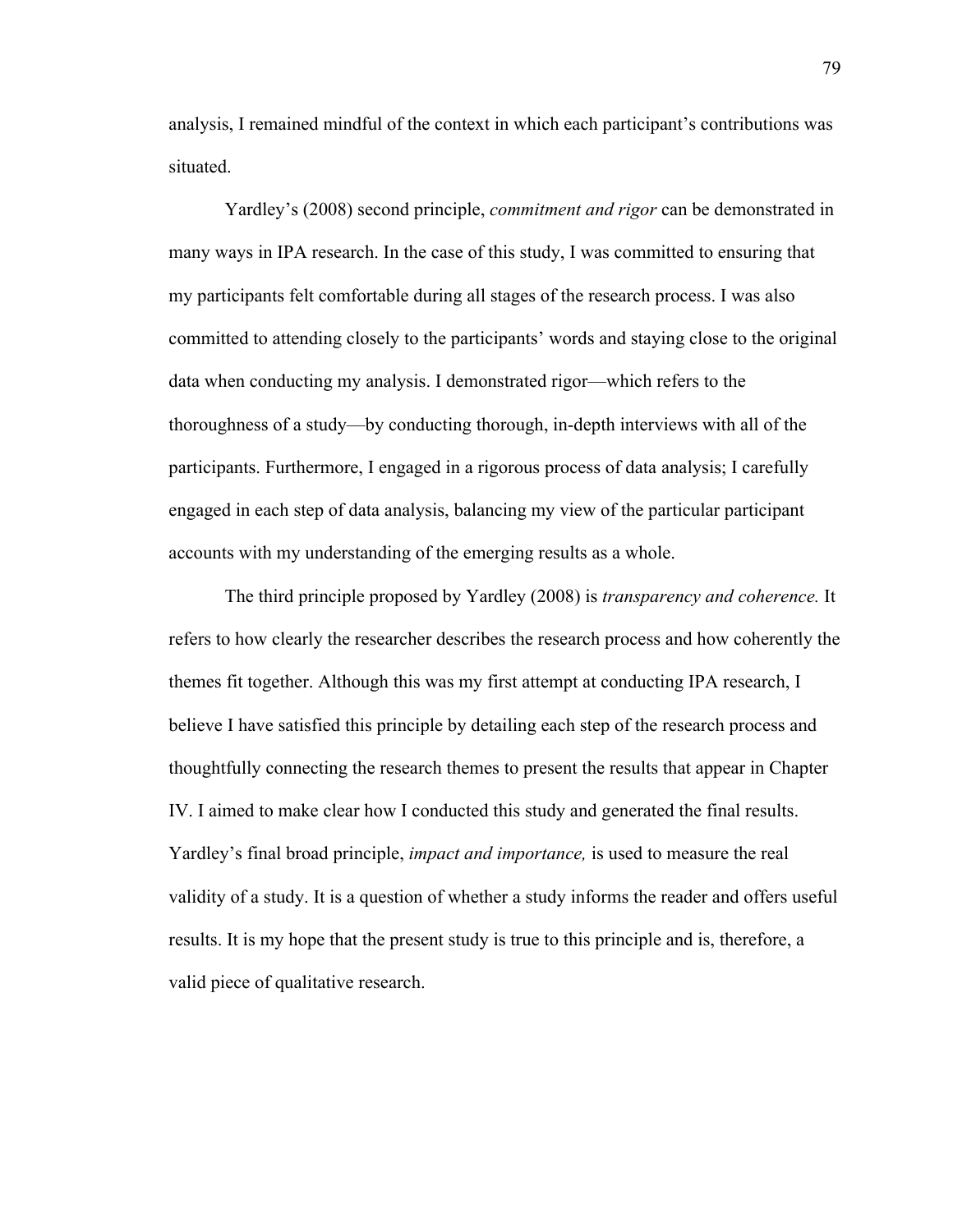### **Ethical Issues**

As with any study involving human studies, it was necessary for me to attend to the relevant ethical issues. Accordingly, I did not begin to solicit participants or collect data until I received full approval from the Nova Southeastern University Institutional Review Board (IRB). Upon being approved, I began the research process with mindful consideration for the safety and wellbeing of my participants. This included ensuring that the participants clearly understood the nature of the study and what was going to be asked of them. These details were explained in the Informed Consent form (Appendix C) that each participant signed before beginning the study. I let participants know that their involvement in the study would be completely voluntary, and that they would be able to withdraw at any point, with no penalty to them. Since I did not compensate the participants in this study, I clearly outlined the potential intangible benefits of participating, as well as the possible risks.

Since the coming out experience can be fraught with fear, pain, estrangement, and a host of other unpleasant emotions, I anticipated that some participants might experience discomfort as a result of participating in the study. I attempted to attend to such discomfort by conducting the interviews with the same empathy and patience I use in my work as a therapist, giving space for participants to take their time and respond in whatever ways allow them to feel safe. However, I was mindful of staying in the role of researcher and not acting as a therapist in my exchanges with participants. As I anticipated, the family interviews added an additional layer of complexity, particularly on the occasions when my interview questions prompted family members to discuss aspects of their coming out experience that they had not previously addressed with one another.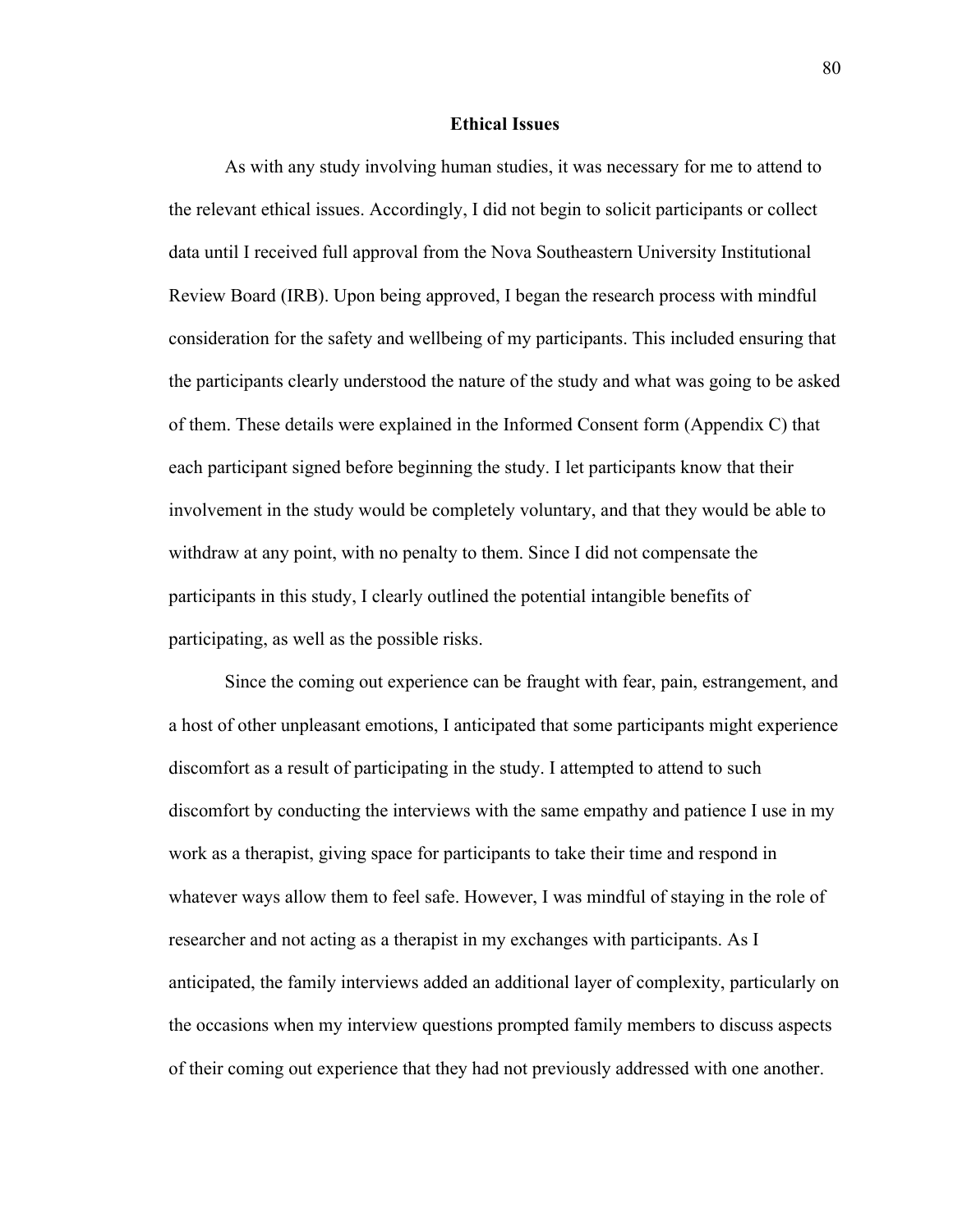When conducting these interviews, I remained aware of the reality that I was intervening in the participating families' lives and contributing in some way to their coming out adjustment process. By making conscious efforts to remain sensitive to this, I positioned myself to better ensure the participants' safety and comfort.

The Informed Consent document signed by the participants in this study explained that if a participant were to experience extreme discomfort and choose not to continue with the study, I would promptly conclude the interview and discard any records taken for that participant up to that point in time. In addition, I let the participants know—both verbally and in the Informed Consent document—that if they wanted to speak with a professional about any discomfort experienced during their participation in the study, I would offer the names of therapists in the local area whom they could contact for an appointment. Neither of these scenarios occurred with any of the participants in the study. Rather, they were all open and eager to participate in the interviews and share their lived experiences with me.

#### **Self of the Researcher**

According to Heggen and Guillemin (2012), "Reflexivity is a concept that is wellknown in qualitative research, where researchers are urged to seriously consider their role and its impact on the research process" (p. 473). As I mentioned in Chapter I, my position as the researcher is something I have considered throughout the process of conceptualizing and carrying out this study. It is something that informed how I engaged with participants and how I interpreted the data. Although the ultimate purpose of any phenomenological study is to shed light on participants' lived experiences, the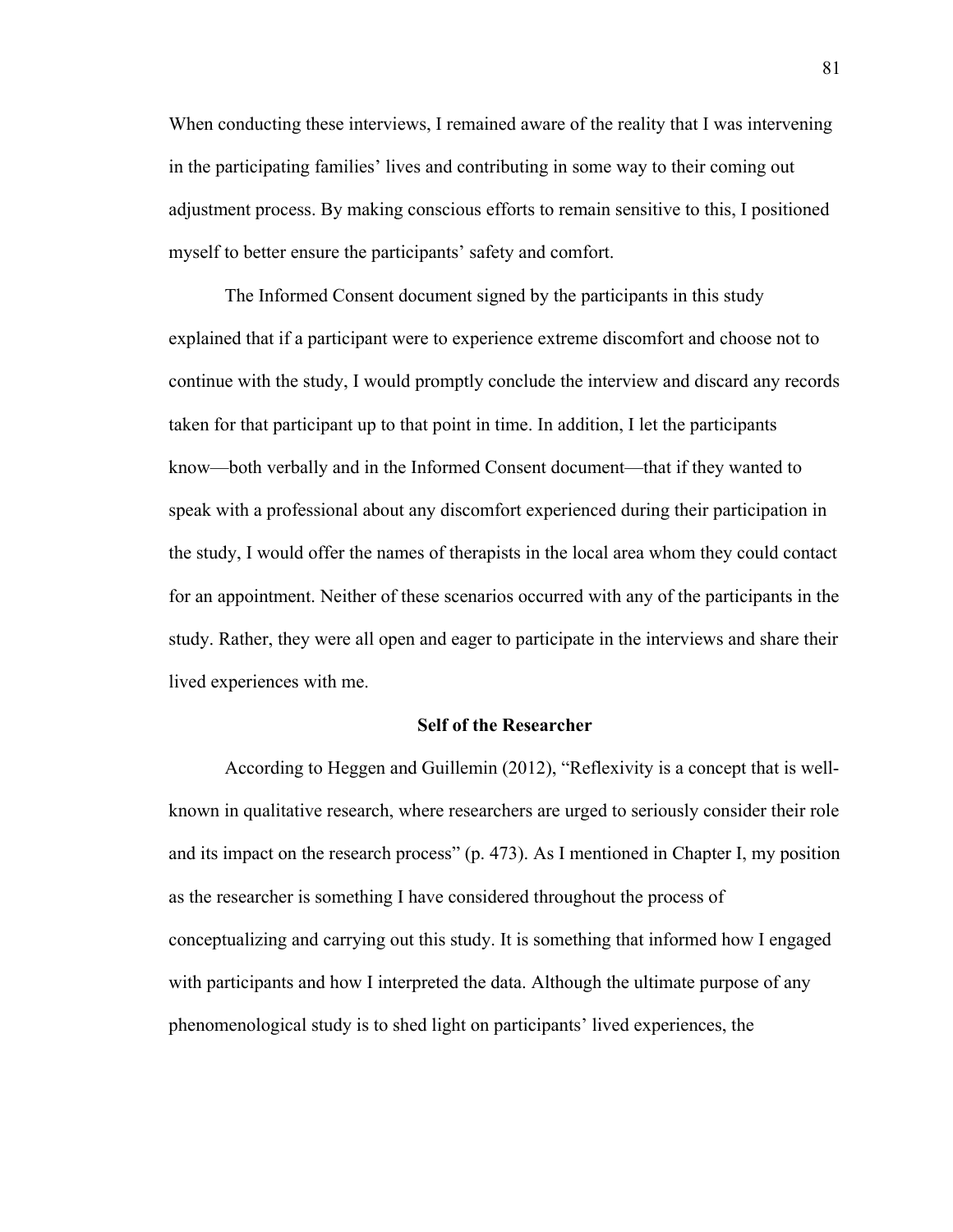researcher's role must be considered. What I brought to this study is meaningful, as it inevitably merged with the participants' voices in significant ways.

My choice of the IPA approach for this study was, in part, influenced by the notion that the product of a phenomenological study is not only situated in the participants' experiences but also "co-constructed in the interaction between the viewer and the viewed, the researcher and the participant" (Breckenridge et al., 2012, p. 67). This form of research is, as its name reveals, interpretative in nature. My personal and professional experiences with the coming out process, along with my engagement with the existing literature on the subject, influenced my interactions with the participants and the data in this study.

Bias is inevitable in any form of qualitative research; it is something to be mindful of, not something to be avoided. In phenomenological research, bracketing is an integral part of the research process. It involves the researcher setting aside his or her biases and assumptions in order to be open to hearing and understanding the participants' experience on its own terms (Smith et al., 2009). From the initial contact with each participant to the final steps of the data analysis process, I engaged in bracketing in order to ensure that the results of this study are not mired in any of my personal ideas, beliefs, or suppositions. I did so by maintaining a journal throughout all aspects of the research process. By writing down the thoughts and ideas that spontaneously arose for me throughout the process, I was able to set aside my personal views and biases in an effort to be open to the unique experiences of the participants in this study.

As Mills et al. (2006) point out, "Researchers, in their 'humanness,' are part of the research endeavor rather than objective observers, and their values must be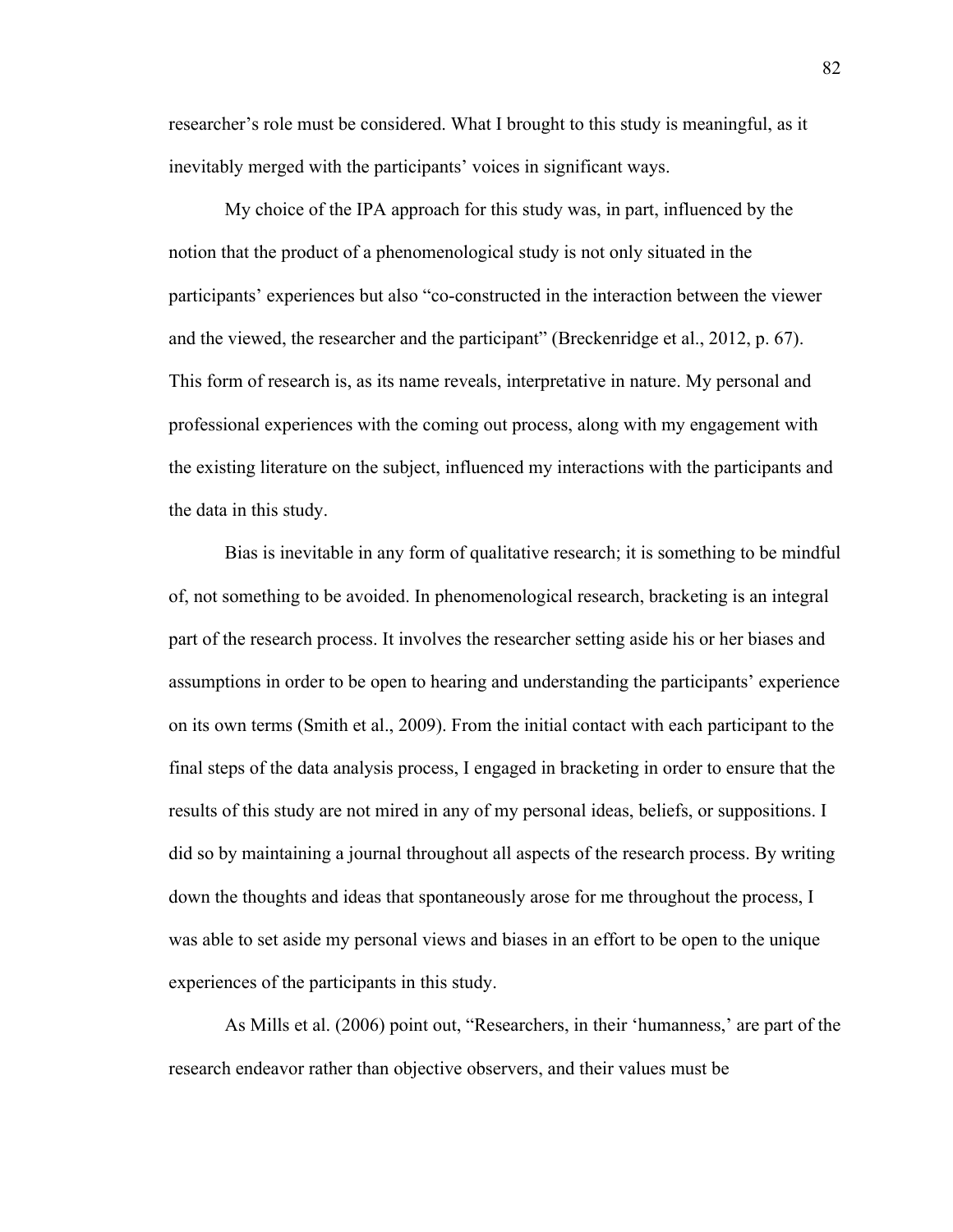acknowledged by themselves and by their readers as an inevitable part of the outcome" (p. 26). Recognizing my role in the research process, I was able to acknowledge my preconceptions at all points of the research process and bracket them as best I could by maintaining a personal journal. My focus was on illuminating the complex and nuanced facets of the coming out process, as lived by the participants who share their stories with me.

#### **Summary**

In this chapter, I offered an overview of the methodology for this study. I described the IPA approach and outlined how I followed it while conducting this study. I also discussed the methods I used to recruit and interview participants while preserving their privacy and safety. By attending to ethical issues and remaining adherent to the tenets of constructivist grounded theory research, I aimed to produce a trustworthy study that can serve as a contribution to the field of family therapy, offering valuable insight into the coming out experiences of LGB young people and their families. In Chapter IV I present the findings from the study, using extracts from my interviews with the participants to demonstrate the various themes and sub-themes I derived from my analysis.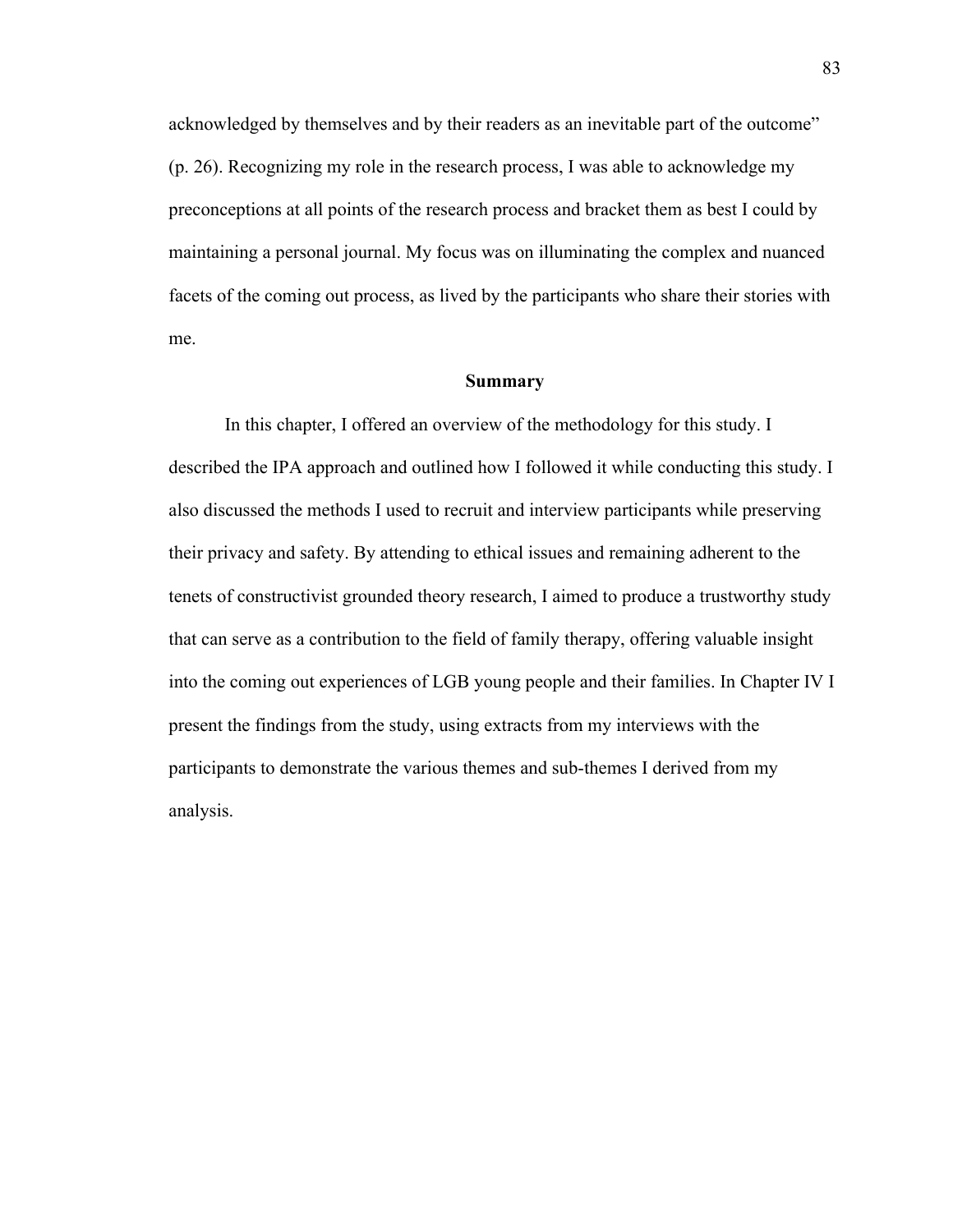#### **CHAPTER IV: FINDINGS**

Coming out is a unique event that is different for everyone who goes through it. This is especially true when it comes to the experience of coming out within one's family of origin. The individuals who lent their voices to this study shared valuable perspectives about the family adjustment process that occurs after a family member discloses a nonheterosexual identity. This chapter illustrates the primary themes that I derived from my analysis of the captivating stories shared with me by the participants of this study. Table 1 displays each of the primary themes, along with the sub-themes subsumed under each one. Throughout the chapter, I elucidate the meaning of the themes by including excerpts from the original data. I weave the participants' original voices through my own description of the themes and sub-themes in an effort to illuminate the lived experience of the family adjustment process.

The excerpts that are shared in this chapter represent multiple perspectives—those of the LGB young people in the study, and those of the family members who participated with them. I conducted three interviews with each family and asked a different set of questions in each one. However, in my analysis I found that common themes emerged across participant category and interview type. In other words, there was convergence among the data from my interviews with the LGB young people, my interviews with the family members, and the conjoint interviews I conducted with the LGB young people along with their respective family members. I chose not to make any arbitrary distinctions and instead allowed myself to derive themes irrespective of where the data originated. The themes and sub-themes I present and illustrate in this chapter emerged from my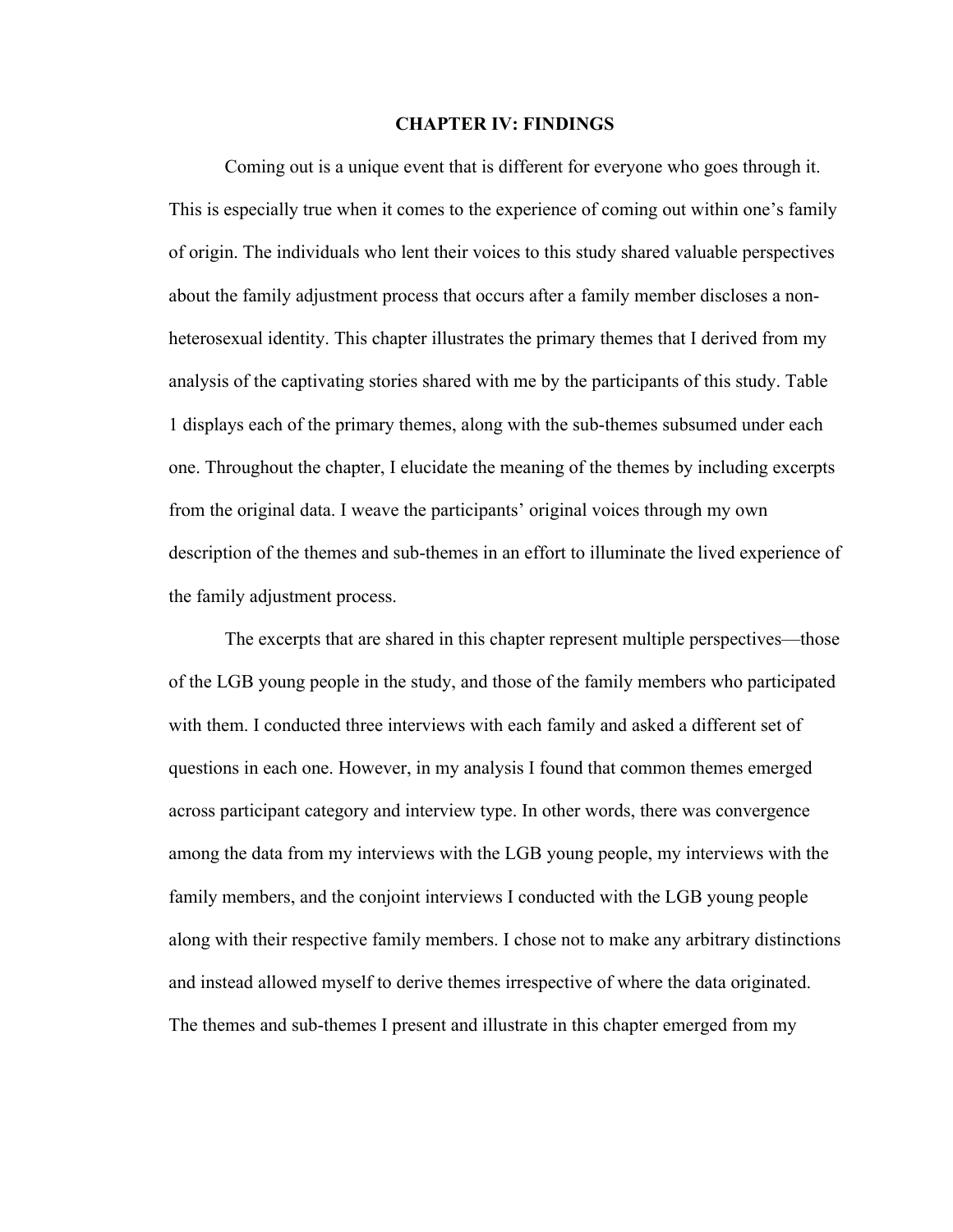analysis of the composite data and are representative of the perspectives shared by the participants in all of the interview configurations.

| <b>Primary Theme</b>                     | <b>Sub-Themes</b>                        |
|------------------------------------------|------------------------------------------|
| Coming Out: What It Is and What It Isn't | Just One Family Issue Among<br>$\bullet$ |
|                                          | Others                                   |
|                                          | A Complex, Emotional Experience          |
|                                          | Coming Out As a Process, Not an          |
|                                          | Event                                    |
| Coming Out to Self: The Developmental    | Sensitization<br>$\bullet$               |
| <b>Self-Discovery Process</b>            | <b>Identity Confusion</b>                |
|                                          | <b>Identity Assumption</b>               |
|                                          | Commitment                               |
| Testing the Waters: The Initial Phase of | Practicing with Peers                    |
| Disclosure                               | <b>Bisexuality As a Transitional</b>     |
|                                          | <b>Identity Label</b>                    |
|                                          | Coming Out First to Closest Family       |
|                                          | Member                                   |
|                                          | The Lower the Stakes, the Lower          |
|                                          | the Stress                               |
|                                          | The Importance of Perceived Safety       |
| Family Member Reactions: Many Shades     | Vast Space Between Acceptance            |

Table 1. *Primary Themes and Sub-Themes*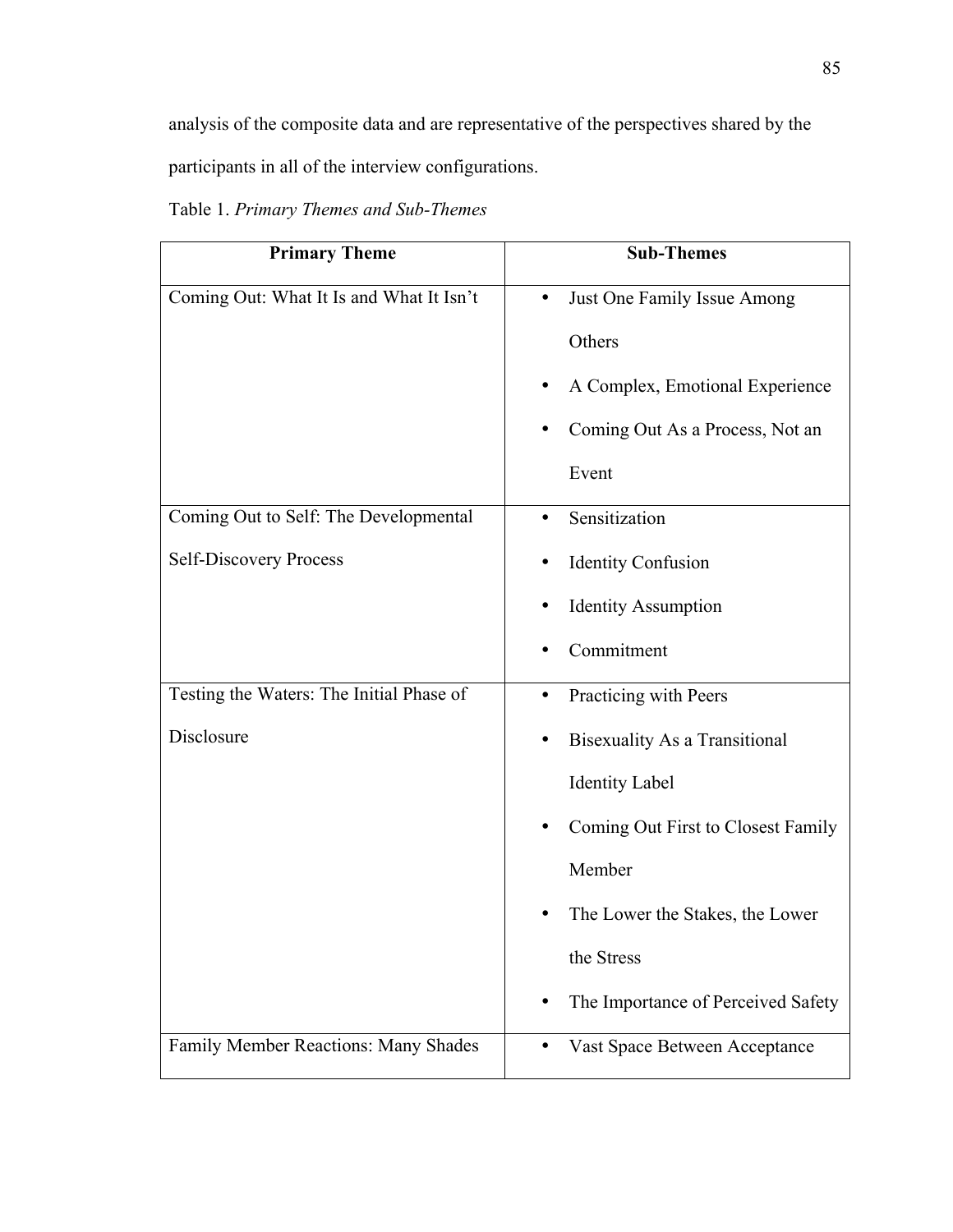| of Gray                                  | and Rejection                       |
|------------------------------------------|-------------------------------------|
|                                          |                                     |
|                                          | Shift in Heteronormative            |
|                                          | Expectations                        |
|                                          | Lack of Uniformity and              |
|                                          | Cohesiveness in Family Responses    |
|                                          | Love and Closeness Trump            |
|                                          | <b>Personal Beliefs</b>             |
|                                          | Even with Acceptance Comes Fear     |
|                                          | Taking on the Role of Ally          |
| The Role of Context in Family Responses  | <b>Generational Differences</b>     |
|                                          | Individual, Contextual Factors      |
|                                          | <b>Prior Assumptions</b>            |
|                                          | Prior Exposure to LGB People        |
| The LGB Young Person's Experience        | Pressure to Stay Hidden or Return   |
|                                          | to the Closet                       |
|                                          | Withholding as a Form of            |
|                                          | Protection                          |
|                                          | Some Minds Can't Be Changed         |
| A Matter of Time: The Process of Family  | Two-Way Process of Acceptance       |
| Adjustment                               | Change in Responses Over Time       |
|                                          | <b>Improved Closeness Over Time</b> |
| A Larger View: Perspectives on Sexuality | Fluidity and Complexity of Sexual   |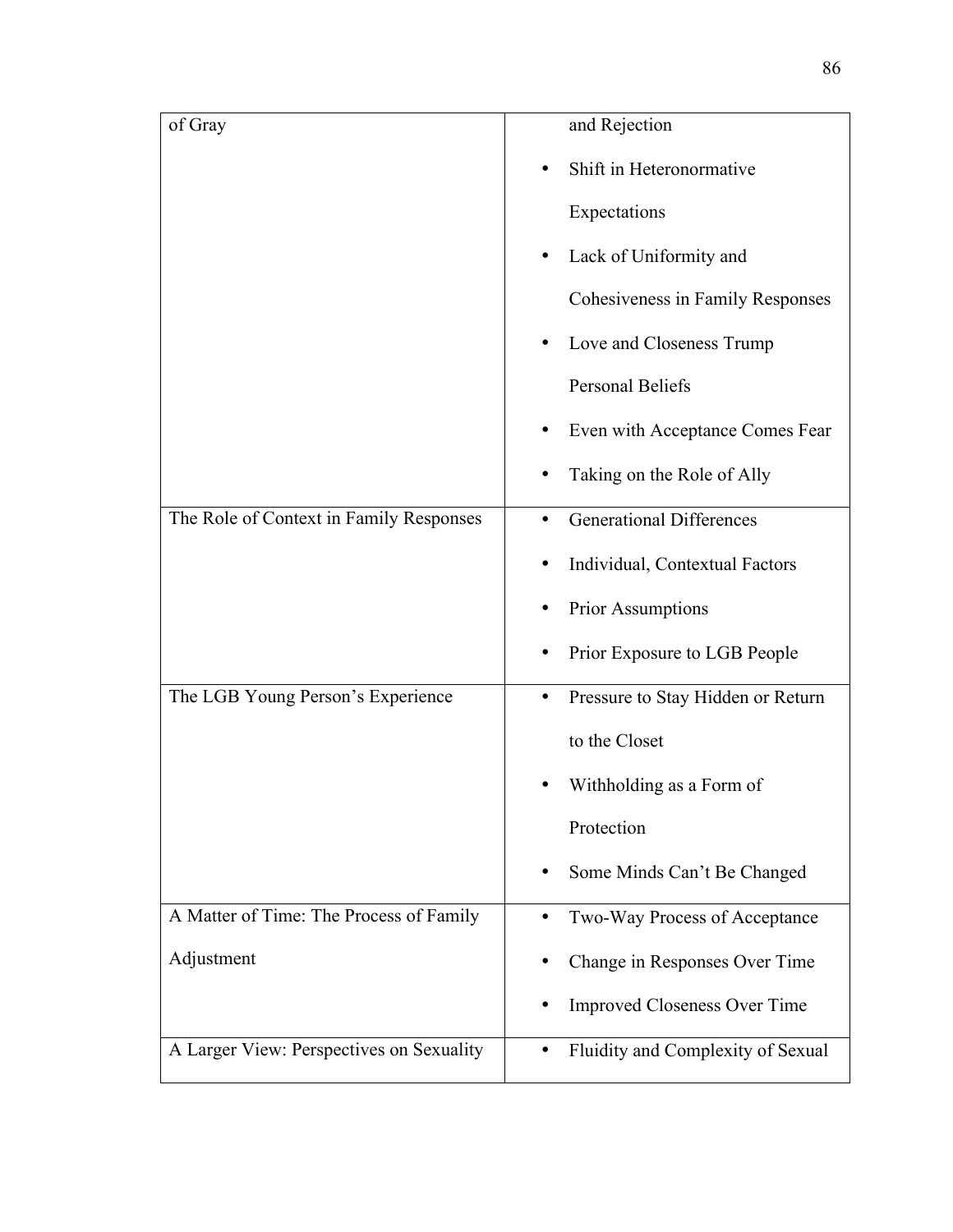| and Identity               | Orientation                                |
|----------------------------|--------------------------------------------|
|                            | The Limiting Nature of Labels<br>$\bullet$ |
|                            | Just One Fact About a Whole<br>$\bullet$   |
|                            | Person                                     |
|                            | One Day, Coming Out Won't Be               |
|                            | Necessary                                  |
| The Broader Social Context | Importance of Visibility                   |
|                            | The Role of Social Media                   |
|                            | It's Getting Better<br>$\bullet$           |
|                            |                                            |

## **Coming Out: What It Is and What It Isn't**

In the process of recalling and describing their family adjustment process, the participants in the study conveyed some of their personally held ideas about what it means to come out in general. In different ways, the participants all shared their perspectives on the coming out process, which they derived from their personal experiences. The views they shared on coming out in general help to contextualize how they made sense of their families' unique processes of adjustment.

# **Just One Family Issue Among Others**

The existing literature on the coming out experience within the family can easily lead one to assume that a young person's disclosure of non-heterosexuality is the most significant issue in the family. However, the responses from the participants in this study suggest that it is just one family issue among many. Although all of the individuals I interviewed saw the disclosure as a major event in the family life cycle, none of them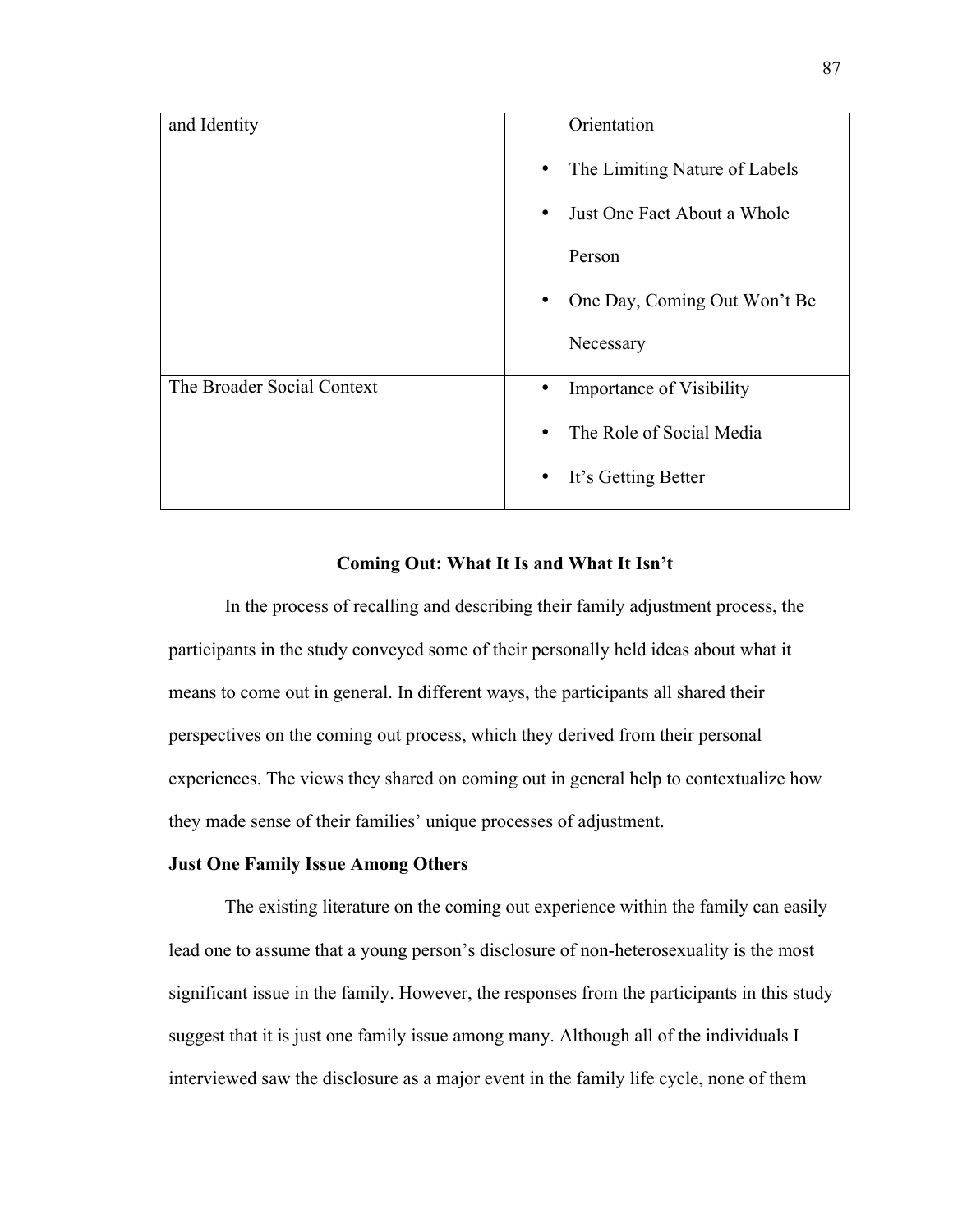perceived it to be the most crucial family event, even at the time when it was taking place. For example, Logan (F1P1) spoke about many challenges in his life that converged around the time of his initial disclosure within the family.

F1P1: Umm I was going through . . . Middle school years were not good for me. Umm I was very, very depressed. Umm my, my dad left. My parents had a kind of pretty (pause) shitty breakup, um, that was very unexpected. Umm and I was kind of in the middle of it. I was very, very close with my mother. Like very much a momma's boy; very tight with her, and um when my dad left, it, it came out of nowhere. There was no communication; there was no sitting down and saying, uh, "Ok, we still love you." Like literally, one day he was just gone. . . . And um . . . uh I was dealing with that, and I think also, like, the puberty, hormone changes in my mind, in my head . . . so I was really depressed. I was suicidal. I cut myself quite a bit.

Logan made sense of his coming out within the family as something that happened within the context of other important family issues. Because of his parents' divorce and the pain it caused in the family, Logan's coming out did not take center stage. Similarly, Samantha (F2P1) spoke about her initial disclosure of bisexuality to her mother and the fact that her mother took it much less seriously than she had anticipated. She made sense of this by recognizing that her coming out was not the most significant event taking place within her family at that time.

F2P1: Umm so I . . . but I don't think my mom very much took it seriously. And that issue probably took a back seat when that was going on.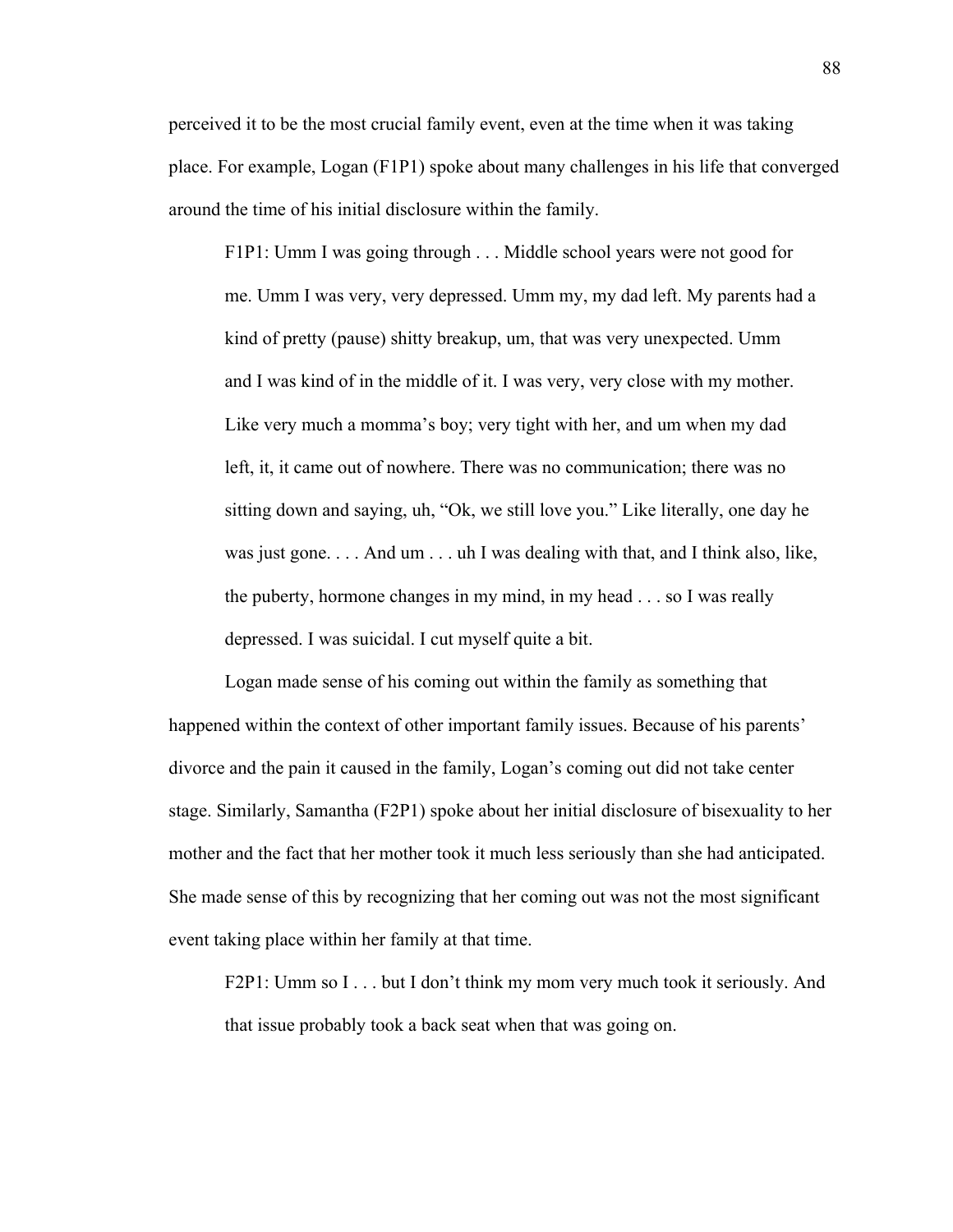DF: The issue of your sexuality took a backseat when the divorce and separation happened?

F2P1: Exactly. Exactly.

DF: Ok.

F2P1: And, um, yeah, so even though I had mentioned it to my mom, it wasn't a, a huge part of our lives for another couple years at least.

In Lauren's (F3P1) case, her coming out was disruptive to the family, but her sister, Katrina (F3P2), helped the other members of the family process the disclosure and put it into context so that the initial emotional intensity did not endure. Of the three families, Lauren's was most heavily impacted by the disclosure, and even still, it was not the only issue or stressor affecting the family. To varying degrees, the stories of all three families suggest that an LGB young person's disclosure of non-heterosexuality within the family does not necessarily become the family's prominent concern.

#### **A Complex, Emotional Experience**

Although the participants acknowledged that their families adjusted to the coming out in the context of other important family issues, they emphasized the emotional aspects of the disclosure. Logan, for example, described the intense emotional experience of first coming out to his mother.

F1P1: It was like a whole afternoon of (pause) crying, and anger, and throwing things. . . . So I remember being in this kind of, like, frantic emotional place, and I'm not sure if it was, like, "I don't need to go to therapy because I know what's wrong with me," that kind of idea. Umm and it kind of extended into the afternoon, and I remember I was just, like, lying on my floor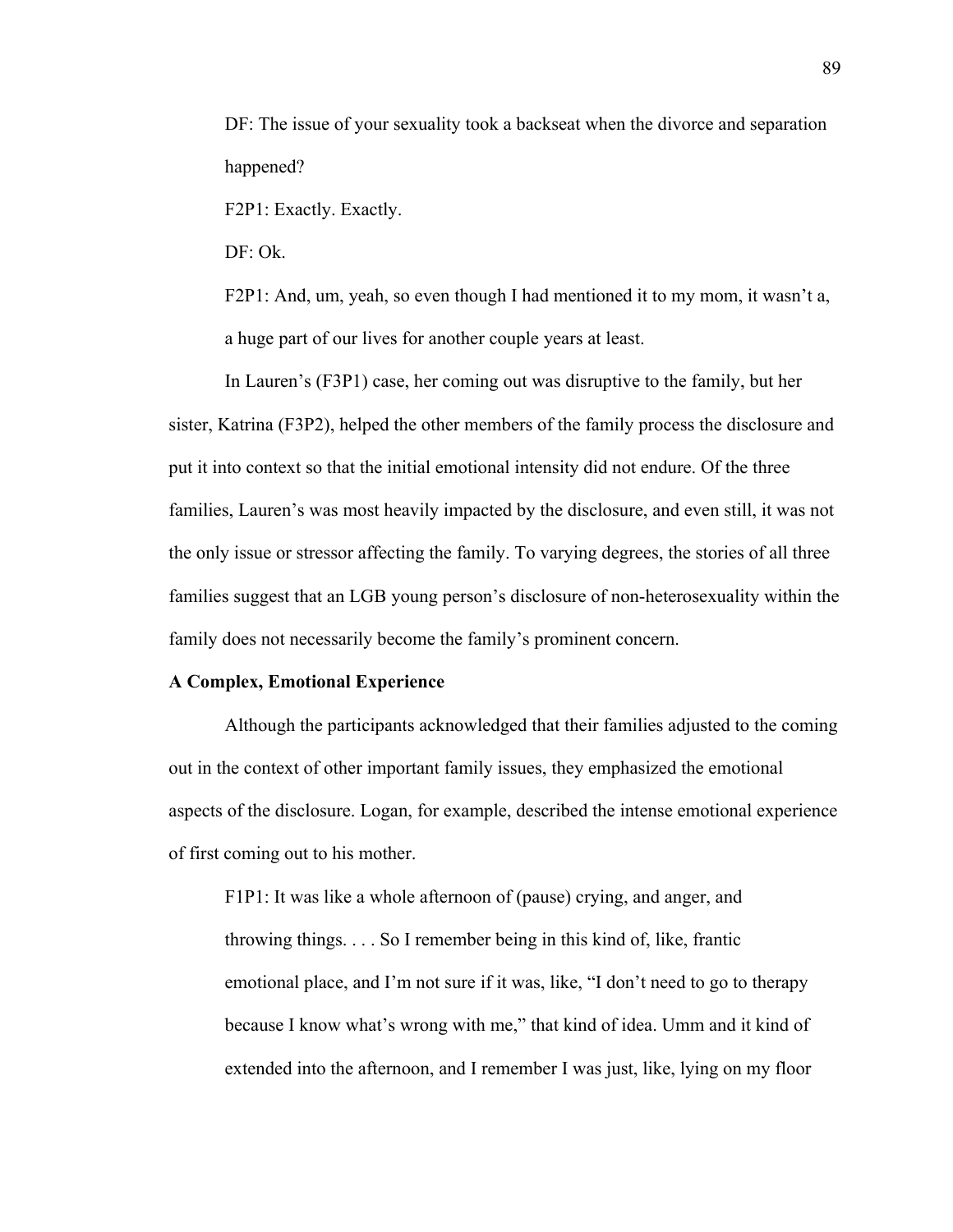crying, and my mom was there. And umm . . . and she kind of, like (pause), you know, like I told her, and she kind of was like nodding and, and crying a little bit.

Samantha spoke during our interview about the many emotions she felt during her father's process of adjustment, and she shared with me her presuppositions about the emotional impact that her disclosure had on her father. She recounted a painful memory of her father becoming angry the first time one of her girlfriends spent the night at his house, and she recalled how "very embarrassed" he became afterward. Though Samantha described her father as generally unemotional, she was able to remember a number of occasions on which her coming out noticeably affected him.

For Lauren (F3P1) and her sister Katrina (F3P2), even talking about Lauren's disclosure and the responses within their family produces strong emotions. During our interview, both sisters smiled through tears when remembering Lauren's coming out and the impact it has had on their family.

F3P1: Yeah, we're like crybabies, so we're like "Oh my god, stop." (Both sisters laugh)

F3P2: Yeah.

F3P1: I was like, "I'm just so glad I have you." And she's like, "Stop, stop." F3P2: Yeah, we're really emotional.

F3P1: We were so . . . yeah, we're ridiculous. We don't really talk about it unless we wanna cry. (Everyone laughs)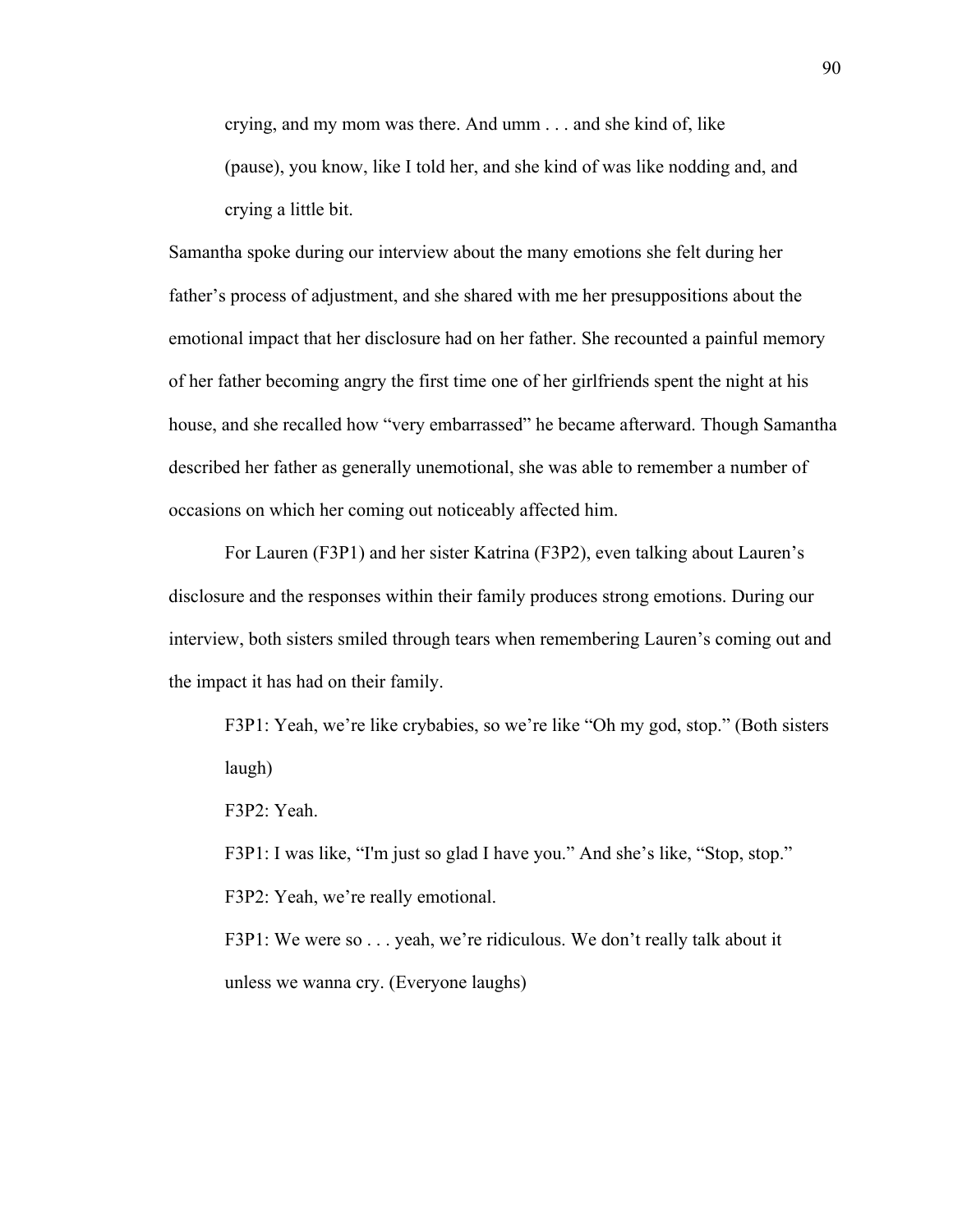#### **Coming Out as a Process, Not an Event**

The stories shared by the participants in this study corroborate Savage and Miller's (2011) assertion that "coming out is a long process, not a single event" (p. 2). All three of the LGB young people made multiple disclosures within their families of origin, and each particular disclosure involved a unique process of assessment, preparation, and adjustment. In all three families, the young person's coming out process consisted of a series of disclosures that took place over time, followed by a period of adjustment that each family member went through at a different pace. In two of the three families, the LGB young people came out more than once to the same family member. Logan came out to his brother, Isaac, in an off-the-cuff manner when they were teenagers, and then again more formally several years later. Samantha came out three times to her mother: first as pansexual, then as bisexual, and finally as gay.

For each of the three LGB young people in this study, coming out in the family was a process that took place over time, not a discrete event with a singular effect. The young people all shared unique perspectives on the experience of coming out in their families that illustrate how the process unfolded over time. Lauren, for example, recalled that over a year after her father's initial negative reaction to her disclosure, she got to continue the process of coming out to him.

F3P1: They never said goodbye to me either when I went to Spain. My parents dropped me off at the airport, they didn't say bye. And my dad looked at me and was like, "You're gonna be a lesbian and do nothing with your life." Like, it was horrible. . . . So I came out my junior year of college, and then I went to Spain my senior year my first semester. Then I had my second semester at school, and then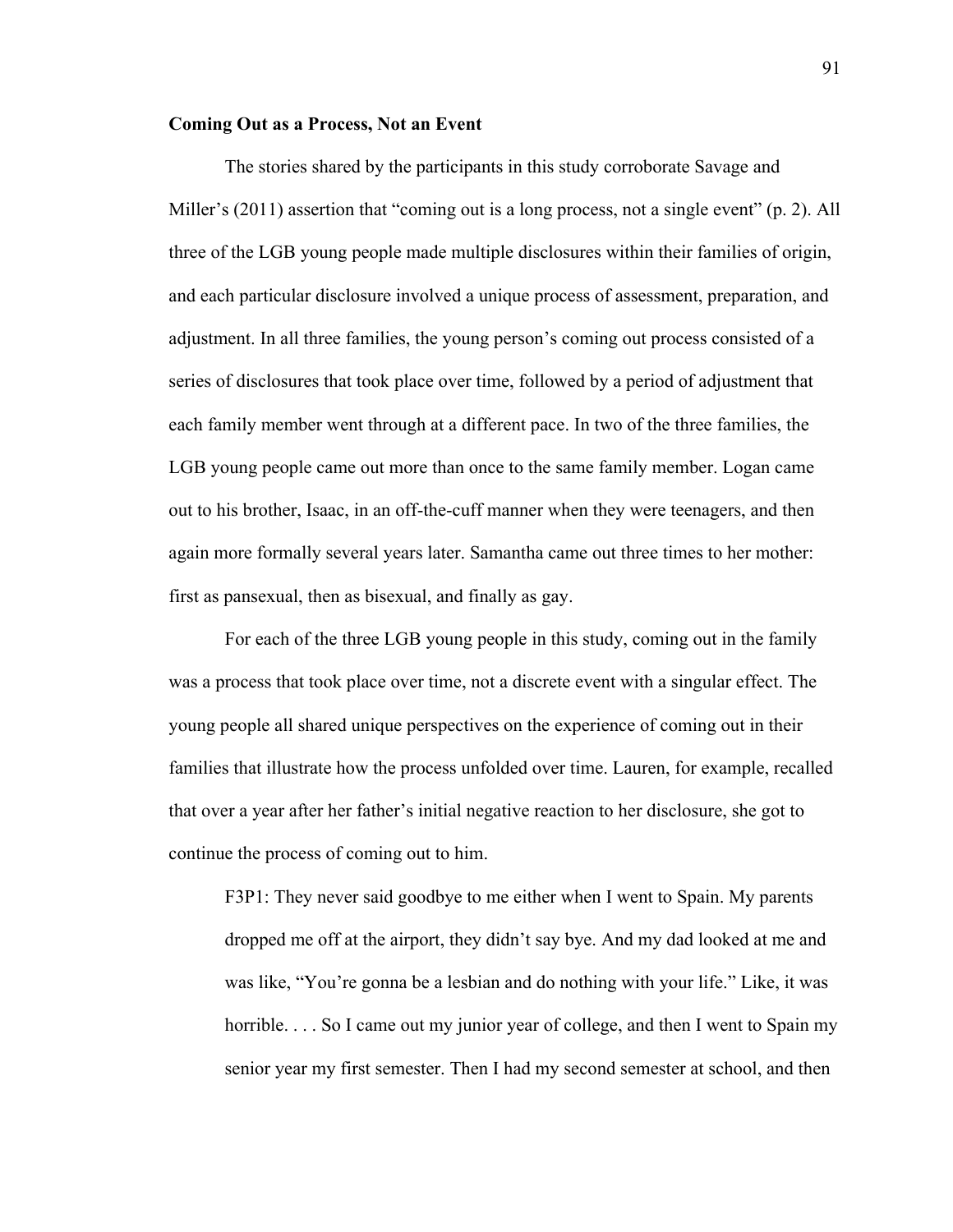when I graduated, my parents came down to watch me graduate. And that's when me and my dad had that moment where he sat me down, and he was actually able to hear me out.

In some cases, the family members shared their own perspectives on the process of their loved ones' coming out. Isaac (F1P2) made sense of his brother Logan's process as a vacillation between extremes.

F1P2: Um, but . . . it kind of went through, in ebbs and flows. Honestly there were times when he was very much like, "I'm here!" and like, just wanted to tell everybody; and then there were also times when he was, he was kind of, like, checking himself from that extreme. Like going to say, like, not telling anybody and pretending he's straight.

Samantha's mother, Janet (F2P2), remembered that Samantha's process of coming out to her took place over many years and occurred in the form of multiple conversations based on the different stages of Samantha's development as a romantic and sexual being.

F2P2: And at some point she had said to me . . . "You know, mom, I think that I might be bi" . . . and I said, "Well, are you sure? Do you know?" And she goes, "I'm not sure," and I said, "Well, let me know." You know, and that was about as far as we got, and then that was a good while before she, I think, ever actually had a relationship with someone, you know, that was in any way reciprocal. . . And it, it wasn't really more of an issue until she was old enough to be dating. And so this was maybe . . . I'm guessing she was around 14, 15, maybe when she started talking to me about it.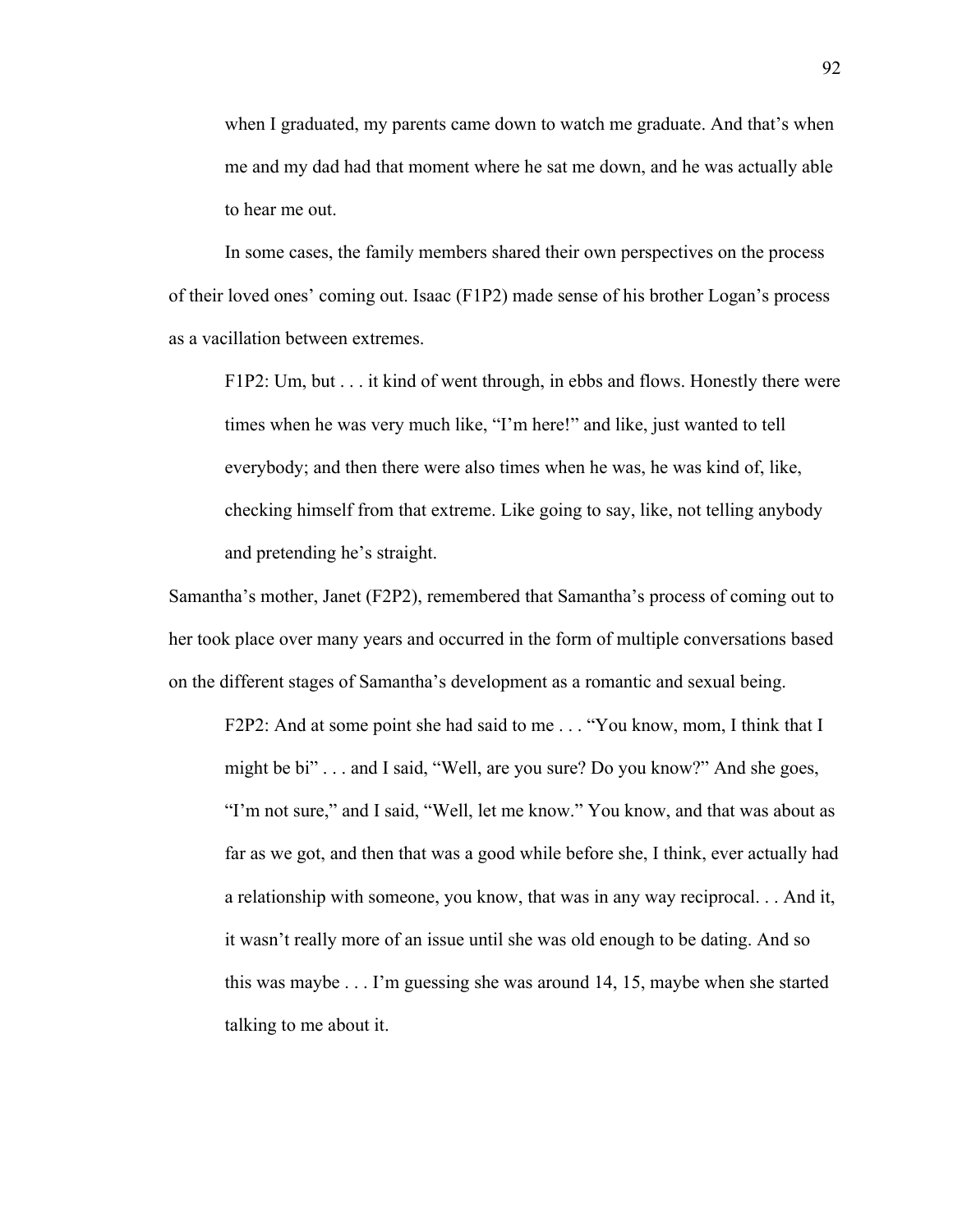The recollections and perceptions that the participants shared with me illustrate the complex, emotional nature of the coming out process. Although the coming out process was not the most significant event in the participants' families, it did have a meaningful impact on the family as a whole, and on each of the individual family members. The LGB young people, in particular, emphasized the personal meaning of coming out in the family as the culmination of a long process that began with selfdiscovery.

# **Coming Out to Self: The Developmental Self-Discovery Process**

All three of the LGB young people in this study told me that before coming out, they went through a sometimes painful process of trying to figure out who—or "what," as a couple of them put it—they were. All three of them described experiencing relief when they realized that being gay was an actual orientation; it helped them feel less "weird" and "wrong." This self-discovery was a formative experience for all three of the young people. It provided them with a foundational non-heterosexual identity and informed how they later came out to the important people in their lives.

Troiden (1989) proposed a four-stage model of optimal identity formation for LGB youth. Based on what they shared with me, the young people in this study appear to have followed the trajectory of that model, which consists of sensitization, identity confusion, identity assumption, and commitment. Each of them described a developmental process of self-discovery that began with recognition of same-sex attractions and culminated in the claiming of a non-heterosexual identity that they confidently share with others. The participants' recollections of their self-discovery process can best be conveyed within the context of Troiden's four-stage model.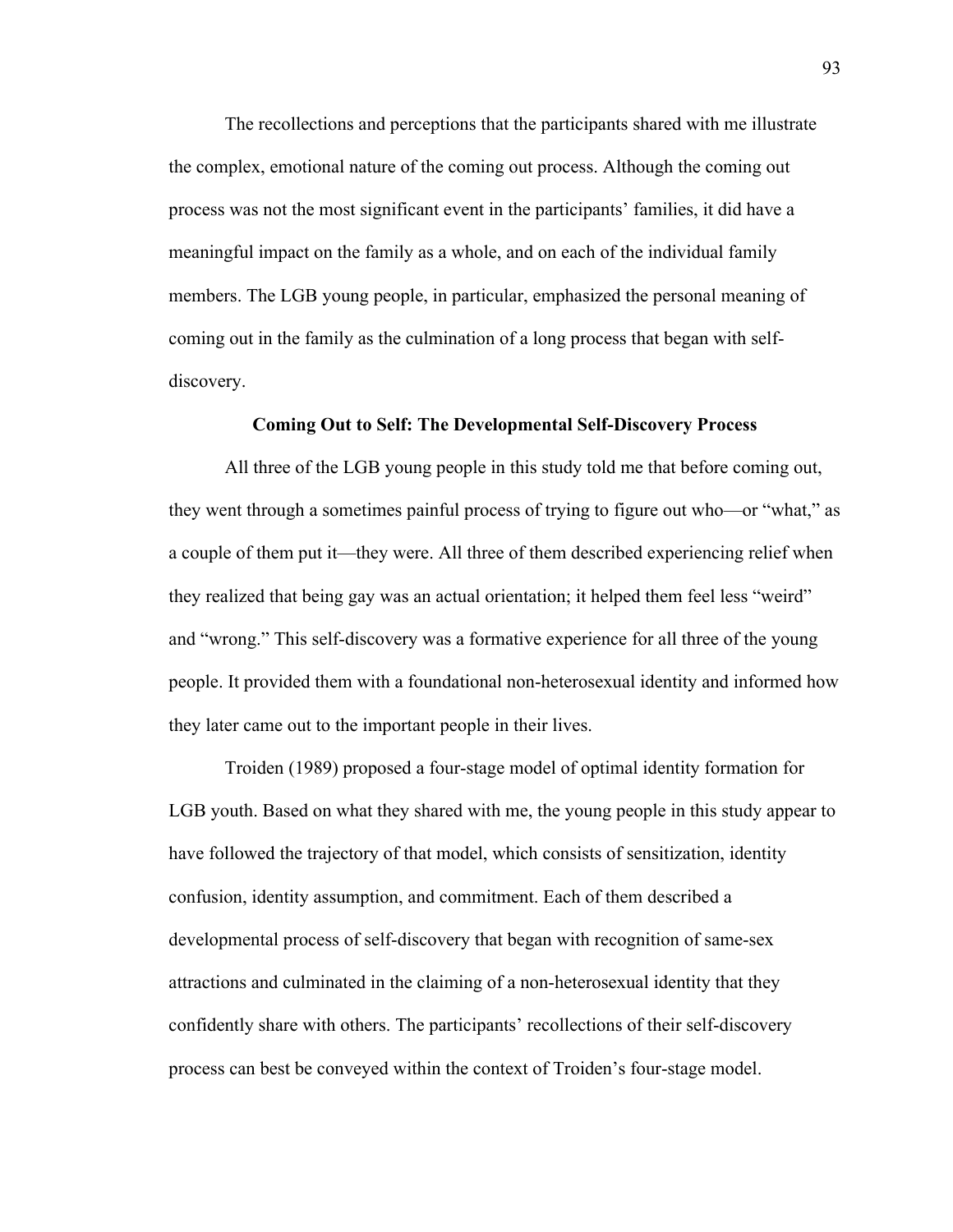# **Sensitization**

According to Troiden (1989), the first stage of identity formation, sensitization, occurs when the young person first recognizes that he or she is attracted to the same sex and begins to explore the possibility of being different from the expected heterosexual norm. Logan recalled his first recognition of same-sex attraction, perfectly capturing the essence of this stage.

F1P1: Umm the first time I really remember thinking, "Okay, this is weird," I was 11 years old, and um I was in sixth grade. And I remember looking at my sixth grade science teacher's ass as he was walking by and being like, "That's nice!" And then being like, "Wait. What??" And that's when I knew, like, okay, this is strange.

### **Identity Confusion**

The second stage of identity formation is known as identity confusion (Troiden, 1989). In this stage, the young person experiences inner turmoil and attempts to determine whether his or her attractions to members of the same sex are indicative of a non-heterosexual identity. Samantha's experience illustrates the confusing nature of this stage.

F2P1: And, um, I didn't know it was a real thing, with a real name, and a real community until about seventh grade. . . . And, uh, so it was definitely more talked about and more okay by middle school, but I wasn't . . . I was still definitely in denial. And I saw a movie that's very famous in the gay community. It's called *But I'm a Cheerleader*, and I had a crush on the character, and I'm like,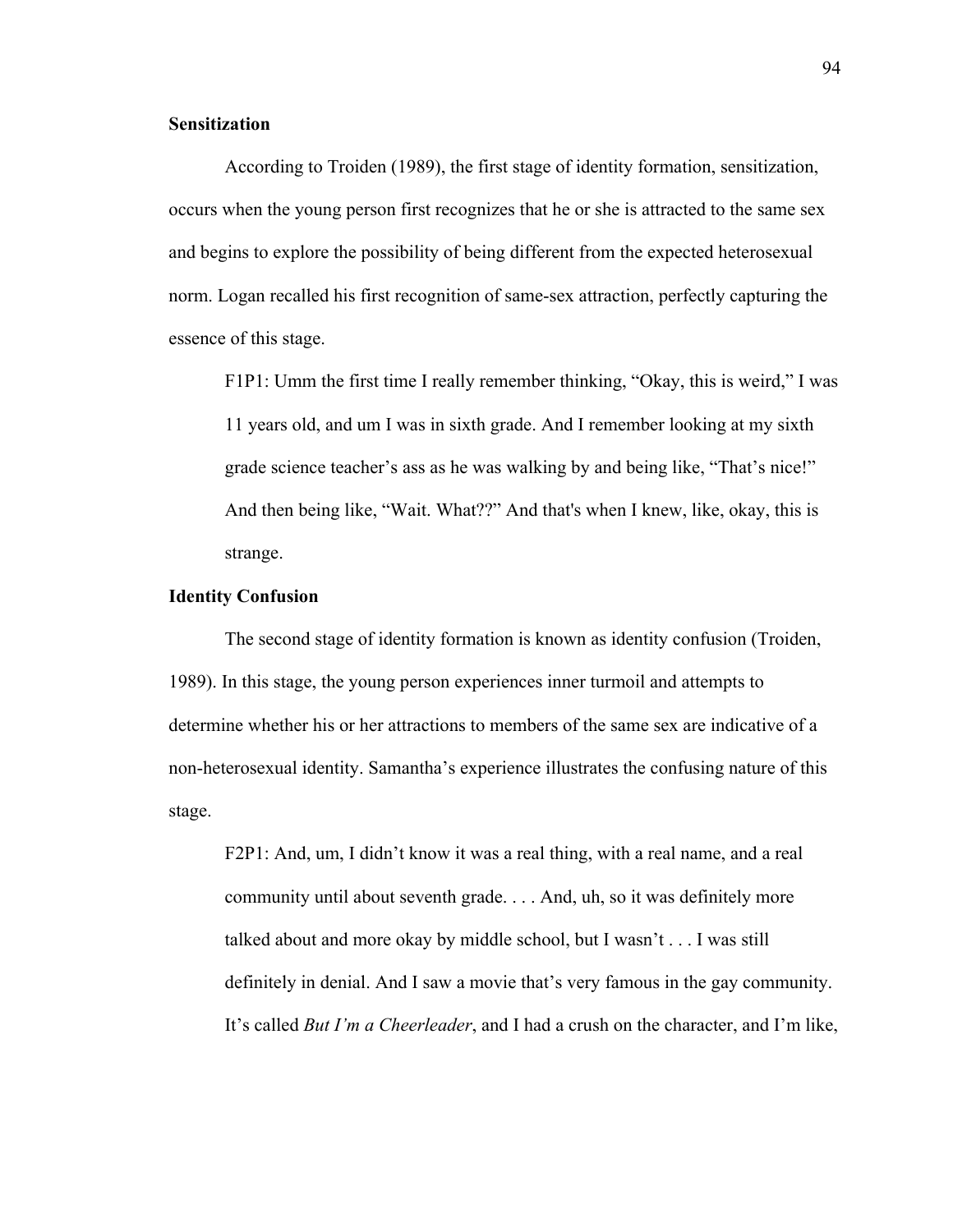can I be that? Am I that? Like, is this real? And it was definitely, like, an inner turmoil when seeing the movie.

# **Identity Assumption**

In the third stage, the young person begins to assume a non-heterosexual identity. During this part of the self-discovery process, he or she becomes increasingly more willing to claim an identity that falls outside the heterotypical norm. Lauren talked about the significance of this stage in her self-discovery process, and she emphasized the role her sister played in helping her assume a non-heterosexual identity.

F3P1: I was dating a girl for eight months, and I was still saying I wasn't gay. And when I told her that, she was like, "Lauren, you're gay." And I was like, "No, I'm not gay. It's just this one girl." And she's like, "Girl." (Laughs). I'll never forget that moment. And then I was . . . I will never forget any of this. I was, like, showering, and I was, like, (long, drawn out gasp), "I'm gaaaaaaay." Like, it was, like, this moment that it just all hit me, and I was like, "I'm gay."

# **Commitment**

In Troiden's (1989) fourth and final stage of identity formation, the LGB young person commits to his or her LGB orientation, taking it on as a way of life. This process includes a sense of self-acceptance and involves the integration of the young person's private and public selves. LGB young people who reach the commitment stage take ownership of their non-heterosexuality and confidently share that part of themselves with others. During our conjoint interview, Samantha told her mother and me about the way she handles conversations about her sexual orientation since committing to a gay identity.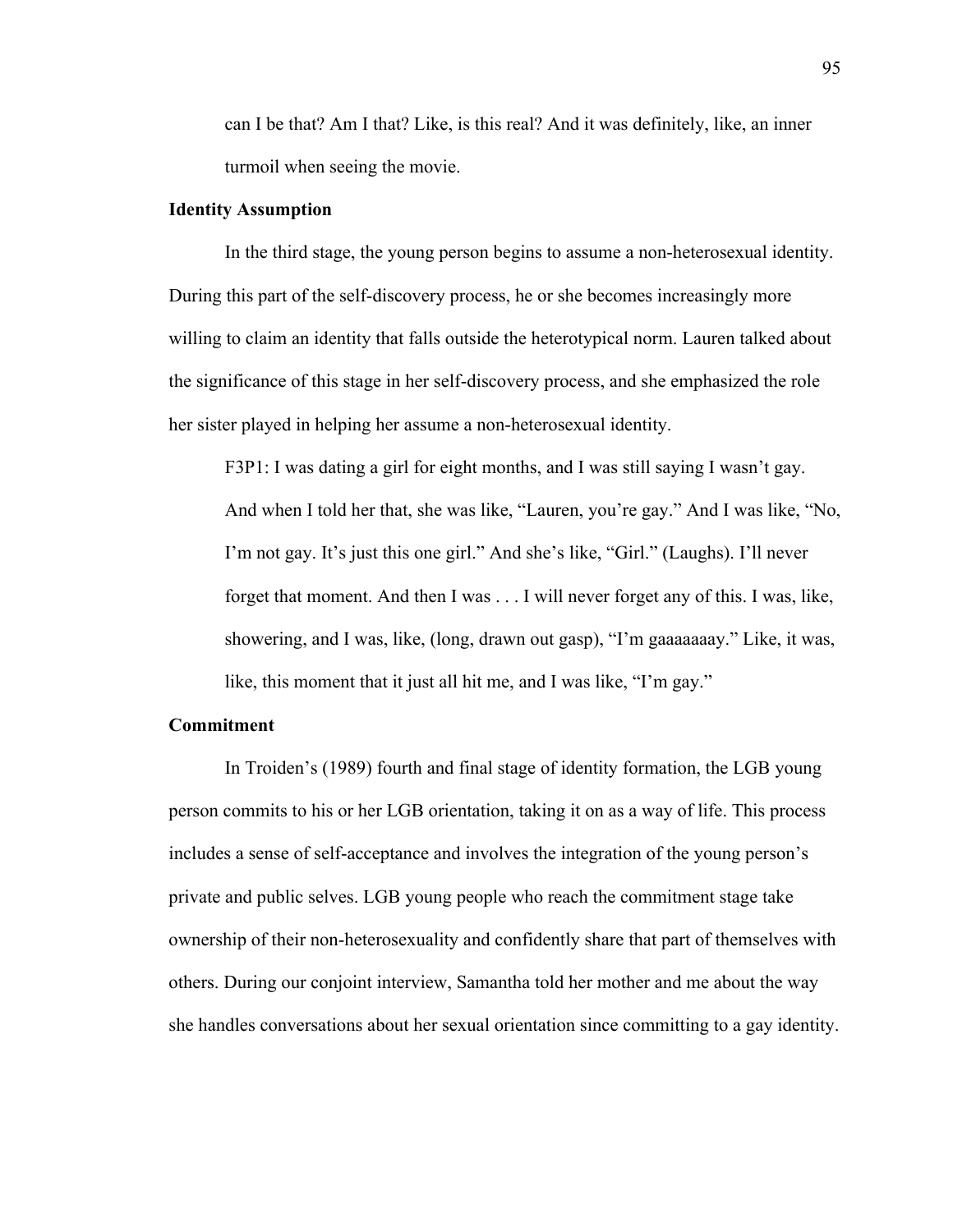F2P1: I just  $\ldots$  you know, I am who I am in any way. The fact that I'm gay, the fact that this or that . . . any part of me is just who I am. I'm not usually one to censor much. . . . I just sort of use natural opportunities to tell people versus it being a formal conversation *ever*. . . . So, like, same with this experience, I just moved, and all my guests [referring to clients at her hair salon] are the biggest example. My guests are (pause) probably the only people that once in a while I have to say, "Well, you know that *I'm* gay," or, "Well, you know that *my* kid will have two moms," or some way of saying it because of whatever we're talking about.

As the excerpts from my interviews with Lauren and Samantha illustrate, the identity assumption and commitment stages outlined by Troiden (1989) often take place through the process of a young person sharing his or her identity with others and receiving some form of feedback or reinforcement. Perhaps the most crucial aspect of the young person's self-discovery process is the transition from self-identifying as nonheterosexual to disclosing this identity to others. This transition can be especially nervewracking when it involves disclosing the non-heterosexual identity to family members, whose reactions have immense consequence. As a result, it often involves treading lightly.

## **Testing the Waters: The Initial Phase of Disclosure**

Morrow (2000) aptly describes coming out within the family as "a consequential life event for lesbian and gay people. The experience can result in greater closeness between lesbian and gay people and their families on the one hand, or in the complete dissolution of family ties on the other" (p. 55). The LGB young people in this study all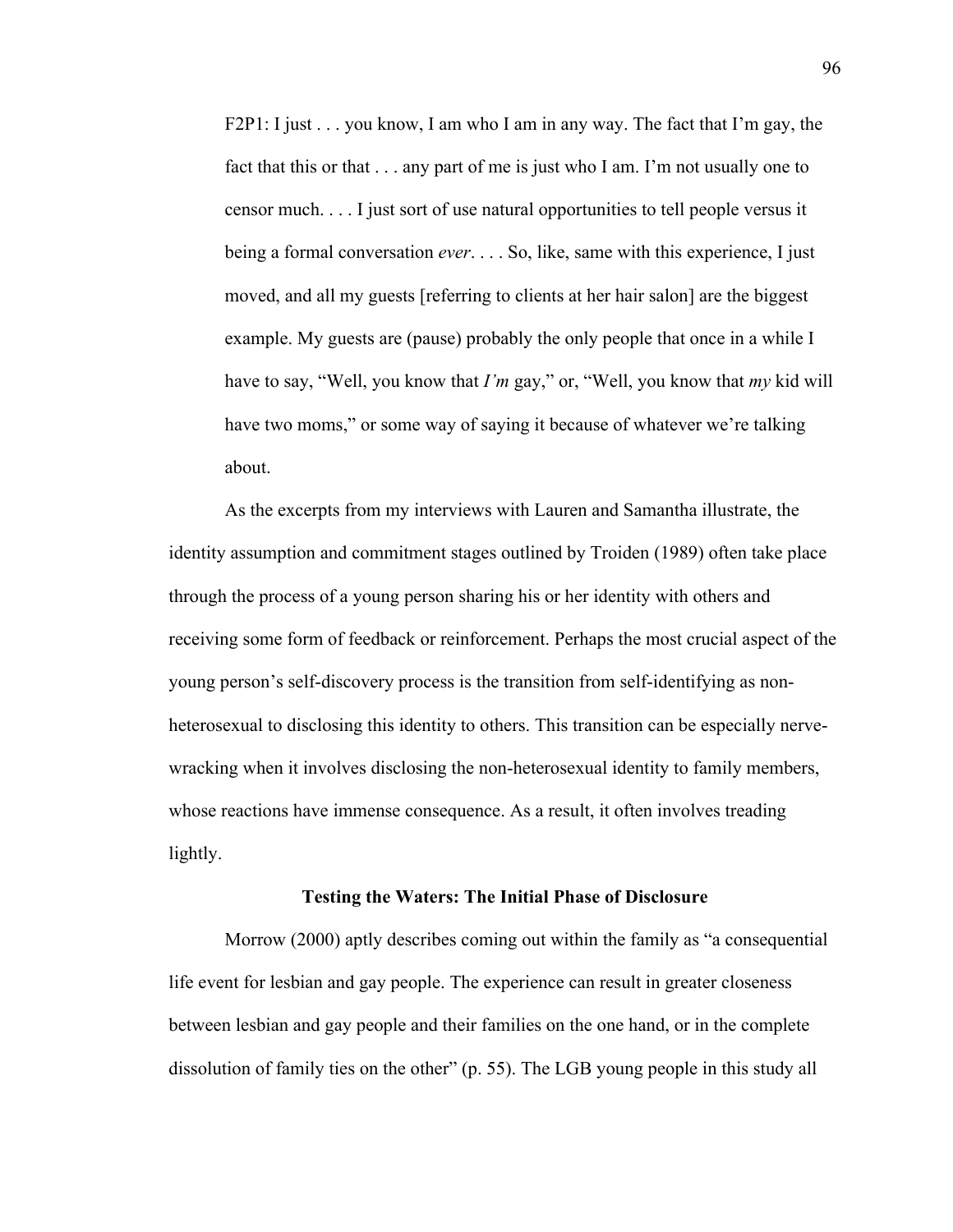shared a common experience of approaching their disclosures to family members with great caution. They described a number of ways in which they tested the waters in preparation for coming out within their families.

# **Practicing with Peers**

The coming out experiences of the LGB young people in this study corroborate the common assertion in the existing literature that LGB young people tend to come out to friends and members of their peer groups before coming out to family (Beals  $\&$ Peplau, 2006; Campos, 2005; Mustanski et al., 2011; Savin-Williams & Ream, 2003). Lauren recalled how coming out to her friends gave her the confidence to come out to her sister.

F3P1: Oh yeah, so, like, I asked my friends. I was living with all lesbians. Like, I always surrounded myself with lesbians. Like, I was more comfortable around gay people, and my two best friends were dating. And I sat them down. . . . And I was like, "I have to tell you guys something." . . . And they were like, "Whaaaat?!" They couldn't believe it. They were like, "Why were you so afraid to tell us? Like, we're all lesbians." And I was just like, "'Cuz it's wrong, right?" . . . And they were all telling me, "Lauren, it's not wrong." So the way I went around it was I told my friends first, and then I told Katrina.

Logan also practiced coming out with his peers at school before disclosing to his family. F1P1: So I came out, I guess, at umm . . .like, when I was 12, I came out to my friends at school, um, first as bi . . . um, 'cuz I still, like, had little girlfriends and stuff. Um, and so then I was, like, 12, 13 . . . by 13, like, pretty much everybody in the school knew, not just my friends . . . um, that I was bi.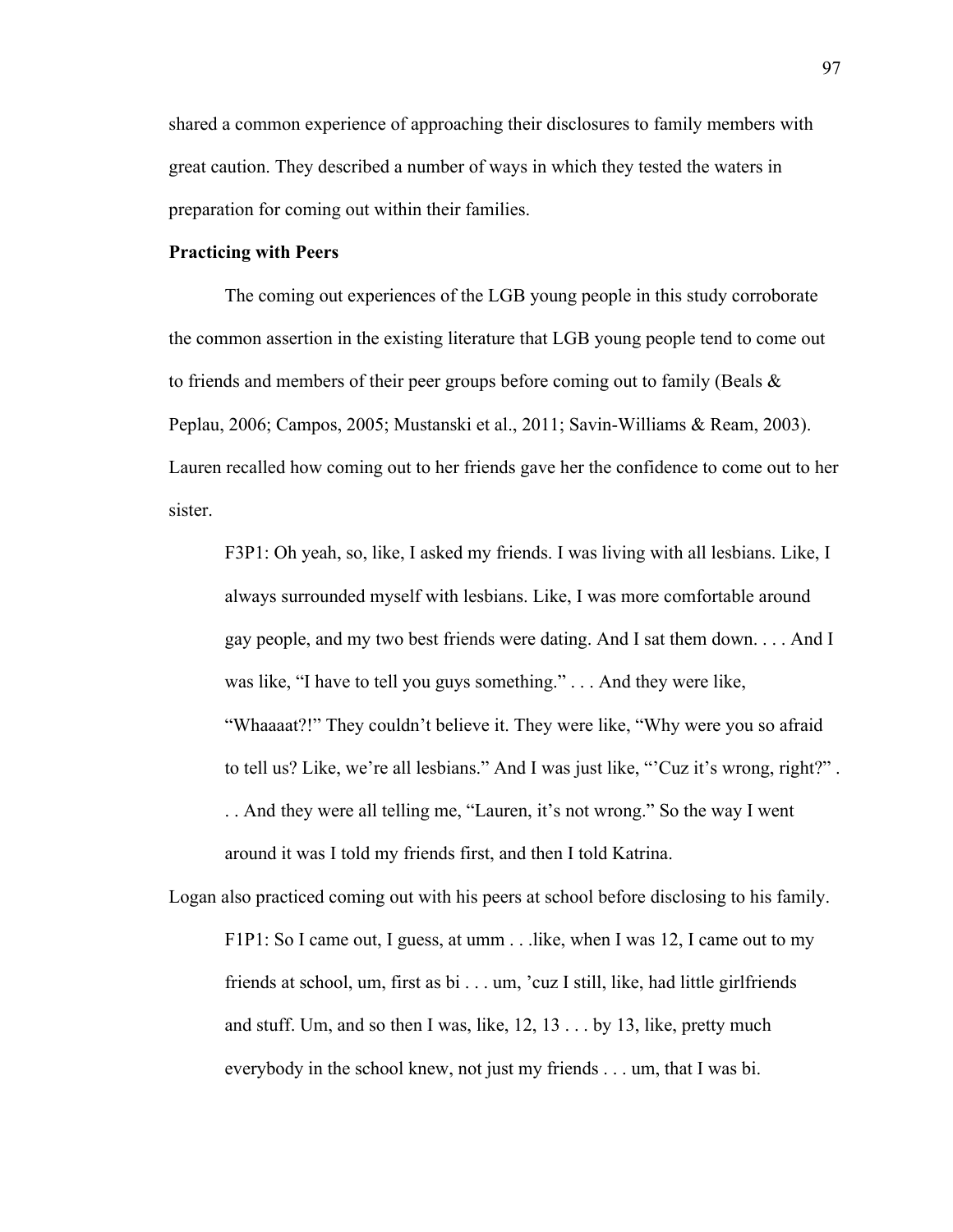#### **Bisexuality as a Transitional Identity Label**

Logan was not the only young person in the study who initially identified as bisexual and later came out as gay. Samantha also came out to her friends and family members as bisexual and then eventually claimed a gay identity. Lauren did not outwardly claim a bisexual identity, but she simultaneously had relationships and sexual experiences with both males and females until she came out as lesbian. None of the young people in the study presently identify as bisexual; for all of them, bisexuality was a stage that they passed through on their way to committing to a gay or lesbian identity.

The young people's explanations for how they transitioned in their selfidentification raise questions about the nature of bisexuality and its legitimacy as a sexual orientation. According to Guittar (2013), individuals who ultimately claim a gay or lesbian identity may first come out as bisexual out of "the desire to satisfy social expectations, please other people, and be comfortable with oneself" (p. 170). Logan's description of his transition illustrates this point in a profound way.

F1P1: There would be, like, the cute dudes in the locker room that I was like, 'Yeah, that's hot." But I wasn't like, "Oh, I wanna be your boyfriend." You know? Um, and that happened (pause) . . . that kind of process was, was gradual. I think I was probably, like, 15, and at that point I was still bi, and I had a friend who said, "Logan, like, you're not bi. Like, you're just . . . you're, you're gay. Like, you're gonna be gay." And then after she said that, I was like, "Wait, really?" And then all of the sudden I was like, oh, I'm gay! Um, but yeah, that was just, like, I don't know. I don't know if that's . . . I don't know what part of that was, like, the social conditioning or, like, since you're a little kid you think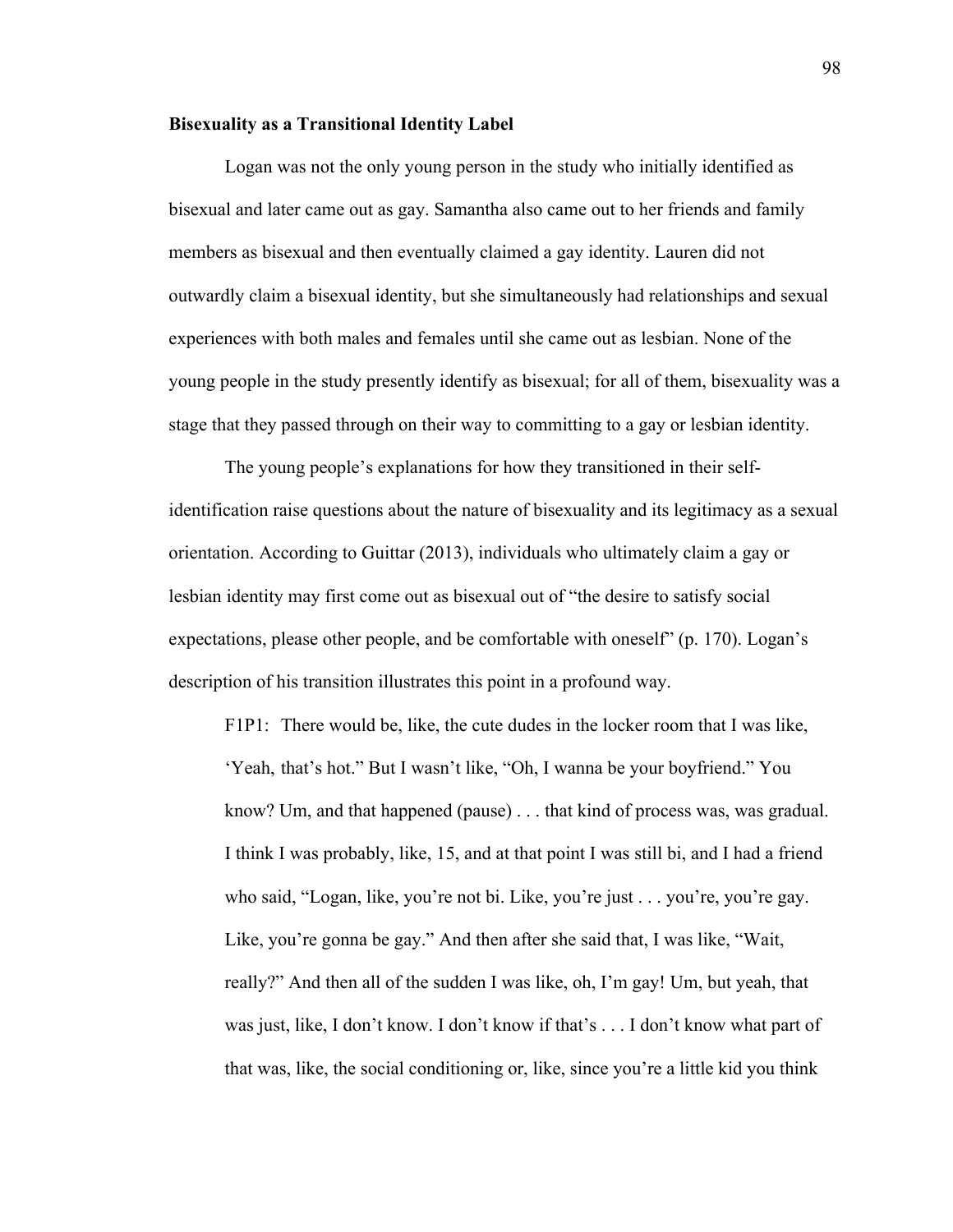about your future and you know, and how much of that just took some time to, um, to, you know, go away.

Samantha explained the rationale behind her decision to come out first as bisexual.

F2P1: I came out as bi originally. Um, and I really believed and lived that way for a long time too.

DF: What do you mean by that?

F2P1: Um, that I still would try and date men. It was never a success, but it was something I didn't wanna just totally shut off as an option.

Samantha's decision to keep trying to maintain relationships with men underscores the pressure of societal expectations to be attracted to members of the opposite sex. By claiming a bisexual identity, Samantha was able to make a compromise with her identity that might have been easier for her to accept, and more palatable for others as well.

Though there is nothing inherently wrong with gay and lesbian individuals testing the waters with a bisexual identity, doing so has the potential to trivialize bisexuality (Crawley, Foley, & Shehan, 2008; Guittar, 2013; Lucal, 2008). This can add to the marginalization of bisexuality, which occurs even within the LGBTQ community, where bisexually identified people are pressured to pick a side (Guittar, 2013). The three young people in this study represent points along the vast continuum of sexual orientation. Although all three of them identified as bisexual before coming out as gay or lesbian, it is important to remember that for many people, bisexuality is more than just a sexual identity way station.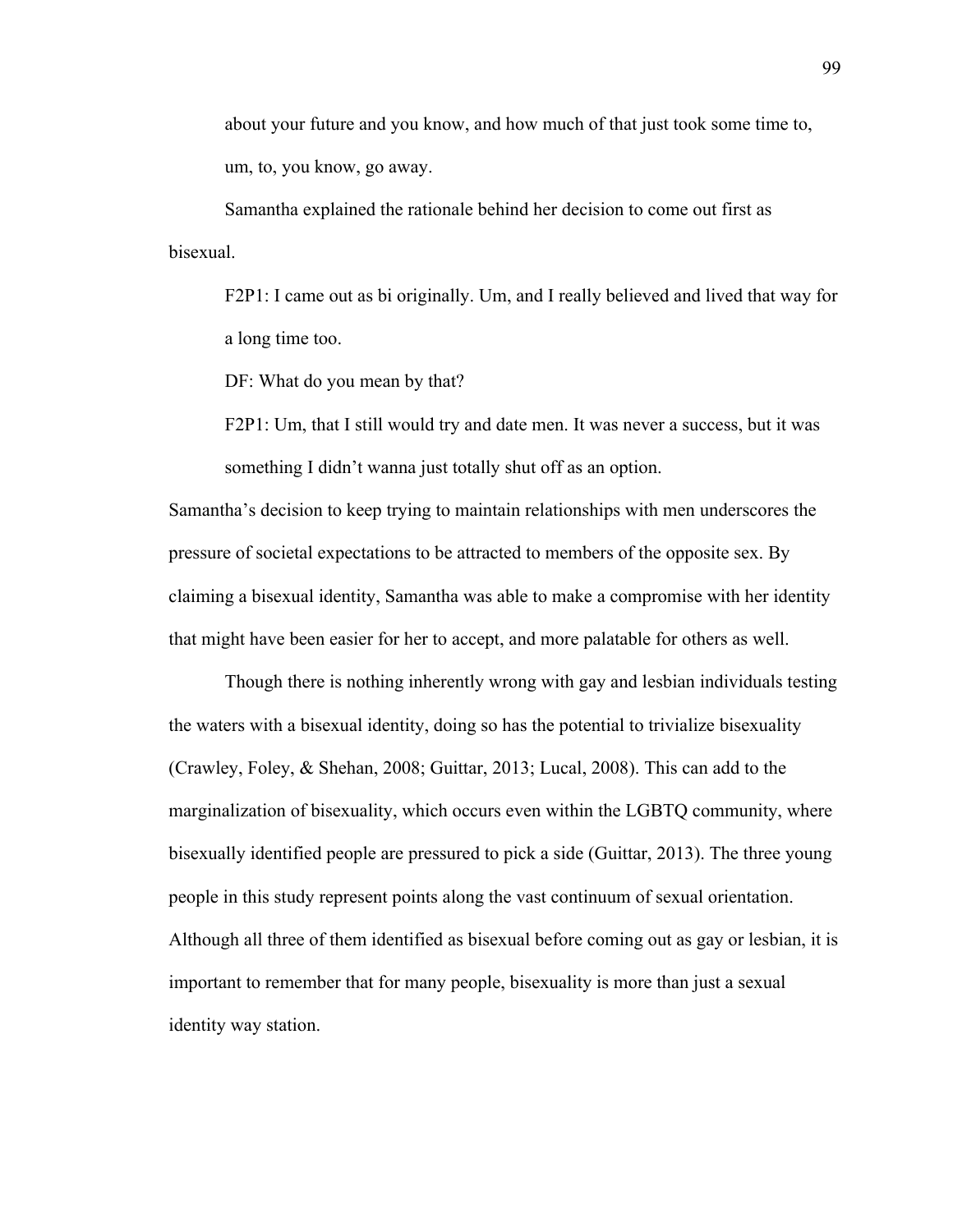#### **Coming Out First to Closest Family Member**

When it came time to disclose their non-heterosexuality in their families, all three of the young people in the study chose to do so first with the family member to whom they felt closest. Their experiences coincide with Savin-Williams (1998) and Campos's (2005) finding that LGB young people tend to come out first to the family member to whom they feel the most connected and whom they believe will be the most supportive. Isaac made an interesting observation about his brother Logan's decision to come out first to their mom.

F1P2: I know my mom was very much, a lot . . . she's a lot closer to my brother than my dad was, and that's kind of a part of it too, where, you know, if he's not living up to that paradigm of being a man who dates women, then I think he found himself much closer to my mom. . . . So I think my mom probably had a . . . more of . . . I think he came out to my mom even before me or anybody else.

Isaac made sense of his brother's choice to disclose to their mother first as being about safety as much as it was about closeness. In his view, Logan did not feel as much pressure from his mother to live up to heteronormative ideals, so he was able to feel comfortable around her. This enhanced the closeness in their relationship and affected both his willingness to come out to her, and her willingness to create a safe space for him to do so. Samantha also came out first to her mother, who always conveyed that her love, support, and acceptance of Samantha were unconditional. The closeness between Samantha and her mother created a safe environment for Samantha to disclose her nonheterosexuality.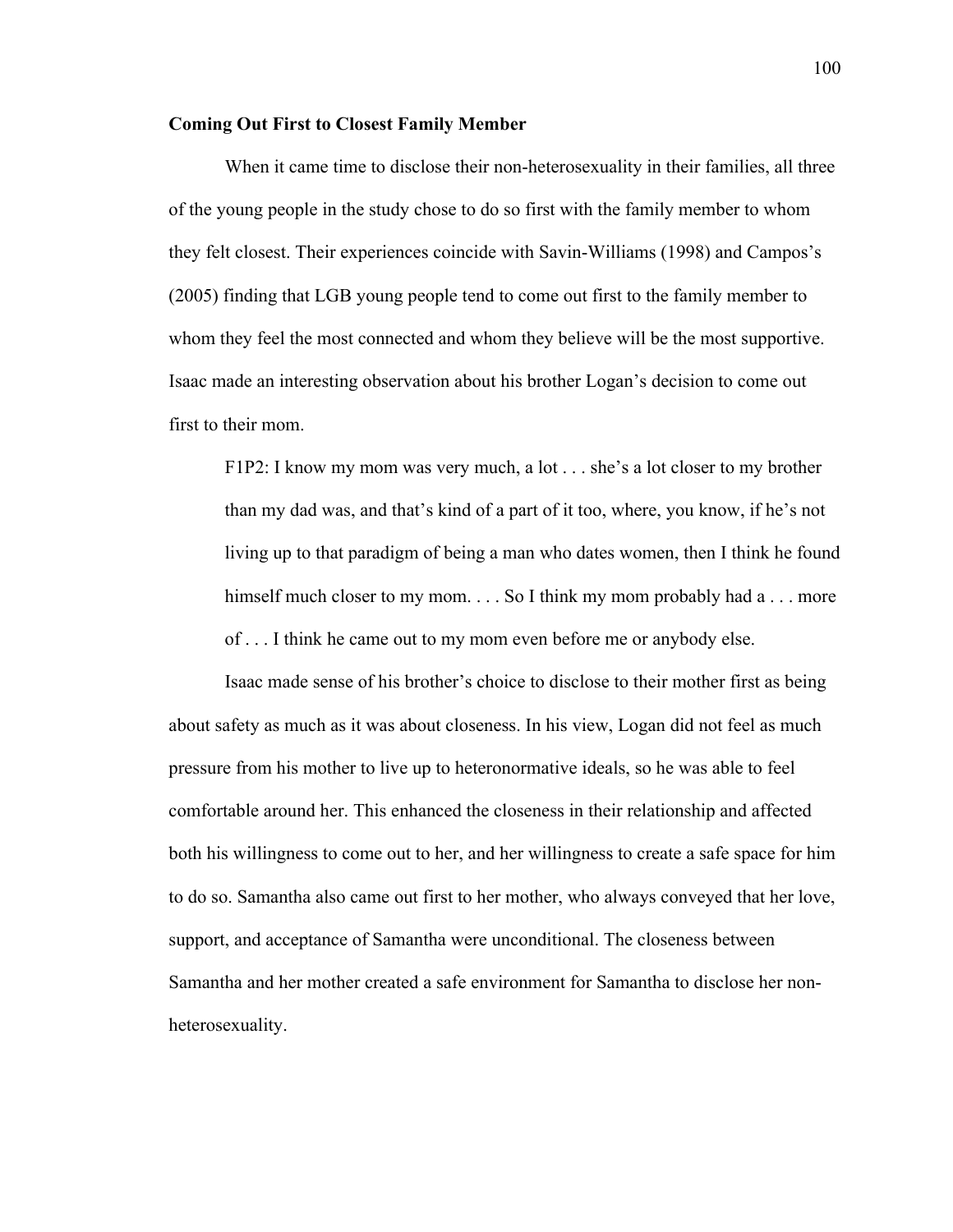Lauren chose to come out to her sister before she talked to anyone else in her family. She approached the conversation with fear, trepidation, and feelings of shame and self-doubt. But because she and Katrina were so close, she was willing to take the risk of sharing this part of herself. Lauren remembered the conversation with her sister this way:

F3P1: I was *so* ashamed of myself, and I didn't wanna admit it. Like I didn't wanna admit that I was gay for so long. Like I said, I was in a relationship with a girl for eight months and *still* was not gonna accept that I was gay. She told me, "Lauren, you're not doing anything wrong" . . . She was like, "Girl, do your thing. Like, if you're in love, be in love. Be happy. Be you." And I, and I guess I've always looked up to her since I was little. So I was like, you know, if she says it's okay, it probably is okay.

 For all three of the young people in this study, the first person they came out to in their families was accepting and supportive. This gave them the confidence to come out to other family members.

## **The Importance of Perceived Safety**

For Logan, Samantha, and Lauren, their decisions about how, when, and to whom to come out in their families were guided, in large part, by their sense of how safe it would be to do so. They all talked about the initial stage of the coming out process within their families as one that involved assessing their various relationships with family members and determining which of those relationships were secure and safe enough to withstand the impact of the disclosure they were preparing to make. In Samantha's case, her mother's initial support of her non-heterosexuality created a general sense of safety that enabled her to come out to other people.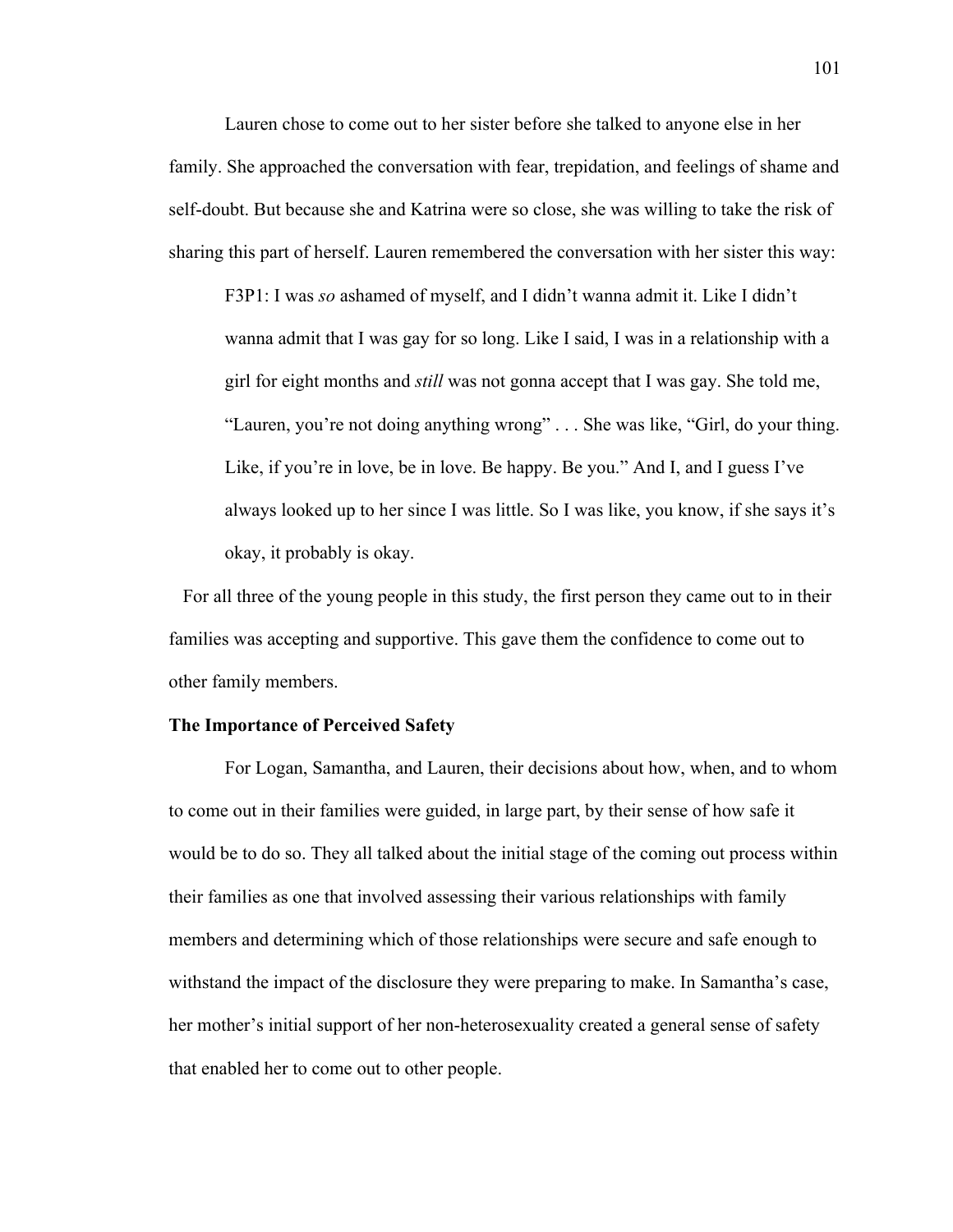F2P1: And I had told actually a couple of friends, but actually, once I told my mom is when I started telling other people more so, including friends. 'Cuz I felt, like, safer and clearer about it.

Lauren had a different experience. She learned to seek relational safety before coming out to other people as a consequence of her parents' initial negative reaction. It caused Lauren to perceive people as less safe, and it adversely affected her confidence in coming out to others. Lauren described this aspect of her coming out process by stating:

F3P2: Honestly, I came out to my cousin 'cuz we're best friends, and she asked me, "Do you want me to tell my parents?" I told her, "Yes," because I was close with them, but I wasn't . . . I was kinda ner-- . . . Honestly, when you feel, when you experience homophobia by your own parents, you . . . it petrifies you and you don't even talk to anyone else about it, because these are the two people that, like, out of *anyone*, they're supposed to accept you, and if they don't, it's like [makes awkward, pained face]ehhhh, you tiptoe around anyone else.

### **The Lower the Stakes, the Lower the Stress**

As Lauren's experience illustrates, coming out within the family can induce anxiety and stress, as it involves taking a significant risk. It introduces the possibility of rejection, which has immeasurable negative consequences for the LGB young person. The stakes are especially high when LGB young people come out to their parents, as "they may face anything from a dismissal of their feelings to an actual dismissal from the household" (Rotheram-Borus & Langabeer, 2001, p. 104). However, the young people in this study all made sense of the coming out process within the family as one that becomes increasingly less stressful when it involves coming out to family members outside of the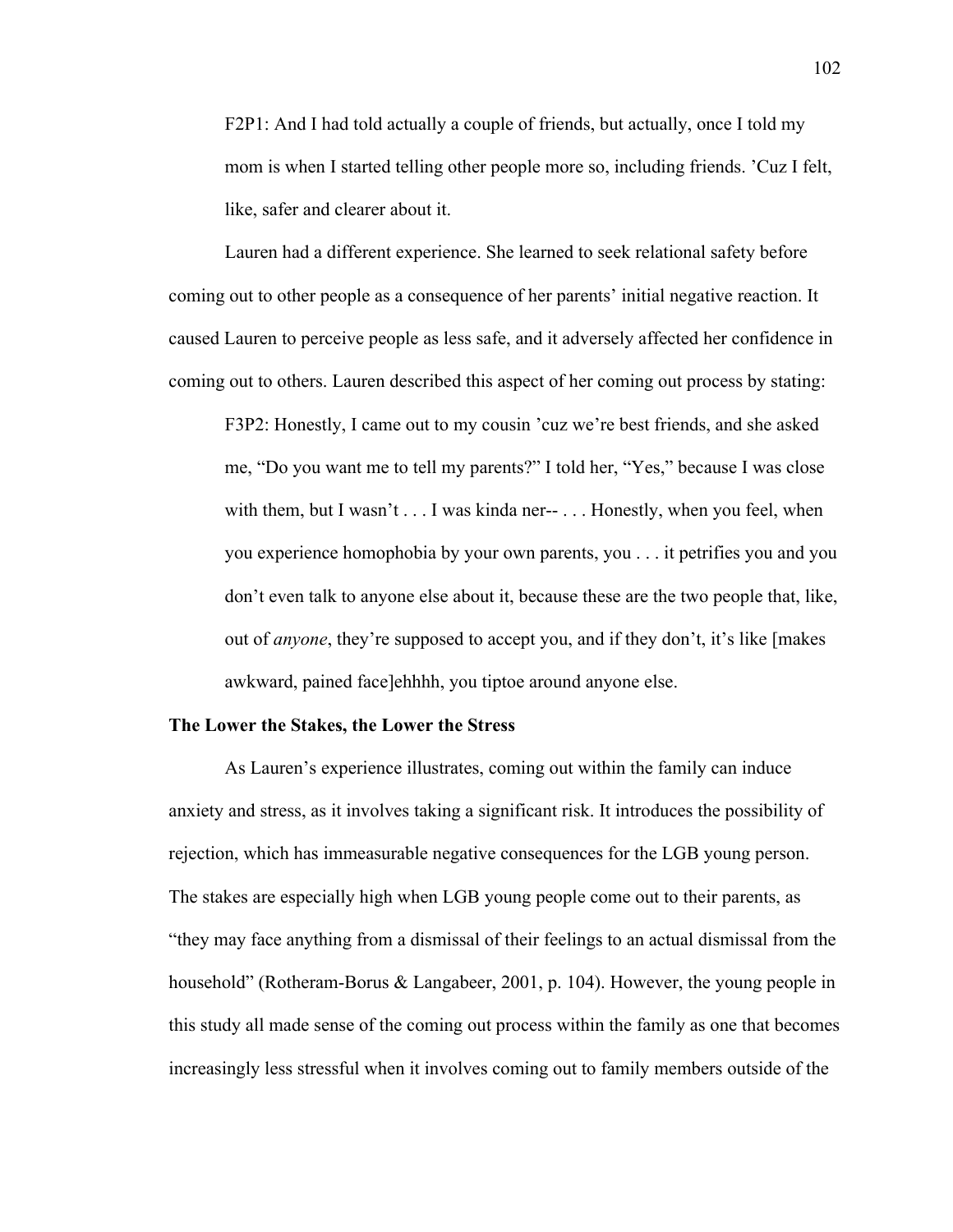nuclear core. The young people perceived the possibility of rejection from those members of the family to be less of a threat. When the stakes seemed lower, the stress diminished significantly.

In many cases, the young people did not have to come out directly to some members of the family. Instead, they allowed other family members to reveal the news for them. Logan, for example, stated:

F1P1: So my mom's sister married into, like, a big, Sicilian Catholic family, um, but I didn't really have to come out to them, 'cuz my aunt kind of sat them down, kind of all around the same time, was like, "This is what's going on. This is what this means," and kind of explained it to them. So I didn't really have to deal with it.

Lauren had a similar experience of feeling less stressed and experiencing more favorable responses when the stakes were lower. She talked to me about her experience of coming out to a cousin who then, with her permission, shared the news with other members of the family.

F3P1: So when she told them, they reached out to me, and they told me, "Hey, like, we love you. We don't care if you loved a fucking horse, like, as long as you're in love and they treat you right, we're happy." So I have them who reached out to me, and then since I, since, because of Facebook, my uncle, and my other aunt, and my godmother—aunt slash godmother—have reached out to me. I've gotten just nothing but positivity. . . . So I've never actually had to come out.

The sub-themes in this section demonstrate that for the young people in this study, the initial phase of disclosing within the family was a process of appraising relationships,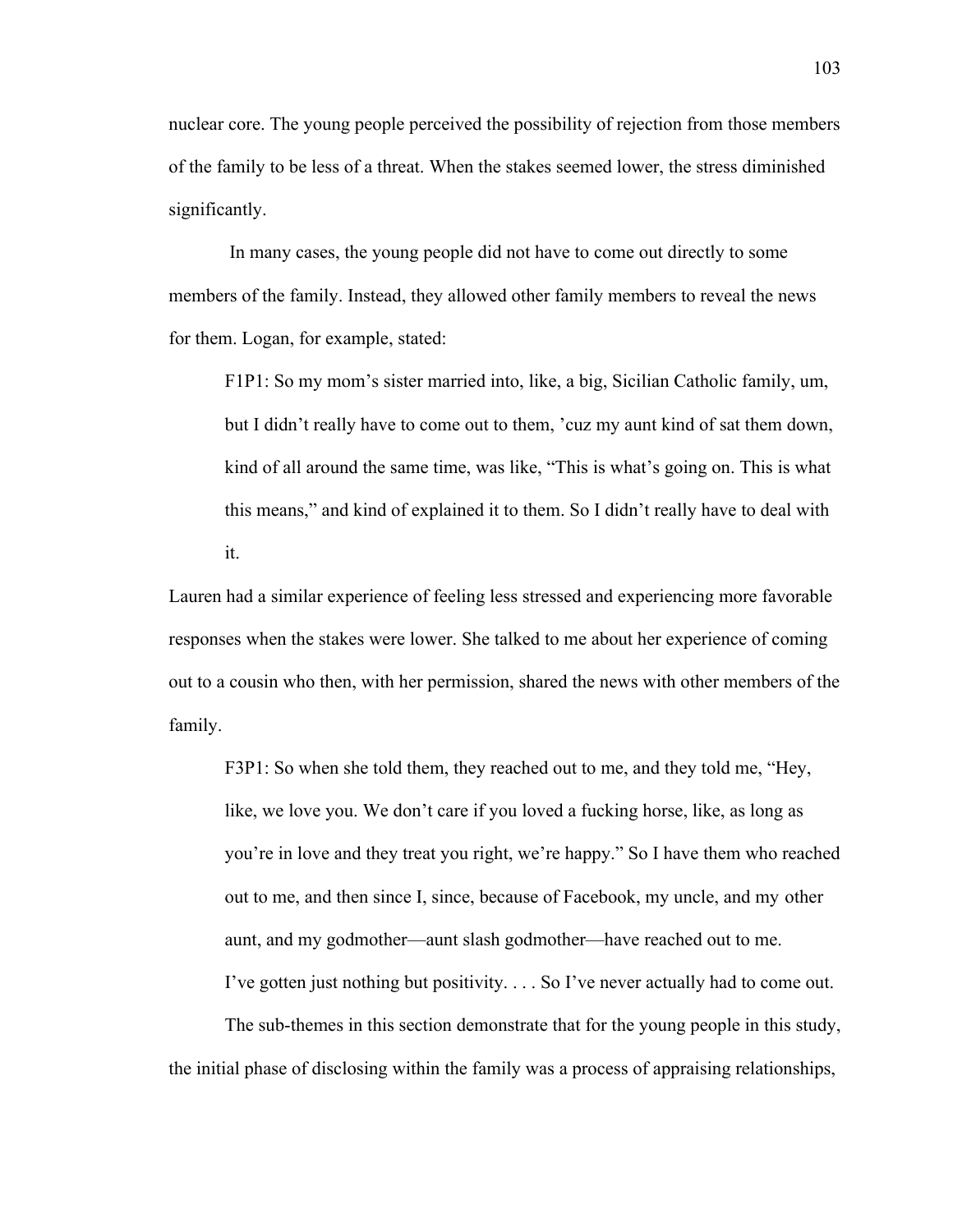evaluating the degree of safety, and weighing the costs and benefits of staying closeted versus revealing an important part of themselves. This evaluative process helped the young people prepare themselves to receive the initial responses from their family members.

# **Family Member Reactions: Many Shades of Gray**

As discussed in Chapter I, the existing literature on the coming out process in families is centered almost exclusively on family responses of either unbridled acceptance or total rejection (D'Amico & Julien, 2012; Gorman-Murray, 2008; Green, 2000). One primary purpose of the present study was to examine the range of family member responses and uncover the more nuanced reactions that are not adequately reflected in the extant literature on this phenomenon. The lived experiences of the participants in this study confirm that family member responses take on many shades of gray. The families included in this study were neither entirely accepting nor entirely rejecting of their LGB loved one. Instead, they demonstrated a host of reactions and responses that varied from one family member to the next and often transformed over time.

### **Vast Space Between Acceptance and Rejection**

The participants' descriptions of the reactions and responses within their families do well to illustrate the vast space between acceptance and rejection. Samantha acknowledged that while her parents made her feel safe and comfortable when she disclosed to them, it still had an impact on them, and they needed time to adjust and make their way toward a more accepting stance. While Samantha viewed her parents' reaction as loving and caring, she also acknowledged that they struggled to accommodate this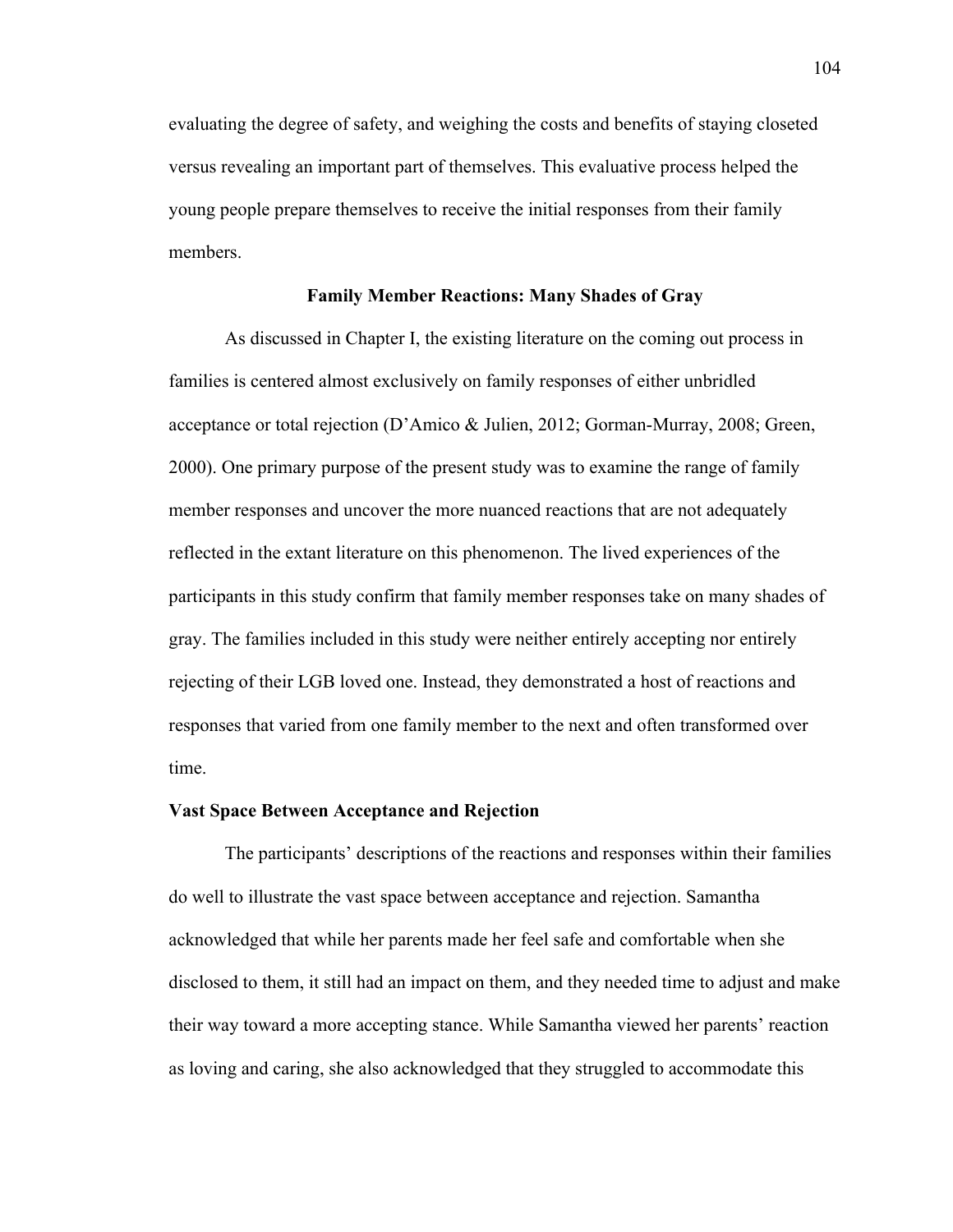information about her. In the following excerpt, she describes her father's response to her disclosure.

F2P1: He remembers me coming out. I, I would say he definitely remembers that, 'cuz that was a funny conversation. . . . And I think it was still difficult for him, even though coming out to him was not as bad as (trails off) . . . I'm very lucky that my parents are ultimately concerned with my feelings. So when coming out they know I'm doing something big and sensitive, so they were concerned with the conversation going well. That doesn't meant that it was smooth and the aftermath was just as nice. Umm but (pause) in the conversation, both of them were great.

Lauren's sister, Katrina, talked about the way her mother has responded to Lauren's being out in the family as lesbian. From her perspective, her mother's response is not entirely rejecting, but not nearly accepting either. Instead, she is tolerating this part of Lauren's life and, in an effort to preserve the relationship, coming to terms with the reality that her non-heterosexuality is not something she can control or change. Katrina made sense of her mother's position this way:

F3P2: I think she's slowly coming around, you know? I think (pause) she . . . her and Lauren speak more now. . . . I speak to my mom about Lauren's girlfriend. She's, like, totally . . . she won't ask me a bunch of questions, but she won't shut me down either. . . . She won't ask many questions, but she's open to the idea. . . . She's accepting it, I think, now that Lauren is a lesbian, and she realizes that there's nothing that she can do about it, you know. And that the more she accepts it, then the happier our family will be.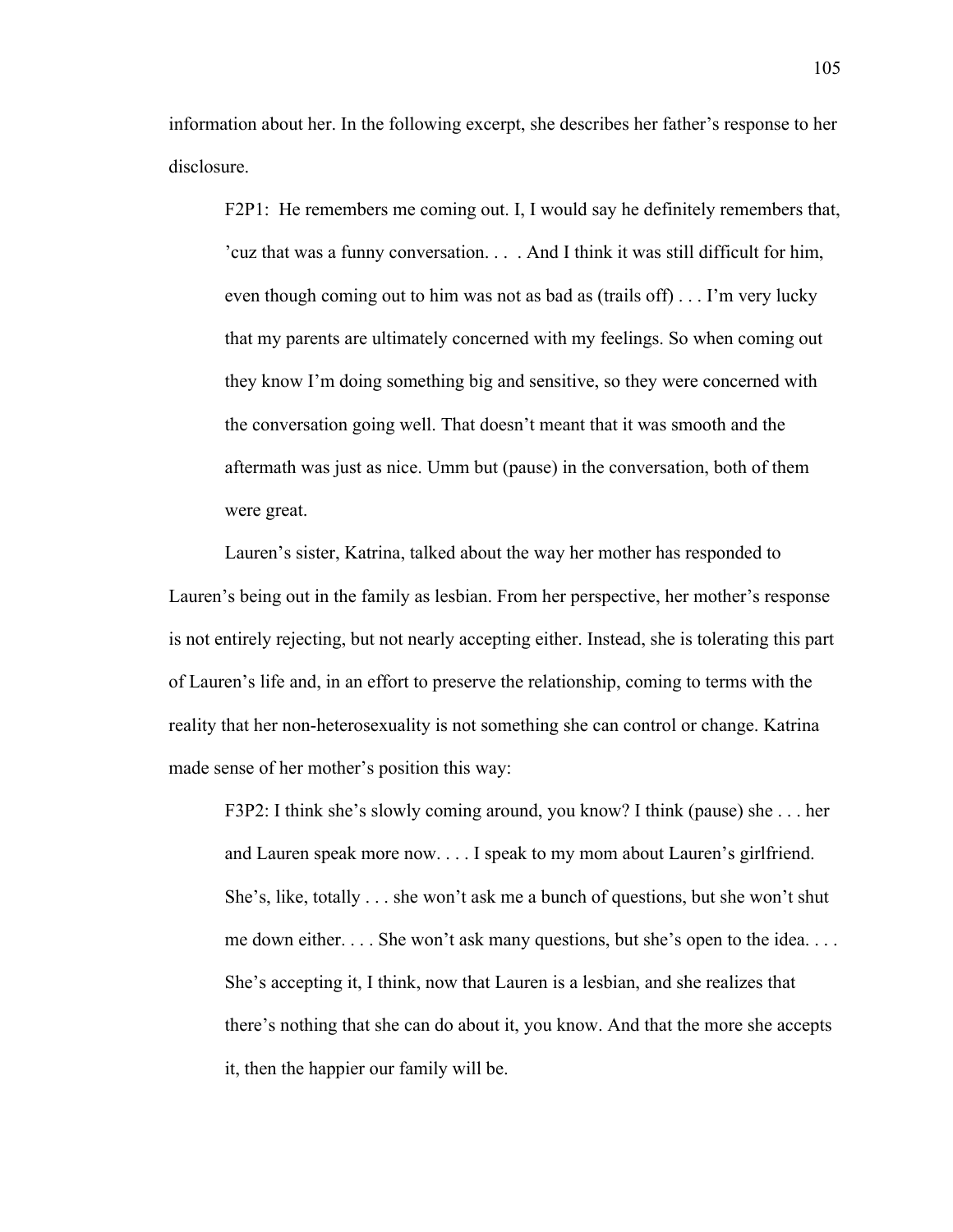#### **Shift in Heteronormative Expectations**

Previous researchers have suggested that when a young person comes out to the family as non-heterosexual, family members—and especially parents—have to modify or do away with expectations they had for their loved one to achieve certain heteronormative milestones (Saltzburg, 2007; Tillmann-Healy, 2001; Waldner & Magrader, 1999). The participants in the study made sense of this in a somewhat different way. While some family members mourned the loss of heteronormative expectations, others simply re-contextualized this aspect of their loved one's life. Logan's brother, Isaac, discussed his father's experience of letting go of some of the expectations he had for his son.

F1P2: I think he was kind of . . . had some level of, uh, I guess disappointment maybe is the word . . . like, where he was imagining a future for my brother that would be, okay, you know, he's straight . . . it's maybe easier than if you're gay. That was the kind of context that he put it in. . . . He could be, you know, discriminated against or whatever, but there's also this subtext of him imagining my brother marrying a woman and having kids and blah, blah, blah. Samantha's mother, Janet, expressed a different view.

F2P2: And that was the only time where there were ever any issues, because suddenly sleepover had a new meaning if it was a girlfriend. And I just had to take a step back, you know, and say, "Okay, please don't make me uncomfortable in my house by putting yourself at risk in any way. Just let me know you're being responsible. And, you know, you can't get pregnant—yay—and all that, but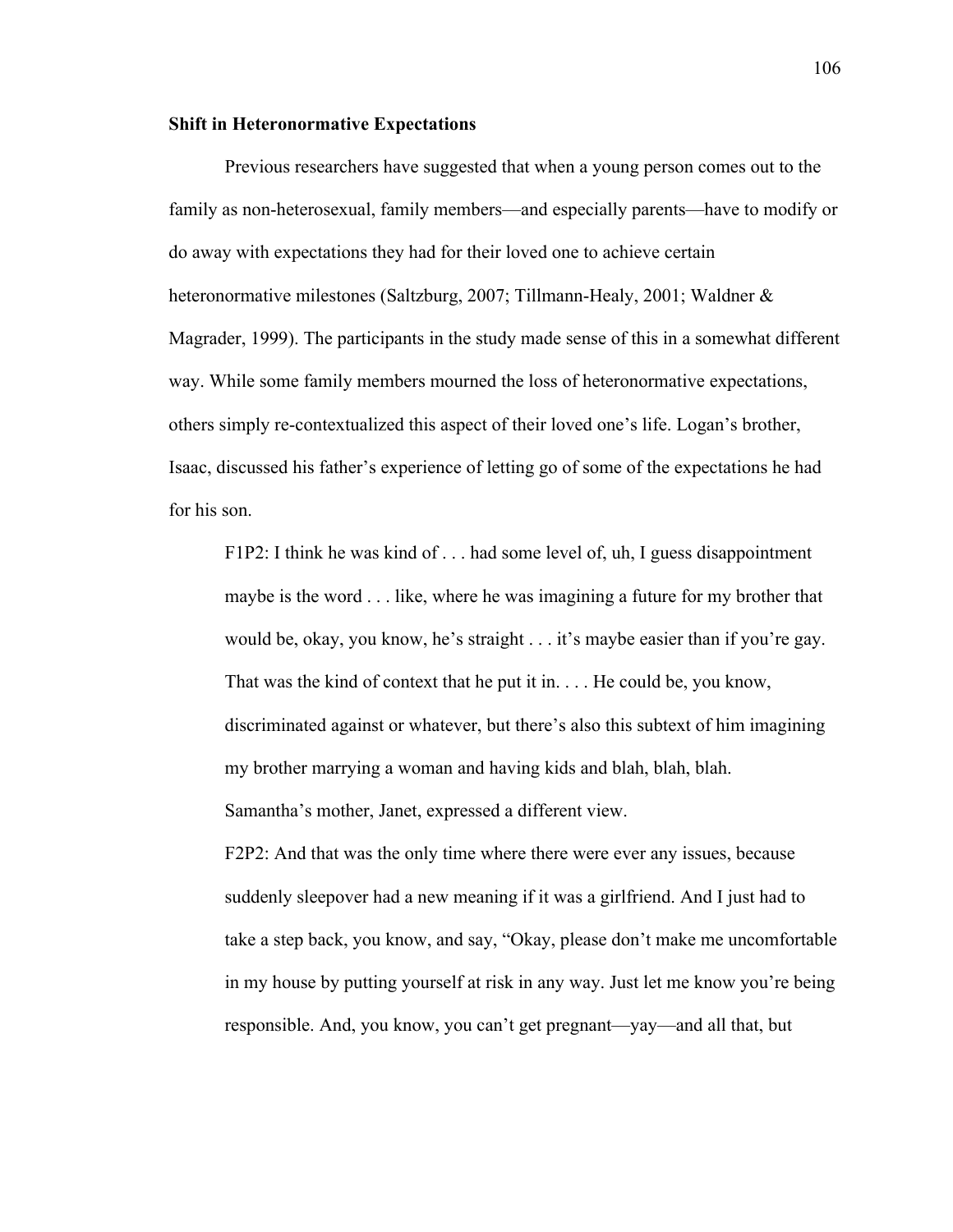please (trails off) . . ." Oh, and that was my other issue that I'm really, really

concerned about is, have a baby, damnit! Because I want one. I want a grandchild. Janet went on to say, "So if I have to go out of state for a wedding, I'll go out of state for a wedding." She did not make sense of Samantha's non-heterosexuality as a reason to abandon any of the traditional, heteronormative expectations she had for Samantha. It simply involved a shift in context and perspective.

### **Lack of Uniformity and Cohesiveness in Family Responses**

An interesting and important finding from this study that helps to provide a more nuanced understanding of the family adjustment process is the degree to which family members vary in their ways of receiving the LGB young person's disclosure. The excerpts in this section provide valuable perspective on the heterogeneity of family responses. Logan, Lauren, and Samantha all shared that they came out to each member of their nuclear families separately, and then made personal choices about whom to come out to within their larger family systems. They reported that each family member's response was different, and in some cases drastically so. In Lauren's family, for example, her sister Katrina was the only family member to be fully supportive and accepting. Her parents both struggled significantly when Lauren came out, but their responses were not the same—and the incompatibility in how they took the news created conflict in their marriage. Lauren talked about it this way:

F3P1: Honestly, at one point I thought my parents were gonna honestly split up 'cuz of it. Because when my mom saw that my dad was actually accepting of me, she couldn't handle it. She was like . . . she felt like the bad guy, and she was like, "I can't believe you." And, and there was a time when I thought my parents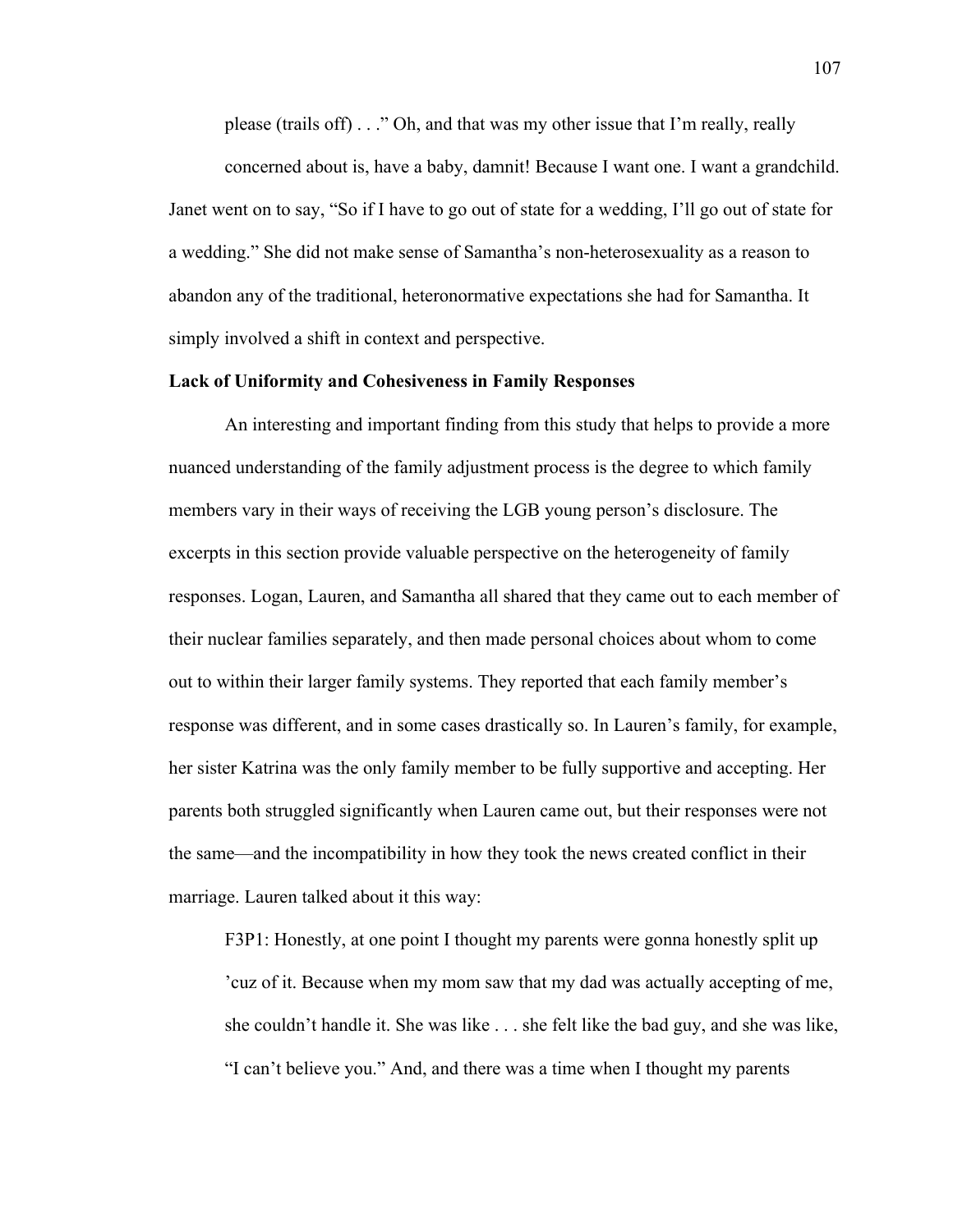would split up, but (pause) I don't know, my dad's kinda come back to the place where he just doesn't have a say.

Although Samantha has chosen not to come out directly to many members of her extended family, she and her mother, Janet, talked about the diversity of responses that she would likely receive if she did.

F2P2: But it's a good example, and you know you have relatives on one side of your family who would have cut you off, and, and others that would've totally accepted you.

### **Love and Closeness Trump Personal Beliefs**

Although the various members of the families featured in this study responded in a variety of ways to their loved ones' coming out, there was one commonality that emerged from the participants' responses. Even among those family members who had a difficult time accepting their loved one's non-heterosexuality, love and relational closeness ultimately trumped their personal beliefs. In other words, their desire to maintain a loving relationship with their gay or lesbian family member won out over their need to stick to principles, morals, or belief systems that might otherwise cause them to be rejecting. This was illustrated previously in the excerpt from Katrina describing her mother's willingness to move toward acceptance in order to reestablish a strong bond with her daughter.

All of the family members in the study shared the view that family ties take precedent over personal beliefs. This is perhaps predictable, as their decision to participate in the study implies that they are committed to the bonds they share with their LGB loved ones. As the results of numerous previous studies indicate, not all family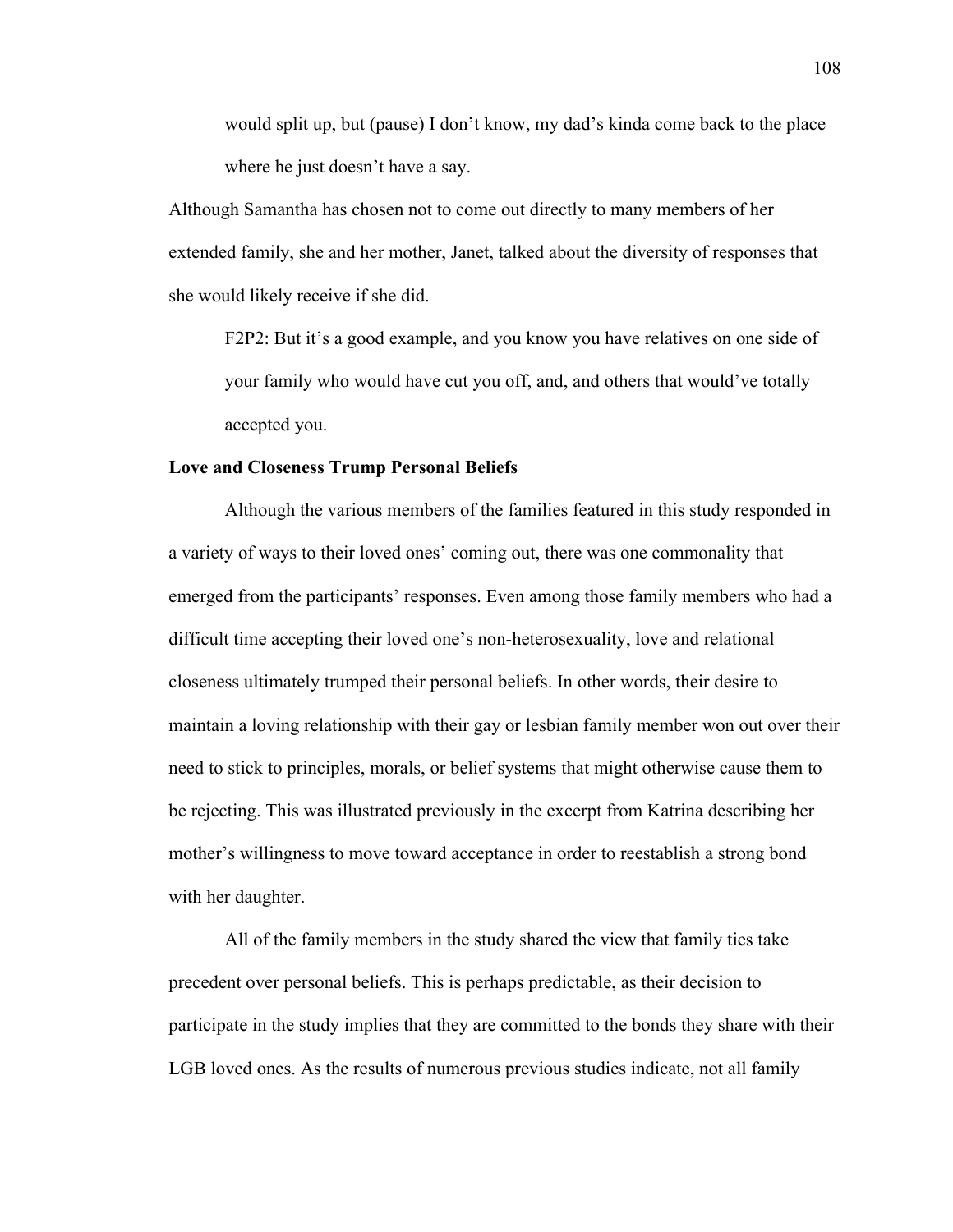members share the belief of the participants in this study. Many individuals find themselves unable to prioritize family ties when they receive the news that a loved one is non-heterosexual (Heatherington & Lavner, 2008; Hunter, 1990; Savin-Williams & Dube, 1998).

The participants communicated their shared perspective that love and closeness trump personal beliefs in the context of making sense of their own responses and expressing their beliefs about how families should respond in general. Katrina, for example, said the following:

F3P2: . . . for some people I think they have to just keep in mind that that's their family, and you love each other, so you just have to go through it together and face whatever happens together. 'Cuz you're family, and that's what you're supposed to do.

Janet and Samantha communicated a similar view in this exchange.

F2P2: ... I cannot speak for the tight ass people who think it's a sin, and whose kids inevitably suffer . . . but if you listen with love to anybody, then, then you can (pause) help it be okay. You know, help everything be good. What do you think?

F2P1: Yeah, I do, I agree that, like, part of loving somebody means supporting them through things that maybe you don't even agree with.

# **Even with Acceptance Comes Fear**

In his study on the coming out experience within the family, LaSala (2010) pointed to the common reaction of fear among family members. That finding was supported in this study, as the participants all described incidents in which family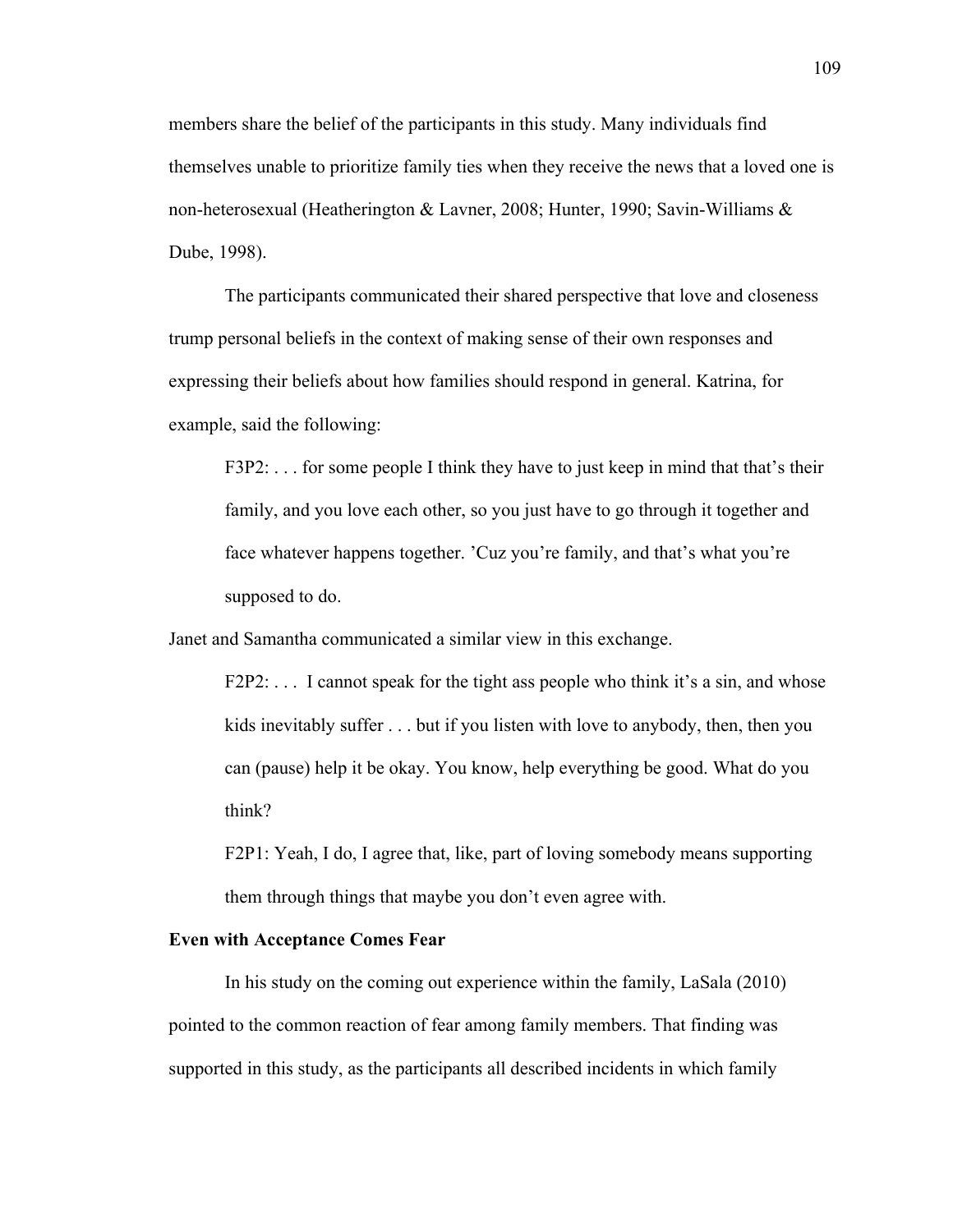members communicated fear for their safety or a concern that the quality of their lives may somehow be diminished as a result of their non-heterosexuality. Even those family members who were generally accepting conveyed some degree of fear and concern for their loved one's wellbeing. Isaac, for example, is accepting and supportive of his brother Logan, but he expressed the following apprehension:

F1P2: So I still view it as positive. Like there isn't really . . . there isn't really a down side to me. Unless I think about, like, well, you know there's all these kinds of implicit risks that gay men tend to encounter . . . um, that kind of stuff. So I mean that's the negative, kind of scarier part.

Katrina described her own fear:

F3P2: My first thoughts, unfortunately, were what are my parents gonna say? You know? And it was, I know it's gonna be tough for her. You know, in a lot of ways it's gonna be tough. I mean, I think when I first heard, I, I just kinda was a little more concerned for my sister. I didn't want her to deal with anything from my family, outside of my family.

Samantha described her realization that although her mother responded to her disclosure with love and acceptance, she also carried some worries.

F2P1: I can honestly say only at one point did I ever slightly question or feel insecure about their support, or her support specifically. . . . My parents are the kind of parents that the only reason they wouldn't want me to be out is because of the backlash, so she made a comment something along those lines. That, like, my life would be a little easier if I were not gay.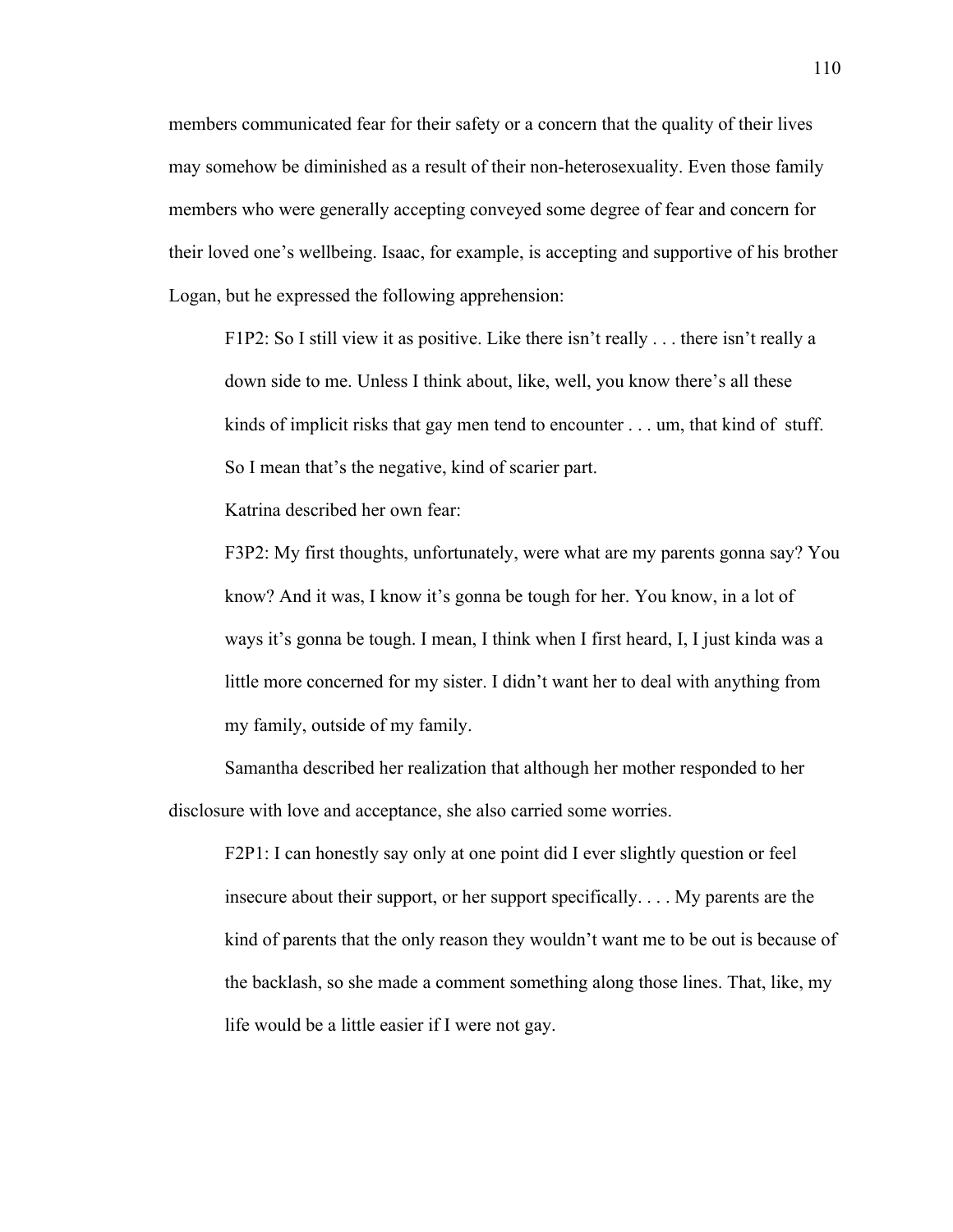# **Taking on the Role of Ally**

In spite of whatever concerns they had for their loved one's safety and wellbeing, the family members in this study were all supportive of their gay and lesbian loved ones, and they underwent an interesting shift as a function of having a non-heterosexual relative. Isaac, Katrina, and Janet all took on the role of ally in a variety of ways that included defending their loved one against other family members' negativity, collaborating with their loved one in the coming out process within the larger family system, and providing emotional support. In some cases, the family members even took on an ally or advocate role outside of the family, taking opportunities to stand up for LGBT people in general. The following excerpts capture the essence of this sub-theme. Katrina described the role she assumed in her family this way:

F3P2: So I was her advocate and I, I was always kind of in the middle of things. So it kind of had an effect on my relationship with them [her family members] as well, because (pause) in, like, normal conversation, if Lauren were to come up and I would defend her, they would get angry with me.

Isaac talked about it by stating:

F1P2: You know, if there's ever somebody who's talking negatively about gay people in any context—which happens, honestly, very rarely I think—I would definitely, even if it's not solely about Logan, which it probably wouldn't be, but I would definitely be like, "Are you serious?"

Janet explained:

F2P2: I would slice and dice anybody who ever said anything about homosexuality, and I'm really good. When (pause) people start making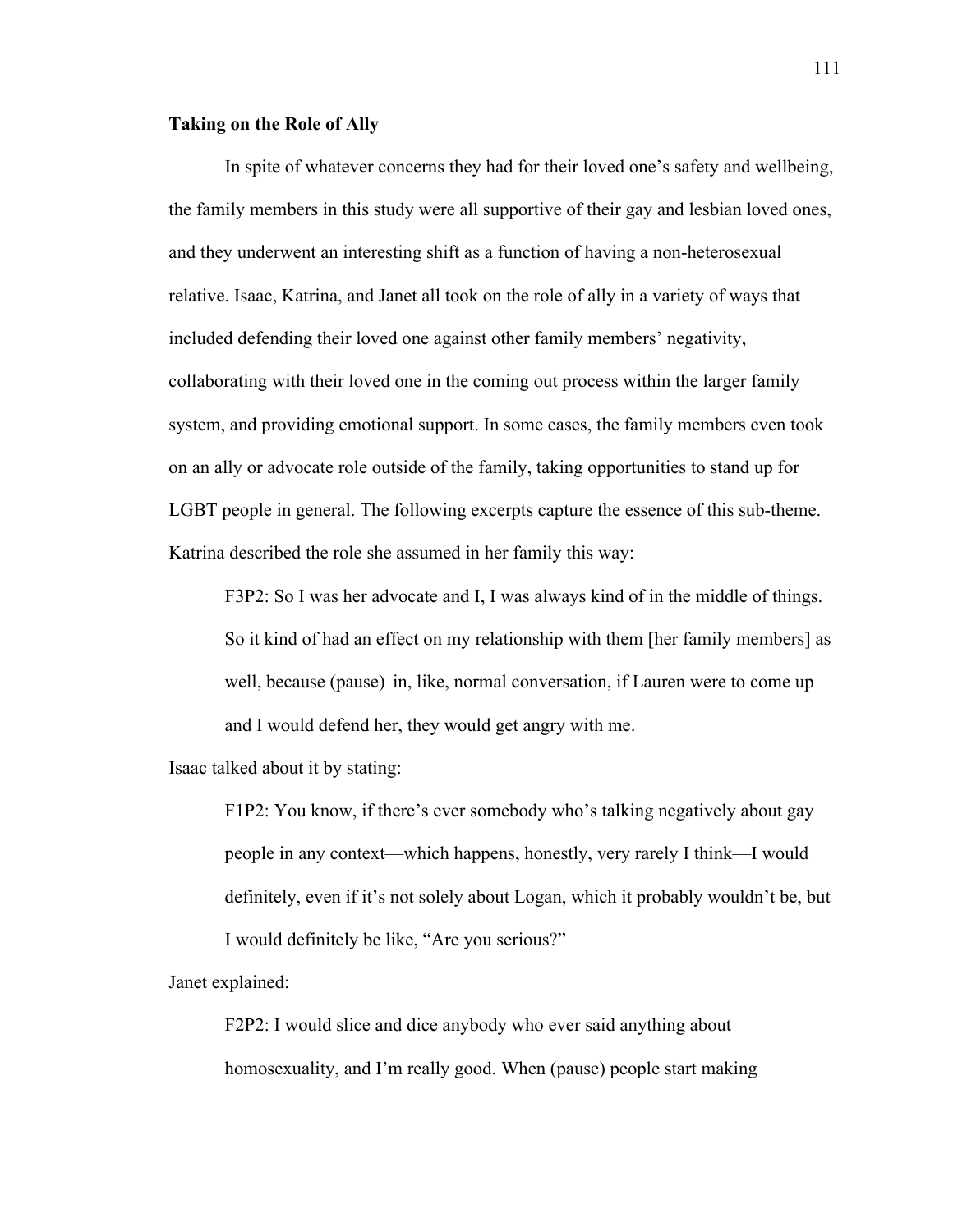homophobic remarks, I cut them off. And I go, "Yeah, and my daughter's gay, so what were you saying?" (Laughs) And it goes away.

For the three family members who participated in this study, their loved ones' coming out presented an opportunity for them to come out in their own way. They all sought ways to be a source of support and encouragement, aligning with their loved one within the family system and even seeking opportunities to promote respect for LGBT people in more public ways. It is unsurprising that the family members who took part in the study were such supportive advocates, as their willingness to share their stories for the study connotes a level of openness and support. However, as some of the previously discussed themes have indicated, not all family members were able to respond approvingly or lovingly. The next theme sheds light on some of the contextual factors that underlie family members' various responses.

### **The Role of Context in Family Responses**

Without understanding the role that context plays in influencing family member responses to a loved one's coming out, it is easy to erroneously attribute those responses to ignorance, indifference, or a lack of compassion. Becvar and Becvar (2003) point out that "context offers an alternative understanding, or new meaning, to which new and different responses are logical and thus possible" (p. 297). An exploration of the contextual factors that inform family member responses to a loved one's coming out allows for a more sensible and sensitive understanding to be drawn.

### **Generational Differences**

As discussed in Chapter II, the equality movement has progressed at an astonishing rate in our culture, shedding light on the need for more general acceptance of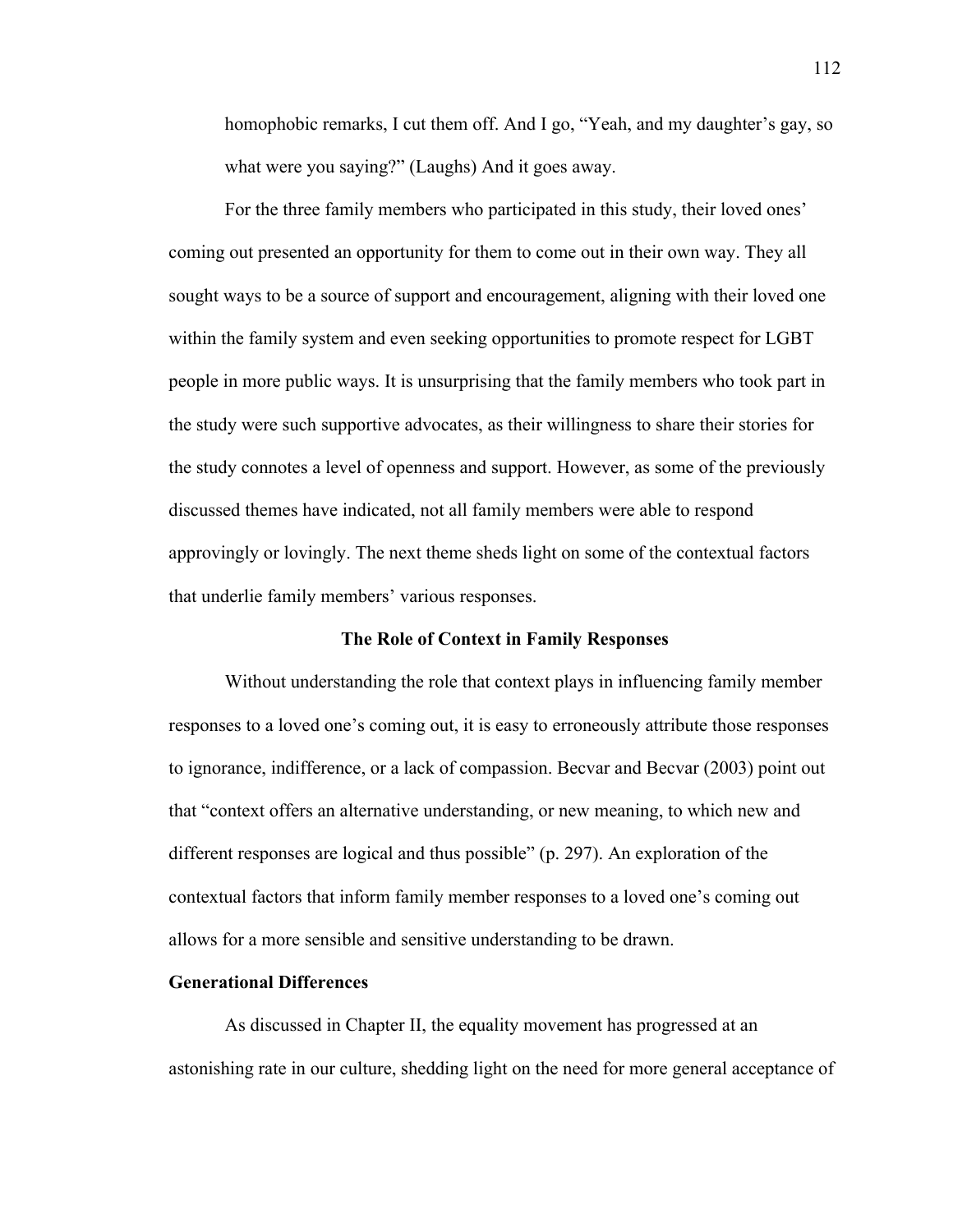non-heterosexuality. This movement has informed younger generations, allowing them to respond more openly and lovingly to individuals on the queer spectrum. However, older generations can recall a time when non-heterosexuality was synonymous with aberrance, illness, and immorality. They might, therefore, be more apt to react unfavorably to a loved one's disclosure. The results of this study underscore the generational differences in family member responses. Logan shared an exchange he had with his mother that exemplifies the role of generational differences in the family adjustment process.

F1P1: Yeah, I think my mom's concern was that, you know, life would just be harder for me, and then she was also concerned, um, about the HIV and the AIDS thing. And even (pause) somewhat recently . . . I mean not that recently, but I remember still having that talk with her and being like, "Mom, you know HIV is also, like, in every heterosexual community, and it's not just this gay epidemic. It's not a gay disease." And you know I think her thinking about that is still . . . you know, and of course I didn't live through that. I didn't have friends who died, and I wasn't around yet, so I didn't experience it, but I think her thinking is still like, okay, this is this gay thing.

#### **Individual, Contextual Factors**

The generation in which family members grew up is just one of many contextual factors that informs their responses to the LGB young person's disclosure. The participants in this study described a number of other factors that influenced family members and led them to react in one way or another. One of the most significant of those factors is religion, which was interestingly most predominant among older generations. The participants revealed that religious beliefs played a strong role in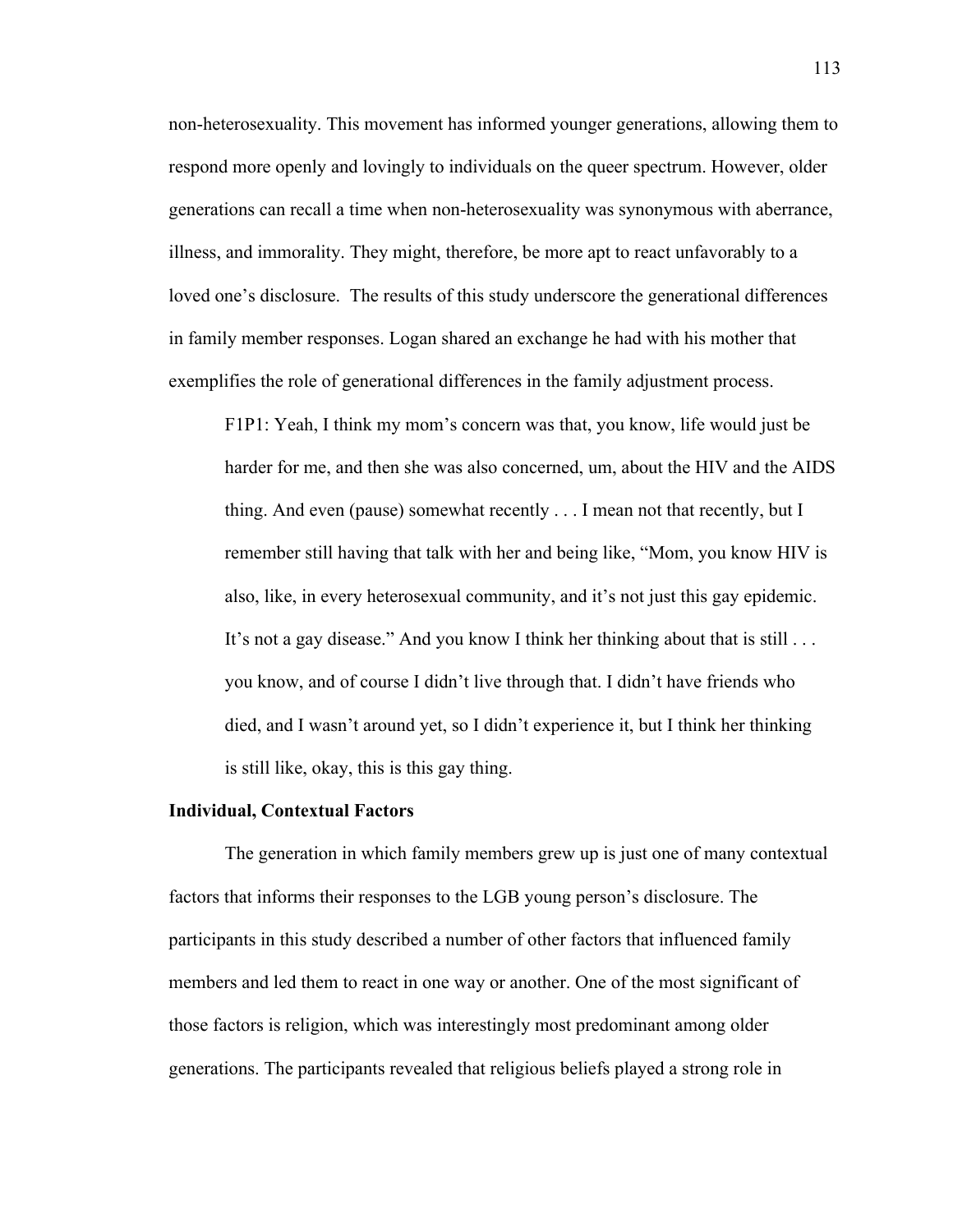influencing family member responses. This is consistent with the findings from several previous studies that have drawn a connection between religiosity and negative family reactions (Herek, 1984; Padilla et al., 2010; Scherrer, 2011). For example, Janet recalled:

F2P2: Uhh my folks are . . . my dad's gone now, my mom has dementia, but they're very devout, conservative Catholics who might've been worrying about her immortal soul or something in their mind.

Katrina discussed the role of religion in her mother's reaction to Lauren's nonheterosexuality.

F3P2: We're Catholic, and, um, that was . . . that's a big issue between Lauren and my mother. They have that argument all the time. My mom says, "You're going to hell," and Lauren will tell her, you know, "Well, if you're gonna live by the Bible, you have to live by the Bible entirely. You know, you're supposed to be wearing this, this, and that." Like she'll kind of go back at her and say that my mom isn't really living a very Catholic lifestyle as well, you know? But I think religion definitely played a factor for my mom. She became very, very . . . she got even more religious after Lauren came out.

Although religion was a prominent influence on family members' reactions, the participants shared a number of other factors that also played a role. Isaac described the role that his parents' general values and belief system had on their responses to Isaac's coming out.

F2P2: Well I would definitely say that, you know, my family's very, just generally very liberal, very embracing, very, you know, sort of hippie, quote unquote. And, uh . . . you know, my parents, they, you know, they kind of lived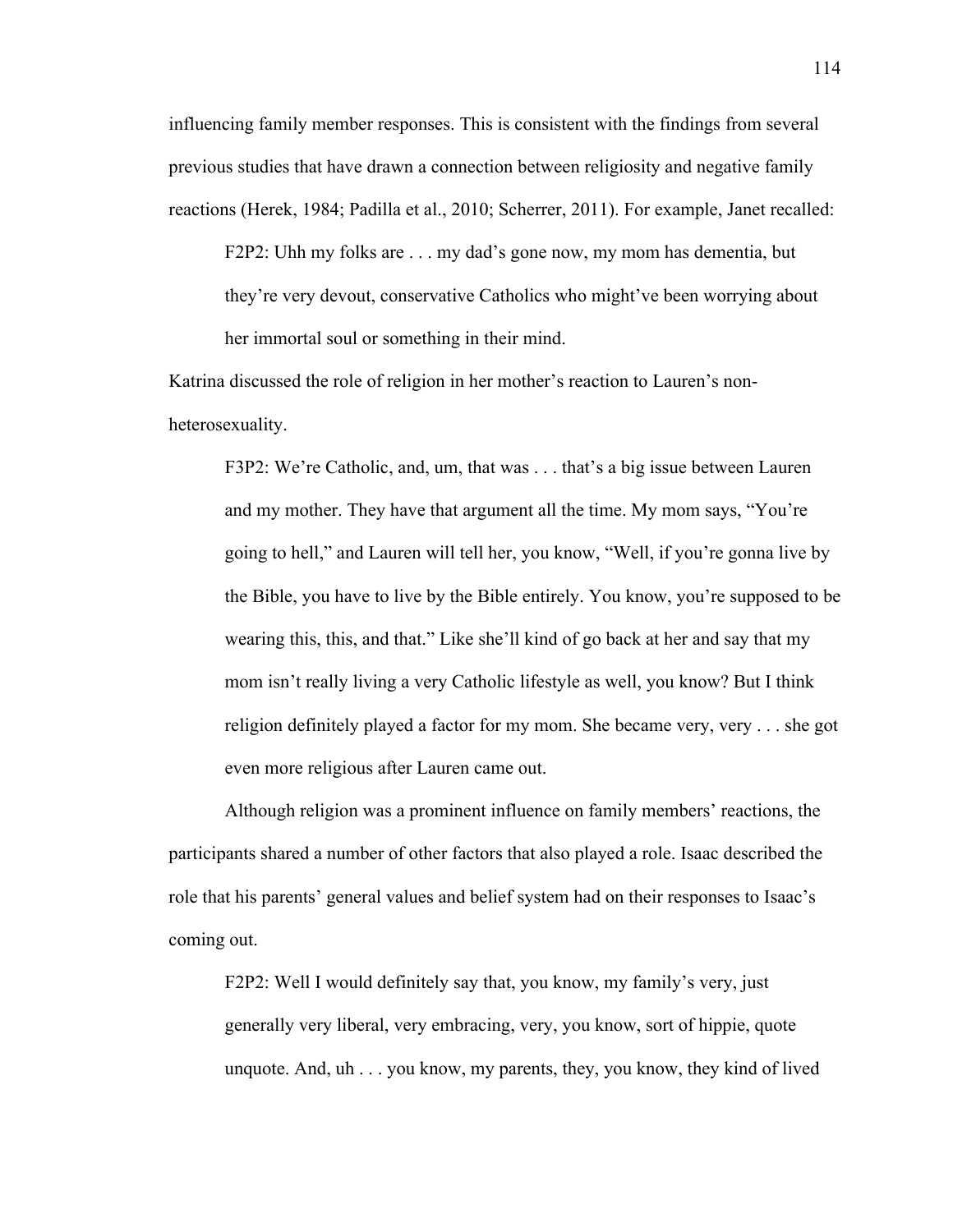off the land in the 80s, and they grew up in a very rural area, and they did the whole, like Woodstock stuff, and they go to Burning Man and whatever, so they come from a very, like, open-minded cultural, um, background I would say. Samantha discussed the influence that her parents' careers as state police had on their reactions to her disclosure.

F2P1: So I'm very, very lucky. And they're pretty worldly because of their jobs, even though they come from such conservative backgrounds. They've seen a lot and dealt with a lot, and I think specifically 'cuz my dad's had so much youth oriented work in his life, it's made them even more open to the fact that this is how you have to stay engaged with your child if you want to stay engaged with your child. And that's how he talks about it.

#### **Prior Assumptions**

In LaSala's (2010) study on the coming out experience in families, he discussed the effect of family members' prior assumptions about their loved one's nonheterosexuality, asserting that such assumptions cause them to react negatively. Contrastingly, the participants in this study described prior assumptions and awareness from family members as a buffer against undesirable attitudes or reactions. Samantha, for example, recalled a humorous statement from her father when she first disclosed to him her gay identity.

F2P1: So with that he said (in a funny, authoritative voice), "Well, you know, Samantha, I have done many studies over the years, and basically, after certain characteristics, I suspected all along." . . . So (pause) it wasn't, it was not a bad conversation.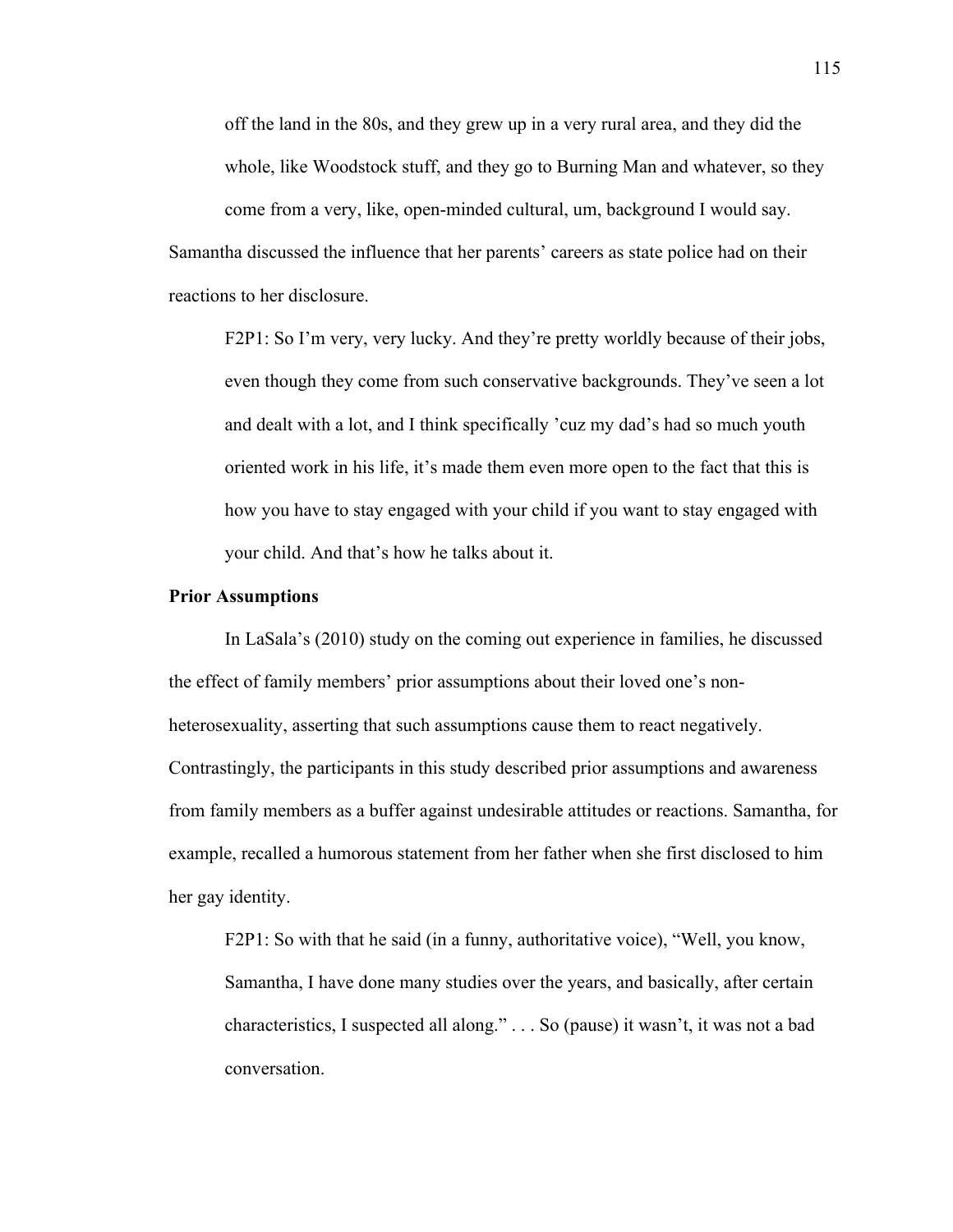Logan shared with me that he made sense of his mother's generally loving and supportive response as stemming largely from her prior awareness of his nonheterosexuality. He stated:

F1P1: And (pause) at the end of the day, like, she knew. I mean, she always knew.

Like, it wasn't really even a question.

Interestingly, Logan's brother, Isaac, shared that he never developed his own assumptions about whether Logan might be gay. So when Logan came out to him, his initial reaction was one of disbelief and denial. He recalled his reaction this way:

F1P2: So at that time I totally didn't . . . it didn't register with me, and I was just like, "Shut up, you're just trying to get, you know . . . you're trying to get attention." Like I didn't even count it as being truthful or whatever. So I always knew he was sort of different, but I never put that together. When I was in high school I was never like, okay, he must be gay even though he's never told me. It didn't really register with me. I think probably other people had that awareness maybe my parents or something . . .

#### **Prior Exposure to LGB People**

Another contextual factor that emerged in this study as a buffer against negative family reactions was prior exposure to LGB people. This supports Ben-Ari's (1995) finding that family members who had previous relationships with non-heterosexual people responded more positively to their loved one's disclosure. Katrina described the influence that her father's relationship with his sister had on his response to Lauren's coming out.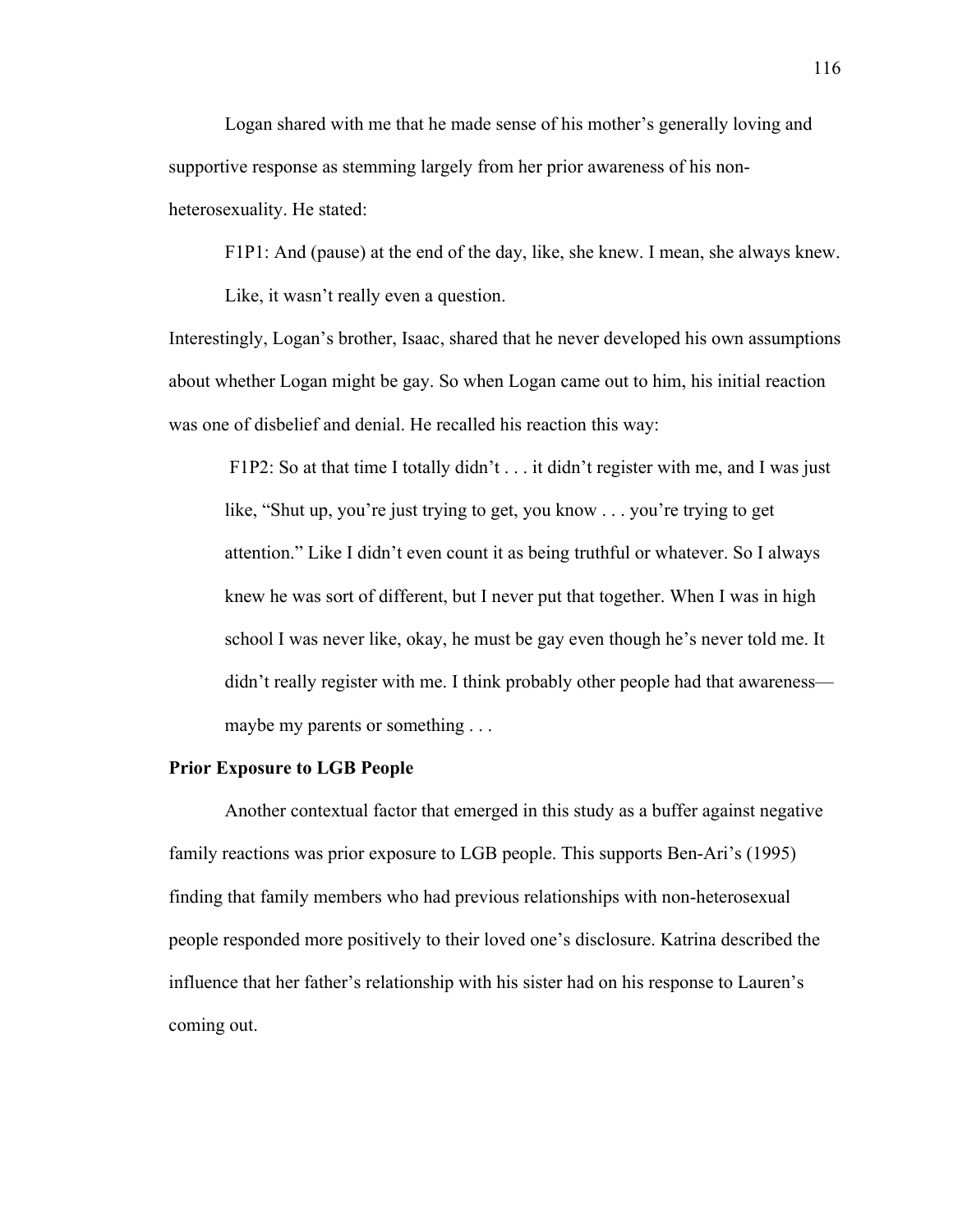F3P2: Um, my mom and Lauren's relationship is kind of still on the rocks, but my dad was surprisingly very (pause) supportive. I mean, he . . . his sister was a lesbian as well. That was something that we didn't really know growing up as, as kids. We kind of found out, um, found out later on in life. But my dad was actually pretty, pretty supportive about it, which is awesome.

Janet talked about how she was able to be non-judgmental towards Samantha because of her prior exposure to non-heterosexual people.

F2P2: Well, I'm not judgmental about it. I'm sure she's told you, I've had ... I'm, I'm a retired law enforcement officer. I have been around everybody in every slice of life there is. . . . And anyway, no, I have no . . . I don't have any judgments about it. I have cousins who are gay. . . . So I'm just . . . no, it's not an issue for me.

The context of the family, including the personal experiences and characteristics of each individual family member, both influence and are influenced by the LGB young person and the way in which he or she comes out in the family. This study created a valuable opportunity to understand the coming out experience from the perspective of the family members who received the disclosure as well as from the perspective of those who made it.

# **The LGB Young Person's Experience**

The young people who took part in the study made sense of their personal experiences with coming out, reflecting on the choices they made about when, to whom, and under what circumstances they disclosed their non-heterosexuality. While each young person's process was unique, some commonalities emerged. The following sub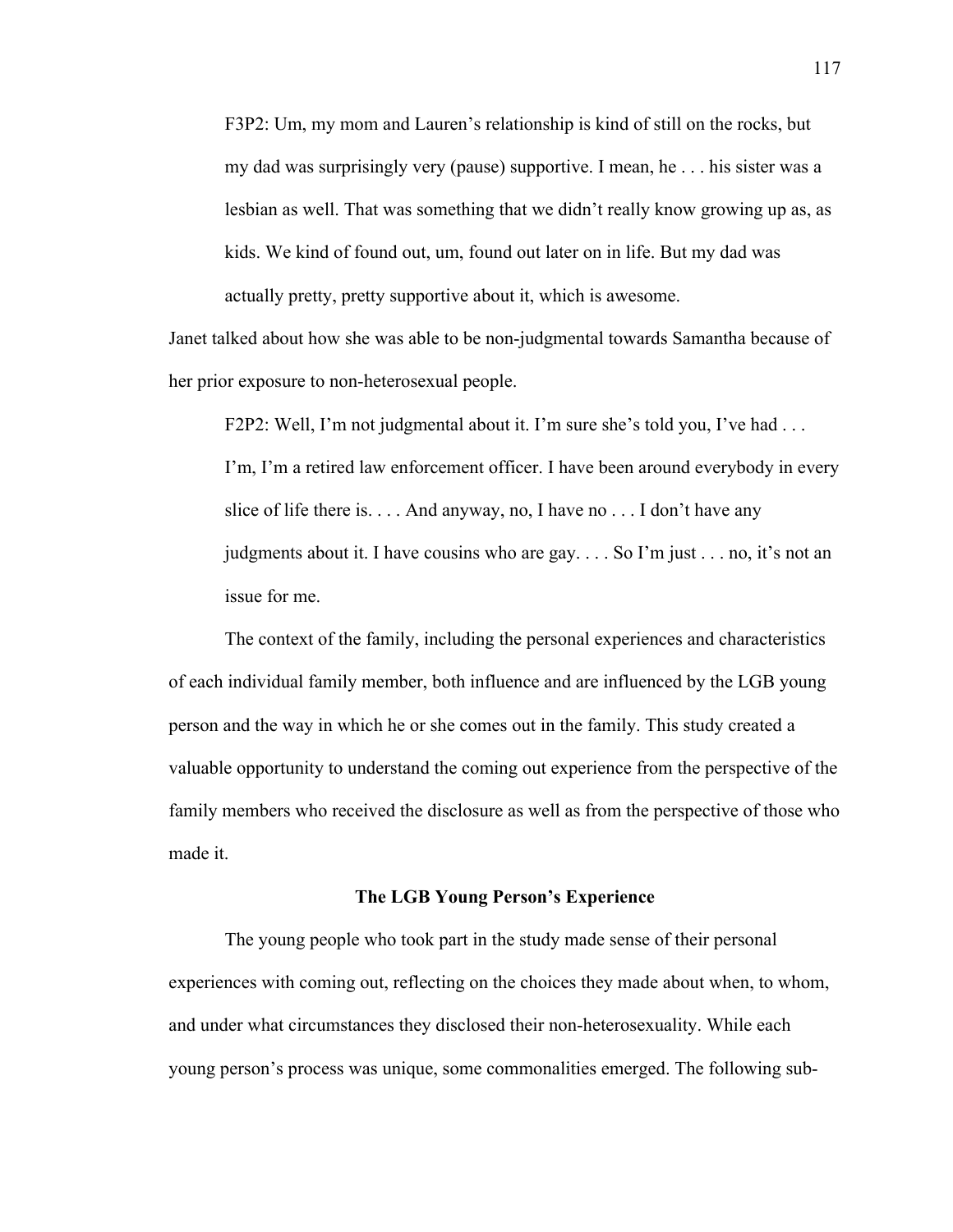themes illustrate the young people's shared experience of coming out and being out in their families of origin and in broader contexts.

## **Pressure to Stay Hidden or Return to the Closet**

At some point, all three of the young people in the study felt a pressure to adhere to the heteronormative status quo. This was, of course, a particularly powerful feeling during the initial stages of the coming out process, when the fear of potentially losing the love and support of the people they cared about was most salient. On some occasions, the young people were tempted to return to the closet to feel safer and less subject to scrutiny. Lauren talked about the difficulty of being out in her family after the majority of her family members reacted negatively.

F3P1: 'Cuz I know in the beginning it's really hard. Like right now, I'm like, oh whatever, she doesn't wanna accept me, it's fine. But in the beginning, it was so hard for me. Like I tried to push myself back into the closet several times, and I've been like, no, like, fuck that.

Logan described the struggle he felt in early adulthood to conform to heterosexual norms, particularly when he first started working as an actor.

F1P1: Um, and it started out like okay, this is just somebody who I'm gonna bring to these kind of industry related functions. But then I found myself lying about it even to other gay people, you know? Who I was, you know. I'd still say I'm straight, and I'd still say, like, "Oh, I have a girlfriend," and I still kind of had, like, fabricated this whole world. But the importance of being straight was really, really drilled into me.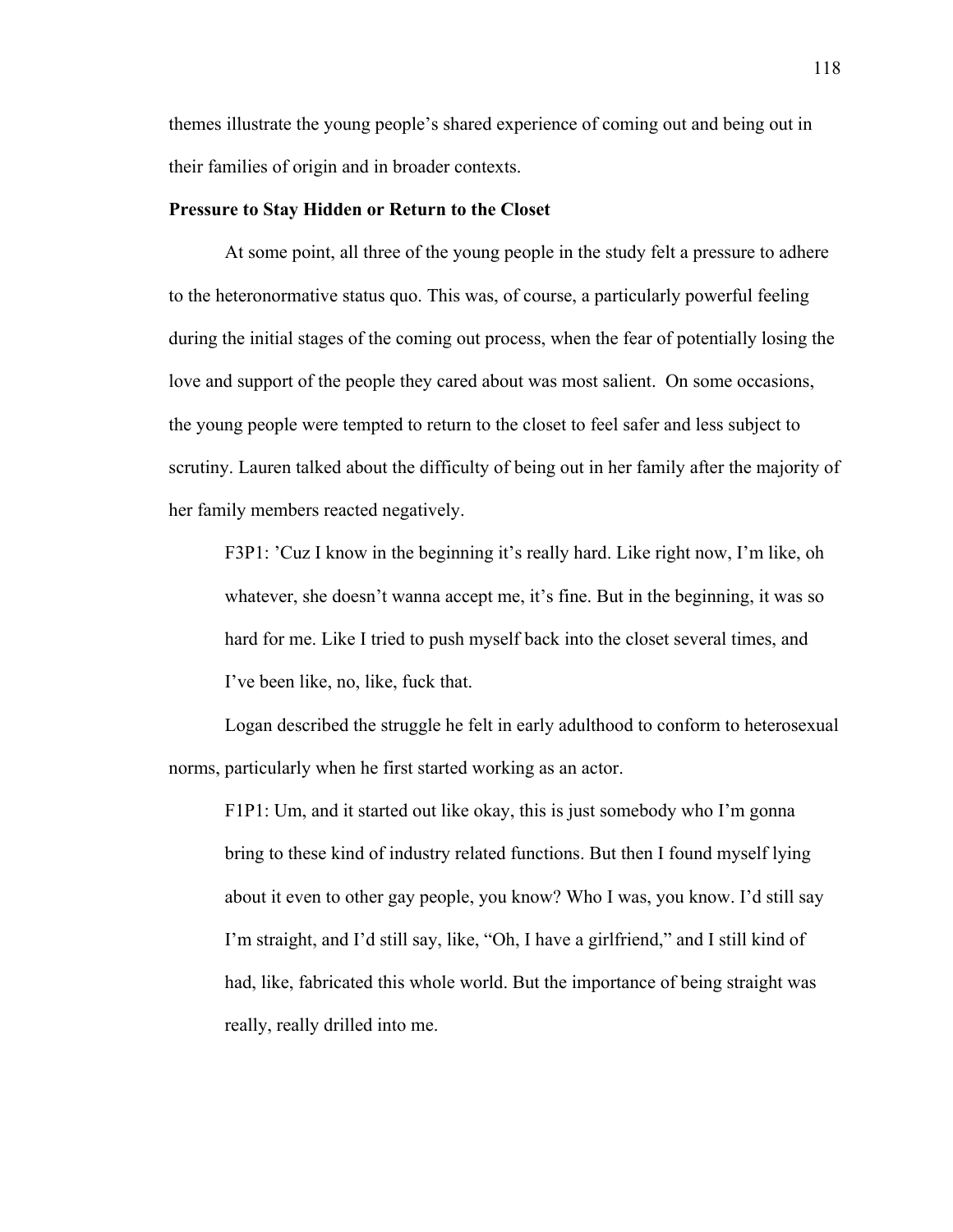### **Withholding as a Form of Protection**

Throughout the process of coming out within their families, Logan, Samantha, and Lauren had to make a series of difficult decisions about whom they would disclose to and how they would do it. In order to make these decisions, they had to assess their relationships with various members of their families and consider the contextual factors that might influence their family members' responses. The young people all shared with me that when it came to some members of their families—particularly grandparents they chose not to disclose as a means of protecting themselves from negativity and protecting their family members from worry, concern, fear, or any other unpleasantness that might arise. During our family interview, Samantha talked to her mother and me about how and why she decided not to come out to her grandparents.

F2P1: So, and I know that that's exactly how they would've been with me, but they still would've believed whatever they believe. And it wouldn't be with anger, it would just simply be . . . They would be *sad* for my soul. It's totally true. . . . And they probably would think it's a choice. . . . Yeah, they would probably think it's like a new-age trend instead of it being . . . understanding it fully.

Logan shared a very similar experience.

F1P1: My Jewish family in London, like, my grandparents, even though I was out, you know, before they passed, I didn't come out to them. And that was more (pause) just 'cuz they're from a different era and, you know, they're from the old country and that's . . . you know, I had a wonderful relationship with them; it's not something that I felt like I was hiding, and I just knew it would cause them more confusion and whatever than it was worth.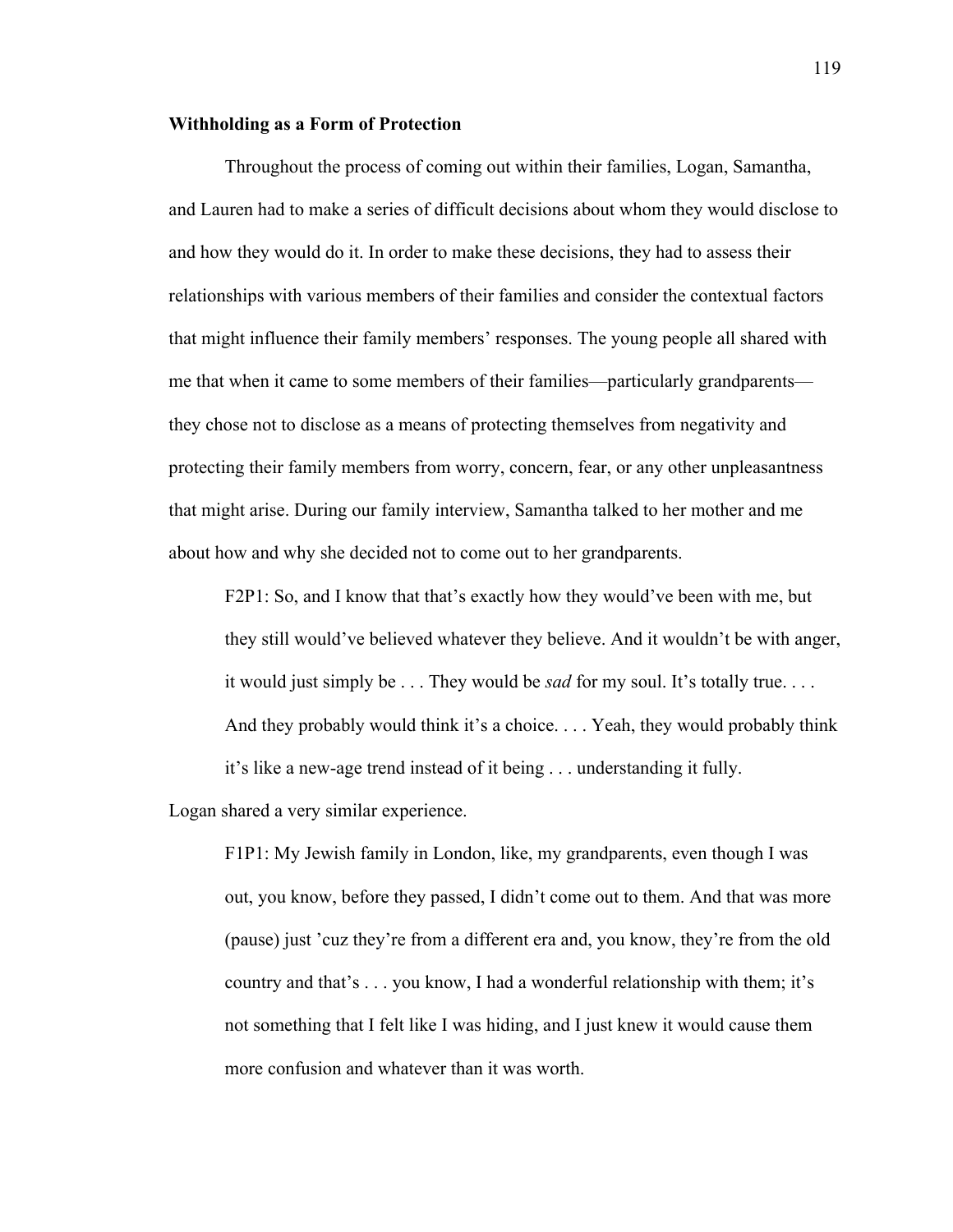When Lauren's grandmother hinted at being aware of Lauren's non-heterosexuality, Lauren made the decision not to disclose. She talked to me about that experience and shared why she chose not to come out to her grandmother.

F3P1: She's in her 80s, and she asks me every time I talk to her, "How's your love life?" and "Do you have a boyfriend?" And she knows. I *know* she knows, because she has that sixth sense, and she's asked me, "Who are you texting that you're smiling on your phone?" . . . She goes, "Is it a boy or is it a girl?" . . . I go, "Who's the best granddaughter you have?" She goes, "You are." I go, "Alright. With that being said, does it matter if I'm talking to a boy or a girl?" And she looks at me, like, "No." So I go, "Okay then, it doesn't matter." And I held her hand, I kissed her, and she left it alone. Like, we've had those moments, and I know she knows, but I don't have the heart to tell her.

### **Some Minds Can't Be Changed**

An undesirable reaction from a family member can be devastating for a young person coming out in the family. It was certainly the case for Lauren, whose parents and oldest sister reacted overwhelmingly negatively, placing strain on all of the relationships in the family. Her initial reaction—and Katrina's as well—was to try to convince her family members that they were being shortsighted and needed to come around. However, Lauren and the other young people in the study shared the view that some people—once they have decided to be unaccepting—cannot be moved to change their minds. Lauren talked to me about wanting her parents to come around while also believing that it was a lost cause.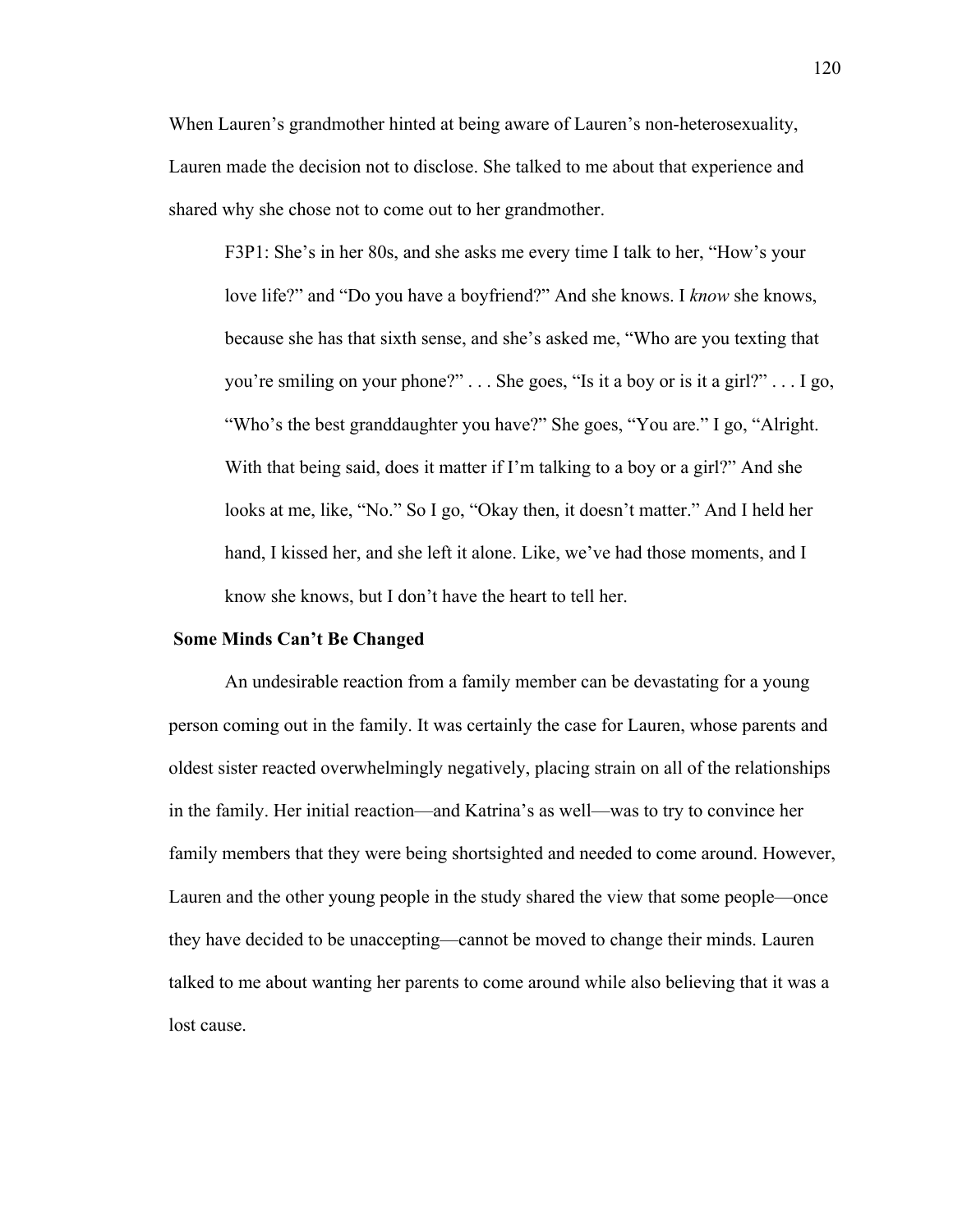F3P1: I want to educate them in some way. . . but I don't think that there really is anything that would change their mind. They're . . . my mom is so far gone that I just . . . I couldn't see anything helping her. . . . I don't really see anything getting through to them.

Samantha shared a similar sentiment with her mother and me.

F2P1: And it is . . . there is, unfortunately, not much you can do about somebody else's perspective. . . . So somebody else who that is their belief, whether that's how they were raised, or that's something they found themselves and decided is what's working for them, that, unfortunately, you can't even give advice to that, because they . . . that's how they feel, like, that is their life.

The three LGB young people in the study were willing to openly share their coming out experiences, including the more challenging and painful parts. Their responses reveal the complicated decision-making process involved in claiming a nonheterosexual identity within the family. All of the participants described the complex nature of the coming out process and the various effects it has had on their respective families. Though the participants discussed the impact of the initial disclosure, they all emphasized the significance of the family adjustment process and the many forms it has taken over time within their families.

# **A Matter of Time: The Process of Family Adjustment**

Heatherington and Lavner (2008) point out that "there is very little research that elucidates how adjustment plays out in real time following disclosures" (p. 338). This study was conducted, in part, to examine the family adjustment process and explore how family member reactions, family relationships, and family dynamics in general transform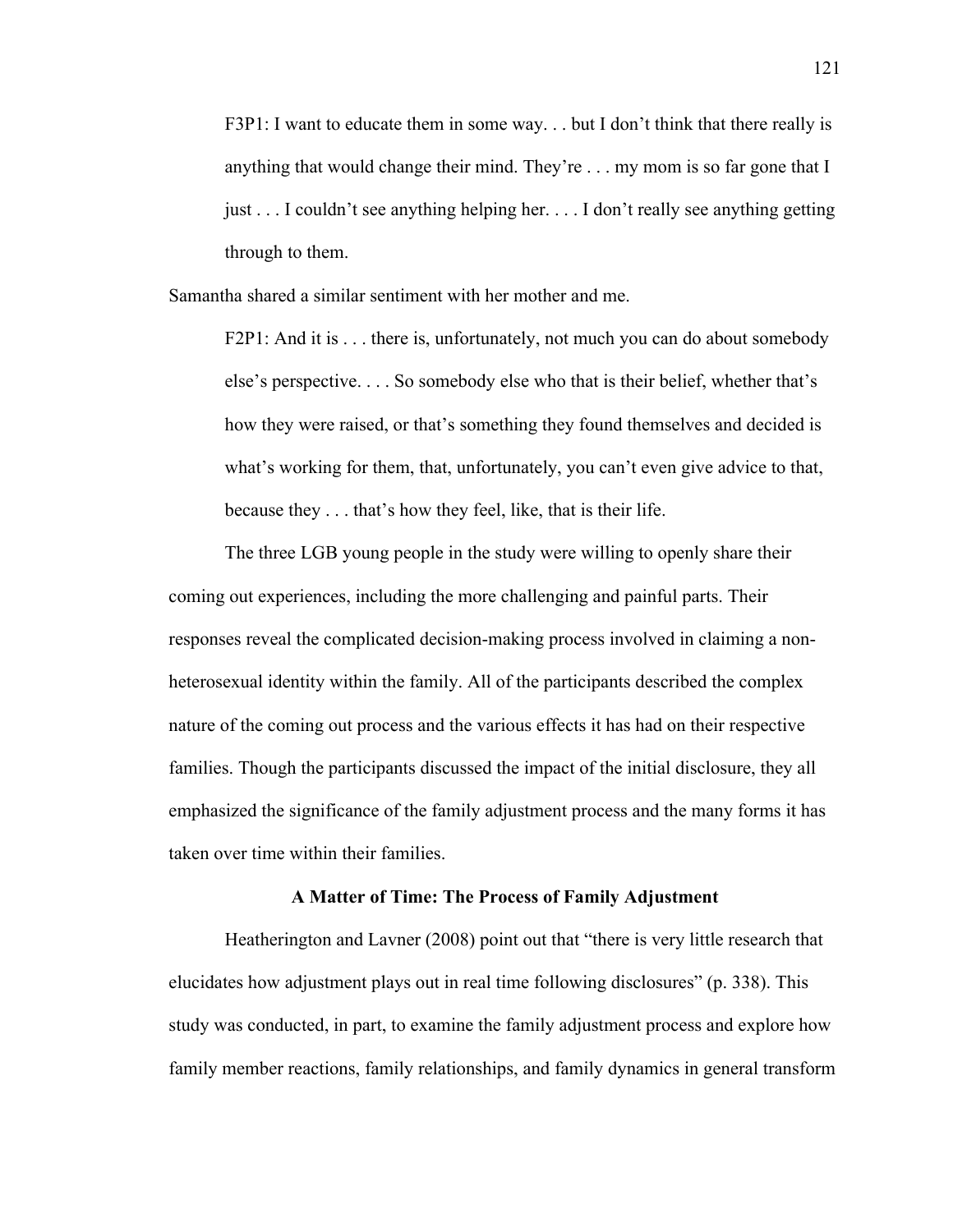over time. This theme underscores the developmental nature of families' responses to a loved one's coming out.

Regardless of the nature of their responses, everyone in the three families featured in this study had to make some form of adjustment after their loved ones' disclosure. This is, perhaps, a testament to the default expectation of heterosexuality that most people hold for their loved ones. It might also be the natural result of recognizing that the LGB young person is part of a marginalized group, and that some education about nonheterosexuality might be necessary (Saltzburg, 2007). It is clear from the excerpts illustrating this theme that adjustment is an inevitable part of the coming out process. The participants described the many ways in which that adjustment occurred in their families.

# **Two-Way Process of Acceptance**

Logan, Lauren, and Samantha made it clear that their family members were not the only ones who needed to make adjustments after they came out. They all described a circular process that occurred as everyone in their families acclimated to the disclosure. As their family members adjusted to the disclosure and made efforts to accept their nonheterosexuality, the young people were also involved in a process of working toward understanding their family members' perspectives and accepting their limitations. For example, Logan shared that for much of his adolescence, his relationship with his father was distant. Even though his father was aware that Logan was gay, it was not a subject that either one of them felt comfortable discussing openly. This was disappointing for Logan, but he described a personal process that led him to accept his father.

F1P1: . . . as a kid, what I wanted in a father was, like, a strong, like, leader, like (in a gruff voice), "This is my dad" and, you know? Like that kind of dad.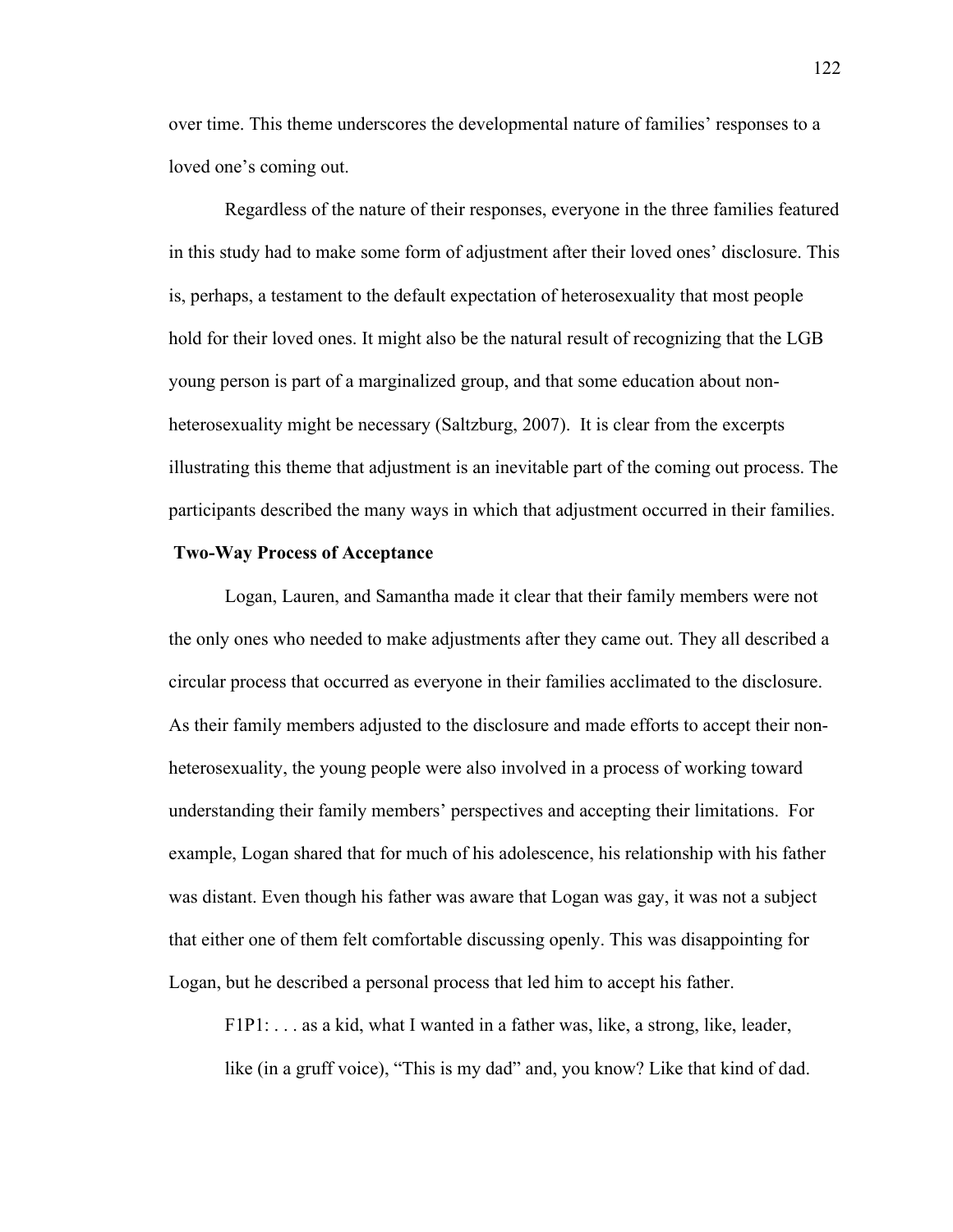But instead my dad was the, like . . . my dad parties, and he has women and whatever. That's not what I wanted in a father. And then it wasn't until I was 19 where I was like okay, I can accept my dad for this is who he is. And once I can just accept that that's who he is, and he isn't this, like, hero idea of a man, he's just this, like, flawed human being.

Samantha reflected on the adjustment process that her parents went through in moving toward acceptance of her gay identity. In doing so, she revealed her own process of adjustment that involved becoming more capable of accepting her parents' limitations and making sense of how and why they reacted in the ways that they did.

F2P1: Um, I think definitely both experiences with both parents were less difficult than I anticipated. Um, and the things that were difficult are the same things that are always gonna be difficult about my relationships with them. Like the fact that my mom and I, when we clash, it's a big boom. . . . And same with my dad, about how we went so long without talking. I know that about him, that it is hard to get him to vocalize extras inside that are not, you know, just things that I'm pulling out, like, to volunteer.

#### **Change in Responses Over Time**

Stone Fish and Harvey (2005) assert that after young people come out in their families, it is important that they "take into account the time needed after disclosure for the family to acquire information, assess this new reality, and reexamine the internal assumptions they have lived with for years" (p. 67). The family adjustment process is one that takes place over time, and family members' responses shift and transform in many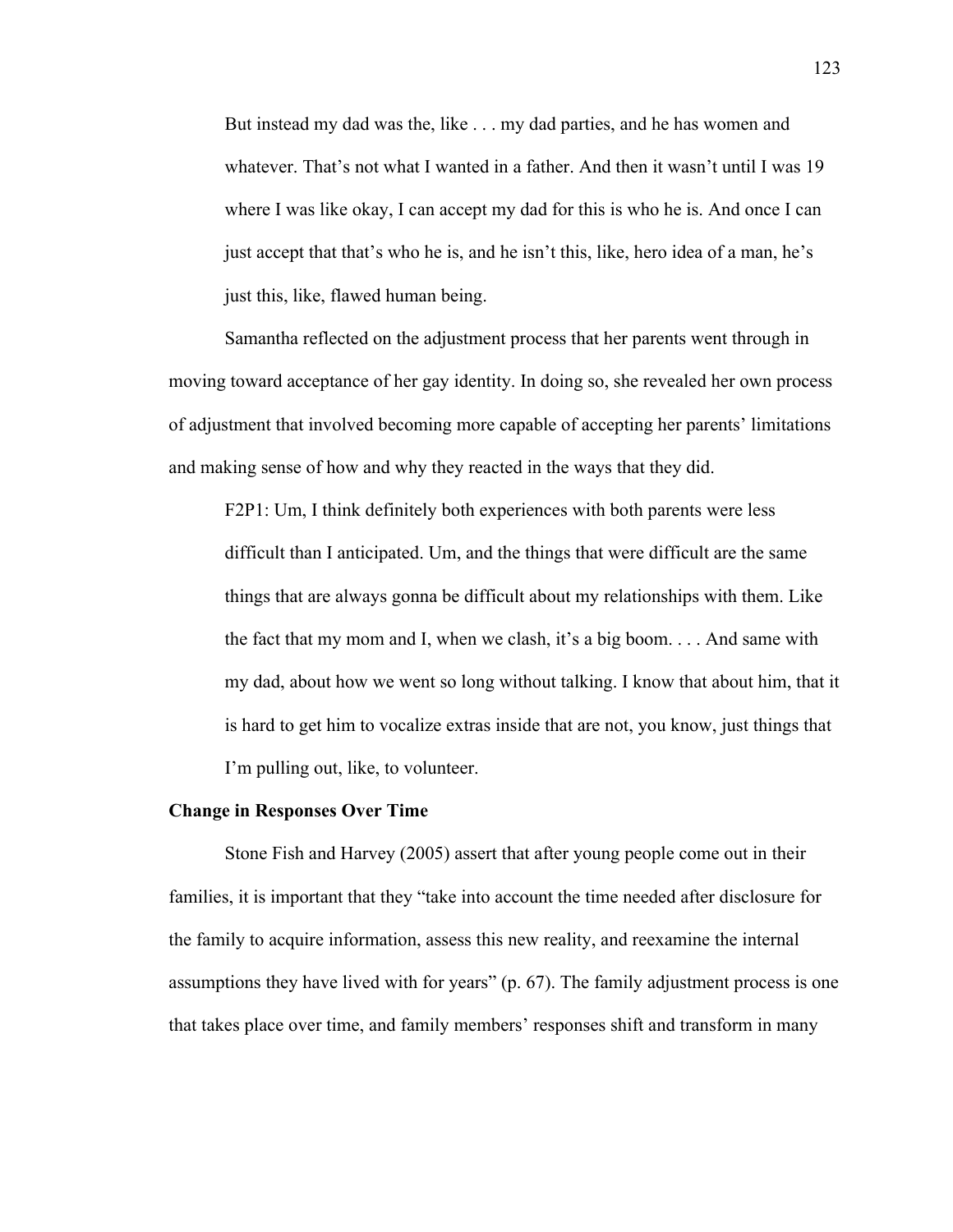ways after they first receive the disclosure. Katrina talked to me about how she was making sense of the changes in her parents' responses to Lauren's disclosure.

F3P2: I mean, like I said, my father is pretty accepting of it. Him and Lauren I think have become a little bit closer after she came out. . . And they've gotten . . . their relationship has gotten a lot better. Uh, but in terms of my mom, I think she's slowly coming around, you know? I think (pause) she . . . her and Lauren speak more now. It's been a long road, but there was a time where they weren't' speaking at all.

Isaac made sense of the change in his response to Logan's disclosure as moving from callousness to curiosity. He talked candidly with me about his perspective shift, which he attributed to his general maturity and the positive evolution of his relationship with his brother.

F1P2: I had put him in this little box as my little brother, where I didn't consider him to be a person that had, like, anything of value for us to discuss or whatever. Like he's over here doing his little thing . . . we're, you know, we're not in the same strata even. . . . So I honestly don't think that at that time I gave it much thought. . . . I definitely don't really remember thinking about it deeply until we discussed it later on when I was in college or something. . . I think it was definitely more casual, and it was kind of like, you know, by that point we felt comfortable. . . . I was definitely just more curious and interested to know what it meant, and it was kind of like a novelty thing for me. So I was kind of like, it's kind of cool that I have a gay brother.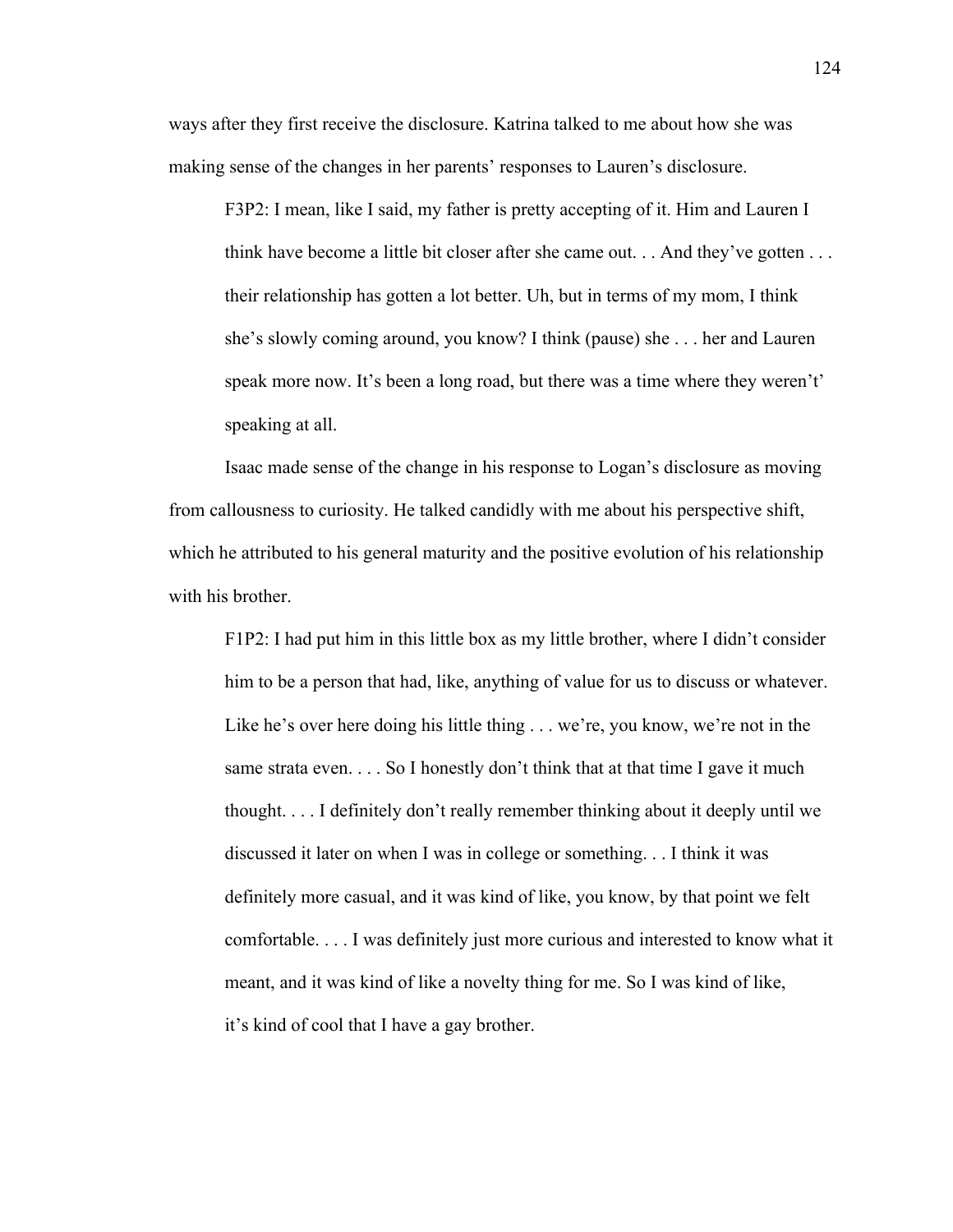# **Improved Closeness Over Time**

As the excerpt from Isaac illustrates, family members can become closer over time, even—or especially—after a loved one comes out. The stories shared in this study demonstrate that a disclosure of non-heterosexuality within the family has the potential to fortify relationships and strengthen bonds in a unique way. It can give family members access to an intimate part of one another's lives and prompt deep conversations about beliefs, attractions, desires, and fears. The participants shared that in some ways, the coming out process allowed certain family members to know and understand one another in a more profound way, which might otherwise not have occurred. Janet explained that although she and Samantha have always had a good relationship, she has grown even closer to her daughter over the years.

F2P2: I mean we're close, we're stubborn, um, she's strong-minded, so am I.

We're both independent, but yeah. So we can . . . we, we love each other desperately, deeply, and also I really like her too. And I think she's starting to like me as a grownup.

When I asked Janet how her relationship with Samantha has changed as a function of Samantha being out, Janet replied:

F2P2: I'm a nurturing mommy, and her girlfriends, I love that they still come and see me and eat dinner with me even though Samantha doesn't live here. And I, I, like, have this whole . . . I call them all my brats. And it's most of her lesbian network up here that come and visit me, you know? And I feel really good, because I get lonely. I'm up here by myself. Wahh. You know? (Laughs). It's nice that way. So in a way, she's enriched my life.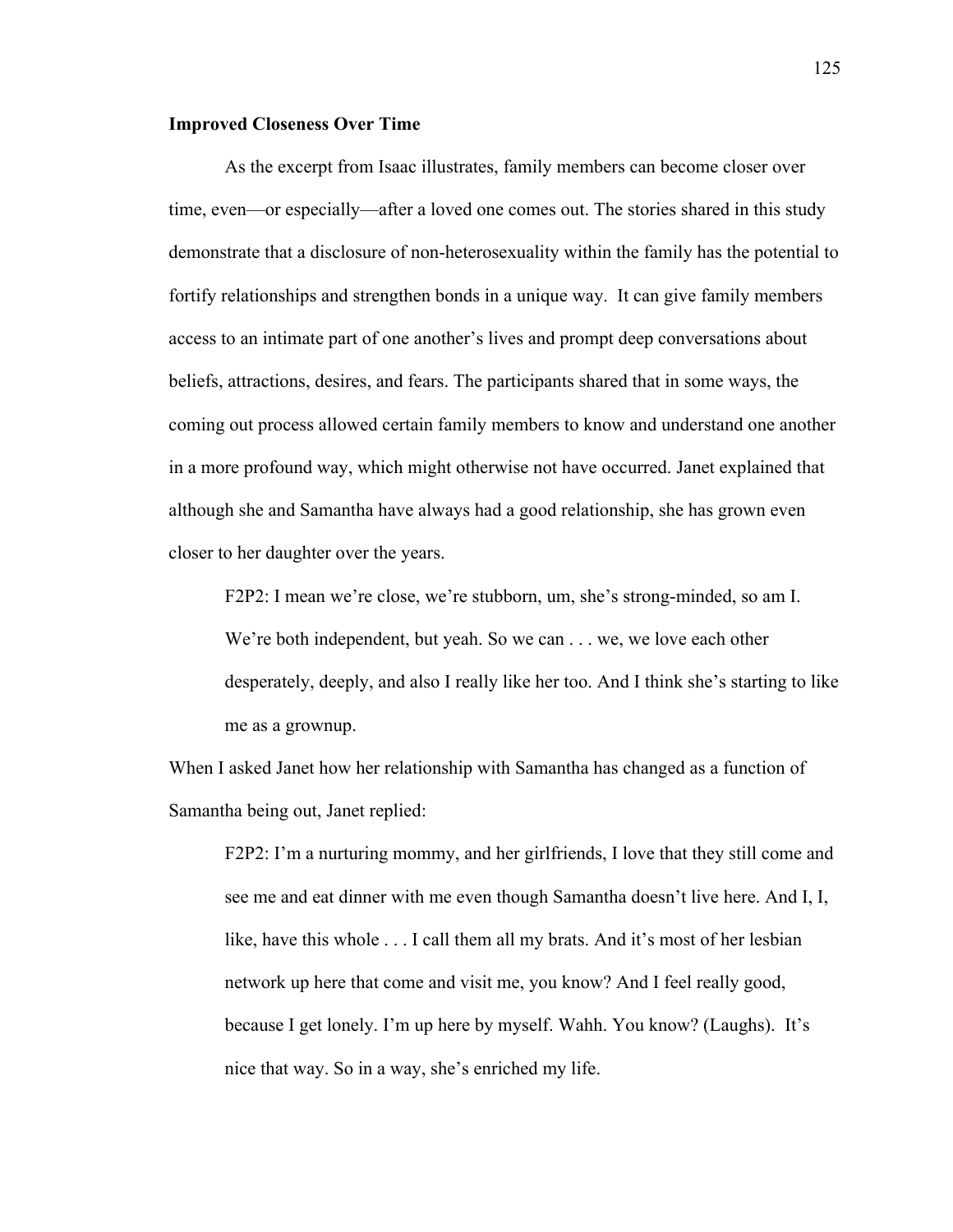Isaac described the strengthening of his relationship with Logan over the years and his sense of how Logan's coming out and being out have enhanced and improved the bond they share.

F1P2: So, I mean, even when I was in college and my brother was still at home in high school, we still kind of had a lot of tension in our relationship; but now we've reached a point where we're . . . honestly, he's one of my closest friends. So now we get along really well. . . . You know, it's probably a weird thing to say, but I still view it as being I'm glad that he's gay and not straight, because I'm like, if he was straight . . . like, I'm straight, I know what it's like. You know, I wouldn't get a chance to learn about all this stuff. So I still view it just as a positive thing.

### **A Larger View: Perspectives on Sexuality and Identity**

As expected, the experiences shared by the participants shed light on a great deal more than just the coming out process within the family. One of the more interesting themes that I identified pertains to the perspectives on sexuality and identity that were revealed in numerous ways. As discussed in Chapter II, sexual orientation cannot be confined to a simple definition, and contemporary young people are identifying their sexuality in broader and more inclusive ways than ever before. Fedders (2006) makes the excellent point that sexuality researchers do not agree about whether sexual attraction, sexual behavior, or self-identification is most relevant in assessing sexual orientation," and "adolescents have their own viewpoints, which do not necessarily coincide with those of any researchers" (p. 104).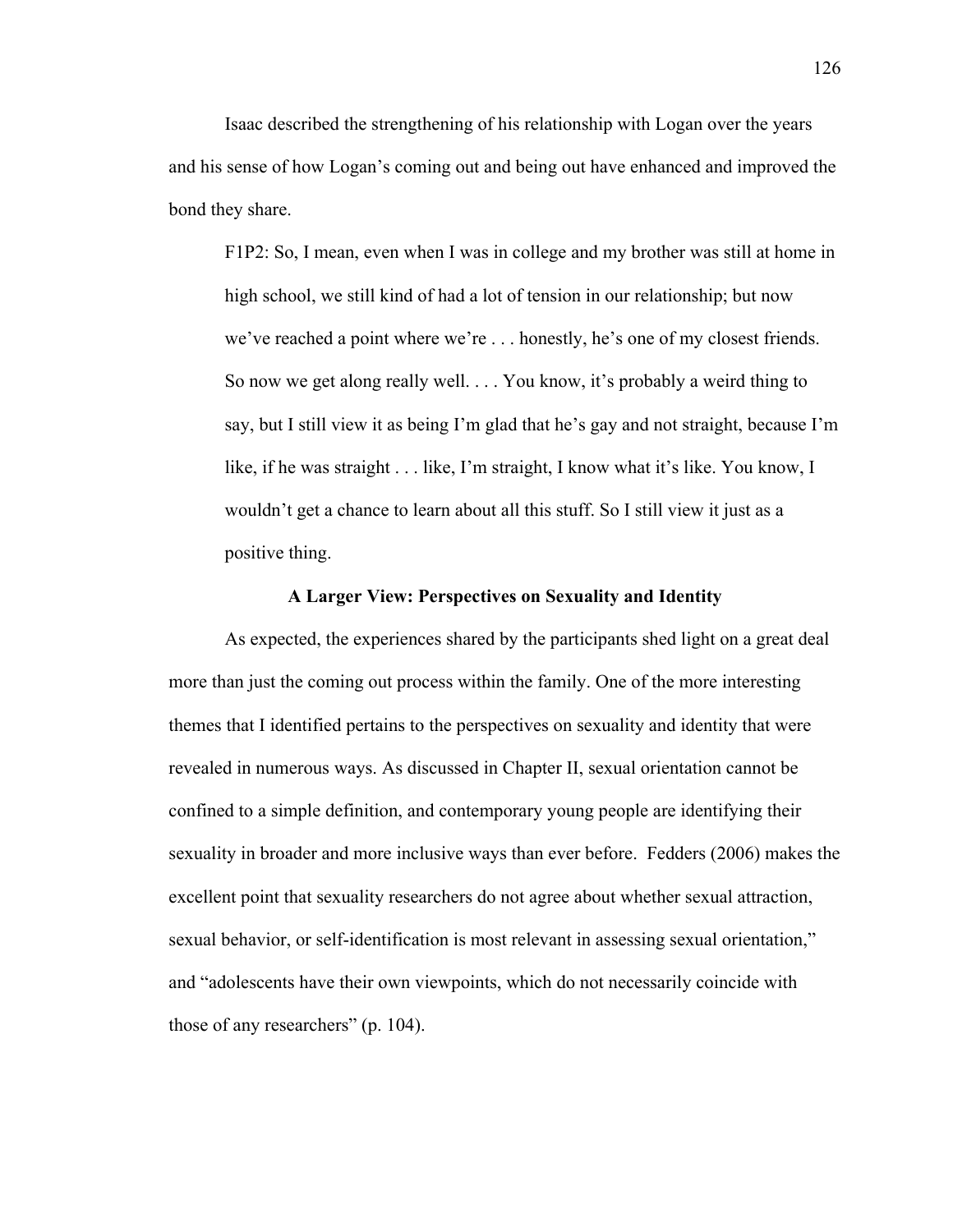### **Fluidity and Complexity of Sexual Orientation**

The three young people in the study all define their sexuality in fluid ways. They shared informative perspectives on how they came to define their sexual identity and what they believe about the nature of sexual orientation in general. Lauren, for example, revealed that she had authentic romantic feelings for her boyfriend while simultaneously experiencing sexual desire and having sexual experiences with females. This highlights the multi-dimensional nature of sexual orientation. Lauren stated:

F3P1: 'Cuz I was really in love with him . . . but then I think about when I was with a girl in eighth grade, and the girls that I liked in high school, and all the people that I really, really liked that were girls before I even met him. And I know for a . . . even when I was with him, I would fantasize about girls.

Mosher (2001) asserts that sexual activity alone does not dictate or imply one's immediate or ultimate identity" (p. 167). Samantha's story corroborated this point. She shared with me that while she has had authentic relationships and sexual experiences with both males and females, she does not define her sexual orientation according to her behavior. Instead, she allows herself to be led by what she desires. She explained it this way:

F2P1: Okay, so for me, I don't identify as bi anymore, however in the end of October through kind of beginning of January I dated a man. . . . And that was the first person—the first man—I've ever had sex with. . . . And I didn't not enjoy being physical with him, because I was attracted to who he was, and I wanted to please him, but it still was not at all the same for me. Like it turned me on, but didn't even turn me on at all in the same way that a female does.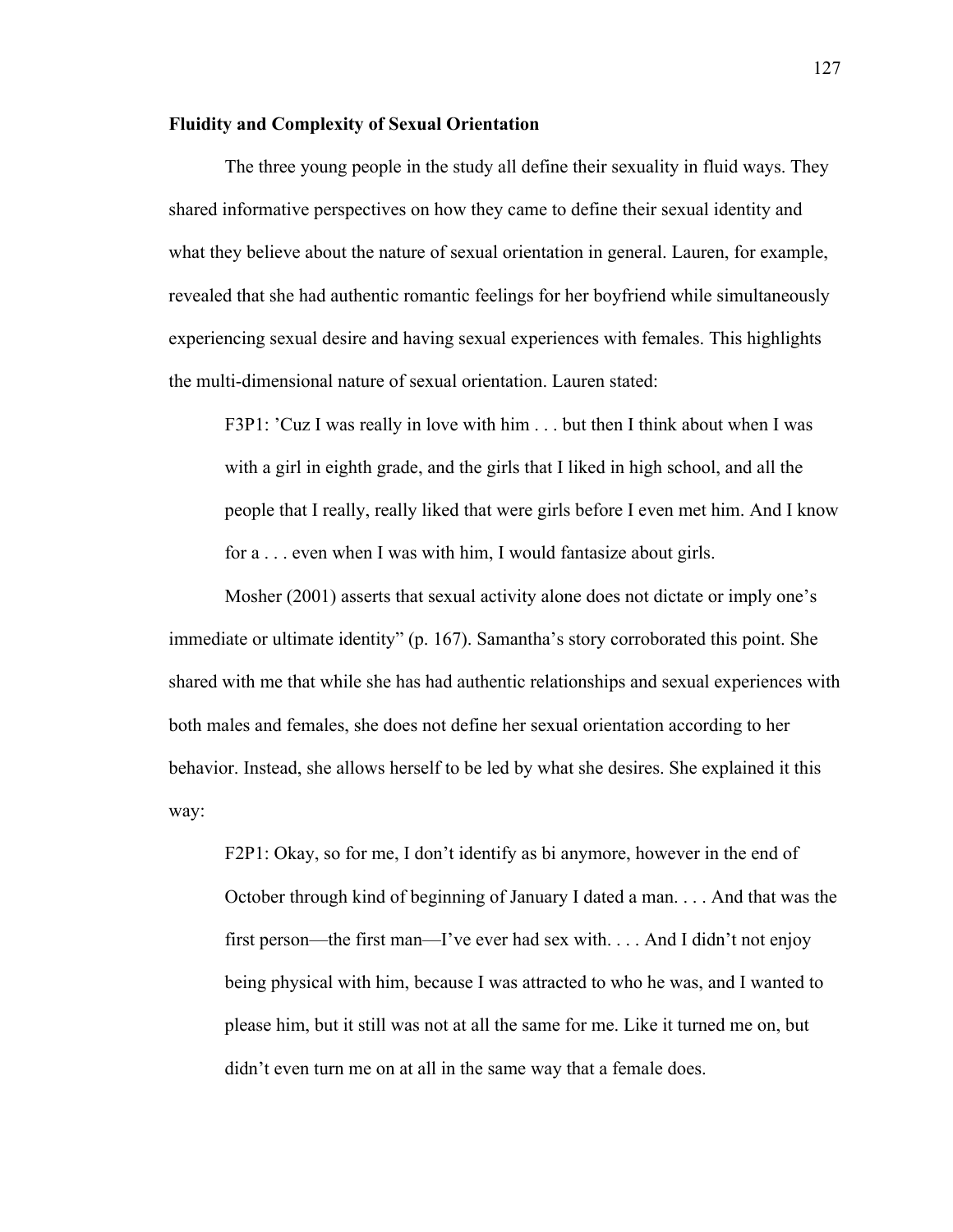### **The Limiting Nature of Labels**

Fedders (2006) points out that LGB young people often feel that "identifying as gay, lesbian, or bisexual does not adequately account for the fact that they understand themselves, relate to the world, and experience oppression on the basis of a multiplicity of identities, including their race, class, age ethnicity or religion" (p. 105). Once people come out as non-heterosexual, the world tends to see them in terms of that single aspect of their identity. The young people in the study talked about this issue in their interviews and shared their collective view that labels are limiting. Logan put it this way:

F1P1: For me, the biggest issue is when you say something like *gay* or *bisexual* or whatever, people have so many of their own connotations of what that means, that as soon as you say that, I already have lost a part of my inherent identity. . . . I hate this idea of, like, the gay friend, or the token gay dude, because all of the sudden it's like, well, that's not who I am. If you're gonna label me, I'd rather be labeled, like, you know, an artist, or a writer, or a Jew. Like, there are things that to me are, like, way more telling of who I am.

Samantha explained her reasoning for identifying as gay rather than lesbian. In doing so, she illustrated how she makes sense of labels and the effect that they often have of limiting how people define themselves and others.

F2P1: But, um, so yeah, that's why I feel like gay is the term that I am most comfortable with, because it's a little more general. And I actually am not also a fan of things that are so specified to gender. And so I don't like that lesbian automatically gives away that I'm a female wanting females. Um, I mean I know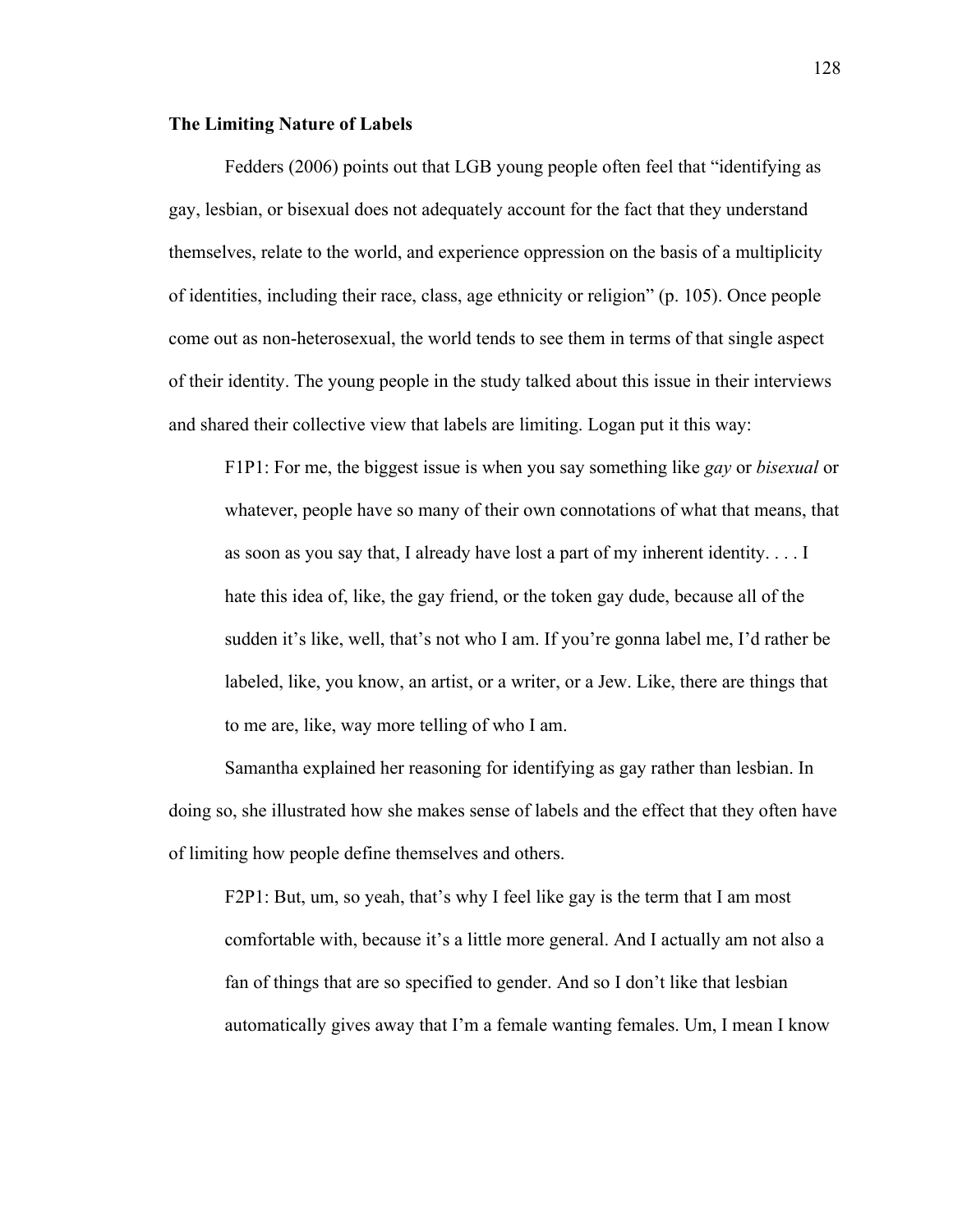it's stupid, because you see me and obviously I'm a female . . . but I still don't feel like I need a term that is so specific. I don't like that.

## **Just One Fact About a Whole Person**

The participants in the study shared the view that non-heterosexuality is just one fact about a person. It was shared most often in the context of family members making sense of how they were able to be as accepting as they were. A couple of the young people talked about it in their conveyance of the message that they are more than just their sexual orientation. They also discussed the shifts they made in their perspectives, from seeing their non-heterosexuality as an all-encompassing identity marker to acknowledging that it is just one aspect of who they are. Logan, for example, described his personal recognition that just because he was gay did not mean that he was exactly like all other gay men.

F1P1: I moved down here and I thought, like, oh, like, I'm gay, and I feel like all gay people are creative, and well-read, and smart, and doing interesting things. And then when I found out, wait, you know, there are just as many ignorant, trashy, stupid people who are gay as straight people, that was surprising to me.

For Isaac, Logan's sexuality is not the most significant aspect of who he is. He explained it this way:

F1P2: Um . . . you know, I don't see that fact about him having made any particular difference over time.

Janet shared a similar view about Samantha's sexuality. She contextualized her desire to know about Samantha's sexual orientation as being no different from wanting to know other things about Samantha's life.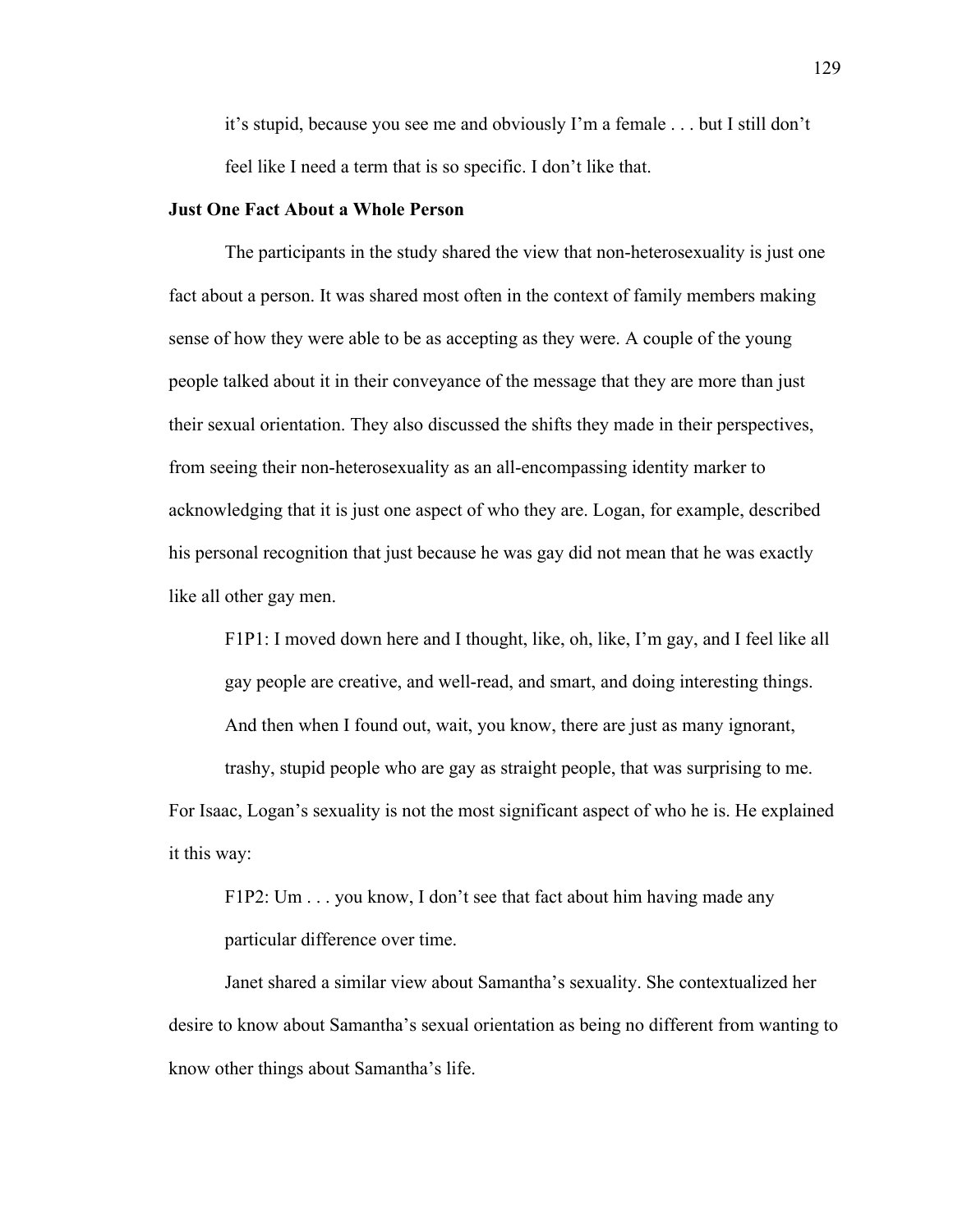F2P2: And it was just one, one more of those things that parents wanna see in terms of your development. You know, we just sort of want to be plugged in to that stuff. But that it wasn't any different as to whether or not you decided you were gonna be vegetarian. It was just a, you know, another fact about you.

# **One Day, Coming Out Won't Be Necessary**

According to Stone Fish and Harvey (2005), "coming out to one's family is a developmental milestone" (p. 64). From the perspective of the participants in this study, that will only be the case as long as heterosexuality is the default expectation. Many of the individuals who took part in the study shared with me their belief that although coming out remains a necessary part of the developmental process for LGB young people, it will not always be so. Lauren offered her take on it by saying:

F3P1: Like I think there should be zero coming out process. It should be, "I have a girlfriend," and that's it. That's the end of discussion. Like, to me, if you have a boyfriend or girlfriend, it should be just like any other relationship. You talk about that person, that relationship, and it shouldn't really ever be . . . I hope one day it's not a thing."

Samantha expressed the hope that one day LGB young people will not need to come out at all.

F2P1: I think, um (long pause), it's like for a while, unfortunately, it will be somewhat necessary in certain settings. . . . I don't think it'll be like that forever. Isaac beautifully articulated his ideas about how the perception of coming out as a requisite event may change.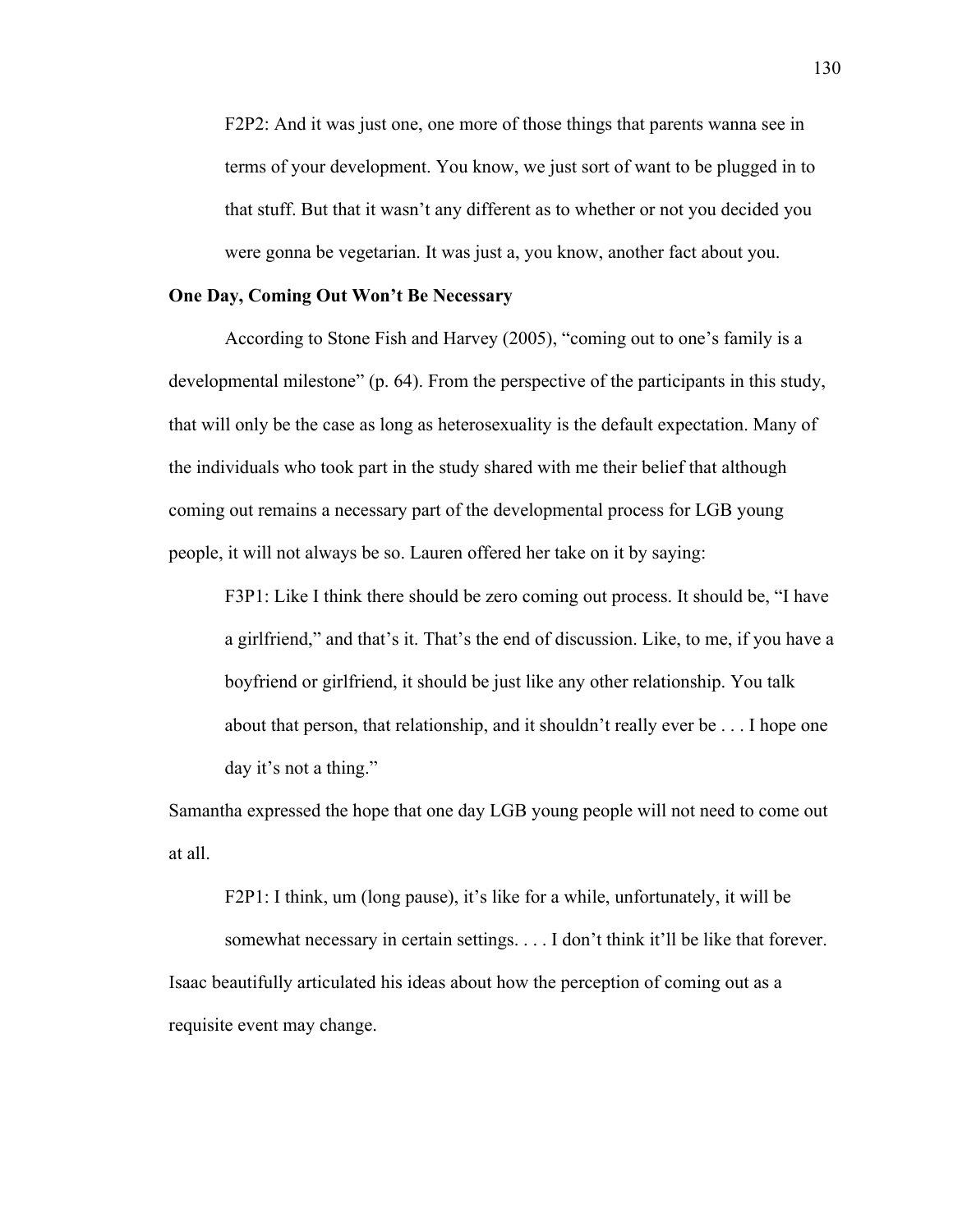F1P2: I mean I think if we lived in a world where the default of being a straight person wasn't just kind of that intertwined from day one . . . if there was exposure to other, uh, ways of being as kind of a regular thing throughout growing up, then maybe coming out would be different. But, um, yeah . . . I don't think there's really any way around it in sort of conventional society.

# **The Broader Social Context**

One of the most significant contributions of this study is the way in which it captures what it means to come out to one's family in our present-day society. The young people in the study came out to their families in a particular social context, and that must be considered when making sense of their responses. The sub-themes featured in this section illustrate the predominant contextual issues that emerged from the participants' reflections on their lived experience.

#### **Importance of Visibility**

One of the predominant issues that arose from my interviews with the participants in this study was the importance of having models of healthy, happy LGB people and queer families. The young people referred to this in the context of explaining the process they underwent to form a non-heterosexual identity, and the family members discussed its importance with regard to helping them adjust and accept. In the participants' view, it is important for young people to have access to non-heterosexual models from whom they can draw strength. In the absence of such role models, a young person might feel abnormal or ashamed of not living up to heteronormative societal expectations.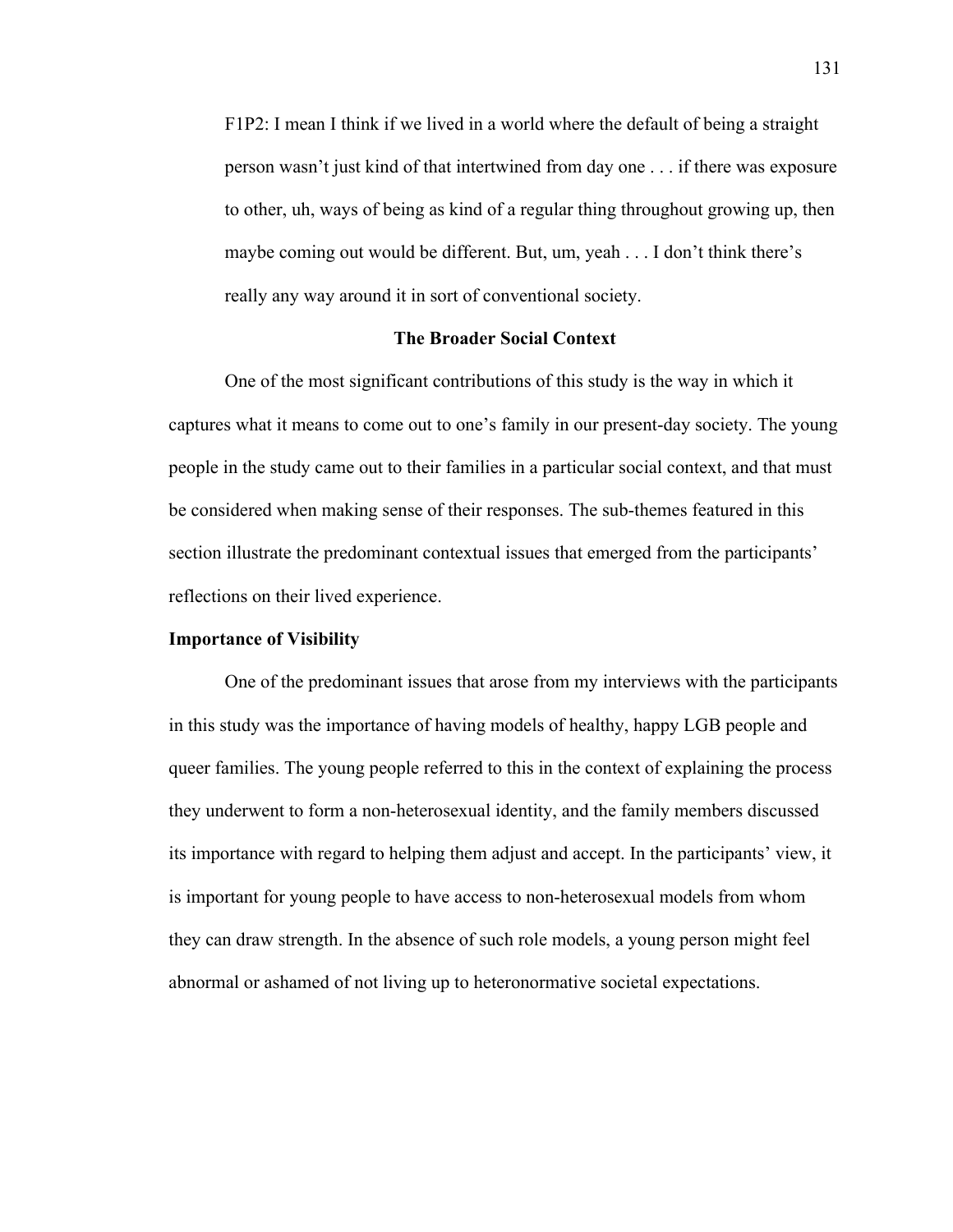Katrina emphasized the power of visibility, as it helps people know they are not alone. She explained that part of her desire to participate in the study with her sister stemmed from her eagerness to help other families by sharing the story of her own.

F3P2: I'm glad that you're doing this, you know, because people need to understand. They have to make connections. And when people connect and say, hey, this family went through it and they're totally fine, I think that helps. Maybe if we got, like, TV exposure in that sense of it being totally ok, and life after coming out, I think that may help, you know?

Logan emphasized Katrina's point by discussing the increased visibility of LGB models in our contemporary culture and the general role that visibility plays in influencing LGB young people's development.

F1P1: I feel like I was on the very tail end of coming out in a place where, or a time where (pause), I still didn't feel like I had access to a lot of stuff. Like I look at now, and I look at the TV shows that I've worked on, and I look at the shows that my friends are on, all this stuff in the media that has gay characters and, you know, bisexual and all this stuff that I just had no comprehension of. . . . I mean because I did have access to some of my own research, but if I didn't have access to anything, it probably just would have taken me a while, and (pause) you know, if I wasn't able to make sense of that, I think that would have just been internalized shame or self-loathing or, you know, whatever.

### **The Role of Social Media**

It became clear from my interviews with the three families in this study that social media has played an important role in the young people's coming out and the families'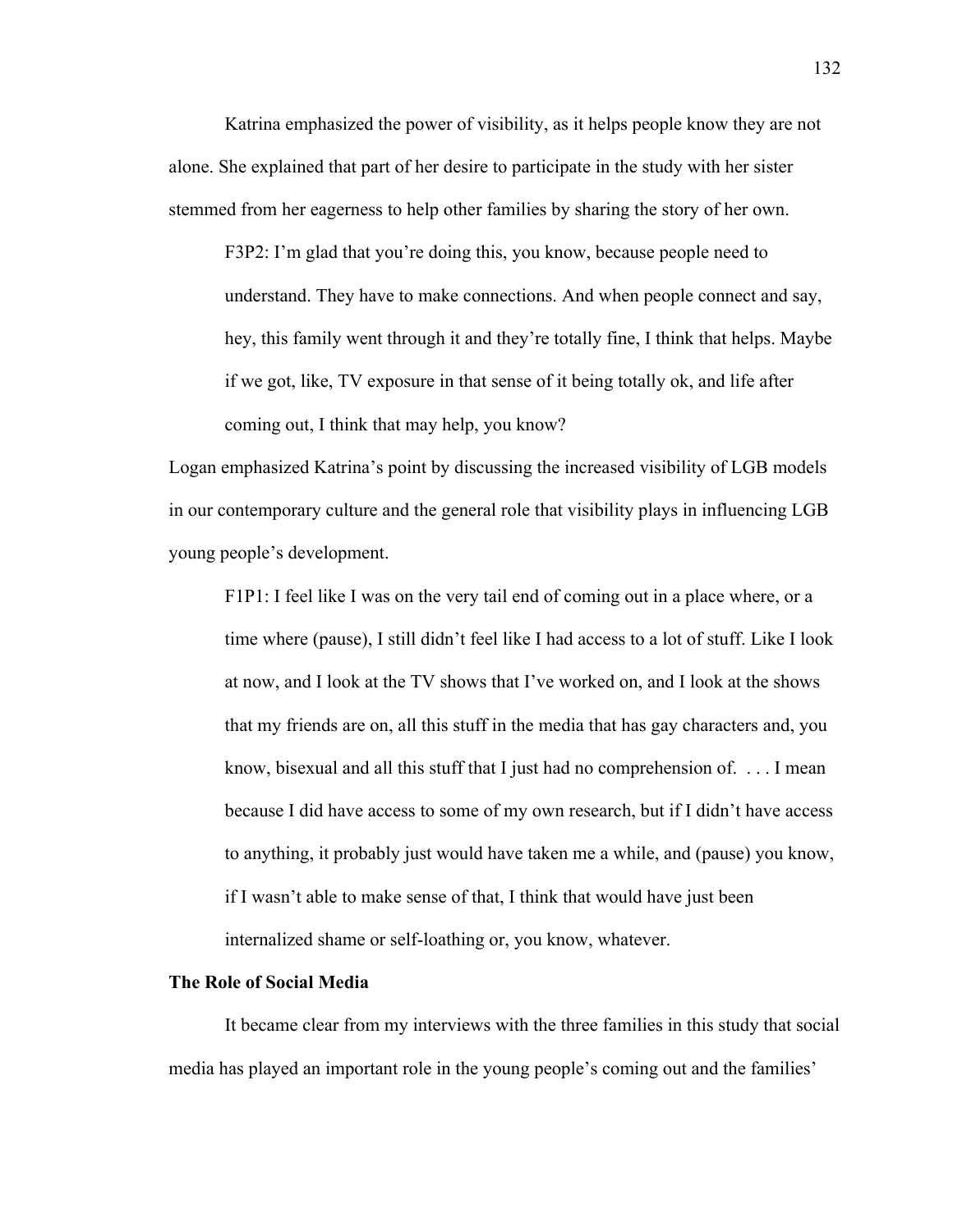adjustment. Facebook, in particular, was mentioned frequently. This is unsurprising, as it is an overwhelmingly popular form of online communication and a way for families to stay connected with one another. Samantha talked about the role that Facebook has played in helping some members of her family move toward greater acceptance.

F2P1: My mom's youngest sister is very uptight, so it's like "Ohhh!" She can't stand to discuss it, because she's just like, "Wow! Something so weird in my family!" But she will like pictures on Facebook of me and my girlfriend and things like that, so she's making her little steps.

Although Facebook and other social media sites can aid in the adjustment process, they can also present certain risks for the LGB young person. Because it involves the public sharing of personal information, Facebook creates the potential for problems like cyberbullying or rejection. Lauren talked about a troubling incident that occurred as the result of a Facebook post.

F3P1: My other sister, like, I remember last year I wrote "Happy Pride." That's all I wrote. "Happy Pride! We'll be at this place for the after party." And she deleted me off Facebook. And I literally rarely ever talk to her. I maybe talk to her (pause) once a month. And we used to be super close as well.

However, she also mentioned a positive effect that Facebook has had on her ability to be confidently out in a public way.

F3P1: Even with me and my girlfriend being together in general, like we're super open. We're Facebook official. We write, like, mushy poems on each other's walls. Like, we have changed so many people's outlooks. And it's, like, because we're both so girly, and we're both so normal, that people are actually able to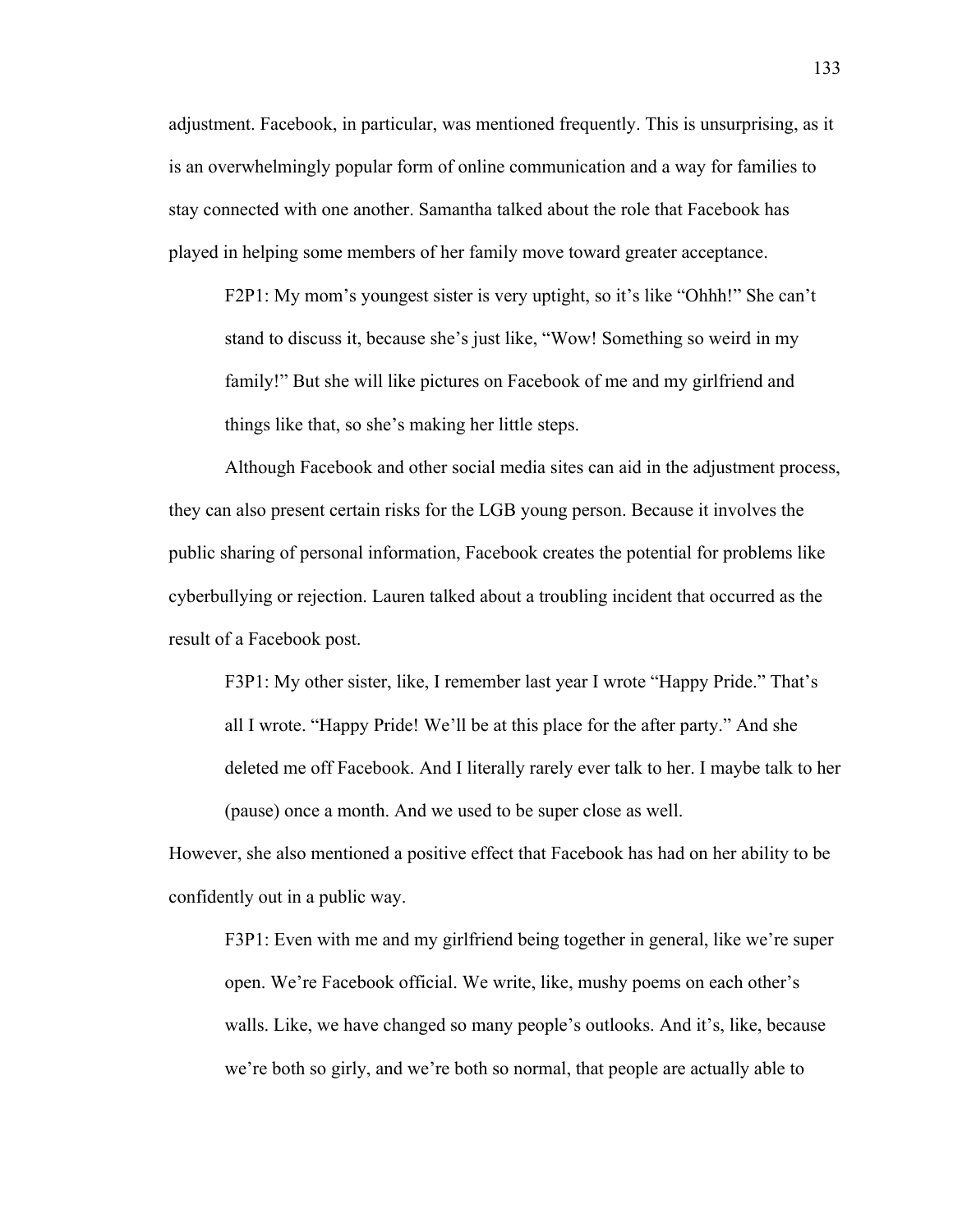accept being gay more, because it kinda ruins their misconception that being gay is being, like, butch, you know what I mean?

The ubiquitous nature of social media in our contemporary culture makes it an inevitable influence on LGB young people and their family members. For better or worse, it contributes to the process of coming out and being out, and it may be expected to do so for some time to come.

### **It's Getting Better**

Every individual who took part in the study shared a singular, optimistic view of the future with regard to the general acceptance of non-heterosexuality: It's getting better. The participants all conveyed some awareness that our present-day culture has influenced the process of adjustment in their families, and there was no doubt among them that society is evolving in positive ways toward greater acknowledgment, understanding, and embracing of LGBT sexuality. Isaac shared his take on how things are changing for the better.

F1P2: I guess that's kind of the fundamental lesson is that it is a spectrum, and there's no kind of . . . you know, it's not even just a linear spectrum, it's just a diverse pool of people. And as . . . you know, there really isn't much in life that is actually binary, that's homo or hetero. It's all kind of a mixture. So, um (pause), yeah, it feels like the world is going towards an awareness of that, but inevitably, if people kind of have this underlying philosophy that it's okay to be who you wanna be, then that can kind of overcome any sort of weirdness, hopefully.

Of all the participants, Janet was the most emphatic about our society's movement in an encouraging direction.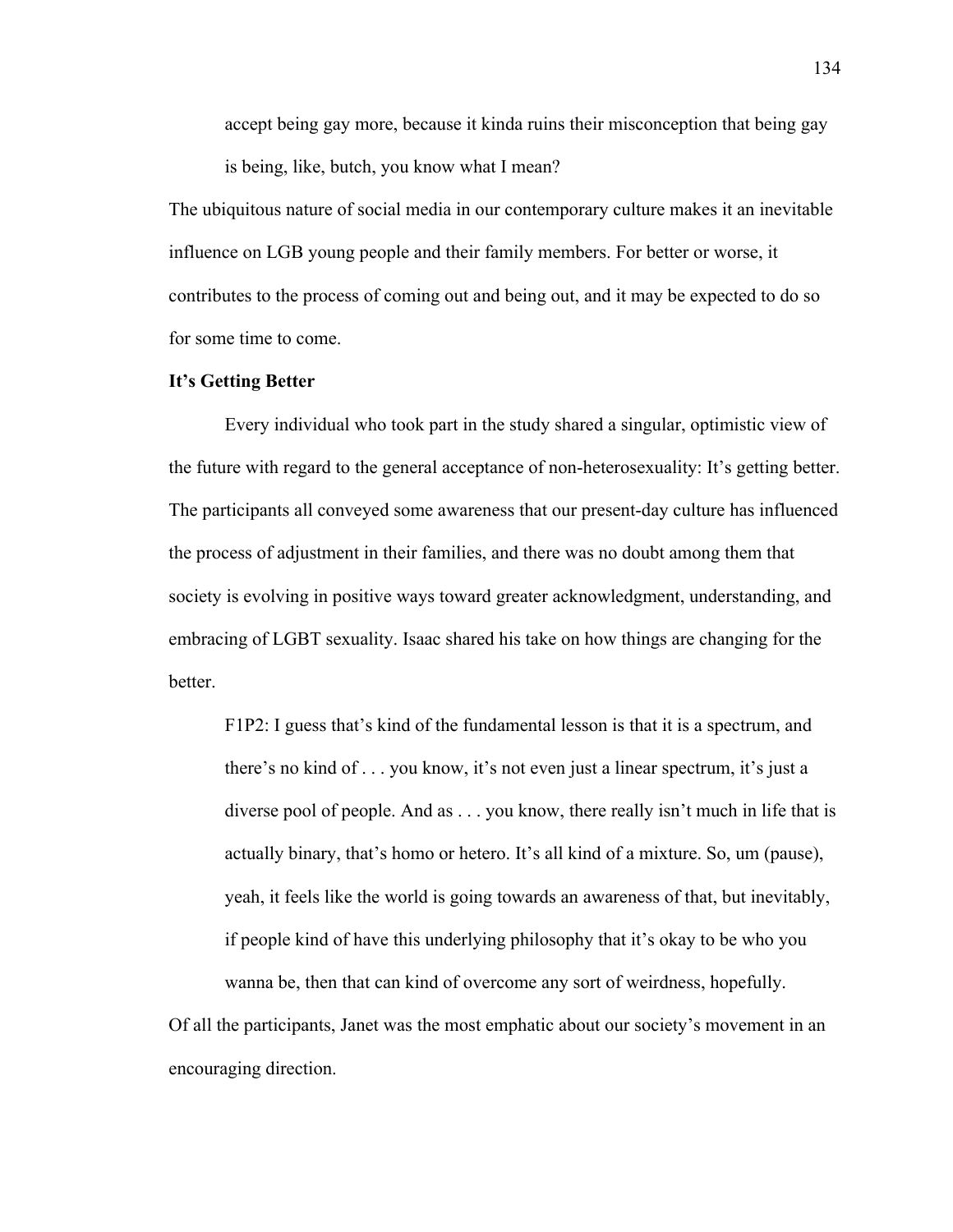F2P2: I guess it's just that I'm happy that this is all occurring in a society that's evermore accepting all the time. . . . It's getting better and better, and I hope it continues to and that, you know, [Samantha]'ll have all of the same rights that everybody else has, including the right to be a divorcee (laughs) if that's what happens, you know. . . . So we must be heading in a good direction. I'm resolutely optimistic about that.

The participants' voices echo the hope that society's continued changes will make it increasingly easier for LGB young people to come out and be out in their families.

### **Summary**

The results of this study support many of the findings in the existing literature about LGB young people's experiences coming out within their families of origin. However, the inclusion of family members' perspectives and the systemic focus of the study expand upon what has already been said about how families adjust to a loved one's disclosure of non-heterosexuality. The excerpts featured in this chapter illustrate a range of issues that were particularly relevant to the participants in the study. They emphasized the significance of contextual factors such as culture, generational differences, family dynamics, and countless other individual and relational variables. Considered together, they elucidate the family experience of adjusting to a young family member's disclosure of non-heterosexuality.

In Chapter V, I make connections between the findings from this study and the extant research literature on the coming out experience within families. I identify the strengths and limitations of the study and offer suggestions for future studies to expand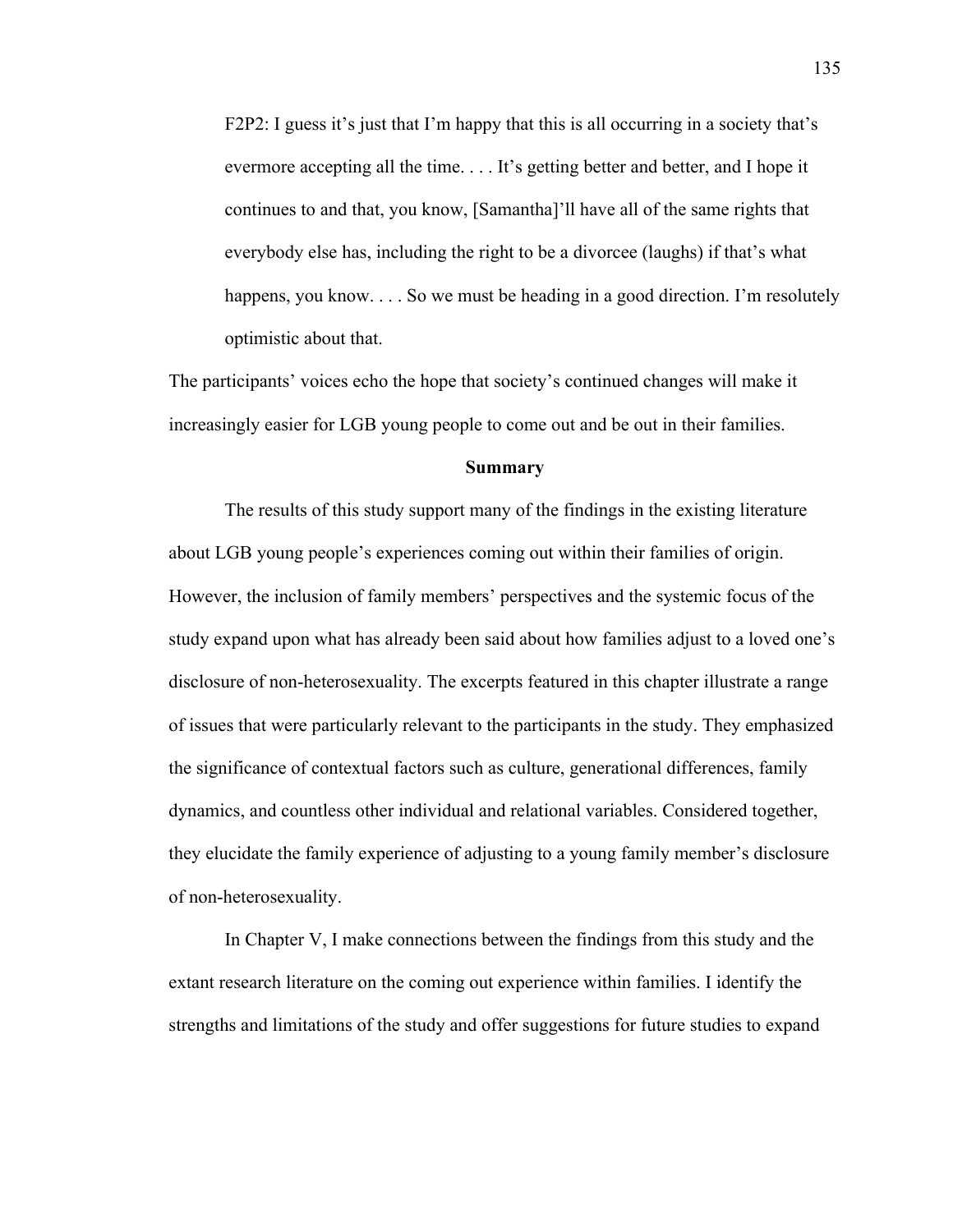upon what has been found in this exploration of families' experiences. Finally, I discuss the implications of the study and its relevance for the field of family therapy.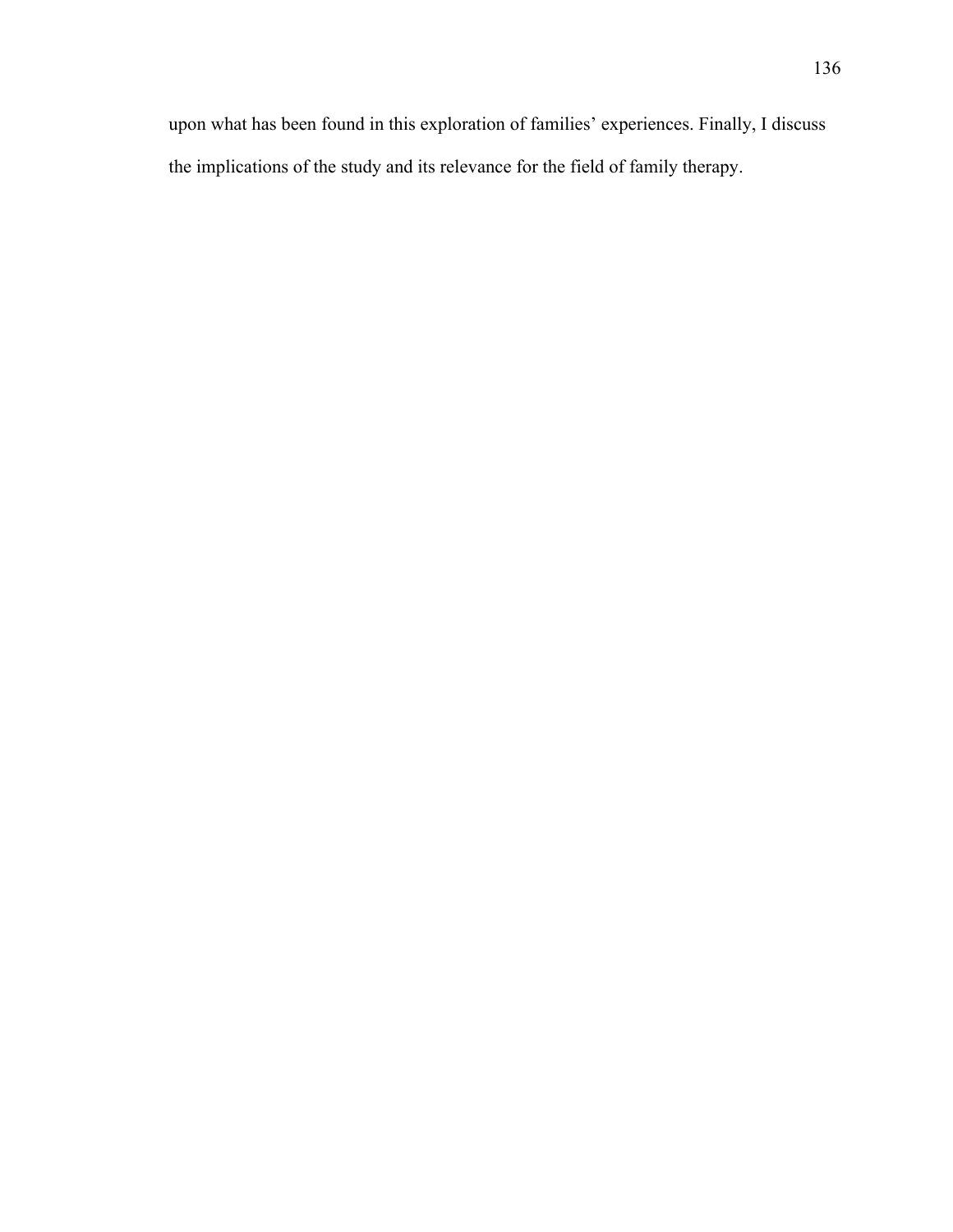## **CHAPTER V: DISCUSSION AND IMPLICATIONS**

### **Making Meaning of the Study and Its Results**

This study was designed to explore how LGB young people and their families adjust following the young person's disclosure of non-heterosexuality. By interviewing three LGB young people along with a member of each of their families, I was able to offer valuable relational perspectives on the adjustment process that will serve to enhance the existing literature on this phenomenon. The participants in the study shed light on a number of important issues that affect how queer young people navigate the process of coming out to their families, as well as how their family members make sense of and adjust to the coming out.

I conducted this study with the hope of transcending the acceptance-rejection paradigm and elucidating the nuanced aspects of the family adjustment process by showing, as Lauren put it, that families' experiences are "not all just black and white." The transcripts from the nine interviews I conducted contain an abundance of rich information that I strove to capture in a way that would preserve the integrity of the participants' original words while offering new interpretations of the phenomenon that can enhance family therapists' work with LGB clients and their families. At times I struggled to decide which excerpts to highlight, as everything the participants shared with me was immeasurably valuable.

The results of this study corroborate what other researchers have asserted about the coming out process in families, yet there are many novel findings that capture what it means to come out in one's family of origin, as well as what it means to adjust to a family member's non-heterosexuality. For example, it is clear that the families in this study have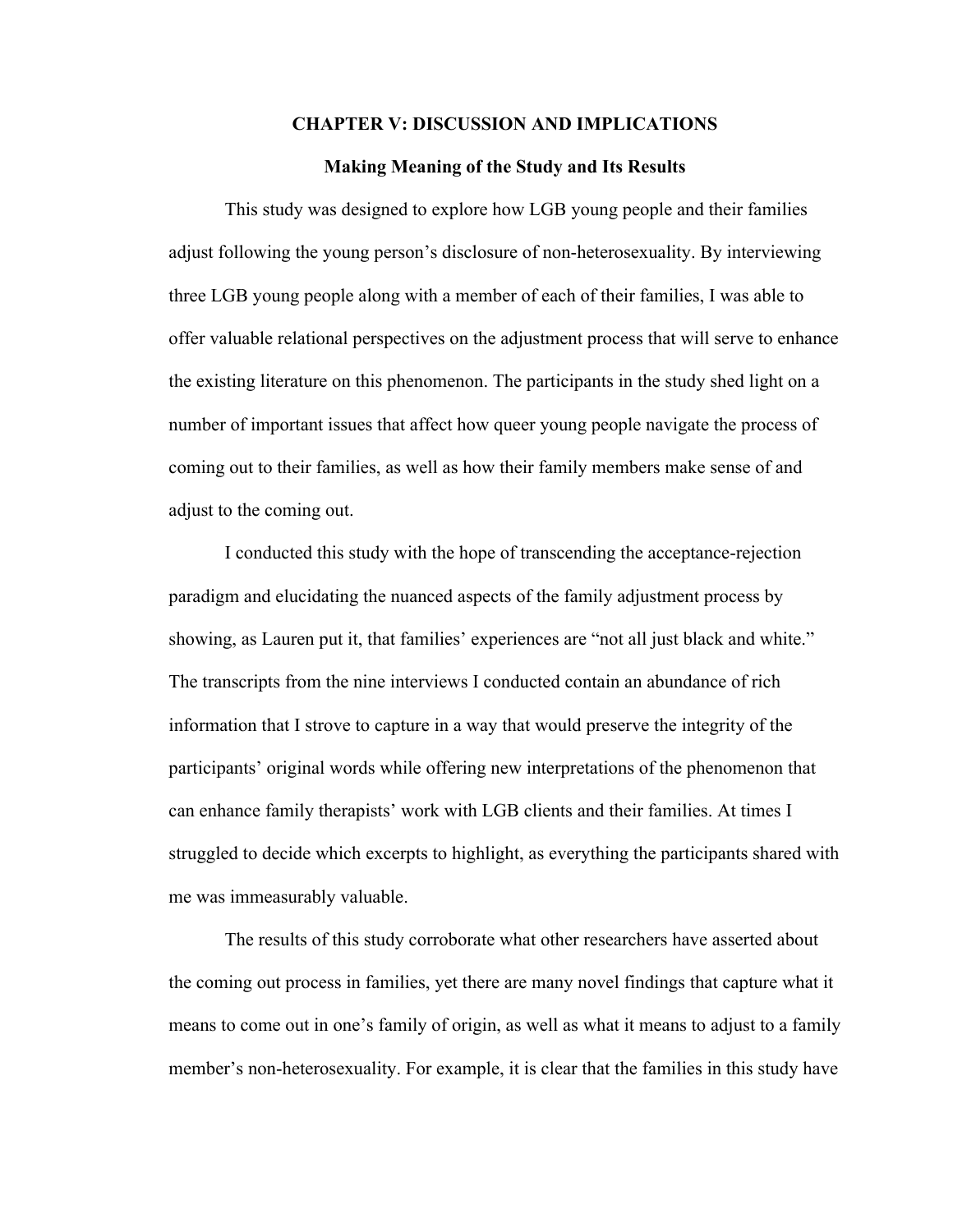been influenced a great deal by the sociocultural, political, and historical contexts in which they are situated. Were I to conduct this same study 10 years ago or 10 years from now, the findings would be entirely dissimilar. As our society changes, so do the perspectives of the people within it, and the individuals in this study are no exception. Furthermore, the perspectives shared within the study make clear that the coming out process within the family is far more complex and multifaceted than previous studies have been able to capture.

In my review of the existing literature in Chapter II, I overviewed the primary findings of the previous studies that have been conducted to explore how nonheterosexual young people form an identity, how they come out in their families and other settings, and how their families tend to react when they come out to them. In some ways, the participants in the present study echoed what has been found in previous studies. For instance, their lived experiences illustrate the previous finding that coming out is a process that takes place over time and has both intrapersonal and interpersonal dimensions (Beals & Peplau, 2006; Bernal & Coolhart, 2005; Campos, 2005; D'Augelli et al., 1998; Elizur & Ziv, 2001; Floyd & Stein, 2002; Matthews & Salazar, 2012; Morrow, 2000; Mustanski et al., 2011; Savin-Williams & Ream, 2003; Shilo & Savaya, 2011; Stone Fish & Harvey, 2005). This study also underscores the previous assertion that LGB young people engage in a complicated decision-making process before coming out to their families (D'Amico & Julien, 1999; Maguen et al., 2002; Waldner & Magrader, 1999).

The findings that most closely correspond with those of previous studies have to do with the various factors that influence how family members make sense of and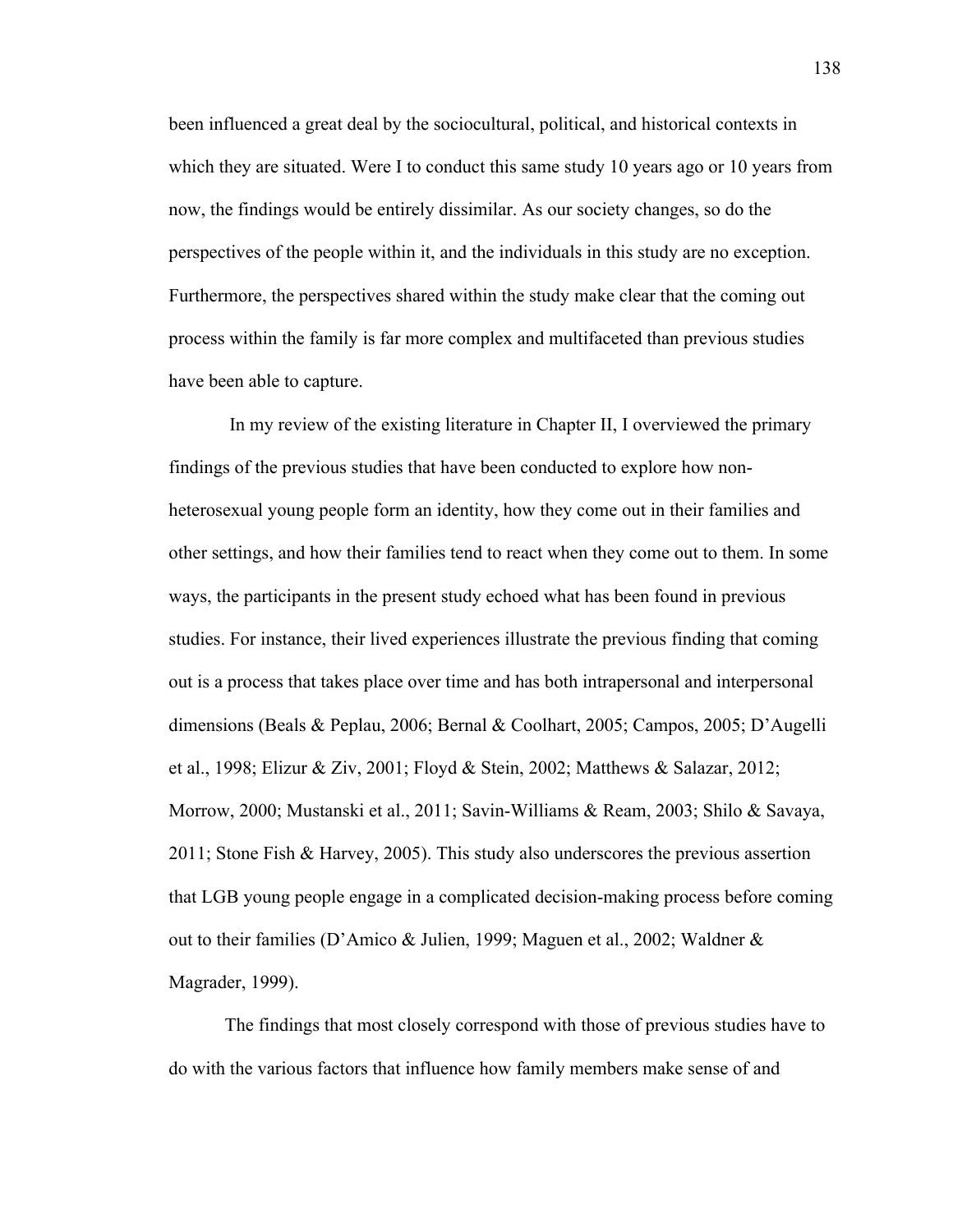respond to their loved one's disclosure. Family members are informed by their age, religious affiliations, political views and values, previous exposure to non-heterosexual people, and previous assumptions about their loved one's non-heterosexuality (D'Augelli, Grossman, & Starks, 2005; Heatherington & Lavner, 2008; Herek, 1984; LaSala, 2010; Padilla et al., 2010; Savin-Williams & Dube, 1998). However, the findings from this study depart from the previous literature in exemplifying that for the family members of the LGB young person, love and the desire for closeness can win out over personal beliefs.

As predicted, the inclusion of family members in the study led to a more complex understanding of the family adjustment process. Capturing the voices of siblings was particularly valuable. As the contemporaries of their LGB loved ones, their perspectives emphasize the significance of generational differences and the power of our current social context in motivating responses to the disclosure. Isaac and Katrina were among their siblings' biggest supporters. The impact that their understanding and encouraging responses had on their LGB loved ones underscores the importance of allies and advocates in the movement toward greater general acceptance of non-heterosexuality.

The composite findings from this study expand upon what has already been found on the coming out process in families. They emphasize that families do not respond in uniform, cohesive ways to a loved one's disclosure of non-heterosexuality and show the degree to which context influences family responses. Furthermore, the results of the study show that family member responses shift in a nonlinear fashion over time, and that this is both the result of and the impetus for changes in the various relationships within the family system. The study highlights the socially constructed nature of sexual orientation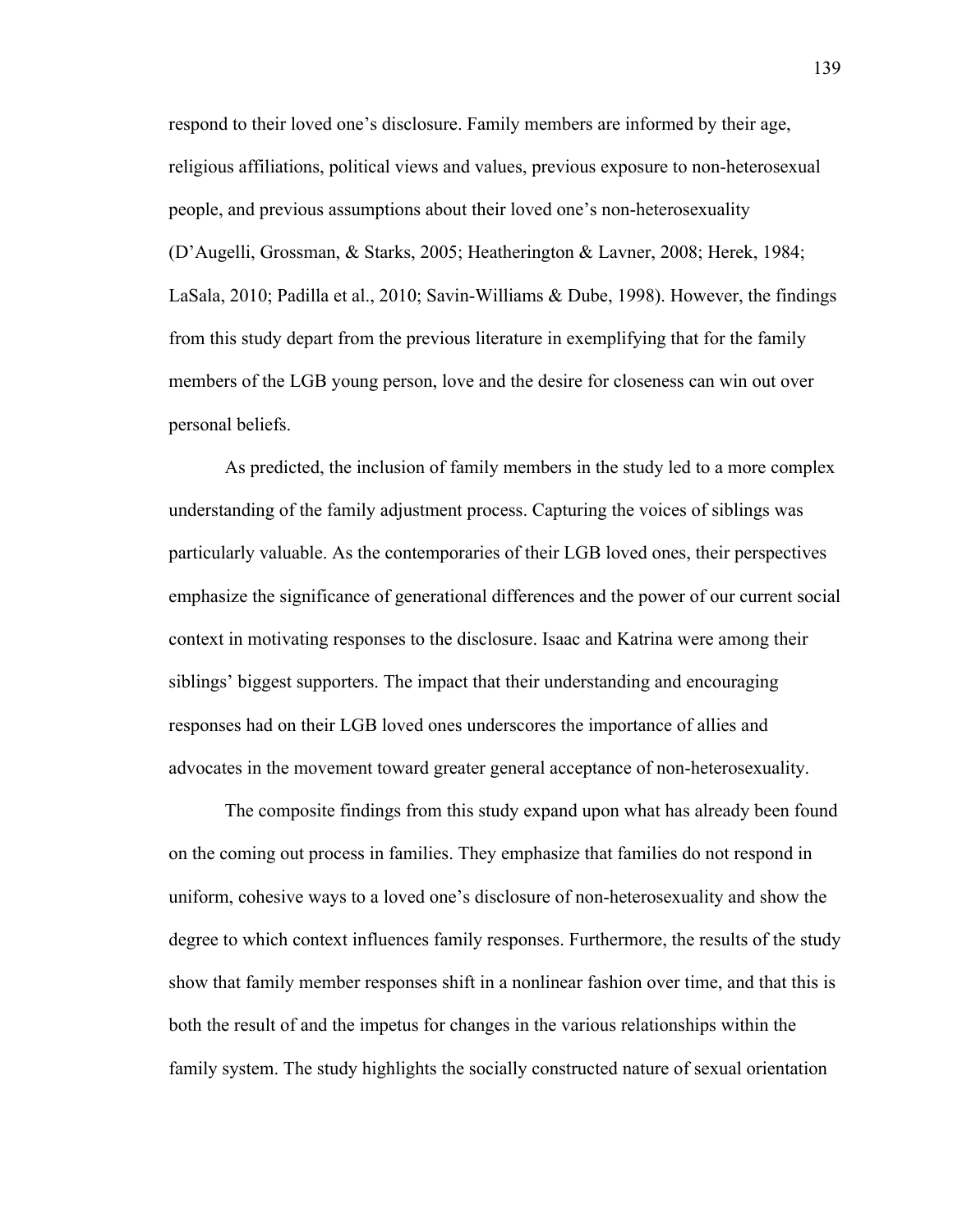and demonstrates that "many individuals' lived experiences are not as limited as the ideological binary suggests" (McDowell, Emerick, & Garcia, 2014, p. 106). Most importantly, the study shows that a young person's disclosure can enrich and strengthen family relationships and add new dimensions to how family members understand their LGB loved one, sexuality in general, and themselves. This strength-based view is an important addition to the existing literature on the subject, which is largely focused on the risks associated with identifying as LGB and the challenges associated with families' adjustment to a loved one's disclosure of an LGB identity. In order to better understand its contribution to the existing literature, it is important to examine this study's various strengths and limitations.

#### **Strengths and Limitations of the Study**

In my view, the methodology I used for the study is one of its primary strengths. The IPA approach—which emphasizes the meanings people derive out of their experiences—enabled me to shift back and forth between the original essence of the participants' responses and my own understandings of them. A quantitative study of the family adjustment process would have offered a reductive overview that would fail to capture the valuable nuances that were essential to this study. Other qualitative methodologies, while enabling me to explore this research phenomenon in context, might not have given me as much latitude to interpret the participants' descriptions of their lived experiences. The "hermeneutic turn" (Smith et al., 2009, p. 34) in IPA research builds on the foundations of phenomenology by tasking the researcher with making sense of how the participants make sense of their experiences. Using this methodology allowed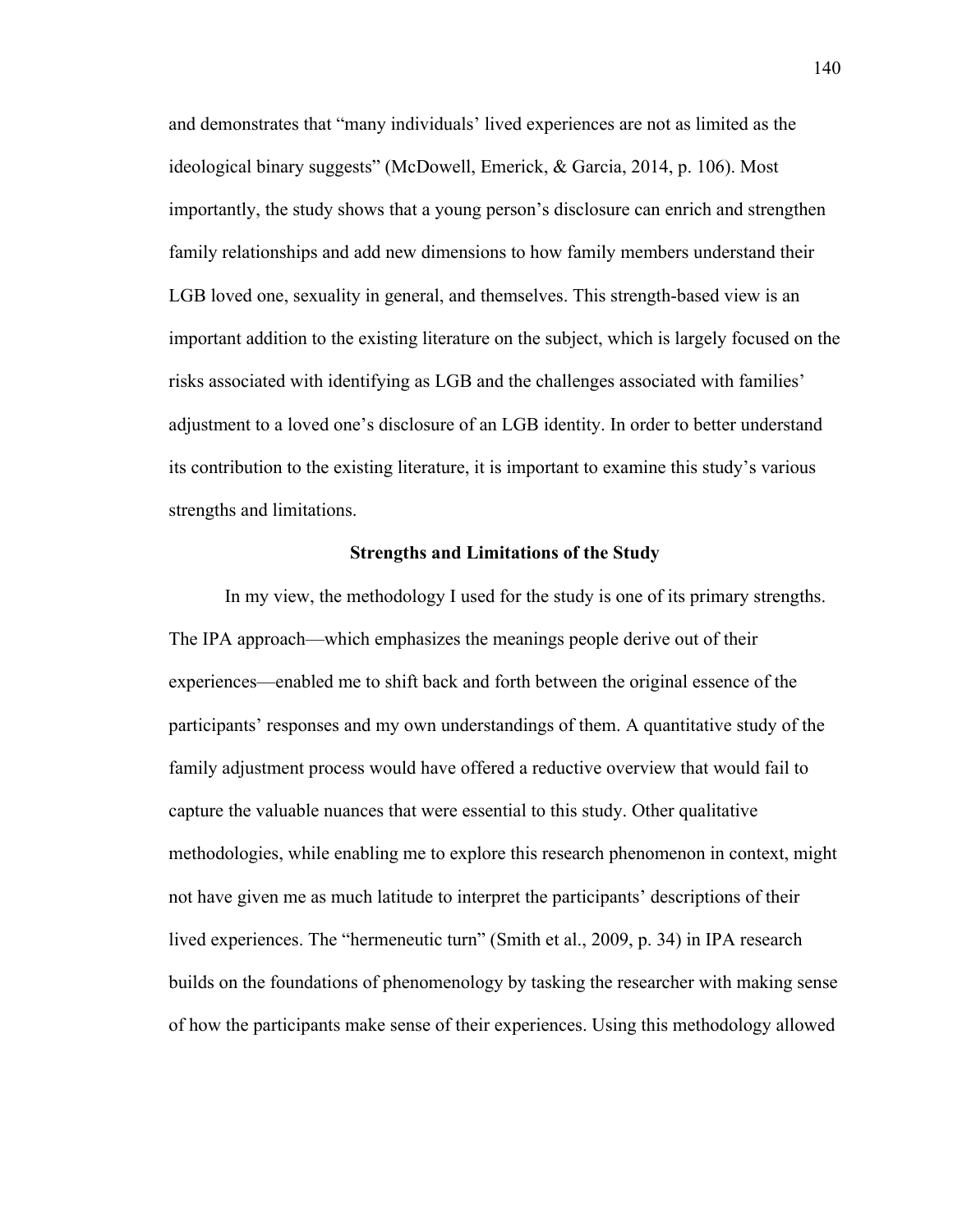me to see the participants' experiences through their unique perspectives as well as through my own, "experientially-informed lens" (Smith et al., 2009, p. 36).

Through the interviews I conducted with the participants, I was able to derive a body of meaningful data, and I allowed the participants' voices to guide me in analyzing the data and developing the primary themes and sub-themes. What results is a detailed picture of the coming out process within the family that has practical value for LGB young people, members of their families, and family therapists.

Another fundamental strength of the study is the group of families that participated in it. I gained access to the families through people in my personal network who understand and share my passion for the topic of this study, and I believe their enthusiasm in spreading the word about the study contributed to the participants' excitement to share the details of their stories with me. Because of their candor in relating their personal experiences, I was able to generate a body of meaningful data from which I derived the study's results. The families in this study are, of course, not representative of all families adjusting to a loved one's coming out, but their stories will resonate with a wide range of people who are preparing to go through the process or have already experienced it. Also, the inclusion of two sets of siblings—one with two males and one with two females—along with a mother-daughter pair adds to the significance of the findings and allows for some interesting questions to be derived that could guide future studies.

My focus on both the intrapersonal and interpersonal aspects of the coming out process constitutes another significant strength. The LGB young people in the study gave voice to the personal process of development they underwent before disclosing a non-

141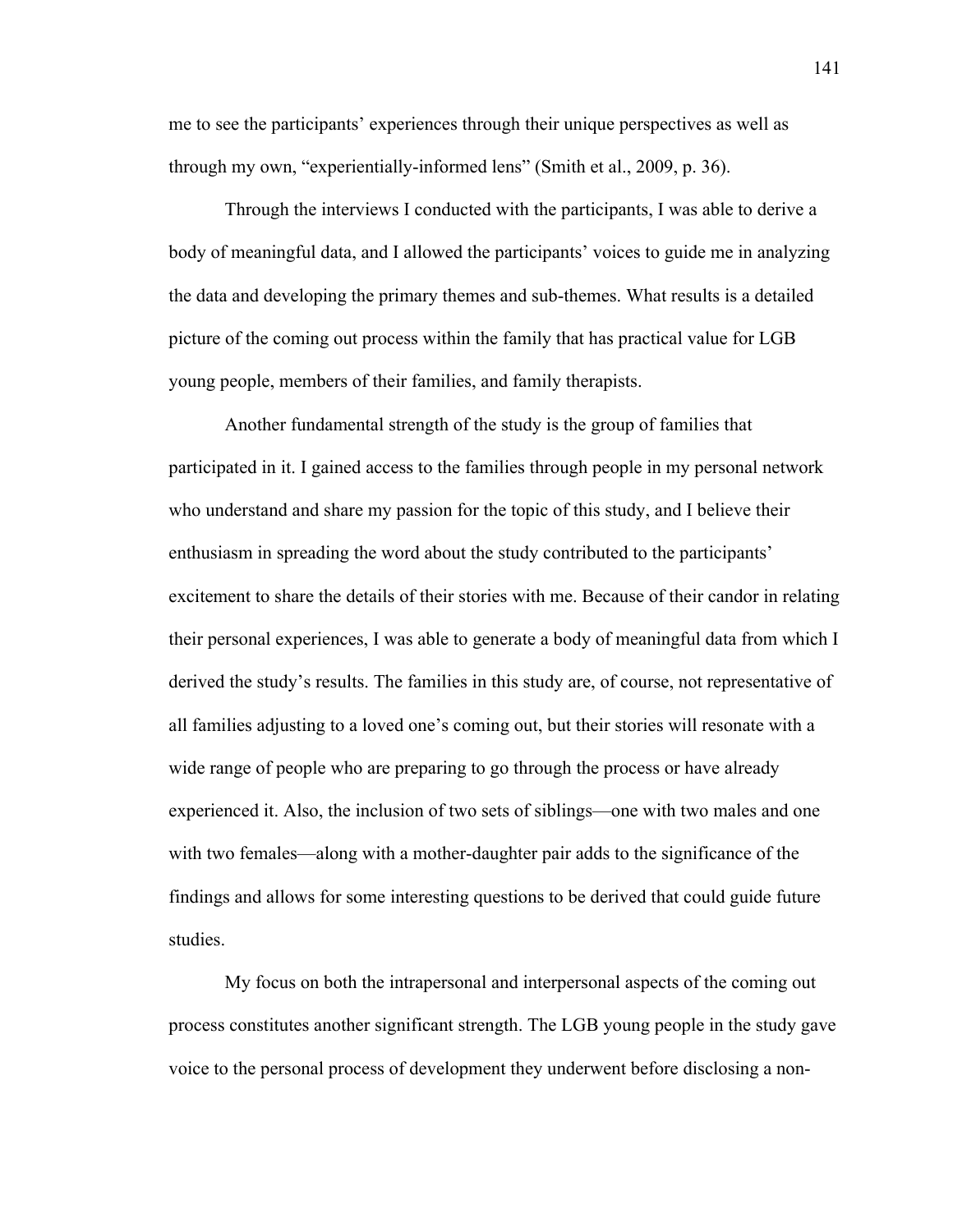heterosexual identity to others. Their family members revealed the many ways in which they have accommodated and adjusted to the disclosure.

The multiple perspectives captured in this study reveal important nuances about the ways in which a young person's disclosure impacts every individual family member, the multiple relationships within the family, and the family system as a whole. For example, it highlighted the gray area between acceptance and rejection in family members' responses, which is a divergence from the predominant focus in the existing literature (D'Amico & Julien, 2012; Gorman-Murray, 2008; Green, 2000; Hunter, 1990; Savin-Williams & Dube, 1998). Furthermore, the inclusion of siblings in the study shed some light on the significant role they can play in the coming out process. This is a unique perspective that contributes to the current literature, which is largely centered on the responses of parents (Heatherington & Lavner, 2008; LaSala, 2010; Scherrer, 2011). Most importantly, the study is unique in its inclusion of multiple perspectives on how relationships in the family transform as a function of the LGB young person coming out and being out.

The participants' experiences illustrate that individual responses tend to change, and family relationships often strengthen over time. They also revealed that family members experience a change in their sense of self as a function of having an LGB family member, and they can serve as important advocates for their loved one as well as for the LGBT community at large. Lastly, the study adds to the extant literature by showing the role that social media plays in the coming out process for contemporary LGB young people and the adjustment process that their families undergo.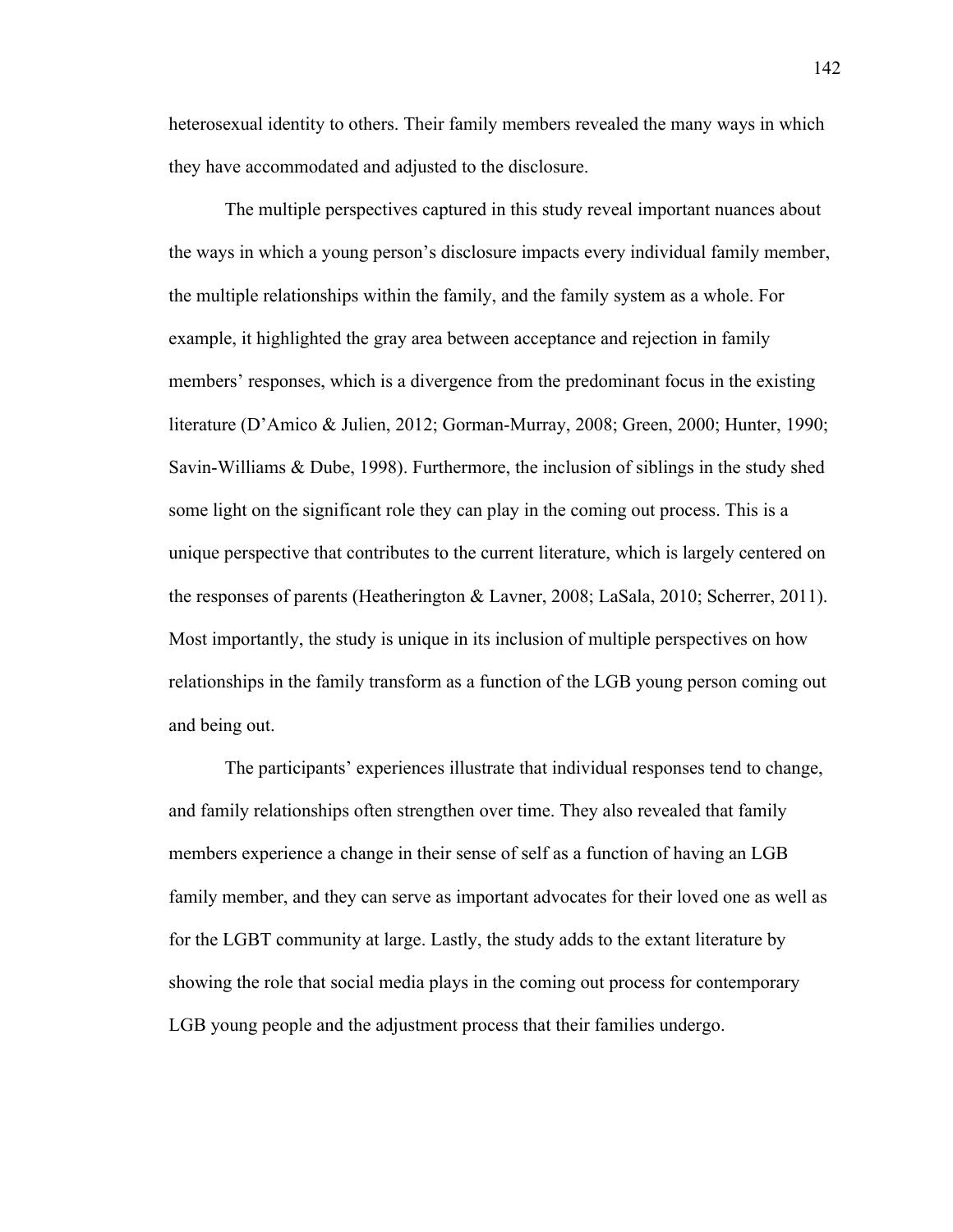My decision to conduct three interviews with each of the participating families served to strengthen the study and enhance the findings. The semi-structured interviews I conducted with the participants took on new dimensions with each question I asked and each response I received. Although I was guided by the schedule of questions I prepared, the participants' unique responses took the conversation in fascinating directions, adding immense value to the findings of the study. The family interviews were a particular strength, as they are a significant deviation from previous studies on this phenomenon. They allowed me to engage in meaningful dialogues with the family members, and—as I had hoped—they enabled the family members to respond to my questions as well as comment on one another's responses. Many of the participants told me they enjoyed the opportunity to talk with one another in the family interviews and share their personal perspectives in a different way. Those interviews gave the family members a chance to speak about the diverse ways in which they have remembered and made sense of their families' processes of adjustment.

I would be remiss if I did not emphasize the degree to which the participants in the study exceeded my expectations for what I might find through this exploration. Their willingness to speak unguardedly about their experiences, and the captivating ways in which they did so, were invaluable. I remain in awe of the individuals who took part in the study and beautifully illustrated the coming out process within their families. Their voices serve as the study's greatest strength.

Naturally, this study has limitations that must be considered. This study did not include much diversity with respect to participants' ethnicity, socioeconomic status, or geographic location. Future studies would do well to incorporate a more diverse sample,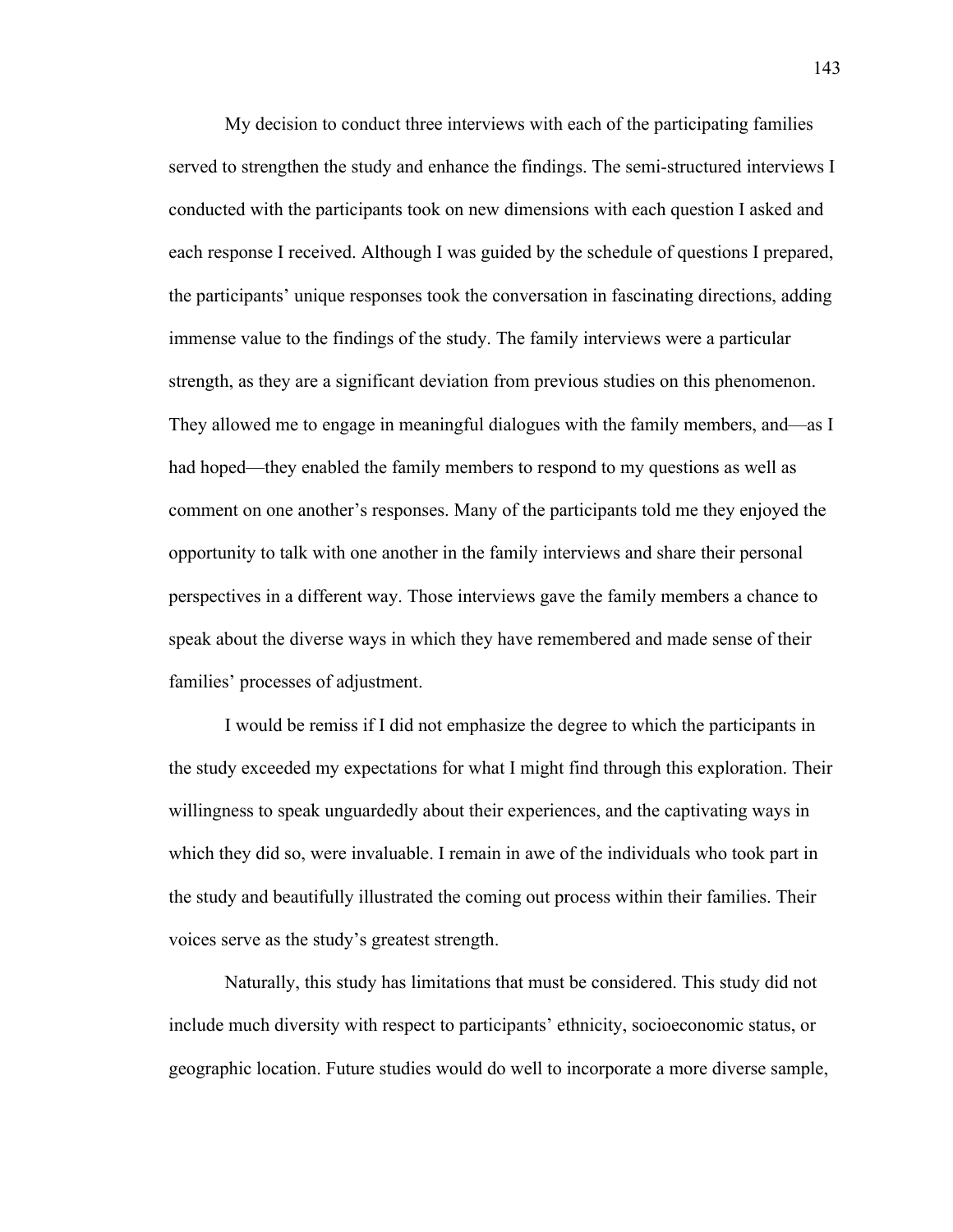to offer a broader view of the family adjustment process. The age of the participants in the study is another limitation. All of the LGB young people who participated were similar in age and near the upper limit of the age range for inclusion, so the experiences of younger people who might have distinct, age-related perspectives are absent from this inquiry. Because younger participants would have come out more recently, their families' responses and processes of adjustment might have offered valuable information about the influence of our current sociocultural context, which continues to change rapidly and move toward greater visibility and general acceptance.

The natural lack of breadth that accompanies the inclusion of a small sample could be considered another limitation of the study. However, what was not achieved in breadth was accomplished in depth, as the study uncovered many individual and relational aspects of the coming out experience in families. Some might also consider the lack of bisexually identified participants to be a limitation of the study, as their absence potentially leaves out information about how family members respond and adjust when their loved one discloses and maintains a bisexual identity. However, the participants in this study offered valuable information about the fluidity of sexual orientation that moves beyond simple categorization. Their stories illustrate that labels have the potential to be limiting, and that a number of other factors—such as family dynamics, relationships culture, and historical context—have a greater impact on the adjustment process than the way in which the young person identifies.

### **Suggestions for Further Research**

There continues to be a need for more studies to broaden and enhance our understanding of what it means to come out and be out in one's family, as well as what it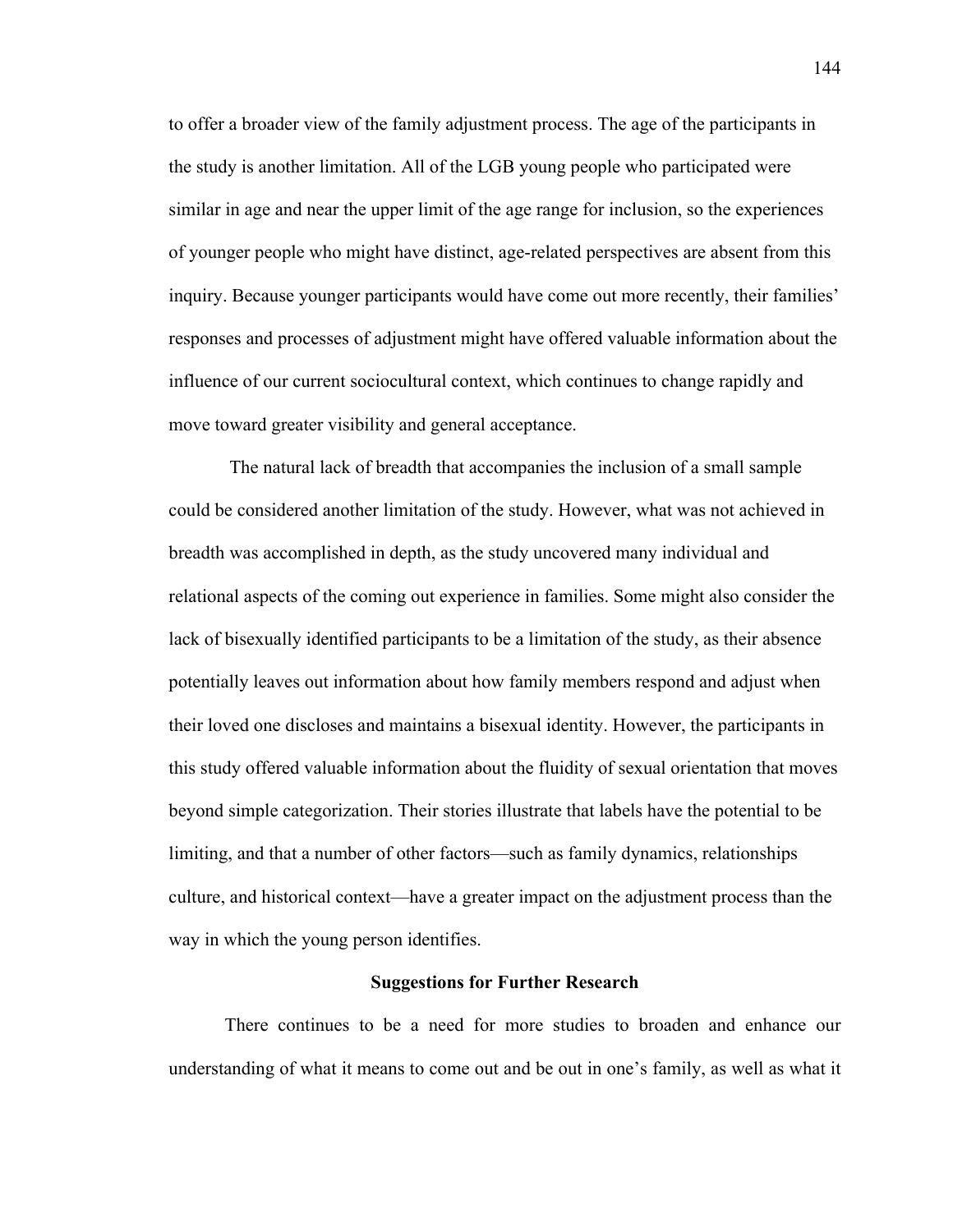is like to adjust to a family member's non-heterosexual identity. To expand upon the findings from this study, future studies should include more family members, offering an even more detailed understanding of the systemic implications of the coming out process in the family. There would also be great value in interviewing family members at multiple points in the adjustment process, offering a more inclusive view of how family member responses and family relationships shift and transform over time.

In a couple of the families in this study, family members were able to be more open and accepting of their LGB loved one because they had previously adjusted to another family member's coming out. For example, Lauren's father had formerly adjusted to his sister's disclosure, and Janet had cousins who previously came out to her. It would be beneficial for future researchers to explore the experiences of families in which more than one member of the family system has disclosed an LGB identity. This could elucidate whether adjusting to a loved one's disclosure primes or prepares a person to adjust to the disclosure of another family member.

As discussed in previous chapters, I chose not to include transgender young people in this study because of the research that emphasizes the unique nature of the coming out process for these young people (Ashton, 2013; Bockting & Coleman, 2007; Zimman, 2009). However, it is important to capture the lived experiences of transgender young people and their families. If the present study were to be replicated with participants who identify as transgender, a great deal of information could be derived about how families adjust to that disclosure, and how their adjustment process compares to that of other queer families.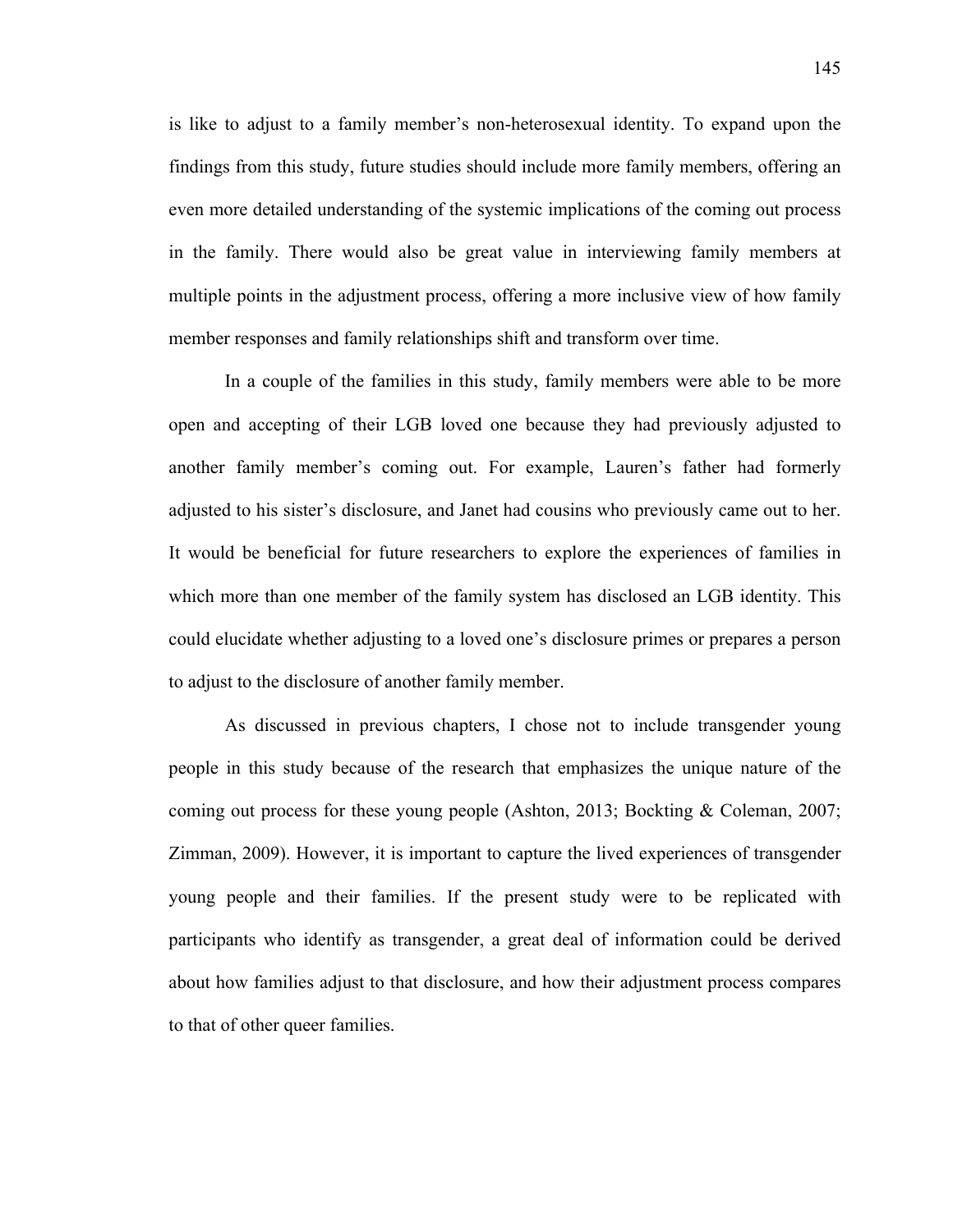It is clear from the results of this study that family members are influenced by the historical, social, cultural, and political settings in which they live. These contextual variables must be considered when making sense of how families adjust. As long as heterosexuality is the expected norm, studies should be conducted to examine how family members adjust after learning their loved one does not identify as such. When it comes to the acceptance of non-heterosexuality, our society is changing at a remarkable rate. Future researchers must pay close attention to how these changes impact family responses and how support from family members can lead to even greater societal acceptance.

### **Implications of the Study**

This study has wide-reaching implications that can serve LGB young people, their families, and professionals in the field of family therapy. I am hopeful that the participants' shared experiences will resonate with other individuals and families, and that the results of the study can help guide the work of researchers, educators, and practitioners. As I mentioned in previous chapters, my intention was to expand upon what exists in the present literature, and to shed light on the family experience of adjustment as articulated by individuals who have lived that experience. This study represents a reflection of a unique time in history and an important family phenomenon that is worthy of consideration and understanding.

# **For LGB Young People**

Although things are—as the participants suggested—getting better, there are still challenges associated with identifying as non-heterosexual in our present society. Most people are assumed to be straight unless they reveal themselves to be otherwise, and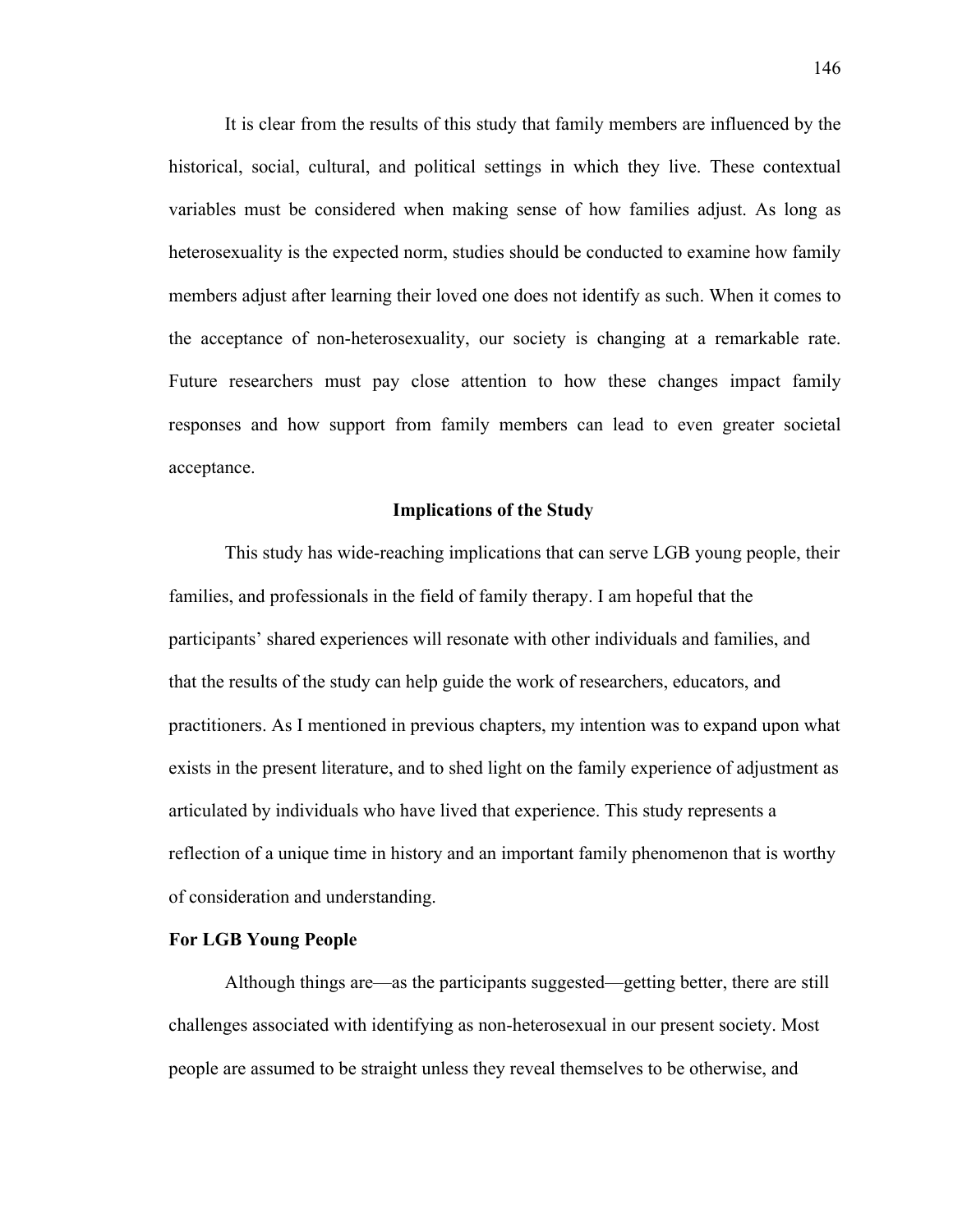when they do, they risk being met with intolerance, disapproval, or rejection. The results of this study show that family support has the potential to enhance LGB young people's acceptance of themselves. It can serve as a buffer against any deleterious effects of being non-heterosexual (Bernal & Coolhart, 2005; Bregman, Malik, Page, Mayken, & Lindahl, 2013; D'Amico & Julien, 2012; Gorman-Murray, 2008; Matthews & Salazar, 2012; Mustanski et al., 2011; Padilla et al., 2010; Sanders & Kroll, 2000; Stone Fish & Harvey, 2005), and it can bolster the young people's confidence to come out and be out in other areas of their lives (Shilo & Savaya, 2011; Willougby et al., 2008). Family members can also grow from the experience. As LaSala (2010) expressed, families "can use the experience of adjusting to a lesbian or gay [loved one] to broaden their perspectives on life. They can also develop sensitivity to other marginalized groups" (p. 209).

Young people who read this study may recognize aspects of themselves in the stories of the participants. My hope is that the voices of the LGB young people who shared their experiences with me can encourage other young people to proudly claim their identity, whatever it may be, and however much it may differ from the heterotypical norm. Lauren's biggest ally, Katrina, passionately believes that staying in the closet is akin to silencing oneself and living a lie. She had this to say to LGB young people who might be fearfully considering whether or not to come out:

F3P2: Life is so short, and you really have to be happy. And if you're living a daily lie on something like that, about love, you're not gonna allow yourself to be happy and in love, just because you're worried about what everyone else is gonna think of you. I think that's so stupid. Life is too short to live an unhappy life."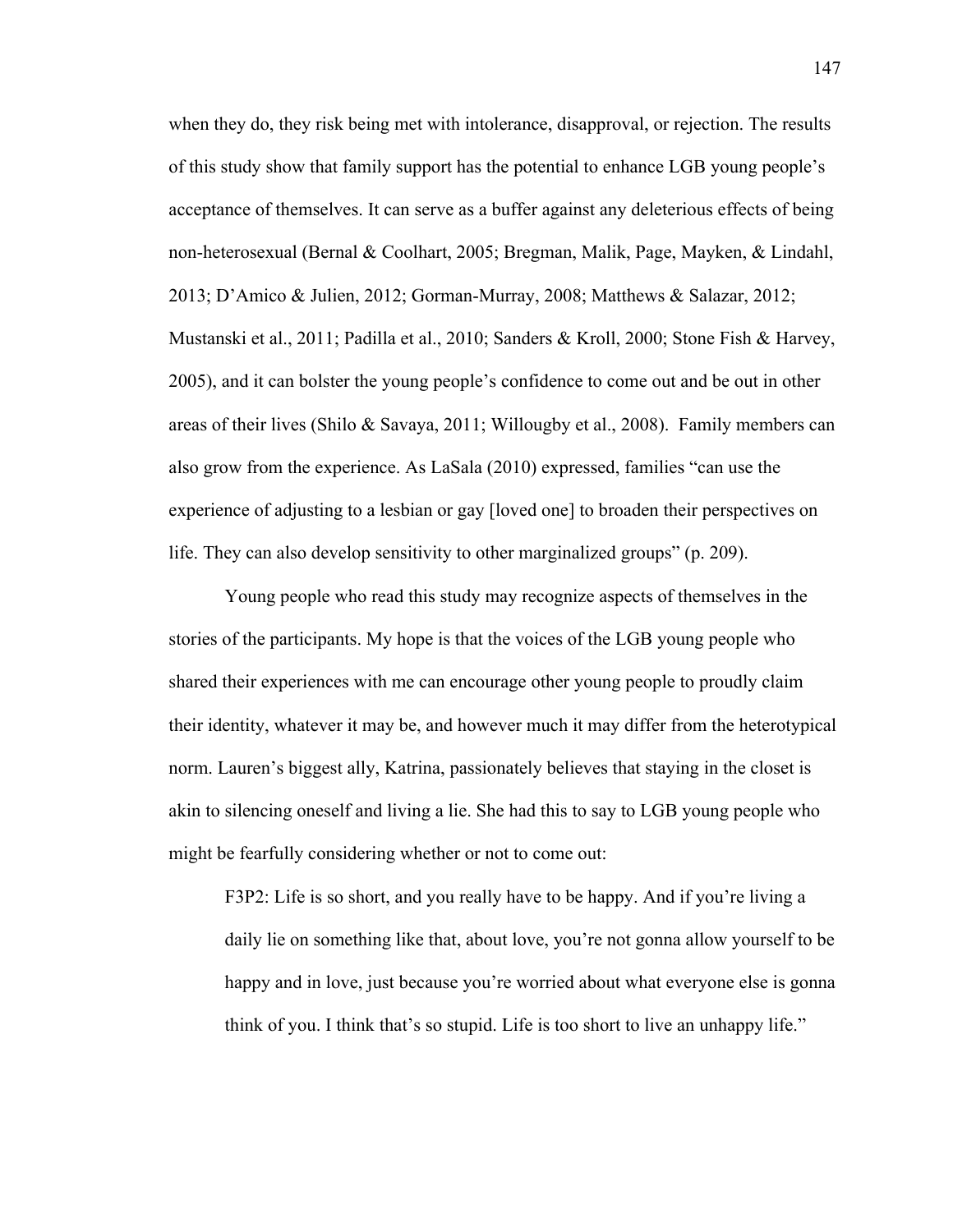The primary implication of this study for LGB young people is that family acceptance is possible, and that even if one's family members do not all respond positively, the support of one family ally can make a big difference. If queer sexuality is ever to be universally acknowledged, it is essential for acceptance to occur at the level of the individual and the family. Young people who know that their family members' reactions to their disclosure—even those that are initially negative—will shift over time, may be more willing to come out. Furthermore, if they can decide, based on the findings of this study, that there is potential for their family relationships to strengthen after they disclose their identity, they will likely be encouraged to do so.

# **For Families**

Becvar and Becvar (1998) remind us that "the family, however defined or structured, is a human *system* consisting of the interactions among its members" (p. 69). This study explored the effects that one family member's disclosure of a nonheterosexual identity has on the family system as a whole. Families may benefit from knowing that it is natural to experience a period of adjustment after a family member comes out. It is important that family members take time "to sort out their reaction, including the initial reaction of questioning and denying this reality" (Baptist  $\&$  Allen, 2008, p. 106). They should understand that their loved one has likely gone through a difficult period of preparation prior to disclosing to them, and whether or not they are able to receive the news with unbridled openness and acceptance, they should aim to respond with love and compassion. The LGB young people in the study felt comfort in knowing that even though their family members were struggling to accommodate the new information about them, they were no less cared for and no less safe.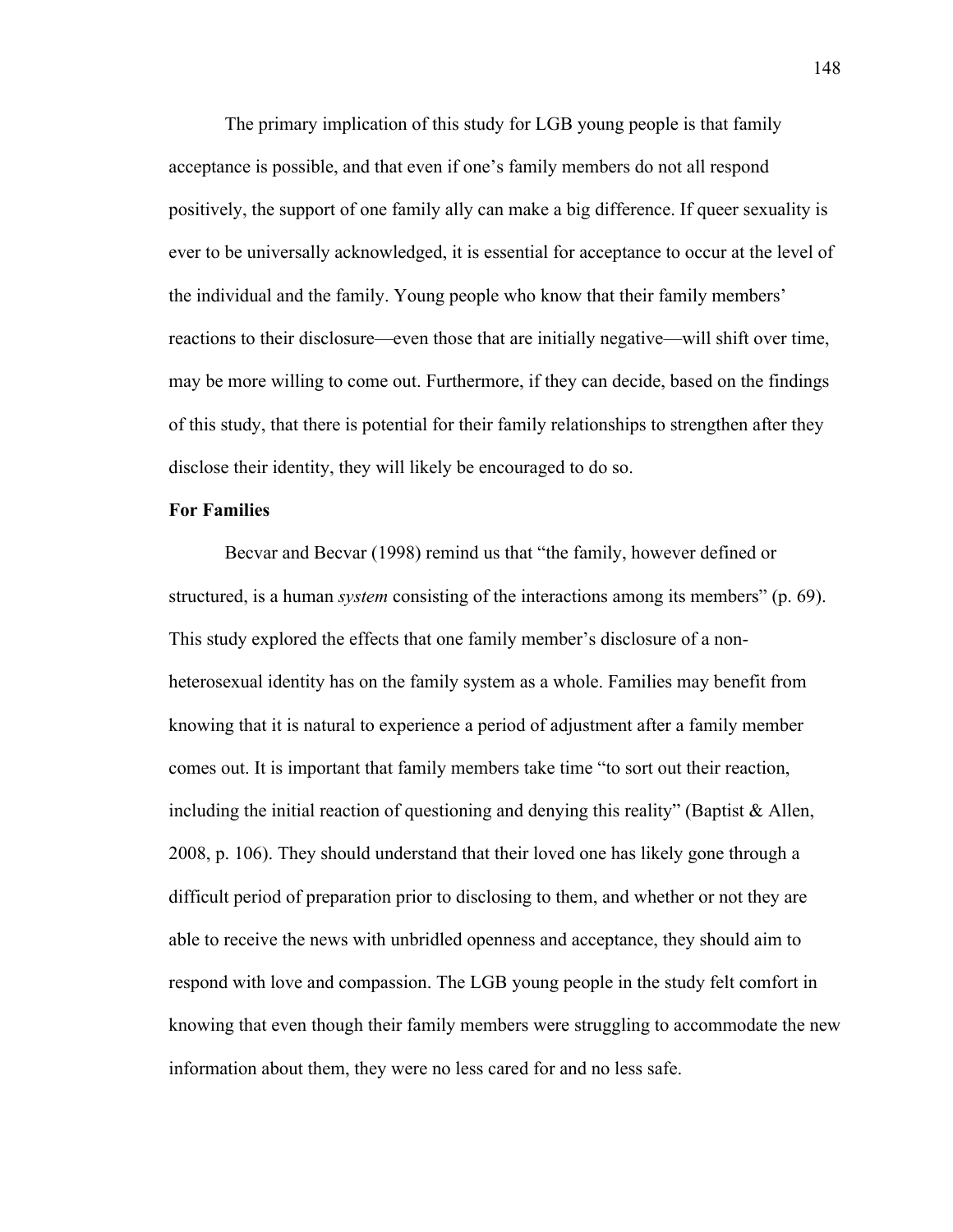The participants shared many perspectives on how family members can best support their LGB loved one through the coming out process. What they shared echoes some of what has been found in previous studies within the field of family therapy, such as the importance of maintaining a safe space for the LGB young person within the family (Sanders & Kroll, 2000; Shilo & Savaya, 2011; Stone Fish & Harvey, 2005) and the value of family members prioritizing love and closeness over their personal beliefs (Armesto & Weisman, 2001; LaSala, 2010; Saltzburg, 2007). Logan offered his view that a young person's disclosure is "a gift," as it connotes a willingness to share an intimate part of his or her life with the family. He had this to say to families who might be adjusting to a loved one's disclosure:

F1P1: I would say to remember that it isn't about them. I think when a lot of people come out to their family, the family makes it about them, and the person having the difficulty, who it's hardest on, is the person coming out, because they're the one that's facing the potential of, you know, not being accepted by their family.

Logan's message underscores an important issue, which was reflected in the participants' contributions to the study and has been asserted by researchers who have conducted similar studies: Family support is central to a young person's development, particularly if he or she is forming an LGB identity. Shilo and Savaya (2011) found that LGB young people whose families are supportive benefit from improved self-acceptance, emotional wellbeing, perceived safety, and mental health. This issue has significant implications for families going through the adjustment process. Lauren beautifully emphasized the point by saying, "I think that if any family member thinks that someone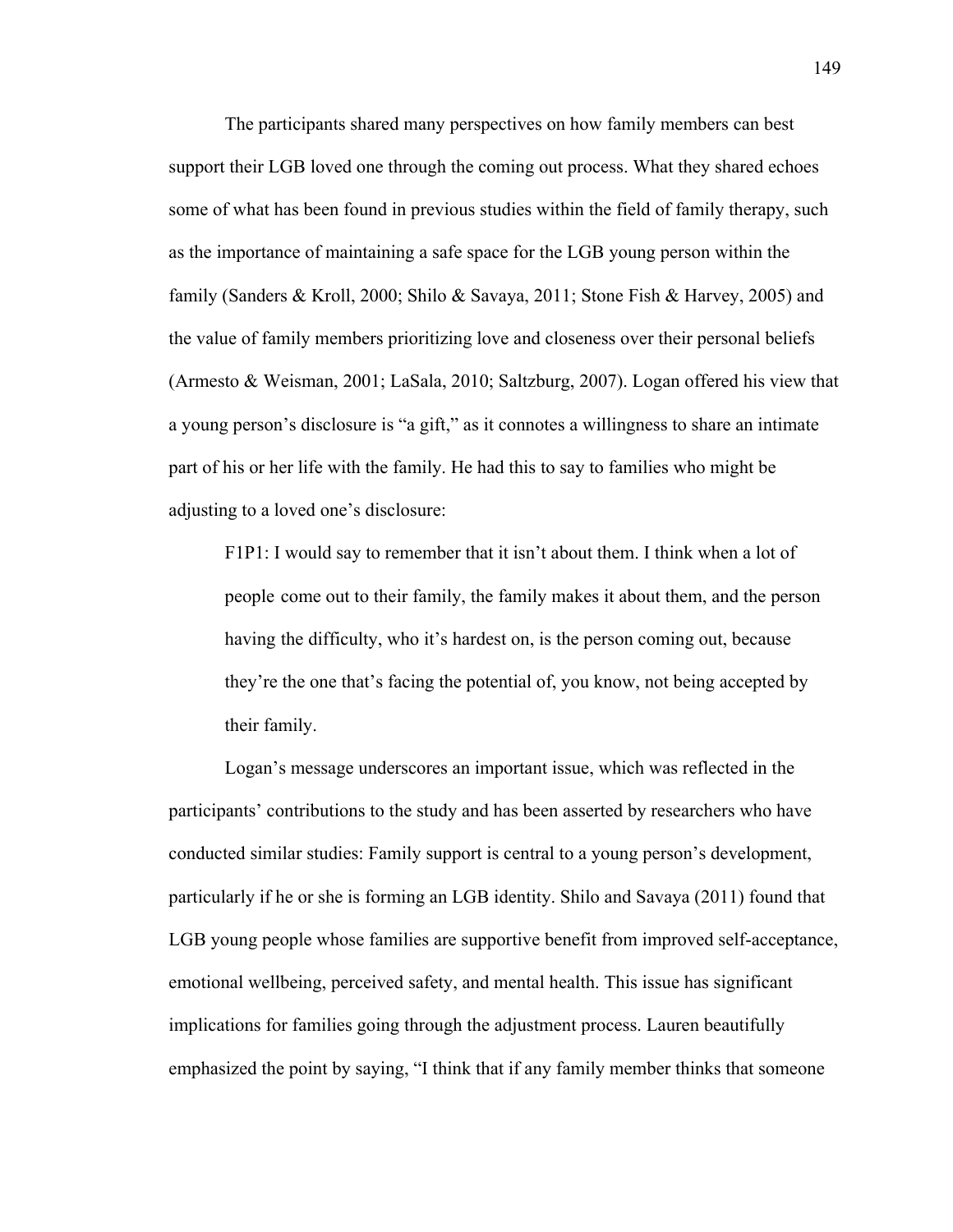in their family is gay, just be their right-hand man and their support, because it will change their life, really."

### **For Therapists**

All three of the LGB young people who participated in the study went to therapy at some point during the course of their coming out process. In all three cases, the young people were in individual therapy, either because they chose to see a therapist to work through their self-acceptance and sexual identity formation before coming out to family—as was the case for Lauren—or because their parents thought it would be a good idea—as was the case for Logan and Samantha. None of the families featured in the study sought family therapy as a form of support through this process. I asked all of the participants to reflect on what they might have found useful if their families had gone to therapy together, and to share with me any advice they would give to therapists who are working with families as they adjust to a young family member's disclosure. Their responses have meaningful implications for family therapists.

Logan shared an interesting perspective on how therapy tends to be approached after a family member's disclosure. He said, "I oftentimes feel like when somebody comes out and then therapy's involved, uh, I feel like it's the parents who need therapy for the adjustment and not the kids." In his view, parents who cannot accept their loved one often look for a therapist who will align with their view and make the young person's sexual orientation the main focus of therapy. This has important implications for therapists who are approached by individuals who are unable or unwilling to accept their family member's non-heterosexuality. In order to be helpful to all members of the family system, impartiality is essential.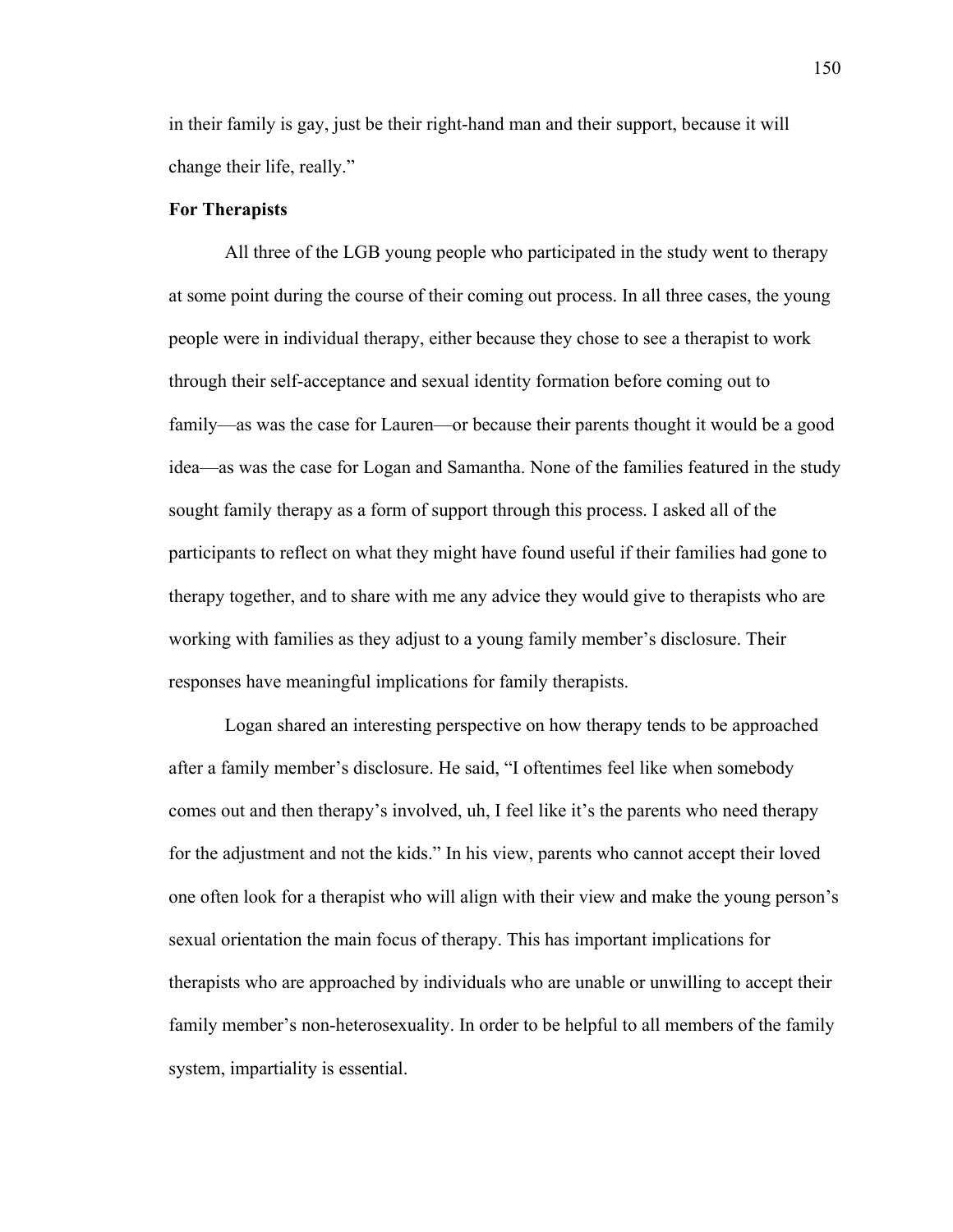Several of the participants expressed the opinion that a therapist can only be helpful to a family that is traversing the adjustment process if he or she is accepting and open to all expressions of gender and sexuality. This is congruent with the assertion in the existing literature that therapists who work with LGB clients must be aware of their biases and assume an affirmative stance (Baptist & Allen, 2008; Godfrey, Haddock, Fisher, & Lund, 2006; Kort, 2008; McGeorge & Carlson, 2011; Murphy et al., 2002; Rock et al., 2010; Stone Fish & Harvey, 2005; Tanner & Lyness, 2004). Isaac said the following about how therapists should position themselves in order to be optimally effective in helping families adjust:

F1P2: I think that's definitely a prerequisite is to have that kind of openness and, you know, the underlying idea that it's okay if this person is gay. Let's try to work through what we're feeling about it and the challenges we feel like we might have because of it, and try to come to some agreement on it. Um, so I guess yeah, just positive communication, facilitating, you know, productive connections between the family members.

Therapists who read this study should "pay close attention to self-of-the-therapist issues" (Godfrey et al., 2006, p. 502) when working with this population in order to remain aware of any biases they might hold with regard to sexual orientation and gender expression.

It is my hope that family therapists will benefit from this study by understanding the complexities of the family adjustment process and the many divergent views among family members. In order to help families adjust, heal, and thrive after a young person's disclosure, family therapists must be open to the range of responses and reactions that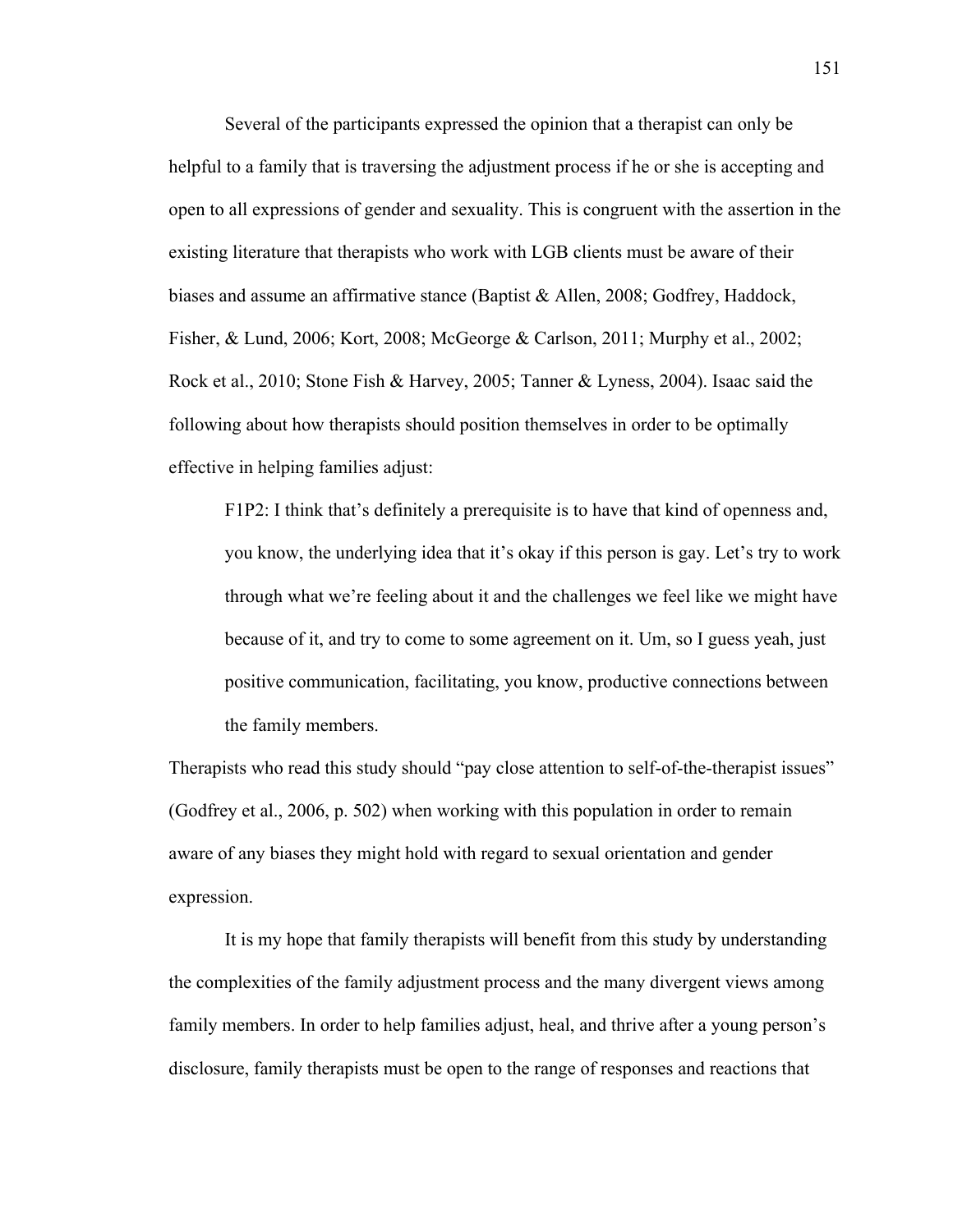might be expressed in the therapeutic process. All perspectives, even those underlying negative reactions, should be acknowledged and validated in therapy. As the results of this study show, people are influenced by innumerable variables—such as culture, age, political views, and religion—that when understood in context, can help make sense of their inability to respond with complete acceptance. If family therapists can help shift the perspectives of those family members who respond negatively, it could make a world of difference for the family.

# **For Family Therapy Educators and Supervisors**

Hernandez and Rankin (2008) make the valid point that "marriage and family therapy has long been an arena of struggle between progressive ideologies and conservative religious doctrines" (p. 251). As such, issues of sexual diversity are all too often absent in the training and education of family therapists (Aducci & Baptist, 2011; Bordoloi, O'Brian, Edwards, & Preli, 2013; Clark & Serovich; 1997; Godfrey et al., 2006; Green, 2000; Hernandez & Rankin, 2008; Long & Serovich, 2003; Rock, Stone, & McGeorge, 2010). This study elucidates the many ways in which a person's disclosure of a non-heterosexual identity is a relational issue that influences family relationships and intergenerational family dynamics. It is important for educators and supervisors in the field of family therapy to prepare future clinicians to manage the complex family interactions that sprout from a family member's coming out. This includes educating therapists on sexual diversity, providing case examples of queer families, promoting a thorough understanding of heterosexism, and doing everything necessary to ensure that therapists in training uphold the non-discrimination mandate in our code of ethics (AAMFT, 2012).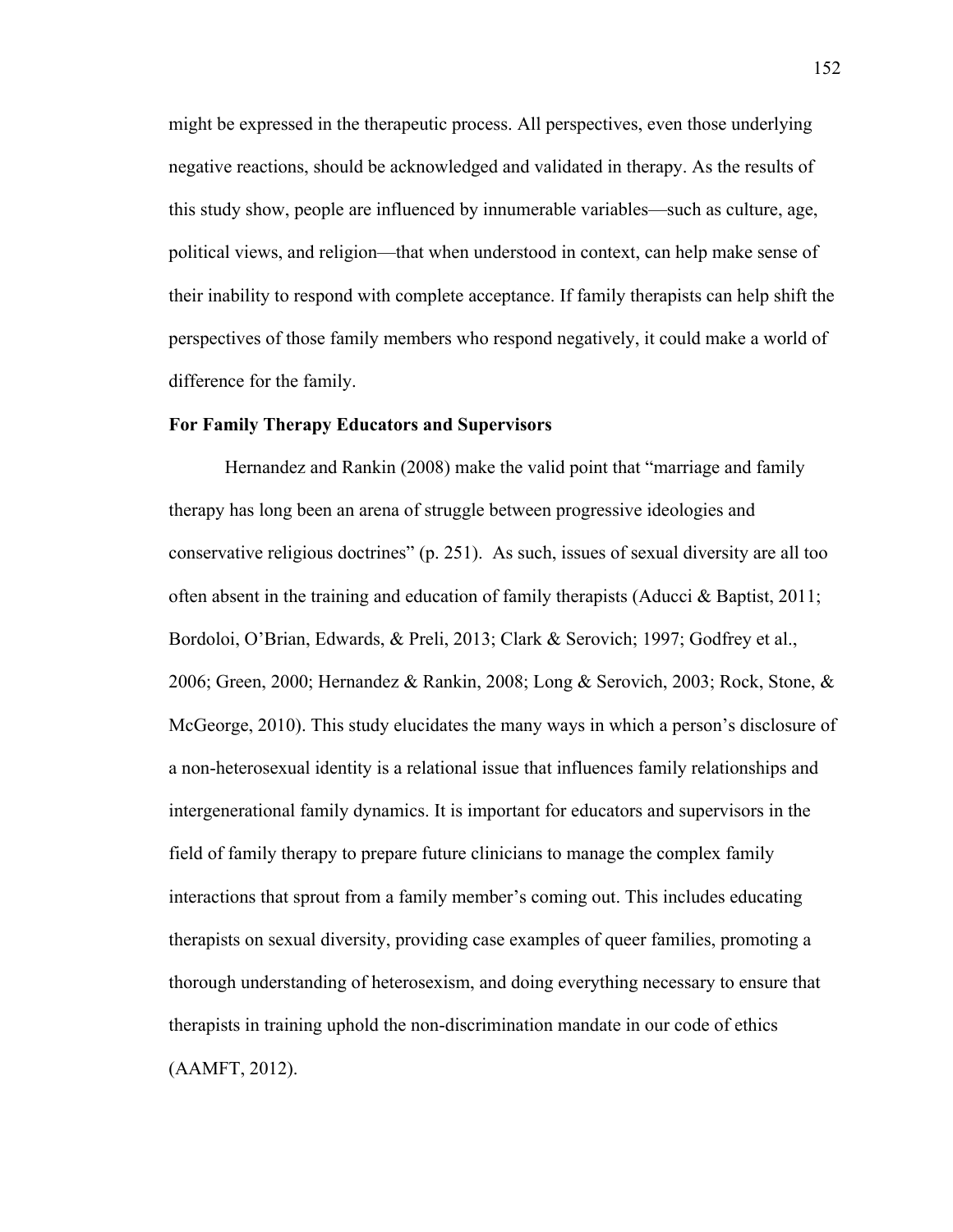This study has major implications for those family therapists who hold the belief that non-heterosexuality is sinful or otherwise unacceptable. The participants in this study passionately expressed their shared belief that in order to be helpful to families during the coming out process, a therapist must be competent, compassionate, and prepared to honor every family member's perspective. Any efforts to persuade the young person to go back into the closet or promote a particular view among family members is a direct violation of the ethical code, as well as a form of "therapeutic violence" (Cecchin, 1987, p. 413) against the family. Supervisors should ensure that therapists in training be prepared to work ethically with LGB clients and their families.

Edwards, Robertson, Smith, and O'Brien (2014) assert that since there are no formal accreditation requirements for the integration of LGB-specific information in family therapy graduate programs, the inclusion of this content "is dependent on the opinions and priorities of the faculty in charge" (p. 24). The results of this study emphasize the importance of educators and supervisors challenging themselves and the emerging therapists they oversee to "continuously examine and deconstruct [their] own heteronormative and binary belief systems" (McDowell et al., 2014, p. 103) in order to best serve LGB young people and their families. The gatekeepers of our field must prepare clinicians to provide the best level of care for families traversing the adjustment process after one of their members comes out.

# **Concluding Thoughts**

When I first decided to study the coming out experience in families, I wondered whether I would be able to uncover anything that has not already been found in previous studies on the subject. This study has exceeded all of my expectations for what I could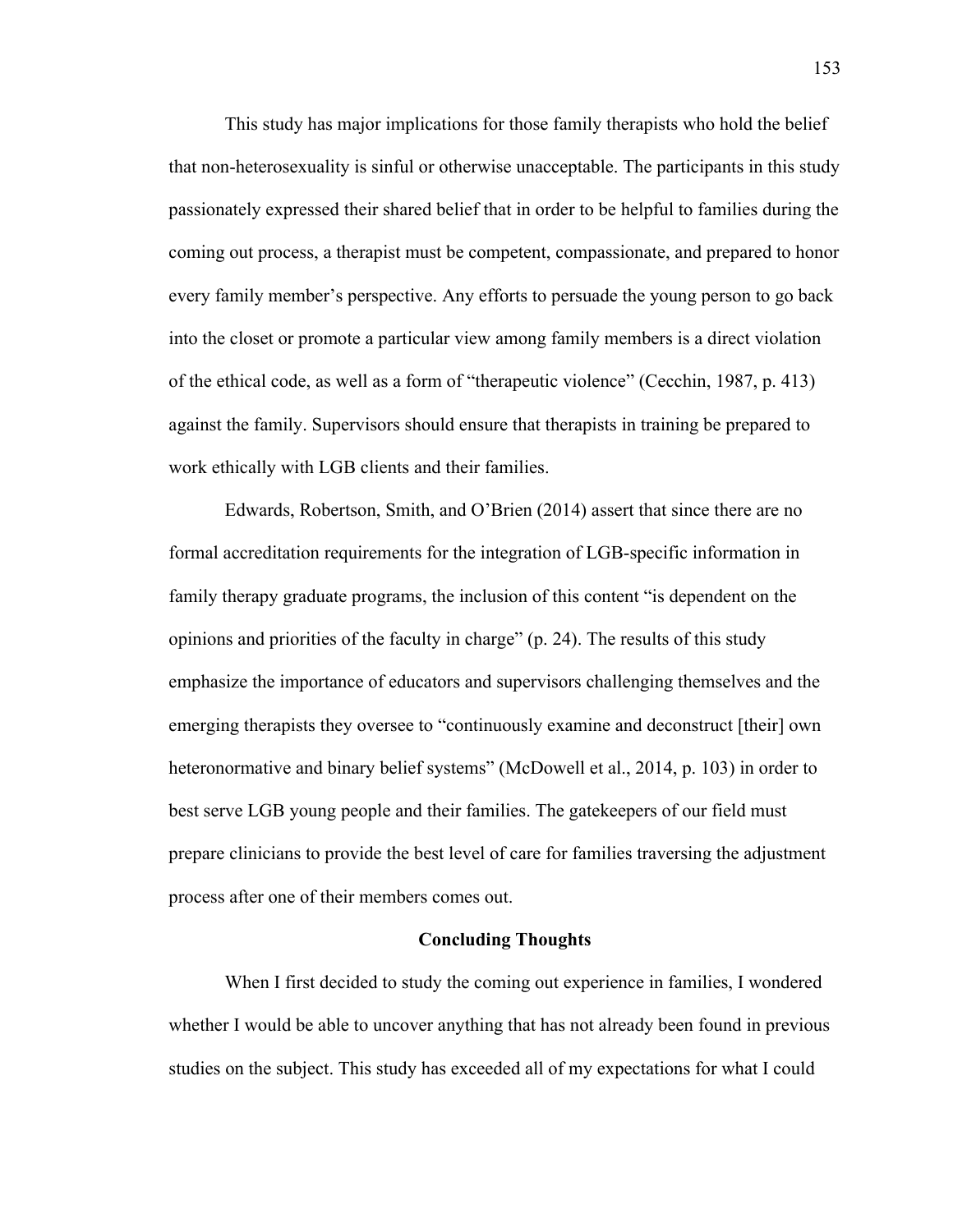learn or teach others as a result of conducting it. Every aspect of the process has expanded my perspective and offered me new ways of understanding the complex nature of the coming out process and the various ways in which its effects resound within the family system.

Conducting this study has been an honor and a gift. It enabled me to develop new perspectives on what it means to form and claim a non-heterosexual identity. It gave me the opportunity to have conversations with my family members that I might not have had otherwise, and it enhanced my understanding of my family members' experiences. Most importantly, it allowed me to gain entry into the lives of six remarkable people whose contributions to this study have been invaluable. Their ability to brilliantly articulate their experiences and the various ways in which they have made sense of them was staggering. I was, and remain, captivated by their willingness to speak their truths, no matter how vulnerable they had to become to do so. Each of their stories will remain with me for a long time to come, and I am hopeful that they gained as much from the experience as I have.

It is clear from the results of this study that no two families are alike in their manner of adjusting to a young family member's disclosure of non-heterosexuality. The participants in this study elucidated the complexity of the experience and the many factors that influence its trajectory within the family system. There is no doubt that positive responses from family members bolster LGB young people's self-acceptance and pride, emboldening them to come out and be out in broader contexts. This has powerful implications for the greater general acceptance of non-heterosexuality in our society.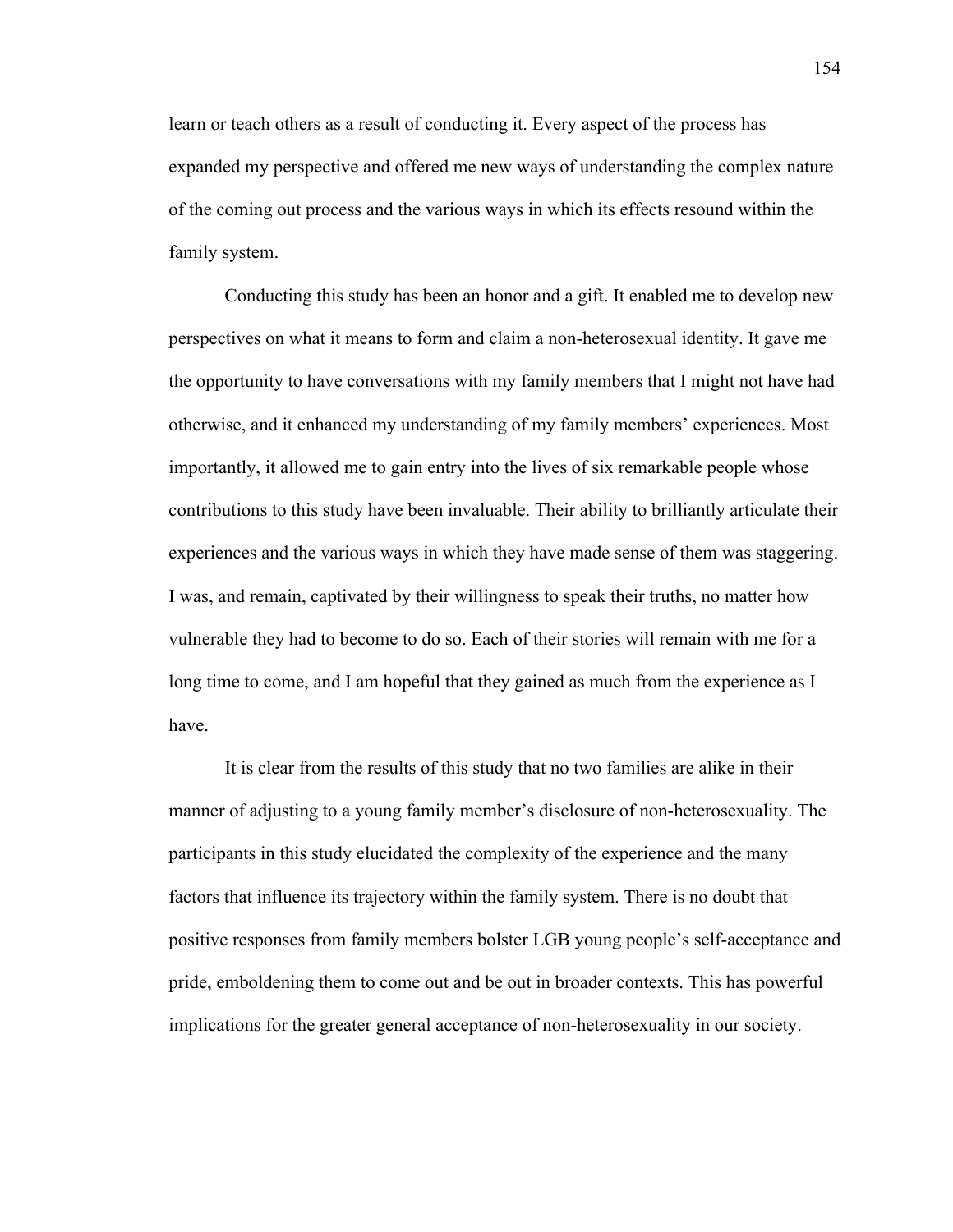This study shows that some family members' minds cannot be changed, and that full acceptance is not always optimal, or even possible. However, it also illustrates that some family members' negative responses have the potential to soften over time, and that personal concerns and misgivings can be overridden by love and a desire to maintain closeness within the family. My hope is that this study will have a wide-reaching impact, shedding light on the family adjustment process in the family and elucidating its systemic and relational dimensions. I hope that the study reaches LGB young people who might be considering coming out to their families, and that after reading the accounts of the participants, they feel confident to do so. I hope that individuals with LGB family members read the study and recognize how much potential they have to alter their loved ones' lives in positive ways. I hope that family therapists who access this study use its results to inform the way they work with non-heterosexual clients and their families. Finally, I hope that everyone who reads this study feels moved to become an ally and advocate for LGBT people everywhere. Our society's movement toward greater recognition of sexual diversity is encouraging, and it will continue to take shape and accelerate when we recognize that general acceptance happens one conversation at a time. I am optimistic that this study will inspire some of those conversations.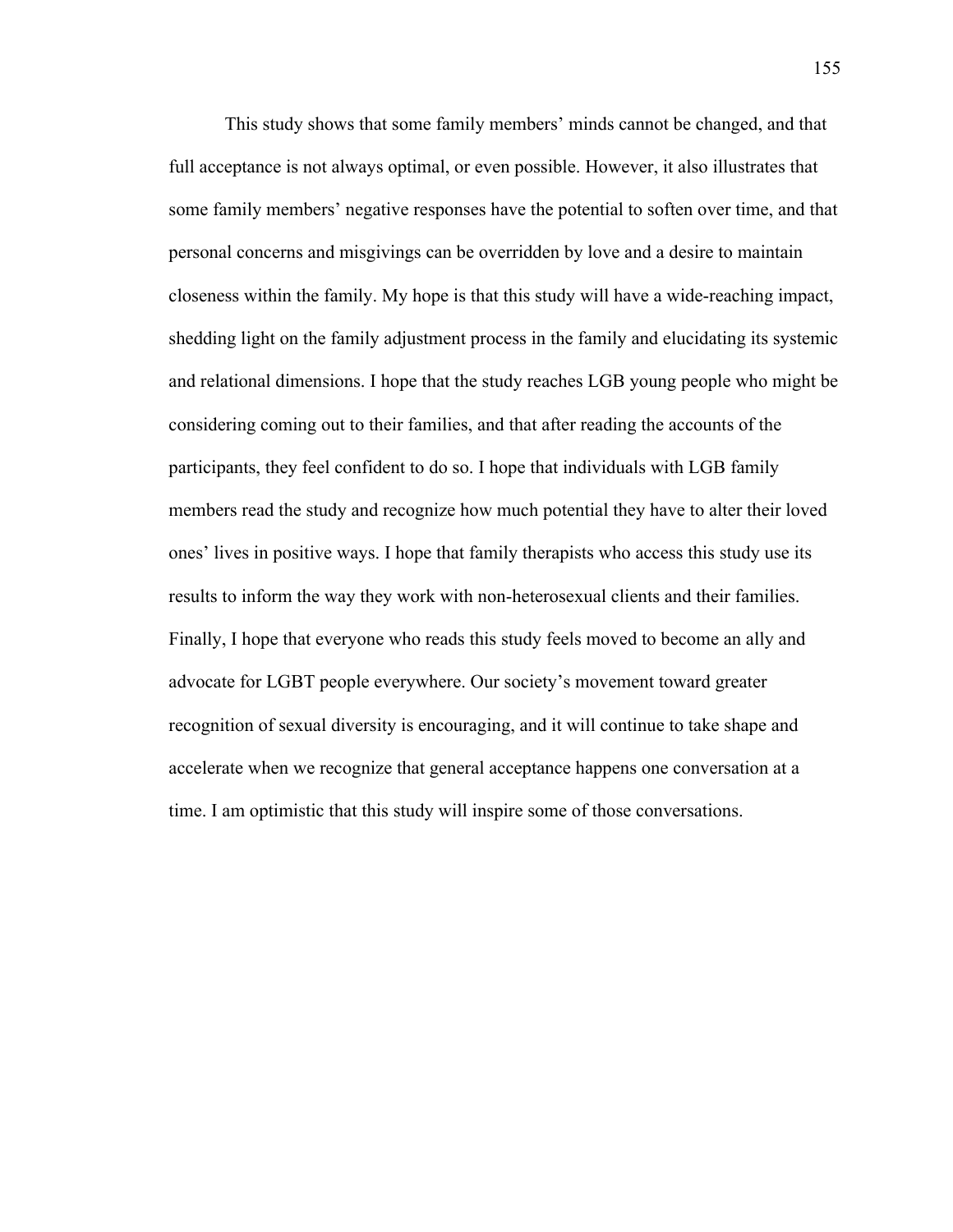## **References**

AAMFT. (2012). *Code of ethics.* Retrieved from www.aamft.org

- Aducci, C. J., & Baptist, J. A. (2011). A collaborative-affirmative approach to supervisory practice. *Journal of Feminist Family Therapy, 23*(2), 88-102. doi: 10.1080/08952833.2011.574536
- Allen, K. R., & Demo, D. H. (1995). The families of lesbians and gay men: A new frontier in family research. *Journal of Marriage and the Family, 57*(1), 111-127.
- American Psychological Association. (2008). *Answers to your questions for a better understanding of sexual orientation and homosexuality.* Washington, DC: Author. Retrieved from www.apa.org/topics/sorientation.pdf
- Anti-Defamation League. (2013). *About Westboro Baptist Church*. Retrieved from http://archive.adl.org/learn/ext\_us/WBC/default.asp?LEARN\_Cat=Extremism&L EARN\_SubCat=Extremism\_in\_America&xpicked=3&item=WBC
- Armesto, J. C., & Weisman, A. G. (2001). Attributions and emotional reactions to the identity disclosure ("coming out") of a homosexual child. *Family Process, 40*(2), 145-161.
- Ashton, K. (2013). *Self-authoring gender outside the binary: A narrative analysis of (trans)gender undergraduates* (Doctoral dissertation). Retrieved from http://repository.lib.ncsu.edu/ir/bitstream/1840.16/9073/1/etd.pdf
- Baptist, J. A., & Allen, K. R. (2008). A family's coming out process: Systemic change and multiple realities. *Contemporary Family Therapy, 30,* 92-110. doi: 10.1007/s10491-008-9057-3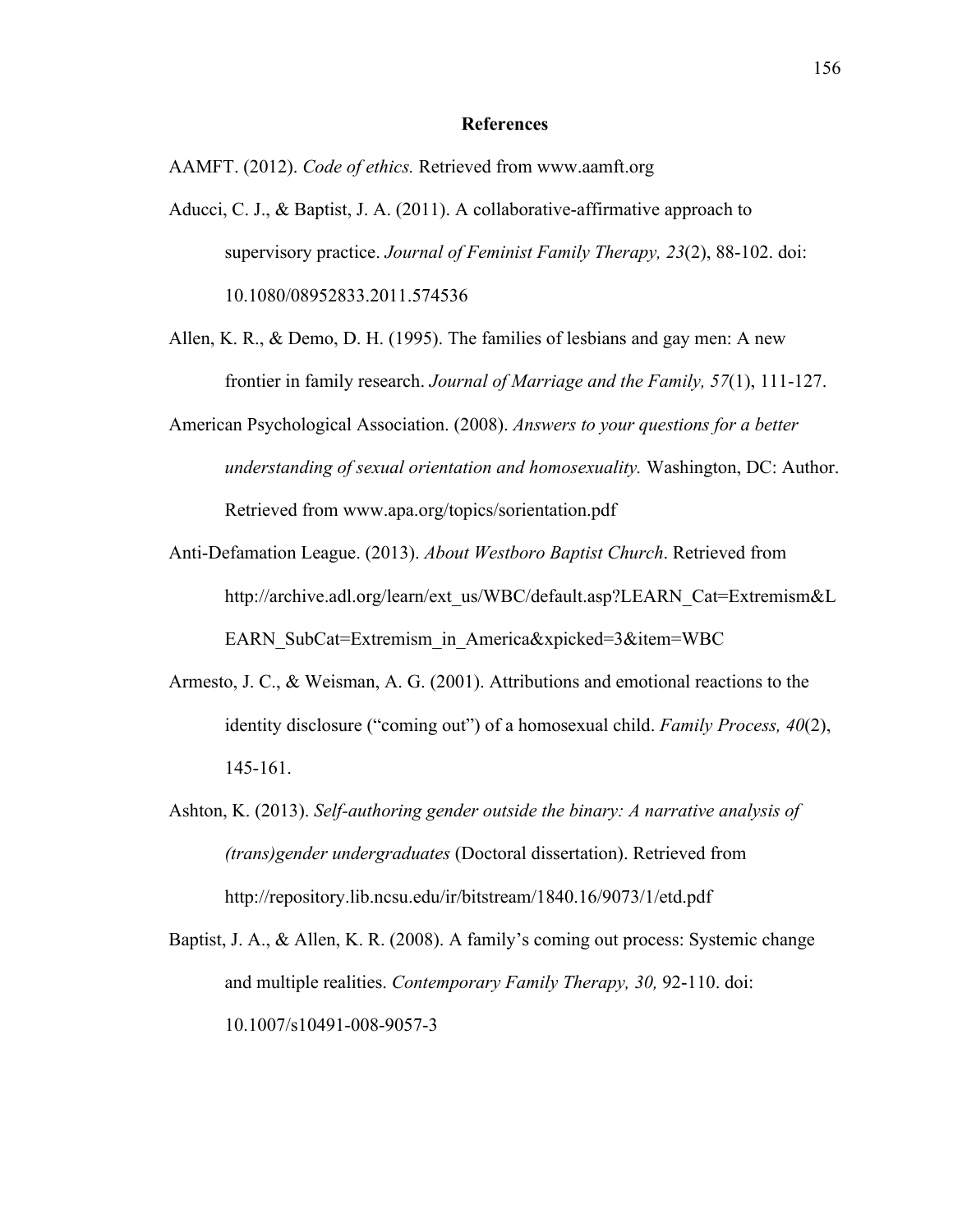Barrett, K. A., & McWhirter, B. T. (2002). Counselor trainees' perceptions of clients based on client sexual orientation. *Counselor Education and Supervision, 41*(3), 219-232.

Barron, J. (2013, May 19). Charges filed in killing of gay man in Greenwich Village. *The New York Times.* Retrieved from http://www.nytimes.com/2013/05/20/nyregion/greenwich-village-alleged-antigaykilling.html?pagewanted=all

- Ben-Ari, A. (1995). The discovery that an offspring is gay: Parents', gay men's, and lesbians' perspectives. *Journal of Homosexuality, 30*, 89-112.
- Beals, K. P., & Peplau, L. A. (2006). Disclosure patterns within social networks of gay men and lesbians. *Journal of homosexuality, 51*(2), 101-120.

Beck, H., & Branch, J. (2013, April 29). With the words 'I'm gay,' an N.B.A. center breaks a barrier. *The New York Times.* Retrieved from http://www.nytimes.com/2013/04/30/sports/basketball/nba-center-jason-collinscomes-out-as-gay.html?pagewanted=all $&$ r=0

- Becvar, D. S., & Becvar, R. J. (1998). *Systems theory and family therapy: A primer* (2<sup>nd</sup>) ed.). Lanham, MD: University Press of America.
- Benson, K. E. (2013). Transgender client experiences with mental health services. *Journal of Feminist Family Therapy, 25*(1), 17-40.
- Bepko, C., & Johnson, T. (2000). Gay and lesbian couples in therapy: Perspectives for the contemporary family therapist. *Journal of Marital and Family Therapy, 26*(4), 409-419.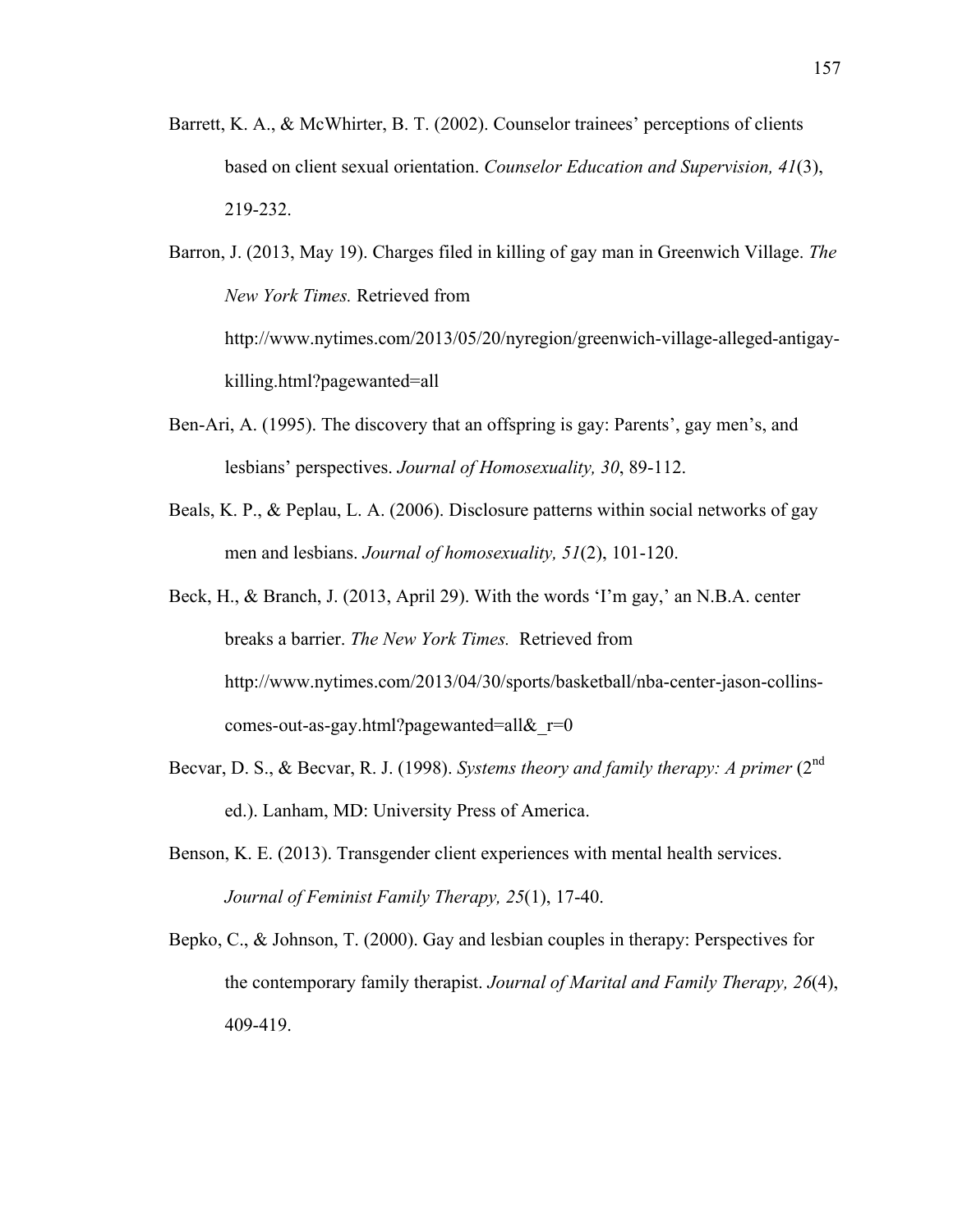- Bernal, A. T., & Coolhart, D. (2005). Learning from sexual minorities: Adolescents and the coming out process. *Guidance & Counseling, 20*(3), 128-138.
- Bernstein, A. C. (2000). Straight therapists working with lesbians and gays in family therapy. *Journal of Marital and Family Therapy, 26*(4), 443-454.
- Bidell, M. P. (2005). The sexual orientation counselor competency scale: Assessing attitudes, skills, and knowledge of counselors working with lesbian, gay, and bisexual clients. *Counselor Education and Supervision, 44*, 267-279.
- Bieschke, K. J., & Matthews, C. (1996). Career counselor attitudes and behaviors toward gay, lesbian, and bisexual clients. *Journal of Vocational Behavior, 58*, 243-255.
- Bockting, W., & Coleman, E. (2007). Developmental stages of the transgender comingout process: Toward an integrated identity. In R. Ettner, S. Monstrey, & A. E. Eyler (Eds.), *Principles of transgender medicine and surgery* (pp. 185-208). Binghamton, NY: The Haworth Press.
- Bontekoe, R. (1996). *Dimensions of the hermeneutic circle*. Atlantic Highlands, NJ: Humanities Press International.
- Bordoloi, S. D., O'Brien, N., Edwards, L. L., & Preli, R. (2013). Creating an inclusive and thriving profession: Why the American association of marriage and family therapy (AAMFT) needs to advocate for same-sex marriage. *Journal of Feminist Family Therapy, 25*, 41-55.doi: 10.1080/08952833.2013.755082
- Breckenridge, J. P., Jones, D., Elliot, I., & Nicol, M. (2012). Choosing a methodological path: Reflections on the constructivist turn. *Grounded Theory Review: An Internal Journal, 11*(1), 64-71.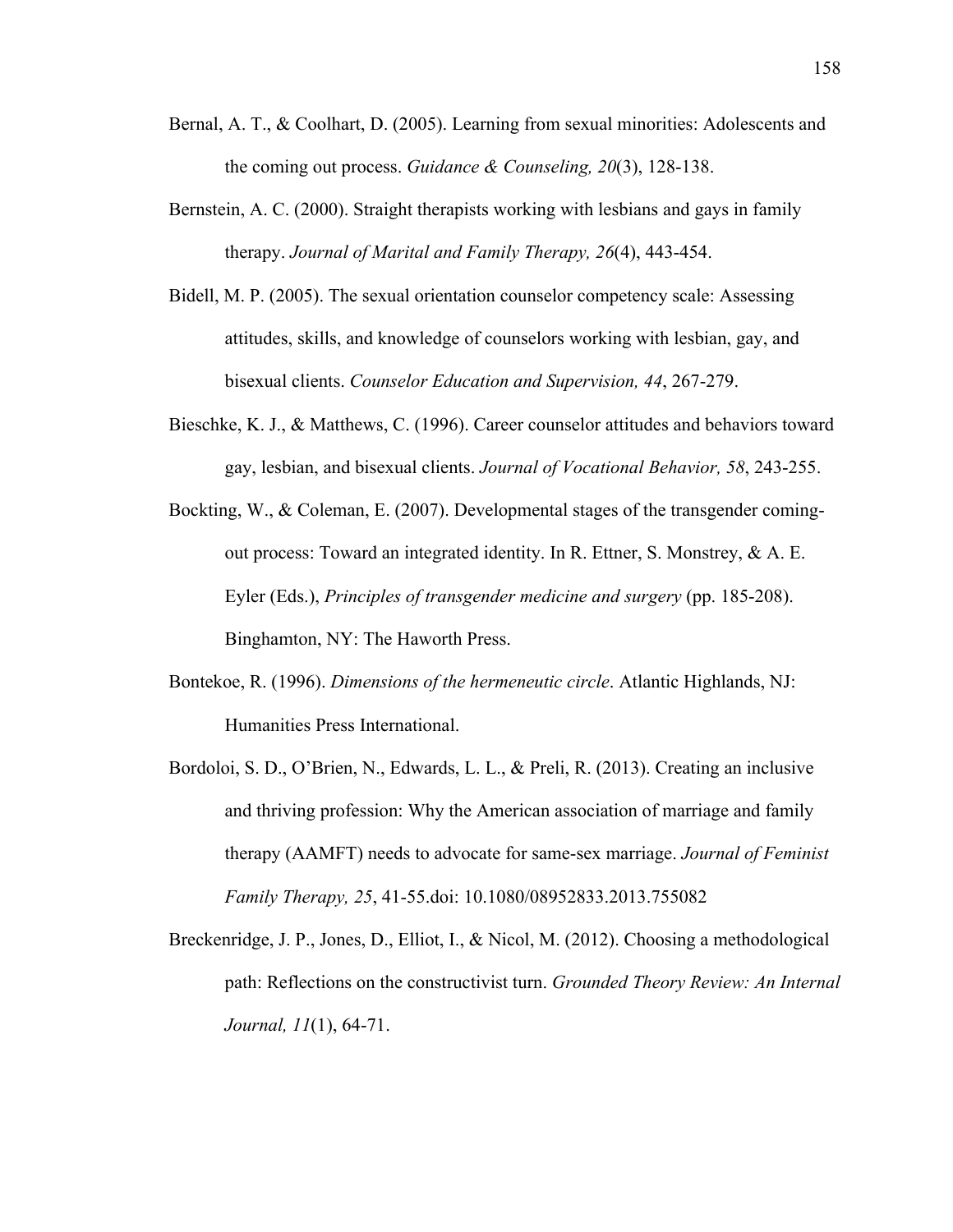- Bregman, H. R., Malik, N. M., Page, M. I. L., Makynen, E., & Lindahl, K. M. (2013). Identity profiles in lesbian, gay, and bisexual youth: The role of family influences. *Journal of Youth and Adolescence, 42*, 417-430. doi: 10.1007/s10964-012-9798-z
- Brown, B. (2006). Shame resilience theory: A grounded theory study on women and shame. *Families in Society, 87*(1), 43-52.
- Bryant, A., & Charmaz, K. (2007). Grounded theory research: Methods and practices. In A. Bryant & K. Charmaz (Eds.), *The sage handbook of grounded theory* (pp. 1- 28). Thousand Oaks, CA: Sage Publications.
- Campos, D. (2005). *Understanding gay and lesbian youth: Lessons for straight school teachers, counselors, and administrators.* Lanham, MD: Rowman & Littlefield.
- Carrion, V. G., & Lock, J. (1997). The coming out process: Developmental stages for sexual minority youth. *Clinical Child Psychology and Psychiatry, 2(*3), 369-377.
- Carroll, L., & Gilroy, P. J. (2002). Transgender issues in counselor preparation. *Counselor Education and Supervision, 41*, 233-242.
- Cecchin, G. (1987). Hypothesizing, circularity, and neutrality revisited: An invitation to curiosity. *Family Process*, *26*, 405-413.
- Charmaz, K. (2000). Grounded theory: Objectivist and constructivist methods. In N. Denzin & Y. Lincoln (Eds.), *Handbook of qualitative research* (2<sup>nd</sup> ed.) (pp. 509-535). Thousand Oaks, CA: Sage Publications.
- Charmaz, K. (2006). *Constructing grounded theory: A practical guide through qualitative analysis.* Thousand Oaks, CA: Sage Publications.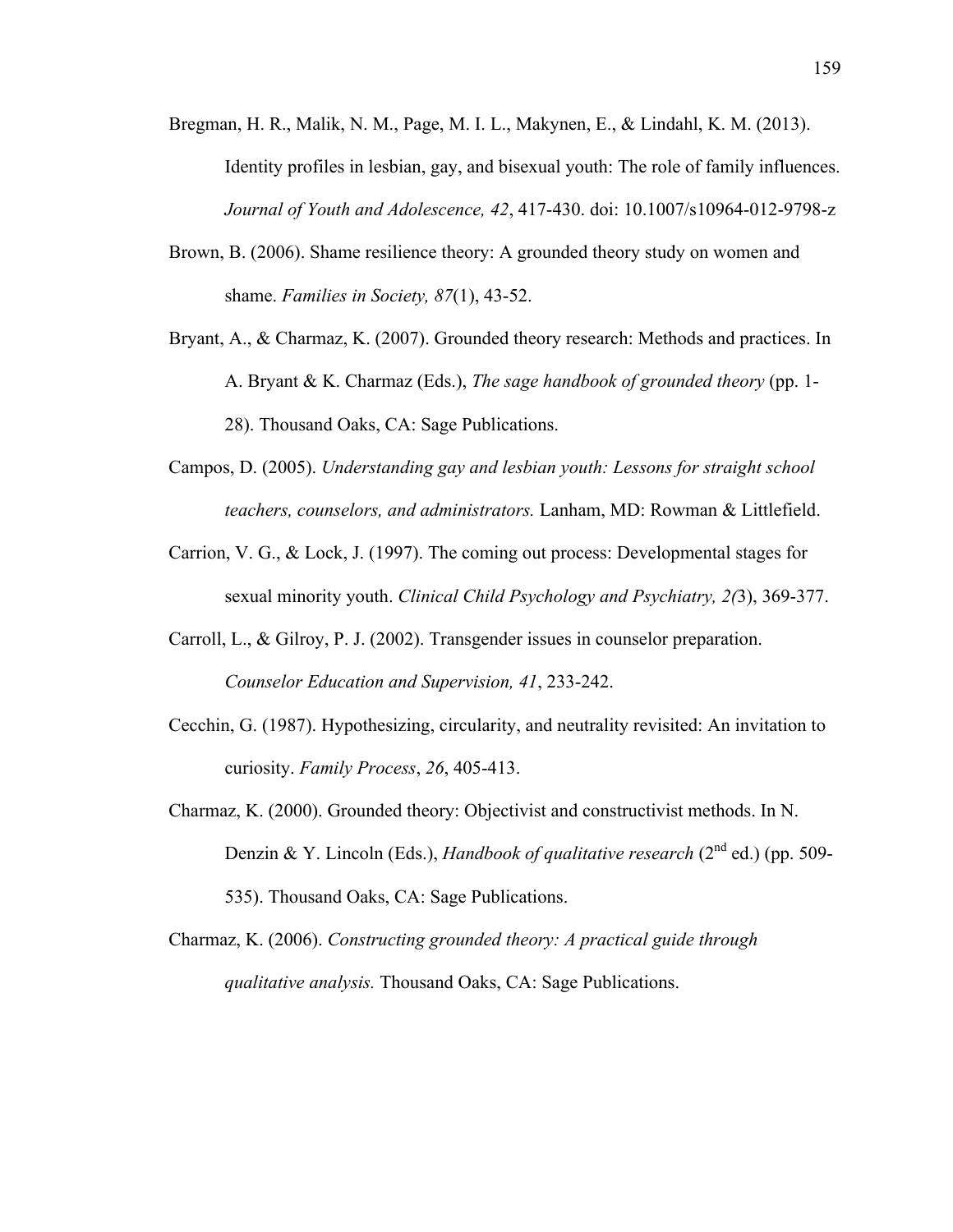- Clark, W. M., & Serovich, J. M. (1997). Twenty years and still in the dark? Content analysis of articles pertaining to gay, lesbian, and bisexual issues in marriage and family therapy journals. *Journal of Marital and Family Therapy, 23*(3), 239-253.
- Cramer, R. J., McNiel, D. E., Holley, S. R., Shumway, M., & Boccellari, A. (2011). Mental health in violent crime victims: Does sexual orientation matter? *Law and Human Behavior, 36*(2), 87-98. doi: 10.1007/s10979-011-9270-8
- Crary, D. (2013, June 9). In 50 years, huge strides for gay rights movement. *Associated Press.* Retrieved from http://news.msn.com/us/in-50-years-huge-strides-for-gayrights-movement
- Crawley, S. L., Foley, L. J., & Shehan, C. L. (2008). Gendering bodies. Lanham, MD: Rowman & Littlefield.
- D'Amico, E., & Julien, D. (2012). Disclosure of sexual orientation and gay, lesbian, and bisexual youths' adjustment: Associations with past and current parental acceptance and rejection. *Journal of GLBT Family Studies, 8,* 215-242. doi: 10.1080/1550428X.2012.677232
- D'Augelli, A. R. (2005). Stress and adaptation among families of lesbian, gay, and bisexual youth: Research challenges. *Journal of GLBT Family Studies, 1*(2), 115- 135. doi: 10.1300/J461v01n02\_07
- D'Augelli, A. R., Grossman, A. H., & Starks, M. T. (2005). Parents' awareness of lesbian, gay, and bisexual youths' sexual orientation. *Journal of Marriage and Family, 67*, 474-482.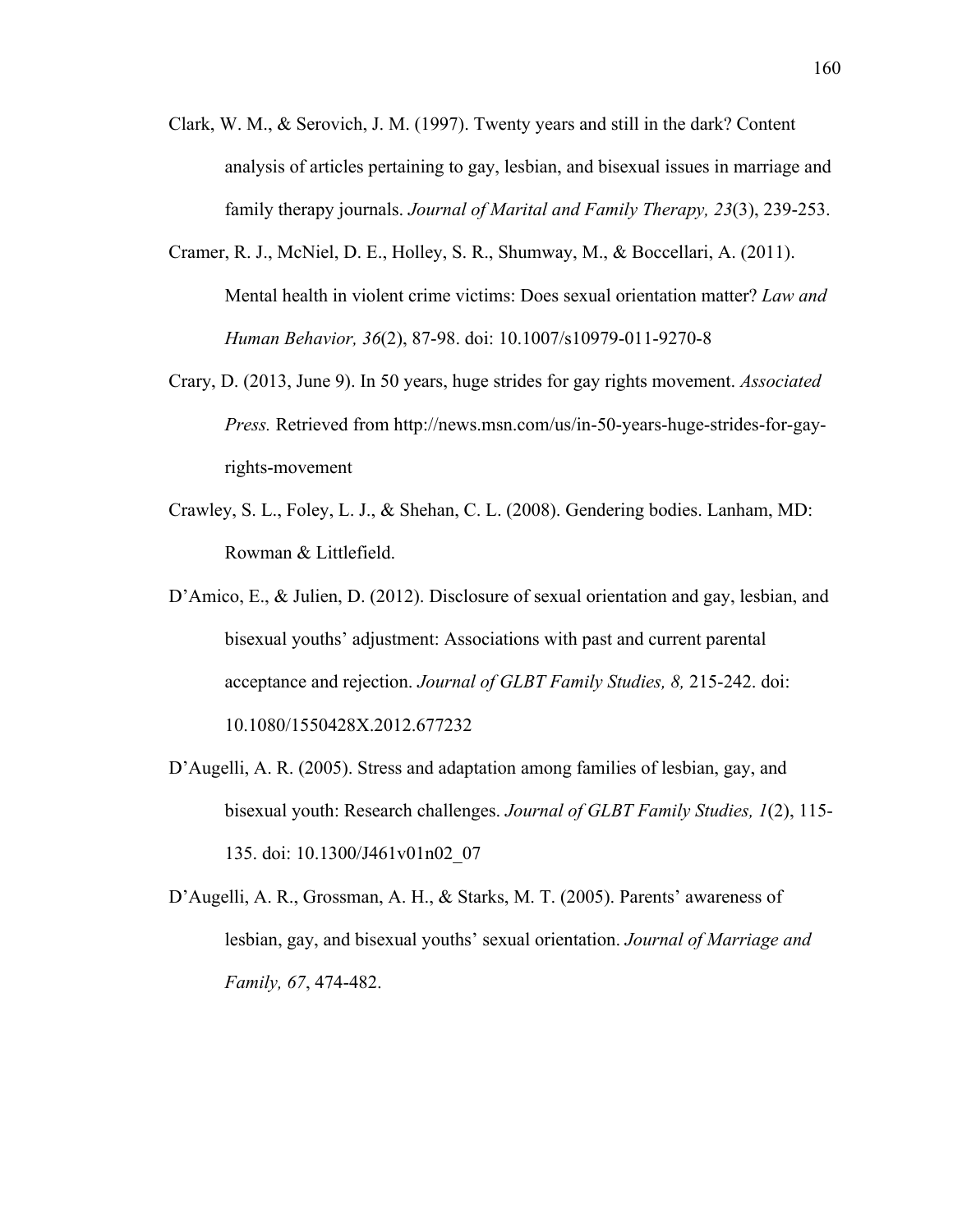- D'Augelli, A. R., Hershberger, S. L., & Pilkington, N. W. (1998). Lesbian, gay, and bisexual youth and their families: Disclosure of sexual orientation and its consequences*. American Journal of Orthopsychiatry, 68*(3), 361-371.
- Delphy, C. (1993). Rethinking sex and gender. *Women's Study International Forum, 16*(1), 1-9.
- Dey, I. (2007). Grounding categories. In A. Bryant & K. Charmaz (Eds.), *Grounded theory research: Methods and practices* (pp. 167-190). Thousand Oaks, CA: Sage Publications.
- Diamond, L. M. (2008). Female bisexuality from adolescence to adulthood: Results from a 10-year longitudinal study. *Developmental Psychology, 44*(1), 5-14.
- Downs, A. (2012). *The velvet rage: Overcoming the pain of growing up gay in a straight man's world* (2<sup>nd</sup> ed.). Boston, MA: Da Capo Press.
- Drescher, J. (2009). Queer diagnoses: Parallels and contrasts in the history of homosexuality, gender variance, and the Diagnostic and Statistical Manual. *Archives of Sexual Behavior, 39*(2), 427-460. doi: 10.1007/s10508-009-9531-5
- Edwards, L. L., Robertson, J. A., Smith, P. M., & O'Brien, N. B. (2014). Marriage and family therapy training programs and their integration of lesbian, gay, and bisexual identities. *Journal of Feminist Family Therapy, 26*(1), 3-27. doi: 10.1080/08952833.2014.872955
- Eliason, M. J. (2000). Substance abuse counselors' attitudes regarding lesbian, gay, bisexual, and transgendered clients. *Journal of Substance Abuse, 12*, 311-328.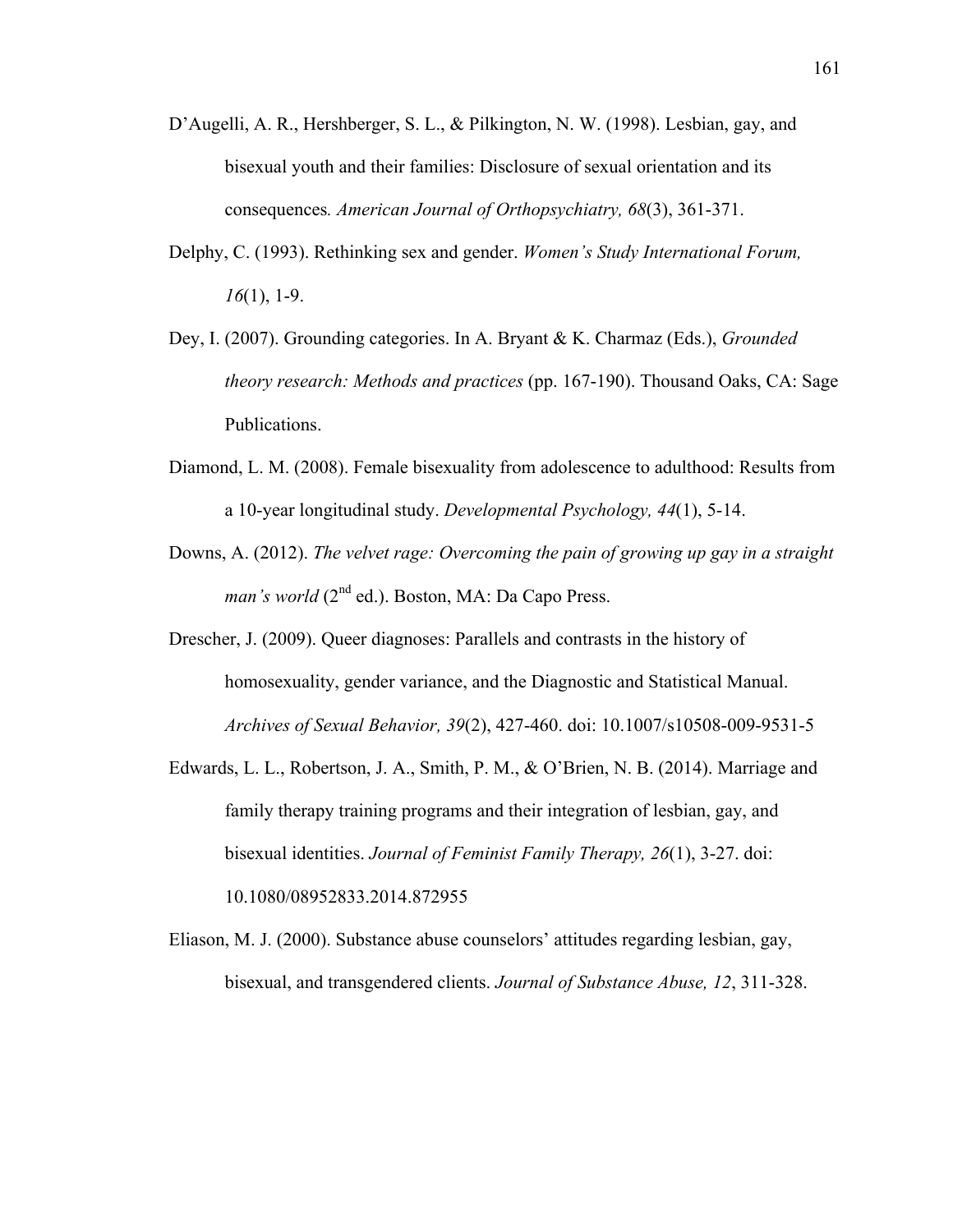- Eliason, M. J., & Hughes, T. (2004). Treatment counselors' attitudes about lesbian, gay, bisexual, and transgendered clients: Urban vs. rural settings. *Substance Use and Misuse, 39*(4), 625-644. doi: 10.1081/JA-120030063
- Elizur, Y., & Ziv, M. (2001). Family support and acceptance, gay male identity formation, and psychological adjustment: A path model. *Family Process, 40*(2), 125-144.
- Fassinger, R. E., & Arseneau, J. R. (2007). "I'd rather get wet than be under that umbrella": Differentiating the experiences and identities of lesbian, gay, bisexual, and transgender people. In K. J. Bieschke, R. M. Perez, & K. A. DeBord (Eds.), *Handbook of counseling and psychotherapy with lesbian, gay, bisexual, and transgender clients* (2<sup>nd</sup> ed.) (pp. 19-49). Washington, DC: American Psychological Association.
- Fedders, B. (2006). Coming out for kids: Recognizing, respecting, and representing LGBTQ youth. *Nevada Law Journal, 6*(3), 101-134.
- Floyd, F. J., & Stein, T. S. (2002). Sexual orientation identity formation among gay, lesbian, and bisexual youths: Multiple patterns of milestone experiences. *Journal of Research on Adolescence, 12*(2), 167-191.
- GALIP Foundation. (2013). *About us: The GALIP foundation*. Retrieved from http://www.gaychurch.org/
- Gallup. (2012, October 18). *Special report: 3.4% of U.S. adults identify as LGBT.* Retrieved from http://www.gallup.com/poll/158066/special-report-adults-identifylgbt.aspx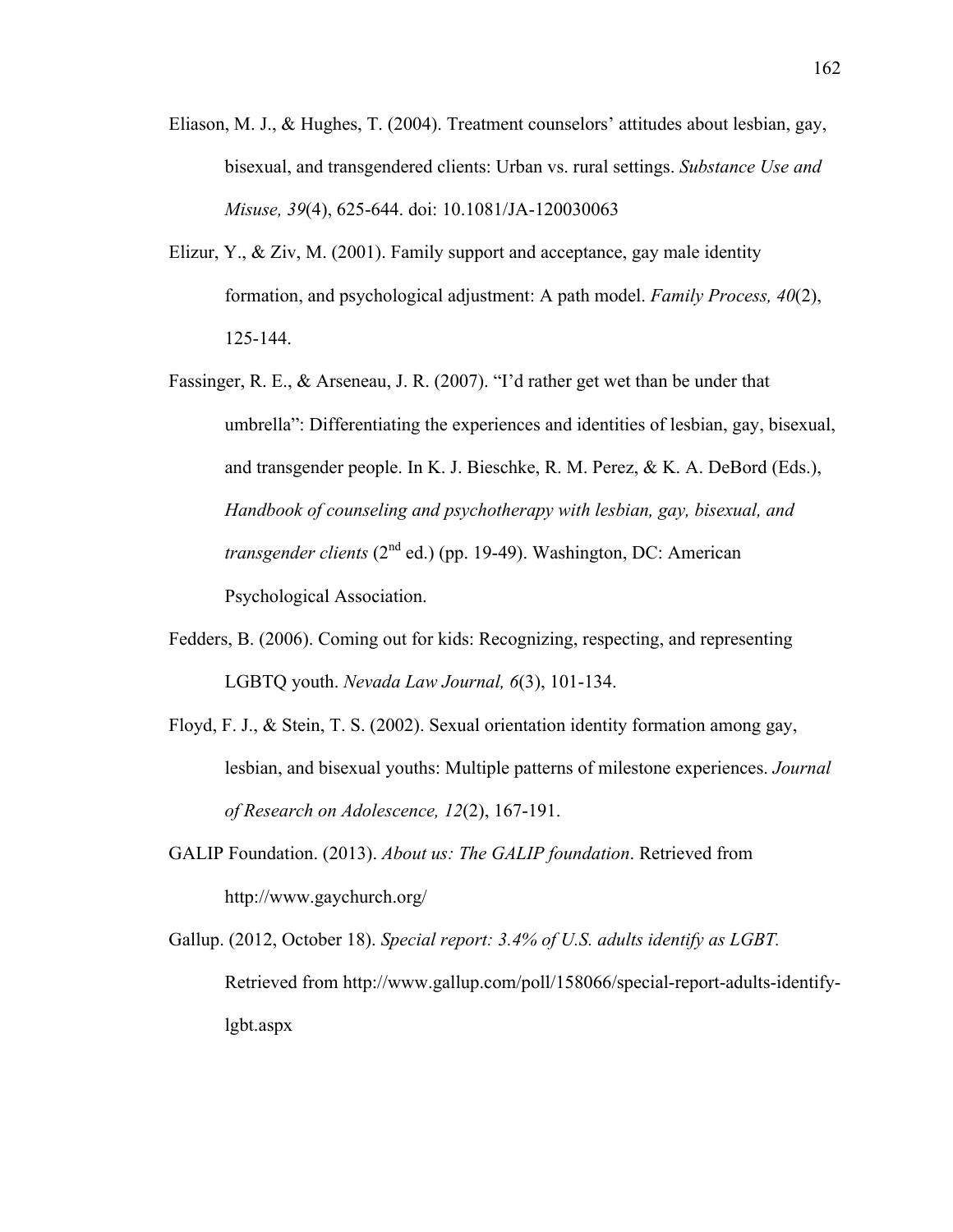- Garnets, L., Hancock, K.A., Cochran, S. D., Goodchilds, J., & Peplau, L. A. (1991). Issues in psychotherapy with lesbians and gay men. *American Psychologist, 46*(9), 964-972.
- Gates, G. J. (2012). LGBT Identity: A demographer's perspective. Loyola of Los Angeles Law Review, 45(3), 693-714.
- GLAAD. (2013). *GLAAD's transgender resources*. Retrieved from http://www.glaad.org/transgender
- Gay, Lesbian and Straight Education Network. (2011). *The 2011 national school climate survey: The experiences of lesbian, gay, bisexual and transgender youth in our nation's schools.* Retrieved from http://glsen.org/learn/research/nscs-archive
- Gay, Lesbian and Straight Education Network. (2013). Ally week. Retrieved from http://www.allyweek.org/
- Gergen, K. J. (2009). *An invitation to social construction* (2<sup>nd</sup> ed.). Thousand Oaks, CA: Sage Publications.
- Gergen, K. J., & Gergen, M. M. (2004). *Social construction: Entering the dialogue*. Chagrin Falls, OH: Taos Institute Publications.
- Godfrey, K., Haddock, S. A., Fisher, A., & Lund, L. (2006). Essential components of curricula for preparing therapists to work effectively with lesbian, gay, and bisexual clients: A Delphi study. *Journal of Marital and Family Therapy, 32*(4), 491-504.
- Goldman, L. (2008). *Coming out, coming in: Nurturing the well-being and inclusion of gay youth in mainstream society.* New York, NY: Routledge.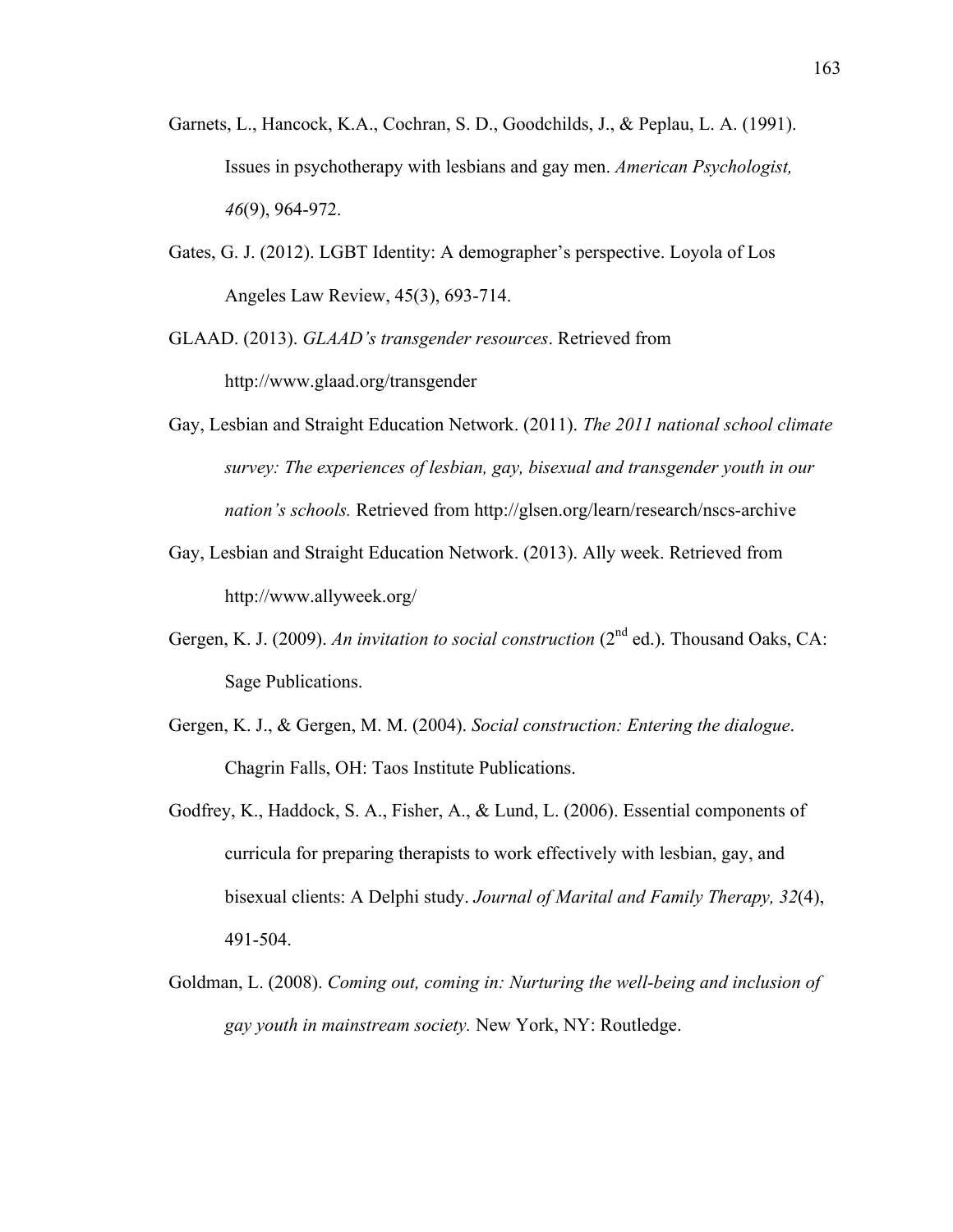- Gorman-Murray, A. (2008). Queering the family home: Narratives from gay, lesbian and bisexual youth coming out in supportive family homes in Australia. *Gender, Place and Culture, 15*(1), 31-44. doi: 10.1080/09663690701817501
- Green, R-J. (2000). "Lesbians, gay men, and their parents": A critique of LaSala and the prevailing clinical "wisdom". *Family Process, 39*(2), 257-266.
- Grierson, J., & Smith, A. (2005). In from the outer: Generational differences in coming out and gay identity formation. *Journal of Homosexuality, 50*(1), 53-70.
- Gray, M. L. (1999). *In your face: Stories from the lives of queer youth*. New York, NY: The Haworth Press.
- Green, R-J. (2000). "Lesbians, gay men, and their parents": A critique of LaSala and the prevailing clinical "wisdom". *Family Process, 39*(2), 257-266.
- Green, M. S., Murphy, M. J., Blumer, M., & Palmanteer, D. (2009). Marriage and family therapists' comfort level working with gay and lesbian individuals, couples, and families. *The American Journal of Family Therapy, 37*(2), 159-168. doi: 10.1080/01926180701441429
- Greenfield-Sanders, T. (Producer & Director). (2013). *The out list* [Documentary]. United States: Home Box Office.
- Grindley, L. (2013, December 16). The advocate's person of the year: Pope Francis. *The Advocate.* Retrieved from http://www.advocate.com/yearreview/2013/12/16/advocates-person-year-pope-francis
- GSA Network. (2009). *Mission.* Retrieved from https://www.gsanetwork.org/about-us
- Guba, E., & Lincoln, Y. (1989). *Fourth generation evaluation*. Newbury Park, CA: Sage Publications.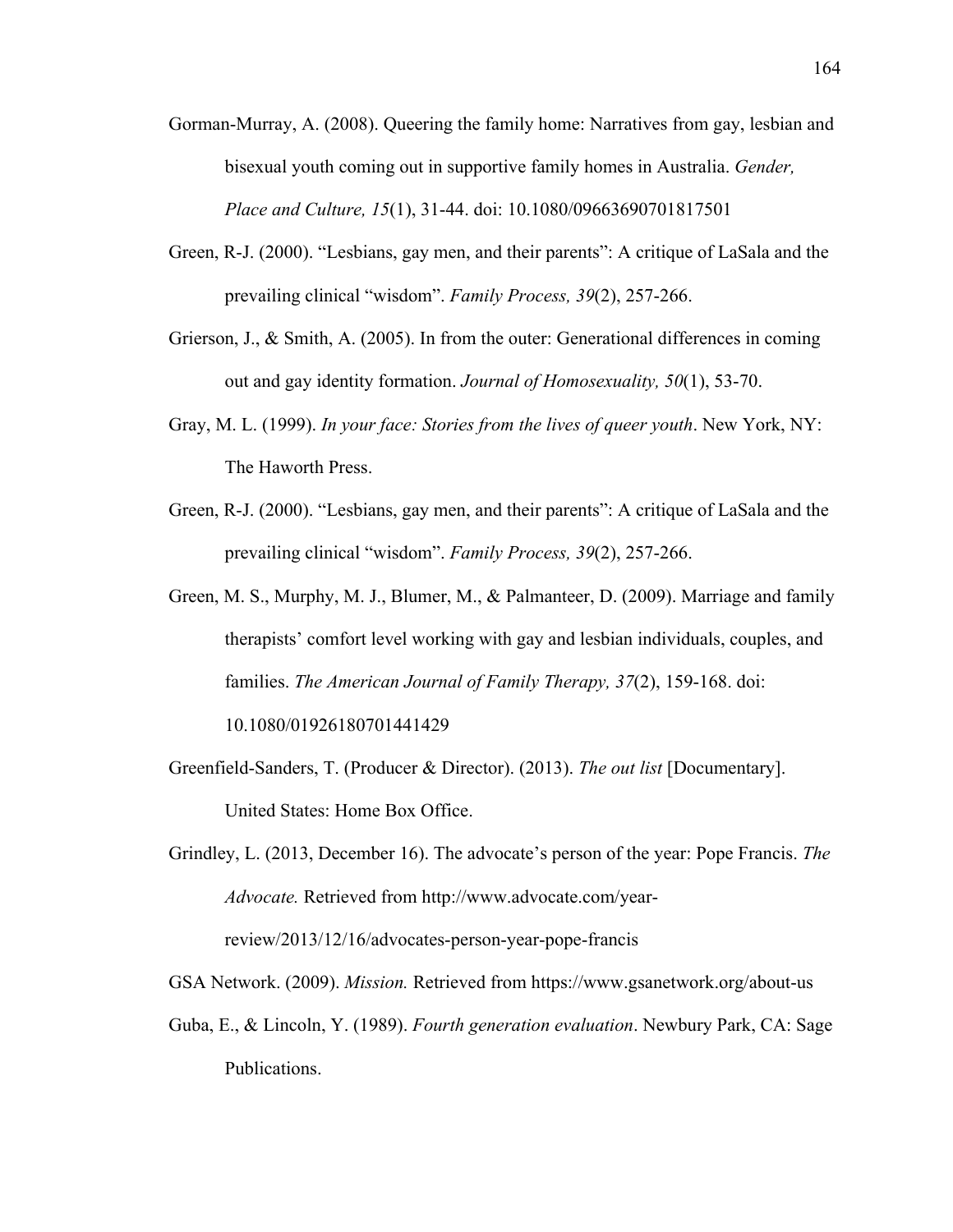- Guittar, N. A. (2013). The queer apologetic: Explaining the use of bisexuality as a transitional identity. *Journal of Bisexuality, 13*(2), 166-190. doi: 10.1080/15299716.2013.781975
- Haldeman, D. C. (2007). The village people: Identity and development in the gay male community. In K. J. Bieschke, R. M. Perez, & K. A. DeBord (Eds.), *Handbook of counseling and psychotherapy with lesbian, gay, bisexual, and transgender clients*  $(2<sup>nd</sup> ed.)$  (pp. 71-89). Washington, DC: American Psychological Association.
- Hays, D. G., & Singh, A. A. (2012). *Qualitative inquiry in clinical and educational settings*. New York, NY: The Guilford Press.
- Heath, H., & Cowley, S. (2004). Developing a grounded theory approach: A comparison of Glaser and Strauss. *International Journal of Nursing Studies, 41*, 141-150. doi: 10.1016/S0020-7489(03)00113-5
- Heatherington, L., & Lavner, J. A. (2008). Coming to terms with coming out: Review and recommendations for family systems-focused research. *Journal of Family Psychology, 22*(3), 329-343.
- Heggen, K., & Guillemin, M. (2012). Protecting participants' confidentiality using a situated research ethics approach. In J. F. Gubrium, J. A. Holstein, A. B. Marvasti, & K. D. McKinney (Eds.), *The sage handbook of interview research: The complexity of the craft*  $(2^{nd}$  ed.) (pp. 465-476). Thousand Oaks, CA: Sage Publications.
- Herek, G. M. (1984). Beyond "homophobia": A social psychological perspective on attitudes toward lesbians and gay men. *Journal of Homosexuality, 10*(1-2), 1-21. doi: 10.1300/J082v10n01\_01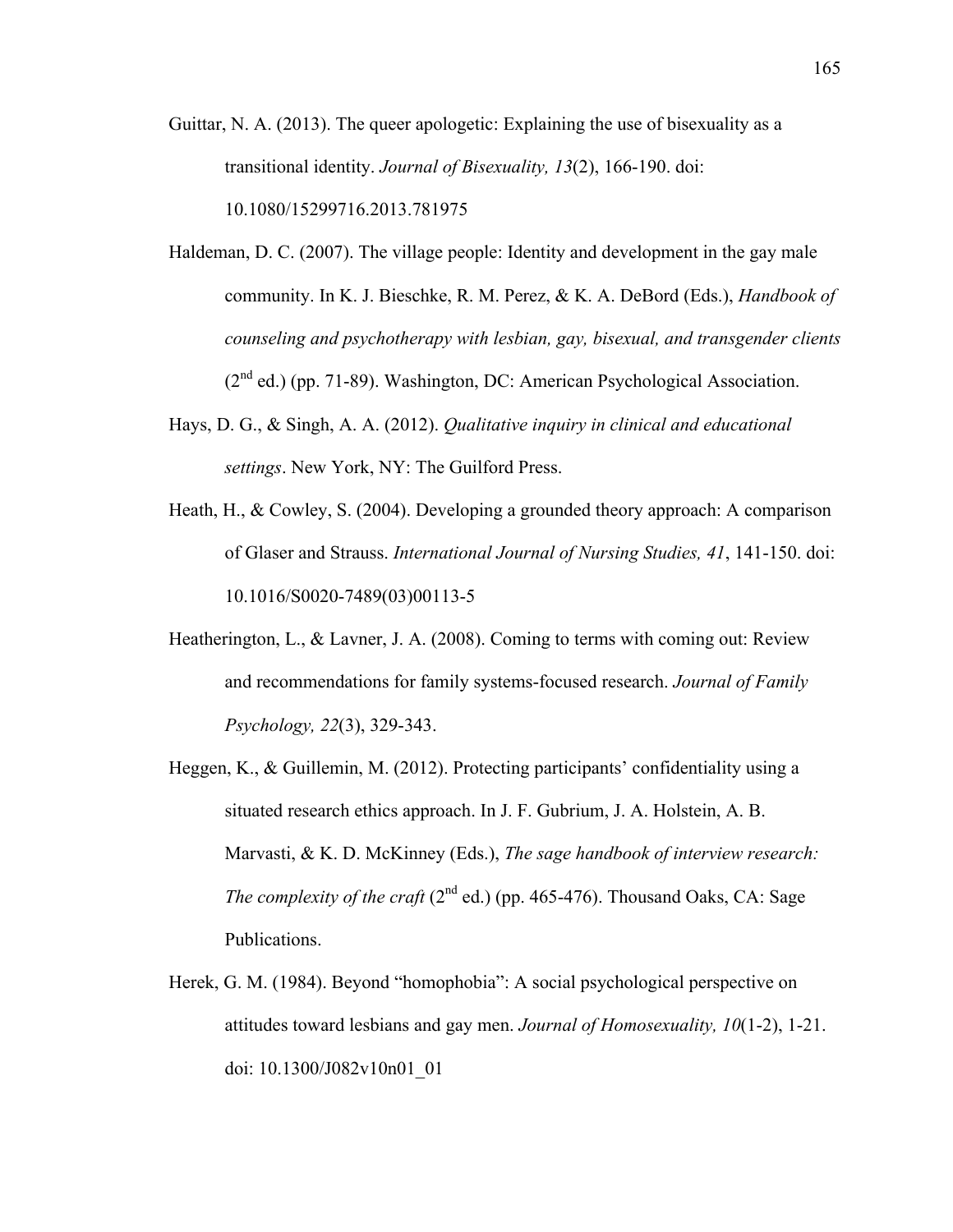- Hernandez, P., & Rankin, P., IV (2008). Relational safety and liberating training spaces: An application with a focus on sexual orientation issues*. Journal of Marital and Family Therapy, 34*(2), 251-264.
- Heron, A. (Ed.). *Two teenagers in 20: Writings by gay and lesbian youth.* Los Angeles, CA: Alyson Books.

Holton, J. A. (2007). The coding process and its challenges. In A. Bryant  $& K$ . Charmaz (Eds.), *Grounded theory research: Methods and practices* (pp. 265-289). Thousand Oaks, CA: Sage Publications.

- Holtzen, D. W., & Agresti, A. A. (1990). Parental responses to gay and lesbian children: Differences in homophobia, self-esteem, and sex-role stereotyping*. Journal of Social and Clinical Psychology, 19*(3), 390-399.
- Human Rights Campaign. (2012). *Repeal of "Don't Ask, Don't Tell."* Retrieved from http://www.hrc.org/resources/entry/the-repeal-of-dont-ask-dont-tell
- Hunter, J. (1990). Violence against lesbian and gay male youths*. Journal of Interpersonal Violence, 5*, 295-300.
- Israel, T., & Selvidge, M. (2003). Contributions of multicultural counseling to counselor competence with lesbian, gay, and bisexual clients*. Journal of Multicultural Counseling, 31*(2), 84-98.
- Jagose, A. (1996). *Queer theory: An introduction*. New York, NY: New York University Press.
- Just the Facts Coalition. (2008). *Just the facts about sexual orientation and youth: A primer for principals, educators, and school personnel.* Washington, DC: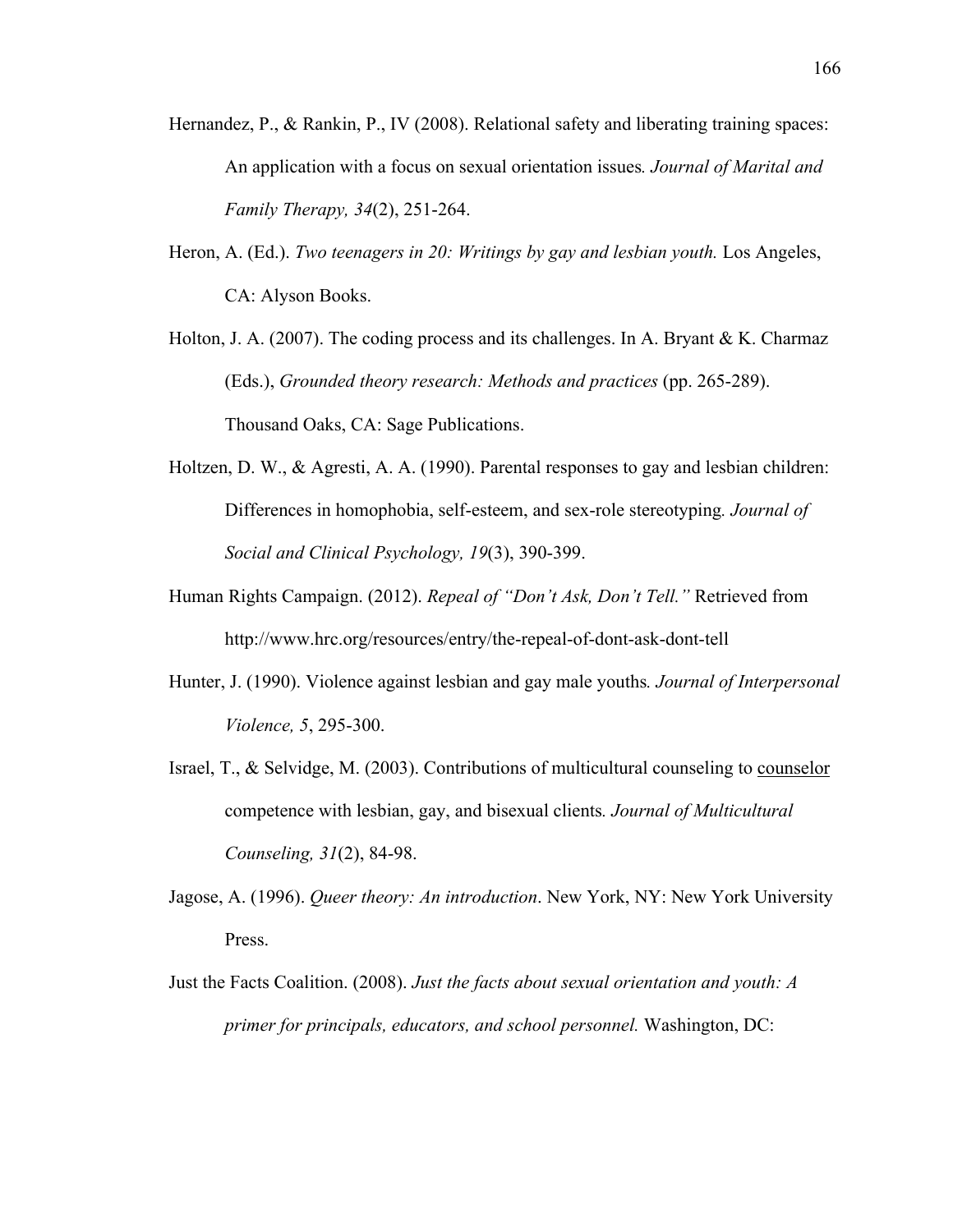American Psychological Association. Retrieved from

http://www.apa.org/pi/lgbt/resources/just-the-facts.aspx

- Kinsey, A. C., Pomeroy, W. B., & Martin, C. E. (1948). *Sexual behavior in the human male*. Philadelphia, PA: Saunders.
- Kinsey, A. C., Pomeroy, W. B., Martin, C. E., & Gebhard, P. H. (1953). *Sexual behavior in the human female*. Philadelphia, PA: Saunders.
- Kort, J. (2008). *Gay affirmative therapy for the straight clinician: The essential guide.*  New York, NY: W. W. Norton & Company.

Kosciw, J. G., Greytak, E. A., Barkiewicz, M. J., Boesen, M. J., & Palmer, N. A. (2012). *The 2011 national school climate survey: The experiences of lesbian, gay, bisexual and transgender youth in our nation's schools*. Retrieved from http://glsen.org/nscs

- Lambda Legal. 2012. Getting down to basics: Tools to support LGBTQ youth in care. Retrieved from http://www.lambdalegal.org/publications/getting-down-to-basics
- LaSala, M. C. (2010). *Coming out, coming home: Helping families adjust to a gay or lesbian child.* New York, NY: Columbia University Press.
- Lee, J. A. (1977). Going public: A study in the sociology of homosexual liberation. *Journal of Homosexuality, 3*(1), 49-78.

Legate, N., Ryan, R. M., & Weinstein, N. (2012). Is coming out always a "good thing"? Exploring the relations of autonomy support, outness, and wellness for lesbian, gay, and bisexual individuals. *Social Psychological and Personality Science, 3*(2), 145-152.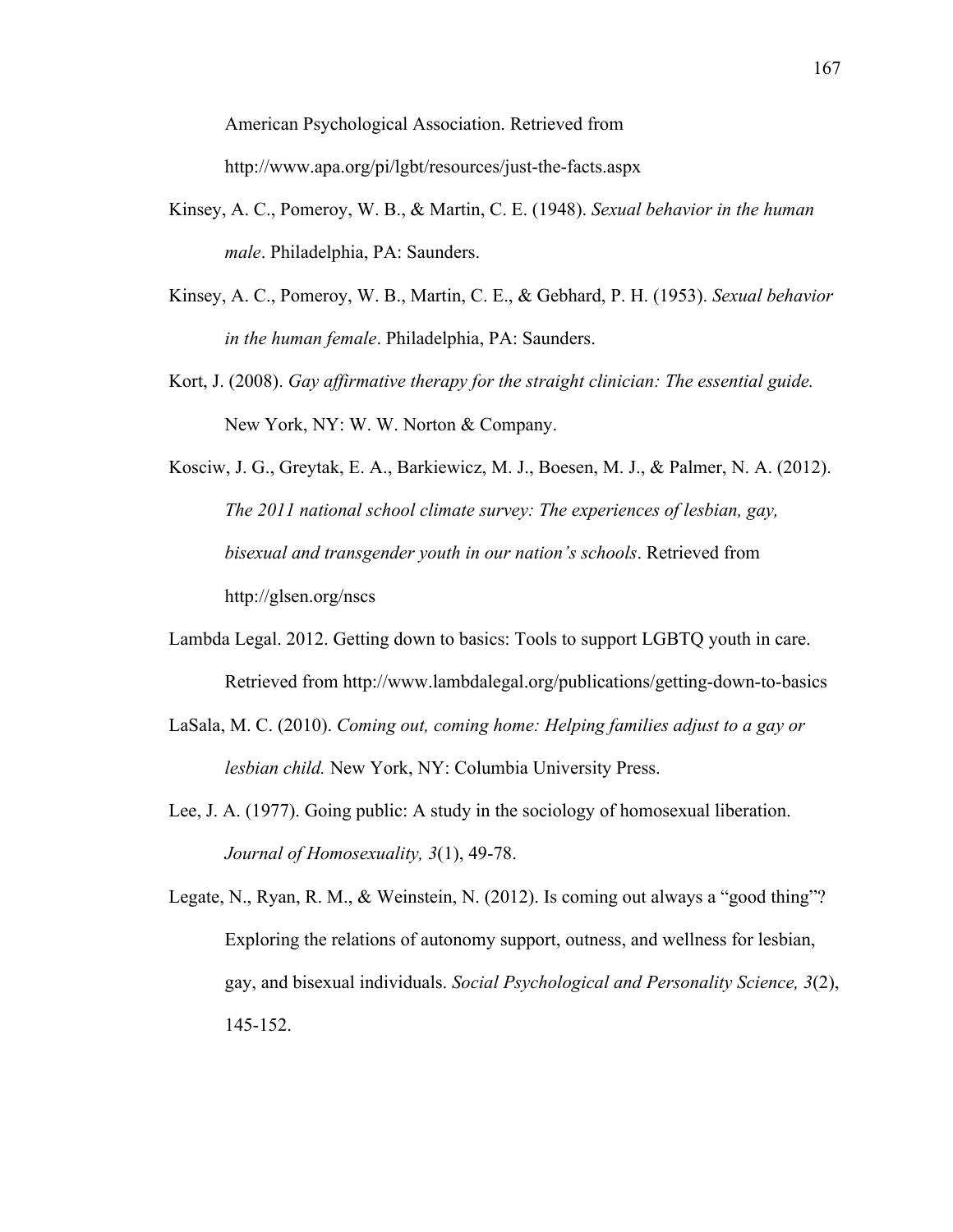- Lempert, L. B. (2007). Asking questions of the data: Memo writing in the grounded theory tradition. In A. Bryant & K. Charmaz (Eds.), *Grounded theory research: Methods and practices* (pp. 245-264). Thousand Oaks, CA: Sage Publications.
- Lev, A. I. (2007). Transgender communities: Developing identity through connection. In K. J. Bieschke, R. M. Perez, & K. A. DeBord (Eds.), *Handbook of counseling and psychotherapy with lesbian, gay, bisexual, and transgender clients* (2<sup>nd</sup> ed.) (pp. 147-176). Washington, DC: American Psychological Association.
- Long, J. K., & Serovich, J. M. (2003). Incorporating sexual orientation into MFT training programs: Infusion and inclusion. *Journal of Marital and Family Therapy, 29*(1), 59-67.
- Lucal, B. (2008). Building boxes and policing boundaries: (De)constructing intersexuality, transgender, and bisexuality. *Sociology Compass, 2*(2), 519-536
- Maguen, S., Floyd, F. J., Bakeman, R., & Armistead, L. (2002). Developmental milestones and disclosure of sexual orientation among, gay, lesbian, and bisexual youths. *Applied Developmental Psychology, 23,* 219-233.
- Matthews, C. H., & Salazar, C. F. (2012). An integrative, empowerment model for helping lesbian, gay, and bisexual youth negotiate the coming-out process. *Journal of LGBT Issues in Counseling, 6*(2), 96-117. doi: 10.1080/15538605.2012.678176
- McDowell, T., Emerick, P., & Garcia, M. (2014). Queering couple and family therapy education. *Journal of Feminist Family Therapy, 26*(2), 99-112. doi: 10.1080/08952833.2014.893805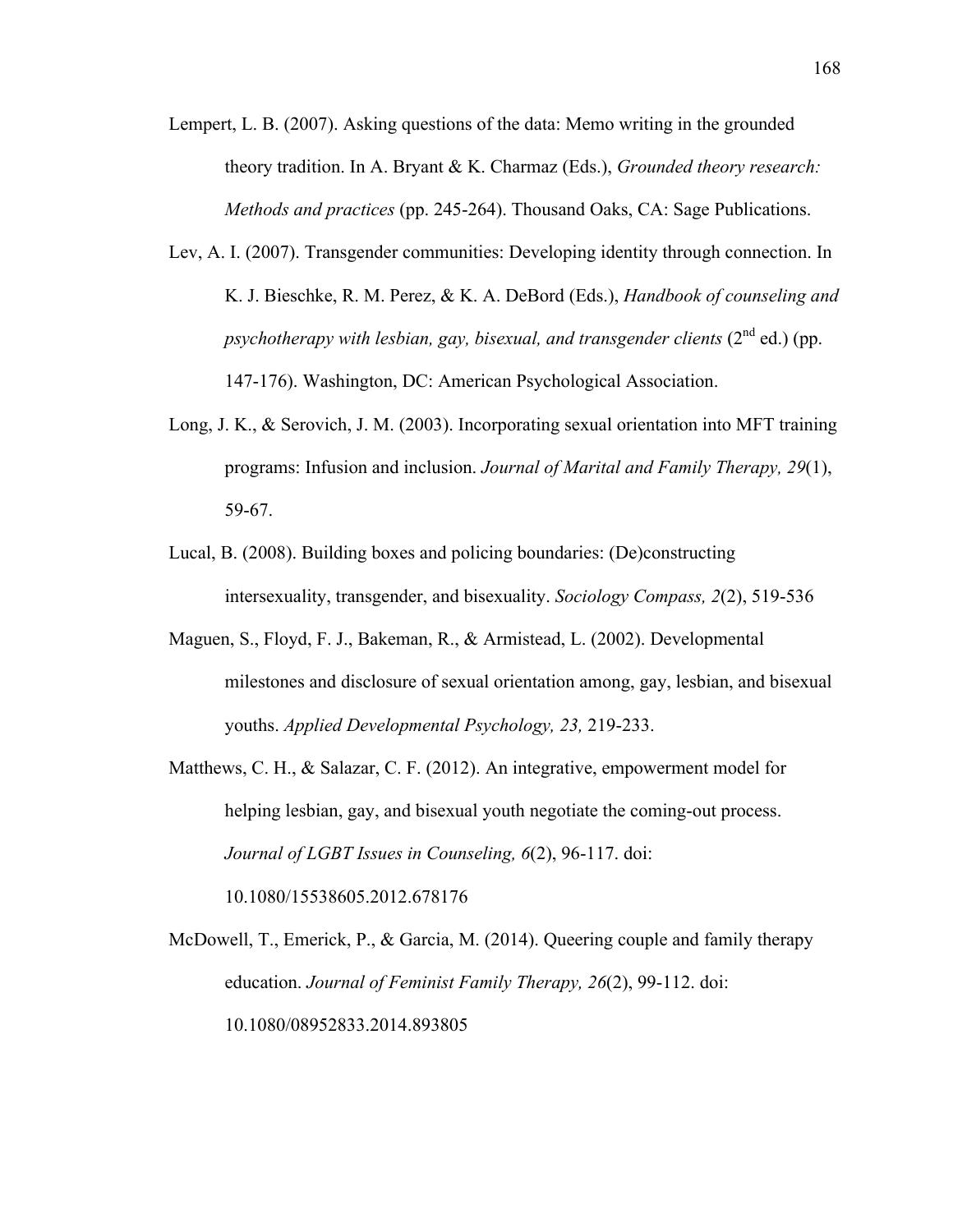- McGeorge, C., & Carlson, T. S. (2011). Deconstructing heterosexism: Becoming an LGB affirmative heterosexual couple and family therapist. *Journal of Marital and Family Therapy, 37*(1), 14-26. doi: 10.1111/j.1752-0606.2009.00149.x
- McNaught, B. (1993). *Gay issues in the workplace*. New York, NY: St. Martin's Press.
- Mills, J., Bonner, A., & Francis, K. (2006). The development of constructivist grounded theory. *International Journal of Qualitative Methods, 5*(1), 25-35.
- Morrow, D. F. (2000). Coming out to families: Guidelines for intervention with gay and lesbian clients. *Journal of Family Social Work, 5*(2), 53-66.
- Morse, J. M. (2007). Sampling in grounded theory. In A. Bryant & K. Charmaz (Eds.), *Grounded theory research: Methods and practices* (pp. 229-244). Thousand Oaks, CA: Sage Publications.
- Mosher, C. M. (2001). The social implications of sexual identity formation and the coming-out process: A review of the theoretical and empirical literature. *The Family Journal: Counseling and Therapy for Couples and Families, 9*(2), 164- 173.
- Movement Advancement Project. (2012). *An ally's guide to issues facing LGBT Americans.* Retrieved from http://www.lgbtmap.org/allys-guide-issues-facinglgbt-americans
- Murphy, J. A., Rawlings, E. I., & Howe, S. R. (2002). A survey of clinical psychologists on treating lesbian, gay, and bisexual clients. *Professional Psychology: Research and Practice, 33*(2), 183-189. doi: 10.1037///0735-7028.33.2.183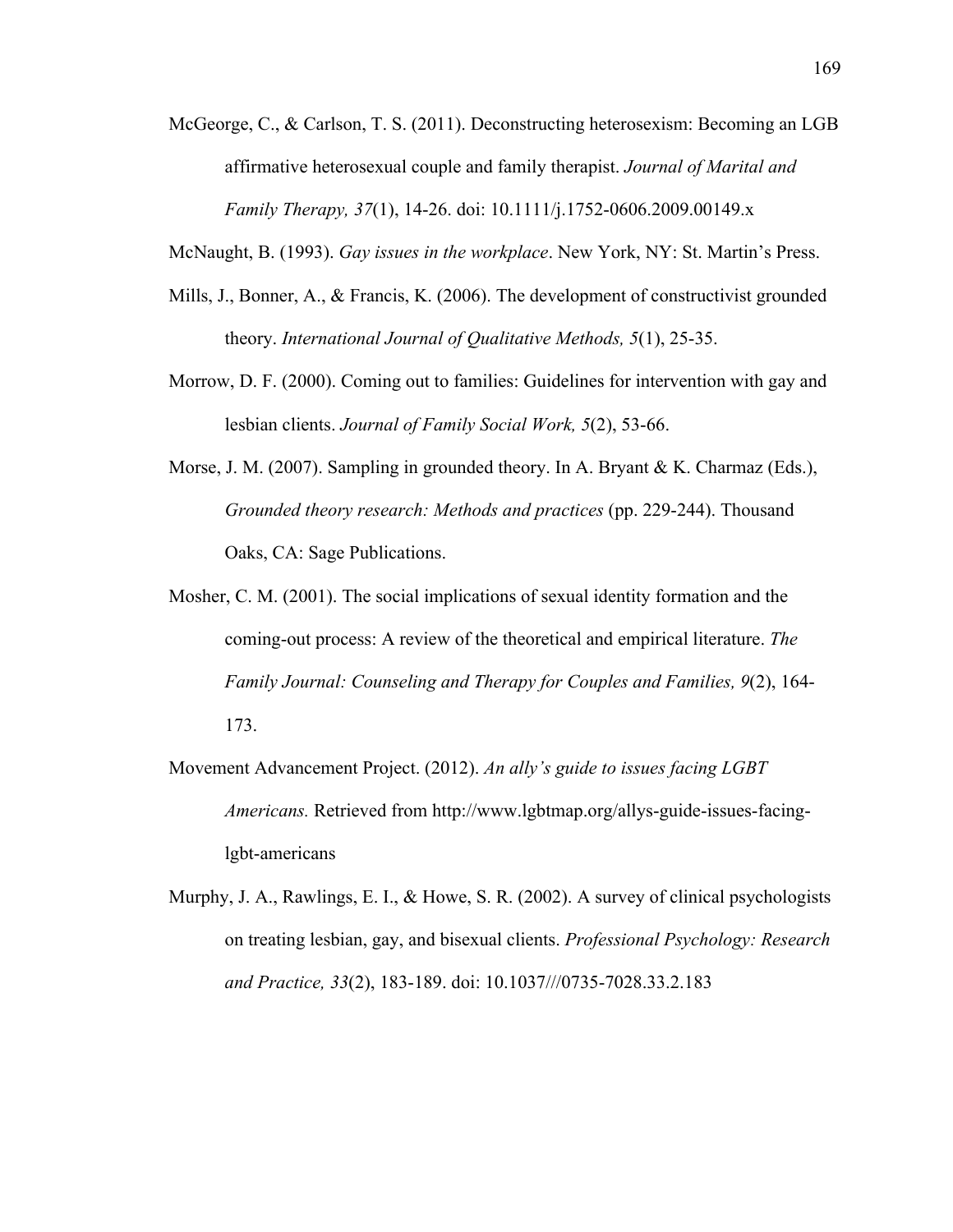Mustanski, B., Newcomb, M. E., & Garofalo, R. (2011). Mental health of lesbian, gay, and bisexual youths: A developmental resiliency perspective. *Journal of Gay & Lesbian Social Service, 23*, 204-225. doi: 10.1080/10538720.2011.561474

Oakley, A. (1985). *Sex, gender and society.* London, England: Temple Smith.

Padilla, Y. C., Crisp, C., & Rew, D. L. (2010). Parental acceptance and illegal drug use among gay, lesbian, and bisexual adolescents: Results from a national survey. *Social Work, 55*(3), 265-275.

Parents, Families and Friends of Lesbians and Gays. (2013). *Coming out help for families, friends & allies*. Retrieved from

http://community.pflag.org/page.aspx?pid=539

Peralta, E. (2013, June 26). Court overturns DOMA: Sidesteps broad gay marriage ruling. *The Two-Way*. Retrieved from http://www.npr.org/blogs/thetwo-

way/2013/06/26/195857796/supreme-court-strikes-down-defense-of-marriage-act

Pharr, S. (1997). *Homophobia: A weapon of sexism*. Little Rock, AR: Chardon Press.

- Potoczniak, D. J. (2007). Development of bisexual men's identities and relationships. In K. J. Bieschke, R. M. Perez, & K. A. DeBord (Eds.), *Handbook of counseling and psychotherapy with lesbian, gay, bisexual, and transgender clients*  $(2^{nd}$  ed.) (pp. 119-145). Washington, DC: American Psychological Association.
- Ray, N. (2006). *Lesbian, gay, bisexual and transgender youth: An epidemic of homelessness.* New York, NY: National Gay and Lesbian Task Force Policy Institute and the National Coalition for the Homeless.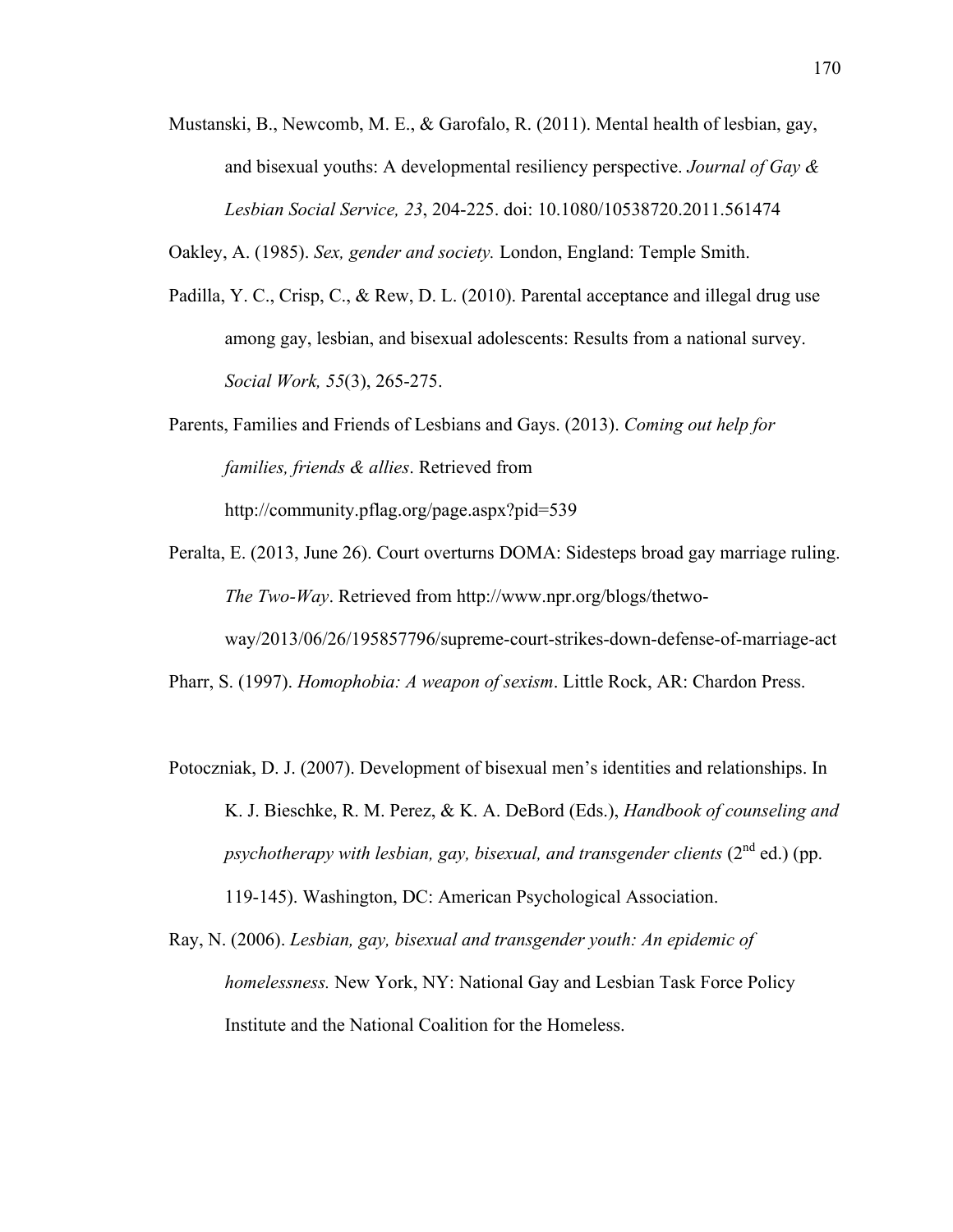- Rock, M., Carlson, T. S., & McGeorge, C. R. (2010). Does affirmative training matter? Assessing CFT students' beliefs about sexual orientation and their level of affirmative training. Journal of Marital and Family Therapy, 36(2), 171-184. doi: 10.1111/j.1752-0606.2009.00172.x
- Rothblum, E. D. (2000). "Somewhere in Des Moines or San Antonio": Historical perspectives on lesbian, gay, and bisexual mental health. In R. M. Perez, K. A. DeBord, & K. J. Bieschke (Eds.), *Handbook of counseling and psychotherapy with lesbian, gay, and bisexual clients* (pp. 57-79). Washington, DC: American Psychological Association.
- Rotheram-Borus, M. J., & Langabeer, K. A. (2001). Developmental trajectories for gay, lesbian, and bisexual youths. In A. R. D'Augelli & C. J. Patterson (Eds.), *Lesbian, gay, and bisexual identities, and youth: Psychological perspectives* (pp. 97-128). New York, NY: Oxford University Press.
- Rose, A. (2013, June 27). *Interpretative phenomenological analysis: An introduction* [Prezi slides]. Retrieved from http://prezi.com/k-8ji62wc-ux/interpretativephenomenological-analysis/
- Saltzburg, S. (2007). Narrative therapy pathways for re-authoring with parents of adolescents coming-out as lesbian, gay, and bisexual. *Contemporary Family Therapy, 29*, 57-69.
- Sanders, G. L., & Kroll, I. T. (2000). Generating stories of resilience: Helping gay and lesbian youth and their families. *Journal of Marital and Family Therapy, 26*(4), 443-442.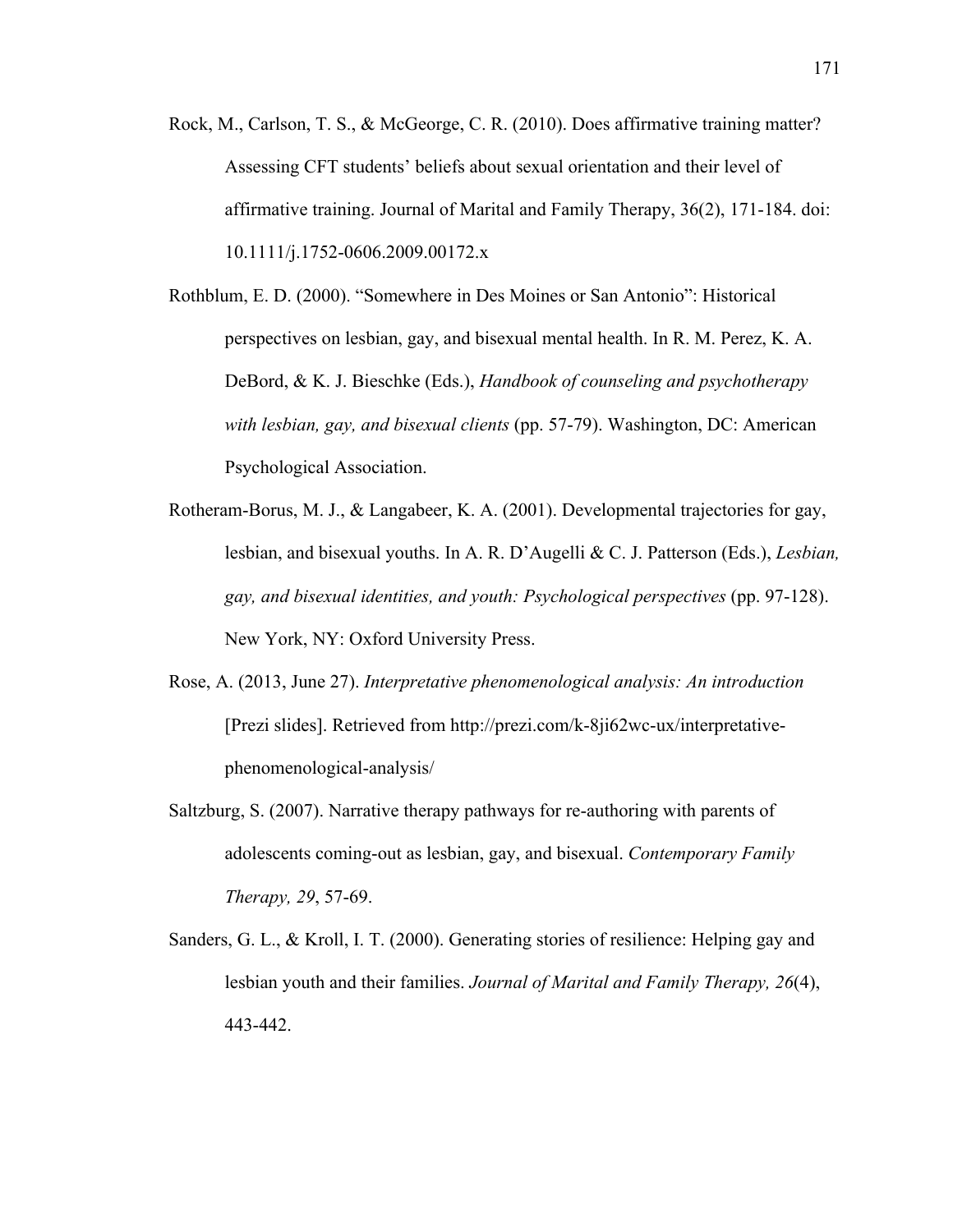- Savage, D., & Miller, T. (Eds.). (2011). *It gets better: Coming out, overcoming bullying, and creating a life worth living*. New York, NY: Dutton.
- Savin-Williams, R. C., & Dube, E. M. (1998). Parental reactions to their child's disclosure of a gay/lesbian identity. *Family Relations, 47*, 7-13.
- Savin-Williams, R. C., & Ream, G. L. (2003). Sex variations in the disclosure to parents of same-sex attractions. *Journal of Family Psychology, 17*(3), 429-438.
- Scherrer, K. S. (2011). The intergenerational family relationships of grandparents and GLBQ grandchildren (Doctoral dissertation). Available from ProQuest Dssertations and Theses database. (UMI No. 3476786)
- Scott, J. W. (1986). Gender: A useful category of historical analysis. *The American Historical Review, 91*(5), 1053-1075.
- Seidman, S. (2002). *Beyond the closet: The transformation of gay and lesbian life.* New York, NY: Routledge.
- Shilo, G., & Savaya, R. (2011). Effects of family and friend support on LGB youth's mental health and sexual orientation milestones. *Family Relations, 60*(3), 318- 330. doi: 10.1111/j.1741-3729.2011.00648.x
- Smith, J. A., Flowers, P., & Larkin, M. (2009*). Interpretative phenomenological analysis: Theory, method and research.* Los Angeles, CA: Sage.
- Smith, J. A., & Osborn, M. (2008). Interpretative phenomenological analysis. In J. A. Smith (Ed.), *Qualitative psychology: A practical guide to research methods* (2<sup>nd</sup>) ed.) (pp. 53-80). Thousand Oaks, CA: Sage Publications.
- Stein, M. (2012). *Rethinking the gay and lesbian liberation movement: American social and political movements of the twentieth century*. New York, NY: Routledge.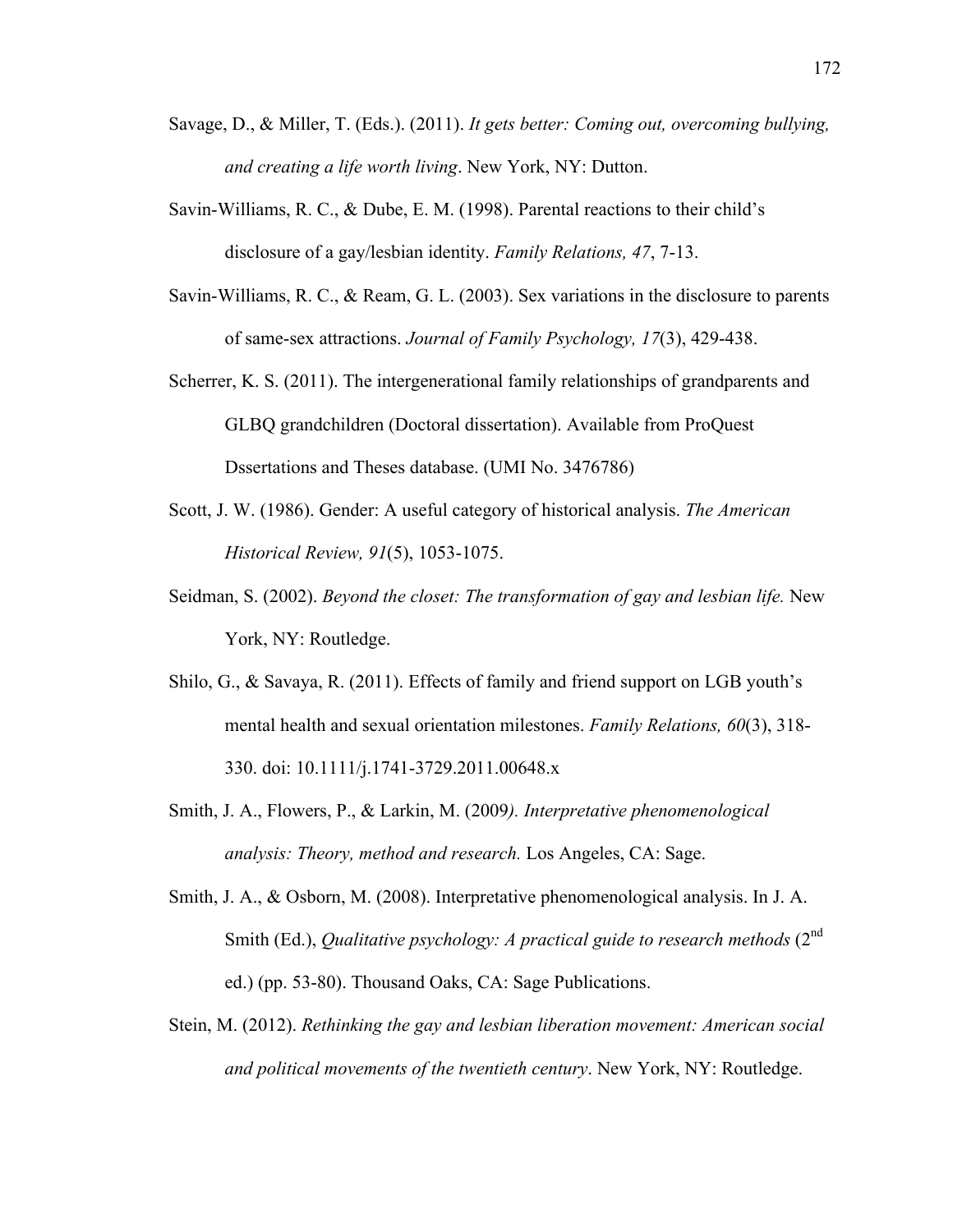- Stone Fish, L., & Harvey, R. G. (2005). *Nurturing queer youth: Family therapy transformed.* New York, NY: W. W. Norton & Company.
- Storms, M. D. (1980). Theories of sexual orientation. *Journal of Personality and Social Psychology, 38*(5), 783-792.
- Suicide Prevention Resource Center. (2008). *Suicide risk and prevention for lesbian, gay, bisexual, and transgender youth.* Newton, MA: Education Development Center.
- Tanner, L. R., & Lyness, K. P. (2004). Out of the closet, still in the home. *Journal of Feminist Family Therapy*, 15(1), 21-35. doi: 10.1300/J086v15n01\_02
- The Human Rights Campaign. (2014). *HRC issue brief: HIV/AIDS and the LGBT community.* Retrieved from http://www.hrc.org/resources/entry/hrc-issue-briefhiv-aids-and-the-lgbt-community
- The Human Rights Campaign. (2014). *Senate passes ENDA*. Retrieved from http://www.hrc.org/campaigns/employment-non-discrimination-act
- The White House. (2013). *Blog posts related to the LGBT community*. Retrieved from http://www.whitehouse.gov/lgbt/blog
- Tillman-Healy, L. M. (2001). *Between gay and straight: Understanding friendship across sexual orientation.* Walnut Creek, CA: Alta Mira Press.
- Waldner, L. K., & Magrader, B. (1999). Coming out to parents. Journal of Homosexuality, 37(2), 83-100.
- Whitman, J. S. (1995). Providing training about sexual orientation in counselor education. *Counselor Education and Supervision, 35*, 168-176.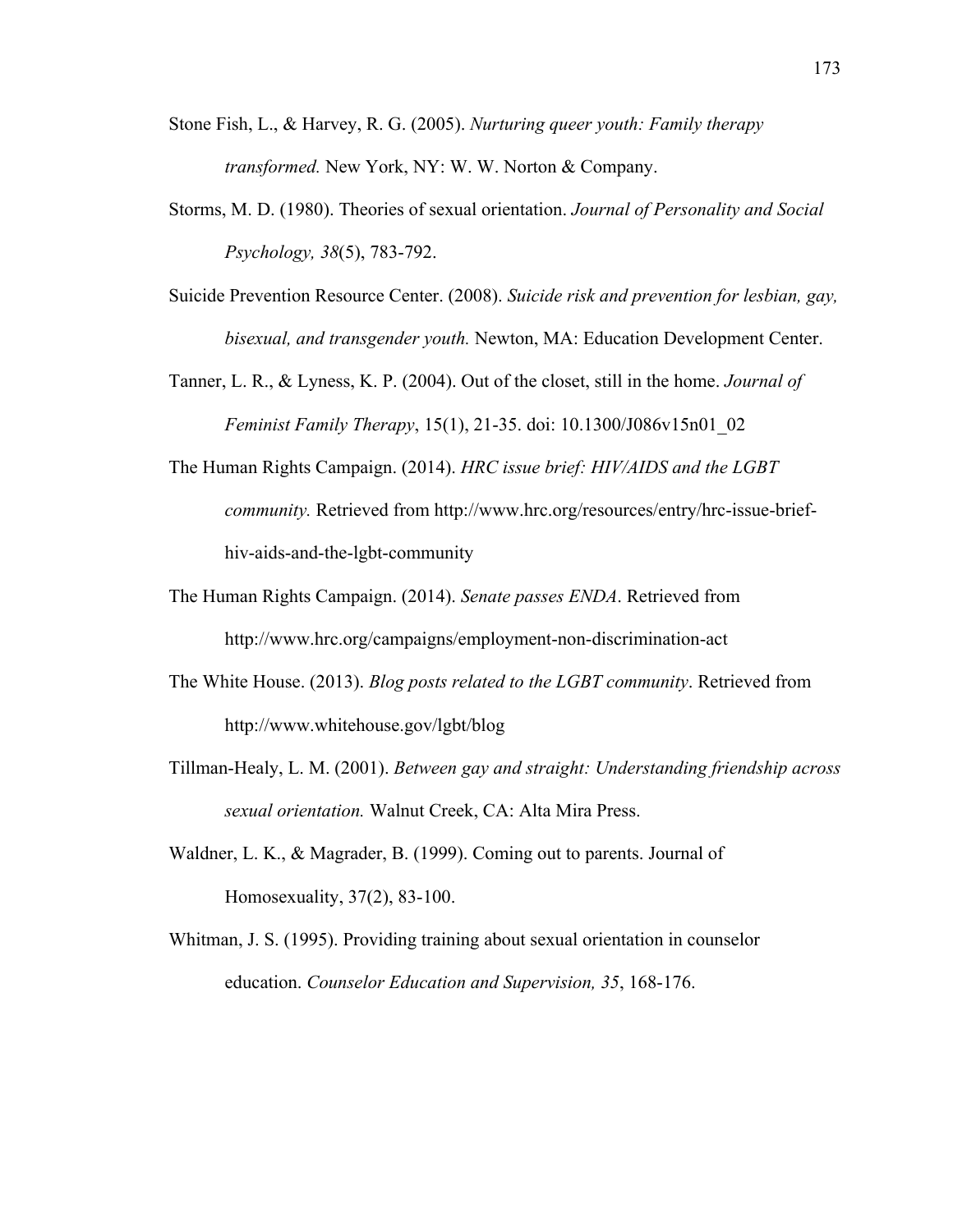- Willoughby, B. L., Doty, N. D., & Malik, N. M. (2008). Parental reactions to their child's sexual orientation: A family stress perspective. *Parenting Science and Practice, 8,* 70-91.
- Yardley, L. (2008). Demonstrating validity in qualitative psychology. In J. A. Smith (Ed.), *Qualitative psychology: A practical guide to research methods*  $(2^{nd}$  ed.) (pp. 235-251). Thousand Oaks, CA: Sage Publications.
- Young, S. (2013, December 1). HIV no longer considered death sentence. *CNN Health*. Retrieved from http://www.cnn.com/2013/12/01/health/hiv-today/
- Zimman, L. (2009). 'The other kind of coming out': Transgender people and the coming out narrative genre. *Gender and Language, 3*(1), 53-80.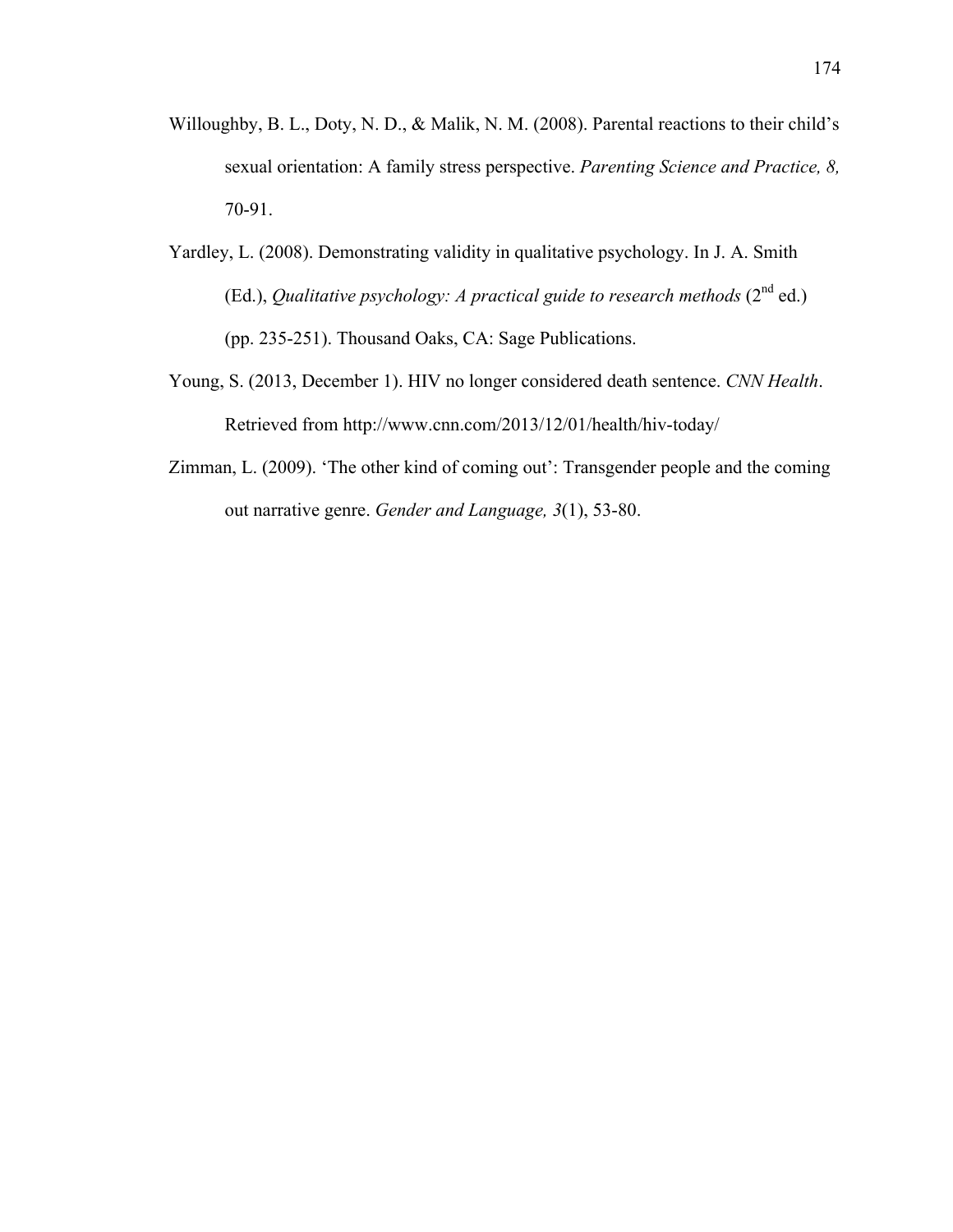Appendix A

**Recruitment Flyer** 

# **Research Study**

Nova Southeastern University Department of Family Therapy

### This study is being conducted to explore families' experiences adjusting to a young family member's disclosure of non-heterosexuality.

### Who is Eligible?

To be eligible to participate you must:

- be 18-24 years old
- identify as lesbian, gay, or bisexual
- have been out for at least one year
- have been living at home when you came out to your family
- have at least one family member over the age of 18, to whom you are out, who is willing to participate in the study with you

## **What Will You Be Asked To Do?**

You will be asked to participate in two interviews: one interview with the researcher and another interview with the researcher and your participating family member(s). The researcher will also conduct a separate interview with your family member(s). Interviews will be conducted face-to-face, if possible, or online through Skype.

If you have any questions or are interested in participating, please contact Denise Fournier Rodriguez at 954-309-0834 or dfournie@nova.edu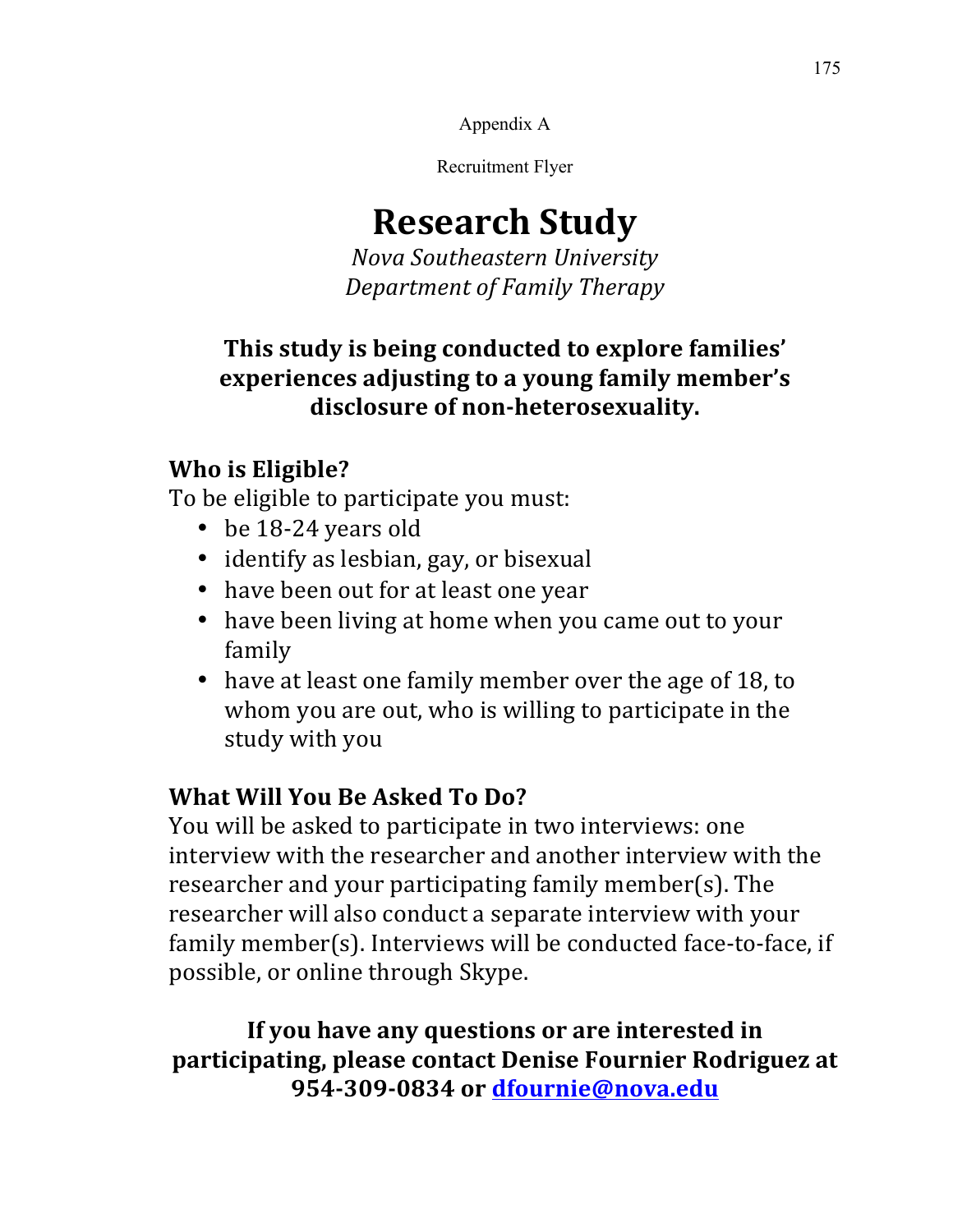#### Appendix B

#### **Interview Schedules**

#### **Questions for LGB Youth**

- Can you remember when you first became aware of your same-sex attraction?
- How did you decide when to come out to your family?
- How did you decide whom to come out to first?
- How did you come out?
- Can you tell me about your feelings before, during, and immediately after you first came out to your family?
- What, if any, expectations did you have about how your family members would react?
- Were there any reactions to your coming out that surprised you?
- Can you tell me a little bit about what it was like when you came out?
- How, if at all, have things changed in your relationships with your family members since you have come out?
- What sense do you have of how your family members experienced your coming out?
- What are some of the factors that you think have affected how your family  $\bullet$ has responded to your coming out?
- What would you keep the same?
- When you think about all the changes that have taken place in our society  $\bullet$ when it comes to accepting LGB people, what—if anything—do you think might have been different if you'd come out a few years before you did? A few years after?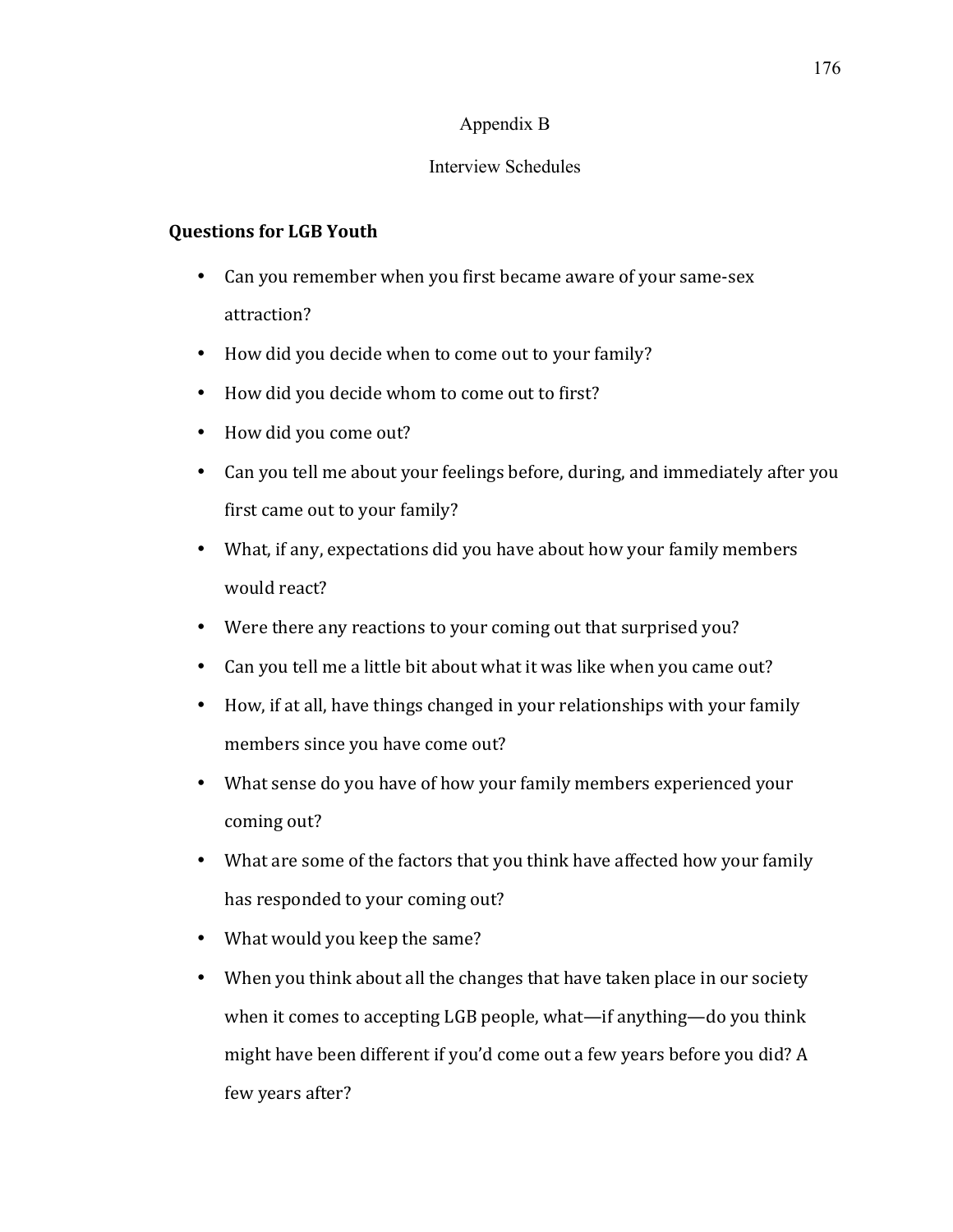- How have you made decisions about how out to be in your extended family?
- Are there any individuals, information, or resources that you believe have helped your family adjust to knowing that you are gay/lesbian/bisexual?
- Can you think of any additional resources that could help your family continue to adjust to knowing that you are gay/lesbian/bisexual?

#### **Questions for Family Members**

- What was it like for you when you learned that is  $\bullet$ gay/lesbian/bisexual? Did it come as a surprise to you, or was this something you had thought about or discussed with someone else in the family prior to telling you directly?
- Can you recall what you were thinking and feeling when first came out to you?
- Do you think other family members were surprised by  $\sim$  's coming out?
- How, if at all, did the relationships within your family change after came out?
- Did you have any previous relationships with LGB people that influenced the way you responded to <br>
x coming out?
- What did you think about the timing of the conversation you had with about his/her sexual orientation?
- What sense do you have of how it was for \_\_\_\_\_\_\_\_\_\_\_ to come out and be out in the family?
- What have you noticed about \_\_\_\_\_\_\_\_\_\_\_\_\_\_\_'s position in the family since he/she came out?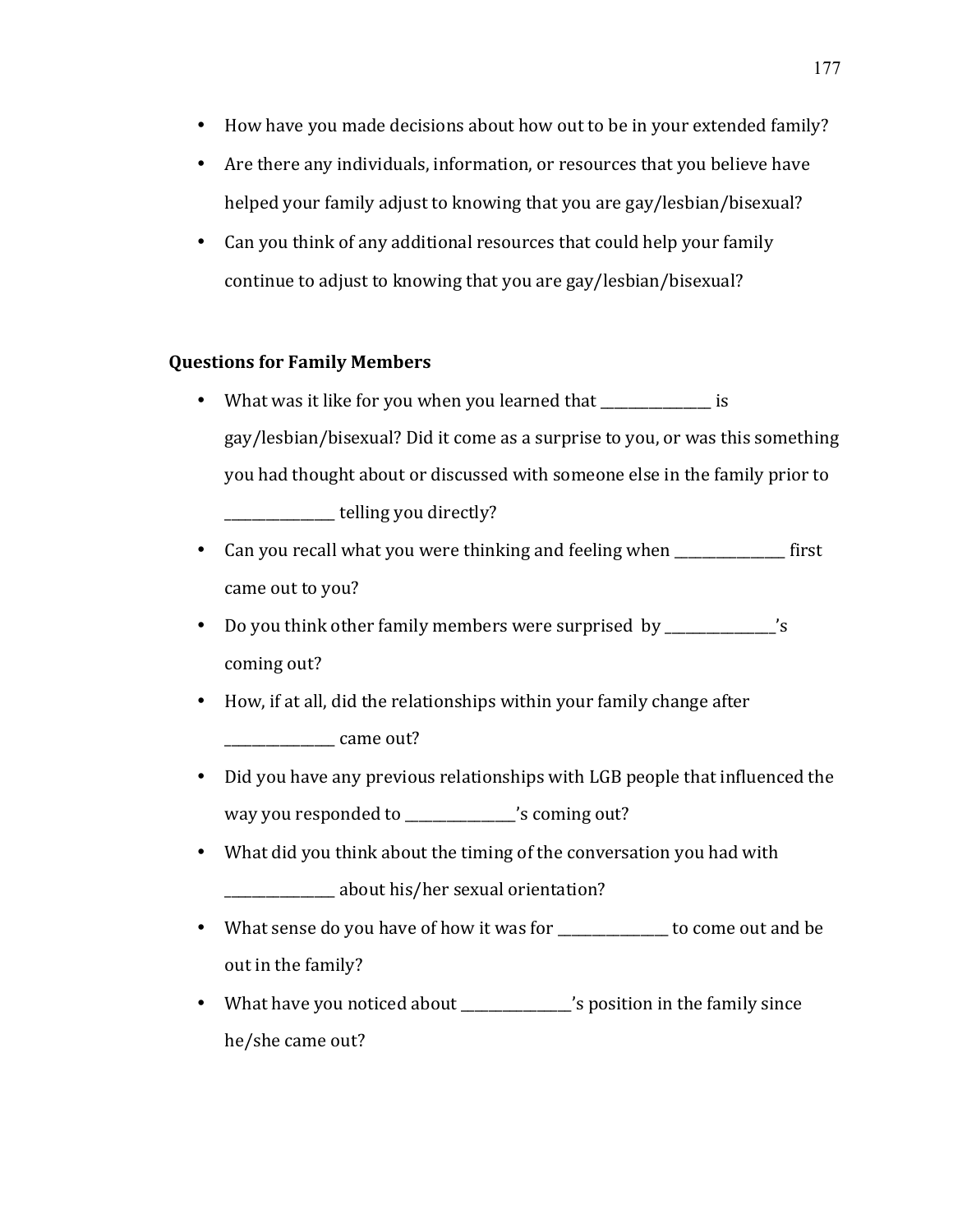- In what ways has your relationship with \_\_\_\_\_\_\_\_\_\_\_\_\_\_ changed since he/she  $\bullet$ came out?
- What are some of the factors that have affected how your family has responded to \_\_\_\_\_\_\_\_\_\_\_\_\_'s coming out?
- In what ways, if any, have you changed as a result of having a  $\bullet$ gay/lesbian/bisexual family member?
- What individuals, information, or resources, if any, have helped you and the  $\bullet$ other members of your family adjust to having a gay/lesbian/bisexual family member?
- Can you think of any additional resources that could help you and your family continue to adjust to having a gay/lesbian/bisexual family member?

### **Questions for Conjoint Interviews (LGB Youth + Family Members)**

- What are your opinions and perspectives about the coming out process in  $\bullet$ general?
- If you could offer any information or advice to other families adjusting to a family member's coming out, what would it be?
- If you could offer any advice to therapists working with a family adjusting to a family member's coming out, what would it be?
- If you could go back and change any aspect of what happened in your family  $\bullet$ in the coming out process, what would it be? What would you keep the same?
- $\bullet$ Is there any additional information that you would like to share that you did not share in your individual interviews?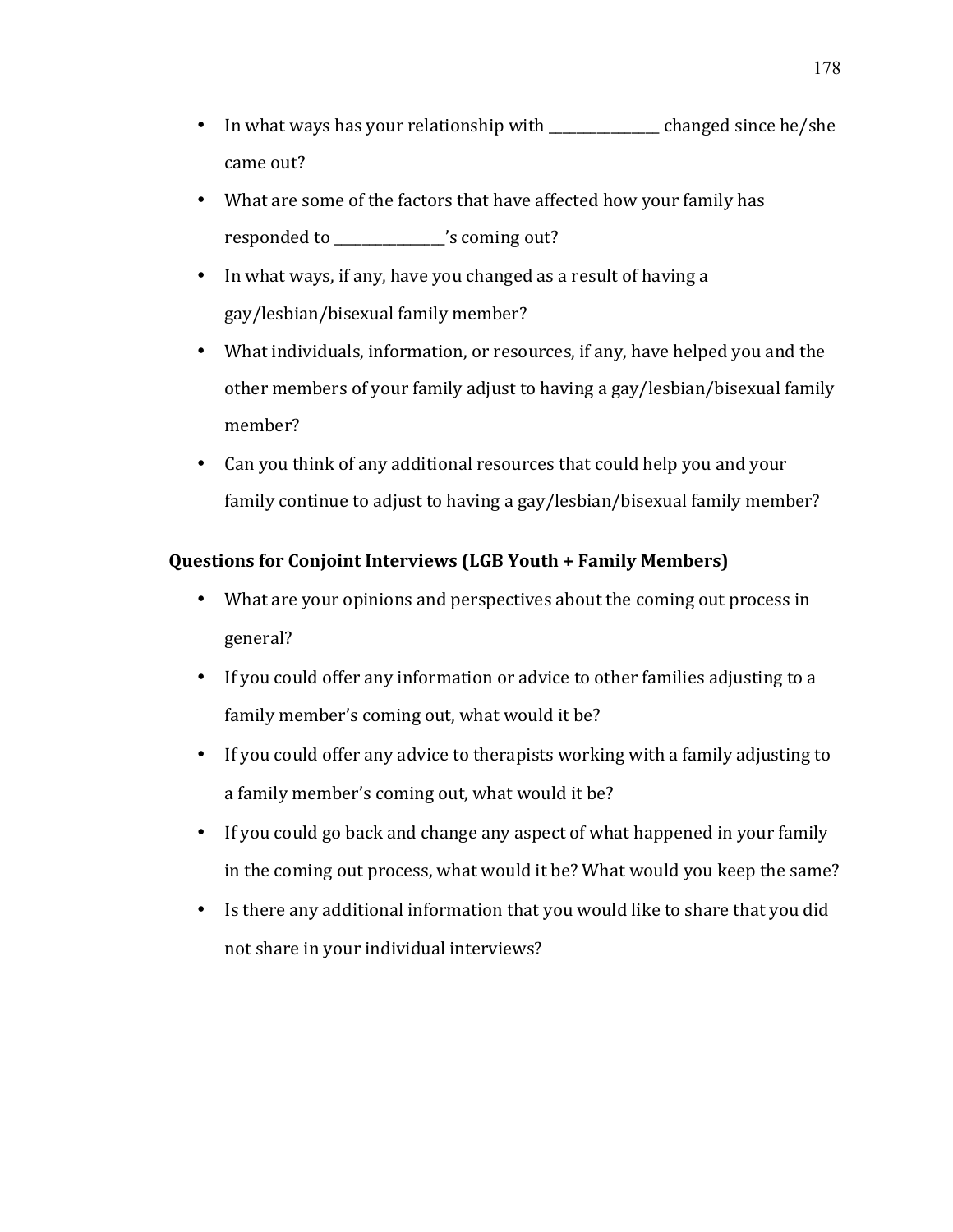Appendix C

Informed Consent

Consent Form for Participation in the Research Study Entitled Coming Out, Coming Together, Coming Around: An Interpretative Phenomenological Analysis of Families' Experiences Adjusting to a Young Family Member's Disclosure of Non-Heterosexuality

Funding Source: None

IRB protocol #:

Principal investigator(s) Co-investigator(s) Denise Fournier Rodriguez, M.S. Shelley Green, Ph.D. 1900 N Bayshore Dr., Apt. 3317 3301 College Avenue Miami, FL 33132 **Fort Lauderdale, FL 33314** 954-309-0834 954-262-3028

For questions/concerns about your research rights, contact: Human Research Oversight Board (Institutional Review Board or IRB) Nova Southeastern University (954) 262-5369/Toll Free: 866-499-0790 IRB@nsu.nova.edu

#### **What is the study about?**

You are invited to participate in a research study. The goal of this study is to explore the experiences of lesbian, gay, and bisexual (LGB) young people and their families. The purpose of this study is to develop an understanding of how families adjust after a family member comes out as LGB.

#### **Why are you asking me?**

You are being asked to participate in this study because you identify as lesbian, gay, or bisexual (LGB), are between the ages of 18-24, have been out for at least one year, and have at least one family member who is willing to participate in the study with you; or because you are the family member of someone who identifies as gay, lesbian, or bisexual and are over the age of 18. There will be approximately 20 participants in this study; each individual participant will take part in two interviews, which will last a combined total of 1 to 4 hours.

#### **What will I be doing if I agree to be in the study?**

If you choose to participate in this study, the researcher will contact you to arrange a set

**Initials: \_\_\_\_\_\_\_\_ Date: \_\_\_\_\_\_\_\_ Page 1 of 4**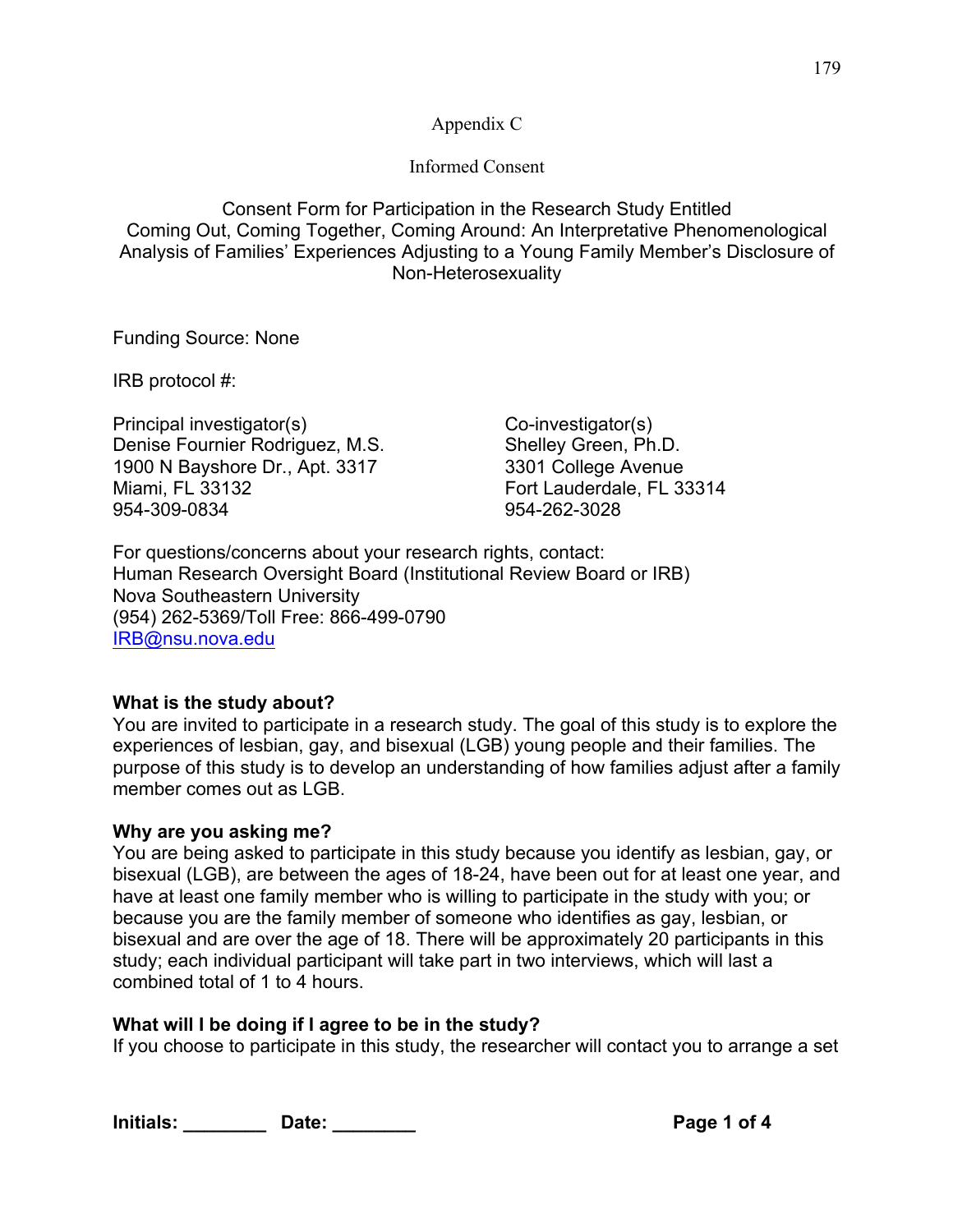of interviews. One interview will take place between you and the researcher, another will take place between the researcher and your participating family member(s), and a third interview will include you, the researcher, and your family member(s). If it is not possible to conduct the interviews face-to-face, you will be asked to participate in the interviews using Skype video call technology. The interviews you will be asked to participate in for this study will last a total of 1 to 4 hours. Your participation in this study is voluntary. You may withdraw from the study at any time without penalty.

#### **Is there any audio or video recording?**

This study will include audio recording of the interviews. This audio recording will be available to be heard by the researcher, Ms. Fournier, personnel from the IRB, and the dissertation chair, Dr. Green. The researcher will keep the recording device stored in a secured, locked cabinet to which only she has access. Following the interviews, the researcher will transcribe the audio recordings in her private home office using headphones. All transcriptions will be stored in a password-protected computer to which only the researcher has access. The recording will be kept for 36 months from the end of the study. After that time, the PI will destroy all recording by shredding physical documents and permanently deleting digital information. Because your voice will be potentially identifiable by anyone who hears the recording, your confidentiality for things you say on the recording cannot be guaranteed although the researcher will try to limit access to the recording as described in this paragraph.

#### **What are the dangers to me?**

The risks for participation in this study are considered minimal, meaning they are not thought to be greater than other risks you experience every day. Because of the sensitive nature of the coming out process, it is possible that you or your family member(s) may experience some emotional discomfort while discussing your experiences during the interviews. If you are asked a question that you do not feel comfortable answering, you may request to skip that question or take a break from the interview. If you experience significant discomfort and choose to withdraw from the study, you may do so without penalty. There is also a potential risk associated with the time you will spend completing the study; however, the PI will minimize this risk by accommodating your schedule and conducting the interviews as efficiently as possible. If you need further help, Ms. Fournier will provide three referral sources for counseling in your area. However, you will have to assume the cost of such services.

Because you will be sharing some private and personal information in this study, there is a minimal risk of invasion of privacy. To help avoid this risk, the researcher will be in a private location when communicating with you and handling any materials pertaining to the study. To further ensure your privacy, you are asked to not share any information in the study that might be subject to mandatory reporting requirements. There is also a minimal risk of breach of confidentiality associated with your participation in this study. However, the researcher will take steps to minimize this risk by securing and keeping private all information pertaining to the study.

| Initials: | Date: |  |
|-----------|-------|--|
|-----------|-------|--|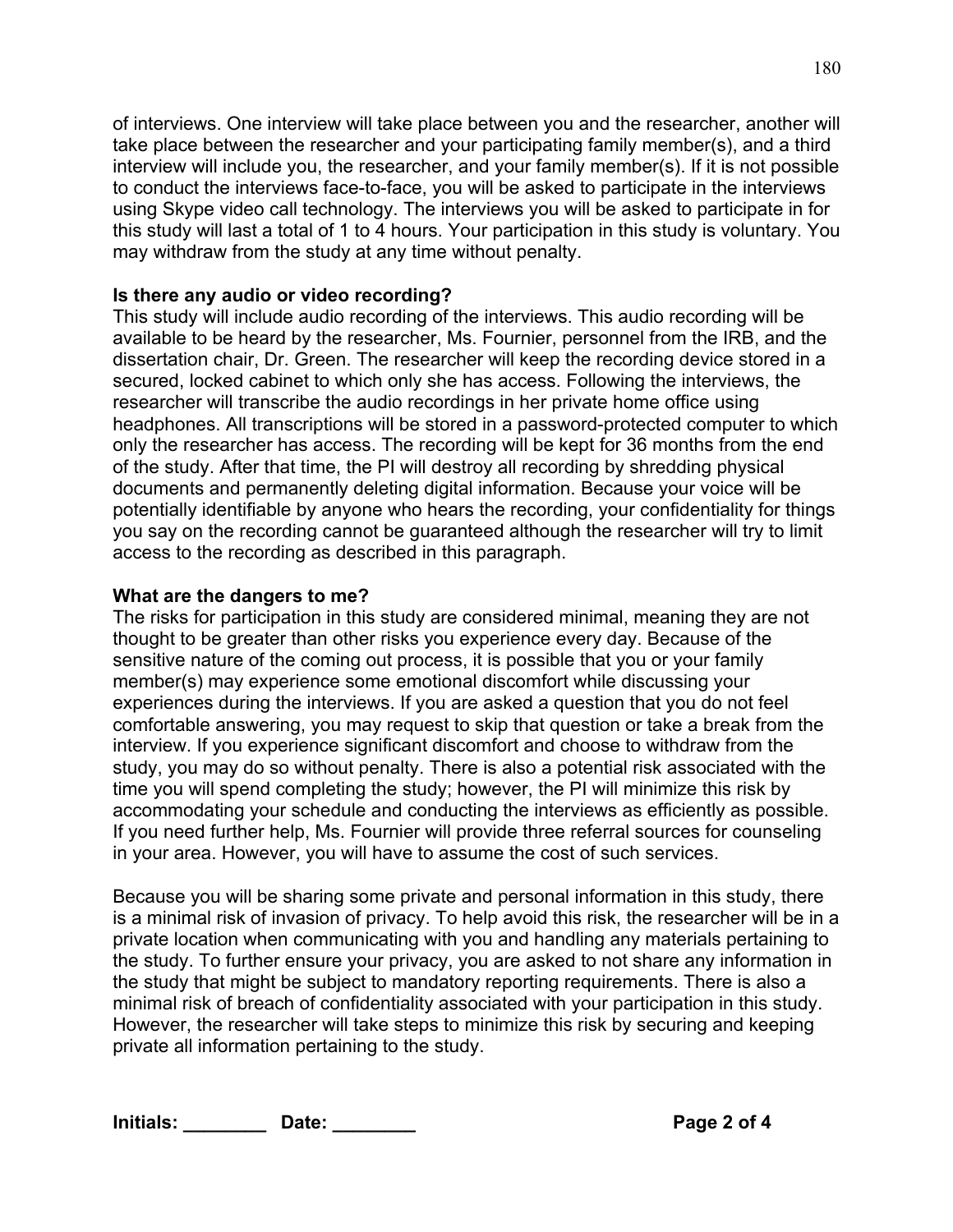If you have questions about the research, your research rights, or have a researchrelated injury, please contact Denise Fournier Rodriguez at 954-309-0834 or Shelley Green at 954-262-3028. You may also contact the IRB at the numbers indicated above with questions as to your research rights.

#### **Are there any benefits for taking part in this research study?**

While there are no direct, tangible benefits for participating in the study, you and your family member(s) may benefit from talking about your experiences together through the process of the interview.

#### **Will I get paid for being in the study? Will it cost me anything?**

There are no costs to you or payments made for participating in this study.

#### **How will you keep my information private?**

Prior to participating in the interview, you will be assigned a family code and an individual code, which will ensure the confidentiality of your contributions to the study. All information in this study is strictly confidential unless disclosure is required by law. Although you will be participating in this study along with a family member, your responses in your individual interview with the PI will be kept private and not shared with your participating family member during the conjoint family interview or otherwise. Research records—which include audio recordings, transcriptions, and correspondence with the interviewer—will be secured in the researcher's private, password-protected computer or stored in a secure, locked cabinet in the researcher's home office. Only the IRB, regulatory agencies, Denise Fournier Rodriguez, or Dr. Shelley Green may review research records.

If you choose to participate in the interviews over Skype, be advised that Skype may collect information about you including (but not limited to) your name, address, phone number, email address, age, gender, IP address, etc. You can visit the Skype privacy policy website (http://www.skype.com/intl/en/legal/privacy/general/) if you would like further information. While Skype may not know that you are participating in this study, they may be collecting identifiable information.

#### **What if I do not want to participate or I want to leave the study?**

You have the right to leave this study at any time or refuse to participate. If you do decide to leave or you decide not to participate, you will not experience any penalty or loss of services you have a right to receive. If you choose to withdraw, any information collected about you **before** the date you leave the study will be kept in the research

| Initials: | Date: |  |
|-----------|-------|--|
|           |       |  |

181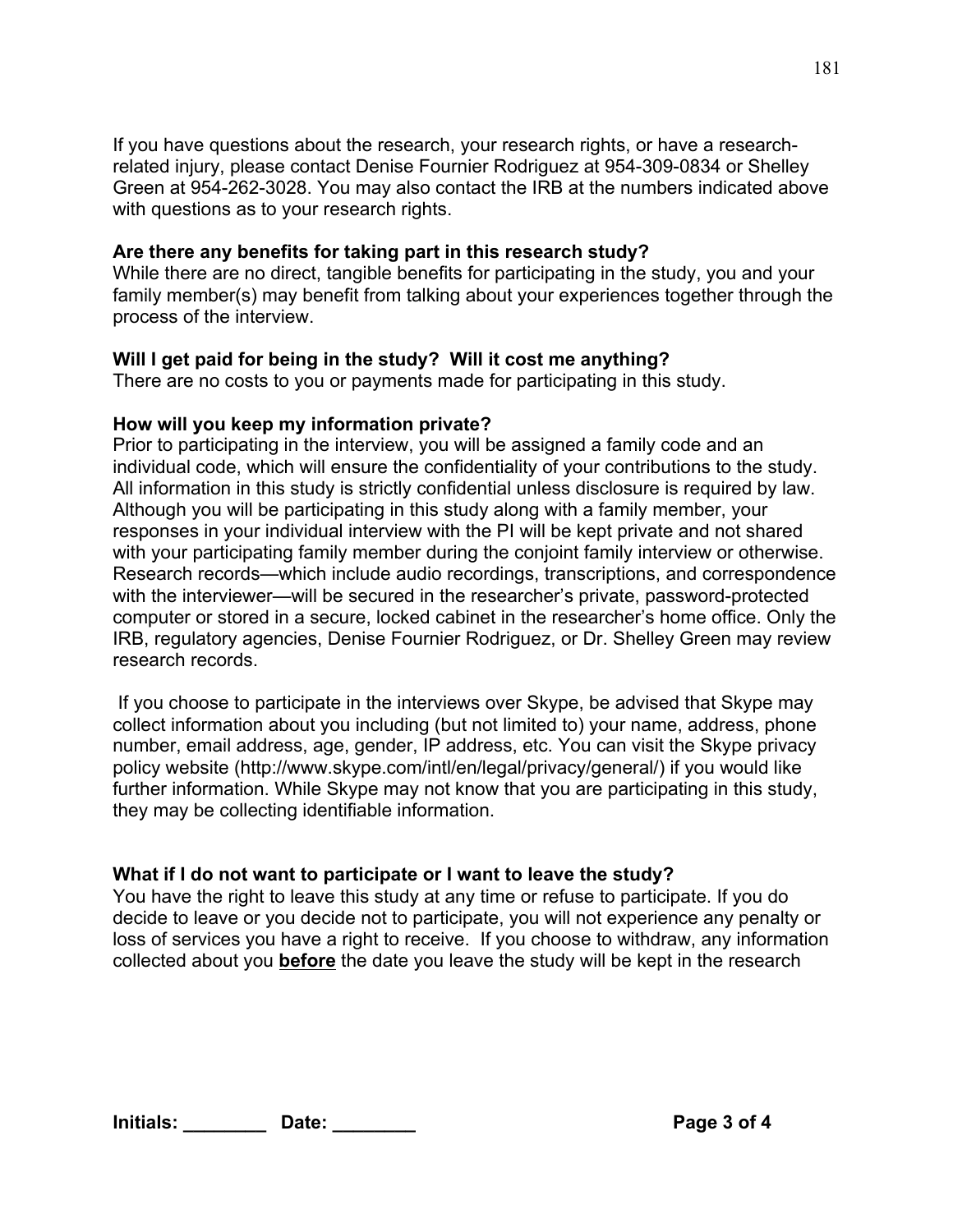records for 36 months from the conclusion of the study but you may request that it not be used.

#### **Other Considerations:**

 $\frac{1}{2}$  ,  $\frac{1}{2}$  ,  $\frac{1}{2}$  ,  $\frac{1}{2}$  ,  $\frac{1}{2}$  ,  $\frac{1}{2}$  ,  $\frac{1}{2}$ 

 $\frac{1}{2}$  ,  $\frac{1}{2}$  ,  $\frac{1}{2}$  ,  $\frac{1}{2}$  ,  $\frac{1}{2}$  ,  $\frac{1}{2}$  ,  $\frac{1}{2}$ 

If significant new information relating to the study becomes available, which may relate to your willingness to continue to participate, this information will be provided to you by the investigators.

#### **Voluntary Consent by Participant:**

By signing below, you indicate that

- this study has been explained to you
- you have read this document or it has been read to you
- your questions about this research study have been answered
- you have been told that you may ask the researchers any study related questions in the future or contact them in the event of a research-related injury
- you have been told that you may ask Institutional Review Board (IRB) personnel questions about your study rights
- you are entitled to a copy of this form after you have read and signed it
- you voluntarily agree to participate in the study entitled Coming Out, Coming Together, Coming Around: An Interpretative Phenomenological Analysis of Families' Experiences Adjusting to a Young Family Member's Disclosure of Non-Heterosexuality.

Participant's Signature: \_\_\_\_\_\_\_\_\_\_\_\_\_\_\_\_\_\_\_\_\_\_\_\_\_\_\_ Date:

Participant's Name: \_\_\_\_\_\_\_\_\_\_\_\_\_\_\_\_\_\_\_\_\_\_\_\_\_\_\_\_\_\_ Date:

Signature of Person Obtaining Consent: \_\_\_\_\_\_\_\_\_\_\_\_\_\_\_\_\_\_\_\_\_\_\_\_\_\_\_\_\_

Date: \_\_\_\_\_\_\_\_\_\_\_\_\_\_\_\_\_\_\_\_\_\_\_\_\_\_\_\_\_\_\_\_\_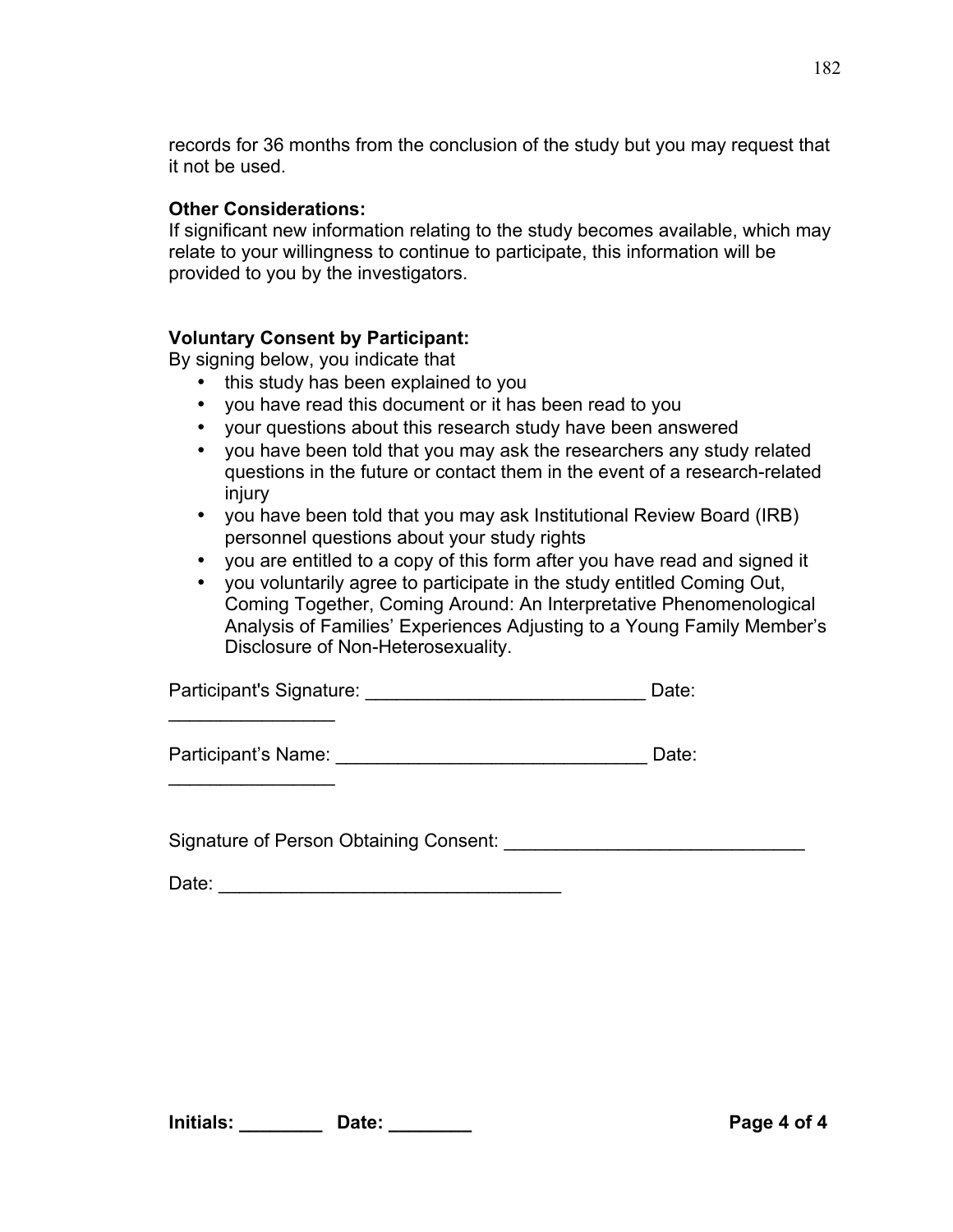#### **Biographical Sketch**

Denise Fournier Rodriguez was born and raised in South Florida, where she attended private schools and excelled in academics. Upon graduating from high school, she moved to North Carolina to attend the University of North Carolina at Wilmington. There she pursued a degree in Psychology with a minor in Sociology. Denise was passionate about her studies and took every opportunity to advance her understanding of human cognition and behavior. She conducted research studies under the guidance of her professors and presented at local conferences.

Upon earning her Bachelor's degree, Denise moved to Northern Virginia, where she spent two years earning work experience as a bank loan officer and a restaurant assistant manager. These experiences fortified her interest in human behavior and human relationships, and they convinced her to return to school to pursue a Master's degree. This led Denise to return to South Florida to enroll in the Mental Health Counseling program at Nova Southeastern University (NSU). On the day that she was accepted to the program, she was also offered a position as the Administrative Assistant to the Department of Family Therapy at NSU.

During her time in the Master's program, Denise earned experience in the mental health counseling field while also learning about the field of family therapy through her full-time job. After she earned her degree, she attended a workshop led by Kenneth Gergen, which sparked a curiosity about postmodern ideas. She followed her interest by asking the professors in the family therapy department to recommend introductory texts, and upon reading them, she became convinced to pursue a Ph.D. in Family Therapy.

183